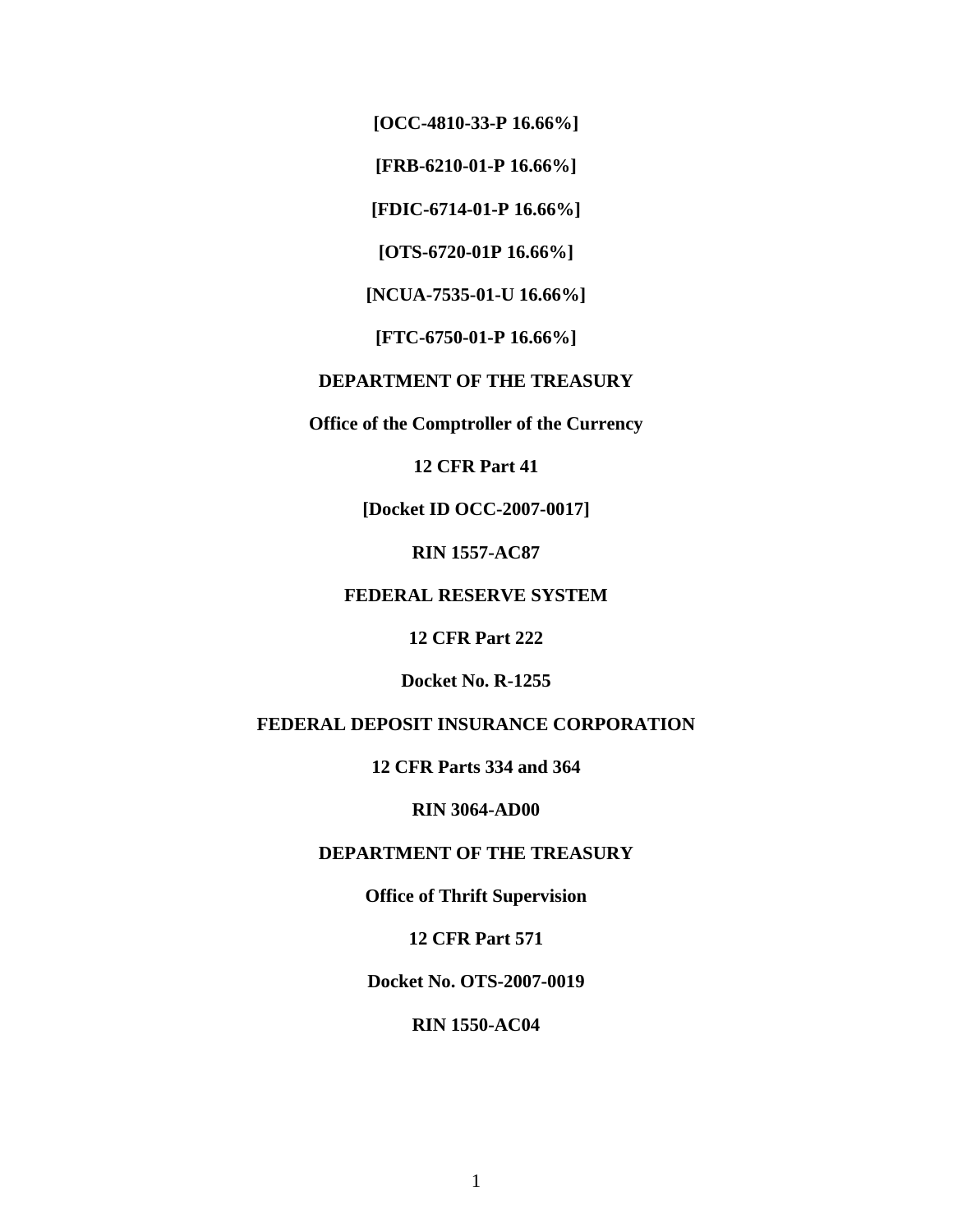# **NATIONAL CREDIT UNION ADMINISTRATION 12 CFR Part 717 FEDERAL TRADE COMMISSION 16 CFR Part 681 RIN 3084-AA94**

# **Identity Theft Red Flags and Address Discrepancies under the**

# **Fair and Accurate Credit Transactions Act of 2003**

**AGENCIES:** Office of the Comptroller of the Currency, Treasury (OCC); Board of Governors of the Federal Reserve System (Board); Federal Deposit Insurance Corporation (FDIC); Office of Thrift Supervision, Treasury (OTS); National Credit Union Administration (NCUA); and Federal Trade Commission (FTC or Commission). **ACTION**: Joint final rules and guidelines.

**SUMMARY:** The OCC, Board, FDIC, OTS, NCUA and FTC (the Agencies) are jointly issuing final rules and guidelines implementing section 114 of the Fair and Accurate Credit Transactions Act of 2003 (FACT Act) and final rules implementing section 315 of the FACT Act. The rules implementing section 114 require each financial institution or creditor to develop and implement a written Identity Theft Prevention Program (Program) to detect, prevent, and mitigate identity theft in connection with the opening of certain accounts or certain existing accounts. In addition, the Agencies are issuing guidelines to assist financial institutions and creditors in the formulation and maintenance of a Program that satisfies the requirements of the rules. The rules implementing section 114 also require credit and debit card issuers to assess the validity of notifications of changes of address under certain circumstances. Additionally, the Agencies are issuing joint rules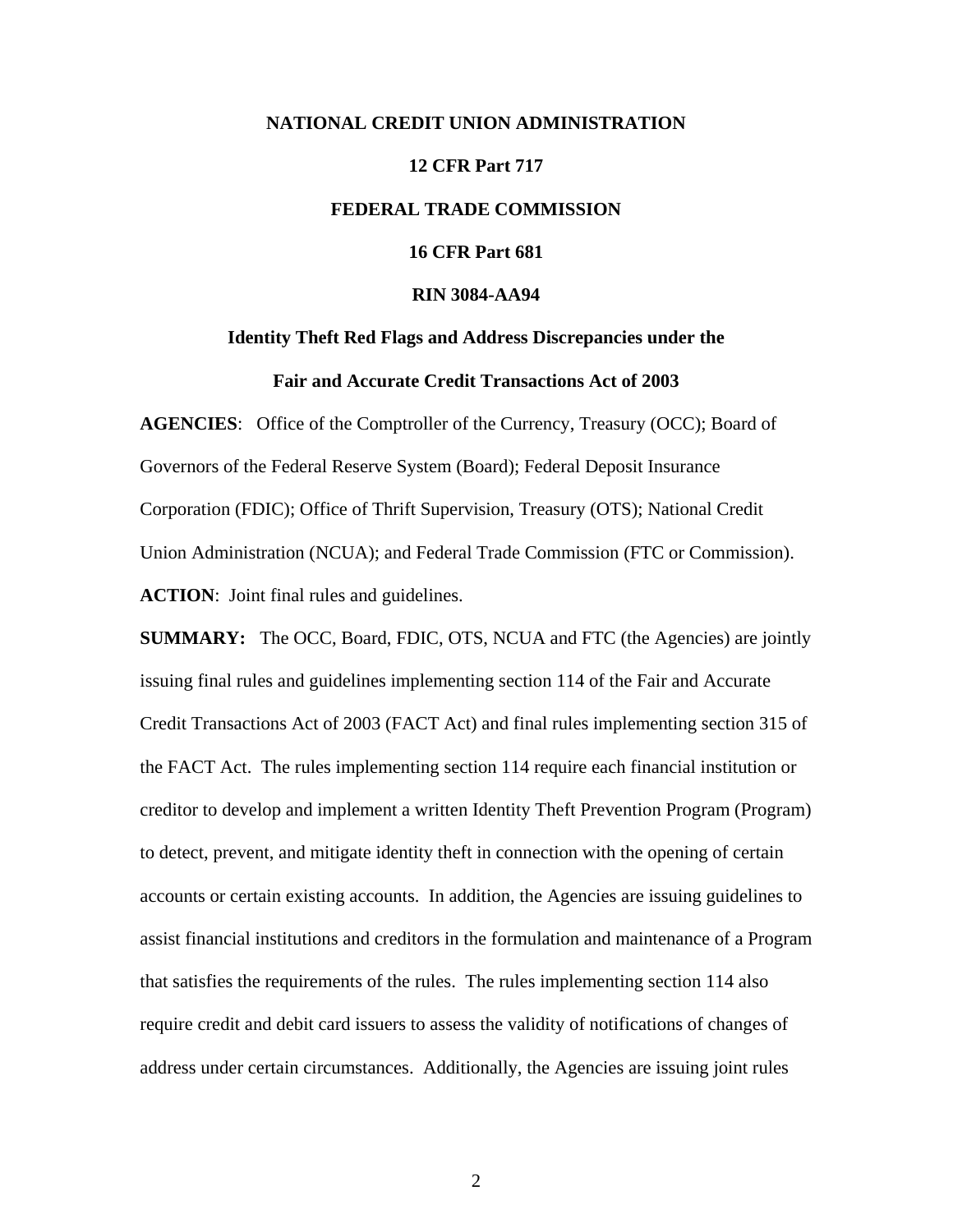under section 315 that provide guidance regarding reasonable policies and procedures that a user of consumer reports must employ when a consumer reporting agency sends the user a notice of address discrepancy.

**DATES:** The joint final rules and guidelines are effective [INSERT DATE THAT IS THE FIRST DAY OF THE CALENDAR QUARTER BEGINNING AT LEAST 30 DAYS AFTER PUBLICATION OF THE FINAL RULES IN THE FEDERAL REGISTER]. The mandatory compliance date for this rule is November 1, 2008.

# **FOR FURTHER INFORMATION CONTACT:**

**OCC:** Amy Friend, Assistant Chief Counsel, (202) 874-5200; Deborah Katz, Senior Counsel, or Andra Shuster, Special Counsel, Legislative and Regulatory Activities Division, (202) 874-5090; Paul Utterback, Compliance Specialist, Compliance Department, (202) 874-5461; or Aida Plaza Carter, Director, Bank Information Technology, (202) 874-4740, Office of the Comptroller of the Currency, 250 E Street, SW., Washington, DC 20219.

**Board:** David A. Stein or Ky Tran-Trong, Counsels, or Amy Burke, Attorney, Division of Consumer and Community Affairs, (202) 452-3667; Kara L. Handzlik, Attorney, Legal Division, (202) 452-3852; or John Gibbons, Supervisory Financial Analyst, Division of Banking Supervision and Regulation, (202) 452-6409, Board of Governors of the Federal Reserve System, 20th and C Streets, NW., Washington, DC 20551. **FDIC:** Jeffrey M. Kopchik, Senior Policy Analyst, (202) 898-3872, or David P. Lafleur, Policy Analyst, (202) 898-6569, Division of Supervision and Consumer Protection; Richard M. Schwartz, Counsel, (202) 898-7424, or Richard B. Foley, Counsel, (202)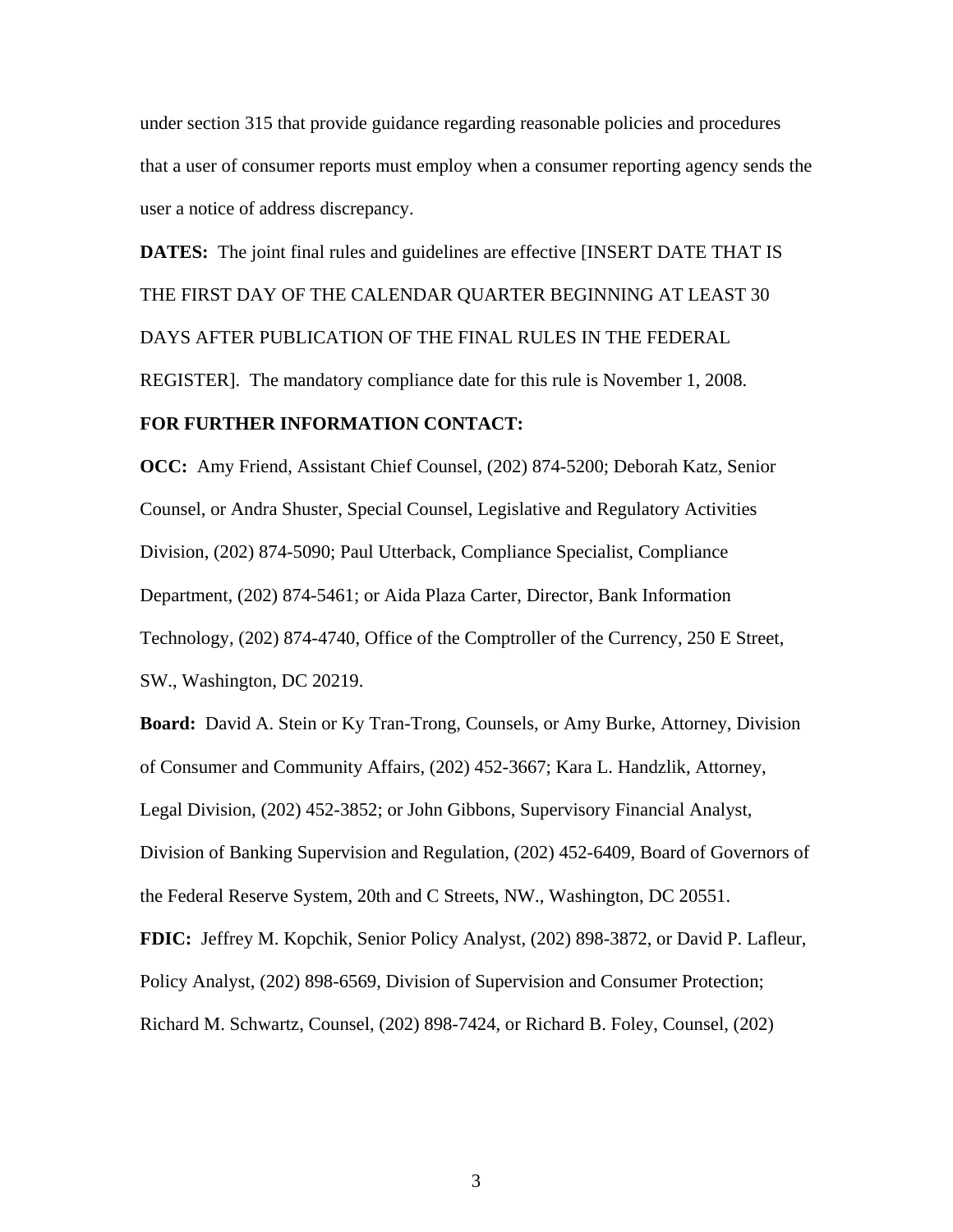898-3784, Legal Division, Federal Deposit Insurance Corporation, 550 17th Street, NW., Washington, DC 20429.

**OTS:** Ekita Mitchell, Consumer Regulations Analyst, Compliance and Consumer Protection, (202) 906-6451; Kathleen M. McNulty, Technology Program Manager, Information Technology Risk Management, (202) 906-6322; or Richard Bennett, Senior Compliance Counsel, Regulations and Legislation Division, (202) 906-7409, Office of Thrift Supervision, 1700 G Street, NW., Washington, DC 20552.

**NCUA:** Regina M. Metz, Staff Attorney, Office of General Counsel, (703) 518-6540, National Credit Union Administration, 1775 Duke Street, Alexandria, VA 22314-3428. **FTC:** Naomi B. Lefkovitz, Attorney, or Pavneet Singh, Attorney, Division of Privacy and Identity Protection, Bureau of Consumer Protection, (202) 326-2252, Federal Trade Commission, 600 Pennsylvania Avenue, NW., Washington D.C. 20580.

#### **SUPPLEMENTARY INFORMATION:**

#### **I. Introduction**

The President signed the FACT Act into law on December 4,  $2003$ <sup>[1](#page-3-0)</sup>. The FACT Act added several new provisions to the Fair Credit Reporting Act of 1970 (FCRA), 15 U.S.C. 1681 et seq. Section 114 of the FACT Act, 15 U.S.C. 1681m(e), amends section 615 of the FCRA, and directs the Agencies to issue joint regulations and guidelines regarding the detection, prevention, and mitigation of identity theft, including special regulations requiring debit and credit card issuers to validate notifications of changes of address under certain circumstances.<sup>[2](#page-3-1)</sup> Section 315 of the FACT Act, 15 U.S.C. 1681c(h),

<span id="page-3-0"></span> $1$  Pub. L. 108-159.

<span id="page-3-1"></span><sup>&</sup>lt;sup>2</sup> Section 111 of the FACT Act defines "identity theft" as "a fraud committed using the identifying information of another person, subject to such further definition as the [Federal Trade] Commission may prescribe, by regulation." 15 U.S.C. 1681a(q)(3).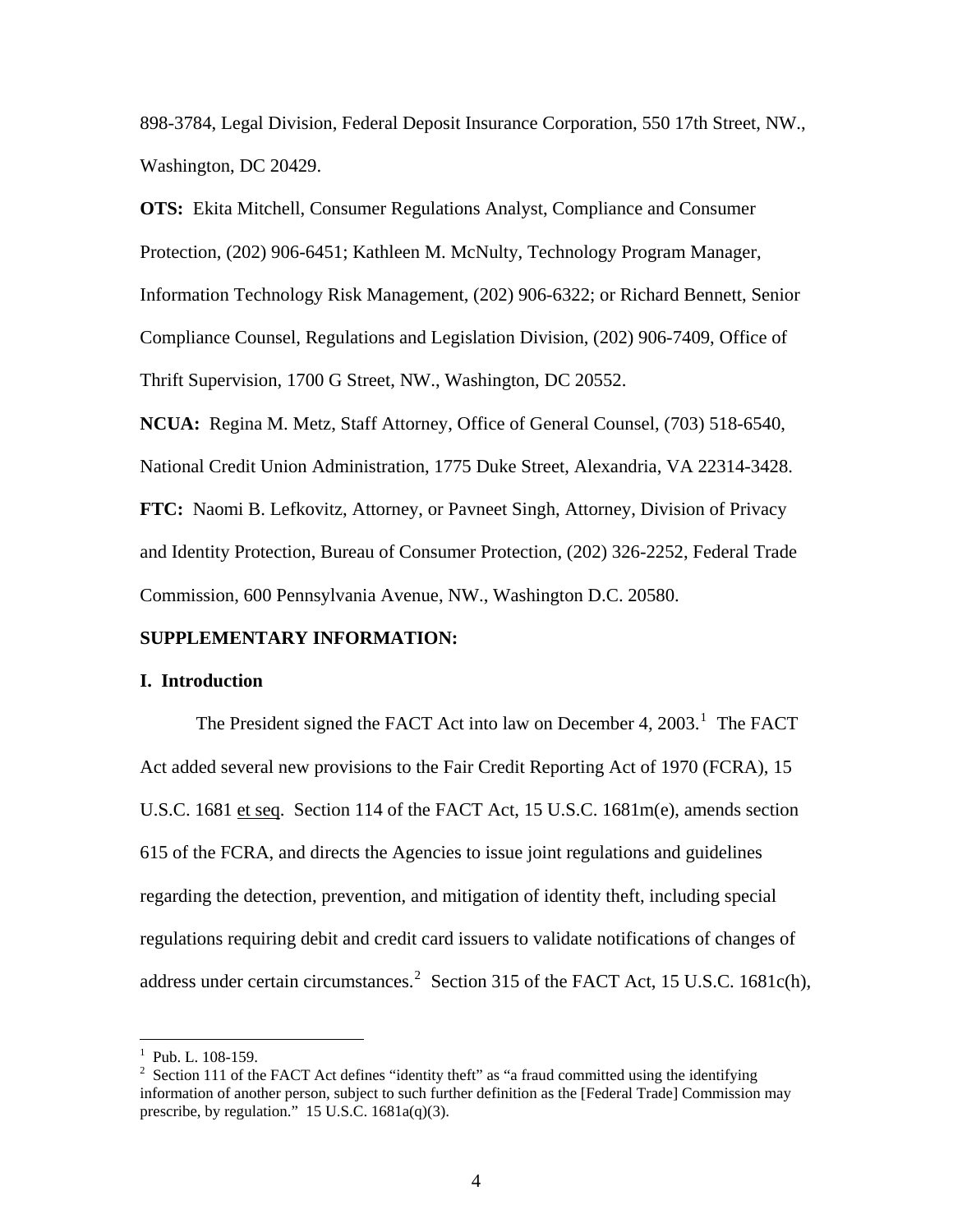adds a new section  $605(h)(2)$  to the FCRA requiring the Agencies to issue joint regulations that provide guidance regarding reasonable policies and procedures that a user of a consumer report should employ when the user receives a notice of address discrepancy.

On July 18, 2006, the Agencies published a joint notice of proposed rulemaking (NPRM) in the **Federal Register** (71 FR 40786) proposing rules and guidelines to implement section 114 and proposing rules to implement section 315 of the FACT Act. The public comment period closed on September 18, 2006. The Agencies collectively received a total of 129 comments in response to the NPRM, although many commenters sent copies of the same letter to each of the Agencies. The comments included 63 from financial institutions, 12 from financial institution holding companies, 23 from financial institution trade associations, 12 from individuals, nine from other trade associations, five from other business entities, three from consumer groups,  $3$  one from a member of Congress, and one from the United States Small Business Administration (SBA).

#### **II. Section 114 of the FACT Act**

#### **A. Red Flag Regulations and Guidelines**

#### **1. Background**

 $\overline{a}$ 

Section 114 of the FACT Act requires the Agencies to jointly issue guidelines for financial institutions and creditors regarding identity theft with respect to their account holders and customers. Section 114 also directs the Agencies to prescribe joint regulations requiring each financial institution and creditor to establish reasonable policies and procedures for implementing the guidelines, to identify possible risks to

<span id="page-4-0"></span> $3$  One of these letters represented the comments of five consumer groups.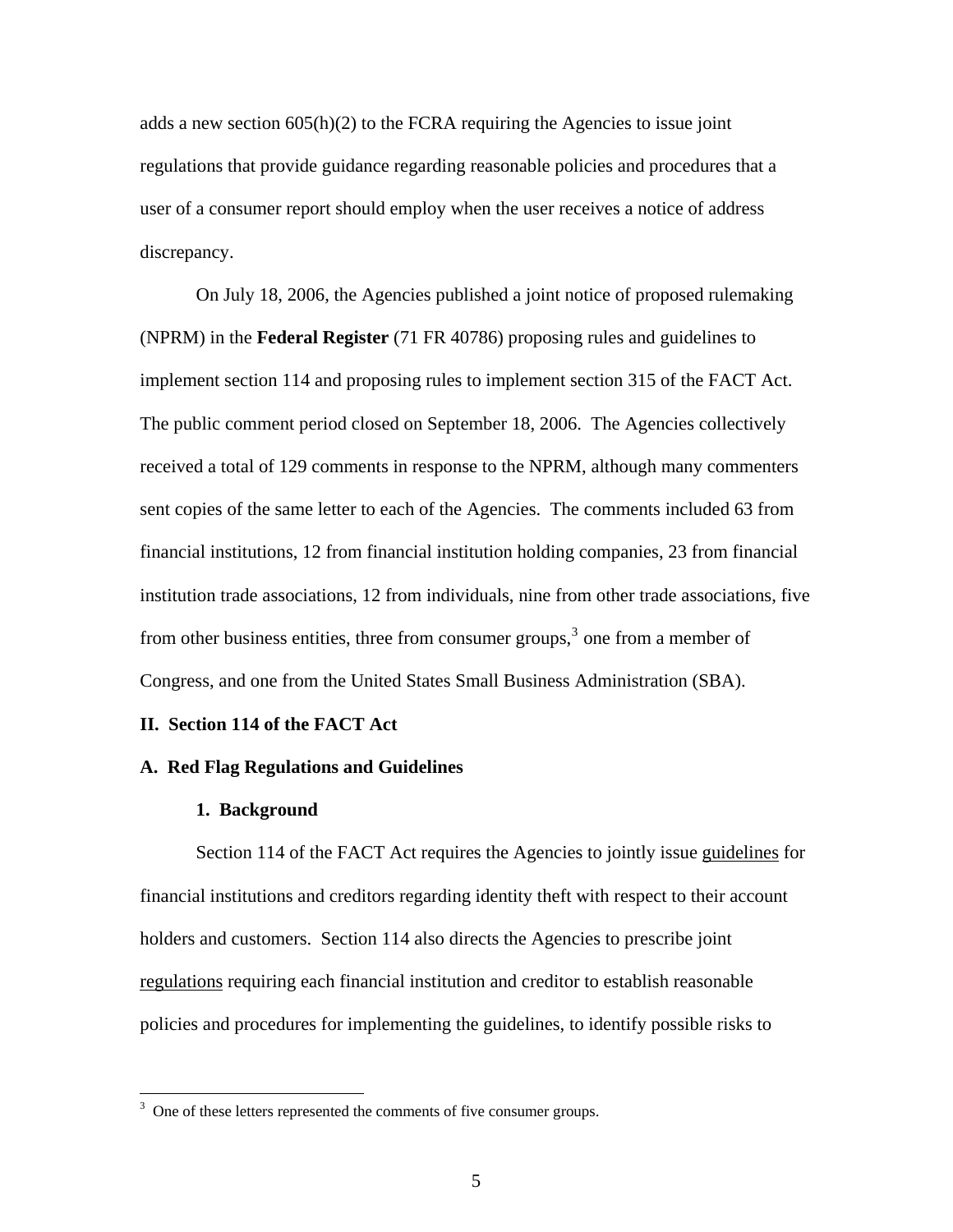account holders or customers or to the safety and soundness of the institution or "customer."[4](#page-5-0)

In developing the guidelines, the Agencies must identify patterns, practices, and specific forms of activity that indicate the possible existence of identity theft. The guidelines must be updated as often as necessary, and cannot be inconsistent with the policies and procedures issued under section 326 of the USA PATRIOT Act,<sup>[5](#page-5-1)</sup> 31 U.S.C. 5318(l), that require verification of the identity of persons opening new accounts. The Agencies also must consider including reasonable guidelines that would apply when a transaction occurs in connection with a consumer's credit or deposit account that has been inactive for two years. These guidelines would provide that in such circumstances, a financial institution or creditor "shall follow reasonable policies and procedures" for notifying the consumer, "in a manner reasonably designed to reduce the likelihood of identity theft."

#### **2. Overview of Proposal and Comments Received**

The Agencies proposed to implement section 114 through regulations requiring each financial institution and creditor to implement a written Program to detect, prevent and mitigate identity theft in connection with the opening of an account or any existing account. The Agencies also proposed guidelines that identified 31 patterns, practices, and specific forms of activity that indicate a possible risk of identity theft. The proposed regulations required each financial institution and creditor to incorporate into its Program relevant indicators of a possible risk of identity theft (Red Flags), including indicators from among those listed in the guidelines. To promote flexibility and responsiveness to

<span id="page-5-0"></span><sup>&</sup>lt;sup>4</sup> Use of the term "customer," here, appears to be a drafting error and likely should read "creditor." <sup>5</sup> Pub. L. 107-56.

<span id="page-5-1"></span>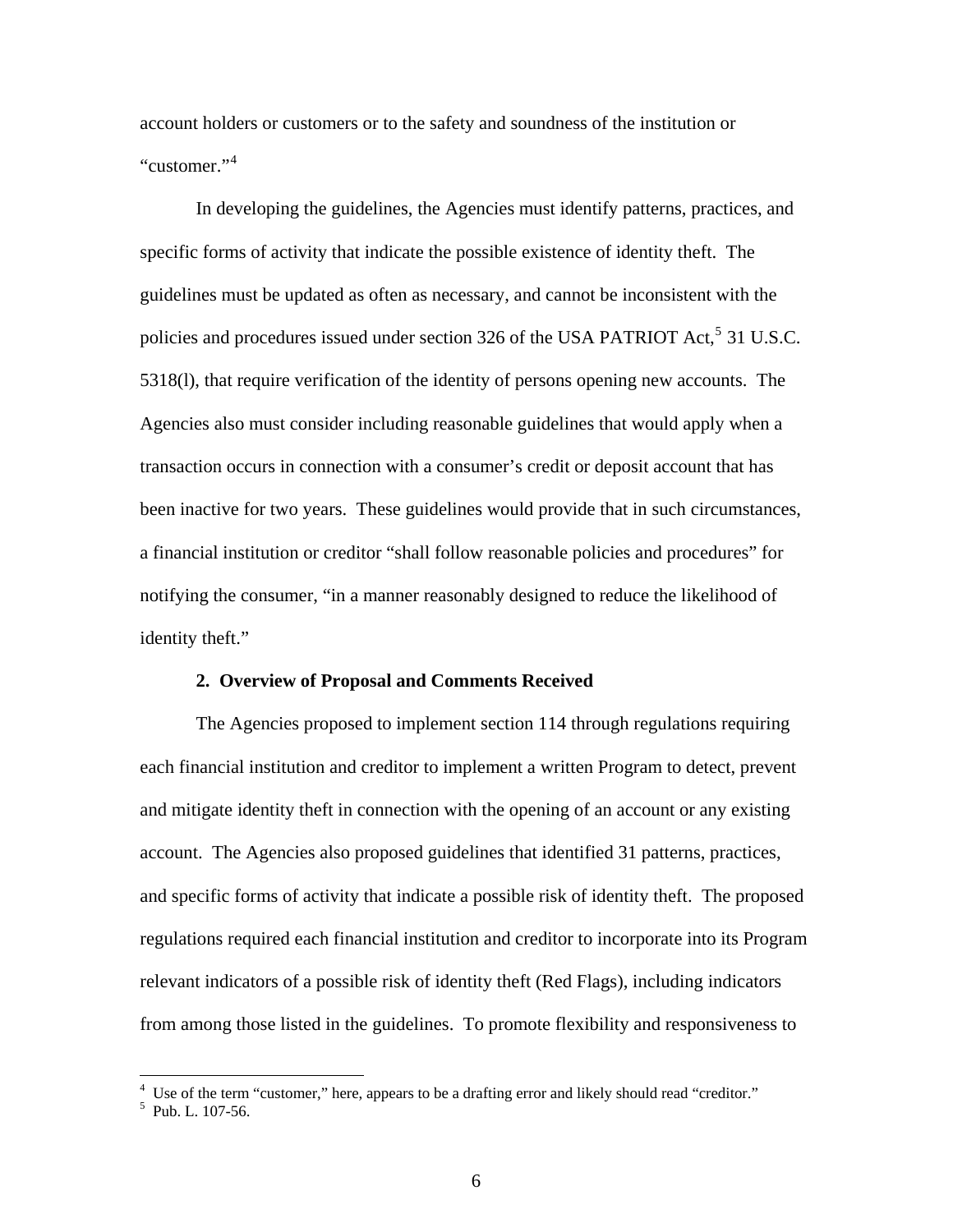the changing nature of identity theft, the proposed rules also stated that covered entities would need to include in their Programs relevant Red Flags from applicable supervisory guidance, their own experiences, and methods that the entity had identified that reflect changes in identity theft risks.

The Agencies invited comment on all aspects of the proposed regulations and guidelines implementing section 114, and specifically requested comment on whether the elements described in section 114 had been properly allocated between the proposed regulations and the proposed guidelines.

Consumer groups maintained that the proposed regulations provided too much discretion to financial institutions and creditors to decide which accounts and Red Flags to include in their Programs and how to respond to those Red Flags. These commenters stated that the flexible and risk-based approach taken in the proposed rulemaking would permit "business as usual."

Some small financial institutions also expressed concern about the flexibility afforded by the proposal. These commenters stated that they preferred to have clearer, more structured guidance describing exactly how to develop and implement a Program and what they would need to do to achieve compliance.

 Most commenters, however, including many financial institutions and creditors, asserted that the proposal was overly prescriptive, contained requirements beyond those mandated in the FACT Act, would be costly and burdensome to implement, and would complicate the existing efforts of financial institutions and creditors to detect and prevent identity theft. Some industry commenters asserted that the rulemaking was unnecessary because large businesses, such as banks and telecommunications companies, already are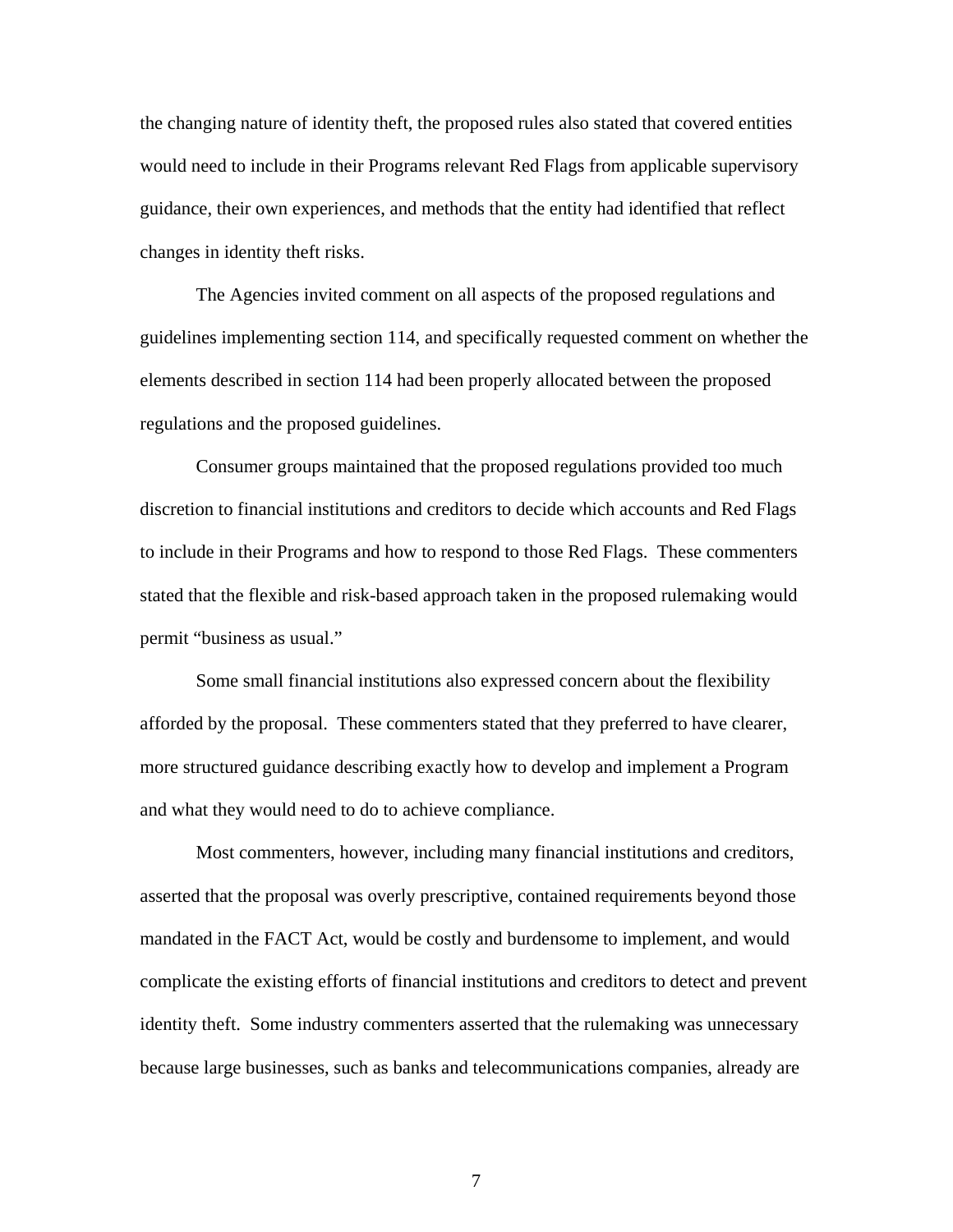motivated to prevent identity theft and other forms of fraud in order to limit their own financial losses. Financial institution commenters maintained that they are already doing most of what would be required by the proposal as a result of having to comply with the customer identification program (CIP) regulations implementing section 326 of the USA PATRIOT Act<sup>[6](#page-7-0)</sup> and other existing requirements. These commenters suggested that the regulations and guidelines take the form of broad objectives modeled on the objectives set forth in the "Interagency Guidelines Establishing Information Security Standards" (Information Security Standards).<sup>[7](#page-7-1)</sup> A few financial institution commenters asserted that the primary cause of identity theft is the lack of care on the part of the consumer. They stated that consumers should be held responsible for protecting their own identifying information.

 The Agencies have modified the proposed rules and guidelines in light of the comments received. An overview of the final rules, guidelines, and supplement, a discussion of the comments, and the specific manner in which the proposed rules and guidelines have been modified, follows.

#### **3. Overview of final rules and guidelines**

 $\overline{a}$ 

 The Agencies are issuing final rules and guidelines that provide both flexibility and more guidance to financial institutions and creditors. The final rules also require the Program to address accounts where identity theft is most likely to occur. The final rules describe which financial institutions and creditors are required to have a Program, the

<span id="page-7-0"></span> $6$  See, e.g., 31 CFR 103.121 (applicable to banks, thrifts and credit unions and certain non-federally regulated banks).

<span id="page-7-1"></span> $7\,$  12 CFR part 30, app. B (national banks); 12 CFR part 208, app. D-2 and part 225, app. F (state member banks and holding companies); 12 CFR part 364, app. B (state non-member banks); 12 CFR part 570, app. B (savings associations); 12 CFR part 748, App. A (credit unions).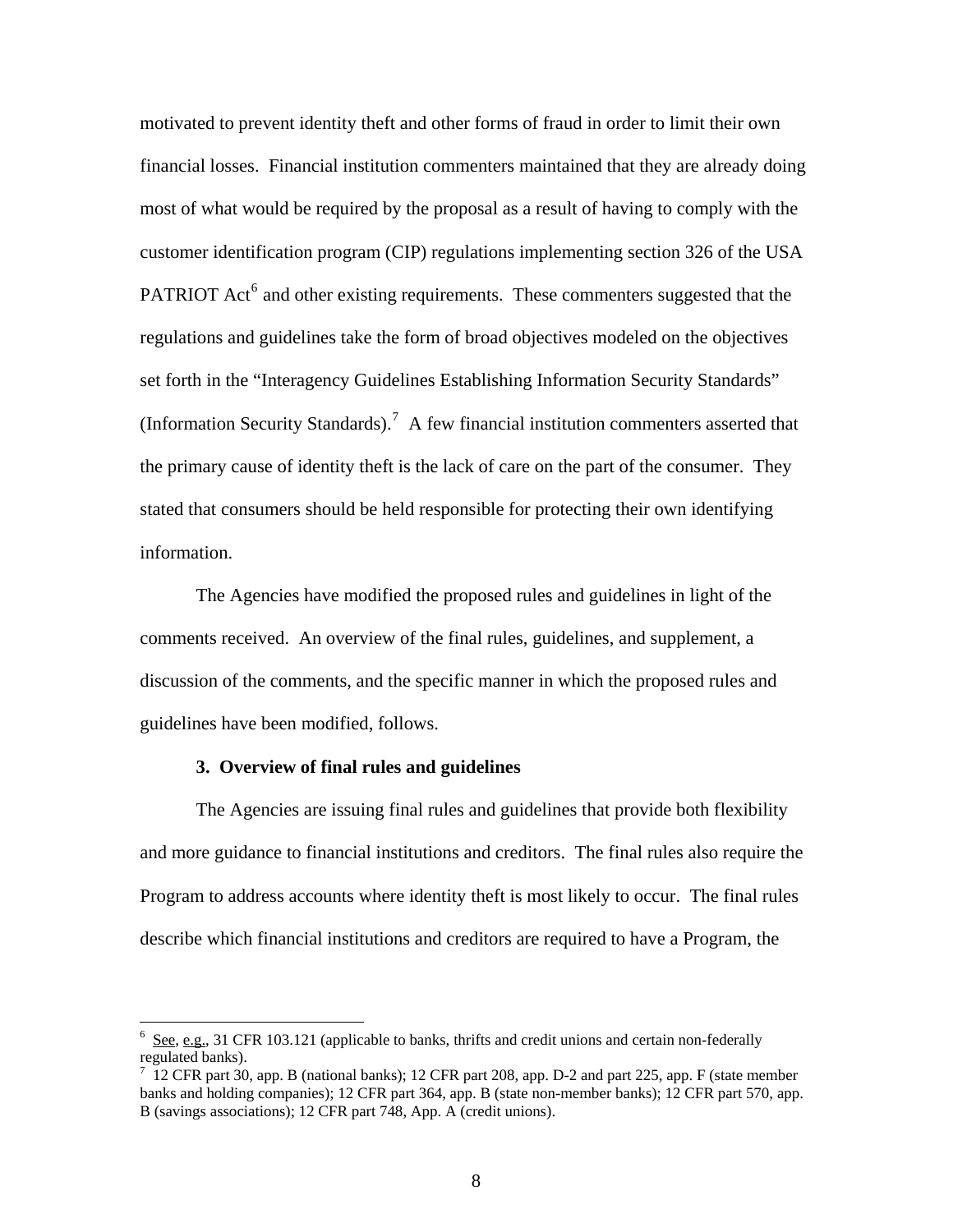objectives of the Program, the elements that the Program must contain, and how the Program must be administered.

 Under the final rules, only those financial institutions and creditors that offer or maintain "covered accounts" must develop and implement a written Program. A covered account is (1) an account primarily for personal, family, or household purposes, that involves or is designed to permit multiple payments or transactions, or (2) any other account for which there is a reasonably foreseeable risk to customers or the safety and soundness of the financial institution or creditor from identity theft. Each financial institution and creditor must periodically determine whether it offers or maintains a "covered account."

 The final regulations provide that the Program must be designed to detect, prevent, and mitigate identity theft in connection with the opening of a covered account or any existing covered account. In addition, the Program must be tailored to the entity's size, complexity and nature of its operations.

 The final regulations list the four basic elements that must be included in the Program of a financial institution or creditor. The Program must contain "reasonable policies and procedures" to:

- Identify relevant Red Flags for covered accounts and incorporate those Red Flags into the Program;
- Detect Red Flags that have been incorporated into the Program;
- Respond appropriately to any Red Flags that are detected to prevent and mitigate identity theft; and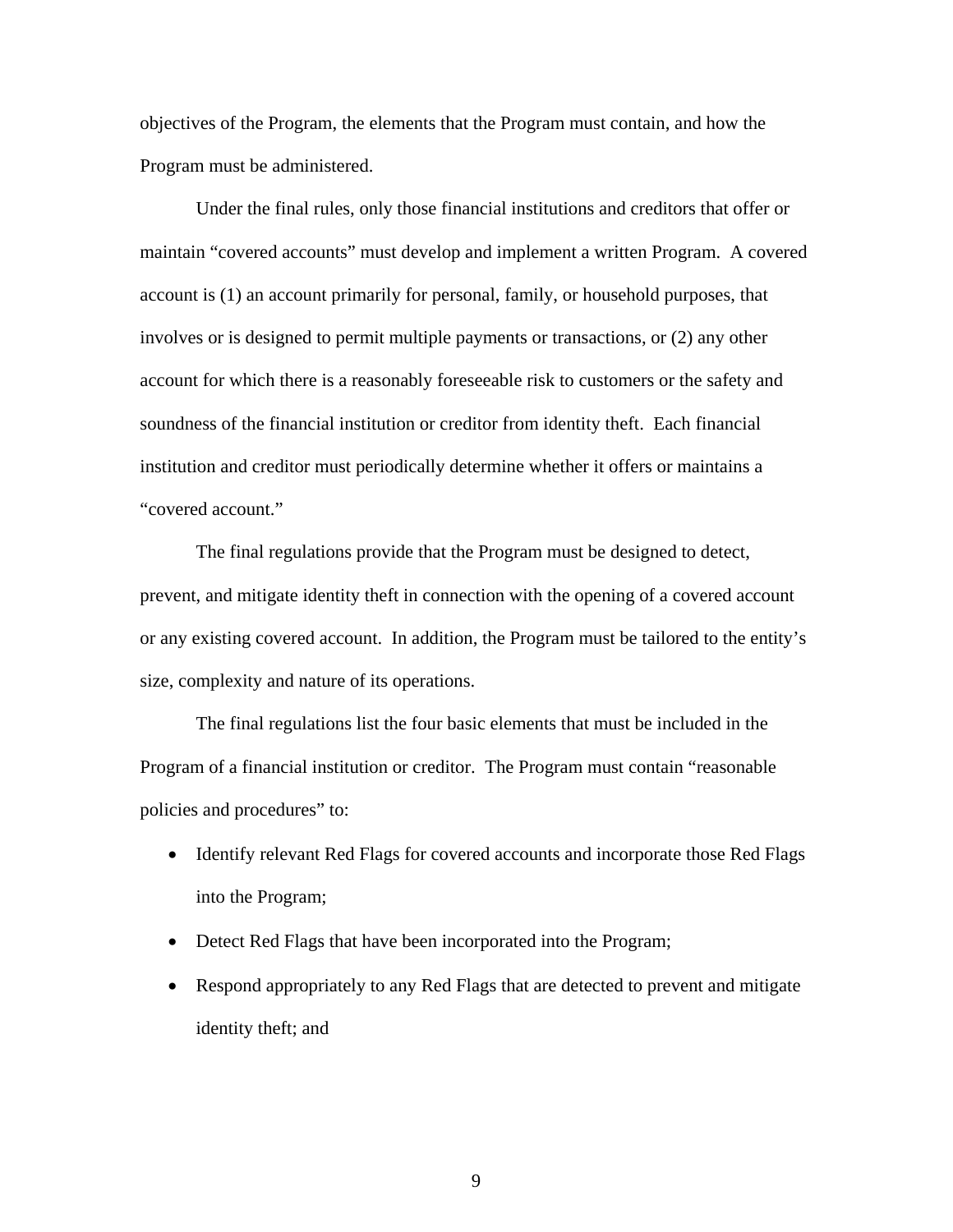• Ensure the Program is updated periodically, to reflect changes in risks to customers or to the safety and soundness of the financial institution or creditor from identity theft.

 The regulations also enumerate certain steps that financial institutions and creditors must take to administer the Program. These steps include obtaining approval of the initial written Program by the board of directors or a committee of the board, ensuring oversight of the development, implementation and administration of the Program, training staff, and overseeing service provider arrangements.

 In order to provide financial institutions and creditors with more flexibility in developing a Program, the Agencies have moved certain detail formerly contained in the proposed regulations to the guidelines located in Appendix J. This detailed guidance should assist financial institutions and creditors in the formulation and maintenance of a Program that satisfies the requirements of the regulations to detect, prevent, and mitigate identity theft. Each financial institution or creditor that is required to implement a Program must consider the guidelines and include in its Program those guidelines that are appropriate. The guidelines provide policies and procedures for use by institutions and creditors, where appropriate, to satisfy the requirements of the final rules, including the four elements listed above. While an institution or creditor may determine that particular guidelines are not appropriate to incorporate into its Program, the Program must nonetheless contain reasonable policies and procedures to meet the specific requirements of the final rules. The illustrative examples of Red Flags formerly in Appendix J are now listed in a supplement to the guidelines.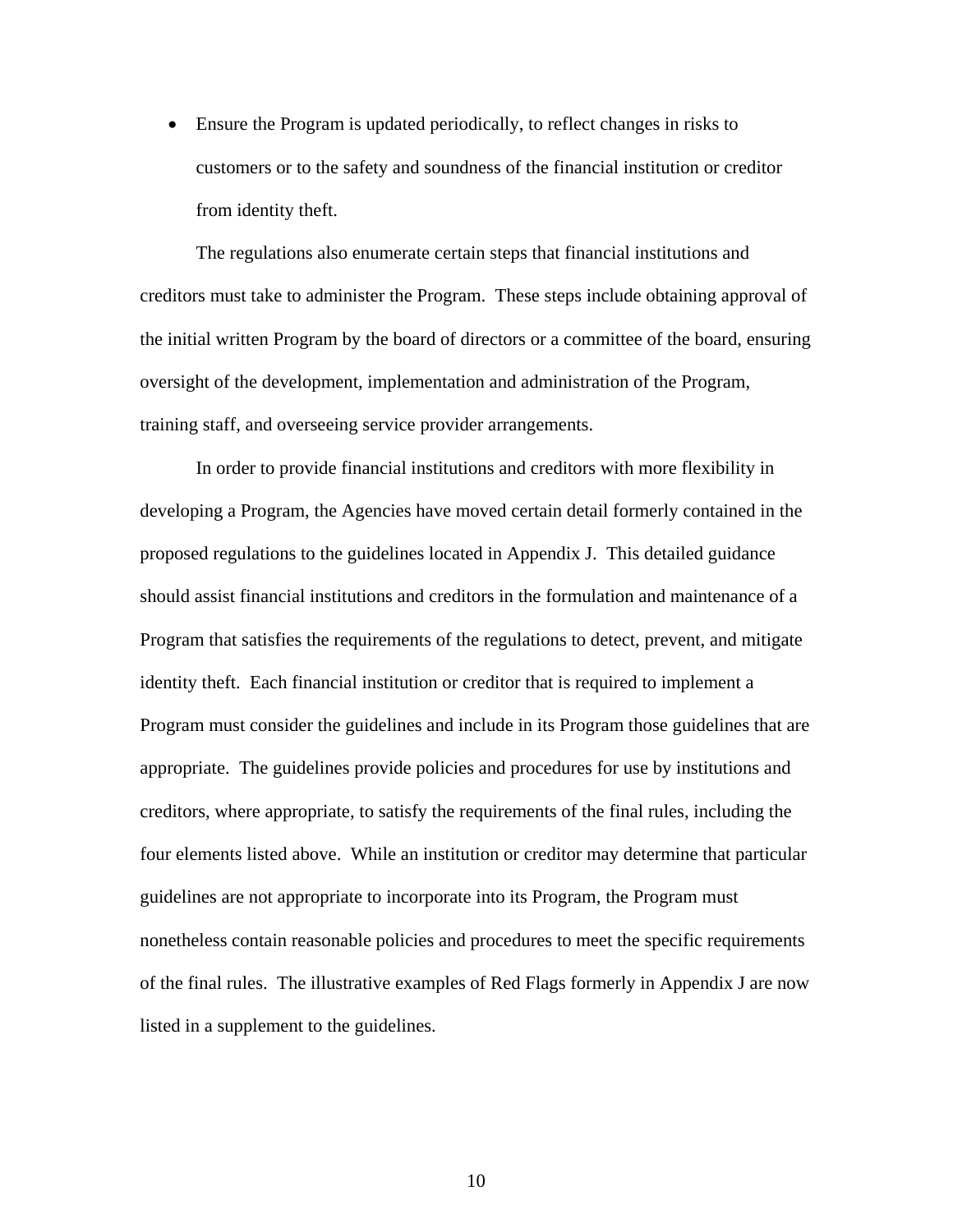# **4. Section-by-Section Analysis[8](#page-10-0)**

#### **Section \_\_.90(a) Purpose and Scope**

Proposed  $\S$  . 90(a) described the statutory authority for the proposed regulations, namely, section 114 of the FACT Act. It also defined the scope of this section; each of the Agencies proposed tailoring this paragraph to describe those entities to which this section would apply. The Agencies received no comments on this section, and it is adopted as proposed.

#### **Section \_\_.90(b) Definitions**

1

Proposed § .90(b) contained definitions of various terms that applied to the proposed rules and guidelines. While  $\S$  \_\_.90(b) of the final rules continues to describe the definitions applicable to the final rules and guidelines, changes have been made to address the comments, as follows.

**Section ...**90(b)(1) **Account.** The Agencies proposed using the term "account" to describe the relationships covered by section 114 that an account holder or customer may have with a financial institution or creditor.<sup>[9](#page-10-1)</sup> The proposed definition of "account" was "a continuing relationship established to provide a financial product or service that a financial holding company could offer by engaging in an activity that is financial in nature or incidental to such a financial activity under section 4(k) of the Bank Holding

<span id="page-10-0"></span><sup>&</sup>lt;sup>8</sup> The OCC, Board, FDIC, OTS and NCUA are placing the regulations and guidelines implementing section 114 in the part of their regulations that implement the FCRA -- 12 CFR parts 41, 222, 334, 571, and 717, respectively. In addition, the FDIC cross-references the regulations and guidelines in 12 CFR part 364. For ease of reference, the discussion in this preamble uses the shared numerical suffix of each of these agency's regulations. The FTC also is placing the final regulations and guidelines in the part of its regulations implementing the FCRA, specifically 16 CFR part 681. However, the FTC uses different numerical suffixes that equate to the numerical suffixes discussed in the preamble as follows: preamble suffix . $82 =$  FTC suffix .1, preamble suffix .90 = FTC suffix .2, and preamble suffix .91 = FTC suffix .3. In addition, Appendix J referenced in the preamble is the FTC's Appendix A.

<span id="page-10-1"></span><sup>&</sup>lt;sup>9</sup> The Agencies acknowledged that section 114 does not use the term "account" and, in other contexts, the FCRA defines the term "account" narrowly to describe certain consumer deposit or asset accounts. See 15 U.S.C. 1681a(r)(4).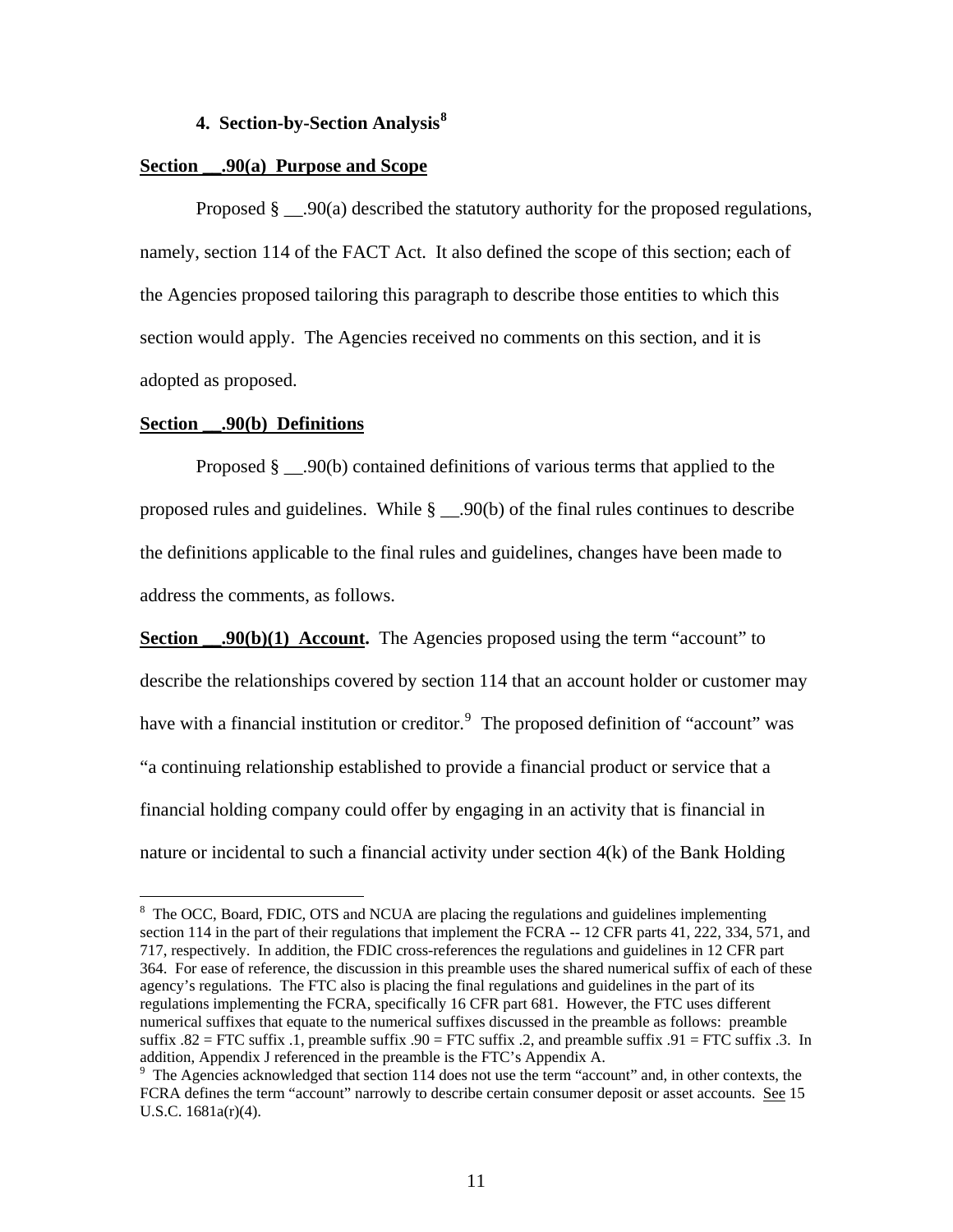Company Act, 12 U.S.C. 1843(k)." The definition also gave examples of types of "accounts."

 Some commenters stated that the regulations do not need a definition of "account" to give effect to their terms. Some commenters maintained that a new definition for "account" would be confusing as this term is already defined inconsistently in several regulations and in section 615(e) of the FCRA. These commenters recommended that the Agencies use the term "continuing relationship" instead, and define this phrase in a manner consistent with the Agencies' privacy rules<sup>[10](#page-11-0)</sup> implementing Title V of the Gramm-Leach-Bliley Act (GLBA), 15 U.S.C.  $6801$ <sup>[11](#page-11-1)</sup>. These commenters urged that the definition of "account" not be expanded to include relationships that are not "continuing." They stated that it would be very burdensome to gather and maintain information on non-customers for one-time transactions. Other commenters suggested defining the term "account" in a manner consistent with the CIP rules.

 Many commenters stated that defining "account" to cover both consumer and business accounts was too broad, exceeded the scope of the FACT Act, and would make the regulation too burdensome. These commenters recommended limiting the scope of the regulations and guidelines to cover only consumer financial services, specifically accounts established for personal, family and household purposes, because these types of accounts typically are targets of identity theft. They asserted that identity theft has not historically been common in connection with business or commercial accounts.

 Consumer groups maintained that the proposed definition of "account" was too narrow. They explained that because the proposed definition was tied to financial

<span id="page-11-0"></span><sup>&</sup>lt;sup>10</sup> See 12 CFR 40 (OCC); 12 CFR 216 (Board); 12 CFR 332 (FDIC); 12 CFR 573 (OTS); 12 CFR 716 (NCUA); and 16 CFR 313 (FTC).

<span id="page-11-1"></span> $1$  Pub. L. 106-102.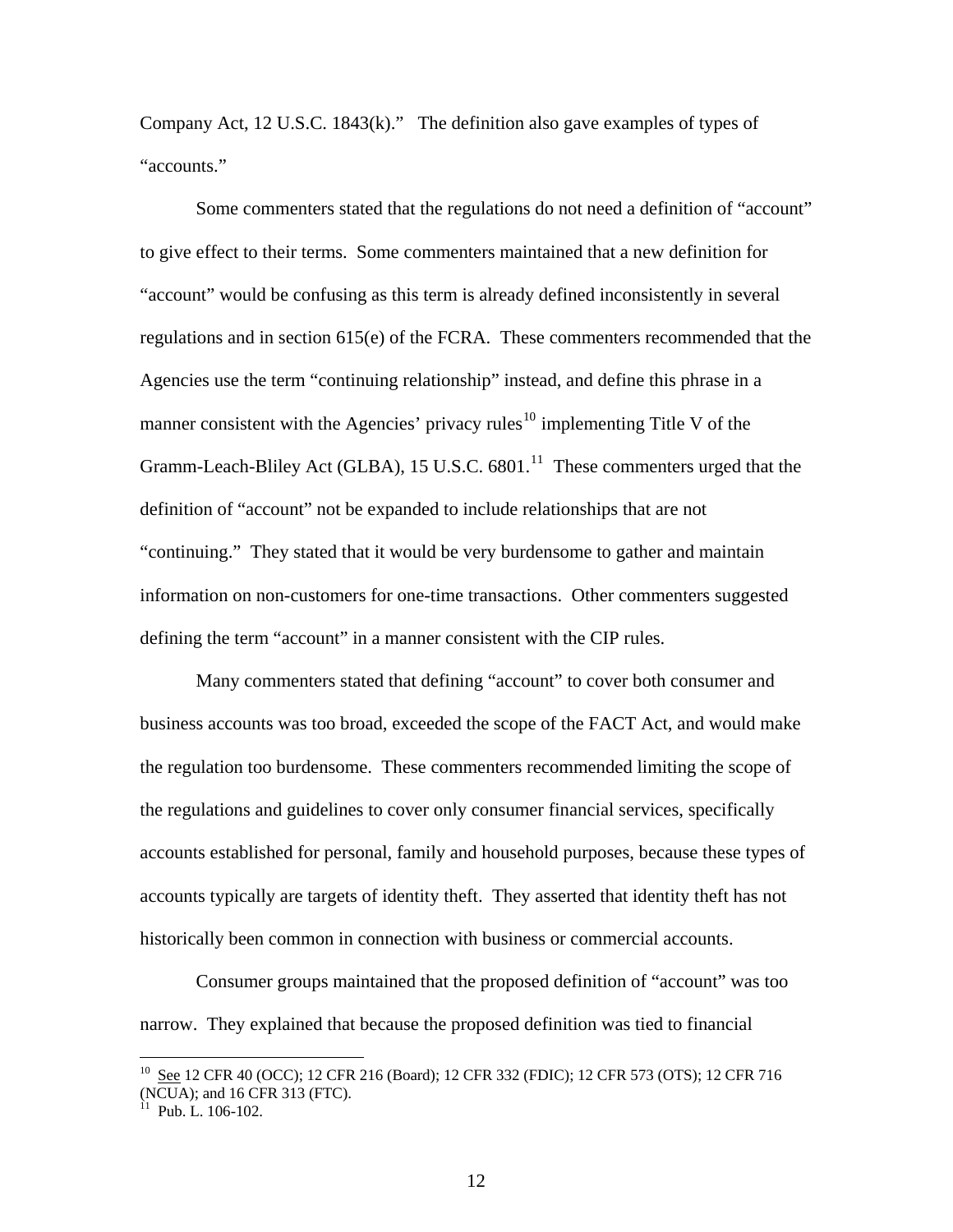products and services that can be offered under the Bank Holding Company Act, it inappropriately excluded certain transactions involving creditors that are not financial institutions that should be covered by the regulations. Some of these commenters recommended that the definition of "account" include any relationship with a financial institution or creditor in which funds could be intercepted or credit could be extended, as well as any other transaction which could obligate an individual or other covered entity, including transactions that do not result in a continuing relationship. Others suggested that there should be no flexibility to exclude any account that is held by an individual or which generates information about individuals that reflects on their financial or credit reputations.

 The Agencies have modified the definition of "account" to address these comments. First, the final rules now apply to "covered accounts," a term that the Agencies have added to the definition section to eliminate confusion between these rules and other rules that apply to an "account." The Agencies have retained a definition of "account" simply to clarify and provide context for the definition of "covered account."

 Section 114 provides broad discretion to the Agencies to prescribe regulations and guidelines to address identity theft. The terminology in section 114 is not confined to "consumer" accounts. While identity theft primarily has been directed at consumers, the Agencies are aware that small businesses also have been targets of identity theft. Over time, identity theft could expand to affect other types of accounts. Thus, the definition of "account" in  $\S$  \_\_.90(b)(1) of the final rules continues to cover <u>any</u> relationship to obtain a product or service that an account holder or customer may have with a financial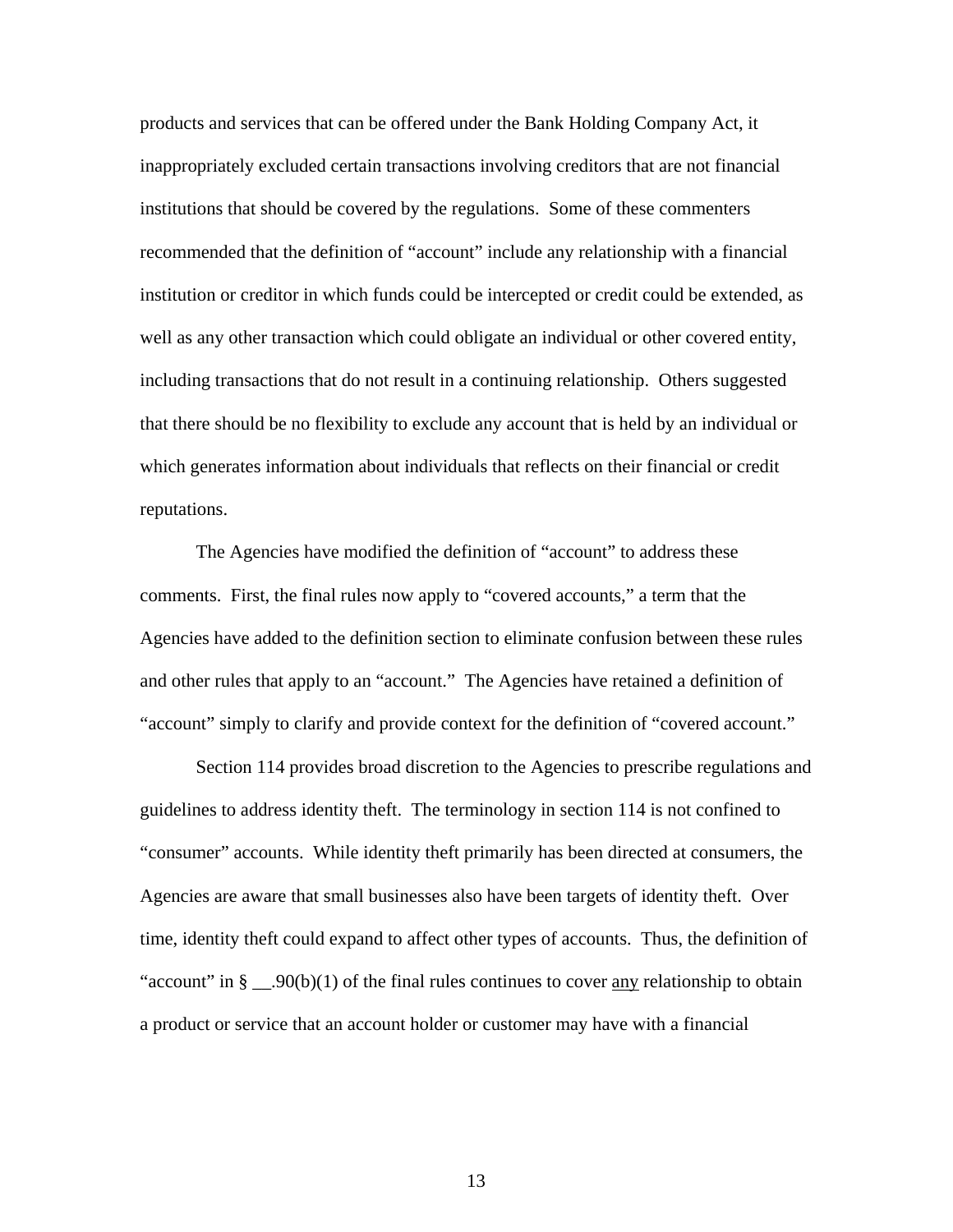institution or creditor.<sup>[12](#page-13-0)</sup> Through examples, the definition makes clear that the purchase of property or services involving a deferred payment is considered to be an account.

 Although the definition of "account" includes business accounts, the risk-based nature of the final rules allows each financial institution or creditor flexibility to determine which business accounts will be covered by its Program through a risk evaluation process.

 The Agencies also recognize that a person may establish a relationship with a creditor, such as an automobile dealer or a telecommunications provider, primarily to obtain a product or service that is not financial in nature. To make clear that an "account" includes relationships with creditors that are not financial institutions, the definition is no longer tied to the provision of "financial" products and services. Accordingly, the Agencies have deleted the reference to the Bank Holding Company Act.

 The definition of "account" still includes the words "continuing relationship." The Agencies have determined that, at this time, the burden that would be imposed upon financial institutions and creditors by a requirement to detect, prevent and mitigate identity theft in connection with single, non-continuing transactions by non-customers would outweigh the benefits of such a requirement. The Agencies recognize, however, that identity theft may occur at the time of account opening. Therefore, as detailed below, the obligations of the final rule apply not only to existing accounts, where a relationship already has been established, but also to account openings, when a relationship has not yet been established.

<span id="page-13-0"></span> $12$  Accordingly, the definition of "account" still applies to fiduciary, agency, custodial, brokerage and investment advisory activities.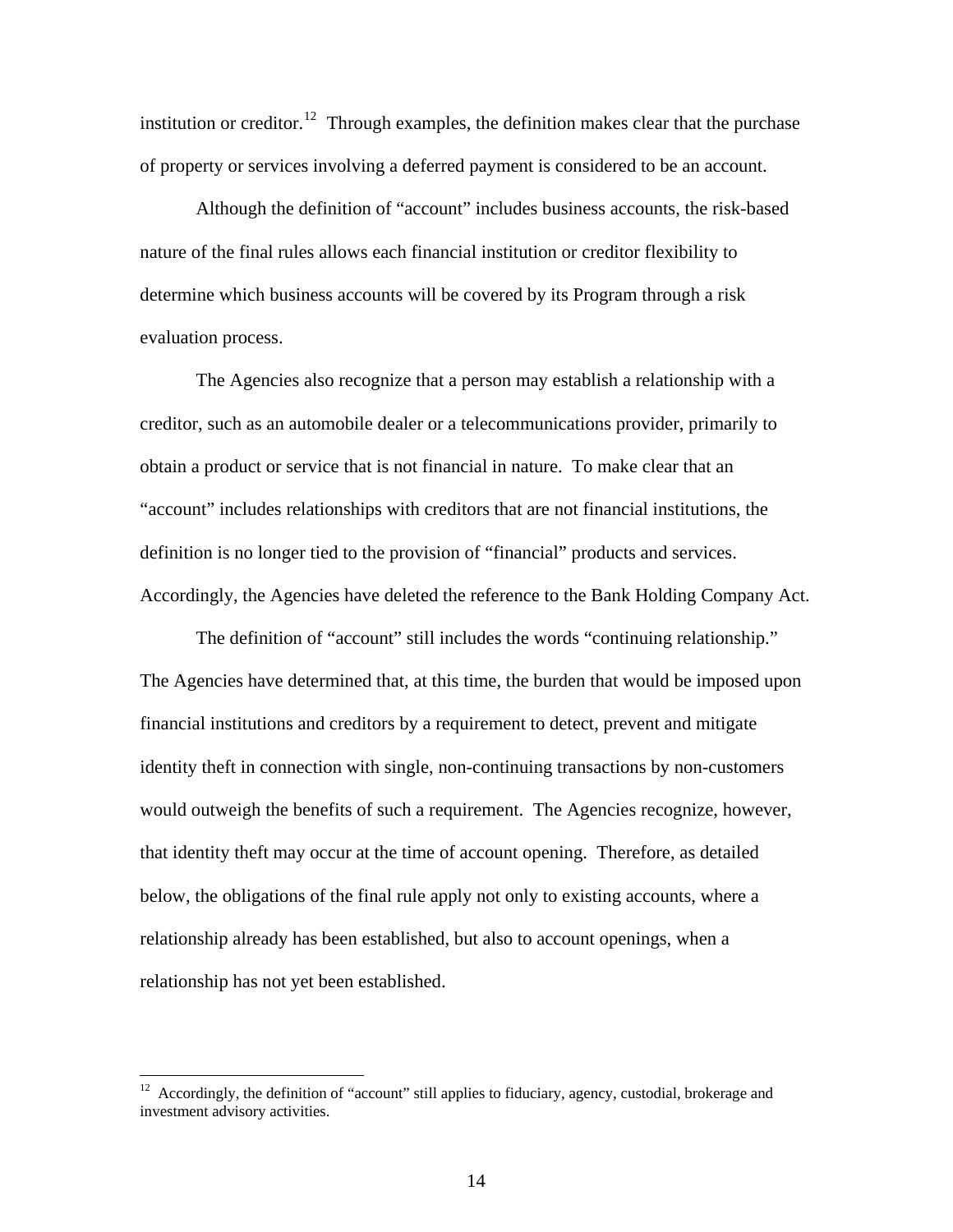**Section .90(b)(2) Board of Directors.** The proposed regulations discussed the role of the board of directors of a financial institution or creditor. For financial institutions and creditors covered by the regulations that do not have boards of directors, the proposed regulations defined "board of directors" to include, in the case of a branch or agency of a foreign bank, the managing official in charge of the branch or agency. For other creditors that do not have boards of directors, the proposed regulations defined "board of directors" as a designated employee.

 Consumer groups objected to the proposed definition as it applied to creditors that do not have boards of directors. These commenters recommended that for these entities, "board of directors" should be defined as a designated employee at the level of senior management. They asserted that otherwise, institutions that do not have a board of directors would be given an unfair advantage for purposes of the substantive provisions of the rules, because they would be permitted to assign any employee to fulfill the role of the "board of directors."

 The Agencies agree this important role should be performed by an employee at the level of senior management, rather than any designated employee. Accordingly, the definition of "board of directors" has been revised in § \_\_.90(b)(2) of the final rules so that, in the case of a creditor that does not have a board of directors, the term "board of directors" means "a designated employee at the level of senior management."

**Section .90(b)(3) Covered Account.** As mentioned previously, the Agencies have added a new definition of "covered account" in  $\S$  \_\_.90(b)(3) to describe the type of "account" covered by the final rules. The proposed rules would have provided a financial institution or creditor with broad flexibility to apply its Program to those accounts that it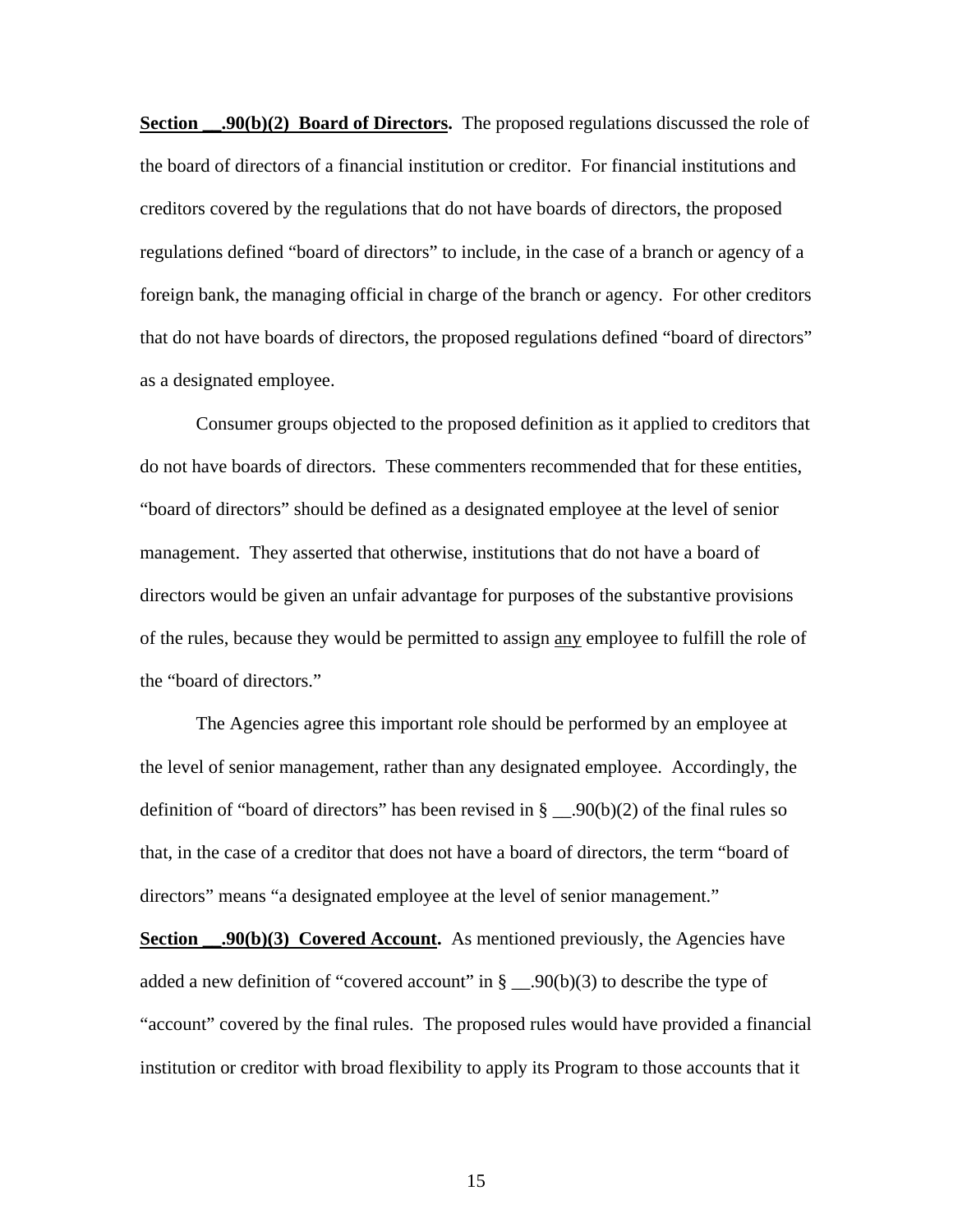determined were vulnerable to the risk of identity theft, and did not mandate coverage of any particular type of account.

 Consumer group commenters urged the Agencies to limit the discretion afforded to financial institutions and creditors by requiring them to cover consumer accounts in their Programs. While seeking to preserve their discretion, many industry commenters requested that the Agencies limit the final rules to consumer accounts, where identity theft is most likely to occur.

 The Agencies recognize that consumer accounts are presently the most common target of identity theft and acknowledge that Congress expected the final regulation to address risks of identity theft to consumers.<sup>[13](#page-15-0)</sup> For this reason, the final rules require each Program to cover accounts established primarily for personal, family or household purposes, that involve or are designed to permit multiple payments or transactions, *i.e.*, consumer accounts. As discussed above in connection with the definition of "account," the final rules also require the Programs of financial institutions and creditors to cover any other type of account that the institution or creditor offers or maintains for which there is a reasonably foreseeable risk from identity theft.

 Accordingly, the definition of "covered account" is divided into two parts. The first part refers to "an account that a financial institution or creditor offers or maintains, primarily for personal, family, or household purposes, that involves or is designed to permit multiple payments or transactions." The definition provides examples to illustrate that these types of consumer accounts include, "a credit card account, mortgage loan,

<u>.</u>

<span id="page-15-0"></span> $13 \text{ See } S$ . Rep. No. 108-166 at 13 (Oct. 17, 2003)(accompanying S. 1753).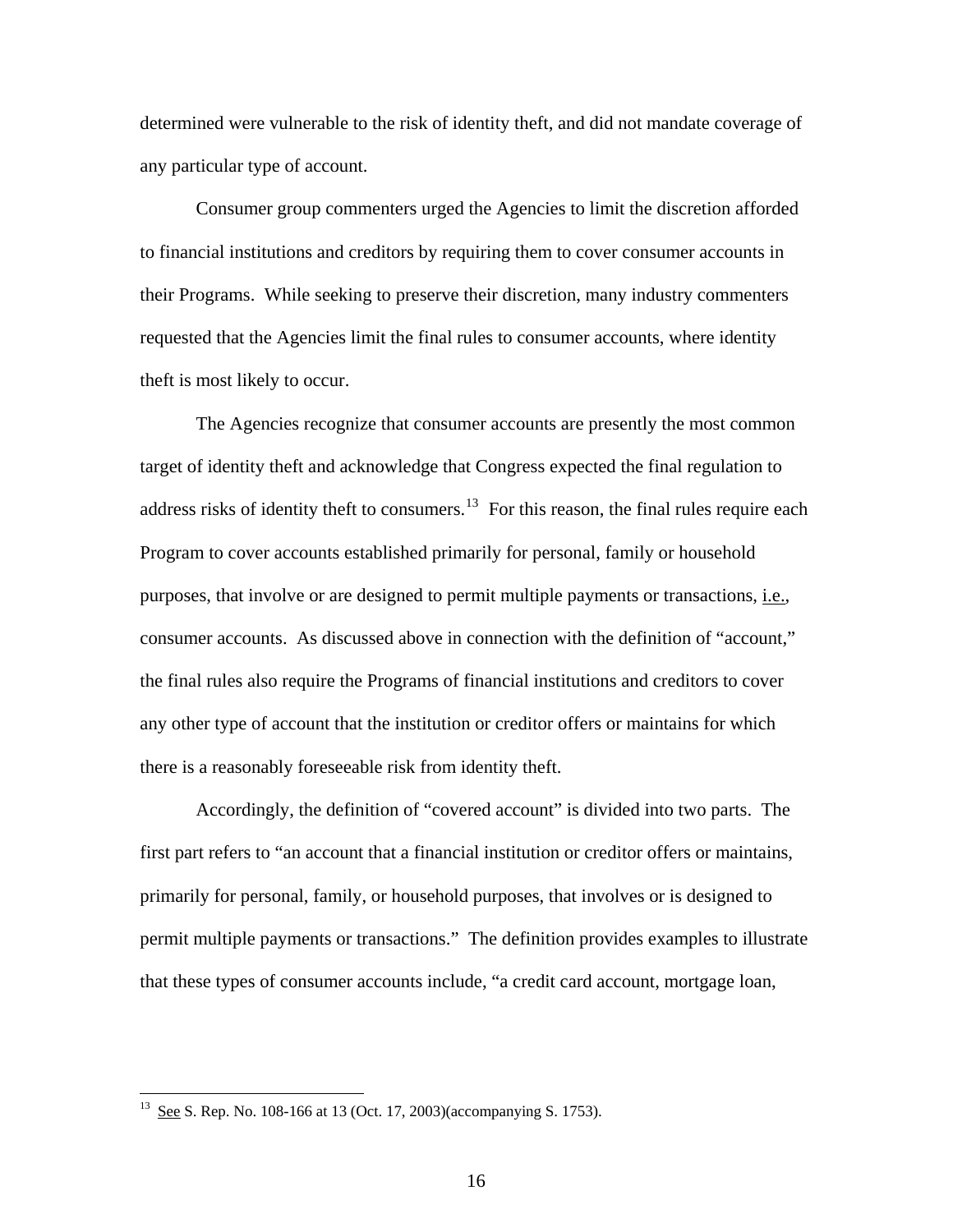automobile loan, margin account, cell phone account, utility account, checking account, or savings account."<sup>[14](#page-16-0)</sup>

 The second part of the definition refers to "any other account that the financial institution or creditor offers or maintains for which there is a reasonably foreseeable risk to customers or to the safety and soundness of the financial institution or creditor from identity theft, including financial, operational, compliance, reputation, or litigation risks." This part of the definition reflects the Agencies' belief that other types of accounts, such as small business accounts or sole proprietorship accounts, may be vulnerable to identity theft, and, therefore, should be considered for coverage by the Program of a financial institution or creditor.

 In response to the proposed definition of "account," a trade association representing credit unions suggested that the term "customer" in the definition be revised to refer to "member" to better reflect the ownership structure of some financial institutions or to "consumer" to include all individuals doing business at all types of financial institutions. The definition of "account" in the final rules no longer makes reference to the term "customer;" however, the definition of "covered account" continues to employ this term, to be consistent with section 114 of the FACT Act, which uses the term "customer." Of course, in the case of credit unions, the final rules and guidelines will apply to the accounts of members that are maintained primarily for personal, family, or household purposes, and those that are otherwise subject to a reasonably foreseeable risk of identity theft.

<span id="page-16-0"></span> $14$  These examples reflect the fact that the rules are applicable to a variety of financial institutions and creditors. They are not intended to confer any additional powers on covered entities. Nonetheless, some of the Agencies have chosen to limit the examples in their rule texts to those products covered entities subject to their jurisdiction are legally permitted to offer.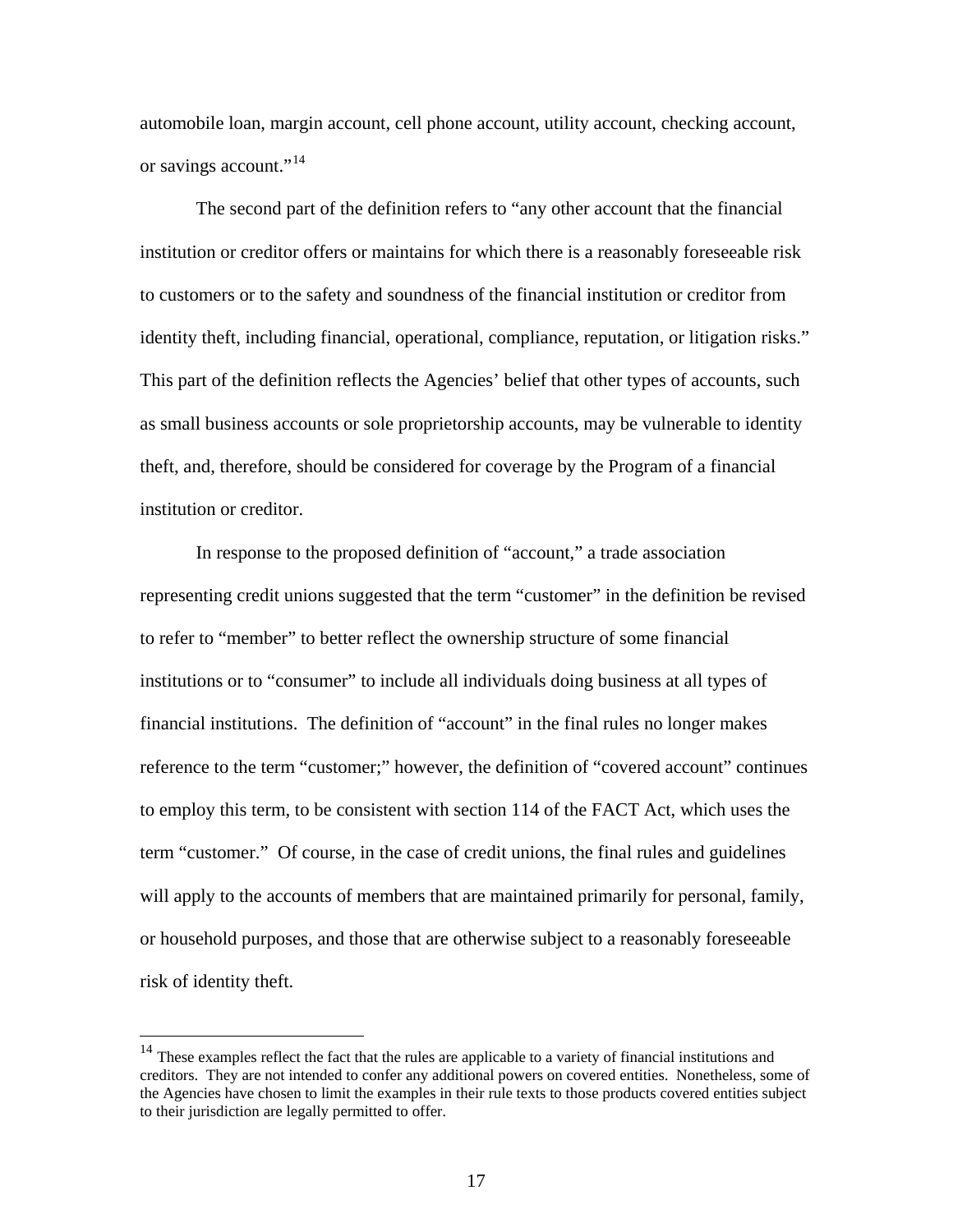**Sections ...20(b)(4) and (b)(5) Credit and Creditor.** The proposed rules defined these terms by cross-reference to the relevant sections of the FCRA. There were no comments on the definition of "credit" and  $\S$  \_\_.90(b)(4) of the final rules adopts the definition as proposed.

 Some commenters asked the Agencies to clarify that the term "creditor" does not cover third-party debt collectors who regularly arrange for the extension, renewal, or continuation of credit.

 Section 114 applies to financial institutions and creditors. Under the FCRA, the term "creditor" has the same meaning as in section 702 of the Equal Credit Opportunity Act (ECOA), [15](#page-17-0) U.S.C. 1691a.<sup>15</sup> ECOA defines "creditor" to include a person who arranges for the extension, renewal, or continuation of credit, which in some cases could include third-party debt collectors. 15 U.S.C.  $1691a(e)$ . Therefore, the Agencies are not excluding third-party debt collectors from the scope of the final rules, and  $\S$  \_\_.90(b)(5) of the final rules adopts the definition of "creditor" as proposed.

**Section .90(b)(6) Customer.** Section 114 of the FACT Act refers to "account holders" and "customers" of financial institutions and creditors without defining either of these terms. For ease of reference, the Agencies proposed to use the term "customer" to encompass both "customers" and "account holders." "Customer" was defined as a person that has an account with a financial institution or creditor. The proposed definition of "customer" applied to any "person," defined by the FCRA as any individual, partnership, corporation, trust, estate, cooperative, association, government or governmental subdivision or agency, or other entity.<sup>[16](#page-17-1)</sup> The proposal explained that the

<span id="page-17-1"></span><span id="page-17-0"></span> $^{15}$  See 15 U.S.C. 1681a(r)(5).<br><sup>16</sup> See 15 U.S.C. 1681a(b).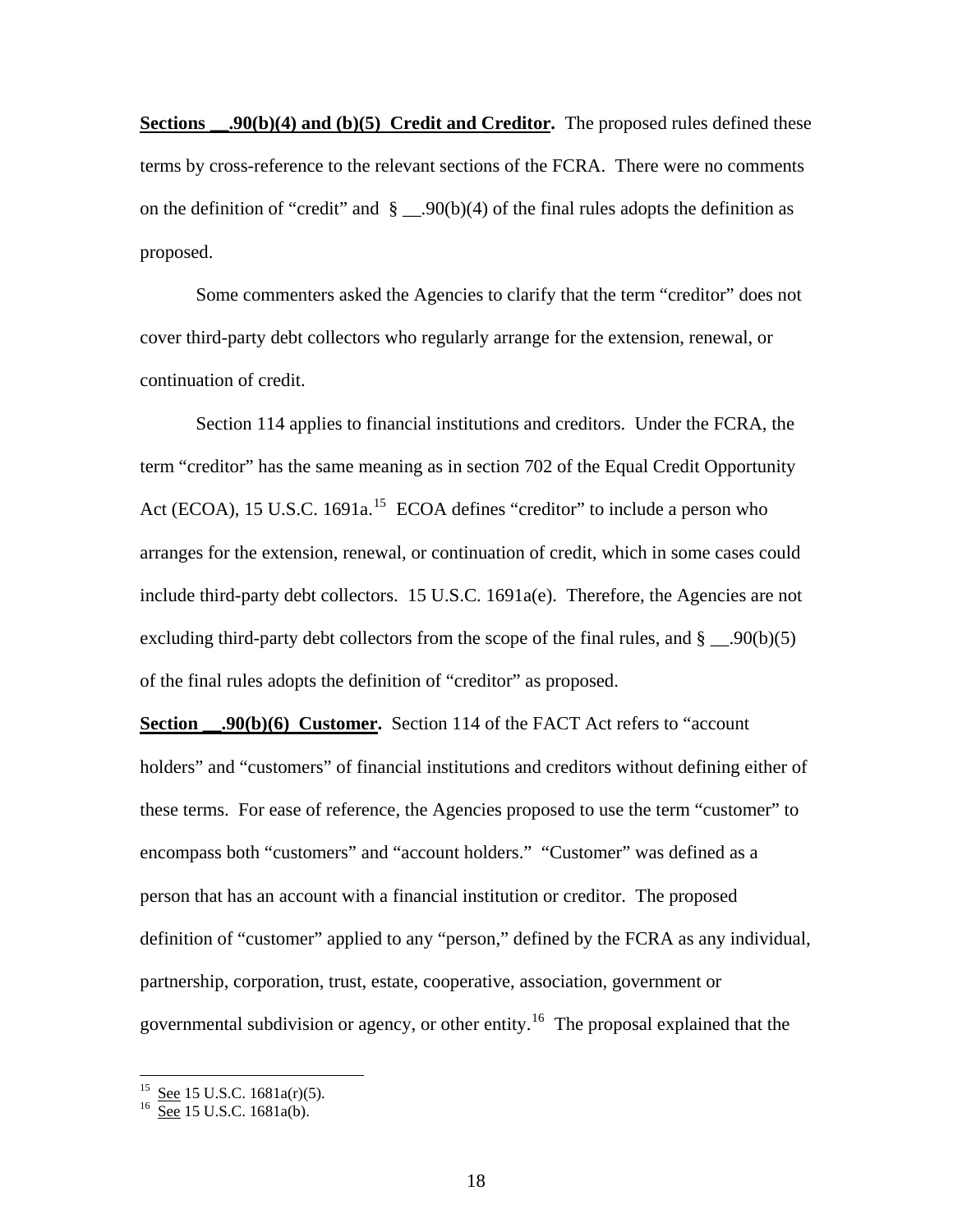Agencies chose this broad definition because, in addition to individuals, various types of entities (e.g., small businesses) can be victims of identity theft. Under the proposed definition, however, a financial institution or creditor would have had the discretion to determine which type of customer accounts would be covered under its Program, since the proposed regulations were risk-based.<sup>[17](#page-18-0)</sup>

 As noted above, most industry commenters maintained that including all persons, not just consumers, within the definition of "customer" would impose a substantial financial burden on financial institutions and creditors, and make compliance with the regulations more burdensome. These commenters stated that business identity theft is rare, and maintained that financial institutions and creditors should be allowed to direct their fraud prevention resources to the areas of highest risk. They also noted that businesses are more sophisticated than consumers, and are in a better position to protect themselves against fraud than consumers, both in terms of prevention and in enforcing their legal rights.

 Some financial institution commenters were concerned that the broad definition of "customer" would create opportunities for commercial customers to shift responsibility from themselves to the financial institution for not discovering Red Flags and alerting business customers about embezzlement or other fraudulent transactions by the commercial customer's own employees. These commenters suggested narrowing the definition to cover natural persons and to exclude business customers. Some of these commenters suggested that the definition of "customer" should be consistent with the

<span id="page-18-0"></span><sup>&</sup>lt;sup>17</sup> Proposed § \_\_.90(d)(1) required this determination to be substantiated by a risk evaluation that takes into consideration which customer accounts of the financial institution or creditor are subject to a risk of identity theft.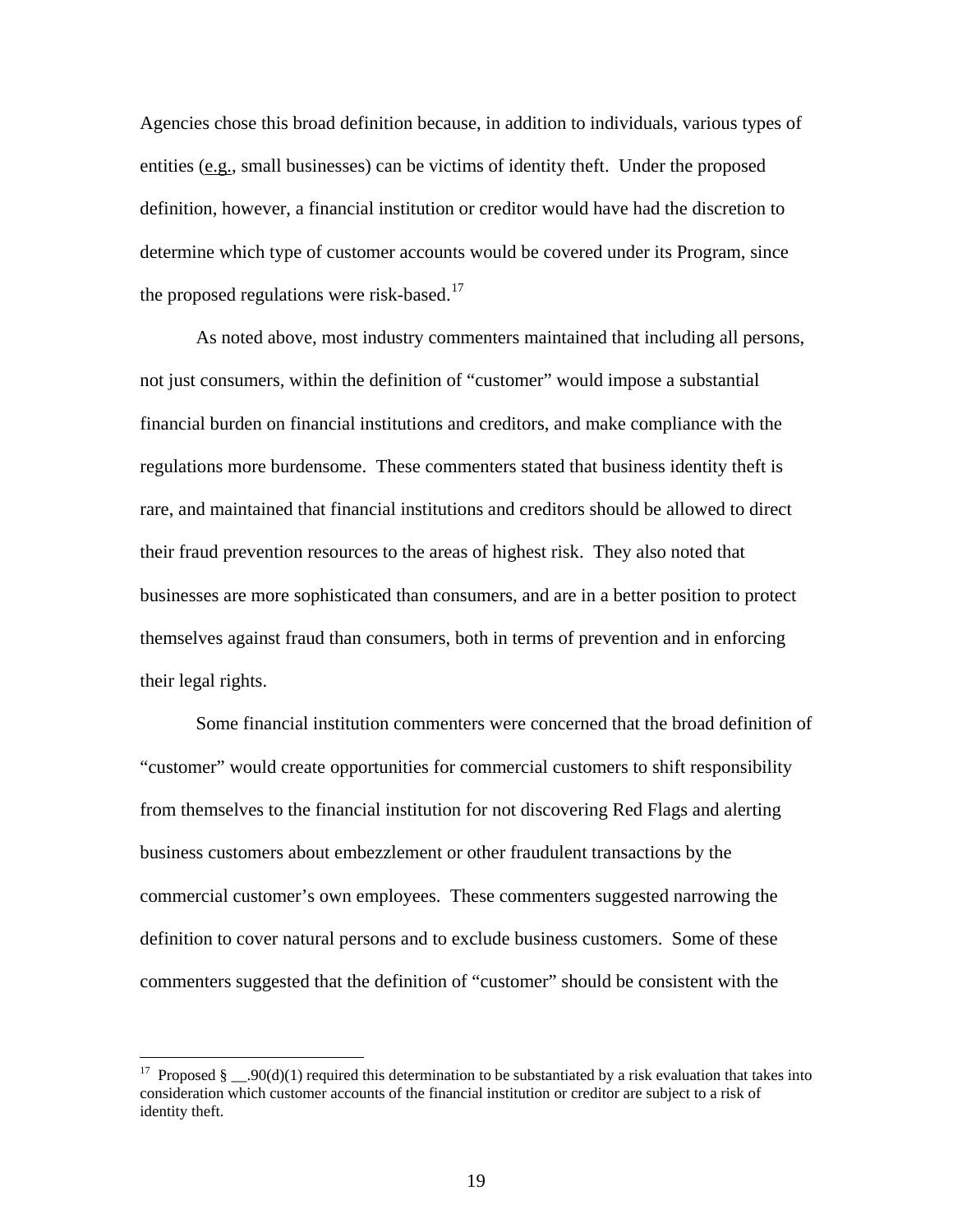definition of this term in the Information Security Standards and the Agencies' privacy rules.

 Consumer groups commented that the proposed definition of "customer" was too narrow. They recommended that the definition be amended, so that the regulations would not only protect persons who are already customers of a financial institution or creditor, but also persons whose identities are used by an imposter to open an account.

Section  $\Box$ .90(b)(6) of the final rule defines "customer" to mean a person that has a "covered account" with a financial institution or creditor. Under the definition of "covered account," an individual who has a consumer account will always be a "customer." A "customer" may also be a person that has another type of account for which a financial institution or creditor determines there is a reasonably foreseeable risk to its customers or to its own safety and soundness from identity theft.

 The Agencies note that the Information Security Standards and the privacy rules implemented various sections of Title V of the GLBA, 15 U.S.C. 6801, which specifically apply only to customers who are consumers. By contrast, section 114 does not define the term "customer." Because the Agencies continue to believe that a business customer can be a target of identity theft, the final rules contain a risk-based process designed to ensure that these types of customers will be covered by the Program of a financial institution or creditor, when the risk of identity theft is reasonably foreseeable.

 The definition of "customer" in the final rules continues to cover only customers that already have accounts. The Agencies note, however, that the substantive provisions of the final rules, described later, require the Program of a financial institution or creditor to detect, prevent, and mitigate identity theft in connection with the opening of a covered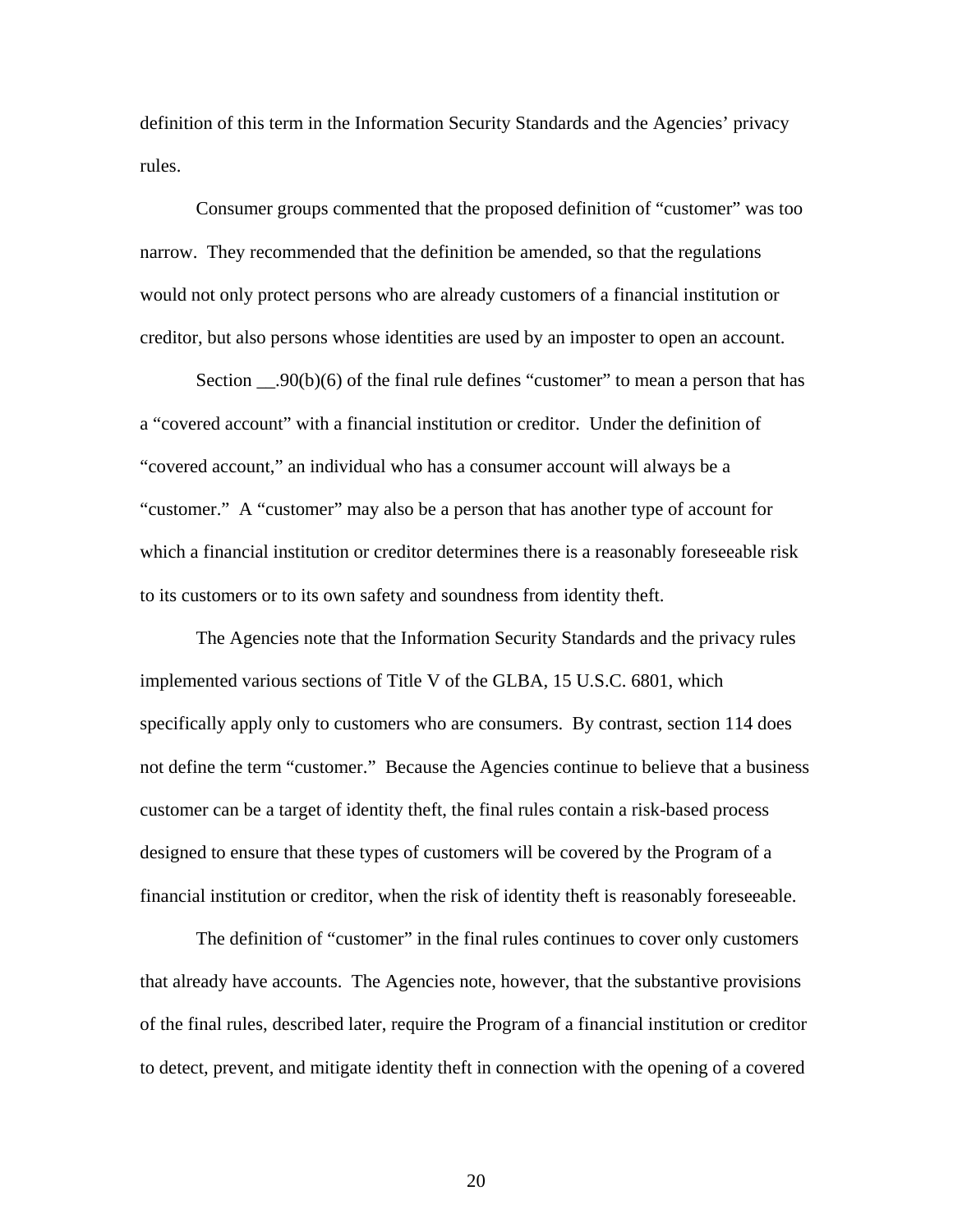account as well as any existing covered account. The final rules address persons whose identities are used by an imposter to open an account in these substantive provisions, rather than through the definition of "customer."

**Section .90(b)(7) Financial Institution.** The Agencies received no comments on the proposed definition of "financial institution." It is adopted in § \_\_.90(b)(7), as proposed, with a cross-reference to the relevant definition in the FCRA.

**Section .90(b)(8) Identity Theft.** The proposal defined "identity theft" by cross-referencing the FTC's rule that defines "identity theft" for purposes of the FCRA.<sup>[18](#page-20-0)</sup>

 Most industry commenters objected to the breadth of the proposed definition of "identity theft." They recommended that the definition include only actual fraud committed using identifying information of a consumer, and exclude attempted fraud, identity theft committed against businesses, and any identity fraud involving the creation of a fictitious identity using fictitious data combined with real information from multiple individuals. By contrast, consumer groups supported a broad interpretation of "identity theft," including the incorporation of "attempted fraud" in the definition.

Section  $\Box$ .90(b)(8) of the final rules adopts the definition of "identity theft" as proposed. The Agencies believe that it is important to ensure that all provisions of the FACT Act that address identity theft are interpreted in a consistent manner. Therefore, the final rule continues to define identity theft with reference to the FTC's regulation, which as currently drafted provides that the term "identity theft" means "a fraud committed or attempted using the identifying information of another person without

<span id="page-20-0"></span><sup>&</sup>lt;sup>18</sup> 69 FR 63922 (Nov. 3, 2004) (codified at 16 CFR 603.2(a)). Section 111 of the FACT Act added several new definitions to the FCRA, including "identity theft," and authorized the FTC to further define this term. See 15 U.S.C. 1681a.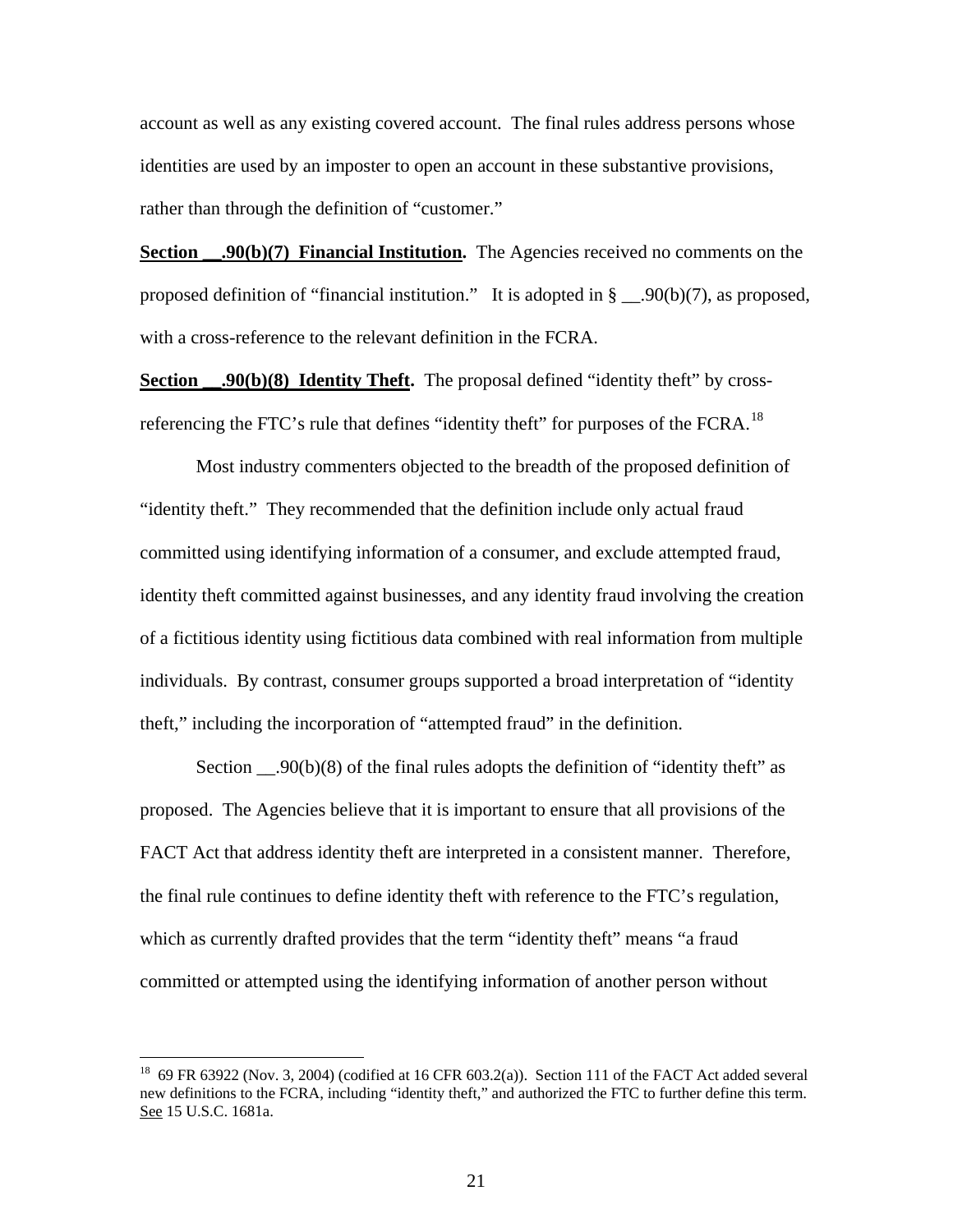authority."[19](#page-21-0) The FTC defines the term "identifying information" to mean "any name or number that may be used, alone or in conjunction with any other information, to identify a specific person, including any—

(1) Name, social security number, date of birth, official State or government issued driver's license or identification number, alien registration number, government passport number, employer or taxpayer identification number; (2) Unique biometric data, such as fingerprint, voice print, retina or iris image, or other unique physical representation;

(3) Unique electronic identification number, address, or routing code; or

(4) Telecommunication identifying information or access device (as defined in 18 U.S.C. 1029(e)).

 Thus, under the FTC's regulation, the creation of a fictitious identity using any single piece of information belonging to a real person falls within the definition of "identity theft" because such a fraud involves "using the identifying information of another person without authority."<sup>[20](#page-21-1)</sup>

**Section** \_\_\_.90(b)(9) **Red Flag.** The proposed regulations defined "Red Flag" as a pattern, practice, or specific activity that indicates the possible risk of identity theft. The preamble to the proposed rules explained that indicators of a "possible risk" of identity theft would include precursors to identity theft such as phishing, $^{21}$  $^{21}$  $^{21}$  and security breaches involving the theft of personal information, which often are a means to acquire the information of another person for use in committing identity theft. The preamble

<span id="page-21-2"></span>

<span id="page-21-1"></span><span id="page-21-0"></span><sup>&</sup>lt;sup>19</sup> See 16 CFR 603.2(a).<br><sup>20</sup> <u>See</u> 16 CFR 603.2(b).<br><sup>21</sup> Electronic messages to customers of financial institutions and creditors directing them to provide personal information in response to a fraudulent e-mail.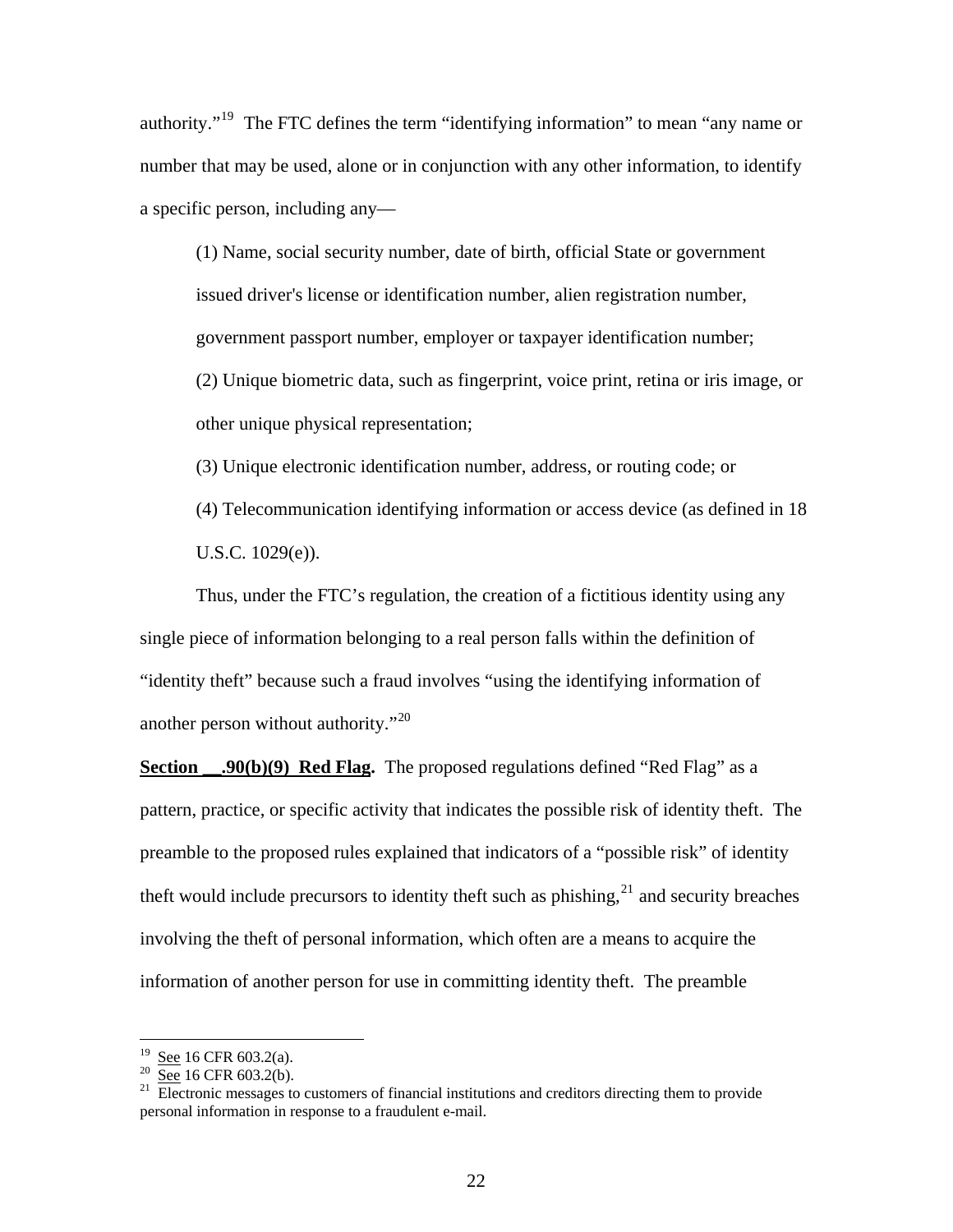explained that the Agencies included such precursors to identity theft as "Red Flags" to better position financial institutions and creditors to stop identity theft at its inception.

Most industry commenters objected to the broad scope of the definition of "Red Flag," particularly the phrase "possible risk of identity theft." These commenters believed that this definition would require financial institutions and creditors to identify all risks and develop procedures to prevent or mitigate them, without regard to the significance of the risk. They asserted that the statute does not support the use of "possible risk" and suggested defining a "Red Flag" as an indicator of significant, substantial, or the probable risk of identity theft. These commenters stated that this would allow a financial institution or creditor to focus compliance in areas where it is most needed.

Most industry commenters also stated that the inclusion of precursors to identity theft in the definition of "Red Flag" would make the regulations even broader and more burdensome. They stated that financial institutions and creditors do not have the ability to detect and respond to precursors, such as phishing, in the same manner as other Red Flags that are more indicative of actual ongoing identity theft.

By contrast, consumer groups supported the inclusion of the phrase "possible risk of identity theft" and the reference to precursors in the proposed definition of "Red Flag." These commenters stated that placing emphasis on detecting precursors to identity theft, instead of waiting for proven cases, is the right approach.

The Agencies have concluded that the phrase "possible risk" in the proposed definition of "Red Flag" is confusing and could unduly burden entities with limited resources. Therefore, the final rules define "Red Flag" in  $\S$  \_\_.90(b)(9) using language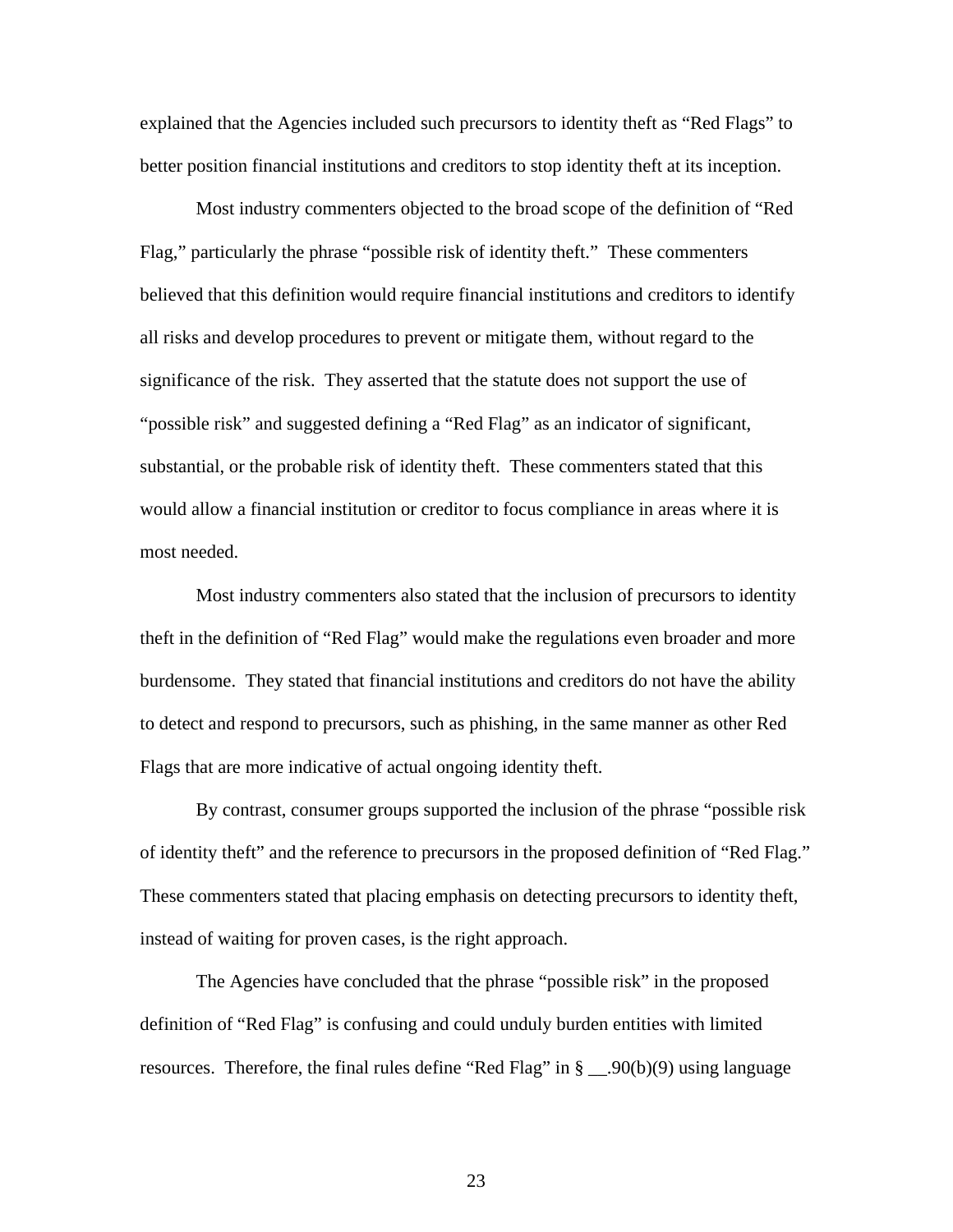derived directly from section 114, namely, "a pattern, practice, or specific activity that indicates the possible existence of identity theft."<sup>[22](#page-23-0)</sup>

The Agencies continue to believe, however, that financial institutions and creditors should consider precursors to identity theft in order to stop identity theft before it occurs. Therefore, as described below, the Agencies have chosen to address precursors directly, through a substantive provision in section IV of the guidelines titled "Prevention and Mitigation," rather than through the definition of "Red Flag." This provision states that a financial institution or creditor should consider aggravating factors that may heighten the risk of identity theft in determining an appropriate response to the Red Flags it detects.

**Section .90(b)(10) Service Provider.** The proposed regulations defined "service provider" as a person that provides a service directly to the financial institution or creditor. This definition was based upon the definition of "service provider" in the Information Security Standards.<sup>[23](#page-23-1)</sup>

One commenter agreed with this definition. However, two other commenters stated that the definition was too broad. They suggested narrowing the definition of "service provider" to persons or entities that have access to customer information.

Section  $\_\_90(b)(10)$  of the final rules adopts the definition as proposed. The Agencies have concluded that defining "service provider" to include only persons that have access to customer information would inappropriately narrow the coverage of the

<sup>&</sup>lt;sup>22</sup> 15 U.S.C. 1681m(c)(2)(A).

<span id="page-23-1"></span><span id="page-23-0"></span><sup>&</sup>lt;sup>23</sup> The Information Security Standards define "service provider" to mean any person or entity that maintains, processes, or otherwise is permitted access to customer information or consumer information through the provision of services directly to the financial institution. 12 CFR part 30, app. B (national banks); 12 CFR part 208, app. D-2 and part 225, app. F (state member banks and holding companies); 12 CFR part 364, app. B (state non-member banks); 12 CFR part 570, app. B (savings associations); 12 CFR part 748, App. A (credit unions).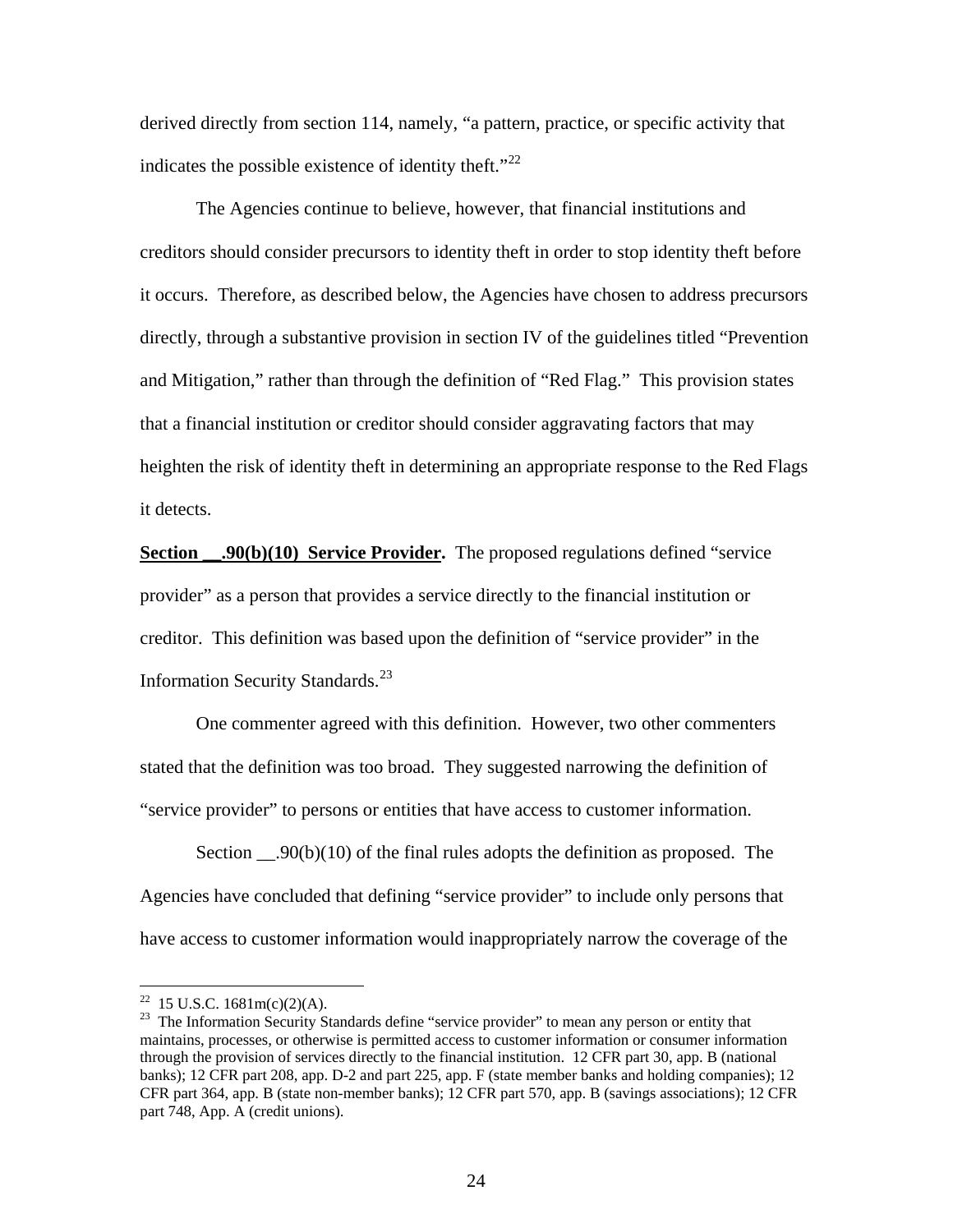final rules. The Agencies have interpreted section 114 broadly to require each financial institution and creditor to detect, prevent, and mitigate identity theft not only in connection with any existing covered account, but also in connection with the opening of an account. A financial institution or creditor is ultimately responsible for complying with the final rules and guidelines even if it outsources an activity to a third-party service provider. Thus, a financial institution or creditor that uses a service provider to open accounts will need to provide for the detection, prevention, and mitigation of identity theft in connection with this activity, even when the service provider has access to the information of a person who is not yet, and may not become, a "customer."

# **Section \_\_.90(c) Periodic Identification of Covered Accounts**

 To simplify compliance with the final rules, the Agencies added a new provision in  $\S$   $\Box$ 90(c) that requires each financial institution and creditor to periodically determine whether it offers or maintains any covered accounts. As a part of this determination, a financial institution or creditor must conduct a risk assessment to determine whether it offers or maintains covered accounts described in  $\S$  \_\_.90(b)(3)(ii) (accounts other than consumer accounts), taking into consideration:

- The methods it provides to open its accounts;
- The methods it provides to access its accounts; and
- Its previous experiences with identity theft.

 Thus, a financial institution or creditor should consider whether, for example, a reasonably foreseeable risk of identity theft may exist in connection with business accounts it offers or maintains that may be opened or accessed remotely, through methods that do not require face-to-face contact, such as through the internet or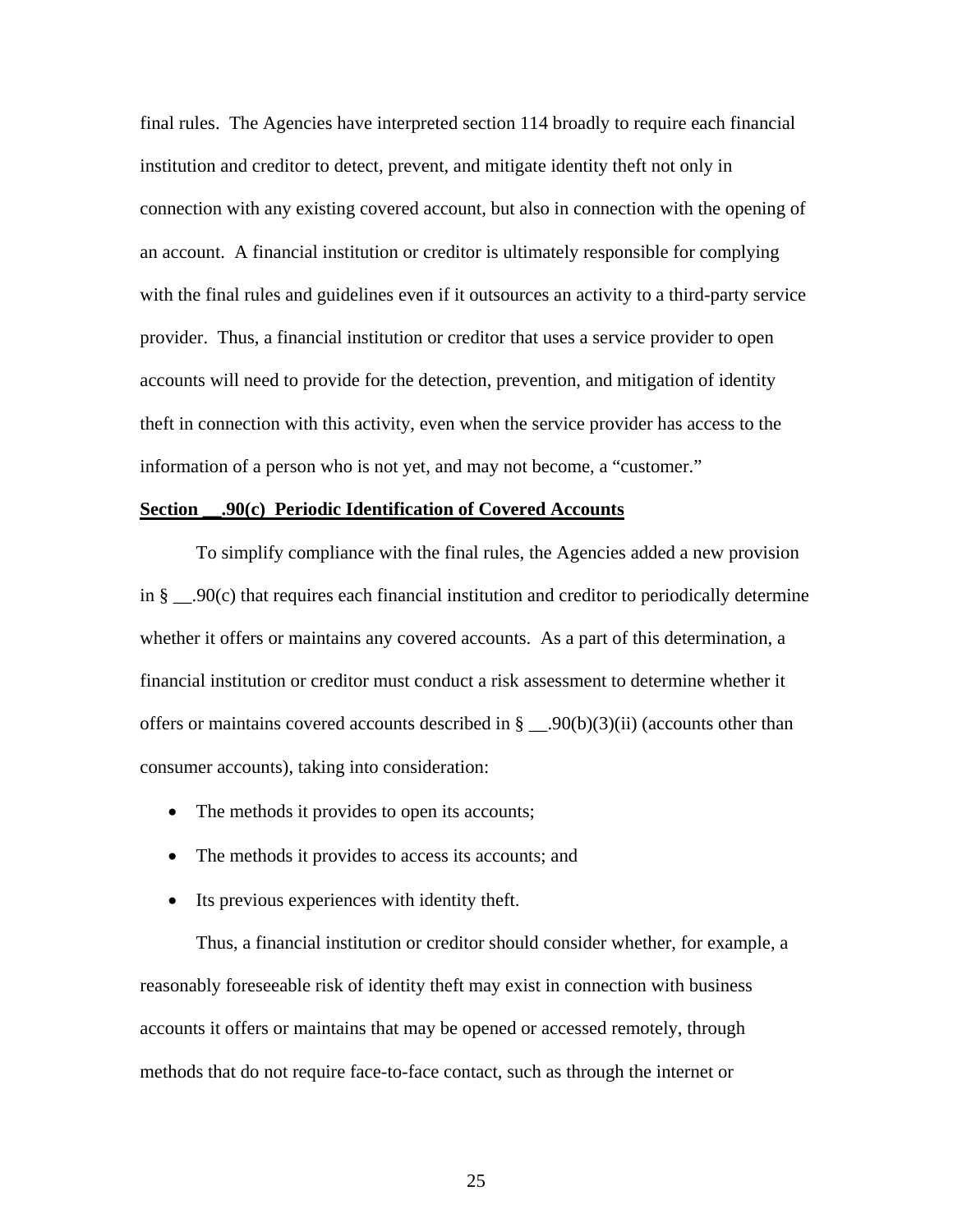telephone. In addition, those institutions and creditors that offer or maintain business accounts that have been the target of identity theft should factor those experiences with identity theft into their determination.

 This provision is modeled on various process-oriented and risk-based regulations issued by the Agencies, such as the Information Security Standards. Compliance with this type of regulation is based upon a regulated entity's own preliminary risk assessment. The risk assessment required here directs a financial institution or creditor to determine, as a threshold matter, whether it will need to have a Program.<sup>[24](#page-25-0)</sup> If a financial institution or creditor determines that it does need a Program, then this risk assessment will enable the financial institution or creditor to identify those accounts the Program must address. This provision also requires a financial institution or creditor that initially determines that it does not need to have a Program to reassess periodically whether it must develop and implement a Program in light of changes in the accounts that it offers or maintains and the various other factors set forth in the provision.

#### **Section \_\_.90(d)(1) Identity Theft Prevention Program Requirement**

 $\overline{a}$ 

Proposed  $\S$  . 90(c) described the primary objectives of a Program. It stated that each financial institution or creditor must implement a written Program that includes reasonable policies and procedures to address the risk of identity theft to its customers and to the safety and soundness of the financial institution or creditor, in the manner described in proposed § \_\_.90(d), which described the development and implementation of a Program. It also stated that the Program must address financial, operational,

<span id="page-25-0"></span><sup>&</sup>lt;sup>24</sup> The Agencies anticipate that some financial institutions and creditors, such as various creditors regulated by the FTC that solely engage in business-to-business transactions, will be able to determine that they do not need to develop and implement a Program.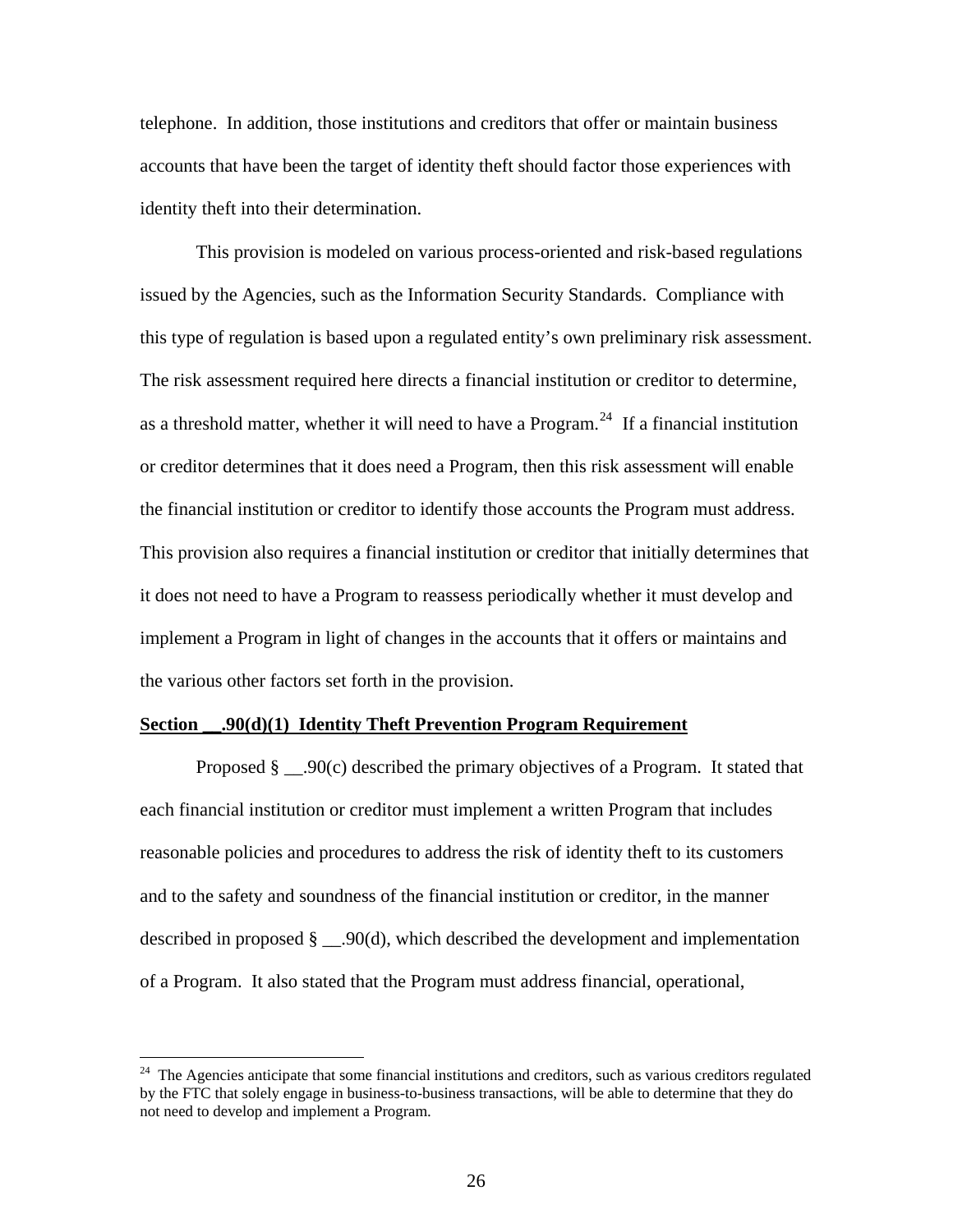compliance, reputation, and litigation risks and be appropriate to the size and complexity of the financial institution or creditor and the nature and scope of its activities.

Some commenters believed that the proposed regulations exceeded the scope of section 114 by covering deposit accounts and by requiring a response to the risk of identity theft, not just the identification of the risk of identity theft. One commenter expressed concern about the application of the Program to existing accounts.

The SBA commented that requiring all small businesses covered by the regulations to create a written Program would be overly burdensome. Several financial institution commenters objected to what they perceived as a proposed requirement that financial institutions and creditors have a written Program solely to address identity theft. They recommended that the final regulations allow a covered entity to simply maintain or expand its existing fraud prevention and information security programs as long as they included the detection, prevention, and mitigation of identity theft. Some of these commenters stated that requiring a written program would merely focus examiner attention on documentation and cause financial institutions to produce needless paperwork.

While commenters generally agreed that the Program should be appropriate to the size and complexity of the financial institution or creditor, and the nature and scope of its activities, many industry commenters objected to the prescriptive nature of this section. They urged the Agencies to provide greater flexibility to financial institutions and creditors by allowing them to implement their own procedures as opposed to those provided in the proposed regulations. Several other commenters suggested permitting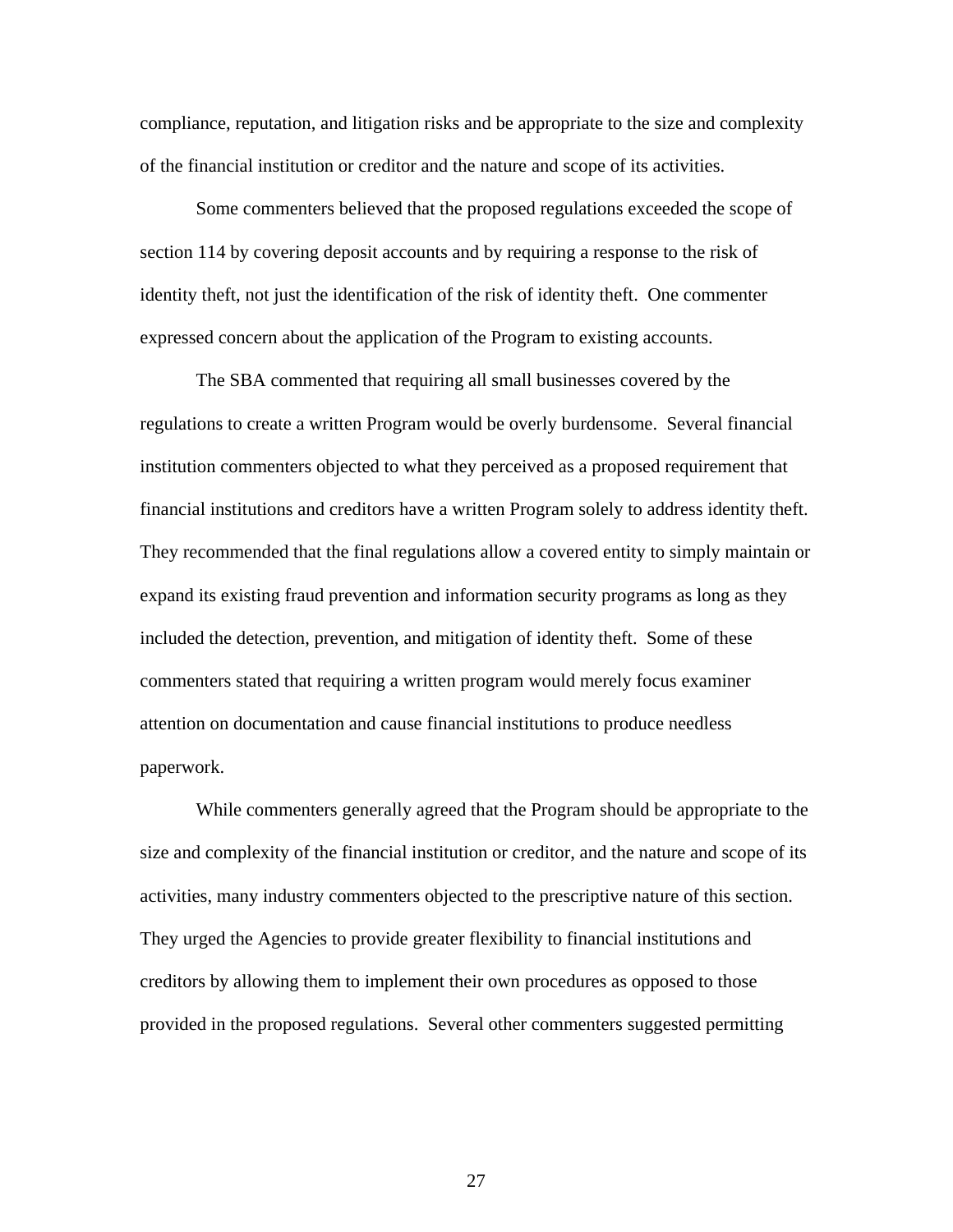financial institutions and creditors to take into account the cost and effectiveness of policies and procedures and the institution's history of fraud when designing its Program.

Several financial institution commenters maintained that the Program required by the proposed rules was not sufficiently flexible. They maintained that a true risk-based approach would permit institutions to prioritize the importance of various controls, address the most important risks first, and accept the good faith judgments of institutions in differentiating among their options for conducting safe, sound, and compliant operations. Some of these commenters urged the Agencies to revise the final rules and guidelines and adopt an approach similar to the Information Security Standards which they characterized as providing institutions with an outline of issues to consider without requiring specific approaches.

Although a few commenters believed that the proposed requirement to update the Program was burdensome and should be eliminated, most commenters agreed that the Program should be designed to address changing risks over time. A number of these commenters, however, objected to the requirement that the Program must be designed to address changing identity theft risks "as they arise," as too burdensome a standard. Instead, they recommended that the final regulations require a financial institution or creditor to reassess periodically whether to adjust the types of accounts covered or Red Flags to be detected based upon any changes in the types and methods of identity theft that an institution or creditor has experienced.

Section \_\_.90(d) of the final rules requires each financial institution or creditor that offers or maintains one or more covered accounts to develop and implement a written Program that is designed to detect, prevent, and mitigate identity theft in connection with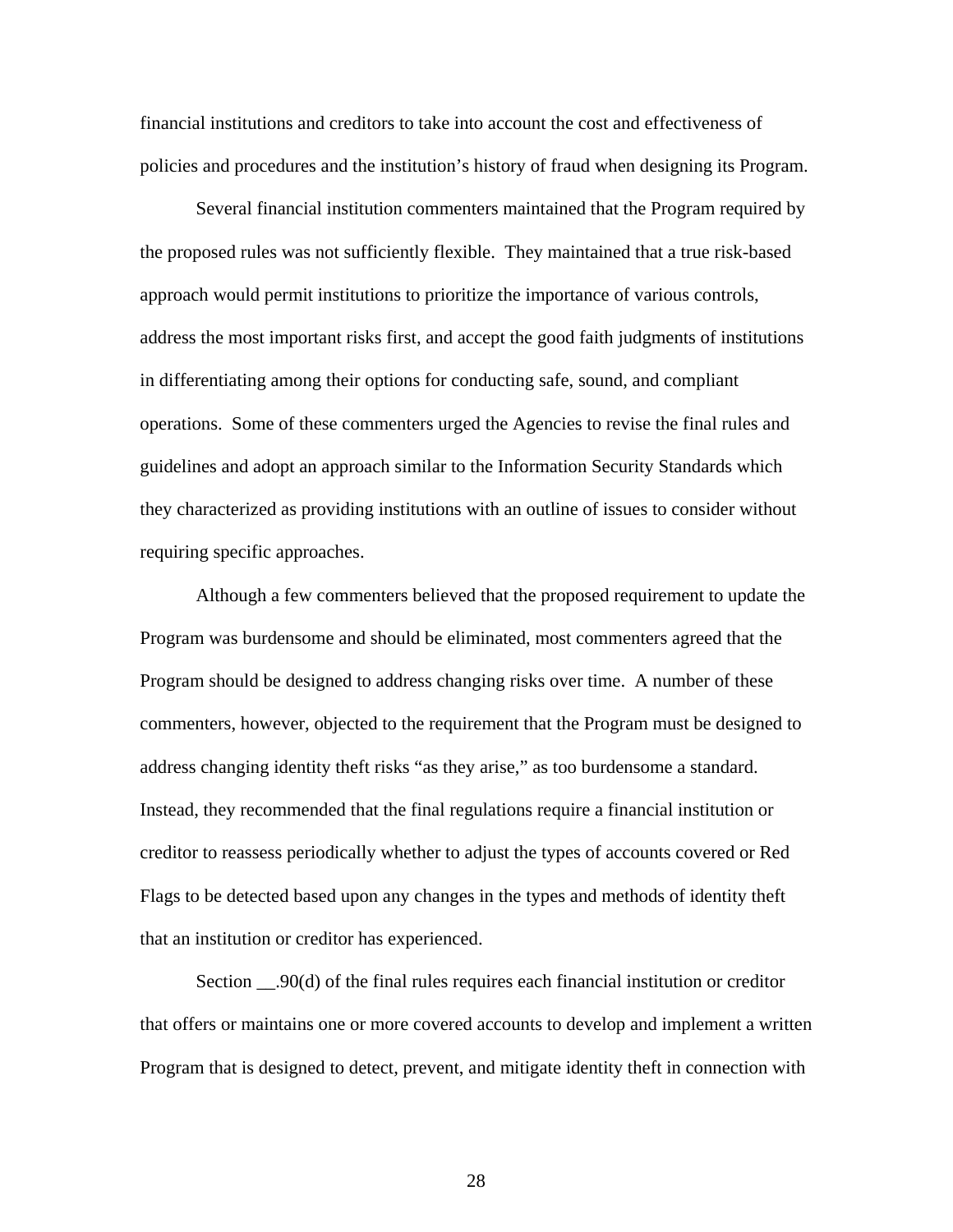the opening of a covered account or any existing covered account. To signal that the final rules are flexible, and allow smaller financial institutions and creditors to tailor their Programs to their operations, the final rules state that the Program must be appropriate to the size and complexity of the financial institution or creditor and the nature and scope of its activities.

The guidelines are appended to the final rules to assist financial institutions and creditors in the formulation and maintenance of a Program that satisfies the requirements of the regulation. Section I of the guidelines, titled "The Program," makes clear that a covered entity may incorporate into its Program, as appropriate, its existing processes that control reasonably foreseeable risks to customers or to the safety and soundness of the financial institution or creditor from identity theft, such as those already developed in connection with the entity's fraud prevention program. This will avoid duplication and allow covered entities to benefit from existing policies and procedures.

The Agencies do not agree with those commenters who asserted that the scope of the proposed regulations (and hence the final rules that adopt the identical approach with respect to these issues) exceed the Agencies' statutory mandate. First, section 114 clearly permits the Agencies to issue regulations and guidelines that address more than the mere identification of the risk of identity theft. Section 114 contains a broad mandate directing the Agencies to issue guidelines "regarding identity theft" and to prescribe regulations requiring covered entities to establish reasonable policies and procedures for implementing the guidelines. Second, two provisions in section 114 indicate that Congress expected the Agencies to issue final regulations and guidelines requiring financial institutions and creditors to detect, prevent, and mitigate identity theft.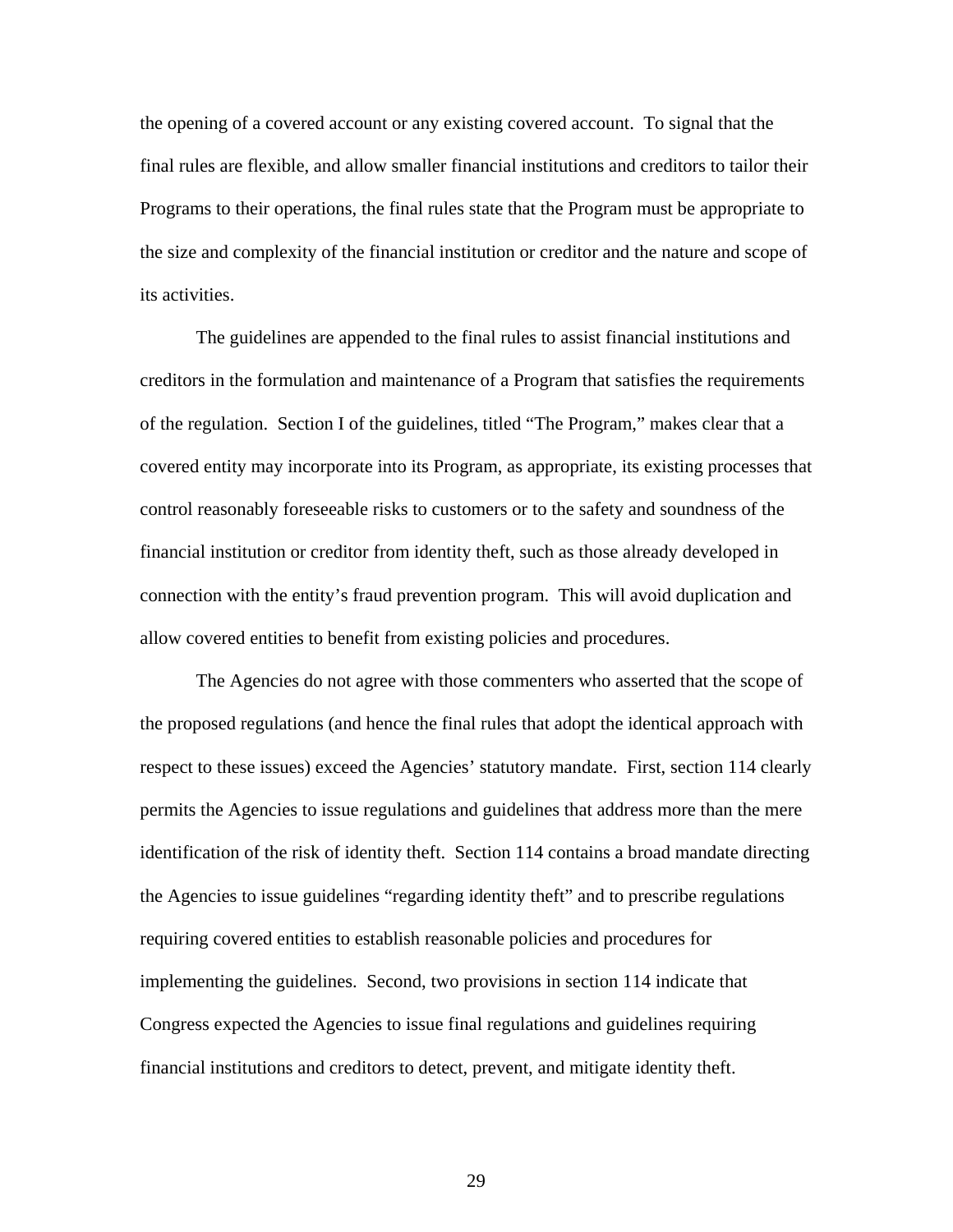The first relevant provision is codified in section  $615(e)(1)(C)$  of the FCRA, where Congress addressed a particular scenario involving card issuers. In that provision, Congress directed the Agencies to prescribe regulations requiring a card issuer to take specific steps to assess the validity of a change of address request when it receives such a request and, within a short period of time, also receives a request for an additional or replacement card. The regulations must prohibit a card issuer from issuing an additional or replacement card under such circumstances, unless it notifies the cardholder or "uses other means of assessing the validity of the change of address in accordance with reasonable policies and procedures established by the card issuer in accordance with the regulations prescribed [by the Agencies]…." This provision makes clear that Congress contemplated that the Agencies' regulations would require a financial institution or creditor to have policies and procedures not only to identify Red Flags, but also, to prevent and mitigate identity theft.

The second relevant provision is codified in section  $615(e)(2)(B)$  of the FCRA, and directs the Agencies to consider addressing in the identity theft guidelines transactions that occur with respect to credit or deposit accounts that have been inactive for more than two years. The Agencies must consider whether a creditor or financial institution detecting such activity should "follow reasonable policies that provide for notice to be given to the consumer in a manner reasonably designed to reduce the likelihood of identity theft with respect to such account." This provision signals that the Agencies are authorized to prescribe regulations and guidelines that comprehensively address identity theft – in a manner that goes beyond the mere identification of possible risks.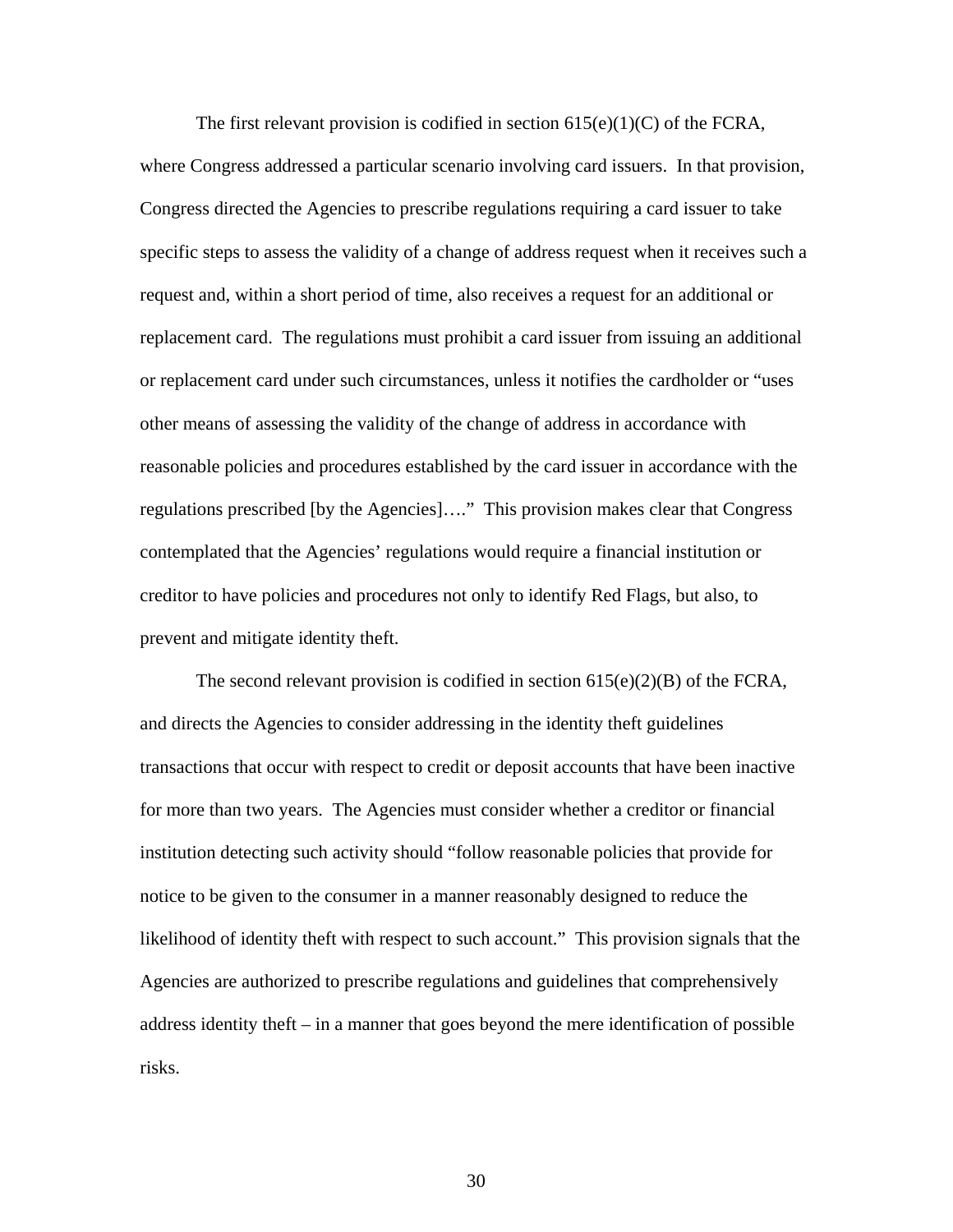The Agencies' interpretation of section 114 is also supported by the legislative history that indicates Congress expected the Agencies to issue regulations and guidelines for the purposes of "identifying and preventing identity theft."<sup>[25](#page-30-0)</sup>

Finally, the Agencies' interpretation of section 114 is broad, based on a public policy perspective that regulations and guidelines addressing the identification of the risk of identity theft, without addressing the prevention and mitigation of identity theft, would not be particularly meaningful or effective.

The Agencies also have concluded that the scope of section 114 does not only apply to credit transactions, but also applies, for example, to deposit accounts. Section 114 refers to the risk of identity theft, generally, and not strictly in connection with credit. Because identity theft can and does occur in connection with various types of accounts, including deposit accounts, the final rules address identity theft in a comprehensive manner.

Furthermore, nothing in section 114 indicates that the regulations must only apply to identity theft in connection with account openings. The FTC has defined "identity theft" as "a fraud committed or attempted using the identifying information of another person without authority."<sup>[26](#page-30-1)</sup> Such fraud may occur in connection with account openings and with existing accounts. Section  $615(e)(3)$  states that the guidelines that the Agencies prescribe "shall not be inconsistent" with the policies and procedures required under 31 U.S.C. 5318(l), a reference to the CIP rules which require certain financial institutions to verify the identity of customers opening new accounts. However, the Agencies do not read this phrase to prevent them from prescribing rules directed at existing accounts. To

<span id="page-30-0"></span> $\frac{25}{26}$  See S. Rep. No. 108-166 at 13 (Oct. 17, 2003)(accompanying S. 1753).<br><sup>26</sup> 16 CFR 603.2(a).

<span id="page-30-1"></span>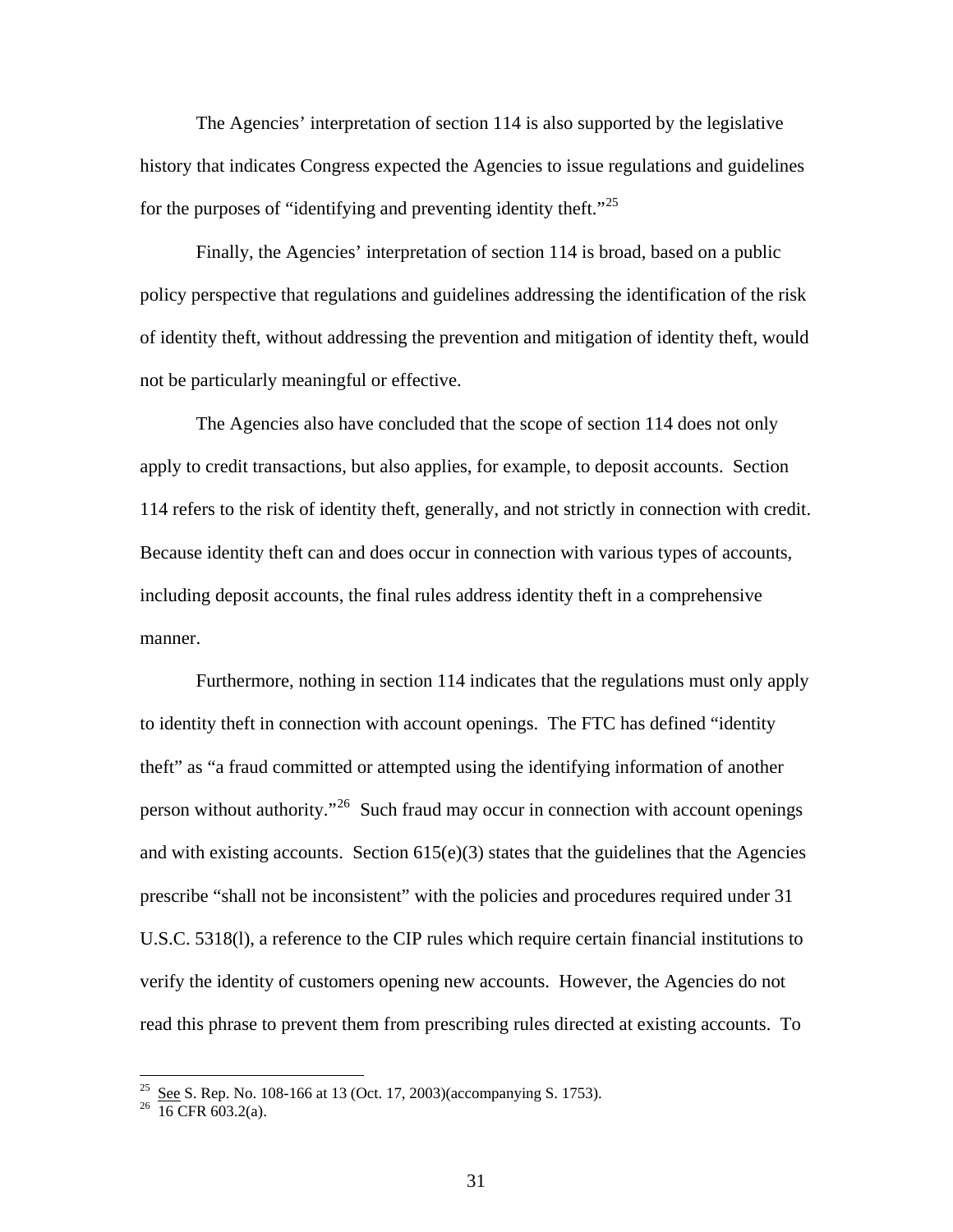interpret the provision in this manner would solely authorize the Agencies to prescribe regulations and guidelines identical to and duplicative of those already issued – making the Agencies' regulatory authority in this area superfluous and meaningless.  $27$ 

The Agencies recognize that requiring a written Program will impose some burden. However, the Agencies believe the benefit of being able to assess a covered entity's compliance with the final rules by evaluating the adequacy and implementation of its written Program outweighs the burdens imposed by this requirement.

Moreover, although the final rules continue to require a written Program, as detailed below, the Agencies have substantially revised the proposal to focus the final rules and guidelines on reasonably foreseeable risks, make the final rules less prescriptive, and provide financial institutions and creditors with more discretion to develop policies and procedures to detect, prevent, and mitigate identity theft.

Proposed  $\S$  . 90(c) also provided that the Program must address changing identity theft risks as they arise based upon the experience of the financial institution or creditor with identity theft and changes in: methods of identity theft; methods to detect, prevent, and mitigate identity theft; the types of accounts the financial institution or creditor offers; and its business arrangements, such as mergers and acquisitions, alliances and joint ventures, and service provider arrangements.

The Agencies continue to believe that, to ensure a Program's continuing effectiveness, it must be updated, at least periodically. However, in order to simplify the

<span id="page-31-0"></span> $27$  The Agencies' conclusion is also supported by case law interpreting similar terminology, albeit in a different context, finding that "inconsistent" means it is impossible to comply with two laws simultaneously, or one law frustrates the purposes and objectives of another. See, e.g., Davenport v. Farmers Ins. Group, 378 F.3d 839 (8<sup>th</sup> Cir. 2004); Retail Credit Co. v. Dade County, Florida, 393 F. Supp. 577 (S.D. Fla. 1975); Alexiou v. Brad Benson Mitsubishi, 127 F. Supp.2d 557 (D.N.J. 2000).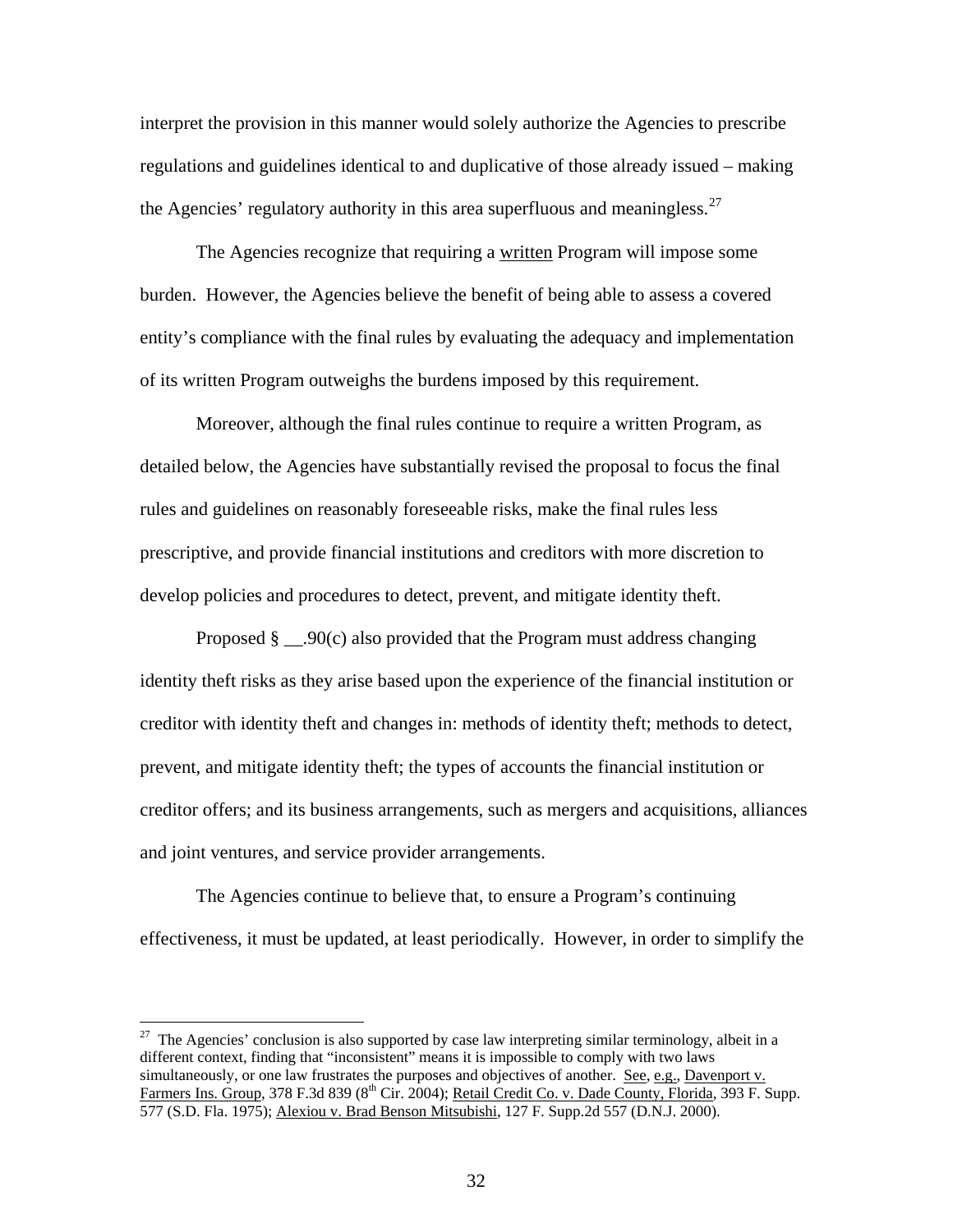final rules, the Agencies moved this requirement into the next section, where it is one of the required elements of the Program, as discussed below.

#### **Development and Implementation of Identity Theft Prevention Program**

 The remaining provisions of the proposed rules were set forth under the abovereferenced section heading. Many commenters asserted that the Agencies should simply articulate certain objectives and provide financial institutions and creditors the flexibility and discretion to design policies and procedures to fulfill the objectives of the Program – without the level of detail required under this section.

 As described earlier, to ensure that financial institutions and creditors are able to design Programs that effectively address identity theft in a manner tailored to their own operations, the Agencies have made significant changes in the proposal by deleting whole provisions or moving them into the guidelines in Appendix J. More specifically, the Agencies abbreviated the proposed requirements formerly located in the provisions titled "Identification and Evaluation of Red Flags" and "Identity Theft Prevention and Mitigation" and have placed them under a section of the final rules titled "Elements of a Program." The proposed requirements on "Staff Training," "Oversight of Service Provider Arrangements," and "Involvement of Board of Directors and Senior Management" are now in a section of the final rules titled "Administration of the Program." The guidelines in Appendix J elaborate on these requirements. A discussion of the comments received on these sections of the proposed rules, and the corresponding sections of the final rules and guidelines follows.

# **Section \_\_.90(d)(2)(i) Element I of the Program: Identification of Red Flags**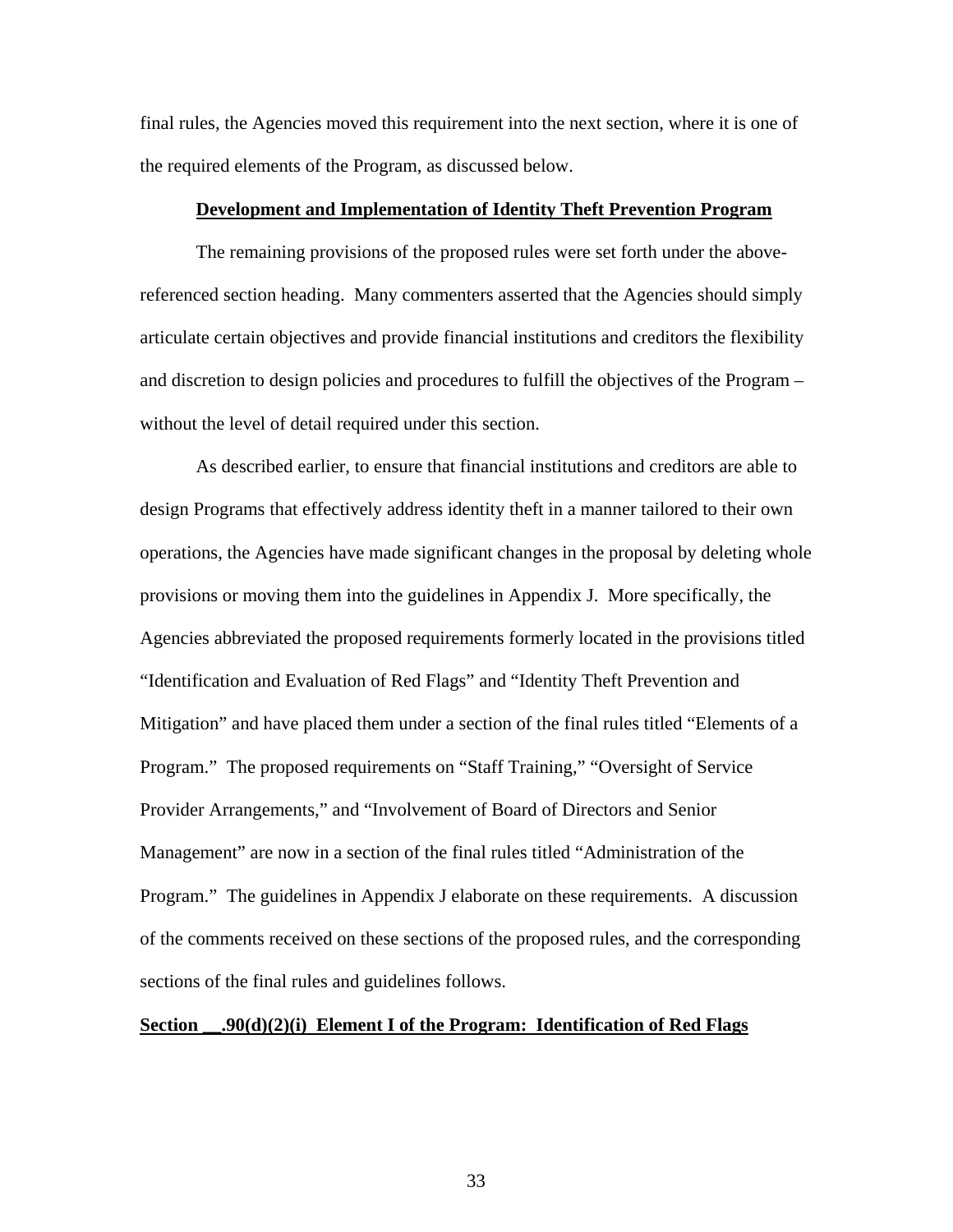Proposed  $\S$  ...90(d)(1)(i) required a Program to include policies and procedures to identify which Red Flags, singly or in combination, are relevant to detecting the possible risk of identity theft to customers or to the safety and soundness of the financial institution or creditor, using the risk evaluation described in  $\S$  \_\_.90(d)(1)(ii). It also required the Red Flags identified to reflect changing identity theft risks to customers and to the financial institution or creditor as they arise.

Proposed  $\S$  \_\_.90(d)(1)(i) provided that each financial institution and creditor must incorporate into its Program relevant Red Flags from Appendix J. The preamble to the proposed rules acknowledged that some Red Flags that are relevant today may become obsolete as time passes. The preamble stated that the Agencies expected to update Appendix J periodically,  $^{28}$  $^{28}$  $^{28}$  but that it may be difficult to do so quickly enough to keep pace with rapidly evolving patterns of identity theft or as quickly as financial institutions and creditors experience new types of identity theft. Therefore, proposed § \_\_.90(d)(1)(i) also provided that each financial institution and creditor must incorporate into its Program relevant Red Flags from applicable supervisory guidance, incidents of identity theft that the financial institution or creditor has experienced, and methods of identity theft that the financial institution or creditor has identified that reflect changes in identity theft risks.

 Some commenters objected to the proposed requirement that the Program contain policies and procedures to identify which Red Flags, singly or in combination, are relevant to detecting the possible risk of identity theft to customers or to the safety and soundness of the financial institution or creditor. They criticized the phrase "possible

<span id="page-33-0"></span><sup>&</sup>lt;sup>28</sup> Section 114 directs the Agencies to update the guidelines as often as necessary. <u>See</u> 15 U.S.C.  $1681m(e)(1)(a)$ .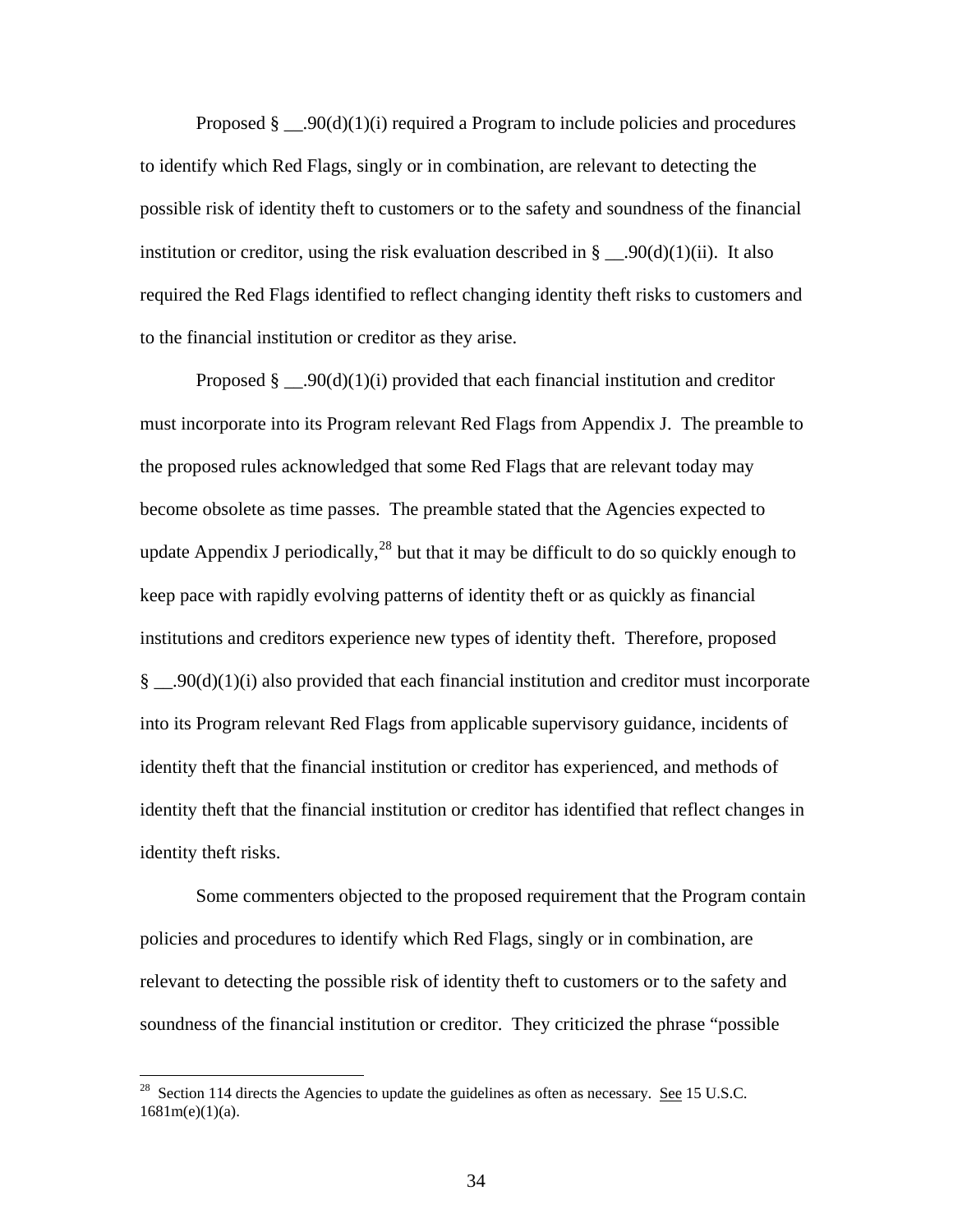risk" as too broad and stated that it was unrealistic to impose upon covered entities a continuing obligation to incorporate into their Programs Red Flags to address virtually any new identity theft incident or trend and potential fraud prevention measure. These commenters stated that this would be a burdensome compliance exercise that would limit flexibility and add costs, which in turn, would take away limited resources from the ultimate objective of combating identity theft.

Many commenters objected to the proposed requirement that the Red Flags identified by a financial institution or creditor reflect changing identity theft risks to customers and to the financial institution or creditor "as they arise." These commenters requested that the final rules permit financial institutions and creditors a reasonable amount of time to adjust the Red Flags included in their Programs.

 Some commenters agreed that the enumerated sources of Red Flags were appropriate. A few commenters stated that financial institutions and creditors should not be required to include in their Programs any Red Flags except for those set forth in Appendix J or in supervisory guidance, or that they had experienced. However, most commenters objected to the requirement that, at a minimum, the Program incorporate any relevant Red Flags from Appendix J.

 Some financial institution commenters urged deletion of the proposed requirement to include a list of relevant Red Flags in their Program. They stated that a financial institution should be able to assess which Red Flags are appropriate without having to justify to an examiner why it failed to include a specific Red Flag on a list. Other commenters recommended that the list of Red Flags in Appendix J be illustrative only. These commenters recommended that a financial institution or creditor be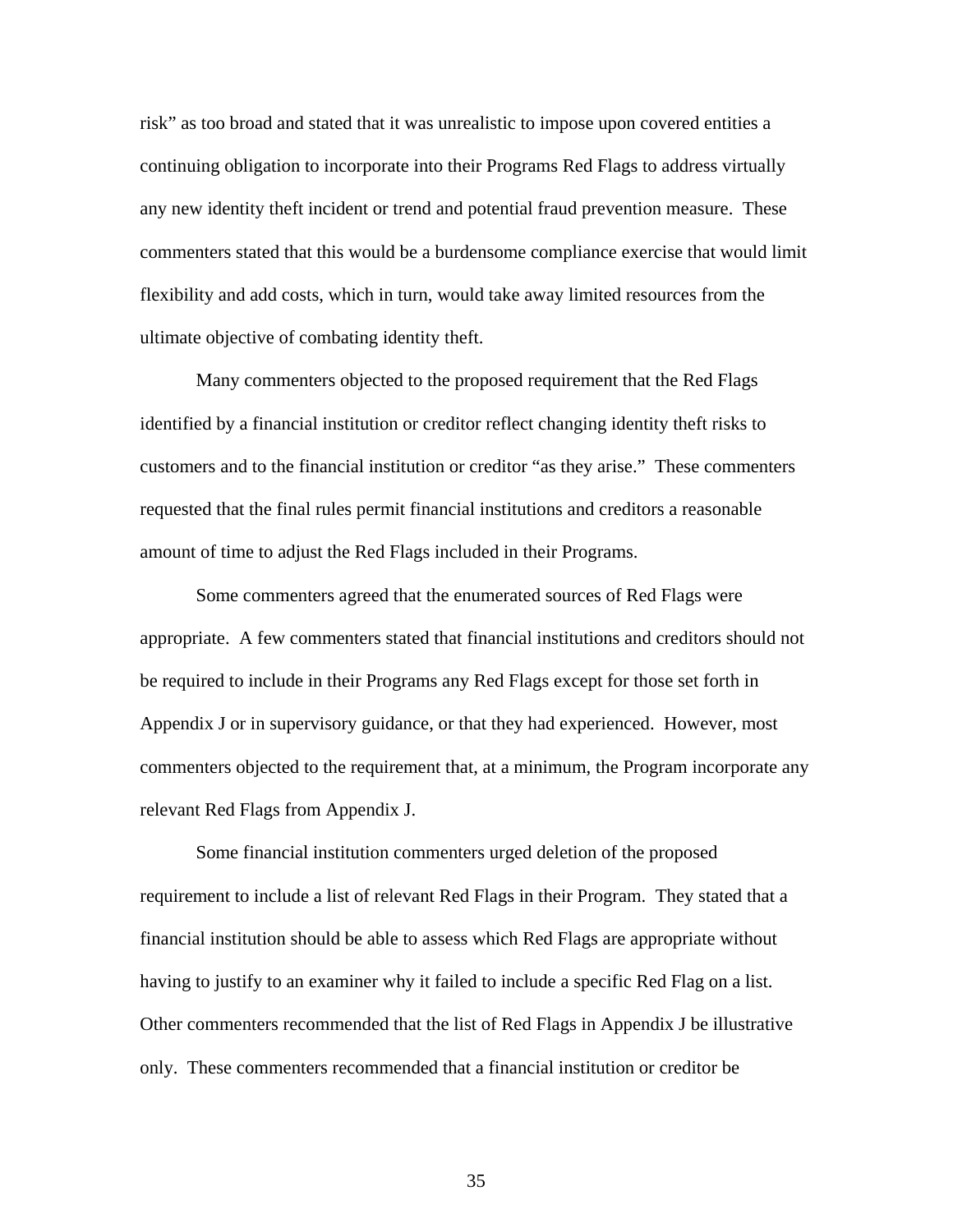permitted to include any Red Flags on its list that it concludes are appropriate. They suggested that the Agencies encourage institutions to review the list of Red Flags, and use their own experience and expertise to identify other Red Flags that become apparent as fraudsters adapt and develop new techniques. They maintained that in this manner, institutions and creditors would be able to identify the appropriate Red Flags and not waste limited resources and effort addressing those Red Flags in Appendix J that were obsolete or not appropriate for their activities.

 By contrast, consumer groups criticized the flexibility and discretion afforded to financial institutions and creditors in this section of the proposed rules. These commenters urged the Agencies to make certain Red Flags from Appendix J mandatory, such as a fraud alert on a consumer report.

Proposed  $\S$  . 90(d)(1)(ii) provided that in order to identify which Red Flags are relevant to detecting a possible risk of identity theft to its customers or to its own safety and soundness, the financial institution or creditor must consider:

- A. Which of its accounts are subject to a risk of identity theft;
- B*.* The methods it provides to open these accounts;
- C*.* The methods it provides to access these accounts; and
- D*.* Its size, location, and customer base.

While some industry commenters thought the enumerated factors were

appropriate, other commenters stated that the factors on the list were not necessarily the ones used by financial institutions to identify risk and were irrelevant to any determination of identity theft or actual fraud. These commenters maintained that this proposed requirement would require financial institutions to develop entirely new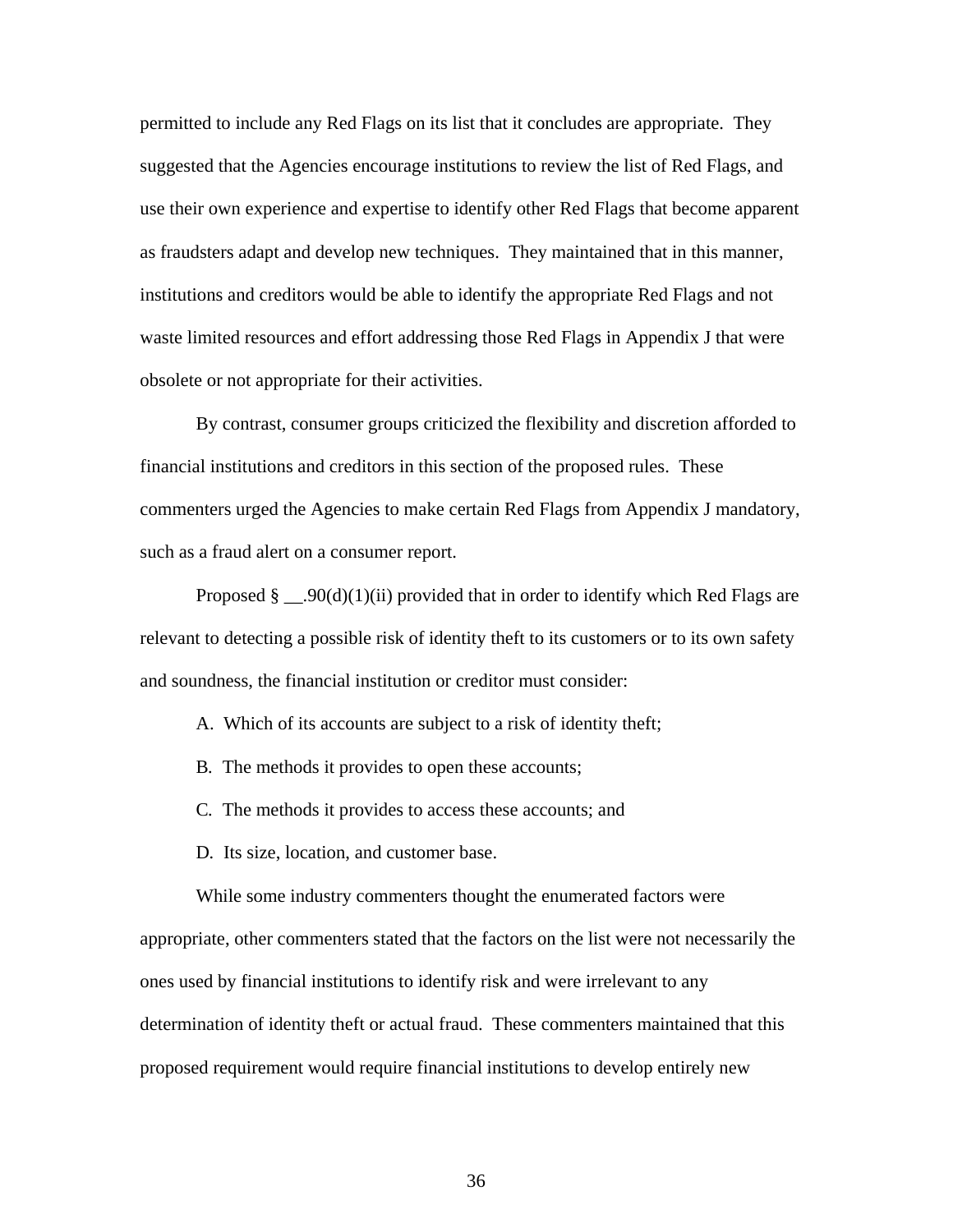programs that may not be as effective or efficient as those designed by anti-fraud experts. Therefore, they recommended that the final rules provide financial institutions and creditors with wide latitude to determine what factors they should consider and how they categorize them. These commenters urged the Agencies to refrain from providing a list of factors that financial institutions and creditors would have to consider because a finite list could limit their ability to adapt to new forms of identity theft.

Some commenters suggested that the risk evaluation include an assessment of other factors such as the likelihood of harm, the cost and operational burden of using a particular Red Flag and the effectiveness of a particular Red Flag for that institution or creditor. Some commenters suggested that the factors refer to the likely risk of identity theft, while others suggested that the factors be modified to refer to the possible risk of identity theft to which each type of account offered by the financial institution or creditor is subject. Other commenters, including a trade association representing small financial institutions, asked the Agencies to provide guidelines on how to conduct a risk assessment.

 The final rules continue to address the identification of relevant Red Flags, but simply state that the first element of a Program must be reasonable policies and procedures to identify relevant Red Flags for the covered accounts that the financial institution or creditor offers or maintains. The final rules also state that a financial institution or creditor must incorporate these Red Flags into its Program.

The final rules do not require policies and procedures for identifying which Red Flags are relevant to detecting a "possible risk" of identity theft. Moreover, as described below, a covered entity's obligation to update its Red Flags is now a separate element of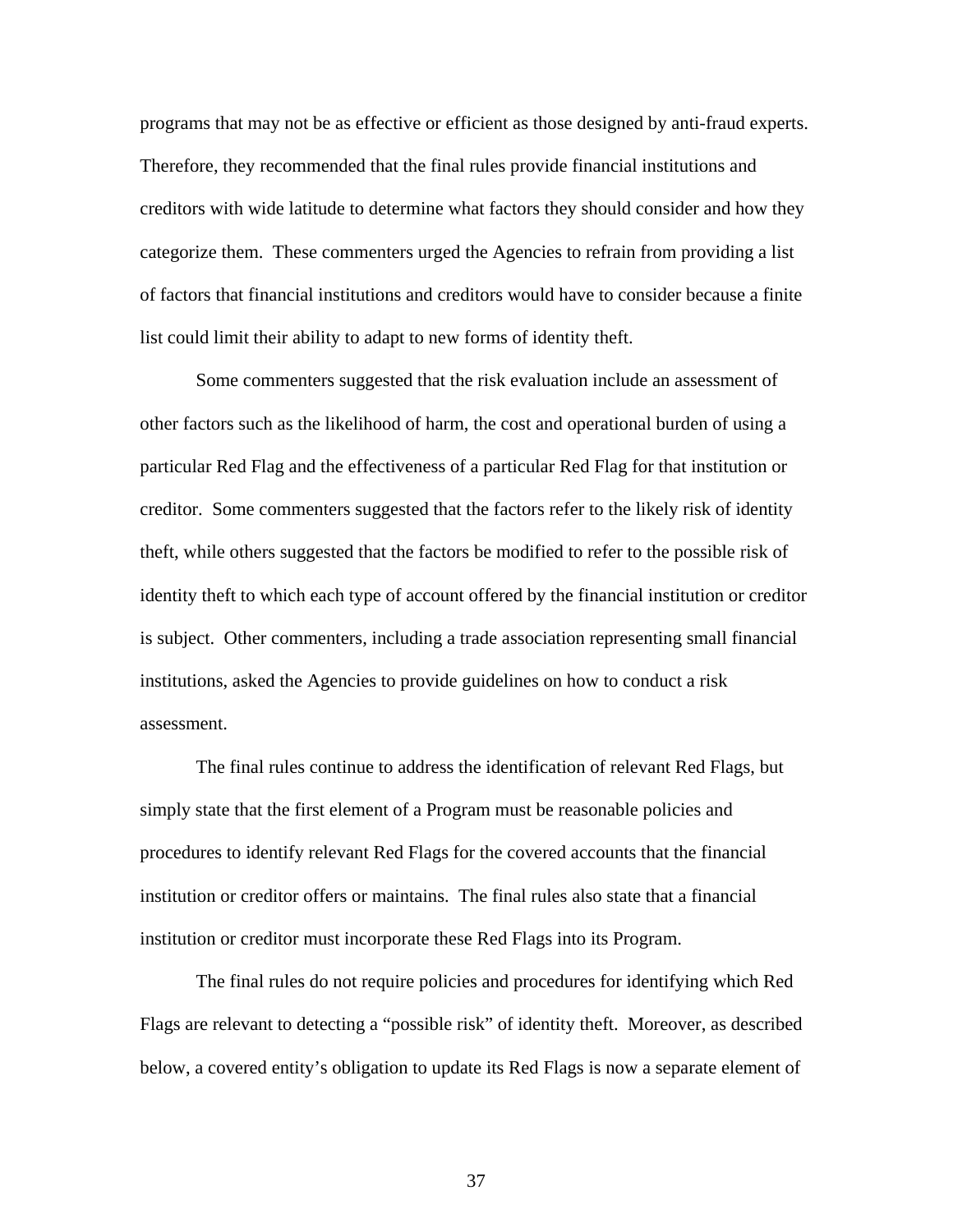the Program. The section of the proposed rules describing the various factors that a financial institution or creditor must consider to identify relevant Red Flags, and the sources from which a financial institution or creditor must derive its Red Flags, are now in section II of the guidelines titled " Identifying Relevant Red Flags."

 The Agencies acknowledge that establishing a finite list of factors that a financial institution or creditor must consider when identifying relevant Red Flags for covered accounts could limit the ability of a financial institution or creditor to respond to new forms of identity theft. Therefore, section II of the guidelines contains a list of factors that a financial institution or creditor "should consider. . . as appropriate" in identifying relevant Red Flags.

The Agencies also modified the list in order to provide more appropriate examples of factors for consideration by a financial institution or creditor determining which Red Flags may be relevant. These factors are:

- The types of covered accounts it offers or maintains;
- The methods it provides to open its covered accounts;
- The methods it provides to access its covered accounts; and
- Its previous experiences with identity theft.

Thus, for example, Red Flags relevant to deposit accounts may differ from those relevant to credit accounts, and those applicable to consumer accounts may differ from those applicable to business accounts. Red Flags appropriate for accounts that may be opened or accessed remotely may differ from those that require face-to-face contact. In addition, a financial institution or creditor should consider identifying as relevant those Red Flags that directly relate to its previous experiences with identity theft.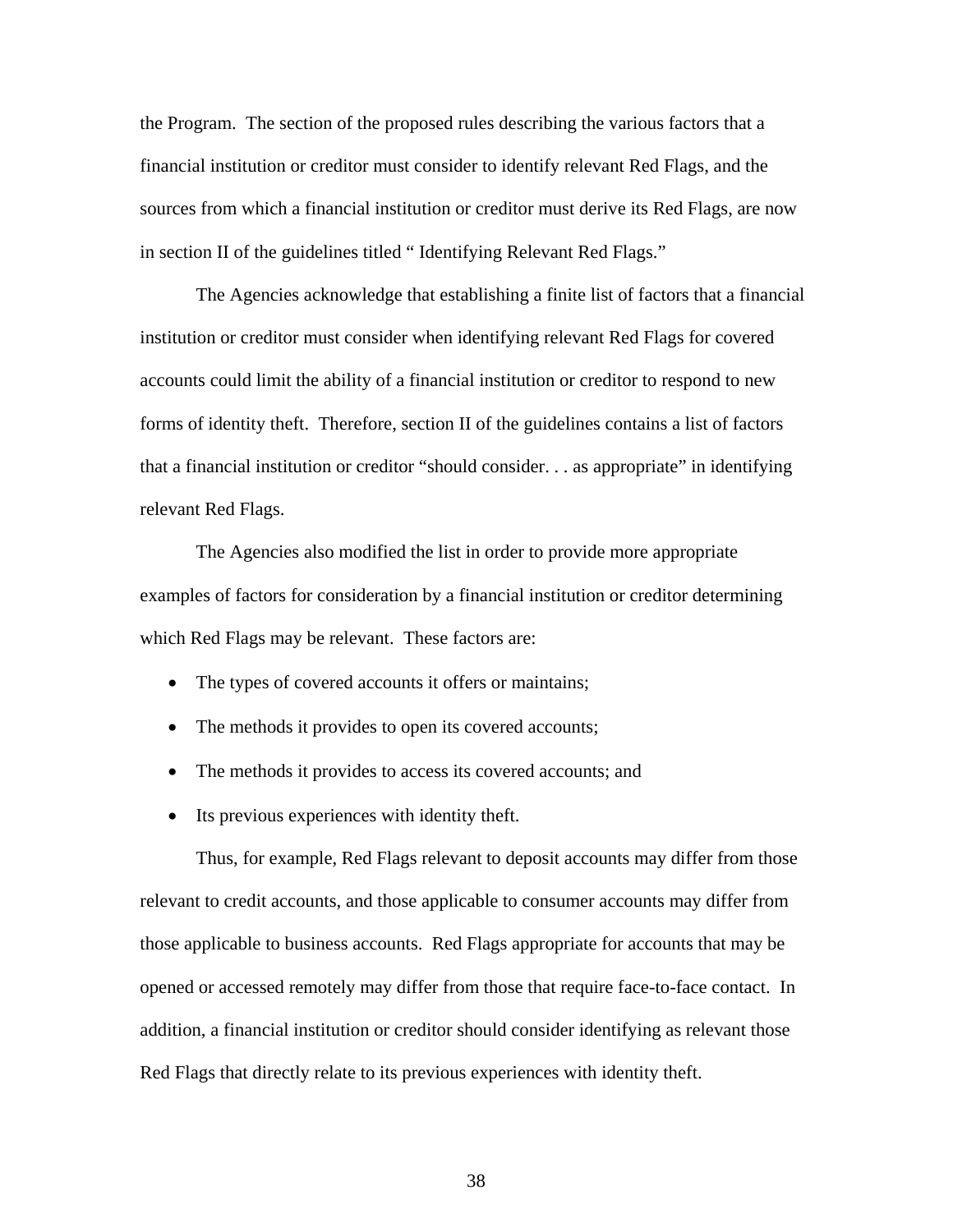Section II of the guidelines also gives examples of sources from which financial institutions and creditors should derive relevant Red Flags, rather than requiring that the Program incorporate relevant Red Flags strictly from the four sources listed in the proposed rules. Section II states that a financial institution or creditor should incorporate into its Program relevant Red Flags from sources such as: (1) incidents of identity theft that the financial institution or creditor has experienced; (2) methods of identity theft that the financial institution or creditor has identified that reflect changes in identity theft risks; and (3) applicable supervisory guidance.

 The Agencies have deleted the reference to the Red Flags in Appendix J as a source. Instead, a separate provision in section II of the guidelines, titled "Categories of Red Flags," states that the Program of a financial institution or creditor "should include" relevant Red Flags from five particular categories "as appropriate." The Agencies have included these categories, which summarize the various types of Red Flags that were previously enumerated in Appendix J, in order to provide additional non-prescriptive guidance regarding the identification of relevant Red Flags.

Section II of the guidelines also notes that "examples" of individual Red Flags from each of the five categories are appended as Supplement A to Appendix J. The examples in Supplement A are a list of Red Flags similar to those found in the proposed rules. The Agencies did not intend for these examples to be a comprehensive list of all types of identity theft that a financial institution or creditor may experience. When identifying Red Flags, financial institutions and creditors must consider the nature of their business and the type of identity theft to which they may be subject. For instance, creditors in the health care field may be at risk of medical identity theft (i.e., identity theft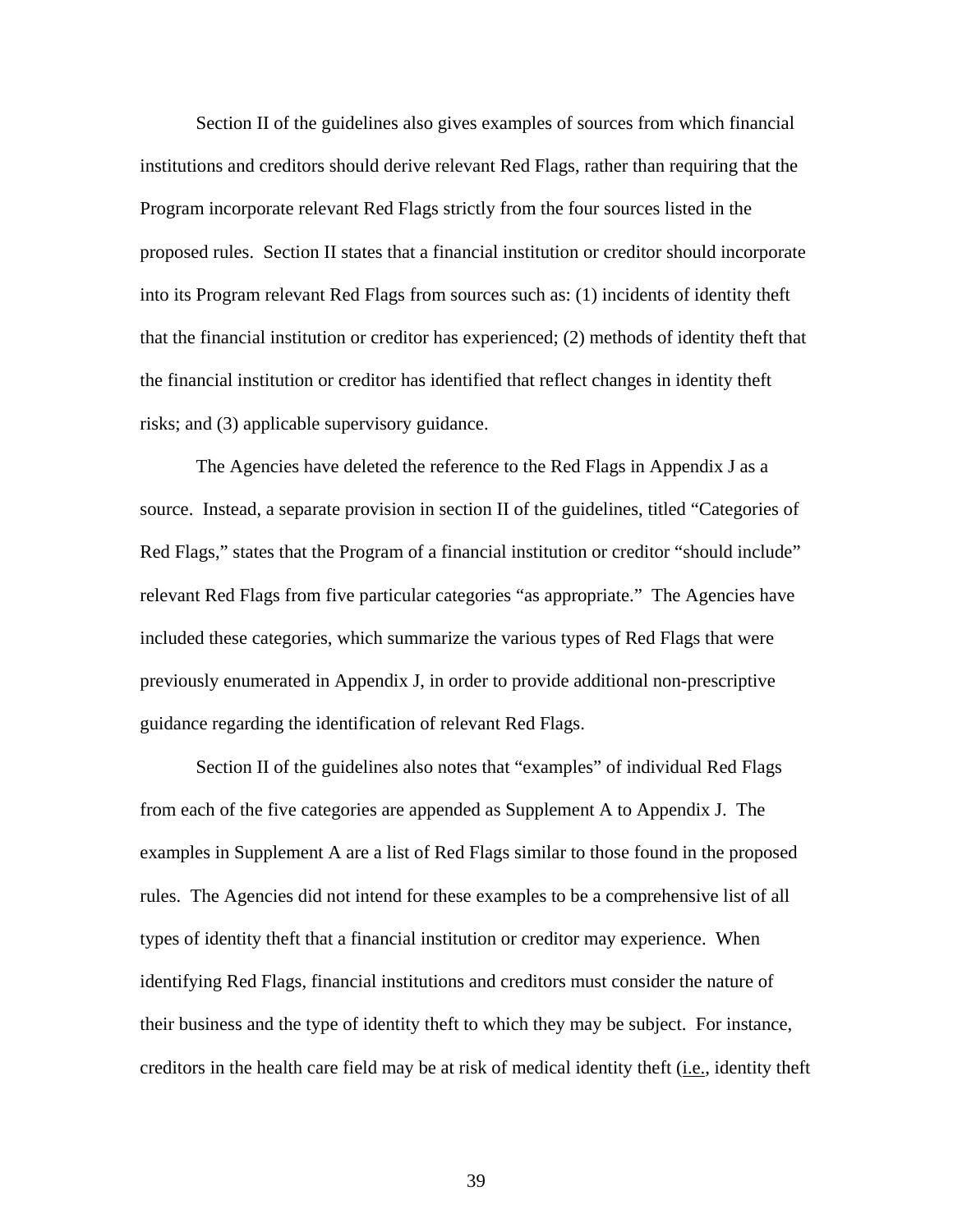for the purpose of obtaining medical services) and, therefore, must identify Red Flags that reflect this risk.

The Agencies also have decided not to single out any specific Red Flags as mandatory for all financial institutions and creditors. Rather, the final rule continues to follow the risk-based, non-prescriptive approach regarding the identification of Red Flags that was set forth in the proposal. The Agencies recognize that the final rules and guidelines cover a wide variety of financial institutions and creditors that offer and maintain many different products and services, and require the flexibility to be able to adapt to rapidly changing risks of identity theft.

# Sections \_\_\_,90(d)(2)(ii) and (iii) Elements II and III of the Program: Detection of **and Response to Red Flags**

Proposed  $\S$  \_\_.90(d)(2) stated that the Program must include reasonable policies and procedures designed to prevent and mitigate identity theft in connection with the opening of an account or any existing account. This section then described the policies and procedures that the Program must include, some of which related solely to account openings while others related to existing accounts.

Some financial institution commenters acknowledged that reference to prevention and mitigation of identity theft was generally a good objective, but they urged that the final rules refrain from prescribing how financial institutions must achieve it. Others noted that the CIP rules and the Information Security Standards already required many of the steps in the proposal. They recommended that the final rules recognize this and clarify that compliance with parallel requirements would be sufficient for compliance under these rules.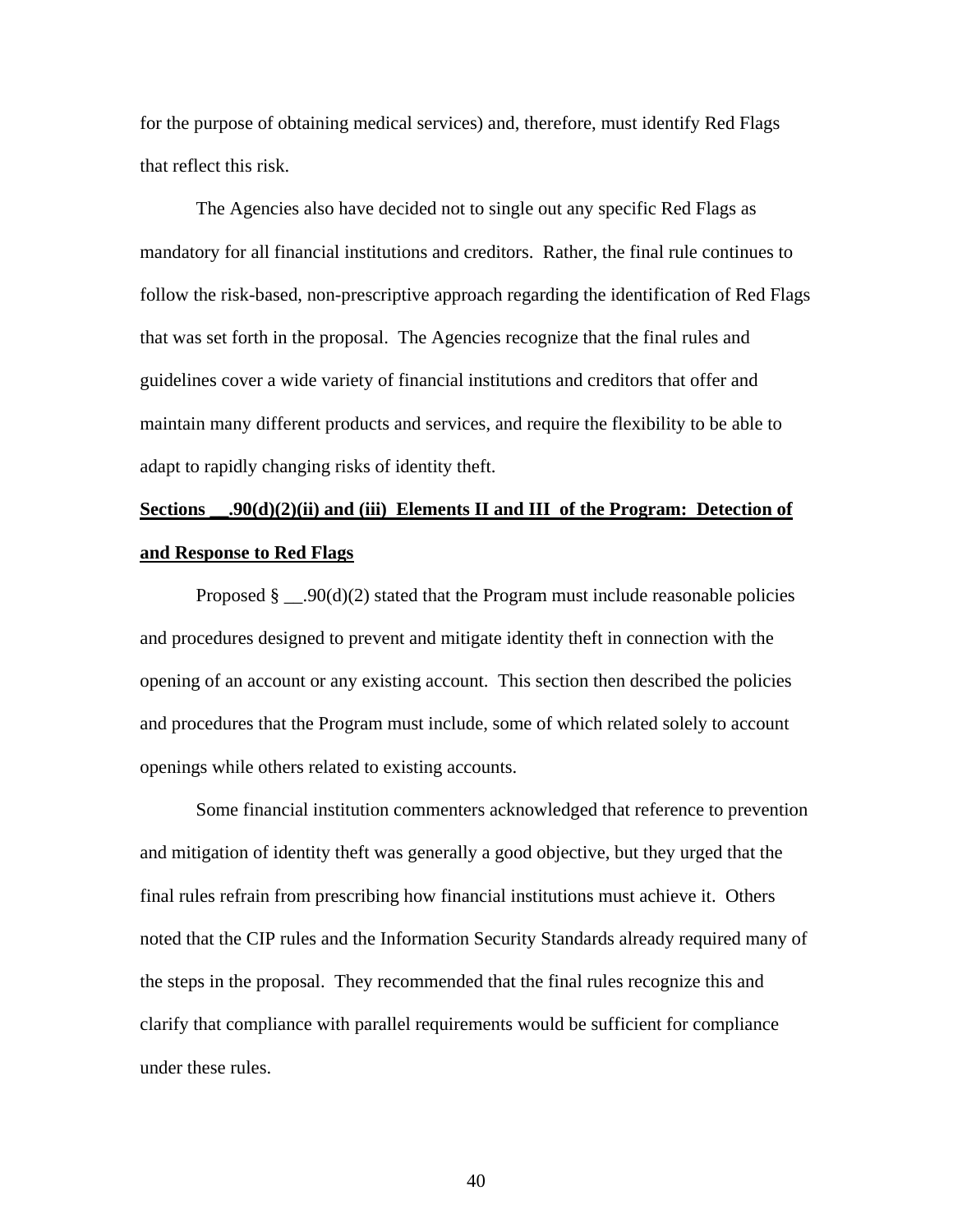Section  $\qquad 00(d)(1)$  of the final rules requires financial institutions and creditors to develop and implement a written Program to detect, prevent, and mitigate identity theft in connection with the opening of a covered account or any existing covered account. Therefore, the Agencies concluded that it was not necessary to reiterate this requirement in §  $\_\_$ .90(d)(2). The Agencies have deleted the prefatory language from proposed  $\S$  \_90(d)(2) on prevention and mitigation in order to streamline the final rules. The various provisions addressing prevention and mitigation formerly in this section, namely, verification of identity, detection of Red Flags, assessment of the risk of Red Flags, and responses to the risk of identity theft, have been incorporated into the final rules as "Elements of the Program" and into the guidelines elaborating on these provisions. Comments received regarding these provisions and the manner in which they have been integrated into the final rules and guidelines follows.

### **Detecting Red Flags**

Proposed  $\S$  \_\_.90(d)(2)(i) stated that the Program must include reasonable policies and procedures to obtain identifying information about, and verify the identity of, a person opening an account. This provision was designed to address the risk of identity theft to a financial institution or creditor that occurs in connection with the opening of new accounts.

The proposed rules stated that any financial institution or creditor would be able to satisfy the proposed requirement in  $\S$  \_\_.90(d)(2)(i) by using the policies and procedures for identity verification set forth in the CIP rules. The preamble to the proposed rules explained that although the CIP rules exclude a variety of entities from the definition of "customer" and exclude a number of products and relationships from the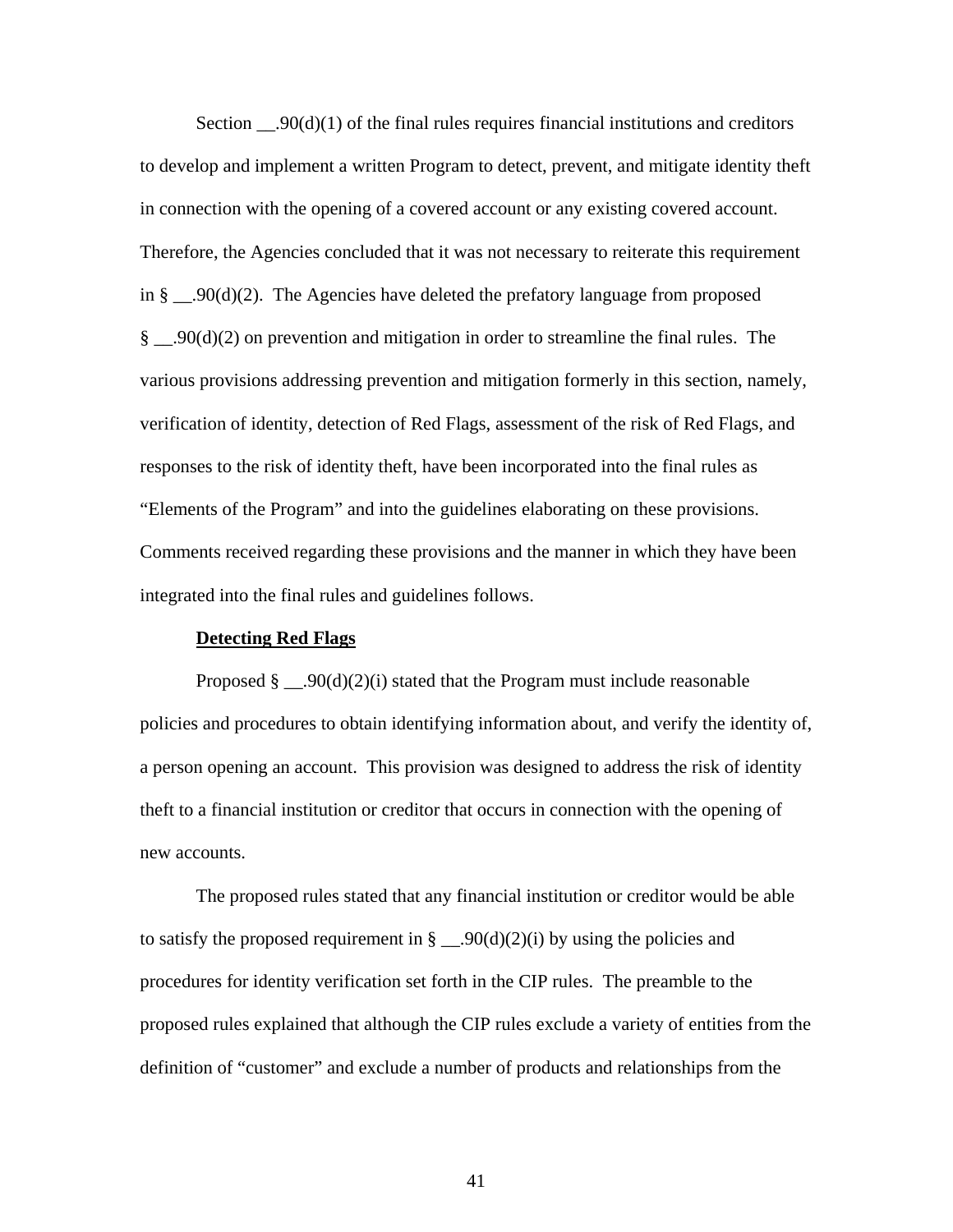definition of "account,"[29](#page-41-0) the Agencies were not proposing any exclusions from either of these terms given the risk-based nature of the regulations.

Most commenters supported this provision. Many of these commenters urged the Agencies to include in the final rules a clear statement acknowledging that financial institutions and creditors complying with the CIP rules would be deemed to be in compliance with this provision's requirements. Some of these commenters encouraged the Agencies to place the exemptions from the CIP rules in these final rules for consistency in implementing both regulatory mandates.

Some commenters, however, believed the requirement to verify the identity of a person opening an account duplicated the requirements in the CIP rules and urged elimination of this redundancy. Other entities not already subject to the CIP rules stated that complying with those rules would be very costly and burdensome. These commenters asked that the Agencies provide them with additional guidance regarding the CIP rules.

Consumer groups were concerned that use of the CIP rules would not adequately address identity theft. They stated that the CIP rules allow accounts to be opened before identity is verified, which is not the proper standard to prevent identity theft.

As described below, the Agencies have moved verification of the identity of persons opening an account into section III of the guidelines where it is described as one of the policies and procedures that a financial institution or creditor should have to detect Red Flags in connection with the opening of a covered account.

<span id="page-41-0"></span> $2^9$  See, e.g., 31 CFR 103.121(a).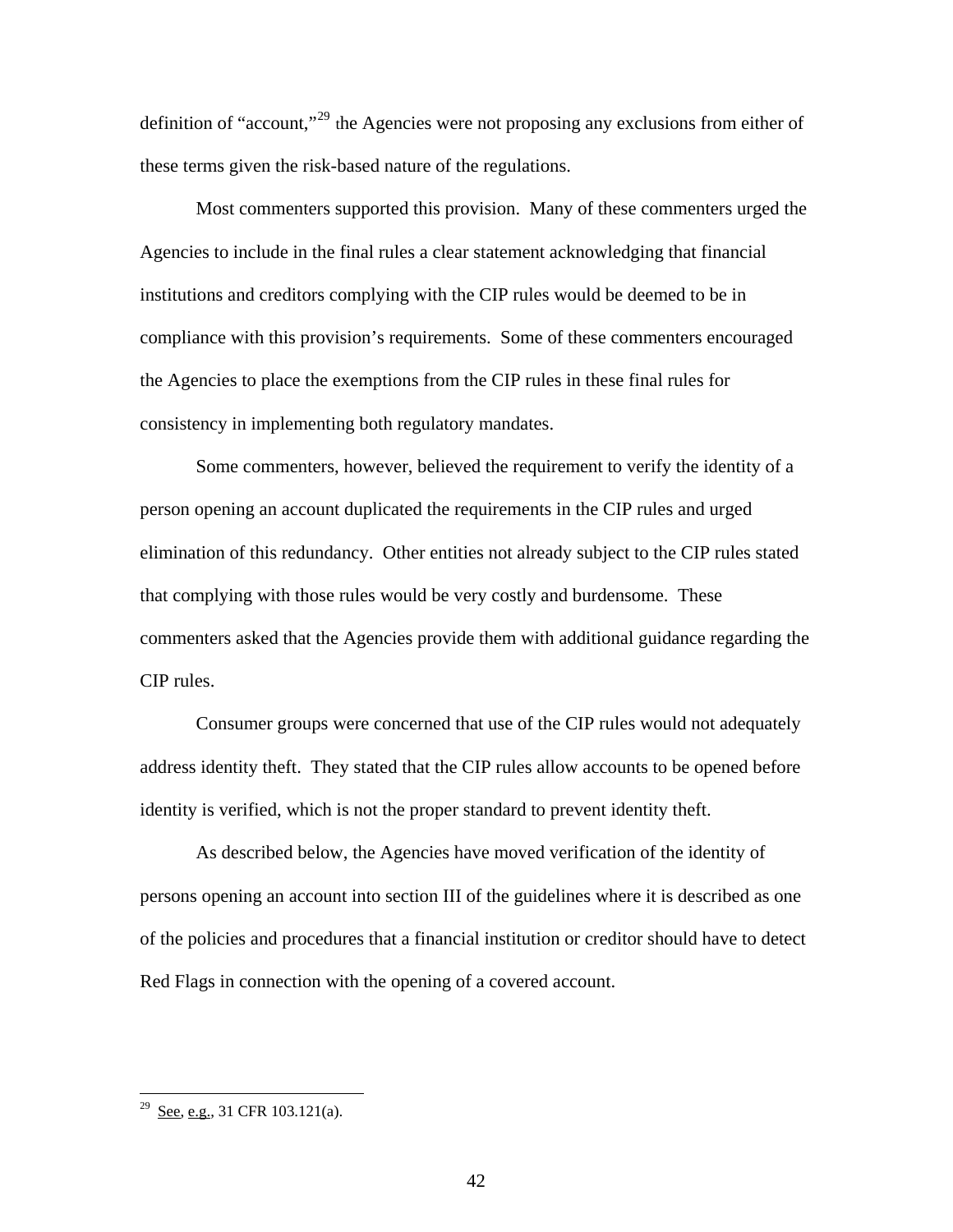Proposed  $\S$  \_\_.90(d)(2)(ii) stated that the Program must include reasonable policies and procedures to detect the Red Flags identified pursuant to paragraph § \_\_.90(d)(1). The Agencies did not receive any specific comments on this provision.

In the final rules, the detection of Red Flags is the second element of the Program. The final rules provide that a Program must contain reasonable policies and procedures to detect the Red Flags that a financial institution or creditor has incorporated into its Program.

Section III of the guidelines provides examples of various means to detect Red Flags. It states that the Program's policies and procedures should address the detection of Red Flags in connection with the opening of covered accounts, such as by obtaining identifying information about, and verifying the identity of, a person opening a covered account, for example, using the policies and procedures regarding identification and verification set forth in the CIP rules. Section III also states that the Program's policies and procedures should address the detection of Red Flags in connection with existing covered accounts, such as by authenticating customers, monitoring transactions, and verifying the validity of change of address requests, in the case of existing covered accounts.

Covered entities subject to the CIP rules, the Federal Financial Institution's Examination Council's guidance on authentication,  $30$  the Information Security Standards, and Bank Secrecy Act (BSA) rules<sup>[31](#page-42-1)</sup> may already be engaged in detecting Red Flags. These entities may wish to integrate the policies and procedures already developed for

<span id="page-42-0"></span> $30$  "Authentication in an Internet Banking Environment" (October 12, 2005) available at http://www.ffiec.gov/press/pr101205.htm.

<span id="page-42-1"></span> $\frac{31}{10}$  See, e.g. 12 CFR 21.21 (national banks); 12 CFR 208.63 (state member banks); 12 CFR 326.8 (state non-member banks); 12 CFR 563.177(savings associations); and 12 CFR 748.2 (credit unions).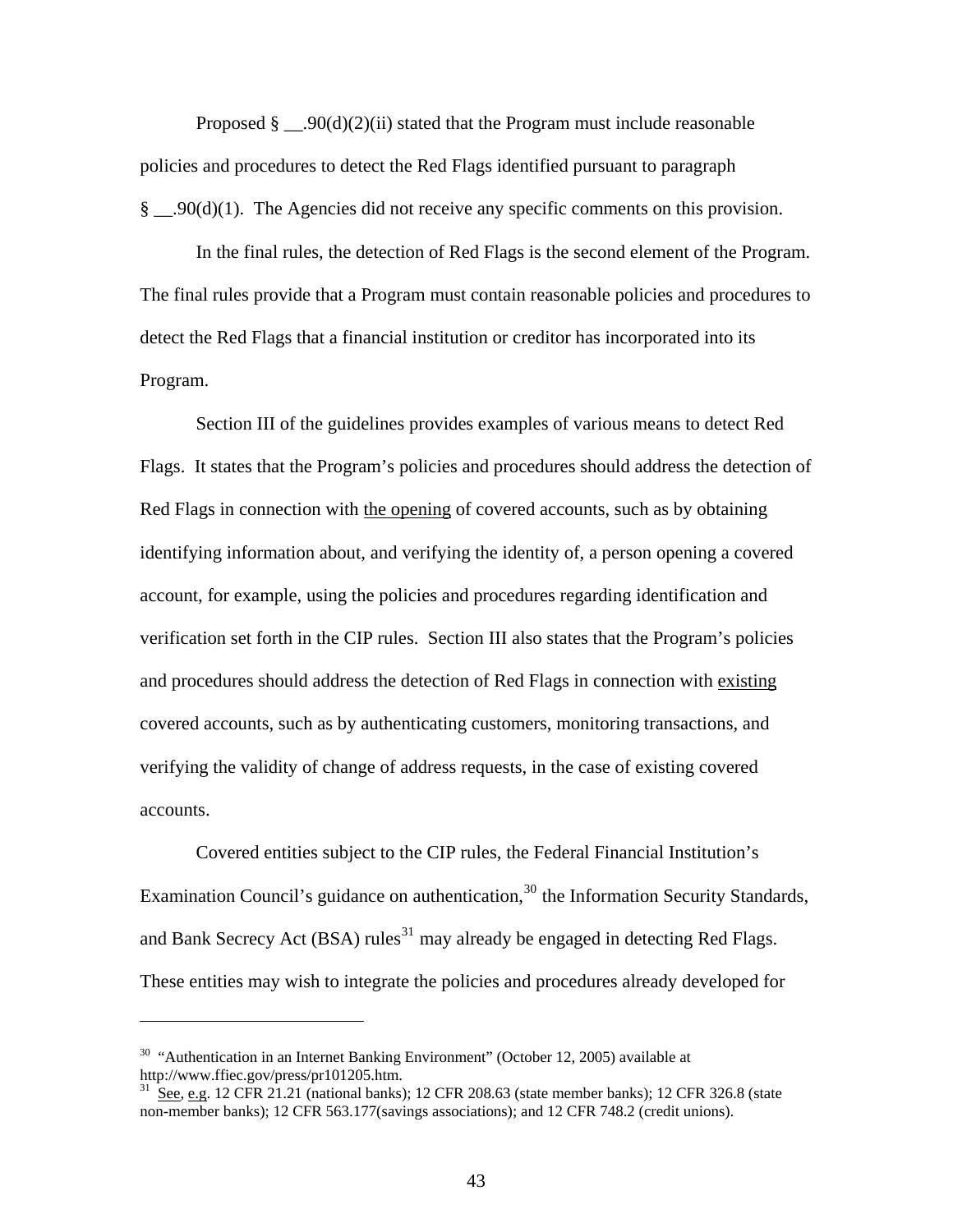purposes of complying with these issuances into their Programs. However, such policies and procedures may need to be supplemented. For example, the CIP rules were written to implement section  $326^{32}$  $326^{32}$  of the USA PATRIOT Act,  $33$  an Act directed toward facilitating the prevention, detection, and prosecution of international money laundering and the financing of terrorism. Certain types of "accounts," "customers," and products are exempted or treated specially in the CIP rules because they pose a lower risk of money laundering or terrorist financing. Such special treatment may not be appropriate to accomplish the broader objective of detecting, preventing, and mitigating identity theft. Accordingly, the Agencies expect all financial institutions and creditors to evaluate the adequacy of existing policies and procedures and to develop and implement risk-based policies and procedures that detect Red Flags in an effective and comprehensive manner.

#### **Responding to Red Flags**

Proposed  $\S$  . 90(d)(2)(iii) stated that to prevent and mitigate identity theft, the Program must include policies and procedures to assess whether the Red Flags the financial institution or creditor detected pursuant to proposed  $\S$  \_\_.90(d)(2)(ii) evidence a risk of identity theft. It also stated that a financial institution or creditor must have a reasonable basis for concluding that a Red Flag (detected) does not evidence a risk of identity theft.

Financial institution commenters expressed concern that this standard would force an institution to justify to examiners why it did not take measures to respond to a particular Red Flag. Some consumer groups believed it was appropriate to require a financial institution or creditor to have a reasonable basis for concluding that a particular

<span id="page-43-0"></span> $32$  31 U.S.C. 5318(1).

<span id="page-43-1"></span><sup>33</sup> Pub. L. 107-56.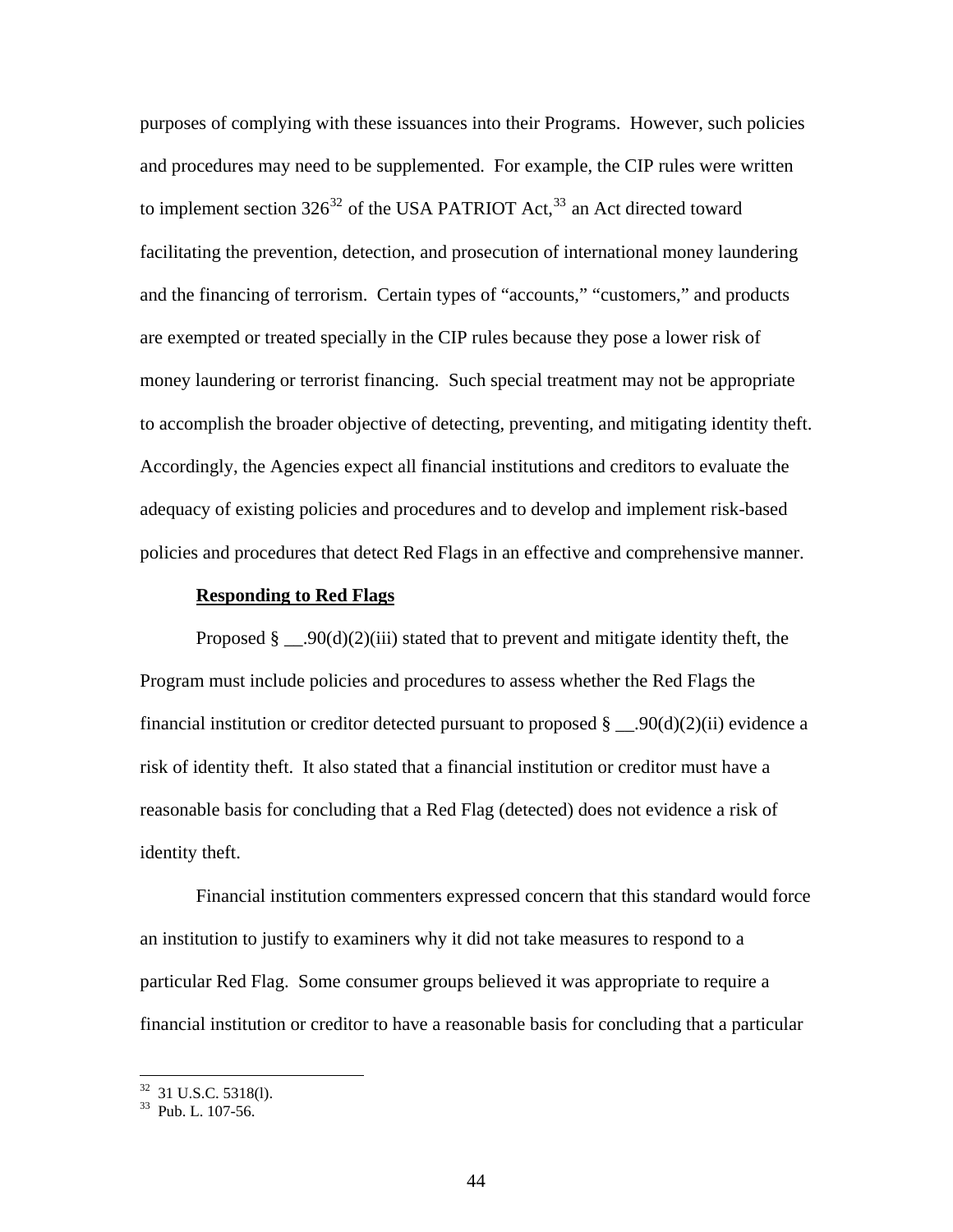Red Flag detected does not evidence a risk of identity theft. Other consumer groups believed that this was too weak a standard and that mandating the detection of certain Red Flags would be more effective and preventive.

Some commenters mistakenly read the proposed provision as requiring a financial institution or creditor to have a reasonable basis for excluding a Red Flag listed in Appendix J from its Program requiring the mandatory review and analysis of each and every Red Flag. These commenters urged the Agencies to delete this provision.

Proposed  $\S$  . 90(d)(2)(iv) stated that to prevent and mitigate identity theft, the Program must include policies and procedures that address the risk of identity theft to the customer, the financial institution, or creditor, commensurate with the degree of risk posed. The proposed regulations also provided an illustrative list of measures that a financial institution or creditor could take, including:

- Monitoring an account for evidence of identity theft;
- Contacting the customer;
- Changing any passwords, security codes, or other security devices that permit access to a customer's account;
- Reopening an account with a new account number;
- Not opening a new account;
- Closing an existing account;
- Notifying law enforcement and, for those that are subject to 31 U.S.C. 5318(g), filing a Suspicious Activity Report in accordance with applicable law and regulation;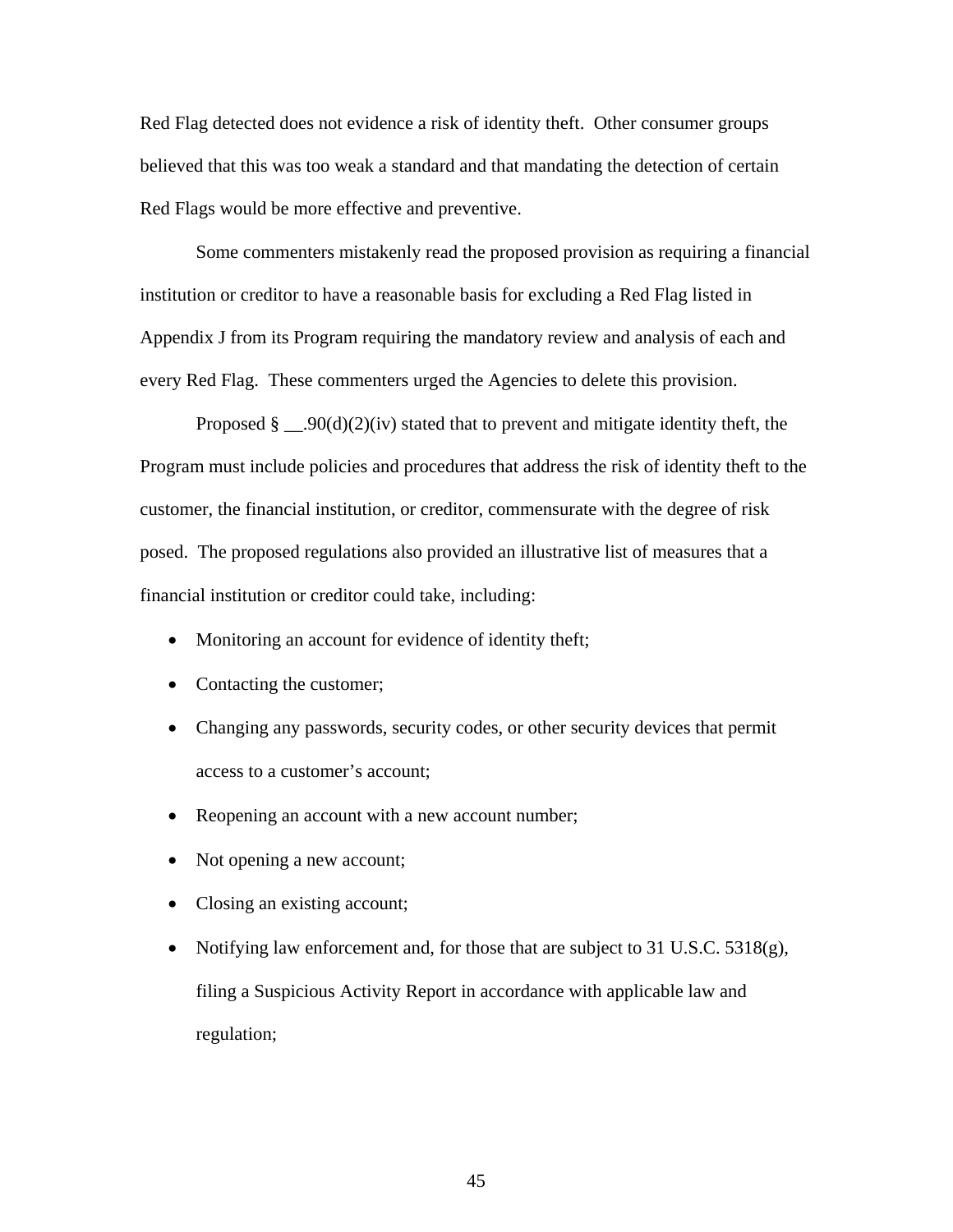- Implementing any requirements regarding limitations on credit extensions under 15 U.S.C. 1681c-1(h), such as declining to issue an additional credit card when the financial institution or creditor detects a fraud or active duty alert associated with the opening of an account, or an existing account; or
- Implementing any requirements for furnishers of information to consumer reporting agencies under 15 U.S.C. 1681s-2, to correct or update inaccurate or incomplete information.

Some commenters agreed that financial institutions and creditors should be able to use their own judgment to determine which measures to take depending upon the degree of risk that is present. However, consumer groups believed that the final rules should require notification of consumers in every case where a Red Flag that requires a response has been detected.

Other commenters objected to some of the examples given as measures that financial institutions and creditors could take to address the risk of identity theft. For example, one commenter objected to the inclusion, as an example, of the requirements regarding limitations on credit extensions under 15 U.S.C. 1681c-1(h). The commenter stated that this statutory provision is confusing, useless, and should not be referenced in the final rules. Other commenters suggested that the Agencies clarify that the inclusion of this statutory provision in the proposed rules as an example of how to address the risk of identity theft did not make this provision discretionary.

The final rules merge the concepts previously in proposed  $\S$  . 90(d)(2)(iii) and §  $.90(d)(2)(iv)$  into the third element of the Program: reasonable policies and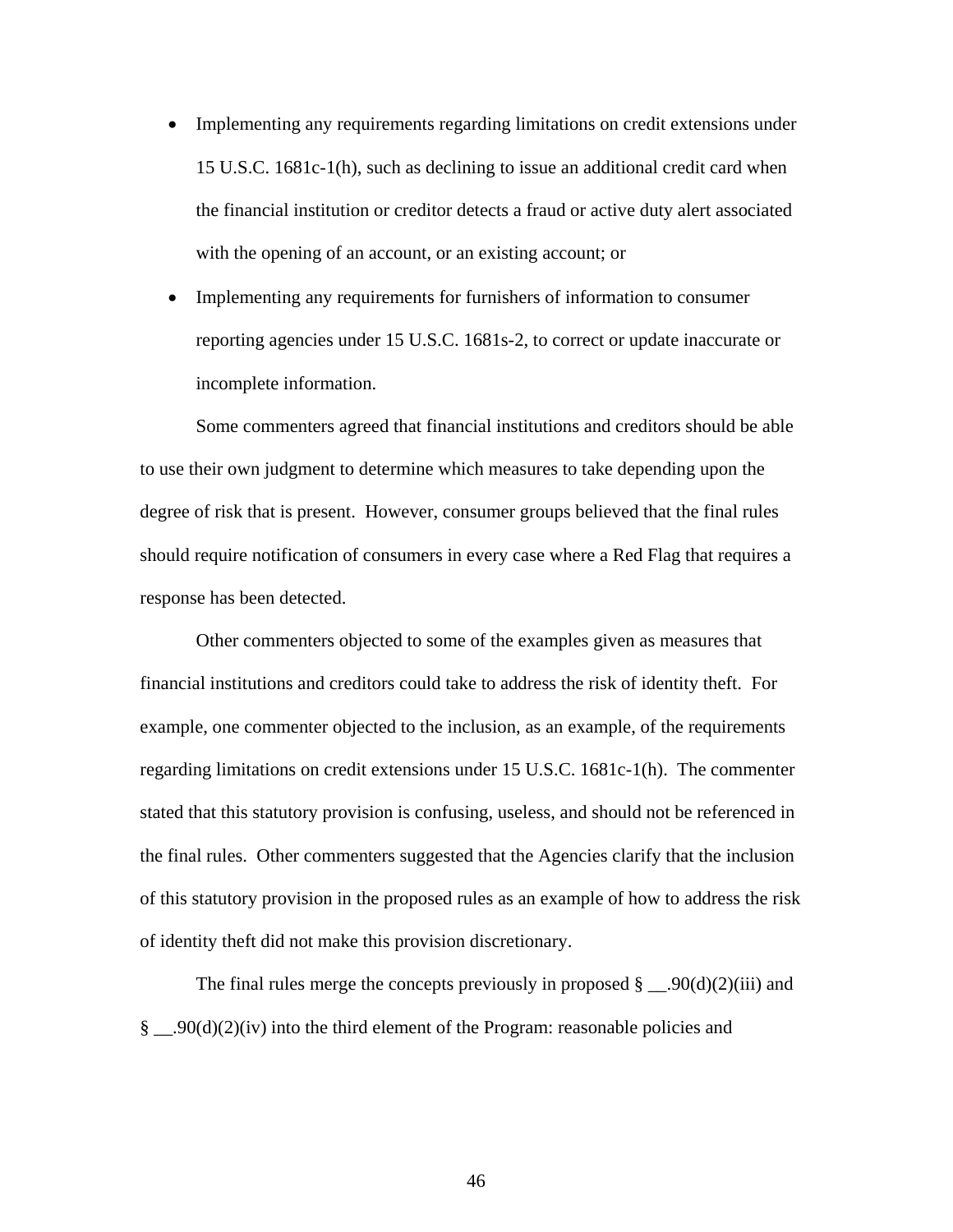procedures to respond appropriately to any Red Flags that are detected pursuant to paragraph  $(d)(2)(ii)$  of this section to prevent and mitigate identity theft.

In order to "respond appropriately," it is implicit that a financial institution or creditor must assess whether the Red Flags detected evidence a risk of identity theft, and must have a reasonable basis for concluding that a Red Flag does not evidence a risk of identity theft. Therefore, the Agencies concluded that it is not necessary to specify any such separate assessment, and, accordingly, deleted the language from the proposal regarding assessing Red Flags and addressing the risk of identity theft.

Most of the examples of measures for preventing and mitigating identity theft previously listed in proposed  $\S$  \_\_90(d)(2)(iv) are now located in section IV of the guidelines, titled "Prevention and Mitigation of Identity Theft." Section IV states that the Program's policies and procedures should provide for appropriate responses to the Red Flags the financial institution or creditor has detected that are commensurate with the degree of risk posed. In addition, as described earlier, the final rules do not define Red Flags to include indicators of a "possible risk" of identity theft (including "precursors" to identity theft). Instead, section IV states that in determining an appropriate response, a financial institution or creditor should consider aggravating factors that may heighten the risk of identity theft, and provides examples of such factors.

The Agencies also modified the examples of appropriate responses as follows. First, the Agencies added "not attempting to collect on a covered account or not selling a covered account to a debt collector" as a possible response to Red Flags detected. Second, the Agencies added "determining that no response is warranted under the particular circumstances" to make clear that an appropriate response may be no response,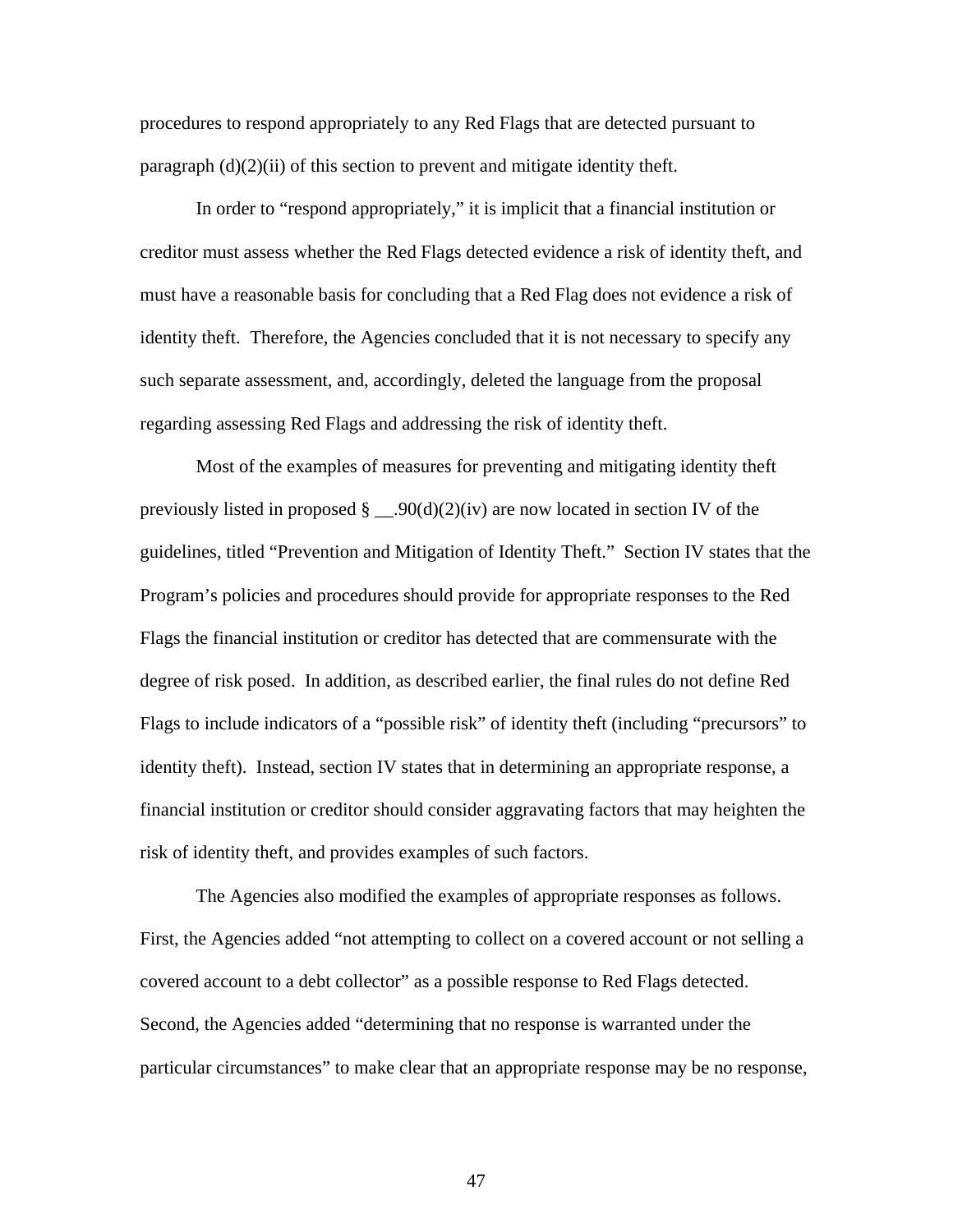especially, for example, when a financial institution or creditor has a reasonable basis for concluding that the Red Flags detected do not evidence a risk of identity theft.

In addition, the Agencies moved the proposed examples, that referenced responses mandated by statute, to section VII of the guidelines titled "Other Applicable Legal Requirements" to highlight that certain responses are legally required.

The section of the proposal listing examples of measures to address the risk of identity theft included a footnote that discussed the relationship between a consumer's placement of a fraud or active duty alert on his or her consumer report and ECOA, 15 U.S.C. 1691, et seq. A few commenters objected to this footnote. Some commenters believed that creditors had a right to deny credit automatically whenever a fraud or active duty alert appears on the consumer report of an applicant. Other commenters believed that the footnote raised complex issues under the ECOA and FCRA that required more thorough consideration, and questioned the need and appropriateness of addressing ECOA in the context of this rulemaking.

Under ECOA, it is unlawful for a creditor to discriminate against any applicant for credit because the applicant has in good faith exercised any right under the Consumer Credit Protection Act (CCPA). 15 U.S.C. 1691(a). A consumer who requests the inclusion of a fraud alert or active duty alert in his or her credit file is exercising a right under the FCRA, which is a part of the CCPA, 15 U.S.C. 1601,  $et seq.$  When a credit file</u> contains a fraud or active duty alert, section 605A of the FCRA, 15 U.S.C. 1681c-1(h), requires a creditor to take certain steps before extending credit, increasing a credit limit, or issuing an additional card on an existing credit account. For an initial or active duty alert, these steps include utilizing reasonable policies and procedures to form a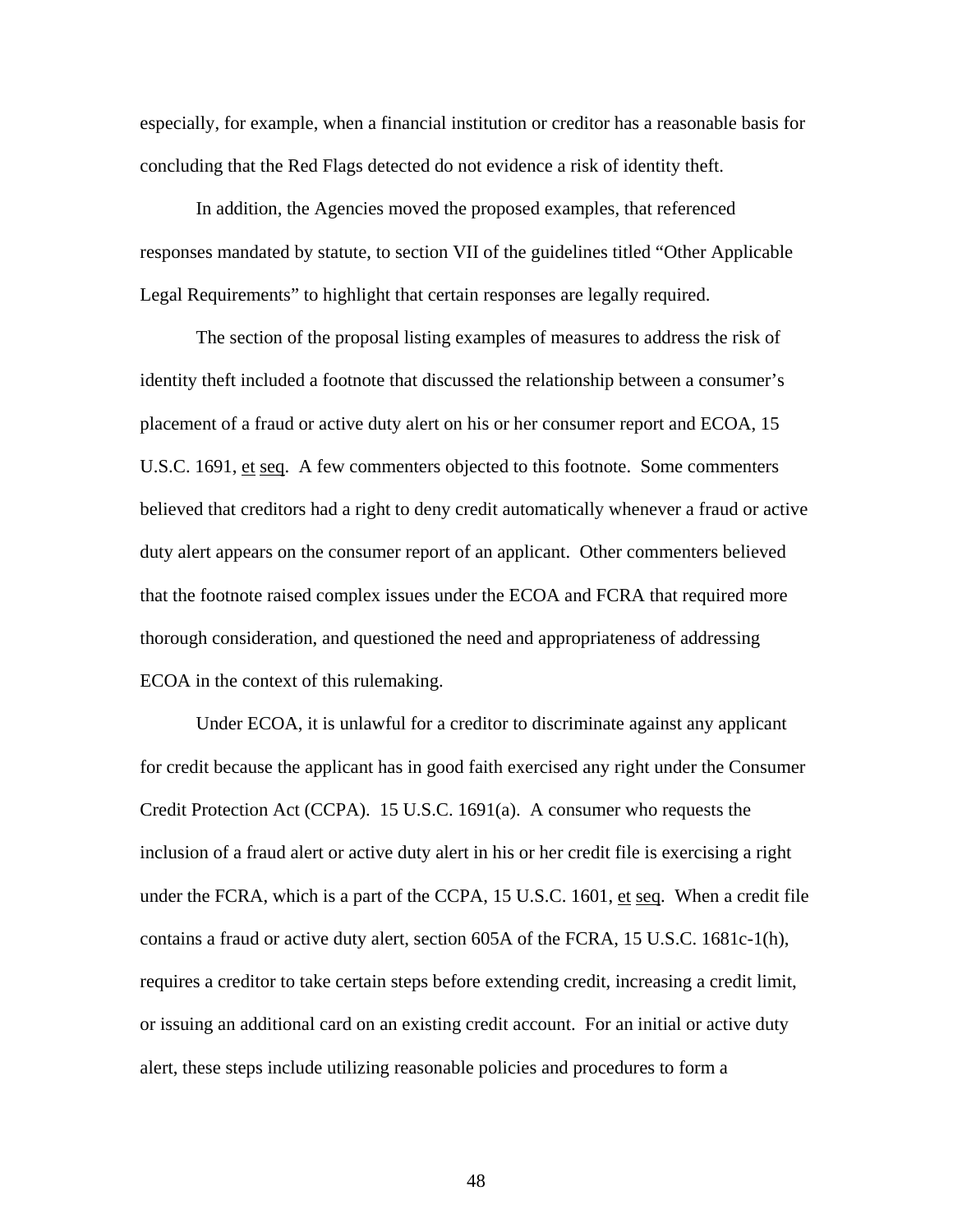reasonable belief that the creditor knows the identity of the consumer and, where a consumer has specified a telephone number for identity verification purposes, contacting the consumer at that telephone number or taking reasonable steps to verify the consumer's identity and confirm that the application is not the result of identity theft. 15 U.S.C. 1681c-1(h)(1)(B).

The purpose of the footnote was to remind financial institutions and creditors of their legal responsibilities in circumstances where a consumer has placed a fraud or active duty alert on his or her consumer report. In particular, the Agencies have concerns that in some cases, creditors have adopted policies of automatically denying credit to consumers whenever an initial fraud alert or an active duty alert appears on an applicant's consumer report. The Agencies agree that this rulemaking is not the appropriate vehicle for addressing issues under ECOA. However, the Agencies will continue to evaluate compliance with ECOA through their routine examination or enforcement processes, including issues related to fraud and active duty alerts.

#### **Section** .90(d)(2)(iv) Element IV of the Program: Updating the Program

To ensure that the Program of a financial institution or creditor remains effective over time, the final rules provide a fourth element of the Program: policies and procedures to ensure the Program (including the Red Flags determined to be relevant) is updated periodically to reflect changes in risks to customers and to the safety and soundness of the financial institution or creditor from identity theft. As described earlier, this element replaces the requirements formerly in proposed  $\S$  \_\_.90(c)(2) which stated that the Program must be designed to address changing identity theft risks as they arise, and proposed  $\S$  \_.90(d)(1)(i) which stated that the Red Flags included in a covered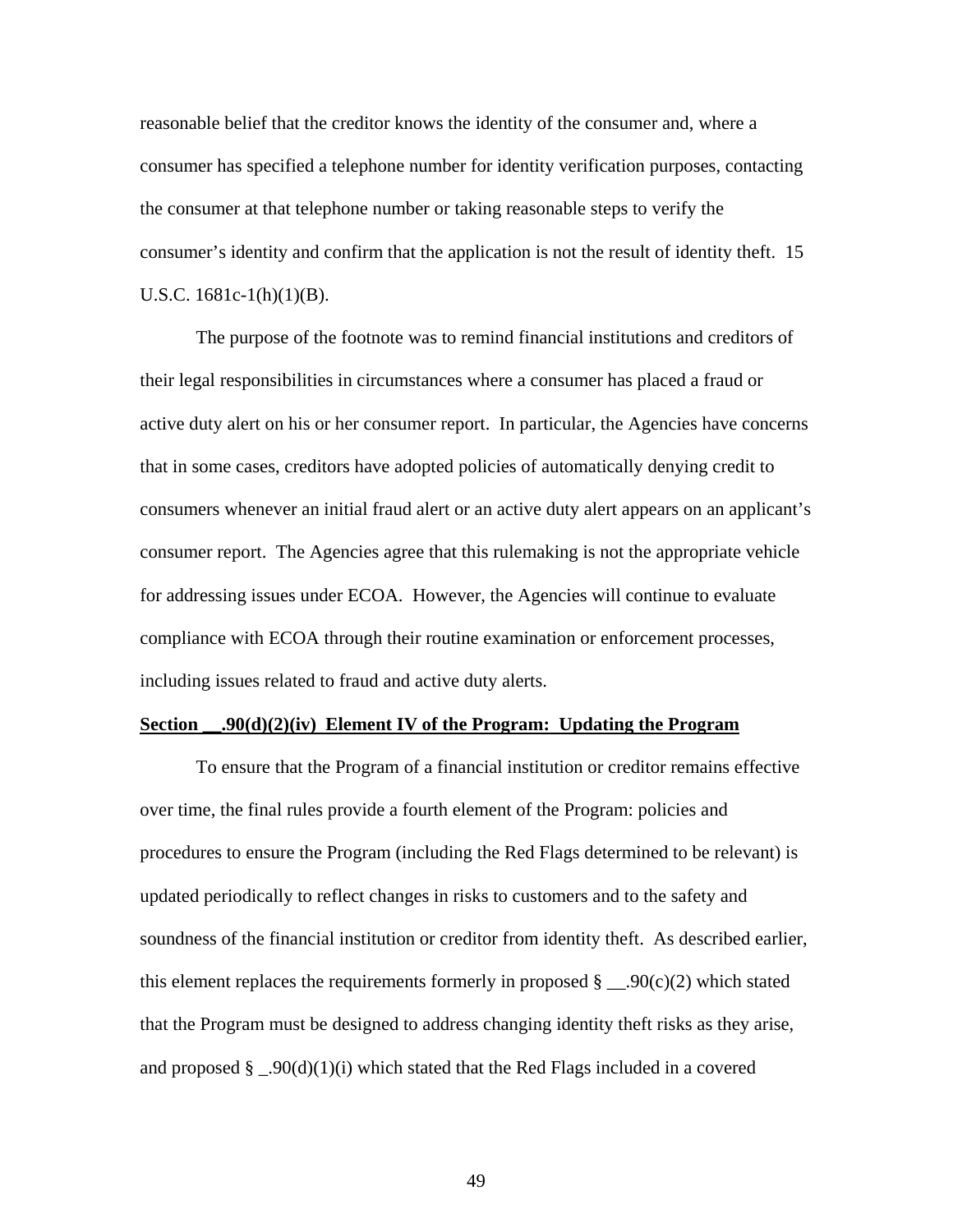entity's Program must reflect changing identity theft risks to customers and to the financial institution or creditor as they arise. Unlike the proposed provisions, however, this element only requires "periodic" updating. The Agencies concluded that requiring financial institutions and creditors to immediately and continuously update their Programs would be overly burdensome.

Section V of the guidelines elaborates on the obligation to ensure that the Program is periodically updated. It reiterates the factors previously in proposed §  $\qquad$ .90(c)(2) that should cause a financial institution or creditor to update its Program, such as its own experiences with identity theft, changes in methods of identity theft, changes in methods to detect, prevent and mitigate identity theft, changes in accounts that it offers or maintains, and changes in its business arrangements.

#### **Section \_\_.90(e) Administration of the Program**

The final rules group the remaining provisions of the proposed rules under the heading "Administration of the Program," albeit in a different order than proposed. This section of the final rules describes the steps that financial institutions and creditors must take to administer the Program, including: obtaining approval of the initial written Program; ensuring oversight of the development, implementation and administration of the Program; training staff; and overseeing service provider arrangements.

A number of commenters criticized each of the proposed provisions regarding administration of the Program, arguing they were not specifically required by section 114. The Agencies believe the mandate in section 114 is broad, and provides the Agencies with an ample basis to issue rules and guidelines containing these provisions because they are critical to ensuring the effectiveness of a Program. Therefore, the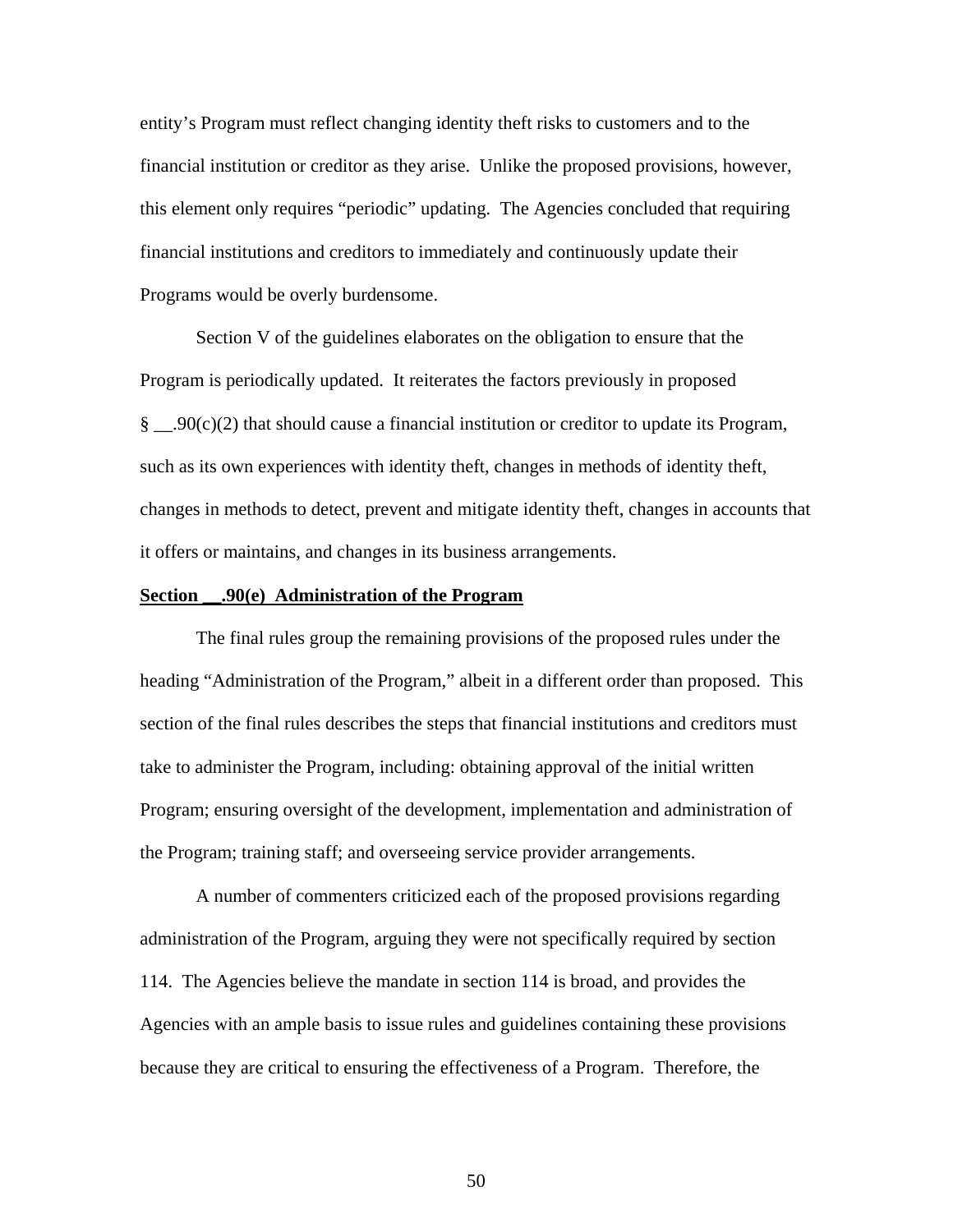Agencies have retained these elements in the final rules and guidelines with some modifications, as follows.

# **Sections \_\_.90(e)(1) and (2) Involvement of the Board of Directors and Senior Management**

Proposed  $\S$  \_\_.90(d)(5) highlighted the responsibility of the board of directors and senior management to develop, implement, and oversee the Program. Proposed § \_\_.90(d)(5)(i) specifically required the board of directors or an appropriate committee of the board to approve the written Program. Proposed  $\S$  \_\_.90(d)(5)(ii) required that the board, an appropriate committee of the board, or senior management be charged with overseeing the development, implementation, and maintenance of the Program, including assigning specific responsibility for its implementation. The proposal also provided that persons charged with overseeing the Program must review reports prepared at least annually by staff regarding compliance by the financial institution or creditor with the regulations.

Proposed  $\S$  \_\_.90(d)(5)(iii) stated that reports must discuss material matters related to the Program and evaluate issues such as: the effectiveness of the policies and procedures of the financial institution or creditor in addressing the risk of identity theft in connection with the opening of accounts and with respect to existing accounts; service provider arrangements; significant incidents involving identity theft and management's response; and recommendations for changes in the Program.

 Some commenters agreed that identity theft is an important issue, and the board, therefore, should be involved in the overall development, approval, and oversight of the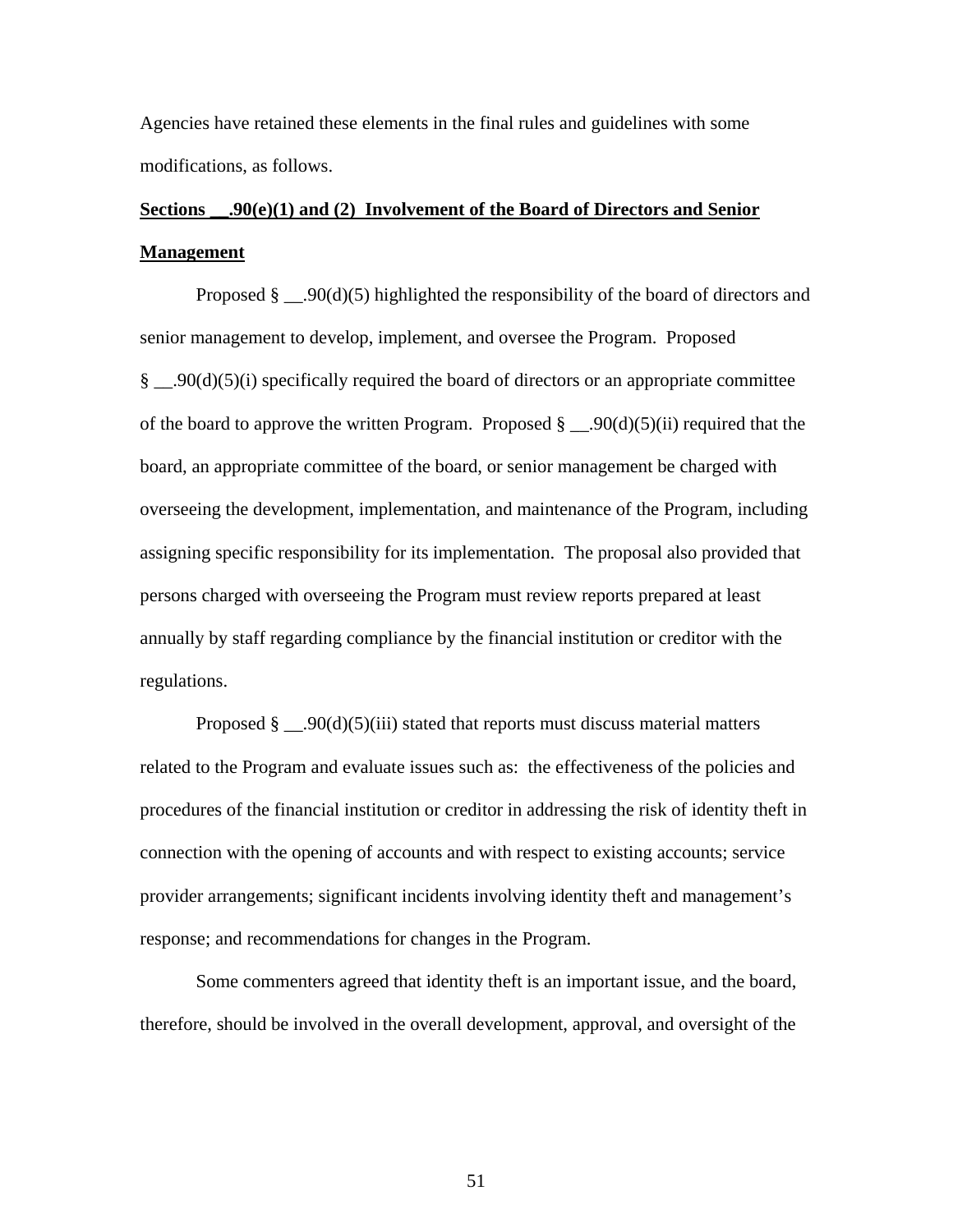Program. These commenters suggested that the final rules make clear that the board need not be responsible for the day-to-day operations of the Program.

 Most industry commenters opposed the proposed requirement that the board or board committee approve the Program and receive annual reports about compliance with the Program. These commenters asserted that the statute does not mandate such requirements, and that compliance with these rules did not warrant more board attention than other regulations. They asserted that such requirements would impede the ability of a financial institution or creditor to keep up with the fast-paced changes and developments inherent with instances of fraud and identity theft. They stated that boards of directors should not be required to consider the minutiae of the fraud prevention efforts of a financial institution or creditor and suggested the task be delegated to senior management with expertise in this area. Some commenters suggested the final rules provide a covered entity with the discretion to assign oversight responsibilities in a manner consistent with the institution's own risk evaluation.

One commenter suggested that the final rules permit the board of directors of a holding company to approve and oversee the Program for the entire organization. The commenter explained that this approach would eliminate the need for redundant actions by a multiplicity of boards, and help to insure uniformity of policy throughout large organizations.

Some commenters stated that the preparation of reports for board review would be costly and burdensome. The SBA suggested that the FTC consider a one-page certification option for small low-risk entities to minimize the burden of reports. One commenter opined that it would be sufficient if the Agencies mandated that covered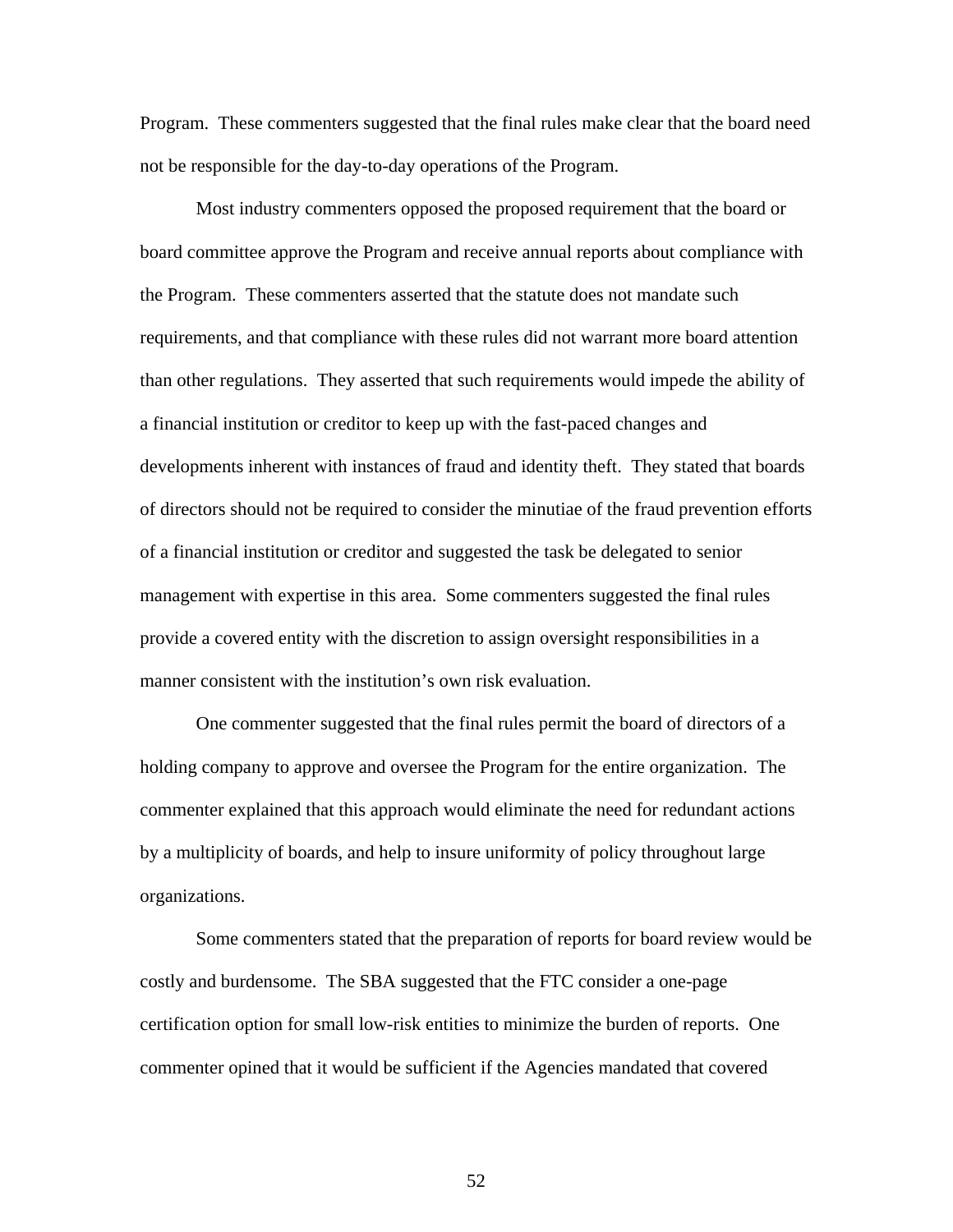entities continuously review and evaluate the policies and procedures they adopted pursuant to the regulations and modify them as necessary. Consumer groups suggested that the final rules specifically require financial institutions and creditors to adjust their Programs to address deficiencies raised by their annual reports.

Commenters generally took the position that reports to the board, a board committee, or senior management regarding compliance with the final rules should be prepared at most on a yearly basis, or when significant changes have occurred that alter the institution's risk. One commenter recommended a clarification that any reporting to the board of material information relating to the Program could be combined with reporting obligations required under the Information Security Standards.

Section  $\qquad 00(e)(1)$  of the final rules continues to require approval of the written Program by the board of directors or an appropriate committee of the board. However, to ensure that this requirement does not hamper the ability of a financial institution or creditor to update its Program in a timely manner, the final rules provide that the board or an appropriate committee must approve only the *initial* written Program. Thereafter, at the discretion of the covered entity, the board, a committee, or senior management may update the Program.

Bank holding companies and their bank and non-bank subsidiaries will be governed by the principles articulated in connection with the banking agencies' Information Security Standards:

The Agencies agree that subsidiaries within a holding company can use the security program developed at the holding company level. However, if subsidiary institutions choose to use a security program developed at the holding company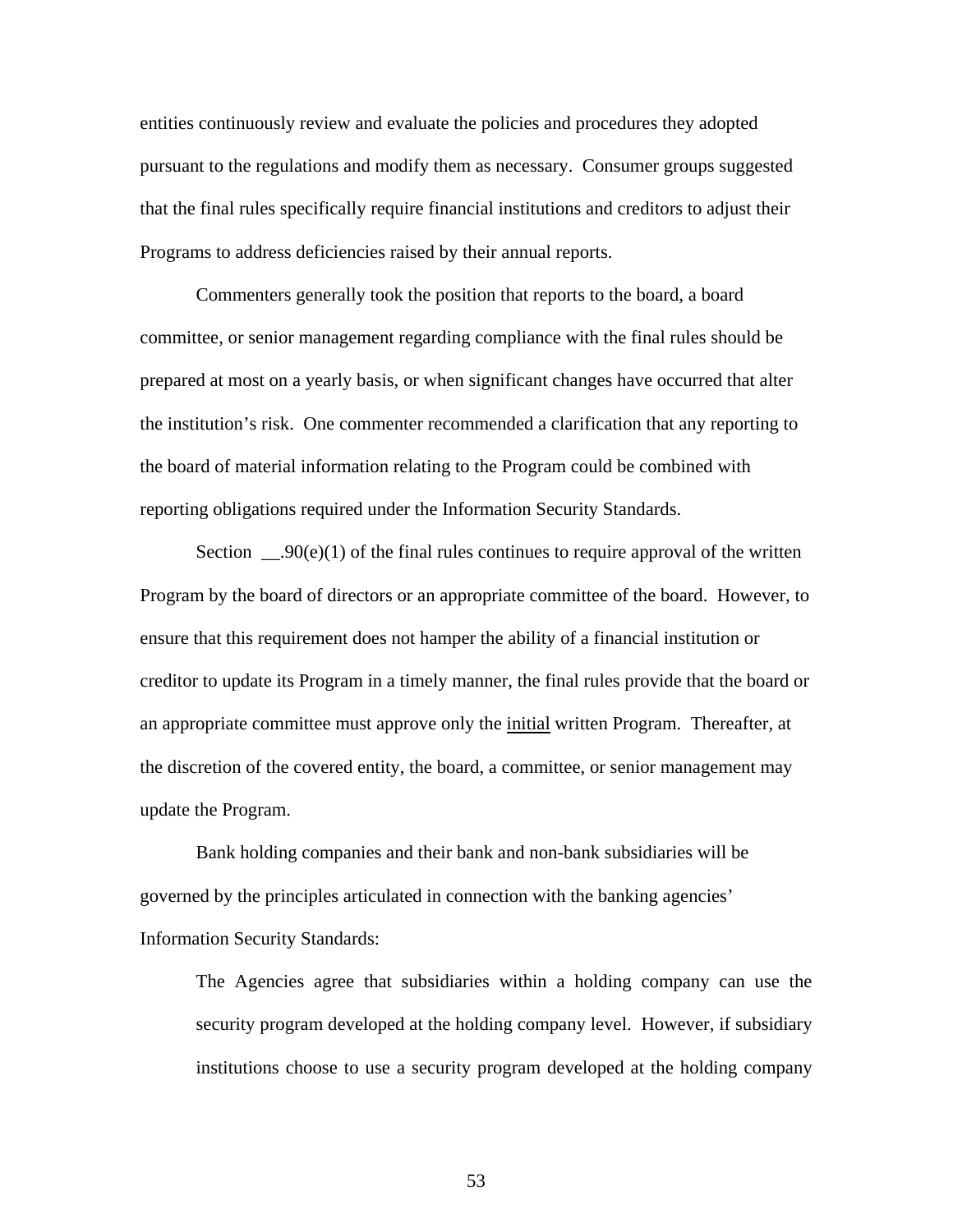level, the board of directors or an appropriate committee at each subsidiary institution must conduct an independent review to ensure that the program is suitable and complies with the requirements prescribed by the subsidiary's primary regulator . . . .

66 FR 8620 (Feb. 1, 2001) (Preamble to final Information Security Standards.)

 The Agencies recognize that boards of directors have many responsibilities and it generally is not feasible for a board to involve itself in the detailed oversight, development, implementation, and administration of the Program. Accordingly, § \_\_.90(e)(2) of the final rules provides discretion to a financial institution or creditor to determine who will be responsible for these aspects of the Program. It states that a financial institution or creditor must involve the board of directors, an appropriate committee thereof, or a designated employee at the level of senior management in the oversight, development, implementation, and administration of the Program.

 Section VI of the guidelines elaborates on this provision of the final rules. The guidelines note that such oversight should include assigning specific responsibility for the Program's implementation and reviewing reports prepared by staff on compliance by the financial institution or creditor with this section. As suggested by commenters, the guidelines also state that oversight should include approving material changes to the Program as necessary to address changing identity theft risks. Section VI also provides that reports should be prepared at least annually and describes the contents of a report as proposed in  $\S$  \_\_.90(d)(5)(iii)(B).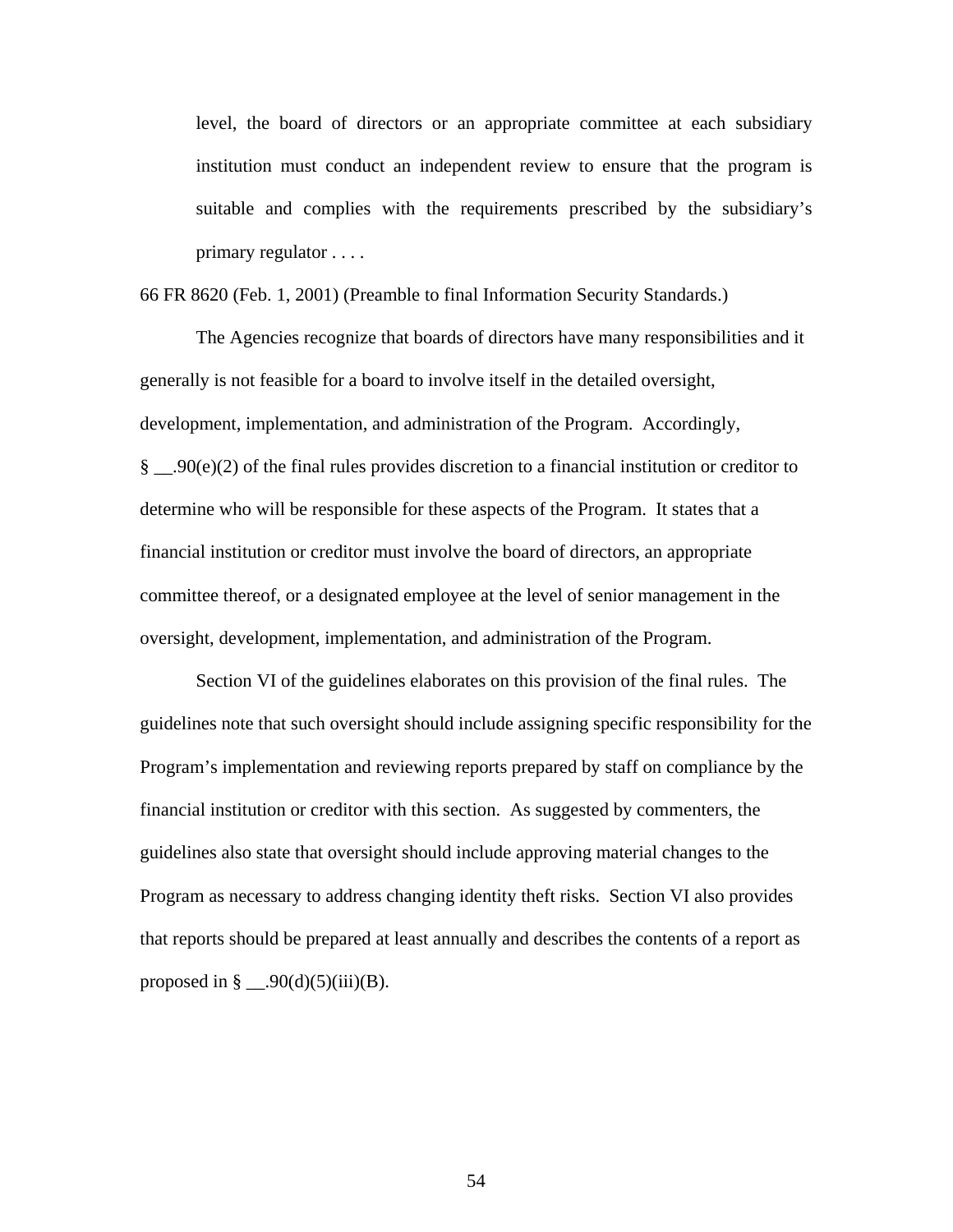These steps are modeled on sections of the Information Security Standards.<sup>[34](#page-54-0)</sup> As noted previously, financial institutions and creditors subject to these Standards may combine elements required under the final rules and guidelines, including reports, with those required by the Standards, as they see fit.

## **Section \_\_.90(e)(3) Staff Training.**

 $\overline{a}$ 

Proposed  $\S$  \_\_.90(d)(3) required each financial institution or creditor to train staff to implement its Program.

 Consumer groups believed that this provision should be more detailed and specifically require monitoring, oversight, and auditing of a covered entity's training efforts. By contrast, a number of industry commenters recommended that the Agencies withdraw this provision because they believed it was burdensome. Some of these commenters asserted that the Agencies had not taken into account the limited personnel and resources available to smaller institutions to provide training.

 Some financial institution commenters stated that it was not clear why staff training would be specifically required under the final rules, absent a specific statutory requirement. They maintained that financial institutions have sufficient incentives to ensure that appropriate staff is trained. Other commenters suggested that the Agencies clarify that this provision would only require training for relevant staff and would permit training on identity theft that is integrated into overall staff training on similar or overlapping matters such as fraud prevention.

<span id="page-54-0"></span> $34$  A board approval requirement is also found in the BSA rules of the Federal banking agencies and the NCUA. See 12 CFR 21.21; (OCC); 12 CFR 208.63 (Board); 12 CFR 326.8 (FDIC); 12 CFR 563.177 (OTS); and 12 CFR 748.2 (NCUA). Thus, contrary to the assertion of some commenters, this rule is being treated in a manner similar to other rules.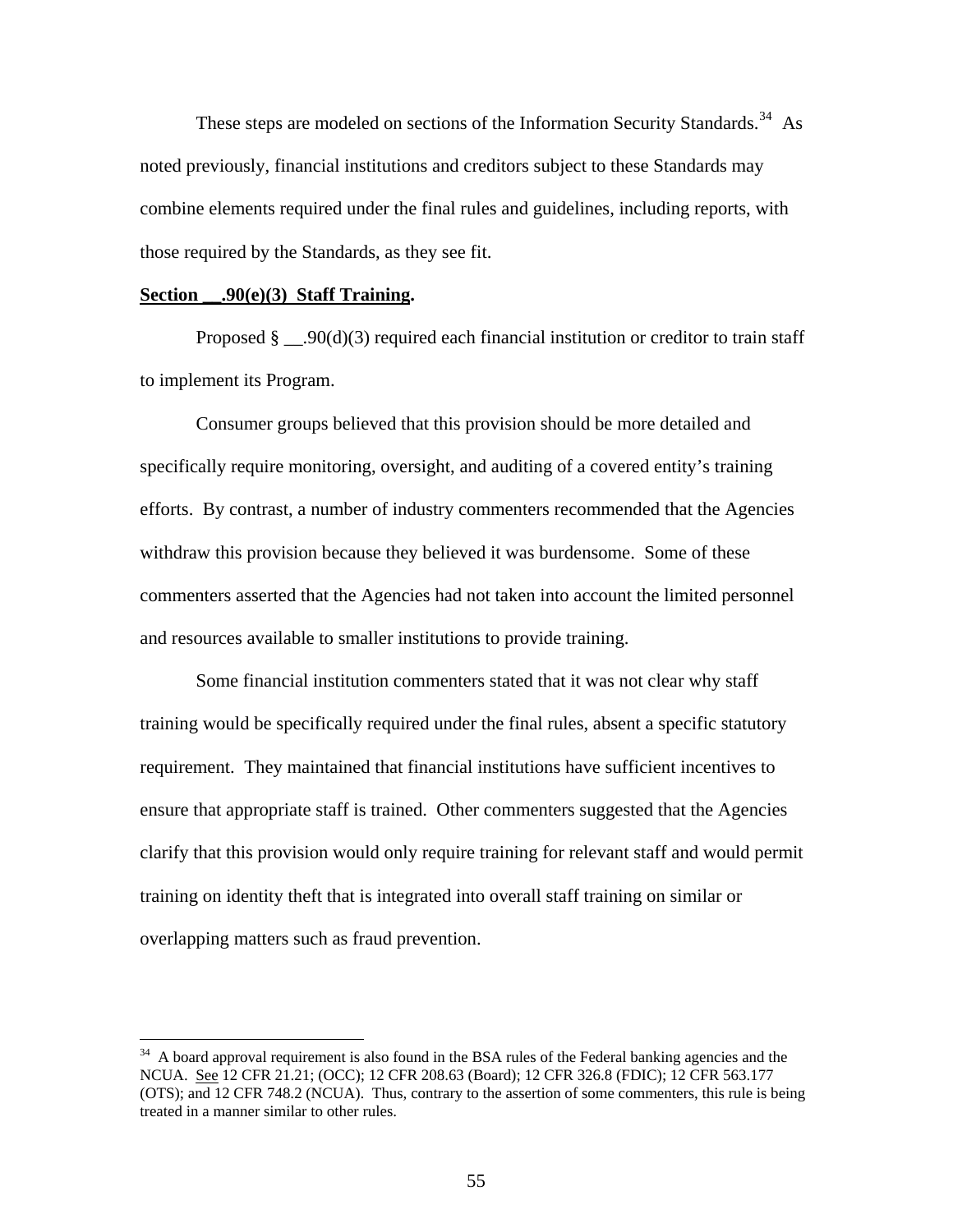One commenter objected to an example in the preamble to the proposed rules which stated that staff should be trained to detect "anomalous wire transfers in connection with a customer's deposit account." The commenter stated that this example potentially exposed financial institutions to significant and unintended liability, predicting that customers and law enforcement would use the rules to support claims that financial institutions are responsible for authorizing transactions by fraudsters. The commenter asserted that financial institutions do not have systems that can detect these transactions because they fall outside the usual fraud filter parameters.

Section  $\_\_90(e)(3)$  of the final rules provides that a covered entity must train staff, as necessary, to effectively implement the Program. There is no corresponding section of the guidelines.

 The Agencies continue to believe proper training will enable staff to address the risk of identity theft. However, this provision requires training of only relevant staff. In addition, staff that has already been trained, for example, as a part of the anti-fraud prevention efforts of the financial institution or creditor, do not need to be re-trained except "as necessary."

 The Agencies recognize that some of the examples, such as detecting "anomalous wire transfers in connection with a customer's deposit account" may fall outside the usual fraud filter parameters. However, the Agencies expect that compliance with the final rules will improve the ability of financial institutions and creditors to detect, prevent, and mitigate identity theft.

## **Section \_\_.90(e)(4) Oversight of Service Provider Arrangements.**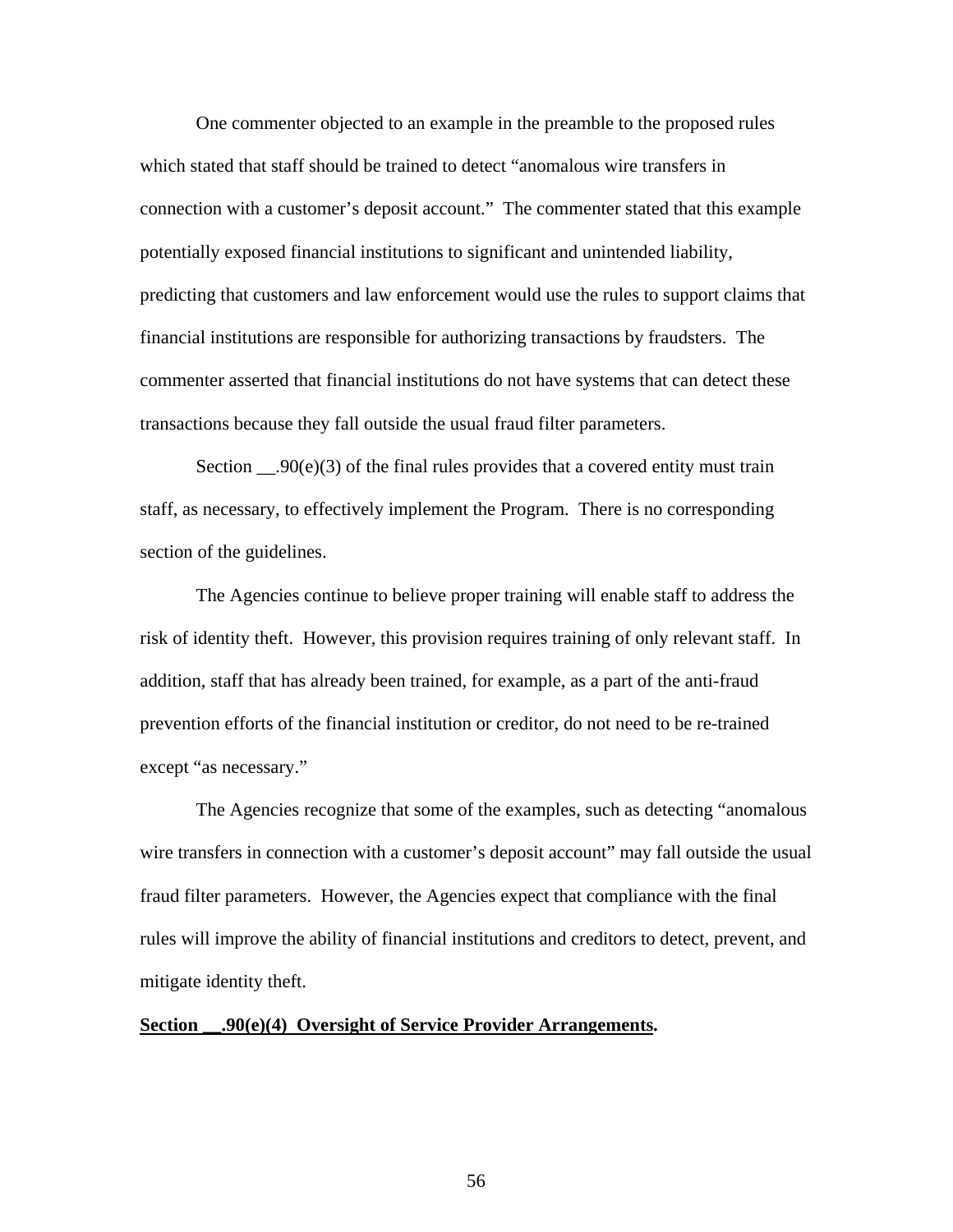Proposed § \_\_.90(d)(4) stated that, whenever a financial institution or creditor engaged a service provider to perform an activity on its behalf and the requirements of the Program applied to that activity, the financial institution or creditor would be required to take steps designed to ensure the activity is conducted in compliance with a Program that satisfies the regulations. The preamble to the proposed rules explained that this provision would allow a service provider serving multiple financial institutions and creditors to conduct activities on behalf of these entities in accordance with its own program to prevent identity theft, as long as the program meets the requirements of the regulations. The service provider would not need to apply the particular Program of each individual financial institution or creditor to whom it is providing services.

Several commenters asserted it would be costly and burdensome for financial institutions and creditors to ensure third party compliance with the final rules and therefore, this provision should be eliminated. They urged that financial institutions and creditors be given maximum flexibility to manage service provider relationships.

Some financial institution commenters also suggested that the Agencies withdraw this provision. They stated that the FACT Act does not address this issue and asserted that there already is no doubt that if a financial institution delegates any of its operations to a third party, the institution will remain responsible for related regulatory compliance.

Other commenters stated that it should remain a contractual matter between the parties whether the service provider may implement a program that is different from its financial institution client.

Consumer groups asked the Agencies to ensure that the decision of a financial institution or creditor to outsource would not lead to lower Red Flag standards. These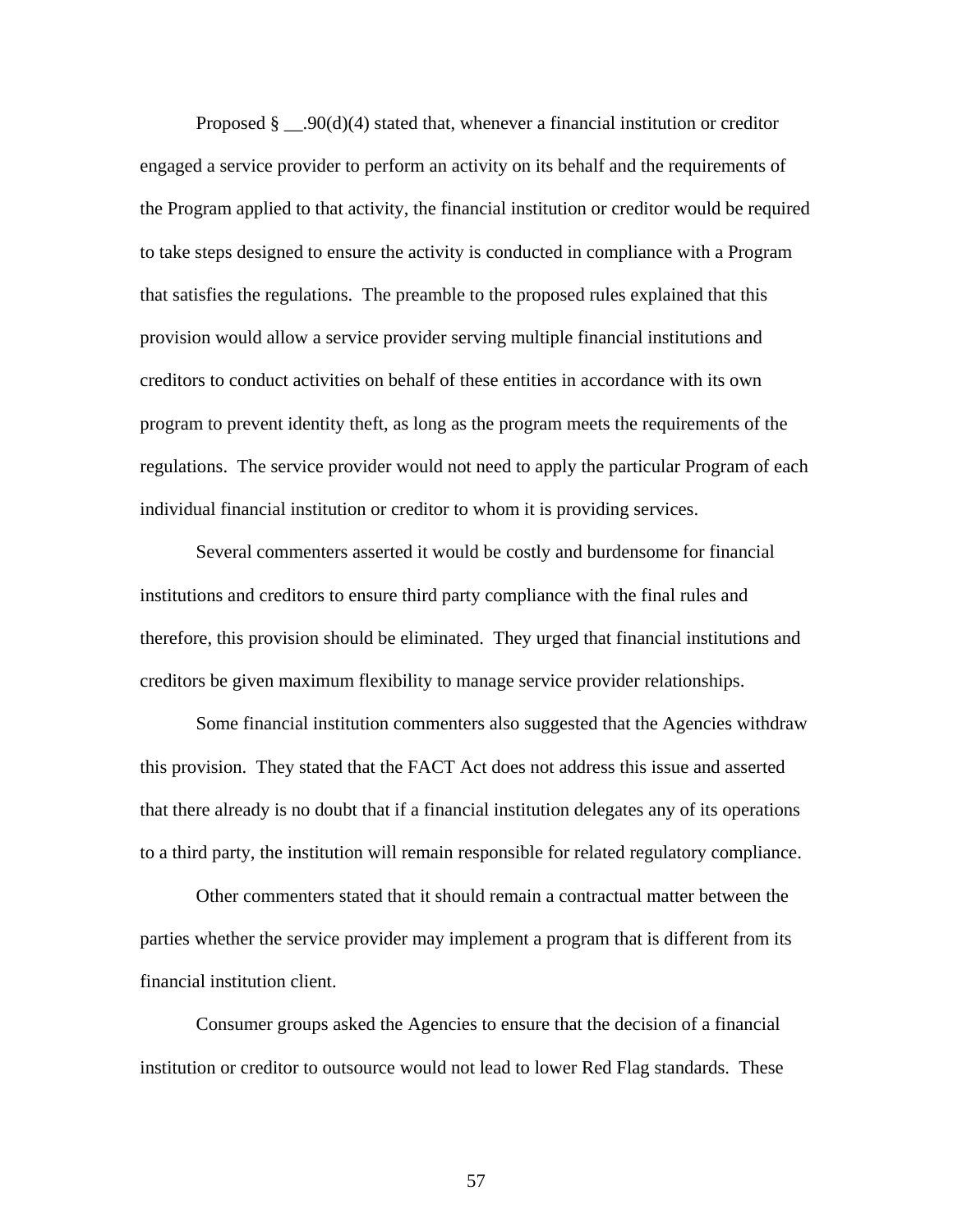commenters suggested the final rules state that the Program must also meet the requirements that would apply if the activity were performed without the use of a service provider. They also suggested the final rules clarify that, in addition to any responsibility on the service provider imposed by law, regulation, or contract, the financial institution or creditor would be responsible for a failure to comply with the Program.

Most commenters, however, agreed with the proposal and stated that a service provider must have the flexibility to meet the objectives of the rules without having to tailor its services to the Program requirements of each company for which it provides service. These commenters noted that this proposed approach was the same as that used in the Information Security Standards.

 The Agencies believe it is important to retain a provision in the final rules addressing service providers to remind financial institutions and creditors that they continue to remain responsible for compliance with the final rules, even if they outsource operations to a third party. However, the Agencies have simplified the service provider provision in the final rules and moved the remaining parts of proposed  $\S$  \_\_.90(d)(4) to the guidelines.

Section  $\Box$ 90(e)(4) of the final rules provides that a covered entity must exercise appropriate and effective oversight of service provider arrangements, without further elaboration. This provision provides maximum flexibility to financial institutions and creditors in managing their service provider arrangements, while making clear that a covered entity cannot escape its obligations to comply with the final rules and to include in its Program those guidelines that are appropriate by simply outsourcing an activity.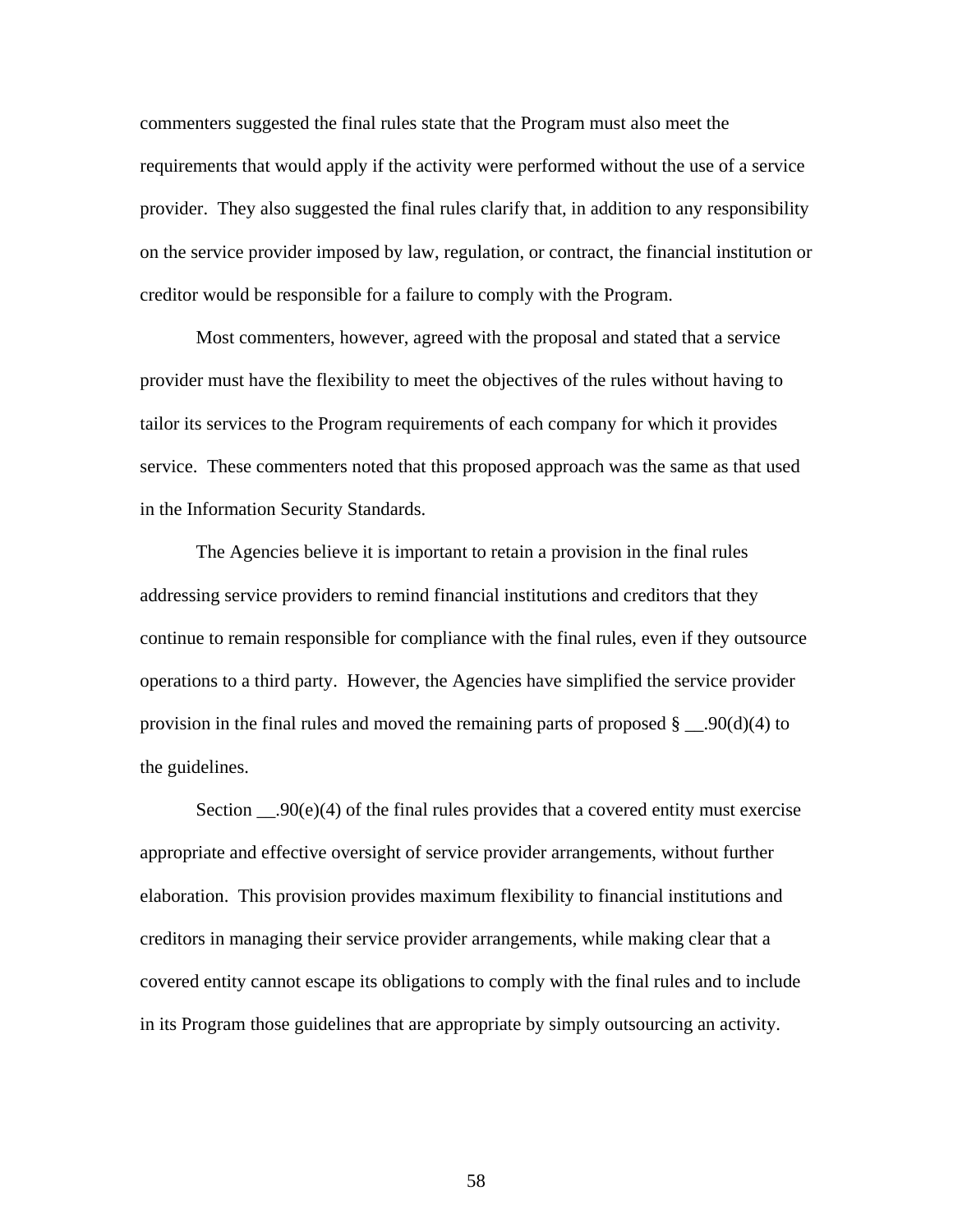Section VI(c) of the guidelines provides that, whenever a financial institution or creditor engages a service provider to perform an activity in connection with one or more covered accounts, the financial institution or creditor should take steps to ensure that the activity of the service provider is conducted in accordance with reasonable policies and procedures designed to detect, prevent, and mitigate the risk of identity theft. Thus, the guidelines make clear that a service provider that provides services to multiple financial institutions and creditors may do so in accordance with its own program to prevent identity theft, as long as the program meets the requirements of the regulations. The guidelines also provide an example of how a covered entity may comply with this provision. The guidelines state that a financial institution or creditor could require the service provider, by contract, to have policies and procedures to detect relevant Red Flags that may arise in the performance of the service provider's activities and either report the Red Flags to the financial institution or creditor or take appropriate steps to prevent or mitigate identity theft.

### **Section \_\_.90(f) Consideration of Guidelines in Appendix J**

The Agencies have added a provision to the final rules that explains the relationship of the rules to the guidelines. Section \_\_.90(f) states that each financial institution or creditor that is required to implement a Program must consider the guidelines in Appendix J and include in its Program those guidelines that are appropriate.

 Each of the guidelines corresponds to a provision of the final rules. As mentioned earlier, the guidelines were issued to assist financial institutions and creditors in the development and implementation of a Program that satisfies the requirements of the final rules. The guidelines provide policies and procedures that financial institutions and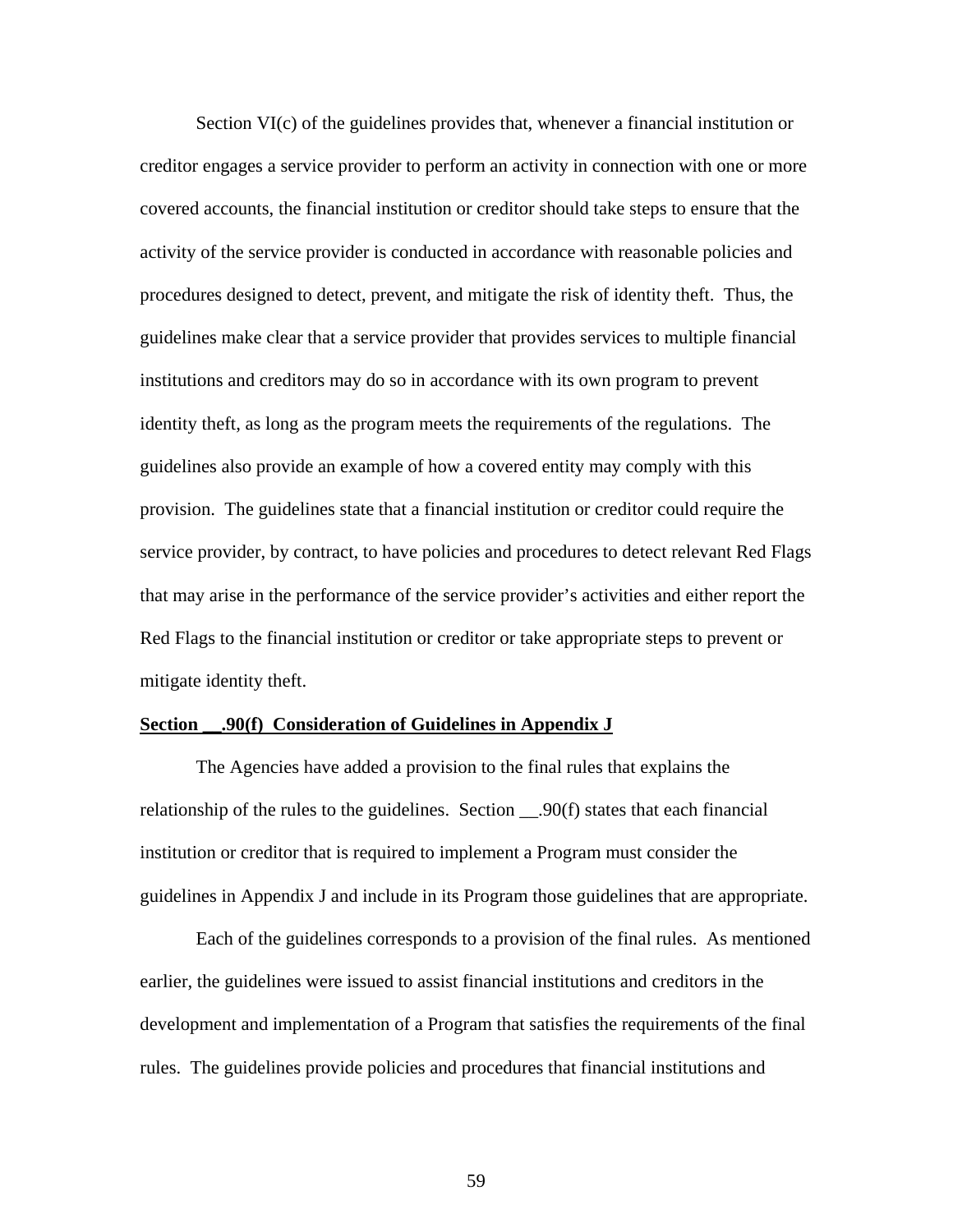creditors should use, where appropriate, to satisfy the regulatory requirements of the final rules. While an institution or a creditor may determine that a particular guideline is not appropriate for its circumstances, it nonetheless must ensure its Program contains reasonable policies and procedures to fulfill the requirements of the final rules. This approach provides financial institutions and creditors with the flexibility to determine "how best to develop and implement the required policies and procedures."<sup>[35](#page-59-0)</sup>

## **Supplement A to Appendix J: Examples of Red Flags**

Section 114 of the FACT Act states that, in developing the guidelines, the Agencies must identify patterns, practices, and specific forms of activity, that indicate the possible existence of identity theft. The Agencies proposed implementing this provision by requiring the Program of a financial institution or creditor to include policies and procedures for the identification and detection of Red Flags in connection with an account opening or an existing account, including from among those listed in Appendix J.

The Agencies compiled the Red Flags enumerated in Appendix J from a variety of sources, such as literature on the topic, information from credit bureaus, financial institutions, creditors, designers of fraud detection software, and the Agencies' own experiences.The preamble to the proposed rules stated that some of the Red Flags, by themselves, may be reliable indicators of identity theft, while others are more reliable when detected in combination with other Red Flags.

The preamble to the proposed rules explained that the Agencies recognized that a wide range of financial institutions and creditors, and a broad variety of accounts would be covered by the regulations. Therefore, the Agencies proposed to afford each financial

<span id="page-59-0"></span><sup>&</sup>lt;sup>35</sup> See H.R. Rep. No. 108-263 at 43 (Sept. 4, 2003) (accompanying H.R. 2622); S. Rep. No. 108-166 at 13 (Oct. 17, 2003)(accompanying S. 1753).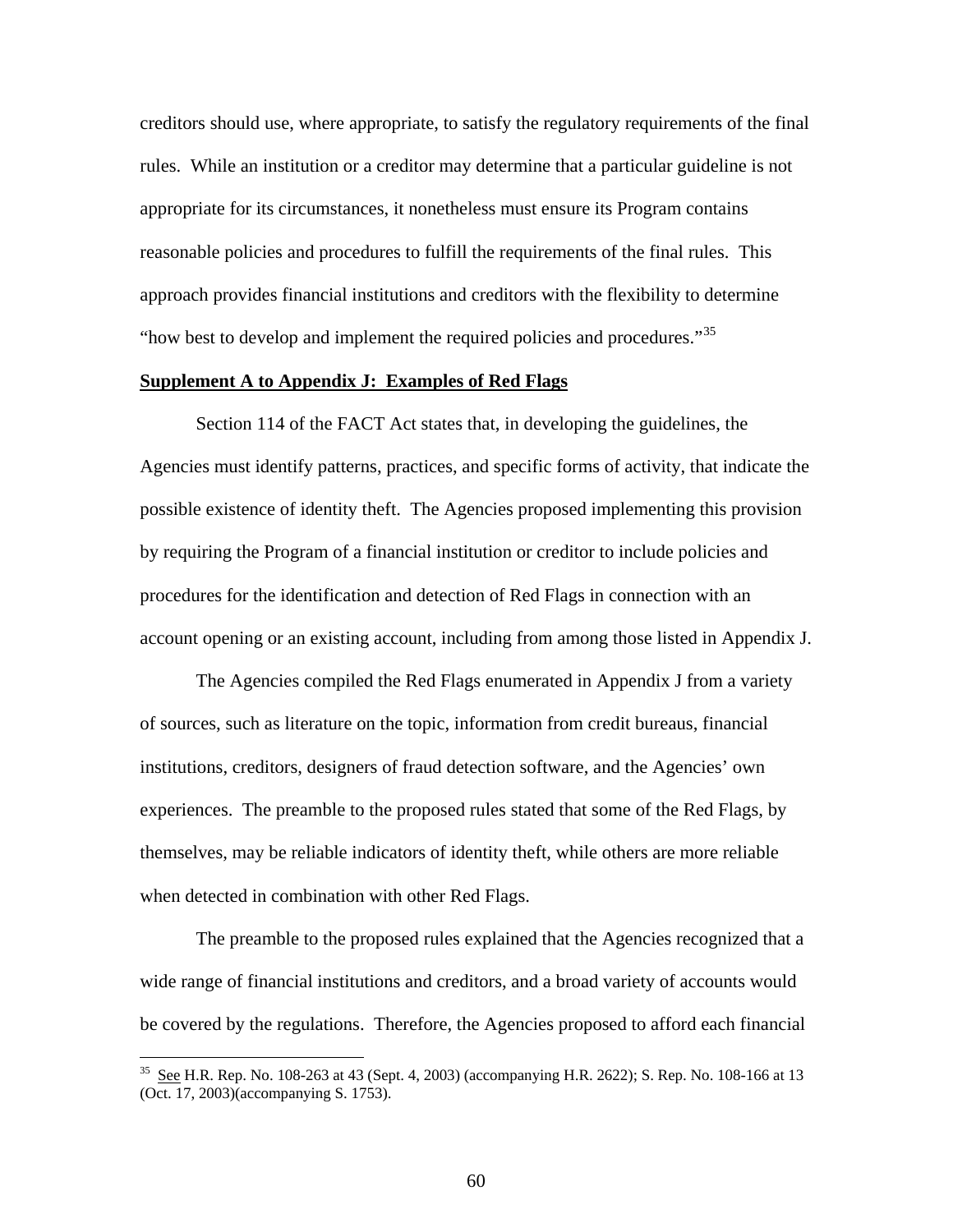institution and creditor flexibility to determine which Red Flags were relevant for their purposes to detect identity theft, including from among those listed in Appendix J.

As mentioned previously, consumer groups criticized the discretion in the proposal that permitted financial institutions and creditors to choose Red Flags relevant to detecting the risk of identity theft based upon the list of enumerated factors. These groups urged the Agencies to make certain Red Flags in Appendix J mandatory. In addition, consumer groups suggested a number of additional Red Flags for inclusion in Appendix J.

Some commenters agreed that the list of examples of Red Flags was appropriate because, in their view, it was designed to be flexible. Some industry commenters, including a number of small financial institutions, stated that the Red Flags set forth in Appendix J would assist them in developing and improving their identity theft prevention programs. Other commenters suggested deleting the list of Red Flags or modifying the list in a manner appropriate to the nature of their own operations.

 The Agencies have retained the list of examples of Red Flags because section 114 states that the Agencies "shall identify patterns, practices, and specific forms of activity that indicate the possible existence of identity theft." The Agencies also retained the list because some commenters indicated that having examples of Red Flags would be helpful to them. However, the examples of Red Flags are now set forth in a separate supplement to the guidelines. The list of examples is similar to that which the Agencies proposed, however, the Red Flags that the Agencies identified as precursors to identity theft have been deleted and are now addressed in section IV of the guidelines. Moreover, in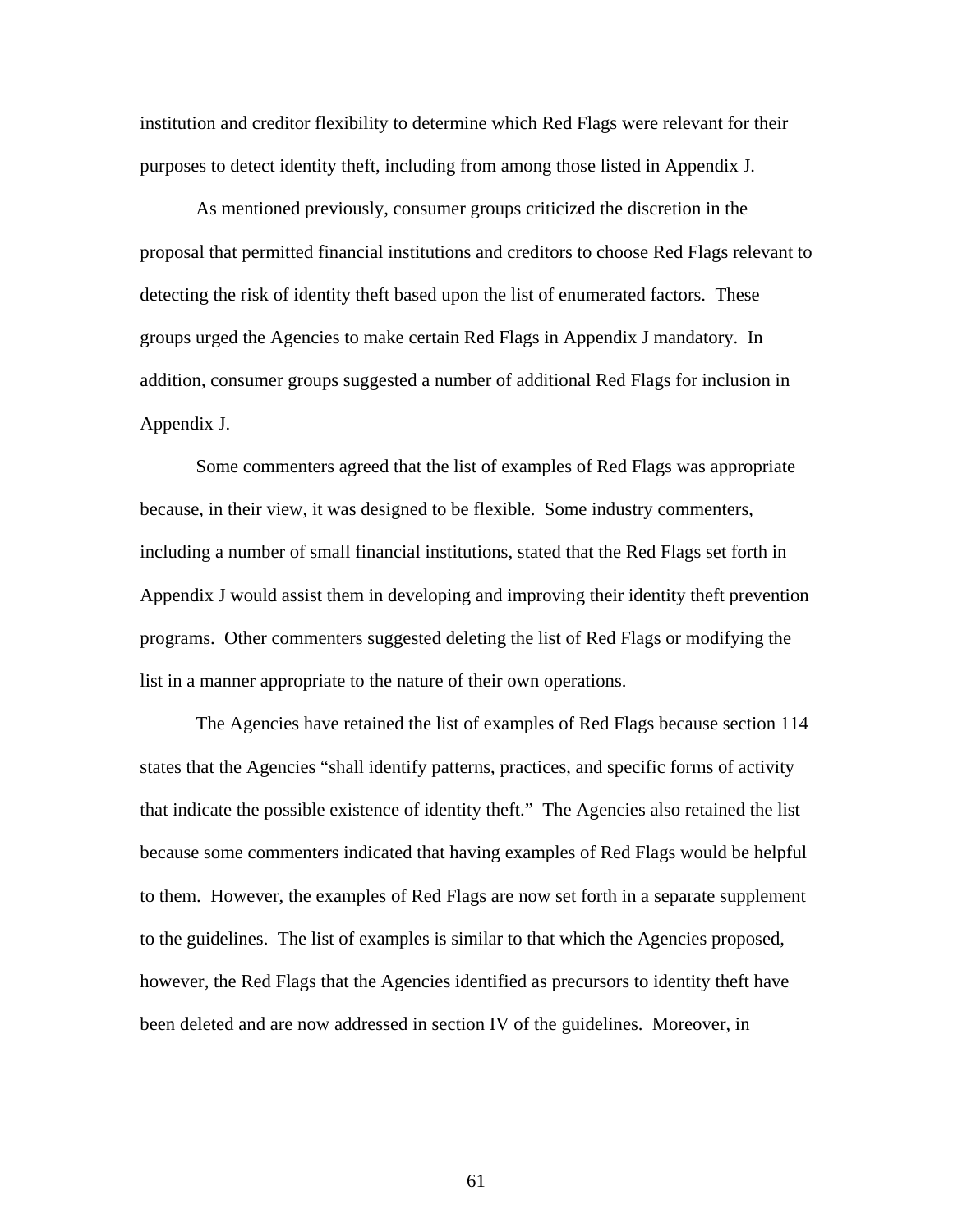response to a Congressional commenter, the Agencies added, as an example of a Red Flag, an application that gives the appearance of having been destroyed and reassembled.

 The introductory language to the supplement clarifies that the enumerated Red Flags are examples. Thus, a financial institution or creditor may tailor the Red Flags it chooses for its Program to its own operations. A financial institution or creditor will not need to justify to an Agency its failure to include in the Program a specific Red Flag from the list of examples. However, a covered entity will have to account for the overall effectiveness of a Program that is appropriate to its size and complexity and the nature and scope of its activities.

#### **Inactive Accounts**

 Section 114 also directs the Agencies to consider whether to include reasonable guidelines for notifying the consumer when a transaction occurs in connection with a consumer's credit or deposit account that has been inactive for two years, in order to reduce the likelihood of identity theft. The preamble to the proposed rules noted that the Agencies believed that the two-year limit was not always an accurate indicator of identity theft given the wide variety of credit and deposit accounts that would be covered by the provision. Therefore, in place of guidelines on inactive accounts, the Agencies proposed incorporating a Red Flag on inactive accounts into Appendix J that was flexible and was designed to take into consideration the type of account, the expected pattern of usage of the account, and any other relevant factors.

 Some consumer groups suggested that a new section be added to the guidelines requiring notice to the consumer when a transaction occurs in connection with a consumer's credit or deposit account that has been inactive for two years unless this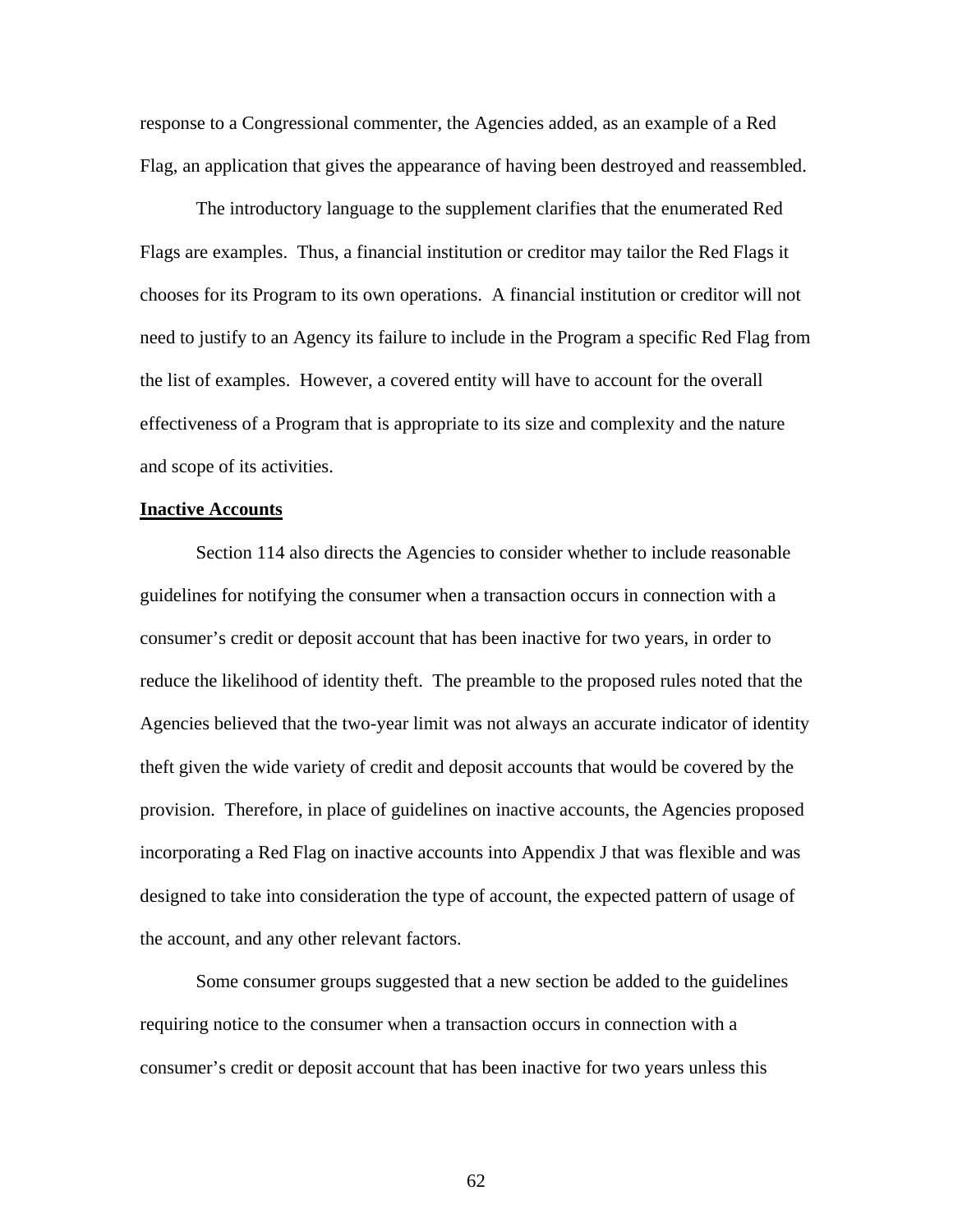pattern would be expected for a particular type of account. Other commenters agreed with the Agencies' proposal to simply make activity on an inactive account a Red Flag. They also agreed that the Agencies should not use two years of inactivity as a hard and fast rule, and allow financial institutions and creditors to use their own standards to determine when an account is inactive.

 In the final rules, the Agencies continue to list activity on an inactive account as a Red Flag. Given the variety of covered accounts to which the final rules and guidelines will apply, the Agencies concluded that the two-year period suggested in section 114 would not necessarily be a useful indicator of identity theft. Therefore, the Agencies have not included a provision in the guidelines regarding notification when a transaction occurs in connection with a consumer's credit or deposit account that has been inactive for two years.

## **B. Special Rules for Card Issuers**

#### **1. Background**

Section 114 also requires the Agencies to prescribe joint regulations generally requiring credit and debit card issuers to assess the validity of change of address notifications. In particular, these regulations must ensure that if the card issuer receives a notice of change of address for an existing account and, within a short period of time (during at least the first 30 days), receives a request for an additional or replacement card for the same account, the issuer must follow reasonable policies and procedures to assess the validity of the change of address through one of three methods. The card issuer may not issue the card unless it: (1) notifies the cardholder of the request at the cardholder's former address and provides the cardholder with a means to promptly report an incorrect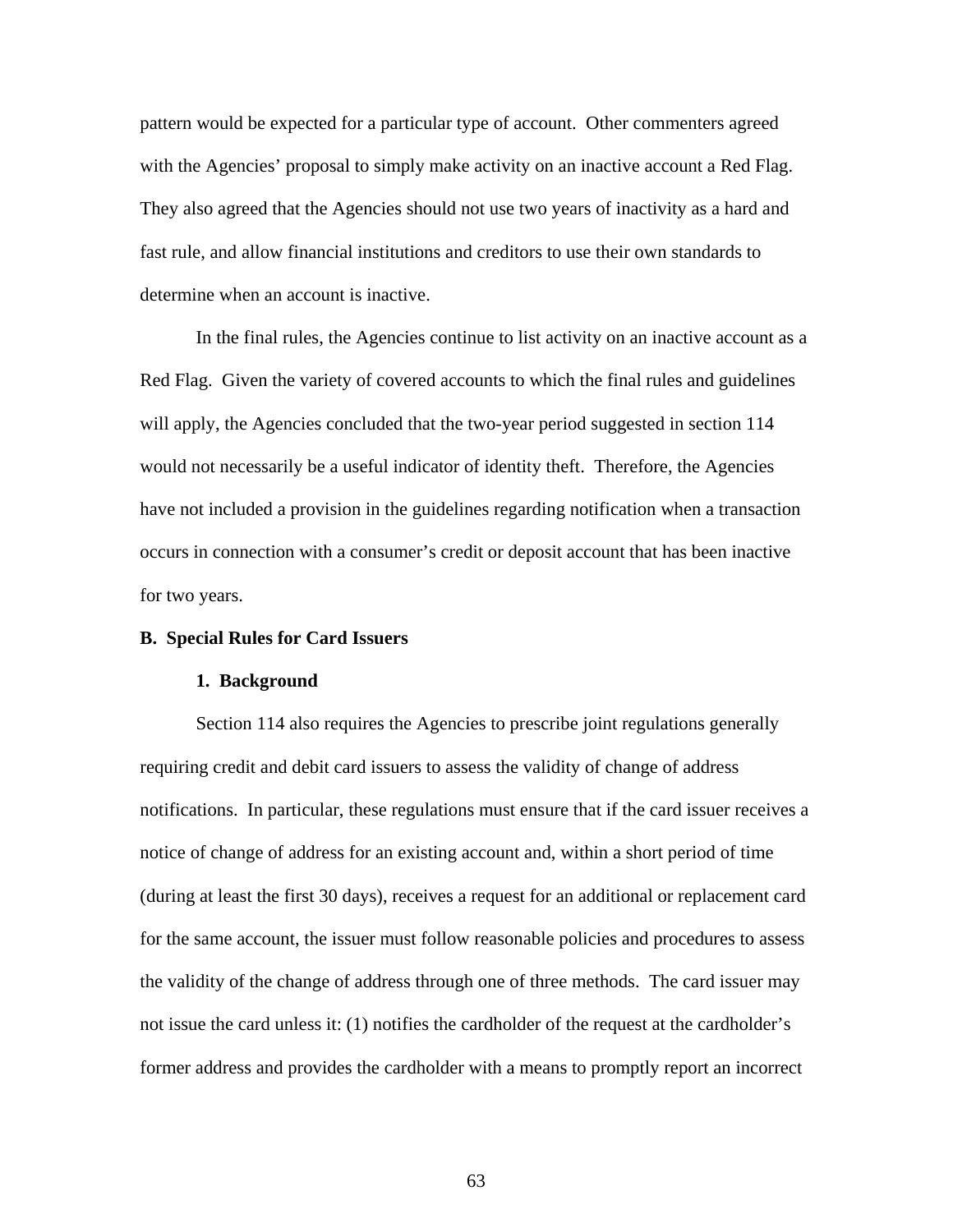address; (2) notifies the cardholder of the address change request by another means of communication previously agreed to by the issuer and the cardholder; or (3) uses other means of evaluating the validity of the address change in accordance with the reasonable policies and procedures established by the card issuer to comply with the joint regulations described earlier regarding identity theft.

For this reason, the Agencies also proposed special rules that required credit and debit card issuers to assess the validity of change of address notifications by notifying the cardholder or through certain other means. The proposed regulations stated that a financial institution or creditor that is a card issuer may incorporate the requirements of § \_\_.91 into its Program.

As described in the section-by-section analysis that follows, commenters generally requested changes that would make the proposed rules more flexible.

## **2. Section-by-Section Analysis**

### **Section \_\_.91(a) Scope**

 The proposed rules stated that this section applies to a person, described in proposed  $\S$  \_\_.90(a), that issues a debit or credit card. The Agencies did not receive any comments on this section.

In the final rules, for clarity, the Agencies deleted the cross-reference to

§ \_\_.90(a). Each Agency also revised its scope paragraph to list the entities over which it has jurisdiction that are subject to § \_\_.91. Under the final rules, section \_\_.91 applies to any debit or credit card issuer (card issuer) that is subject to an Agency's jurisdiction.

## **Section \_\_.91(b) Definitions**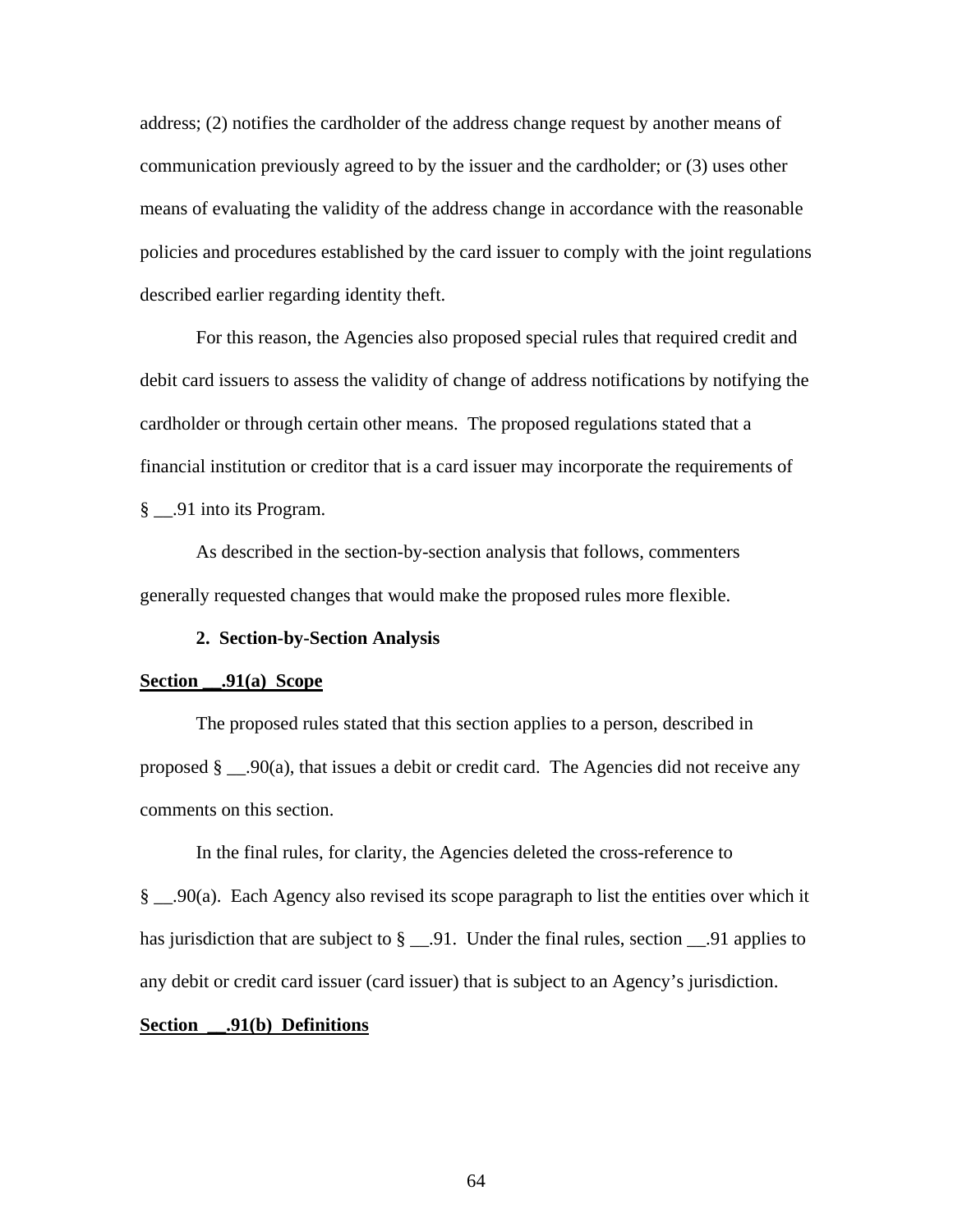The proposed rules included two definitions solely applicable to the special rules for card issuers: "cardholder" and "clear and conspicuous." Section \_\_.91(b) of the final rules also contains these definitions as follows.

**Section .91(b)(1) Cardholder.** Under section 114, the Agencies must prescribe regulations requiring a card issuer to follow reasonable policies and procedures to assess the validity of a change of address, before issuing an additional or replacement card. Section 114 provides that a card issuer may satisfy this requirement by notifying "the cardholder." The term "cardholder" is not defined in the FACT Act. The preamble to the proposed rules explained that the legislative record relating to this provision indicates that "issuers of credit cards and debit cards who receive a consumer request for an additional or replacement card for an existing account" may assess the validity of the request by notifying "the cardholder."<sup>[36](#page-64-0)</sup> As the preamble noted, the request, presumably, will be valid if the consumer making the request and the cardholder are one and the same "consumer." Therefore, the proposal defined "cardholder" as a consumer who has been issued a credit or debit card. The preamble to the proposed rules also explained that, because "consumer" is defined in the FCRA as an "individual,"[37](#page-64-1) the proposed regulations applied to any request for an additional or replacement card by an individual, including a card for a business purposes, such as a corporate card.

 Some commenters asked the Agencies to clarify that this definition does not apply to holders of stored value cards, such as payroll and gift cards, or to cards used to access a home equity line of credit. Another commenter urged that the final rules exclude credit and debit cards for a business purpose.

<span id="page-64-0"></span> $\frac{36}{37}$  <u>See</u> 149 Cong. Rec. E2513 (daily ed. December 8, 2003) (statement of Rep. Oxley) (emphasis added).  $\frac{37}{15}$  U.S.C. 1681a(c).

<span id="page-64-1"></span>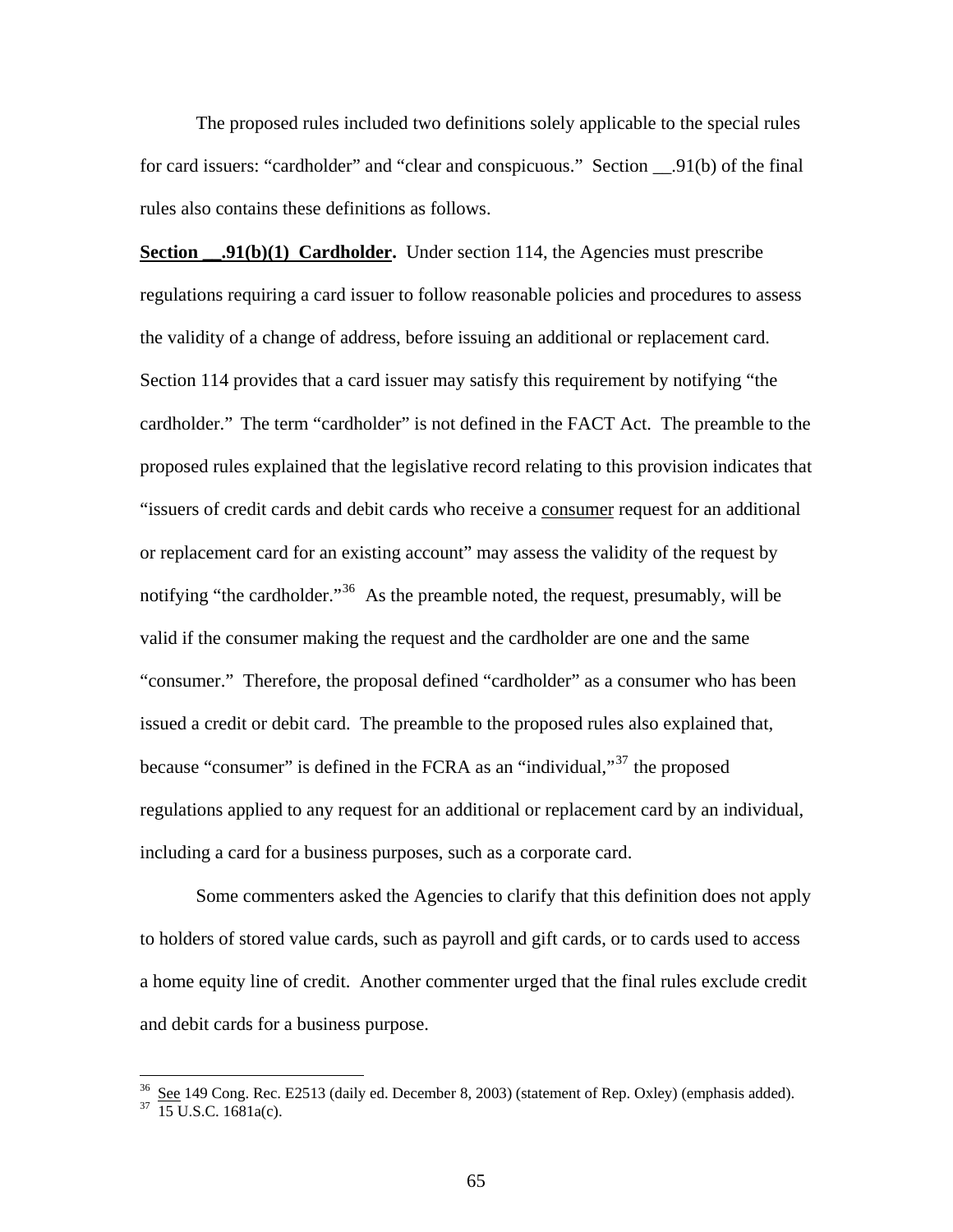The final rules continue to define "cardholder" as a consumer who has been issued a credit or debit card. Both "credit card" and "debit card" are defined in section  $603(r)$  of the FCRA.<sup>[38](#page-65-0)</sup> The definition of "credit card" is defined by cross-reference to section 103 of the Truth in Lending Act, 15 U.S.C. 1601,  $\underline{et}$  seq.<sup>[39](#page-65-1)</sup> The definition of "debit card" is any card issued by a financial institution to a consumer for use in initiating an electronic fund transfer from the account of the consumer at such financial institution for the purposes of transferring money between accounts or obtaining money, property, labor, or services.<sup>[40](#page-65-2)</sup>

Section 603(r) of the FCRA provides that "account" and "electronic fund transfer" have the same meaning as those terms have in the Electronic Funds Transfer Act (EFTA), 15 U.S.C. 1693, et seq. The EFTA, and Regulation E, 12 CFR part 205, govern electronic fund transfers. In contrast to section 603(r) of the FCRA, neither the EFTA nor Regulation E defines the term "debit card." Instead, coverage under the EFTA and Regulation E depends upon whether electronic fund transfers can be made to or from an "account," meaning a checking, savings, or other consumer asset account established primarily for personal, family or household purposes. The Board recently issued a final rule expanding the definition of "account" under Regulation E to cover payroll card accounts.[41](#page-65-3) Therefore, a holder of a payroll card is a "cardholder" for purposes of § \_\_.91(b)(1), provided that the card issuer is a "financial institution" as defined in section 603(t) of the FCRA.

<u>.</u>

<span id="page-65-0"></span><sup>38 15</sup> U.S.C. 1681a.

<span id="page-65-2"></span><span id="page-65-1"></span> $rac{39}{40}$  See 15 U.S.C. 1681a(r)(2).<br> $rac{15 \text{ U.S.C. } 1681a(r)(3)}{15 \text{ U.S.C. } 1681a(r)(3)}$ .

<span id="page-65-3"></span>See 71 FR 51,437 (August 10, 2006).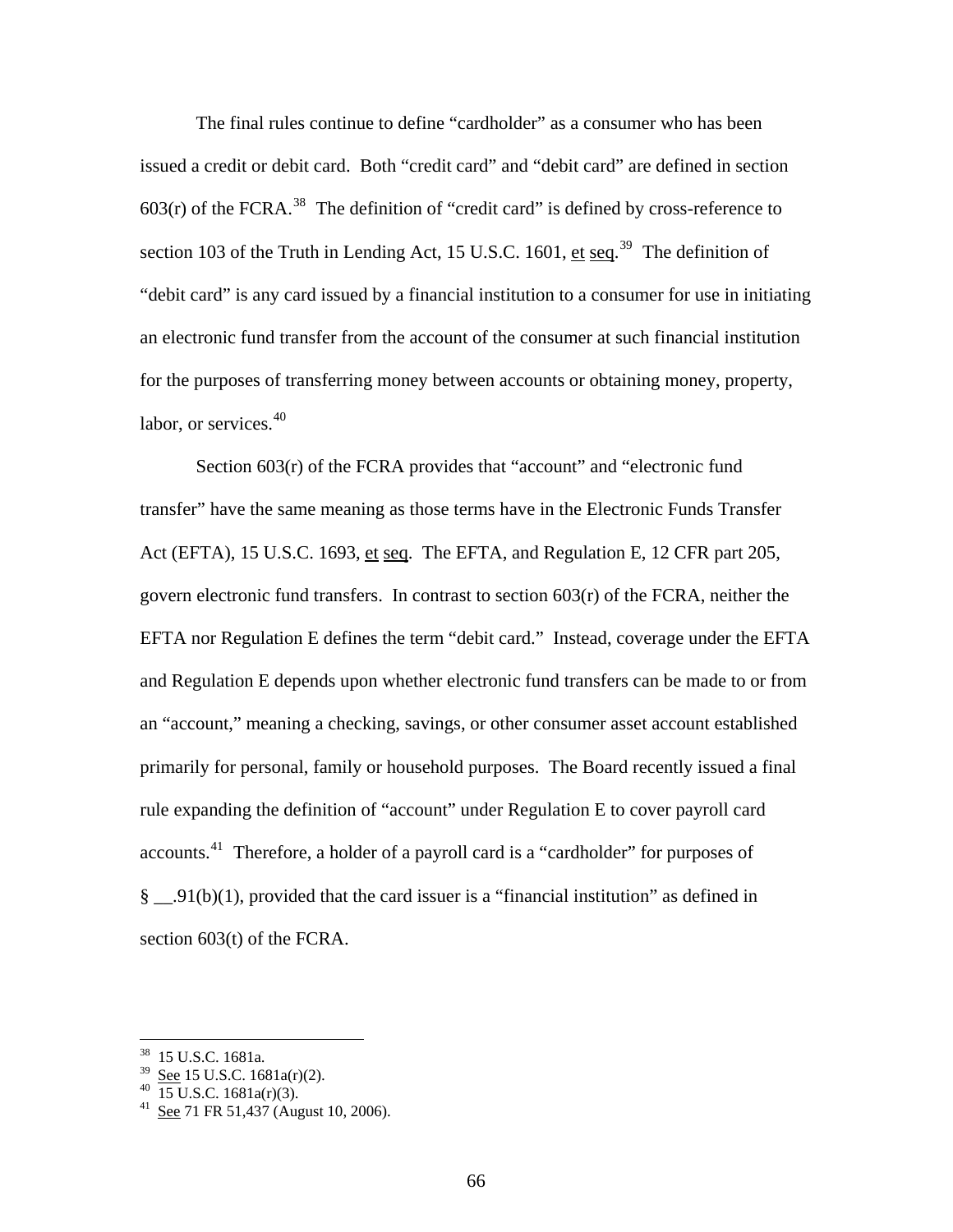The Board decided not to cover other types of prepaid cards as accounts under Regulation E at the time it issued the payroll card rule. Therefore, the definition of "cardholder" does not include the holder of a gift card or other prepaid card product, unless and until the Board elects to cover such cards as accounts under Regulation E.

The definition of "cardholder" would also include a recipient of a home equity loan if the holder is able to access the proceeds of the loan with a credit or debit card within the meaning of 15 U.S.C. 1681a(r).

Identity theft may occur in connection with a card that a consumer uses for a business purpose and may affect the consumer's personal credit standing. Additionally, the definition of "consumer" under the FCRA is simply an "individual."<sup>[42](#page-66-0)</sup> For this reason, the Agencies continue to believe that the protections of this provision must extend to consumers who hold a card for a personal, household, family or business purpose. **Section 91(b)(2)** Clear and conspicuous. The second proposed definition was for the phrase "clear and conspicuous." Proposed § \_\_.91 included a provision that required any written or electronic notice provided by a card issuer to the consumer pursuant to the regulations to be given in a "clear and conspicuous manner." The proposed regulations defined "clear and conspicuous" based on the definition of this phrase found in the

Agencies' privacy rules.

 The Agencies received no comments on the phrase "clear and conspicuous," and have adopted the definition as proposed in  $\S$  \_\_.91(b)(2).

## **Sections \_\_.91(c) and (d) Address Validation**

Proposed § \_\_.91(c) simply restated the statutory requirements described above with some minor stylistic changes. A number of commenters noted that the requirements

<u>.</u>

<span id="page-66-0"></span> $42$  15 U.S.C. 1681a(c).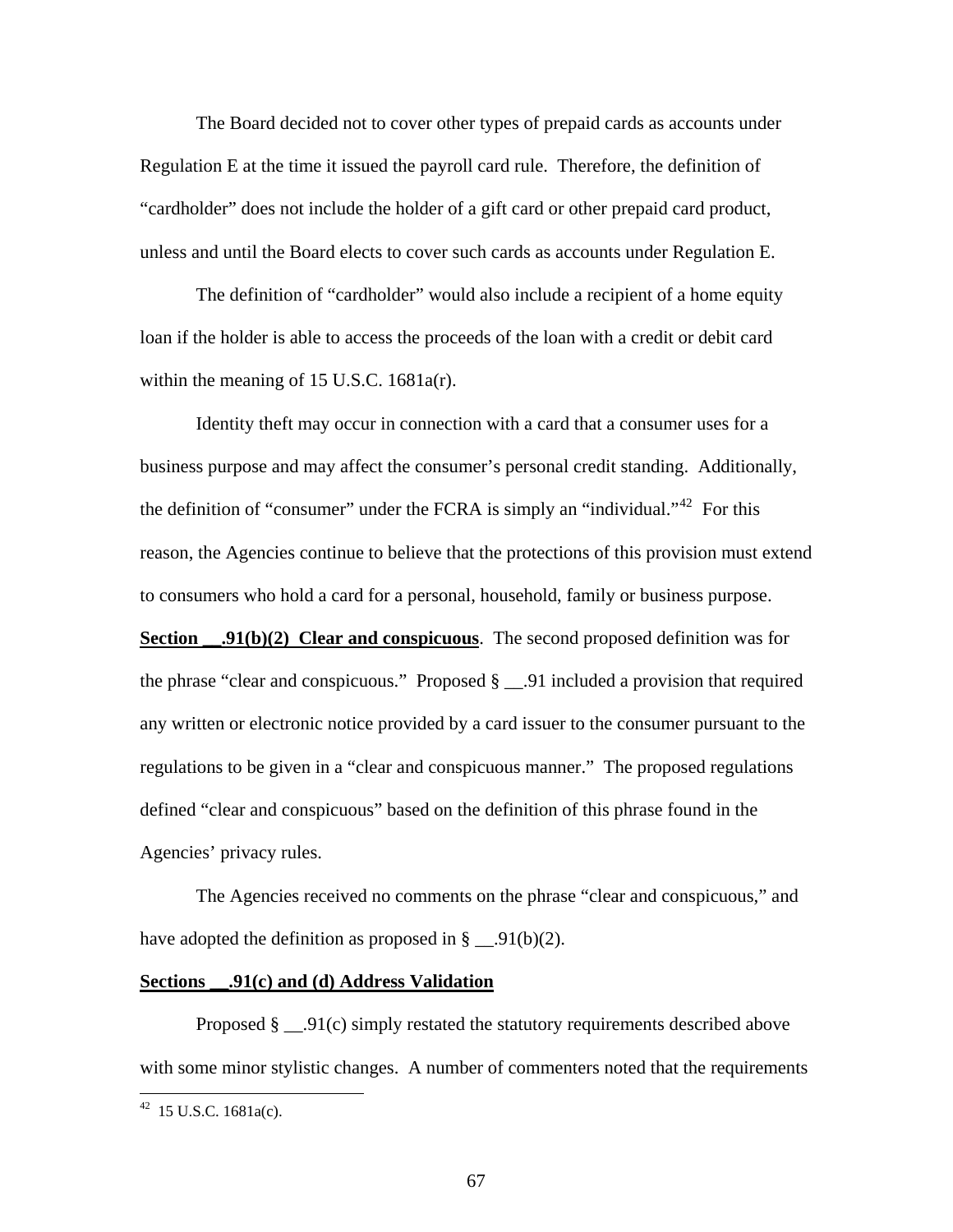of this section would be difficult and expensive to implement. They stated that millions of address changes are processed every year, though very few turn out to be fraudulent.

By contrast, consumer groups suggested that the final regulations should require the card issuer to notify the consumer of a request for an address change followed by the request for an additional or replacement card, unless there are special circumstances that prevent doing so in a timely manner.

 Many commenters recommended that the final rules provide credit and debit card issuers with greater flexibility to verify address changes. For example, they stated it is not clear that an address change linked with a request for an additional card is a significant indicator of identity theft. Therefore, they recommended the rules (1) specifically permit card issuers to satisfy the requirements of this section by verifying the address at the time the address change notification is received, whether or not the notification is linked to a request for an additional or replacement card; or (2) verify the address whenever a request for an additional or replacement card is made, whether or not the card issuer receives notification of an address change.

 One commenter suggested that the rules should only apply to card issuers that receive direct notification of an address change rather than an address change notification from the U.S. Postal Service. The commenter asserted that there is a higher risk of fraud with a direct request for a change of address.

 Consumer groups also recommended that the Agencies set a period longer than the 30-day minimum for card issuers to be on alert after an address change request. These commenters recommended that, because of billing cycles and the time it takes to issue a new card, an issuer should be required to assess the validity of an address change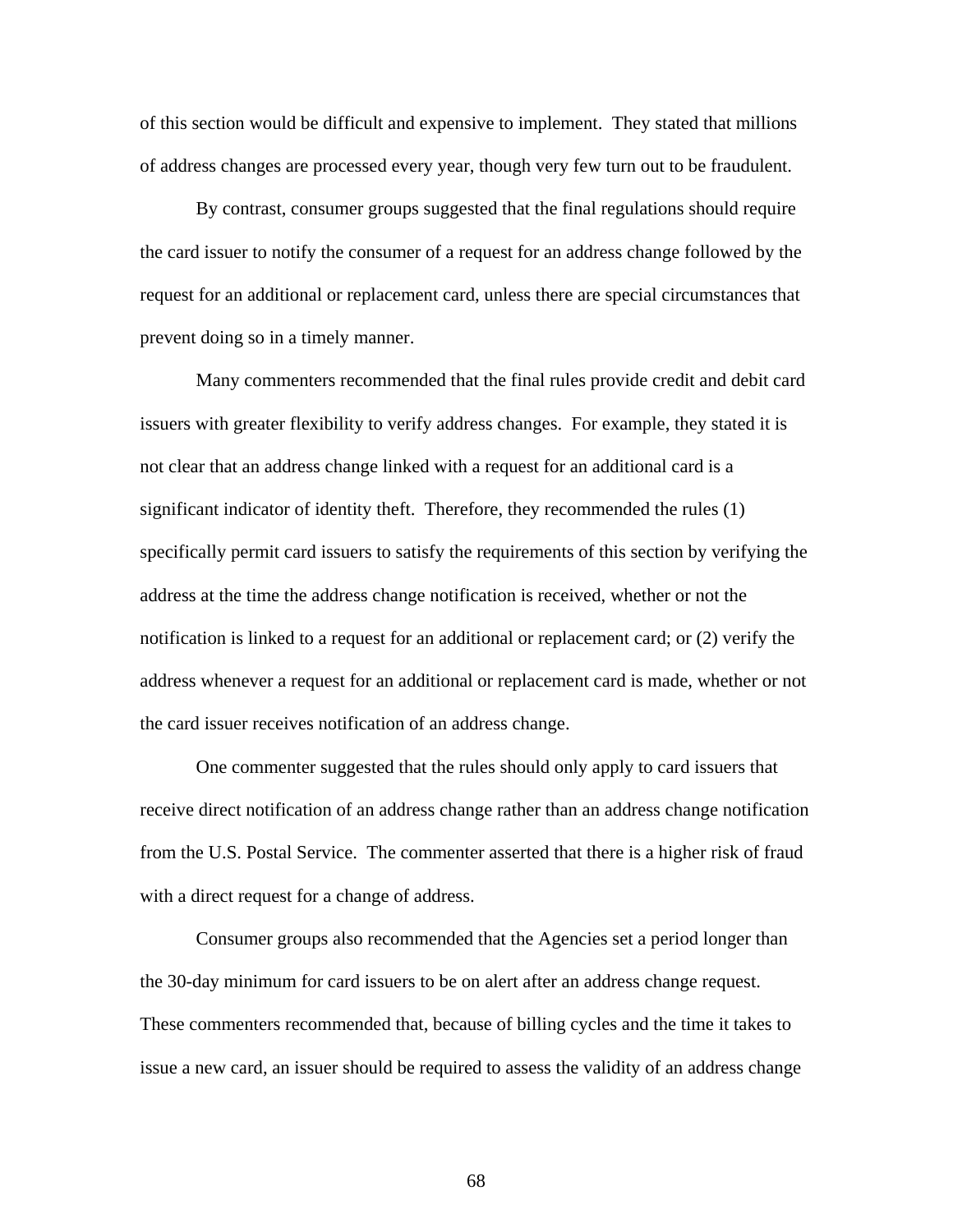if it receives a request for an additional or replacement card within at least 90 days after the request for the address change.

 Some commenters asked the Agencies to clarify what "other means" would be acceptable in assessing the validity of a change in address. One commenter stated that it is not cost effective to contact the customer, therefore, most card issuers would use "other means" of assessing the validity of the change of address in accordance with the policies and procedures the card issuer establishes pursuant to  $\S$  \_\_.90.

Commenters also asked the Agencies to clarify that the obligation to assess the validity of a request for an address change is not triggered unless the card issuer actually changes the cardholder's address.

 Some commenters asked the Agencies to clarify whether electronic notices would be acceptable if the cardholder had previously contracted for electronic communications. Consumer groups recommended electronic notification be permitted only when the consumer consents in accordance with the E-Sign Act.

 The Agencies note that the statutory provision being implemented here is quite specific. Congress mandated that the requirements set forth in section  $615(e)(1)(C)$  of the FCRA apply to notifications of changes of address, which would necessarily include both those received directly from consumers and those received from the Postal Service. Congress also statutorily provided various methods to card issuers for assessing the validity of a change of address.<sup>[43](#page-68-0)</sup> Accordingly, the final rules reflect these methods.

Under  $\S$  \_\_.91(c) of the final rules, a card issuer that receives an address change notification and, within at least 30 days, a request for an additional or replacement card,

<span id="page-68-0"></span><sup>&</sup>lt;sup>43</sup> See S. Rep. No. 108-166 at 14 (October 17, 2003)(accompanying S. 1753)(stating that a card issuer may rely on authentication procedures that do not involve a separate communication with the cardholder so long as the issuer has reasonably assessed the validity of the address change.)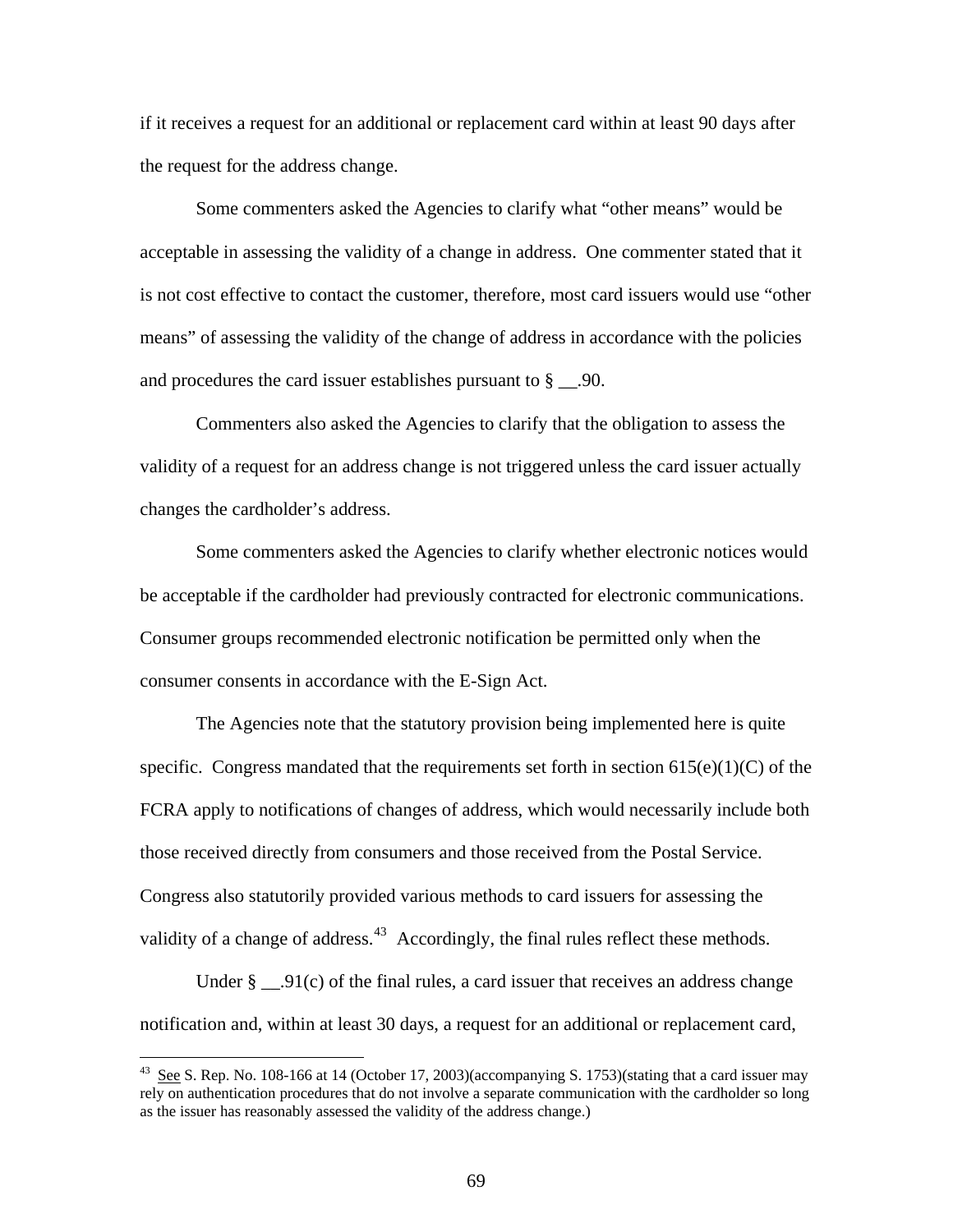may not issue an additional or replacement card until it has notified the cardholder or has otherwise assessed the validity of the change of address in accordance with the policies and procedures the card issuer has established pursuant to  $\S$  \_\_.90. The Agencies have concluded that card issuers should be granted additional flexibility. Therefore,  $\S$  \_\_.91(d) clarifies that a card issuer may satisfy the requirements of  $\S$  \_\_.91(c) by validating an address, according to the methods set forth in  $\S$  \_\_.91(c)(1) or (2), when it receives an address change notification, before it receives a request for an additional or replacement card. The rules do not require a card issuer that issues an additional or replacement card to validate an address whenever it receives a request for such a card, because section 114 only requires the validation of an address when the card issuer also has received a notification of a change of address.

The Agencies also revised  $\S$  \_\_.91 to clarify that a card issuer must provide to the cardholder a "reasonable" means of promptly reporting incorrect address changes whenever the card issuer notifies the cardholder of the request for an additional or replacement card.<sup>[44](#page-69-0)</sup>

 The Agencies declined to adopt the recommendation that an issuer assess the validity of an address change if it receives a request for an additional or replacement card within "at least 90 days" after an address change notification, as "at least 30 days" may be a reasonable period of time in some cases. However, a card issuer that does not validate an address when it receives an address change notification may find it prudent to validate the address before issuing an additional or replacement card, even when it receives a request for such a card more than 30 days after the notification of address

<span id="page-69-0"></span>See S. Rep. No. 108-166 at 14 (October 17, 2003) (accompanying S. 1753) (stating that a means of reporting an incorrect change could be through the mail, by telephone, or electronically.)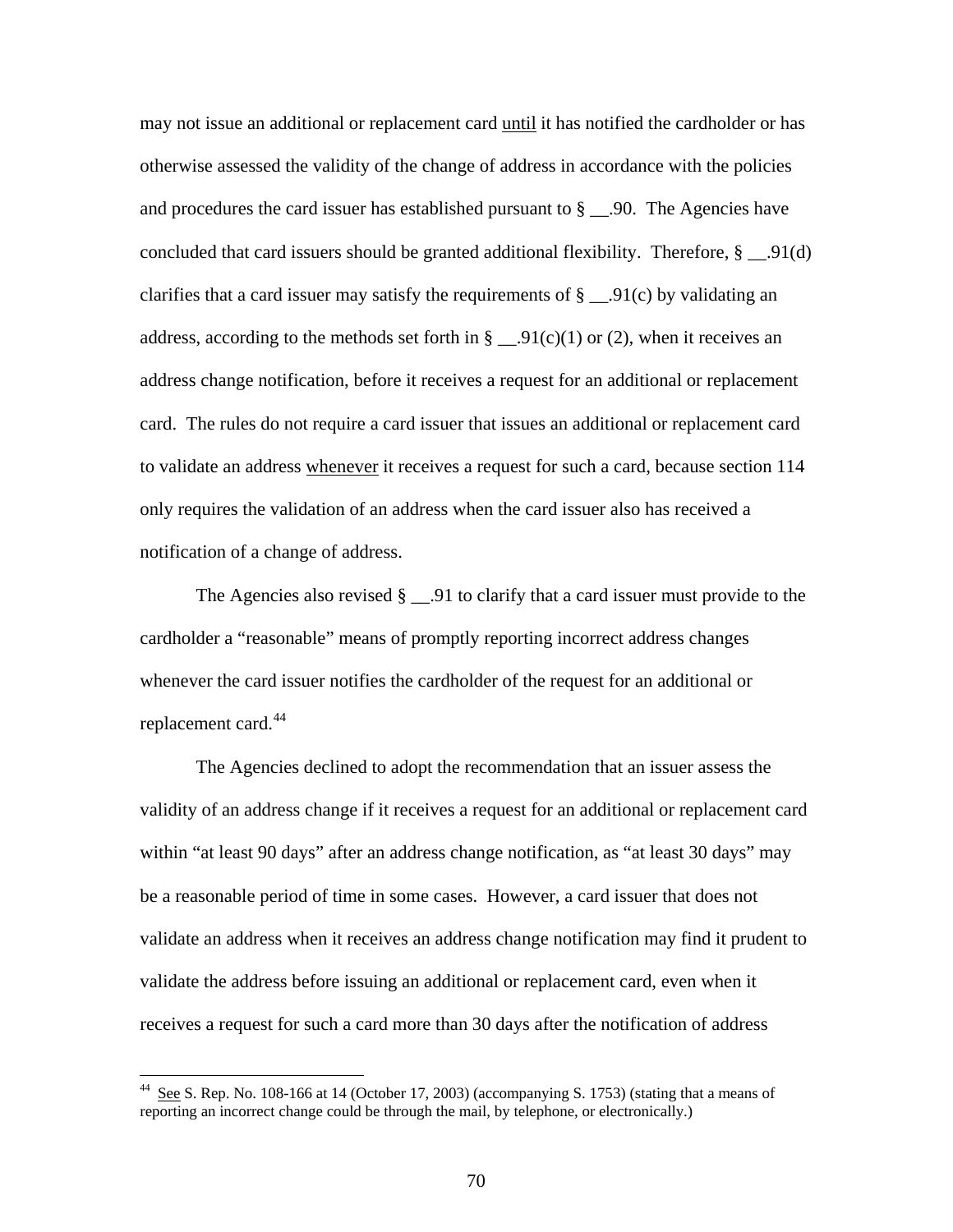change. In sum, the Agencies expect card issuers to exercise diligence commensurate with their own experiences with identity theft.

The Agencies also confirm that a card issuer is not obligated to assess the validity of a notification of an address change after receiving a request for an additional or replacement card if it previously determined not to change the cardholder's address because the address change request was fraudulent.<sup>[45](#page-70-0)</sup>

#### **Section \_\_.91(e) Form of Notice**

 $\overline{a}$ 

In the preamble to the proposed rules, the Agencies noted that Congress had singled out this scenario involving card issuers and placed it in section 114 because it is perceived to be a possible indicator of identity theft. To highlight the important and urgent nature of notice that a consumer receives from a card issuer pursuant to  $\S$  \_\_.91(c), the Agencies also proposed requiring that any written or electronic notice that a card issuer provides under this paragraph must be clear and conspicuous and provided separately from its regular correspondence with the cardholder. The preamble to the proposed rules stated that a card issuer could also provide notice orally, in accordance with the policies and procedures the card issuer has established.

 A few commenters recommended that this proposed requirement apply only if the issuer notifies the cardholder of the change of address request at the cardholder's former address. These commenters stated that, otherwise, the provision would prohibit other types of notices, such as those in periodic statements. Another commenter stated that this

<span id="page-70-0"></span><sup>&</sup>lt;sup>45</sup> This position is consistent with the legislative history of this section. <u>See</u> S. Rep. No. 108-166 at 14 (Oct. 17, 2003) (accompanying S. 1753) (stating that it would not be necessary for the card issuer to take these steps "if, despite receiving a request for an address change, the issuer did not actually change the cardholder's address for any reason  $(e.g.,$  the card issuer had previously determined that the request for an address change was invalid)").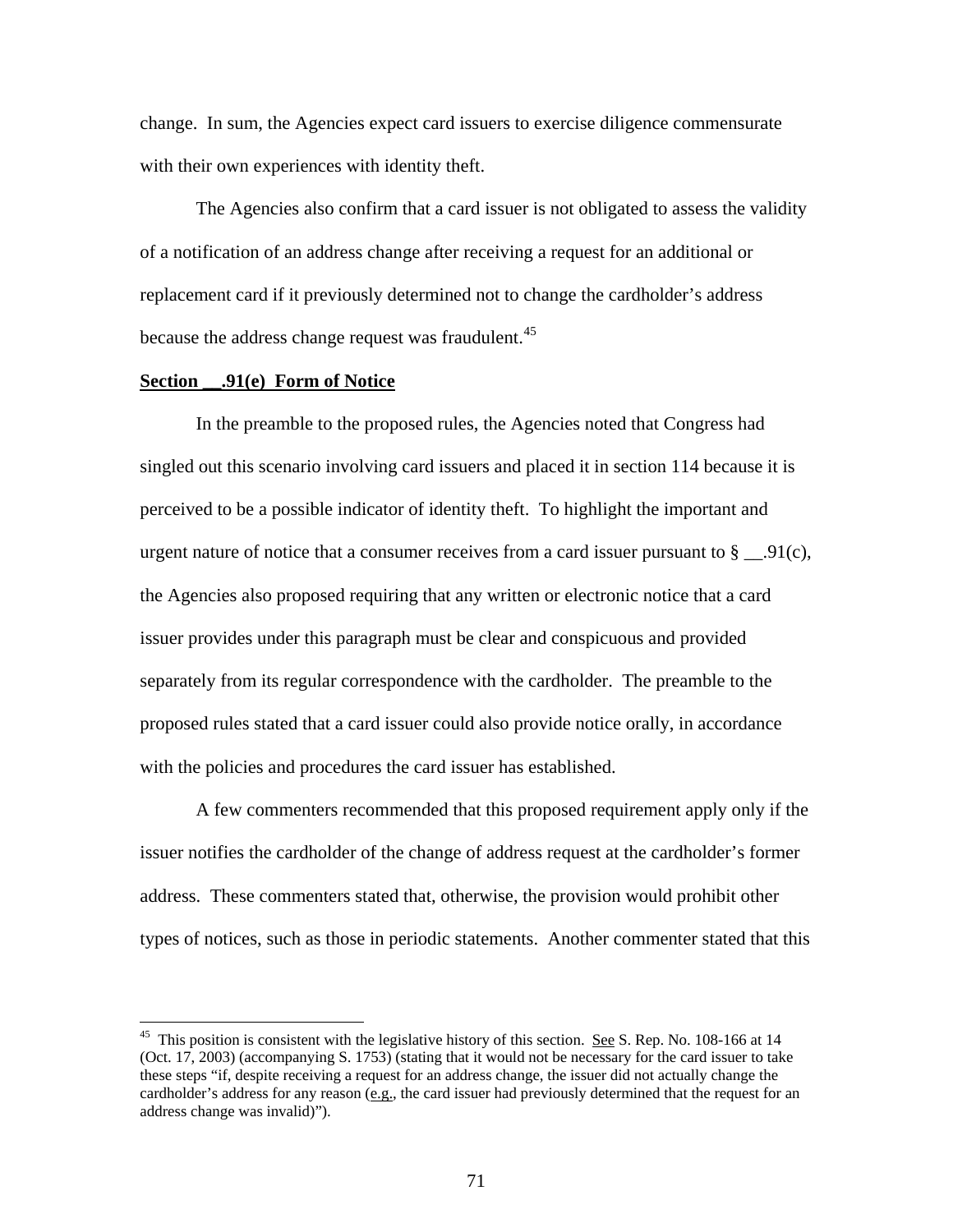provision was not necessary because card issuers would send such notices separately in any event.

The Agencies are not convinced that such a notice would be provided separately from a card issuer's regular correspondence with the cardholder unless required. Moreover, the Agencies do not agree that this requirement should apply only if a card issuer chooses to notify the cardholder of the change of address request at the cardholder's former address in accordance with  $\S$  \_\_.91(c)(1). Even where the card issuer and cardholder agree to some other means for notice, this alternative means does not change the important nature of the notice. Therefore, § \_\_.91(e) of the final rules provides that any written or electronic notice that the card issuer provides under this paragraph must be clear and conspicuous, and provided separately from its regular correspondence with the cardholder.

## **III. Section 315 of the FACT Act**

#### **A. Background**

Section 315 of the FACT Act amends section 605 of the FCRA, 15 U.S.C. 1681c, by adding a new subsection (h). Section  $605(h)(1)$  requires that, when providing a consumer report to a person that requests the report (the user), a nationwide consumer reporting agency, as defined in section 603(p) of the FCRA, (CRA) must provide a notice of the existence of a discrepancy if the address provided by the user in its request "substantially differs" from the address the CRA has in the consumer's file.

Section 605(h)(2) requires the Agencies to issue joint regulations that provide guidance regarding reasonable policies and procedures a user of a consumer report should employ when the user receives a notice of address discrepancy. These regulations must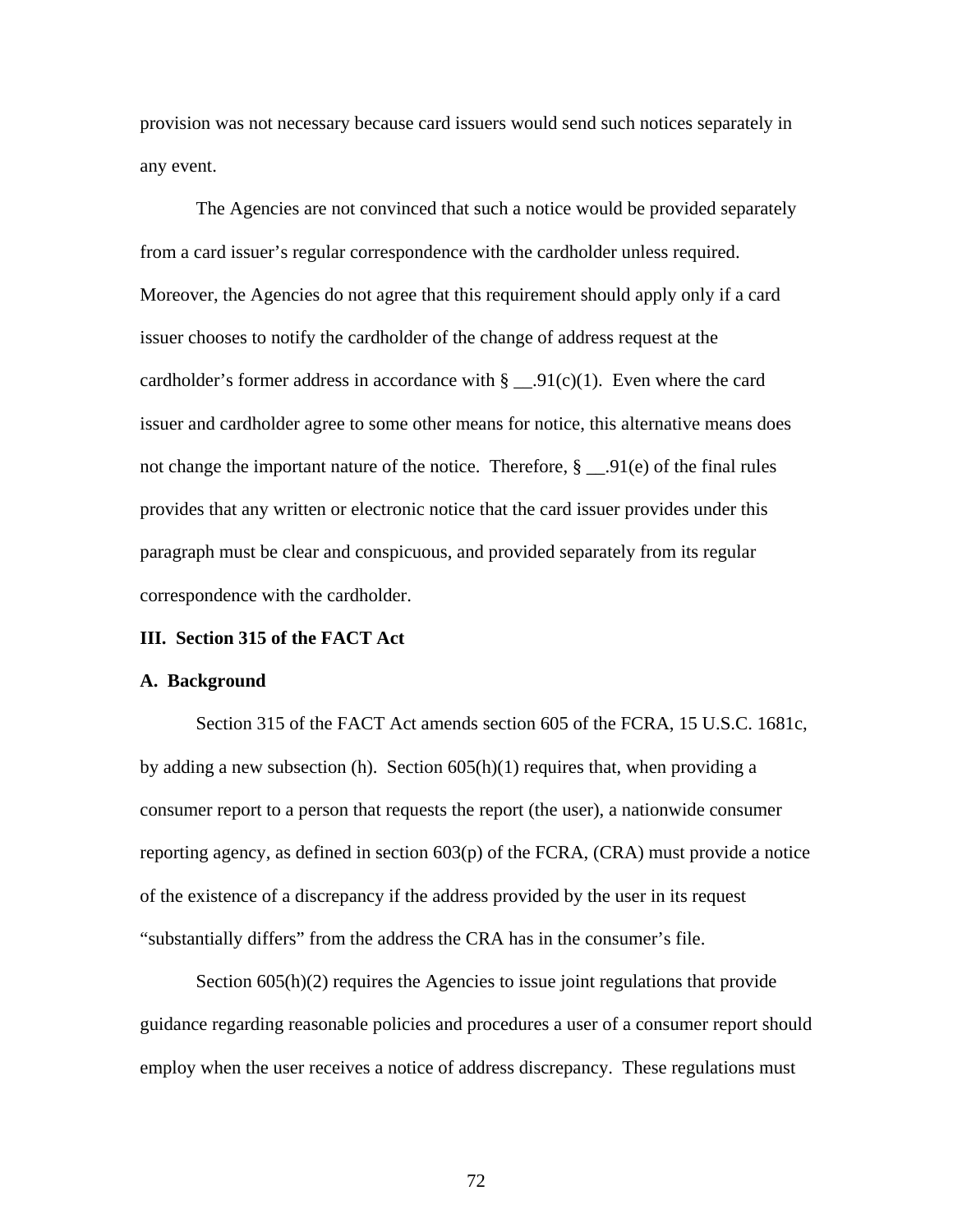describe reasonable policies and procedures for a user of a consumer report to employ to (i) enable it to form a reasonable belief that the user knows the identity of the person for whom it has obtained a consumer report, and (ii) reconcile the address of the consumer with the CRA, if the user establishes a continuing relationship with the consumer and regularly and in the ordinary course of business furnishes information to the CRA.

# **B. Section-by-Section Analysis**

## **Section \_\_.82(a) Scope**

Proposed  $\S$   $\ldots$ 82(a) noted that the scope of section 315 differs from the scope of section 114 and explained that section 315 applies to "users of consumer reports" and "persons requesting consumer reports" (hereinafter referred to as "users"), as opposed to financial institutions and creditors. Therefore, section 315 does not apply to a financial institution or creditor that does not use consumer reports. The Agencies did not receive any comments on this section and have adopted it as proposed in the final rules.

#### **Section \_\_.82(b) Definition**

 $\overline{a}$ 

Proposed § \_\_.82(b) defined "notice of address discrepancy" as "a notice sent to a user of a consumer report by a CRA pursuant to 15 U.S.C. 1681c(h)(1), that informs the user of a substantial difference between the address for the consumer provided by the user in requesting the consumer report and the address or addresses the CRA has in the consumer's file."<sup>[46](#page-72-0)</sup>

In the preamble to the proposed rules, the Agencies noted that section  $605(h)(1)$ requiring CRAs to provide notices of address discrepancy became effective on December 1, 2004. To the extent CRAs each have developed their own standards for delivery of notices of address discrepancy, the proposal noted that it is important for users to be able

<span id="page-72-0"></span> $^{46}$  All other terms used in this section have the same meanings as set forth in the FCRA (15 U.S.C. 1681a).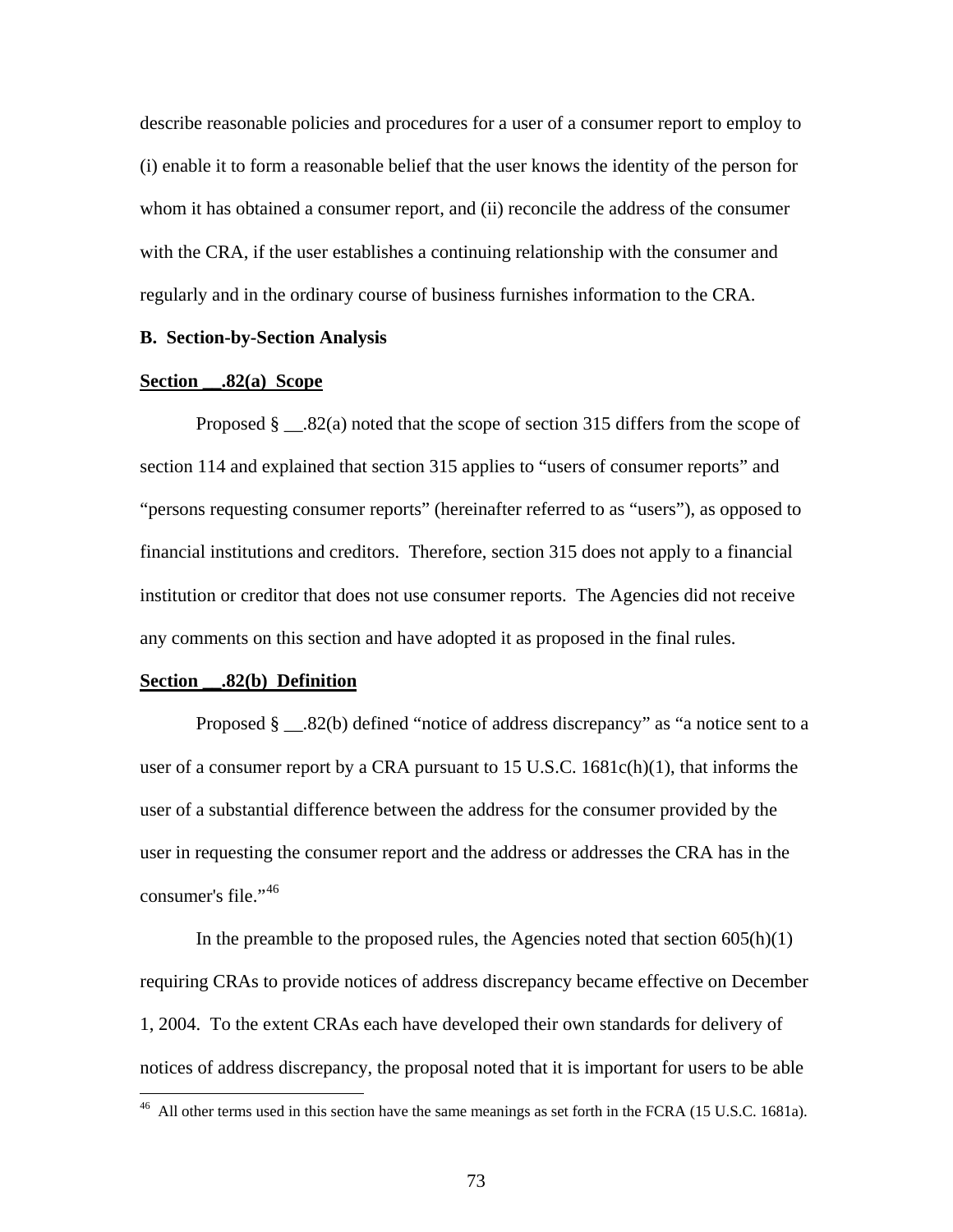to recognize and receive notices of address discrepancy, especially if they are being delivered electronically by CRAs. For example, CRAs may provide consumer reports with some type of a code to indicate an address discrepancy. Users must be prepared to recognize the code as an indication of an address discrepancy.

While some commenters agreed with the proposed definition, a number of commenters suggested that the Agencies clarify that only a "substantial" discrepancy would trigger the requirements in this provision and that obvious errors would not. Some commenters also suggested that the Agencies provide examples of what constitutes a "substantial difference." One commenter stated that users should be able to determine when there is a substantial difference.

As noted earlier, section 605(h)(1) requires a CRA to send a notice of address discrepancy when it determines that the address provided to the CRA by a user "substantially differs" from the address the CRA has in the consumer's file. The phrase "substantially differs" is not defined in the statute. Instead, the statute allows each CRA to construe this phrase as it chooses and, accordingly, to set the standard it will use to determine when it will send a notice of address discrepancy.

As required by section  $605(h)(2)$ , this rulemaking focuses on the obligations of users that receive a notice of address discrepancy from a CRA. The statute does not indicate that the Agencies are to define the phrase "substantially differs" for CRAs or to permit users to define that phrase themselves. Therefore, the final rules adopt the proposed definition of "notice of address discrepancy" without change.

# **Section \_\_.82(c) Requirement to form a reasonable belief**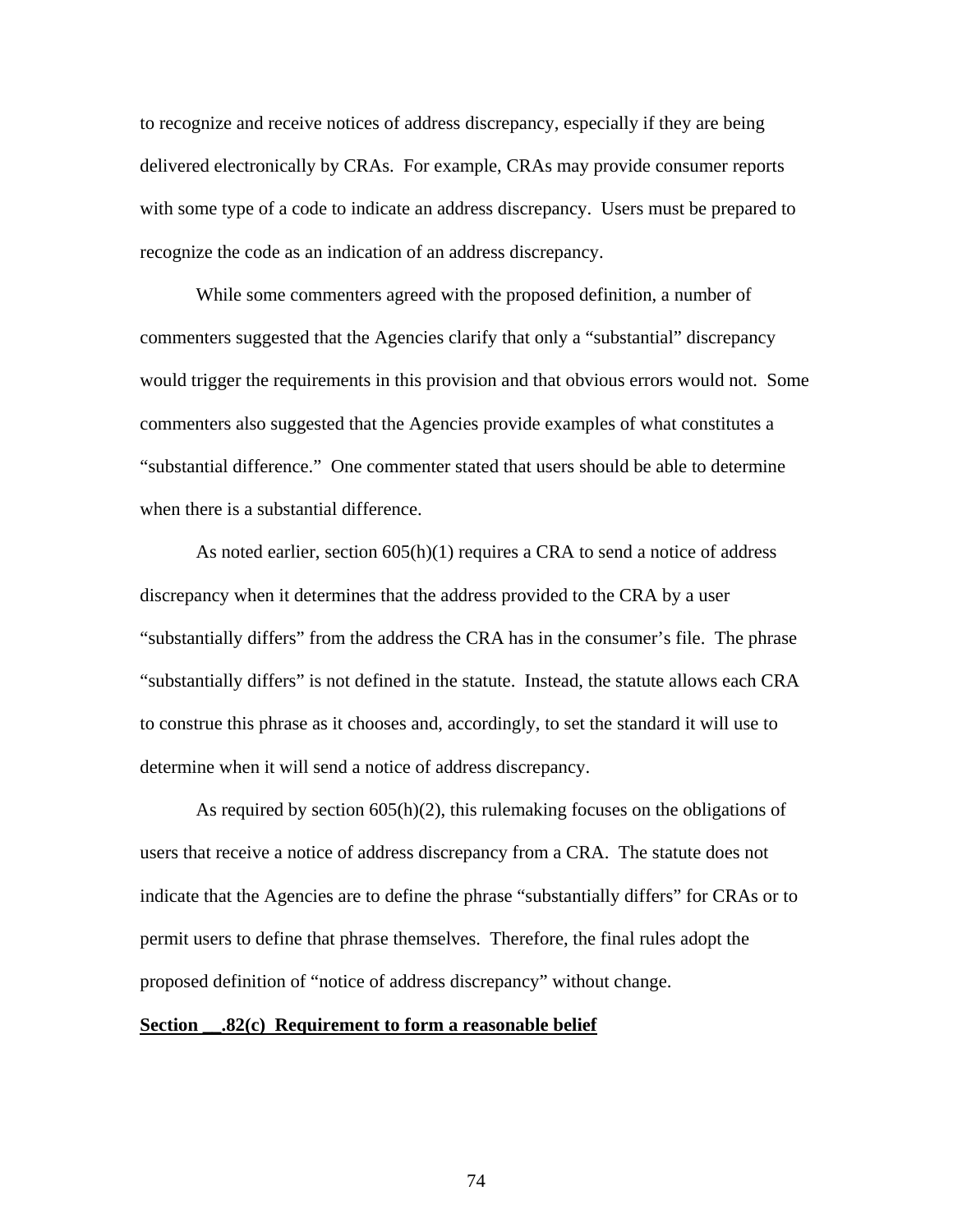Proposed  $\S$  \_\_.82(c) implemented the requirement in section 605(h)(2)(B)(i) that the Agencies prescribe regulations describing reasonable policies and procedures to enable the user to form a reasonable belief that the user knows "the identity of the person to whom the consumer report pertains" when the user receives a notice of address discrepancy. Proposed  $\S$  \_\_.82(c) stated that a user must develop and implement reasonable policies and procedures for "verifying the identity of the consumer for whom it has obtained a consumer report" whenever it receives a notice of address discrepancy. The proposal stated further that these policies and procedures must be designed to enable the user to form a reasonable belief that it knows the identity of the consumer for whom it has obtained a consumer report, or determine that it cannot do so.

A number of commenters stated that the statutory requirement that a user form a reasonable belief that it knows the identity of the consumer for whom it obtained a consumer report should only apply in situations where the user establishes a continuing relationship with the consumer.

A consumer group suggested that the language in the proposed regulation permitting a user to determine that it cannot form a reasonable belief of the identity of the consumer should be deleted because the statute specifically requires a reasonable belief to be formed. This commenter stated that the purpose of the statute was to reduce the number of new accounts opened using false addresses, and that permitting a user to satisfy its obligations under the regulations by simply determining it cannot form a reasonable belief would allow the user to open an account, effectively rendering the statute meaningless.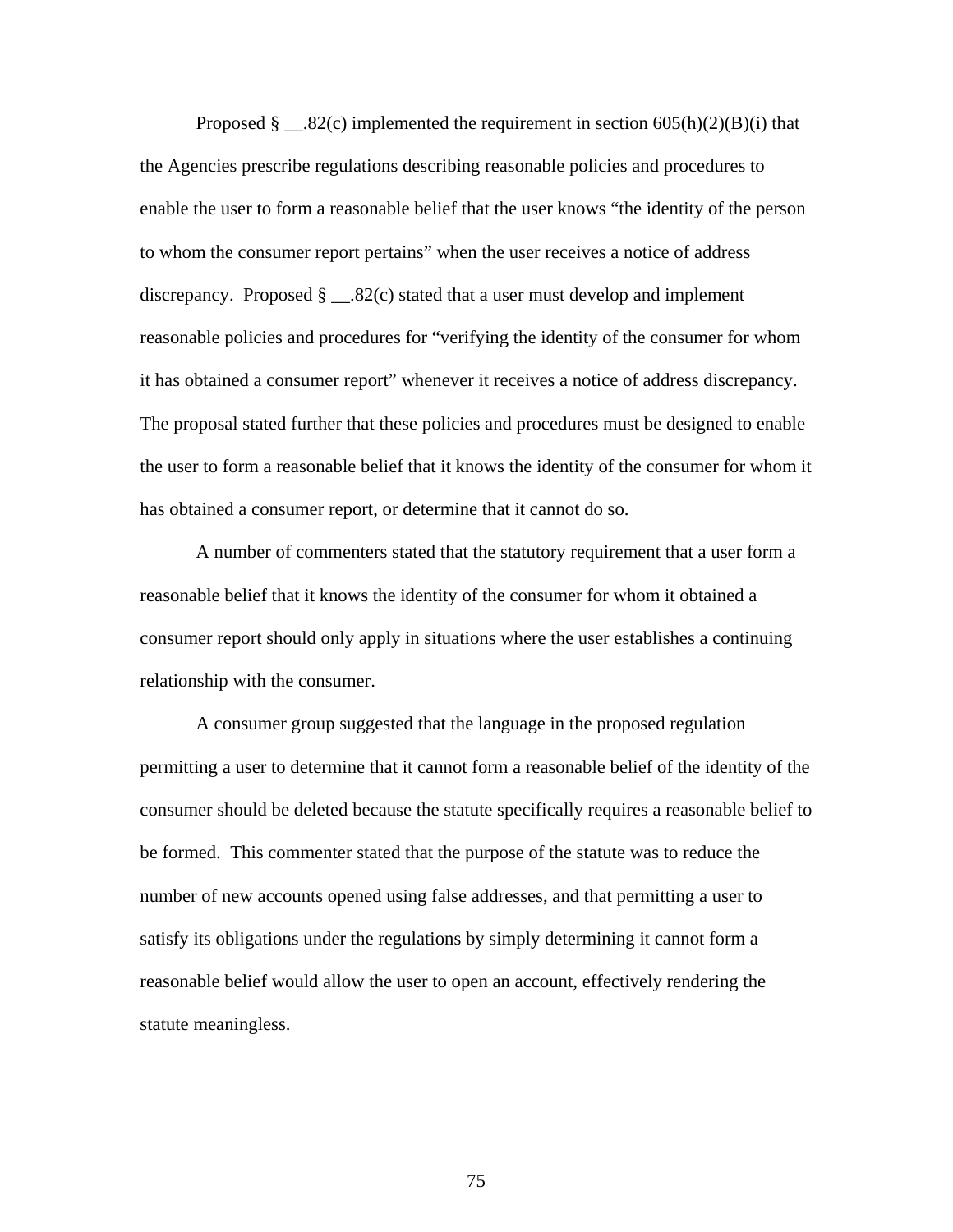The purpose of section 315 is to enhance the accuracy of consumer information, specifically to ensure that the user has obtained the correct consumer report for the consumer about whom it has requested such a report. To implement this concept more clearly, § \_\_.82(c) of the final rules provides that a user must develop and implement reasonable policies and procedures designed to enable the user to form a reasonable belief that a consumer report relates to the consumer about whom it has requested the report when the user receives a notice of address discrepancy.<sup>[47](#page-75-0)</sup>

The Agencies do not agree with commenters who suggested that the proposed provision should apply only in connection with the establishment of a continuing relationship with a consumer, in other words, when a user is opening a new account. The statutory requirement in section  $605(h)(2)(B)(i)$  that a user form a reasonable belief that it knows the identity of the consumer for whom it obtained a consumer report applies whether or not the user subsequently establishes a continuing relationship with the consumer. This is in contrast to the additional statutory requirement in section  $605(h)(2)(B)(ii)$  that a user reconcile the address of the consumer with the CRA, only when the user establishes a continuing relationship with the consumer.

In addition, a user may receive a notice of address discrepancy with a consumer report, both in connection with the opening of an account and in other circumstances when the user already has a relationship with the consumer, such as when the consumer applies for an increased credit line. The Agencies believe it is important for a user to form a reasonable belief that a consumer report relates to the consumer about whom it

 $\overline{a}$ 

<span id="page-75-0"></span><sup>&</sup>lt;sup>47</sup> The Agencies acknowledge that an address discrepancy also may be an indicator of identity theft. To address this problem, the Agencies included address discrepancies as an example of a Red Flag in connection with the Identity Theft Red Flag regulations.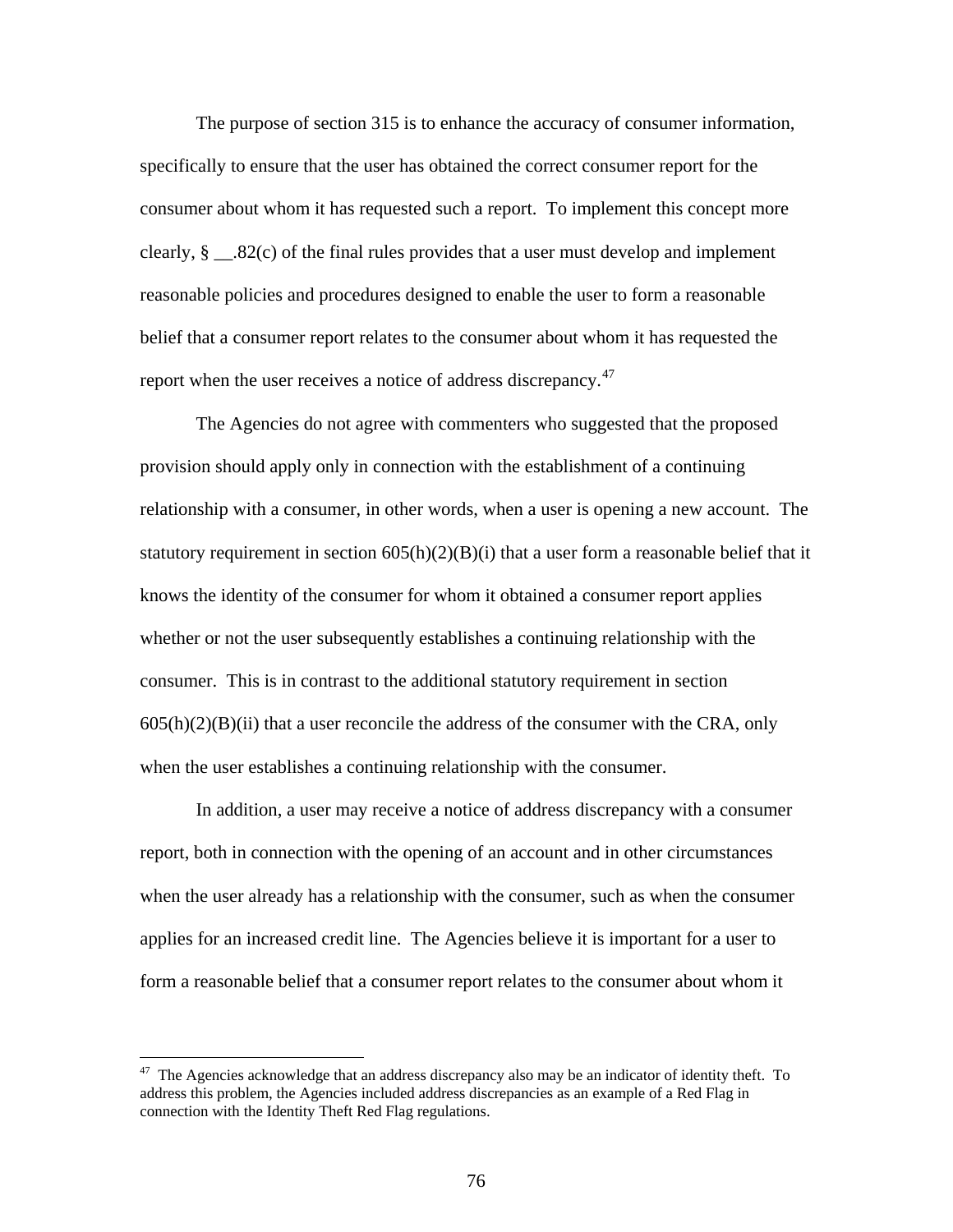has requested the report in both of these cases. Accordingly, the final rules do not limit this provision solely to the establishment of new accounts.

Proposed  $\S$  \_\_\_.82(c) also provided that if a user employs the policies and procedures regarding identification and verification set forth in the CIP rules,<sup>[48](#page-76-0)</sup> it would satisfy the requirement to have policies and procedures to verify the identity of the consumer. This provision took into consideration the fact that many users already may be subject to the CIP rules, and have in place procedures to comply with those rules, at least with respect to the opening of accounts. Thus, a user could rely upon its existing CIP policies and procedures to satisfy this requirement, so long as it applied them in all situations where it receives a notice of address discrepancy. The proposal also stated that any user, such as a landlord or employer, may adopt the CIP rules and apply them in all situations where it receives a notice of address discrepancy to meet this requirement, even if it is not subject to a CIP rule.

The Agencies requested comment on whether the CIP procedures would be sufficient to enable a user that receives a notice of address discrepancy with a consumer report to form a reasonable belief that it knows the identity of the consumer for whom it obtained the report, both in connection with the opening of an account, as well as in other circumstances where a user obtains a consumer report, such as when a user requests a consumer report to determine whether to increase the consumer's credit line, or in the case of a landlord or employer, to determine a consumer's eligibility to rent housing or for employment.

Many commenters supported the use of CIP to satisfy this requirement. Some commenters, however, asked the Agencies to clarify that once a consumer's identity was

 $\overline{a}$ 

<span id="page-76-0"></span> $^{48}$  See, e.g., 31 CFR 103.121(b)(2)(i) and (ii).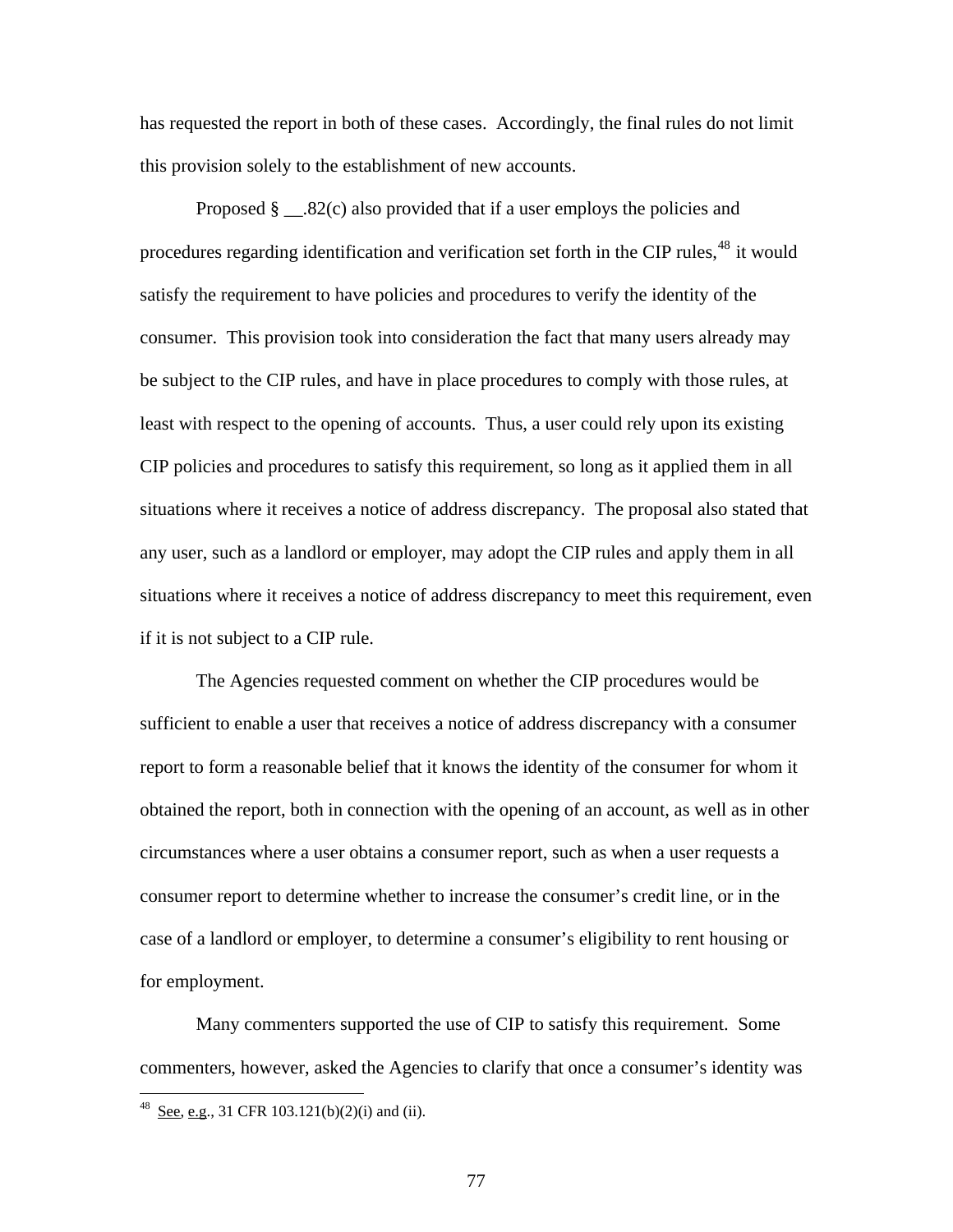verified using CIP, it would not be necessary to re-verify that consumer's identity under this provision.

Some commenters found the proposal's preamble language confusing. These commenters did not understand why a user would need to use its CIP policies in every situation where a notice of address discrepancy was received in order to comply with this requirement; they felt that it might be possible to form a reasonable belief without using CIP in some circumstances.

Other commenters noted that the CIP rules, which were issued for different purposes, are not the appropriate standard for investigating a consumer's identity after a notice of address discrepancy because those rules permit verification of an address to occur after an account is opened and do not require contacting the consumer. One commenter stated that it was not clear whether a user relying on the CIP rules to satisfy the obligations under the regulation must comply with some or all of the requirements in the CIP rules, including those that require policies and procedures to address circumstances when a user cannot form a reasonable belief it knows the identity of the consumer.

The Agencies believe that comparing information provided by a CRA to information the user obtains and uses (or has obtained and used) to verify a consumer's identity pursuant to the requirements set forth in the CIP rules is an appropriate way to satisfy this obligation, particularly in connection with the opening of a new account. However, when a user receives a notice of address discrepancy in connection with an existing account, after already having identified and verified the consumer in accordance with the CIP rules, the Agencies would not expect a user to employ the CIP procedures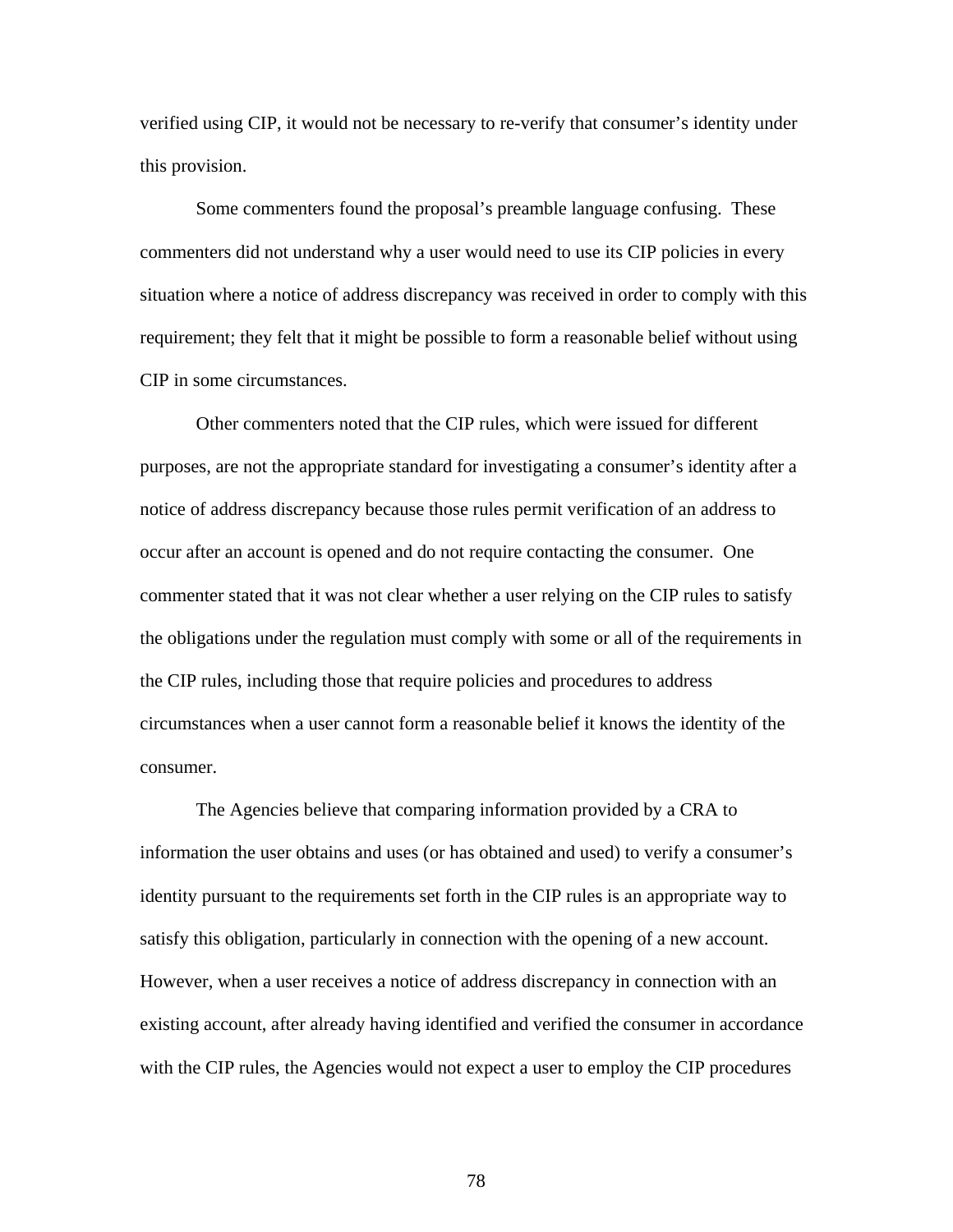again. To address this issue and provide users with flexibility, § \_\_.82(c) of the final rule provides examples of reasonable policies and procedures that a user may employ to enable the user to form a reasonable belief that a consumer report relates to the consumer about whom it has requested the report. These examples include comparing information provided by the CRA with information the user: (1) obtains and uses to verify the consumer's identity in accordance with the requirements of the CIP rules; (2) maintains in its own records, such as applications, change of address notifications, other customer account records, or retained CIP documentation; or (3) obtains from third-party sources. Another example is to verify the information in the consumer report provided by the CRA with the consumer.

If a user cannot establish a reasonable belief that the consumer report relates to the consumer about whom it has requested the report, the Agencies expect the user will not use that report. While section  $605(h)(2)(B)(i)$  is silent on this point, other laws may be applicable in such a situation. For example, in the case of account openings, a user that is subject to the CIP rules generally will need to document how it has resolved the discrepancy between the address provided by the consumer and the address in the consumer report.<sup>[49](#page-78-0)</sup> If the user cannot establish a reasonable belief that it knows the true identity of the consumer, it will need to implement the policies and procedures for addressing these circumstances as required by the CIP rules, which may involve not opening an account or closing an account.[50](#page-78-1) If a user is a "financial institution" or "creditor" as defined by the FCRA, a notice of address discrepancy may be a Red Flag

 $\overline{a}$ 

<span id="page-78-0"></span><sup>&</sup>lt;sup>49</sup> <u>See, e.g</u>., 31 CFR 103.121(b)(3)(i)(D).<br><sup>50</sup> <u>See, e.g</u>., 31 CFR 103.121(b)(2)(iii).

<span id="page-78-1"></span>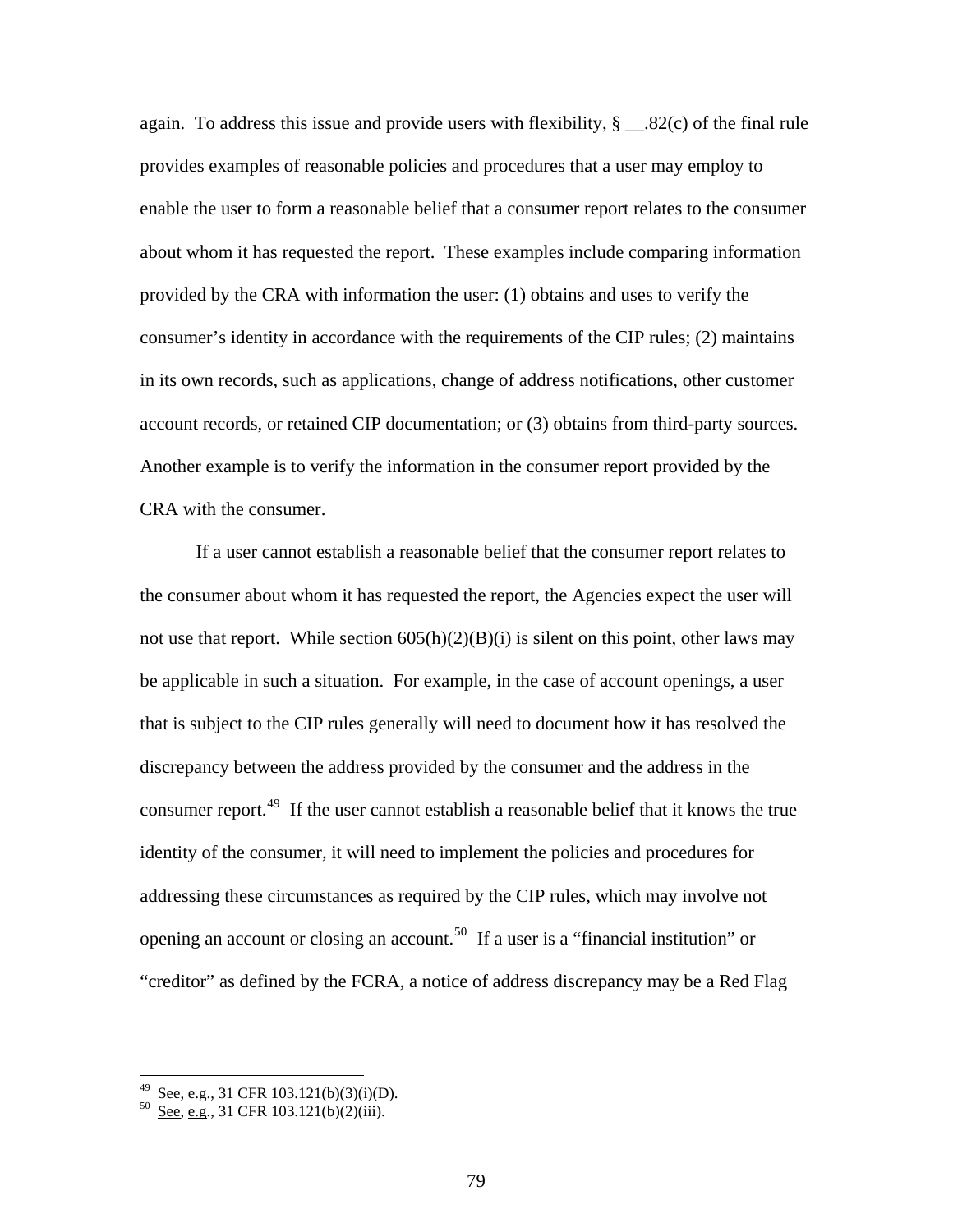and require an appropriate response to prevent and mitigate identity theft under the user's Identity Theft Prevention Program.

# **Section \_\_.82(d)(1) Requirement to furnish consumer's address to a consumer reporting agency**

Proposed  $\S$  \_\_.82(d)(1) provided that a user must develop and implement reasonable policies and procedures for furnishing to the CRA from whom it received the notice of address discrepancy an address for the consumer that the user has reasonably confirmed is accurate when the following three conditions are satisfied. The first condition, in proposed  $\S$  \_\_.82(d)(1)(i), was that the user must be able to form a reasonable belief that it knows the identity of the consumer for whom the consumer report was obtained. This condition would have ensured the user would furnish a new address for the consumer to the CRA only after the user had formed a reasonable belief that it knew the identity of the consumer, using the policies and procedures set forth in paragraph  $\S$  \_\_.82(c).

The second condition, in proposed  $\S$  \_\_.82(d)(1)(ii), was that the user furnish the address to the CRA if it establishes or maintains a continuing relationship with the consumer. Section 315 specifically requires that the user furnish the consumer's address to the CRA if the user establishes a continuing relationship with the consumer. Therefore, proposed  $\S$  \_\_.82(d)(1)(ii) reiterated this requirement. However, because a user also may obtain a notice of address discrepancy in connection with a consumer with whom it already has an existing relationship, the proposal also provided that the user must furnish the consumer's address to the CRA from whom the user has received a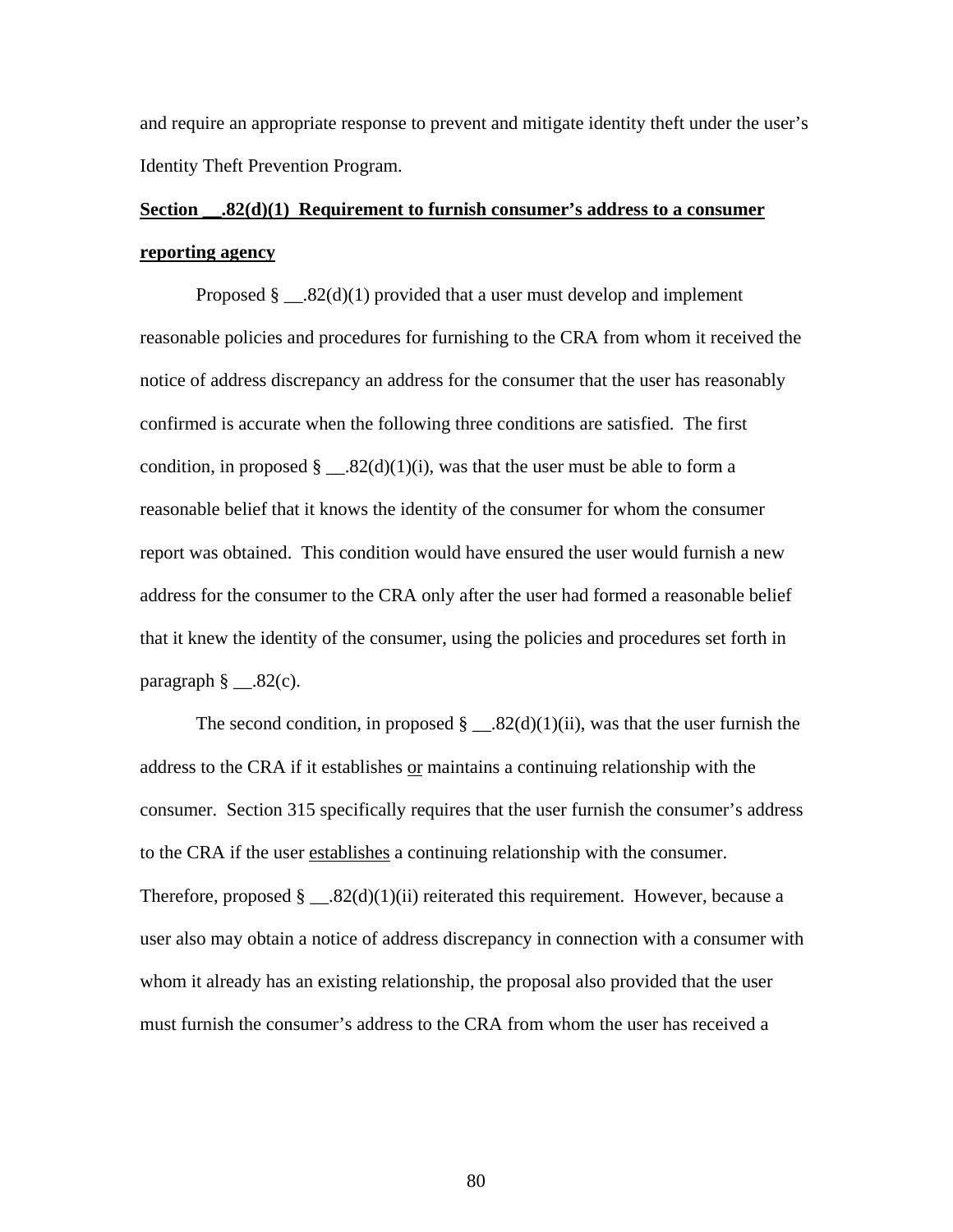notice of address discrepancy when the user maintains a continuing relationship with the consumer.

Finally, the third condition, in proposed  $\S$  \_\_.82(d)(1)(iii), provided that if the user regularly and in the ordinary course of business furnishes information to the CRA from which a notice of address discrepancy pertaining to the consumer was obtained, the consumer's address must be communicated to the CRA as part of the information the user regularly provides.

A majority of commenters recommended that the requirement to furnish a confirmed address should not apply to existing accounts. These commenters maintained that such a requirement would exceed the scope of the statute. They also noted that users often do not obtain full consumer reports for existing customers -- just credit scores. These commenters noted that limited reports often do not contain an address for a customer. Some commenters also felt existing relationships should be excluded because users already would have verified a consumer's address at the time of account opening.

The Agencies have modified this section as follows. The final rules continue to provide that a user must develop and implement reasonable policies and procedures for furnishing an address for the consumer that the user has reasonably confirmed is accurate to the CRA when three conditions are present. The first condition, in  $\S$  \_\_.82(d)(1)(i), has been revised to be consistent with the earlier changes in section § \_\_.82(c) that focus more narrowly on accuracy and require that a user form a reasonable belief that a consumer report relates to the consumer about whom it requested the report. The second condition, in § \_\_.82(d)(1)(ii), now applies only to new accounts and states that a confirmed address must be furnished if the user "establishes" a continuing relationship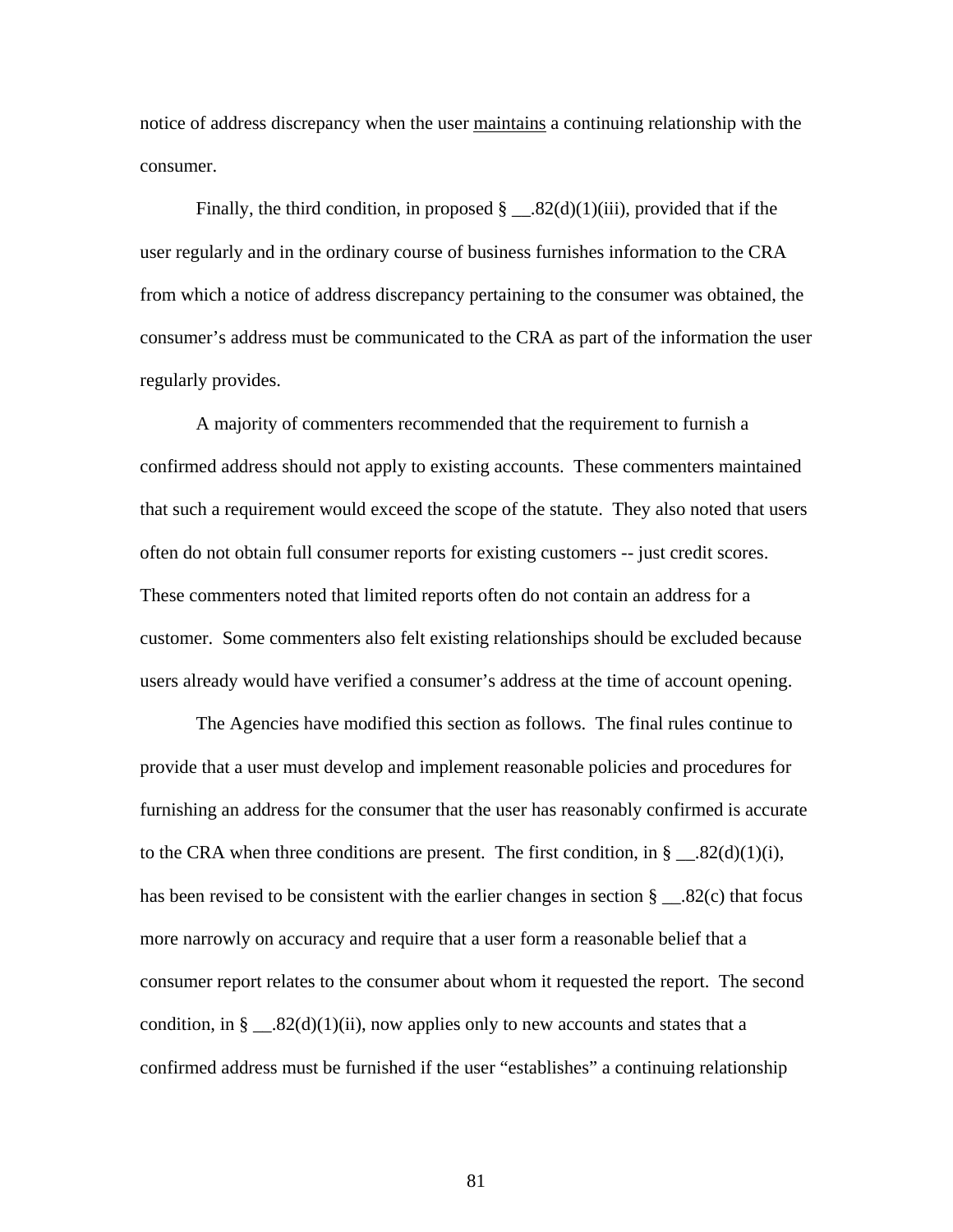with the consumer. The reference to "or maintains" a continuing relationship has been deleted. The Agencies agree with commenters that section  $605(h)(2)(B)(ii)$  does not require the reporting of a confirmed address to a CRA in connection with existing relationships. The Agencies have concluded that users are more likely than a CRA to have an accurate address for an existing customer and, therefore, should not be required by these rules to take additional steps to confirm the accuracy of the customer's address. Users already have an ongoing duty to correct and update information for their existing customers under section 623 of the FCRA, 15 U.S.C. 1681s-2. Accordingly, under the final rules, the obligation to furnish a confirmed address for the consumer to the CRA is applicable only to new relationships. The third condition, in  $\S$  \_\_.82(d)(1)(iii), has been adopted in the final rule without substantive change.

### **Section \_\_.82(d)(2) Requirement to confirm consumer's address**

In the preamble to the proposal, the Agencies noted that section 315 requires them to prescribe regulations describing reasonable policies and procedures for a user "to reconcile the address of the consumer" about whom it has obtained a notice of address discrepancy with the CRA "by furnishing such address" to the CRA. (Emphasis added.) The Agencies noted that, even when the user is able to form a reasonable belief that it knows the identity of the consumer, there may be many reasons the initial address furnished by the consumer is incorrect. For example, a consumer may have provided the address of a secondary residence or inadvertently reversed a street number. To ensure that the address furnished to the CRA is accurate, the Agencies proposed to interpret the phrase, "such address," as an address the user has reasonably confirmed is accurate. This interpretation would have required a user to take steps to "reconcile" the address it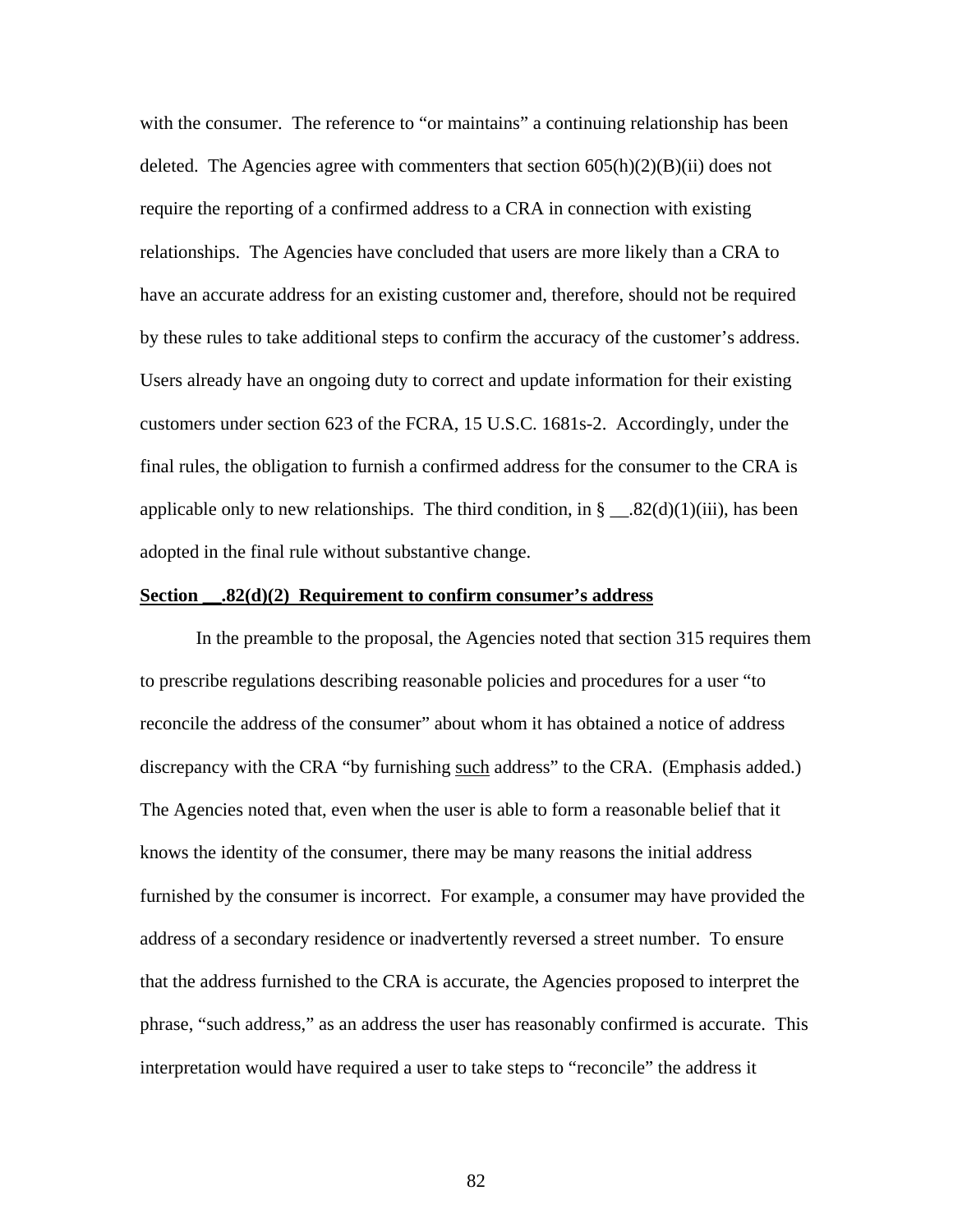initially received from the consumer when it receives a notice of address discrepancy, rather than simply furnishing the initial address it received from the consumer to the CRA. Proposed  $\S$  \_\_.82(d)(2) contained the following list of illustrative measures that a user may employ to reasonably confirm the accuracy of the consumer's address:

- Verifying the address with the person to whom the consumer report pertains;
- Reviewing its own records of the address provided to request the consumer report;
- Verifying the address through third-party sources; or
- Using other reasonable means.

<u>.</u>

The Agencies solicited comment on whether these examples were necessary, or whether different or additional examples should be listed.

A number of commenters stated that requiring a user to confirm the address furnished exceeded the scope of the statute. They asserted that the benefit of improvements in the accuracy of addresses and the prevention of identity theft would not outweigh the additional burden of this requirement. A few commenters noted that complying with the CIP rules should be sufficient to verify the address. Commenters also felt that users should have the flexibility to establish their own validation processes based on risk.

As stated earlier, the Agencies believe the purpose of the statute is to enhance the accuracy of information relating to consumers by requiring the user to furnish an address that the user has reasonably confirmed is accurate.<sup>[51](#page-82-0)</sup> Simply providing the CRA with the

<span id="page-82-0"></span> $51$  This requirement is consistent with the legislative history which provides that this section is intended to obligate the user to utilize reasonable policies and procedures to resolve discrepancies. See H.R. Rep. No. 108-263 at 46 (Sept. 4, 2003) (accompanying H.R. 2622).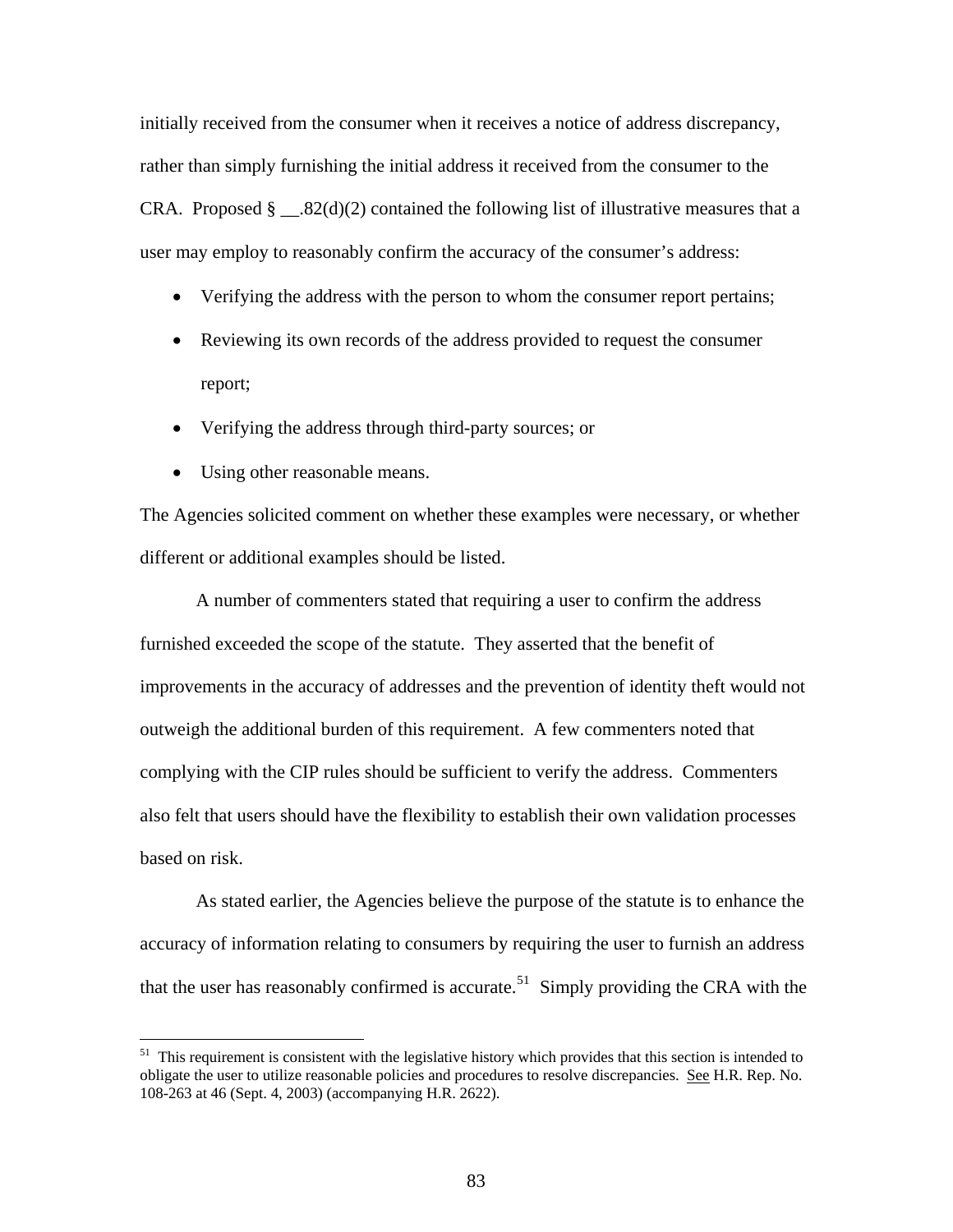initial address supplied to the user by the consumer, and which caused the CRA to send a notice of address discrepancy, would not serve this purpose. The Agencies believe the options for confirmation listed in the regulation provide sufficient flexibility for users to confirm consumers' addresses. For this reason, they have been adopted in the final rule as proposed, with minor technical changes. Section \_\_.82(d)(2)(i) has been revised to conform the language with  $\S$  \_\_.82(c). Section \_\_.82(d)(2)(ii) has been revised to emphasize the verification of the consumer's address rather than the review of the user's records to determine whether the address given by the consumer is the same.

#### **Section \_\_.82(d)(3) Timing**

Section 315 specifies when a user must furnish the consumer's address to the CRA. It states that this information must be furnished for the reporting period in which the user's relationship with the consumer is established. Accordingly, proposed  $\S$  ...32(d)(3)(i) stated that, with respect to new relationships, the policies and procedures a user develops in accordance with  $\S$  \_\_.82(d)(1) must provide that a user will furnish the consumer's address that it has reasonably confirmed to the CRA as part of the information it regularly furnishes for the reporting period in which it establishes a relationship with the consumer.

The proposed rule also addressed other situations when a user may receive a notice of address discrepancy. Proposed  $\S$  \_\_.82(d)(3)(ii) stated that in other circumstances, such as when the user already has an existing relationship with the consumer, the user should furnish this information for the reporting period in which the user has reasonably confirmed the accuracy of the address of the consumer for whom it has obtained a consumer report.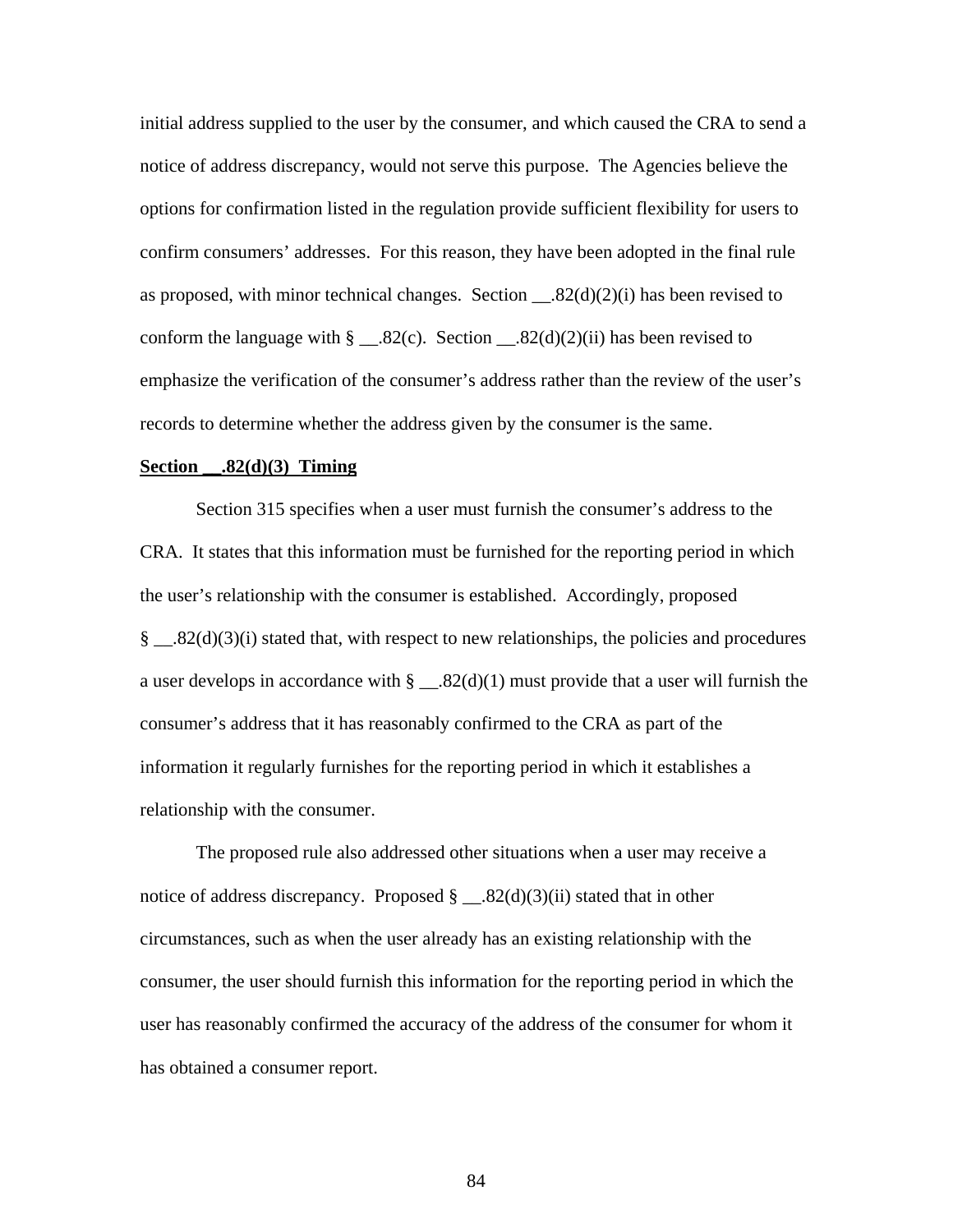The Agencies also noted that, in order to satisfy the requirements of both § \_\_.82(d)(1) and § \_\_.82(d)(3)(i), a user employing the CIP rules would have to establish a continuing relationship and verify the identity of the consumer during the same reporting period.

The Agencies recognized the timing provision for newly established relationships could be problematic for users hoping to take full advantage of the flexibility in timing for verification of identity afforded by the CIP rules. As required by statute, proposed  $\S$  ...32(d)(3)(i) stated that the reconciled address must be furnished for the reporting period in which the user establishes a relationship with the consumer. Proposed  $\S$  \_\_.82(d)(1), which also mirrored the requirement of the statute, required the reconciled address to be furnished to the CRA only when the user both establishes a continuing relationship with the consumer and forms a reasonable belief that it knows the identity of the consumer to whom the consumer report relates. Typically, the CIP rules permit an account to be opened  $(i.e.,$  relationship to be established) if certain identifying information is provided. Verification to establish the true identity of the customer is required within a reasonable period of time after the account has been opened. As explained in the preamble to the proposed rules, to satisfy the requirements of both § \_\_.82(d)(1) and § \_\_.82(d)(3)(i), a user employing the CIP rules would have to verify the identity of the consumer using the identifying information it obtained in accordance with the CIP rules within the same reporting period that the user opens the account and establishes a continuing relationship with the consumer.

The Agencies requested comment on whether the timing for responding to notices of address discrepancy received in connection with newly established relationships and in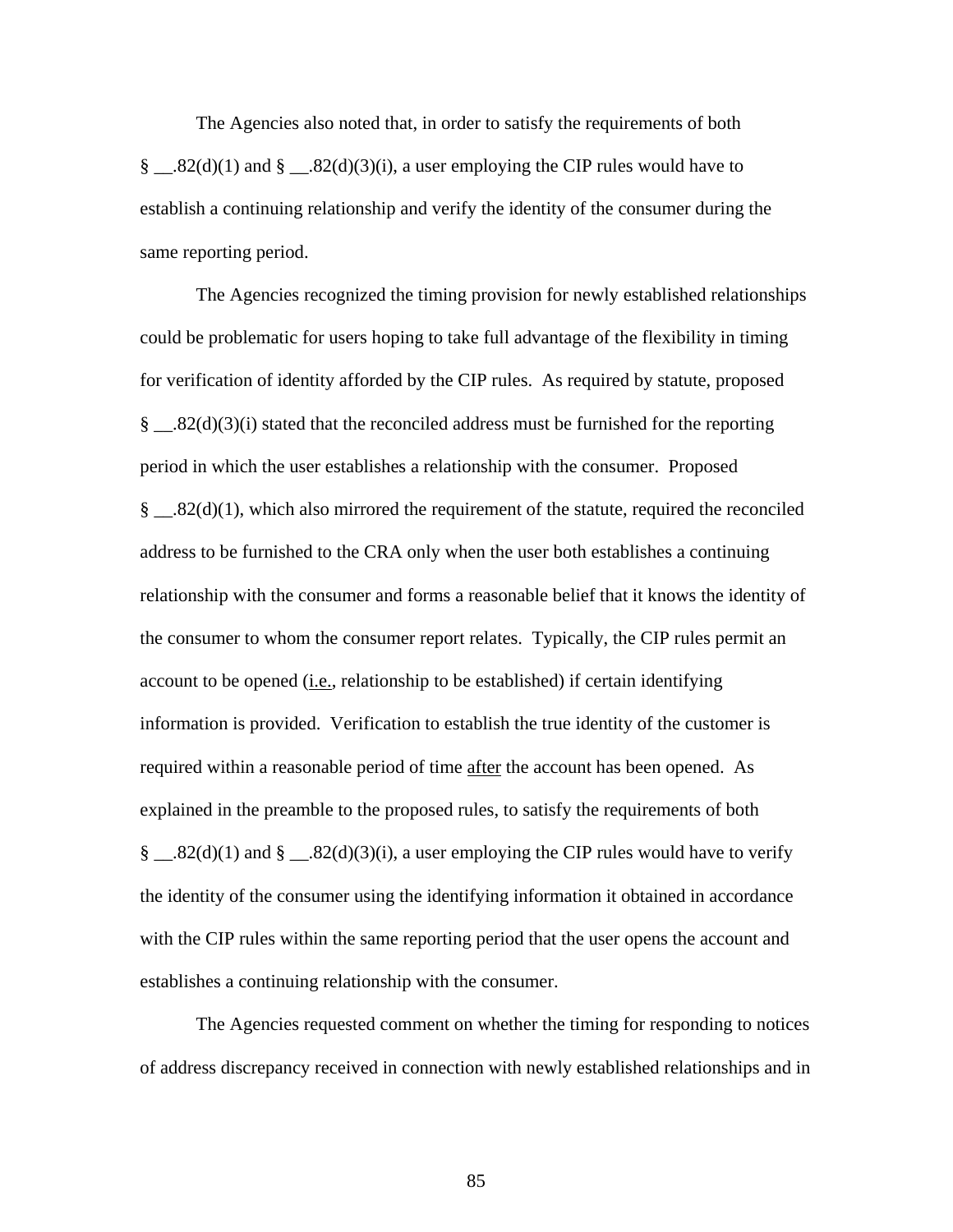connection with circumstances other than newly established relationships is appropriate. One commenter objected to the requirement that a user employing the CIP rules would have to both establish a continuing relationship and a reasonable belief that it knows the consumer's identity during the same reporting period. A few commenters noted that the timing for reporting should simply be "reasonable," such as the next reporting cycle.

Because the Agencies have determined that the requirement to furnish a confirmed address will apply only to newly established accounts, the Agencies have revised  $\S$  ...32(d)(3) to remove the references to the timing for furnishing reports in connection with other accounts, contained in the proposal. The final rules reflect the language in section  $605(h)(2)(B)(ii)$ , and state that a user's policies and procedures must provide that the user will furnish the consumer's address that the user has reasonably confirmed is accurate to the consumer reporting agency as part of the information it regularly furnishes for the reporting period in which it establishes a relationship with the consumer.

A timing issue still exists for a user that chooses to compare the information in the consumer report with information that the user obtains and uses to verify the consumer's identity in accordance with the CIP rules for the purpose of forming a reasonable belief that a consumer report relates to the consumer about whom it has requested the report. However, the Agencies believe that the benefits of being able to use CIP for this purpose should outweigh any additional burden of having to establish a reasonable belief that a consumer report relates to the consumer about whom it has requested the report within the same reporting period that the user opens the account and establishes a continuing relationship with the consumer.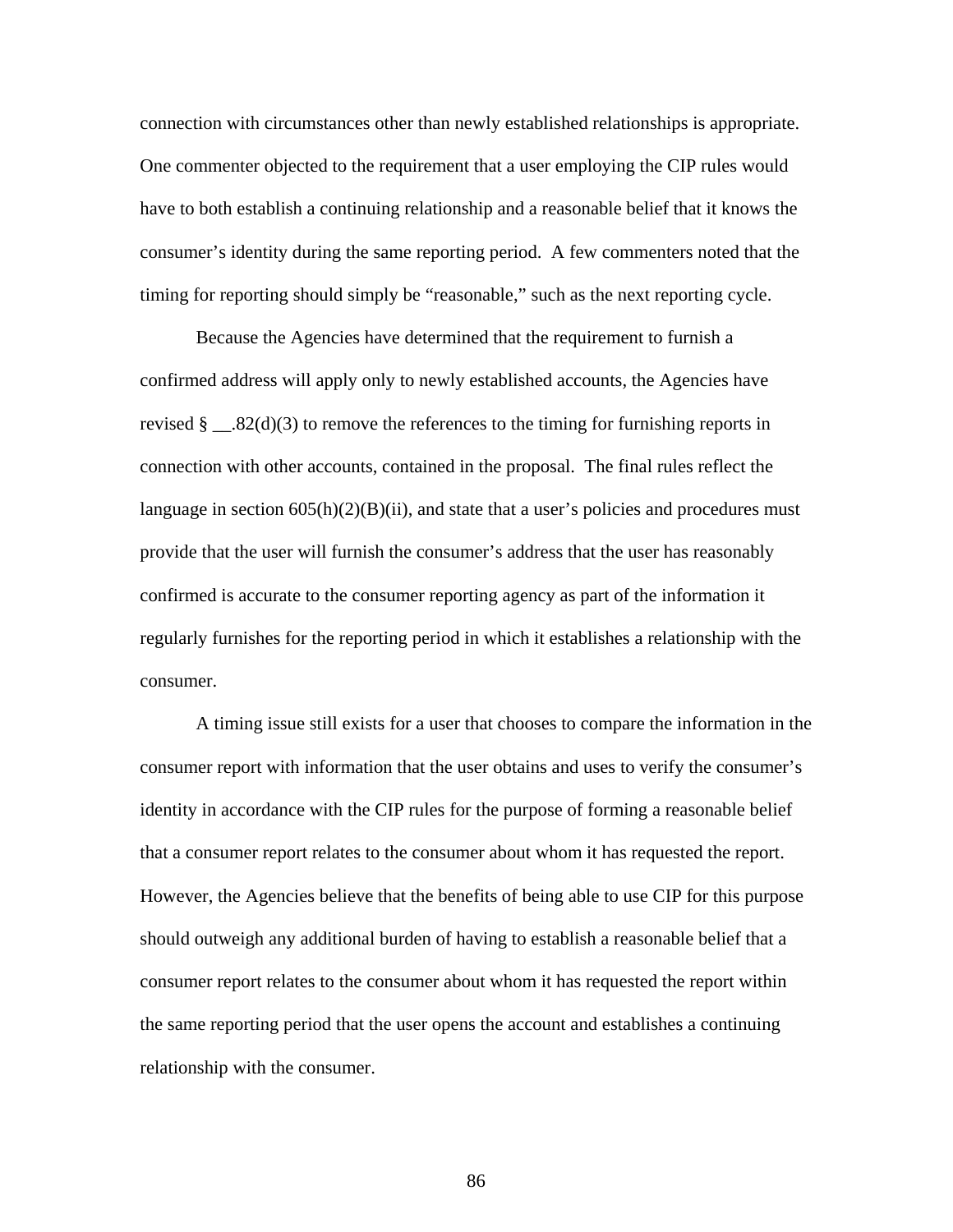## **IV. General Provisions**

The OCC, the Board, the FDIC, the OTS, and the NCUA $^{52}$  $^{52}$  $^{52}$  proposed to amend the first sentence in  $\S$   $\ldots$  3, which contains the definitions that are applicable throughout this part. This sentence stated that the list of definitions in § \_\_.3 apply throughout the part "unless the context requires otherwise." These agencies proposed to amend this introductory sentence to make clear that the definitions in § \_\_.3 apply "for purposes of this part, unless explicitly stated otherwise." Thus, these definitions apply throughout the part unless defined differently in an individual subpart. There were no comments on this proposal, and the change to § \_\_.3 is adopted as proposed.

OTS proposed nonsubstantive, technical changes to its rule sections on purpose and scope  $(\S 571.1)$  and disposal of consumer information  $(\S 571.83)$ . OTS explained that these changes were necessary in light of the proposed incorporation of the address discrepancy section into subpart I. There were no comments on these proposed changes and they are adopted substantially as proposed. Further, since these changes render the definition of "you" in § 571.3(o) superfluous, OTS is removing that definition.

The OCC's final rules add a purpose section at  $\S 41.1$ . The final rules are simply restoring the purpose section of part 41 that was inadvertently deleted when "subpart D-Medical Information" was added to this part.

## **V. Effective Date**

 $\overline{a}$ 

 The Agencies received a number of comments regarding the effective date of the final regulations and guidelines, although the proposed rulemaking did not address this issue. While consumer groups recommended that the effective date for compliance with the regulations be the minimum time allowed by law, many financial institutions and

<span id="page-86-0"></span> $52$  The equivalent language for the FTC already exists in 16 CFR 603.1.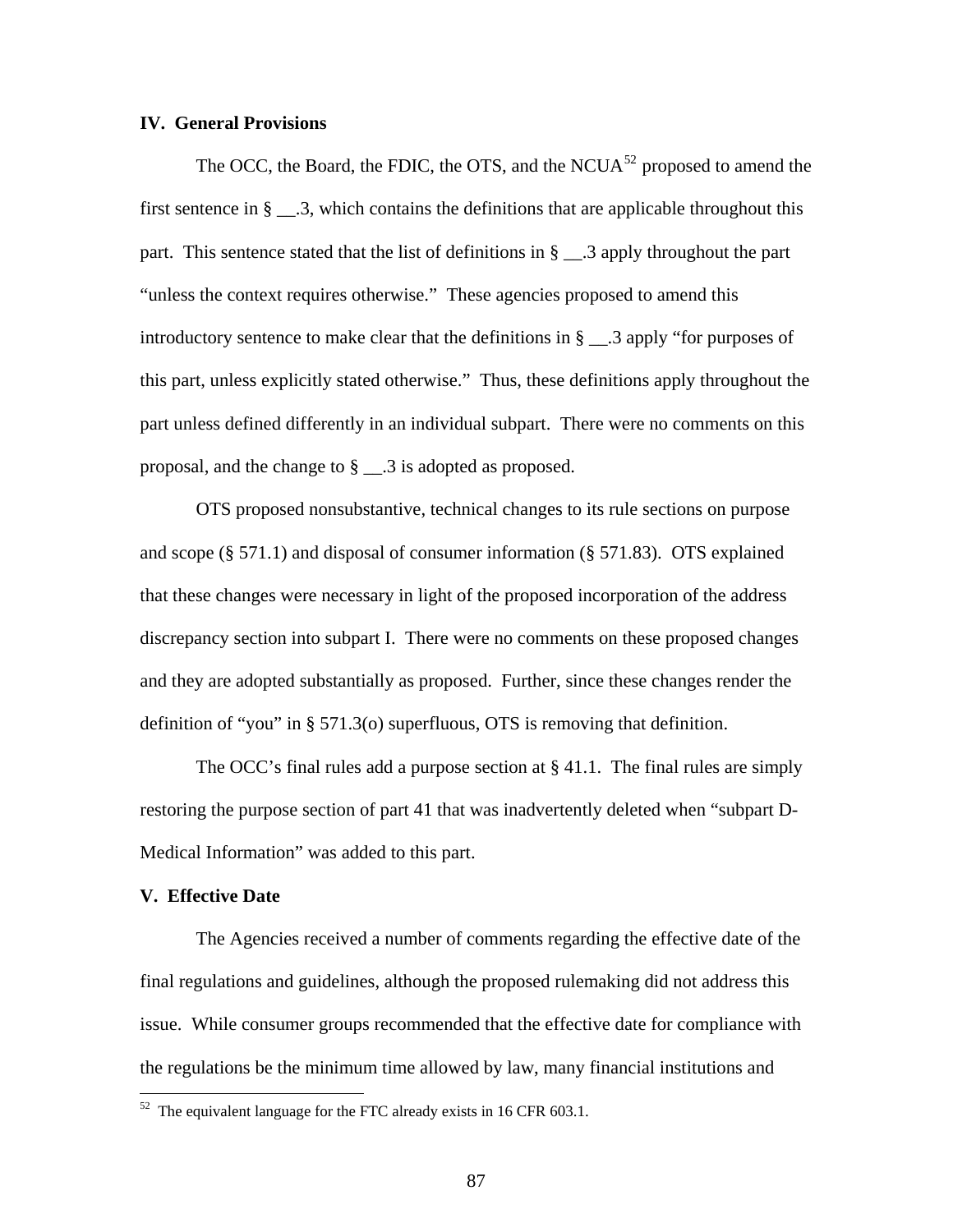creditors requested the time for compliance be extended from between 12 to 24 months from issuance of the final rules. These commenters felt they needed time to take an inventory of their existing systems and develop new programs necessary for compliance. Some commenters noted that they likely would use technological solutions to comply with the rules and that it is necessary to schedule such projects well in advance. Commenters also noted that compliance with the final rules may require systemic and operational changes across business lines and could affect relationships with vendors and third party service providers that would require time to change.

Neither section 114 nor section 315 of the FACT Act specifically addresses the effective date of the regulations issued pursuant to these sections. Under the Administrative Procedure Act (APA), 5 U.S.C. 553(d), agencies must generally publish a substantive rule not less than 30 days before its effective date. In addition, under section 302 of the Riegle Community Development and Regulatory Improvement Act of 1994  $(CDRIA)$ ,<sup>[53](#page-87-0)</sup> rules issued by the Federal banking agencies that impose additional reporting, disclosure, or other new requirements on financial institutions generally will take effect on the first day of a calendar quarter that begins on or after the date on which the regulations are published in the Federal Register. Because these final rules are substantive and impose additional requirements on financial institutions, the Agencies have provided for an effective date of [January 1, 2008], consistent with the APA and CDRIA.

At the same time, the Agencies have determined that it is appropriate to provide all covered entities with a delayed compliance date of November 1, 2008, to comply with

 $\overline{a}$ 

<span id="page-87-0"></span><sup>53</sup> Pub. L. No. 103-325; 12 U.S.C. § 4802(b).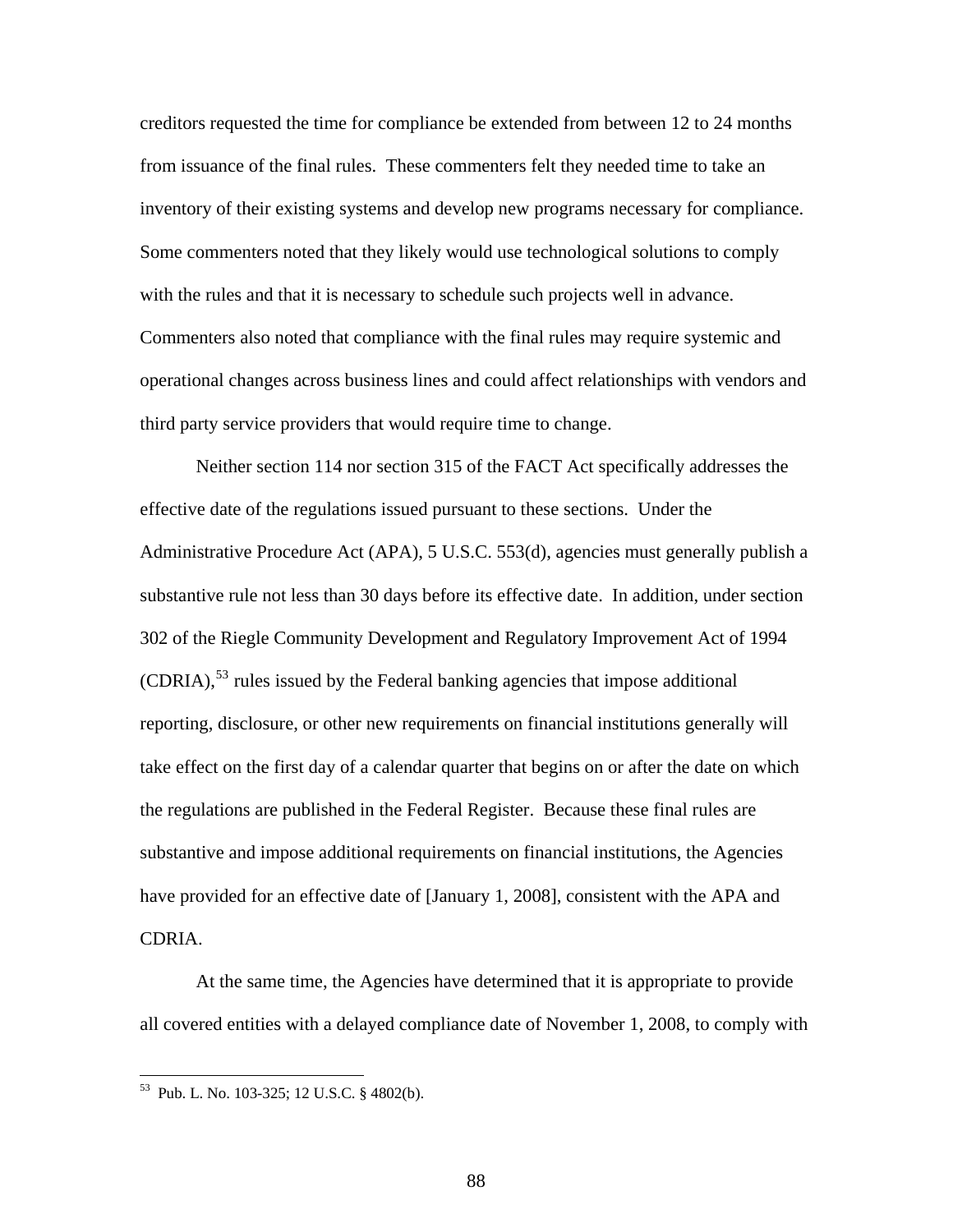the requirements of the final rulemaking. Some financial institutions and creditors already employ a variety of measures that satisfy the requirements of the final rulemaking because these are usual and customary business practices to minimize losses due to fraud, or as a result of already complying with other existing regulations and guidance that relate to information security, authentication, identity theft, and response programs. However, the Agencies recognize that these entities may still need time to evaluate their existing programs, and to integrate appropriate elements from them into the Program and into the other policies and procedures required by this final rulemaking. Further, the Agencies recognize that some covered entities have not previously been subject to any related regulations or guidance, and thus may need more time to implement the final rules and guidelines. Therefore, the Agencies are providing covered entities with a transition period to comply with the requirements contained in the final rulemaking.

## **VI. Regulatory Analysis**

#### **A. Paperwork Reduction Act**

In accordance with the requirements of the Paperwork Reduction Act of 1995 (PRA) (44 U.S.C. 3501 et seq., 5 CFR part 1320 Appendix A.1), the Agencies have reviewed the final rulemaking and determined that it contains collections of information subject to the PRA. The Board made this determination under authority delegated to the Board by the Office of Management and Budget (OMB). The information collection requirements in the final rulemaking may be found in 12 CFR 41.82, 41.90, 41.91, 222.82, 222.90, 222.91, 334.82, 334.90, 334.91, 571.82, 571.90, 571.91, 717.82, 717.90; and 717.91; and 16 CFR 681.1, 681.2, and 681.3.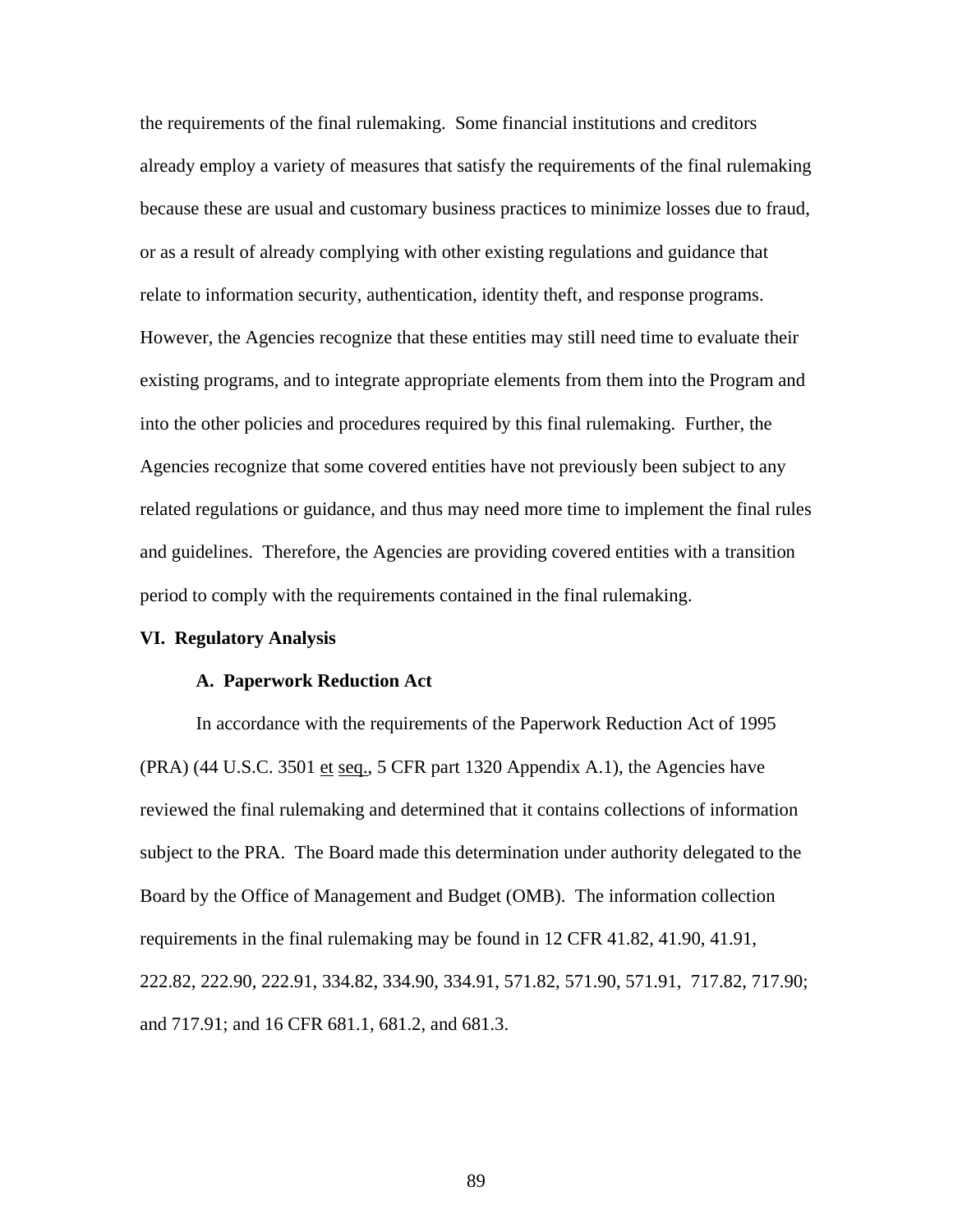An agency may not conduct or sponsor, and a respondent is not required to respond to, an information collection unless it displays a currently valid OMB control number. The information collection requirements contained in this joint final rule were submitted by the OCC, FDIC, OTS, NCUA, and FTC to OMB for review and approval under the Paperwork Reduction Act of 1995. OMB assigned the following control numbers to the collections of information: OMB Control Nos. 1557-0237 (OCC), 3064- 0152 (FDIC), 1550-0113 (OTS), 3133-0175 (NCUA), and 3084-0137 (FTC). The Board's OMB Control No. is 7100-0308.<sup>[54](#page-89-0)</sup>

## Description of the Collection

1

Section 114: The proposed rules implementing section 114 required each financial institution and creditor to (1) create an Identity Theft Prevention Program (Program); (2) report to the board of directors, a committee thereof or senior management, at least annually, on compliance with the proposed regulations; and (3) train staff to implement the Program.

 In addition, the proposed rules required each credit and debit card issuer (card issuer) to establish policies and procedures to (1) assess the validity of a change of address notification before honoring a request for an additional or replacement card received during at least the first 30 days after it receives the notification; and (2) notify the cardholder in writing, electronically, or orally, or use another means of assessing the validity of the change of address.

<span id="page-89-0"></span> $54$  The information collections (ICs) in this rule will be incorporated with the Board's Disclosure Requirements Associated with Regulation V (OMB No. 7100-0308). The burden estimates provided in this rule pertain only to the ICs associated with this final rulemaking. The current OMB inventory for Regulation V is available at: [http://www.reginfo.gov/public/do/PRAMain.](http://www.reginfo.gov/public/do/PRAMain)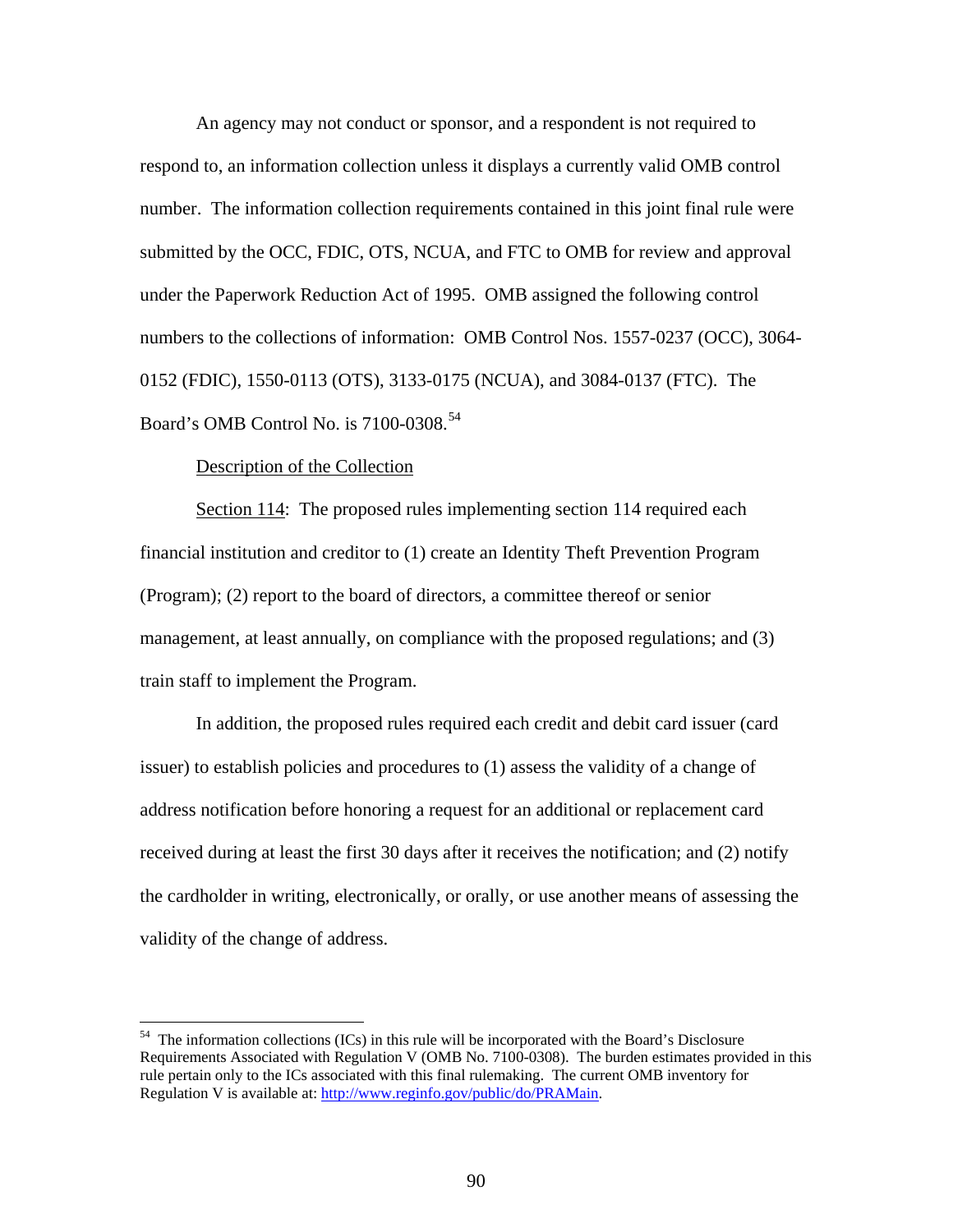Section 315: The proposed rules implementing section 315 required each user of consumer reports to (1) develop reasonable policies and procedures it would employ when it receives a notice of address discrepancy from a CRA; and (2) to furnish an address the user reasonably confirmed is accurate to the CRA from which it receives a notice of address discrepancy.

 The information collections in the final rulemaking are the same as those in the proposal.

#### Comments Received

 The Agencies sought comment on the burden estimates for the information collections described in the proposal. The Agencies received approximately 129 comments on the proposed rulemaking. Most commenters maintained that proposal would impose additional regulatory burden and asserted that the estimates of the cost of compliance should be considerably higher than the Agencies projected. A few of these commenters specifically addressed PRA burden, however, they did not provide specific estimates of additional burden hours that would result from the proposal. Some of these commenters stated that staff training estimates were significantly underestimated. Other commenters stated that the costs of compliance failed to consider the cost to third-party service providers that the commenters characterized as being required to implement the Program.

## Explanation of Burden Estimates Under the Final Rulemaking

 The Agencies believe that many of the comments received regarding burden stemmed from commenters' misreading of the requirements of the proposed rulemaking.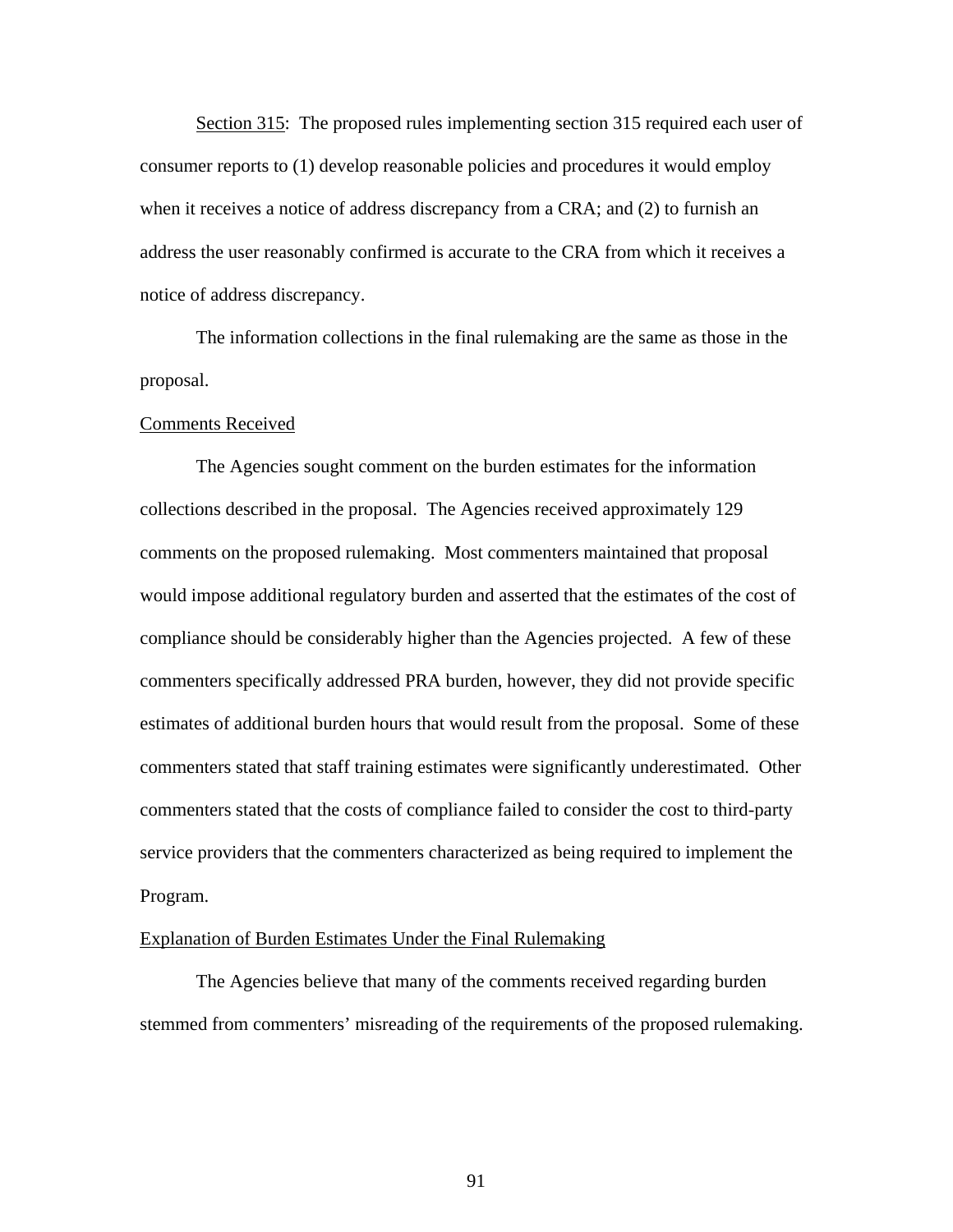The final rulemaking clarifies these requirements, including those that relate to the information collections. It also differs from the proposal as described below.

 The Agencies continue to believe that most covered entities already employ a variety of measures to detect and address identity theft that are required by section 114 of the final rulemaking because these are usual and customary business practices that they employ to minimize losses due to fraud. In addition, the Agencies believe that many financial institutions and creditors already have implemented some of the requirements of the final rules implementing section 114 as a result of having to comply with other existing regulations and guidance, such as the CIP regulations implementing section 326 of the USA PATRIOT Act, 31 U.S.C. 5318(l) that require verification of the identity of persons opening new accounts),<sup>[55](#page-91-0)</sup> the Information Security Standards that implement section 501(b) of the Gramm-Leach-Bliley Act (GLBA), 15 U.S.C. 6801, and section 216 of the FACT Act, 15 U.S.C. 1681w,<sup>[56](#page-91-1)</sup> and guidance issued by the Agencies or the Federal Financial Institutions Examination Council regarding information se curity, authentication, identity theft, and response programs.<sup>[57](#page-91-2)</sup> The final rulemaking underscores

 $\overline{a}$ 

<span id="page-91-1"></span><span id="page-91-0"></span> $55$  See, e.g., 31 CFR 103.121 (banks, savings associations, credit unions, and certain non-federally regulated banks); 31 CFR 103.122 (broker-dealers); 31 CFR 103.123 (futures commission merchants). 56 12 CFR part 30, app. B (national banks); 12 CFR part 208, app. D-2 and part 225, app. F (state member banks and holding companies); 12 CFR part 364, app. B (state non-member banks); 12 CFR part 570, app. B (savings associations); 12 CFR part 748, app. A and B, and 12 CFR 717 (credit unions);16 CFR part 314 (financial institutions that are not regulated by the Board, FDIC, NCUA, OCC and OTS).

<span id="page-91-2"></span>See, e.g., 12 CFR part 30, supp. A to app. B (national banks); 12 CFR part 208, supp. A to app. D-2 and part 225, supp. A to app. F (state member banks and holding companies); 12 CFR part 364, supp. A to app. B (state non-member banks); 12 CFR part 570, supp. A to app. B (savings associations); 12 CFR 748, app. A and B (credit unions); Federal Financial Institutions Examination Council (FFIEC) Information Technology Examination Handbook's Information Security Booklet (the "IS Booklet") available at [http://www.ffiec.gov/guides.htm;](http://www.ffiec.gov/guides.htm) FFIEC "Authentication in an Internet Banking Environment" available at [http://www.ffiec.gov/pdf/authentication\\_guidance.pdf](http://www.ffiec.gov/pdf/authentication_guidance.pdf); Board SR 01-11 (Supp) (Apr. 26, 2001) available at: [http://www.federalreserve.gov/boarddocs/srletters/2001/sr0111.htm;](http://www.federalreserve.gov/boarddocs/srletters/2001/sr0111.htm) "Guidance on Identity Theft and Pretext Calling," OCC AL 2001-4 (April 30, 2001); "Identity Theft and Pretext Calling," OTS CEO Letter #139 (May 4, 2001); NCUA Letter to Credit Unions 01-CU-09, "Identity Theft and Pretext Calling" (Sept. 2001); OCC 2005-24, "Threats from Fraudulent Bank Web Sites: Risk Mitigation and Response Guidance for Web Site Spoofing Incidents," (July 1, 2005); "Phishing and E-mail Scams," OTS CEO Letter #193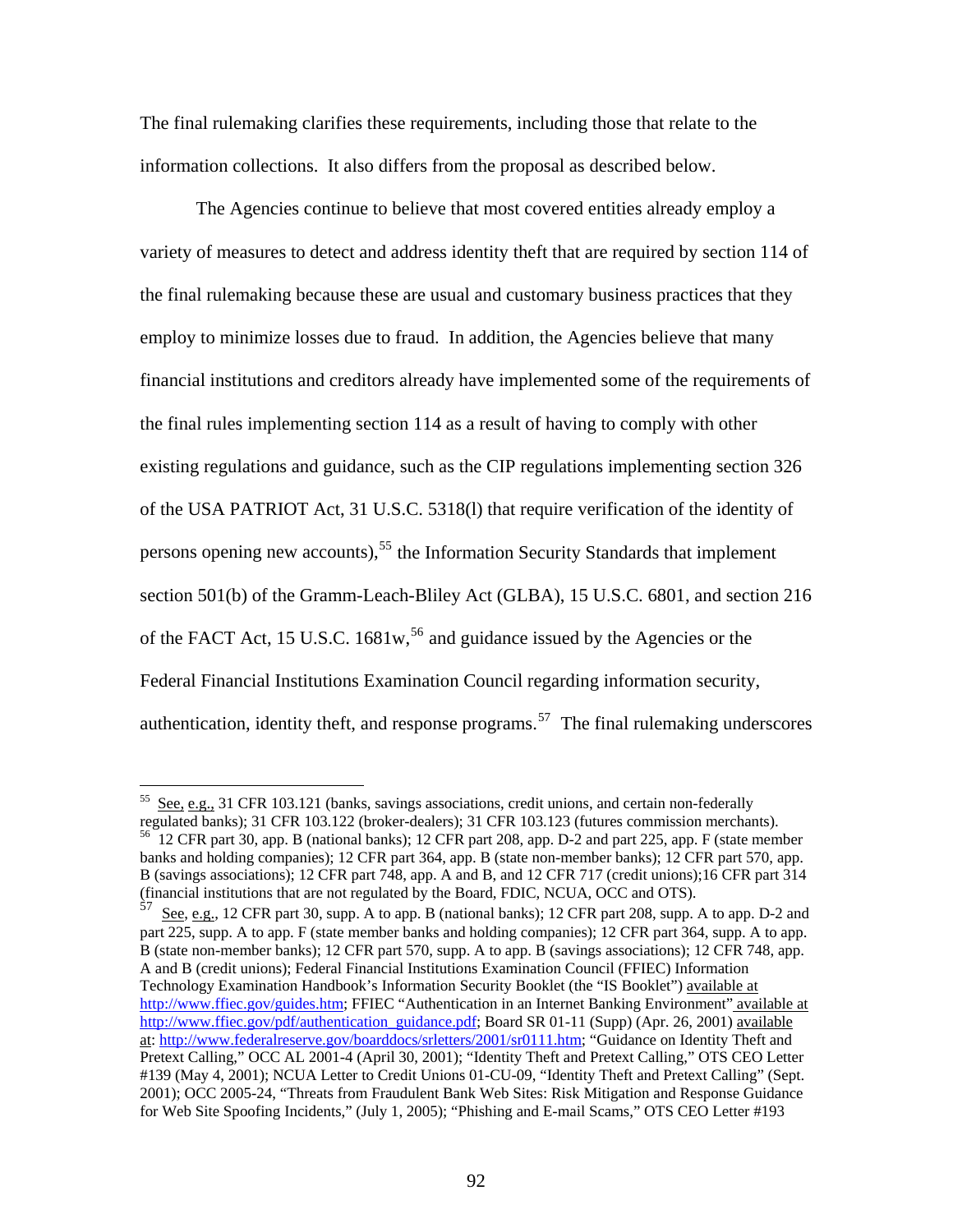the ability of a financial institution or creditor to incorporate into its Program its existing processes that control reasonably foreseeable risks to customers or to its own safety and soundness from identity theft, such as those already developed in connection with the covered entity's fraud prevention program. Thus, the burden estimate attributable to the creation of a Program is unchanged.

The final rulemaking also clarifies that only relevant staff need be trained to implement the Program, as necessary -- meaning that staff already trained, for example, as a part of a covered entity's anti-fraud prevention efforts do not need to be re-trained except as necessary. Despite this clarification, in response to comments received, the Agencies are increasing the burden estimates attributable to training from two to four hours.

The Agencies' estimates attribute all burden to covered entities, which are entities directly subject to the requirements of the final rulemaking. A covered entity that outsources activities to a third-party service provider is, in effect, reallocating to that service provider the burden that it would otherwise have carried itself. Under these circumstances, burden is, by contract, shifted from the covered entity to the service provider, but the total amount of burden is not increased. Thus, third-party service provider burden is already included in the burden estimates provided for covered entities.

The Agencies continue to believe that card issuers already assess the validity of change of address requests and, for the most part, have automated the process of notifying the cardholder or using other means to assess the validity of changes of address. Further, as commenters requested, the final rulemaking clarifies that card issuers may

 <sup>(</sup>Mar. 8, 2004); NCUA Letter to Credit Unions 04-CU-12, "Phishing Guidance for Credit Unions" (Sept. 2004).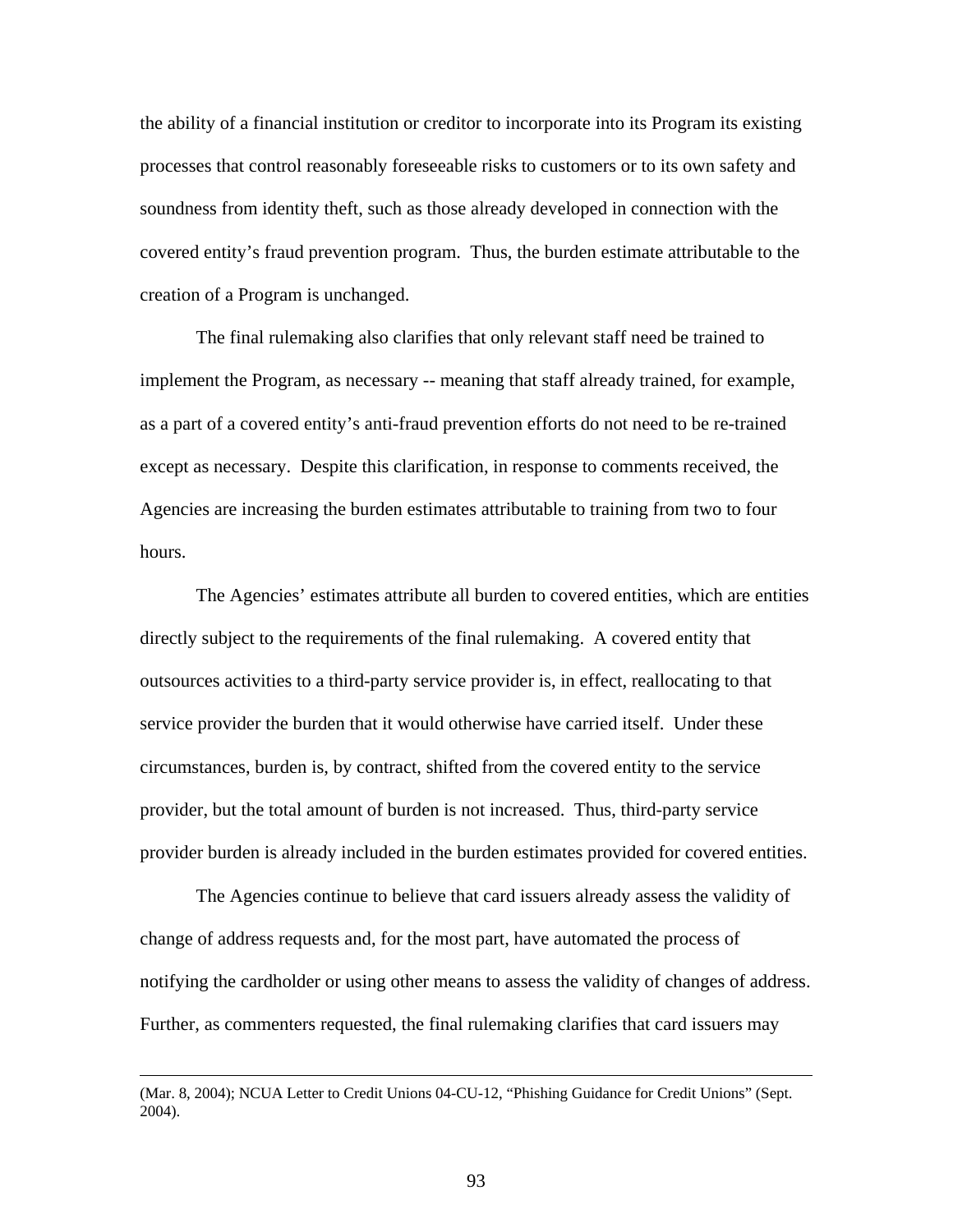satisfy the requirements of this section by verifying the address at the time the address change notification is received, before a request for an additional or replacement card. Therefore, the estimates attributable to this portion of the rulemaking are unchanged.

Regarding the final rules implementing section 315, the Agencies recognize that users of consumer reports will need to develop policies and procedures to employ upon receiving a notice of address discrepancy in order to: (1) ensure that the user has obtained the correct consumer report for the consumer; and (2) confirm the accuracy of the address the user furnishes to the CRA. However, under the final rules, a user only must furnish a confirmed address to a CRA for new relationships. Thus, the required policies and procedures will no longer need to address the furnishing of confirmed addresses for existing relationships, and users will not need to furnish to the CRA in connection with existing relationships an address the user reasonably confirmed is accurate.

 The Agencies believe that users of credit reports covered by the final rules, on a regular basis, already furnish information to CRAs in response to notices of address discrepancy because it is a usual and customary business practice -- except in connection with new deposit relationships. For the proposed rulemaking, the Agencies had estimated that there would be no implementation burden associated with furnishing confirmed addresses to CRAs. However, as the result of additional research, the Agencies now believe that some burden should be attributable to this collection, to account for information furnished to CRAs for new deposit relationships. Because this burden is offset by the reduction in burden described above, the estimates for the collections attributable to the final rules implementing section 315 remain unchanged.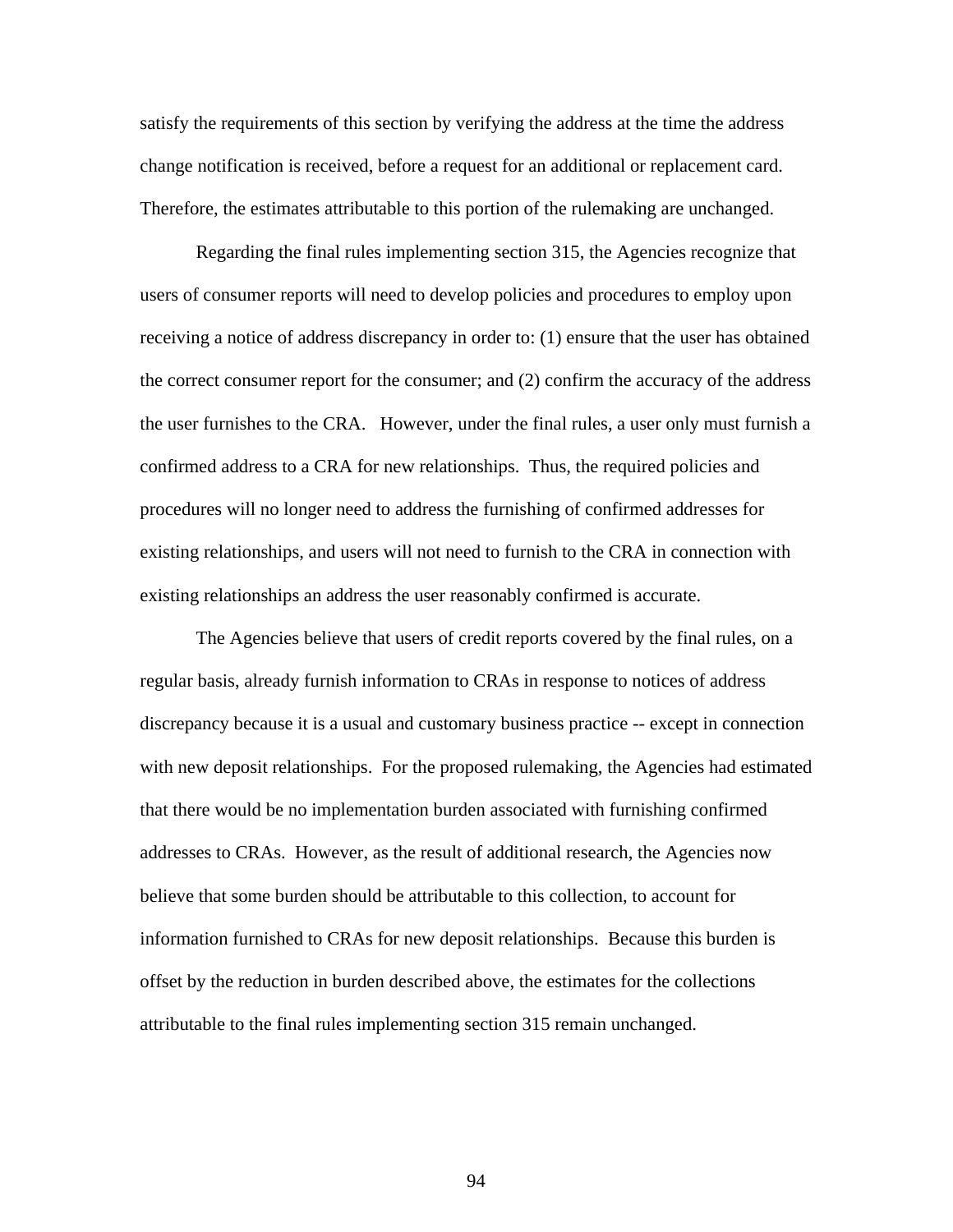The Agencies continue to believe that 25 hours to develop a Program, four hours to prepare an annual report, four hours to develop policies and procedures to assess the validity of changes of address, and four hours to develop policies and procedures to respond to notices of address discrepancy, are reasonable estimates.

The potential respondents are national banks and Federal branches and agencies of foreign banks and certain of their subsidiaries (OCC); state member banks, uninsured state agencies and branches of foreign banks, commercial lending companies owned or controlled by foreign banks, and Edge and agreement corporations (Board); insured nonmember banks, insured state branches of foreign banks, and certain of their subsidiaries (FDIC); savings associations and certain of their subsidiaries (OTS); Federally-chartered credit unions (NCUA); state-chartered credit unions, non-bank lenders, mortgage brokers, motor vehicle dealers, utility companies, and any other person that regularly participates in a credit decision, including setting the terms of credit (FTC). Burden Estimates

 The Agencies estimate the annual burden per respondent is 41 hours (25 hours to develop a Program, four hours to prepare an annual report, four hours for training, four hours for developing policies and procedures to assess the validity of changes of address, and four hours for developing policies and procedures to respond to notices of address discrepancy). The Agencies attribute total burden to covered entities as follows:

## OCC

#### Number of respondents: 1,806

## Total estimated annual burden: 74,046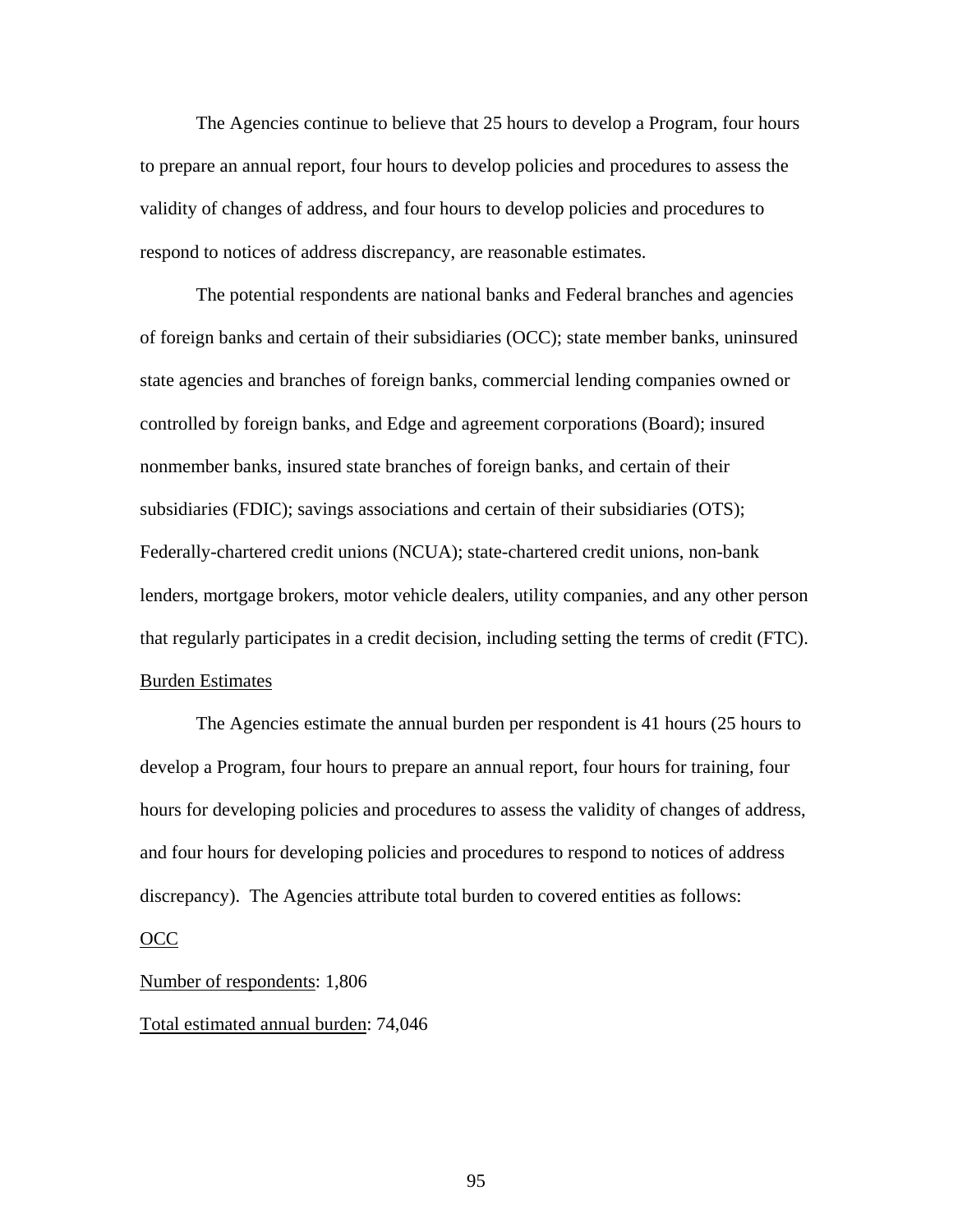# Board

Number of respondents: 1,172

Total Estimated Annual Burden: 48,052

FDIC

Number of respondents: 5,260

Total Estimated Annual Burden: 215,660 hours

OTS

Number of respondents: 832

Total Estimated Annual Burden: 34,112

NCUA

 $\overline{a}$ 

Number of respondents: 5,103

Total Estimated Annual Burden: 209,223

FTC Estimated Burden:<sup>[58](#page-95-0)</sup>

Section 114:

Estimated Hours Burden:

As discussed above, the final regulations require financial institutions and creditors to conduct a risk assessment periodically to determine whether they have covered accounts, which include, at a minimum, consumer accounts. If the financial institutions and creditors determine that they have covered accounts, the final regulations require them to create a written Identity Theft Prevention Program (Program) and they should report to the board of directors, a committee thereof, or senior management at least annually on compliance with the final regulations. The FCRA defines "creditor" to

<span id="page-95-0"></span><sup>&</sup>lt;sup>58</sup> Due to the varied nature of the entities subject to the jurisdiction of the FTC, this Estimated Burden section reflects only the view of the FTC. The banking regulatory agencies have jointly prepared a separate analysis.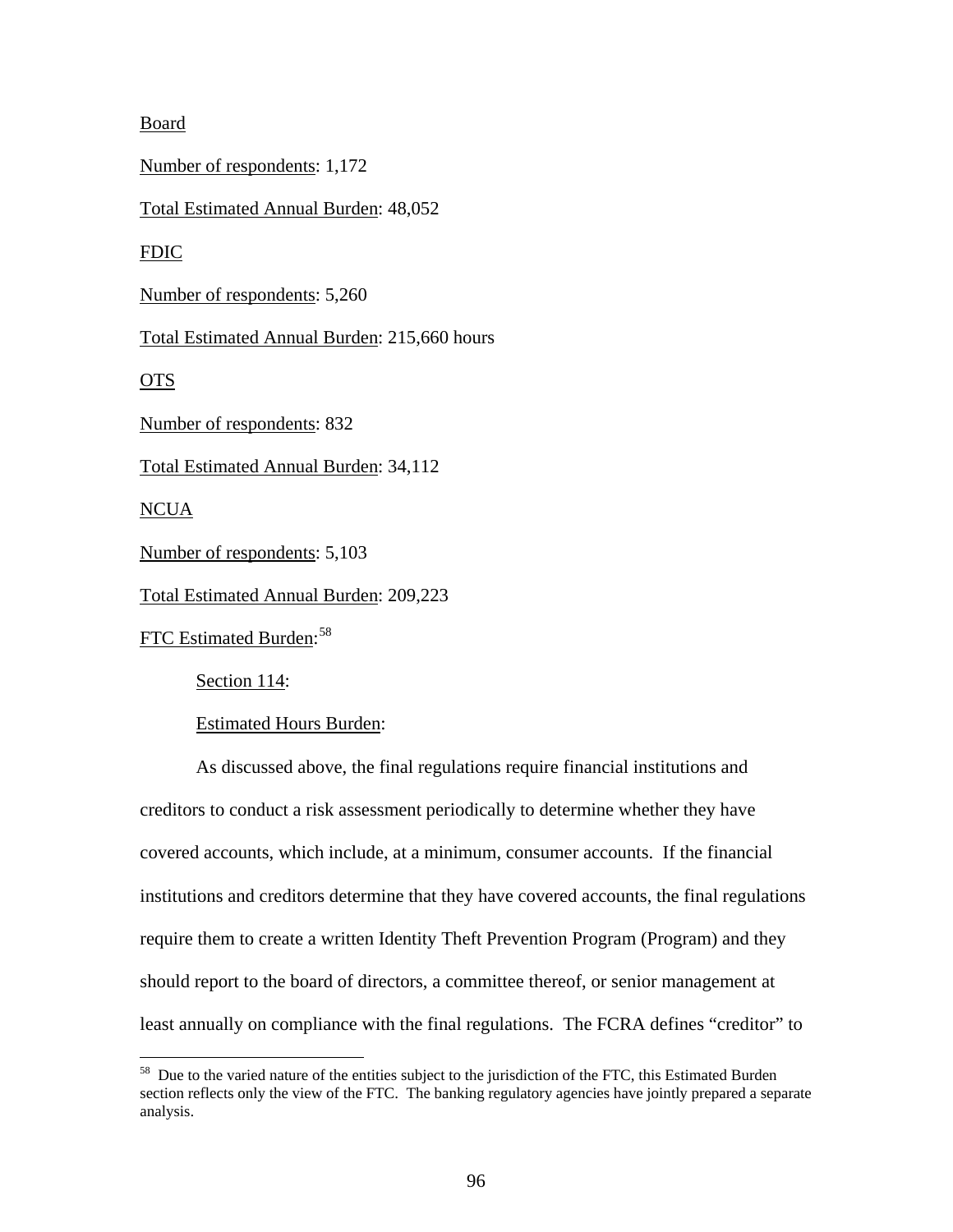have the same meaning as in section 702 of the Equal Credit Opportunity Act (ECOA).<sup>[59](#page-96-0)</sup> Under Regulation B, which implements the ECOA, a creditor means a person who regularly participates in a credit decision, including setting the terms of credit. Regulation B defines credit as a transaction in which the party has a right to defer payment of a debt, regardless of whether the credit is for personal or commercial purposes. $60$  Given the broad scope of entities covered, it is difficult to determine precisely the number of financial institutions and creditors that are subject to the FTC's jurisdiction. There are numerous small businesses under the FTC's jurisdiction, and there is no formal way to track them; moreover, as a whole, the entities under the FTC's jurisdiction are so varied that there are no general sources that provide a record of their existence. Nonetheless, FTC staff estimates that the proposed regulations implementing section 114 will affect over 3,500 financial institutions<sup>[61](#page-96-2)</sup> and over 11 million creditors<sup>62</sup> subject to the FTC's jurisdiction, for a combined total of approximately 11.1 million affected entities. As detailed below, FTC staff estimates that the average annual information collection burden during the three-year period for which OMB clearance was sought will be 4,466,000 hours (rounded to the nearest thousand). The estimated annual labor cost associated with this burden is \$142,925,000 (rounded to the nearest thousand).

<span id="page-96-0"></span> $59$  15 U.S.C. 1681a(r)(5).

<span id="page-96-1"></span><sup>60</sup> Regulation B Equal Credit Opportunity, 12 CFR 202 (as amended effective Apr. 15, 2003).

<span id="page-96-2"></span><sup>&</sup>lt;sup>61</sup> Under the FCRA, the only financial institutions over which the FTC has jurisdiction are state-chartered credit unions. 15 U.S.C. 1681s. As of December 31, 2005, there were 3,302 state-chartered federallyinsured credit unions and 362 state-chartered nonfederally insured credit unions, totaling 3,664 financial institutions. See www.ncua.gov/news/quick\_facts/quick\_facts.html and "Disclosures for Non-Federally Insured Depository Institutions under the Federal Deposit Insurance Corporation Improvement Act (FDICIA)," 70 FR 12823 (Mar. 16, 2005).

<span id="page-96-3"></span> $62$  This estimate is derived from an analysis of a database of U.S. businesses based on NAICS codes for businesses that market goods or services to consumers or other businesses, which totaled 11,076,463 creditors subject to the FTC's jurisdiction.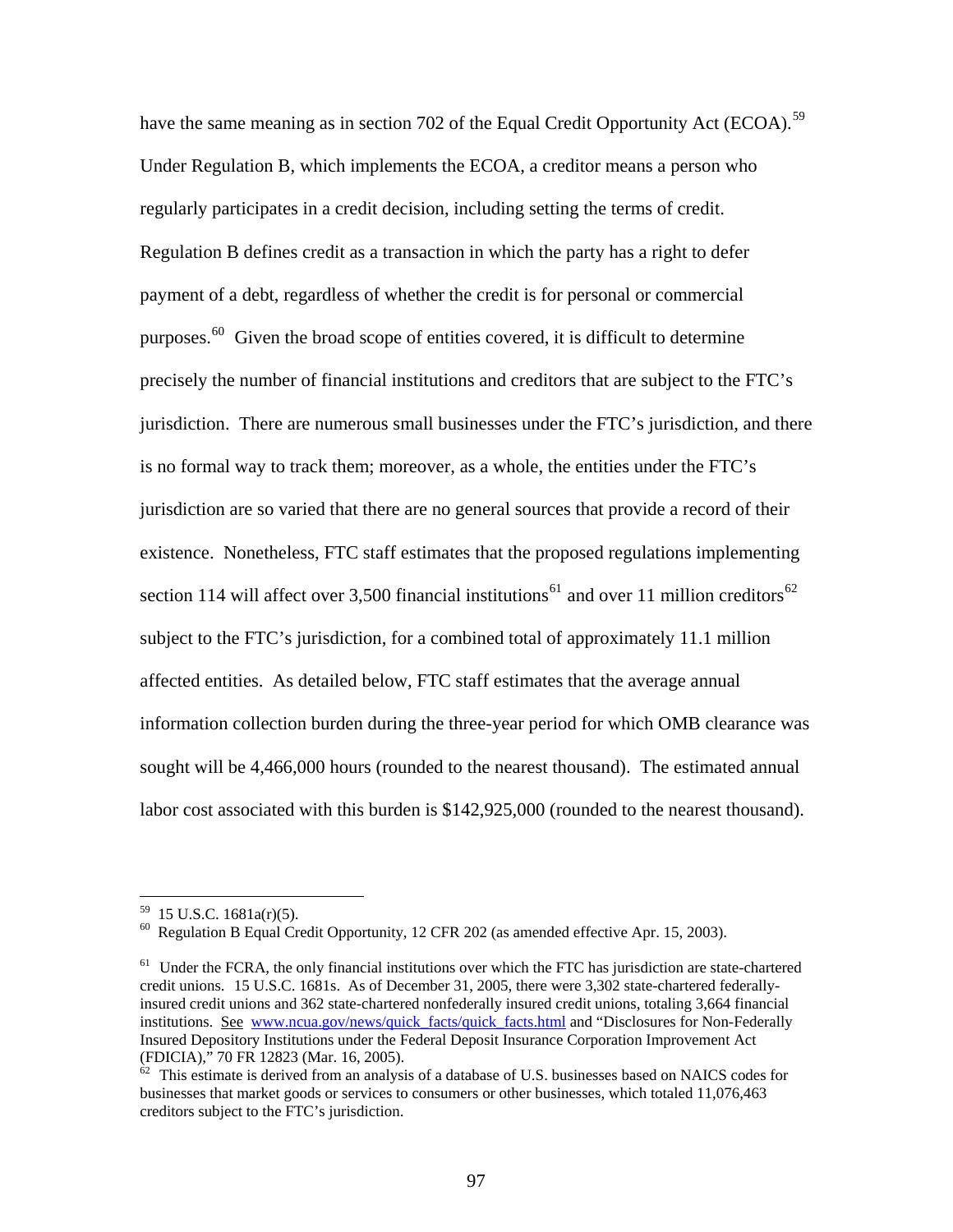For the proposed rule, FTC staff had divided affected entities into two categories: entities that are subject to a high risk of identity theft and entities that are subject to a low risk of identity theft. Based on comments as well as changes in the final rule, FTC staff believes that the affected entities can be categorized in three groups, based on the nature of their businesses: entities subject to a high risk of identity theft, entities subject to a low risk of identity theft, but having consumer accounts that will require them to have a written Program, and entities subject to a low risk of identity theft, but not having consumer accounts.<sup>[63](#page-97-0)</sup>

## A. High-Risk Entities

 $\overline{a}$ 

In drafting its PRA analysis for the proposed regulations, FTC staff believed that because motor vehicle dealers' loans typically are financed by financial institutions also subject to those regulations, the dealers were likely to use the latter's programs as a basis to develop their own. Therefore, although subject to a high risk of identity theft, their burden would be less than other high-risk entities. Commenters, however, noted among other concerns that some motor vehicle dealers finance their own loans. Thus, for this burden estimate, FTC staff no longer is considering motor vehicle dealers separately from other high-risk entities.

As noted above, the Agencies continue to believe that many of the high-risk entities, as part of their usual and customary business practices, already take steps to minimize losses due to fraud. The final rulemaking clarifies that only relevant staff need be trained to implement the Program, as necessary – meaning, for example, that staff

<span id="page-97-0"></span> $63$  In general, high-risk entities may provide consumer financial services or other goods or services of value to identity thieves such as telecommunication services or goods that are easily convertible to cash, whereas low-risk entities may do business primarily with other businesses or provide non-financial services or goods that are not easily convertible to cash.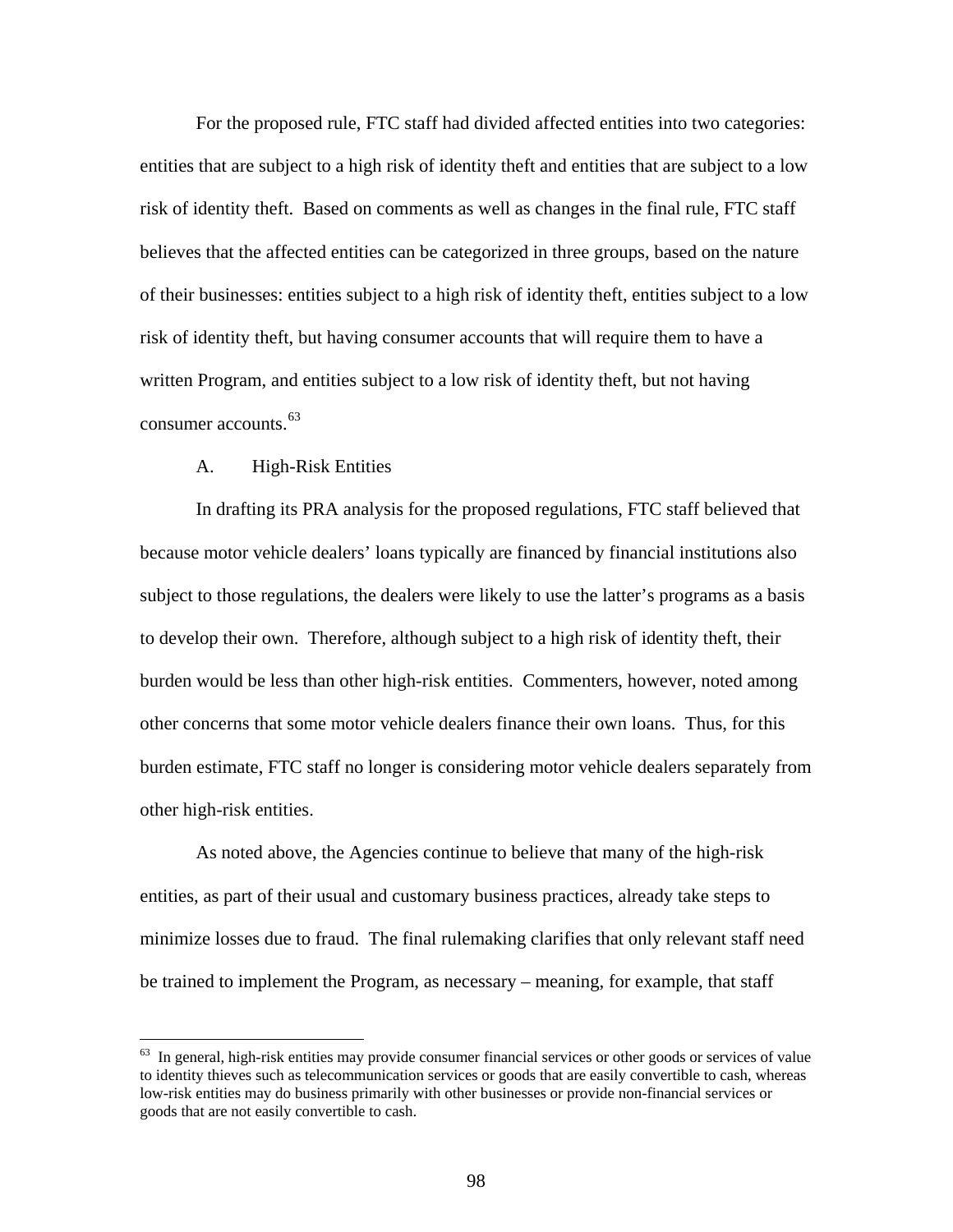already trained as a part of a covered entity's anti-fraud prevention efforts do not need to be re-trained except as incrementally needed. Notwithstanding this clarification, in response to comments received, the Agencies are increasing the burden estimates attributable to training from two to four hours, as is the FTC for high-risk entities in their initial year of implementing the Program, but FTC staff continues to believe that one hour of recurring annual training remains a reasonable estimate.

The FTC staff maintains its estimate of 25 hours for high-risk entities to create and implement a written Program, with an annual recurring burden of 1 hour. As before, FTC staff anticipates that these entities will incorporate policies and procedures that they likely already have in place. The FTC staff continues to believe that preparation of an annual report will take high-risk entities 4 hours initially, with an annual recurring burden of 1 hour.

## B. Low-Risk Entities

A few commenters believed that FTC staff had underestimated the amount of time it would take low-risk entities to comply with the proposed regulations. These commenters estimated that the amount of time would range from 6 to 20 hours to create a program and 1 hour each to train employees and draft the annual report. The FTC staff believes these estimates were based on a misunderstanding of the requirements of the proposed regulations, including that the list of 31 Red Flags in the proposed guidelines was intended to be a checklist. The final regulations clarify that the list of Red Flags is illustrative only. Moreover, the emphasis of the written Program, as required under the final regulations, is to identify risks of identity theft. To the extent that entities with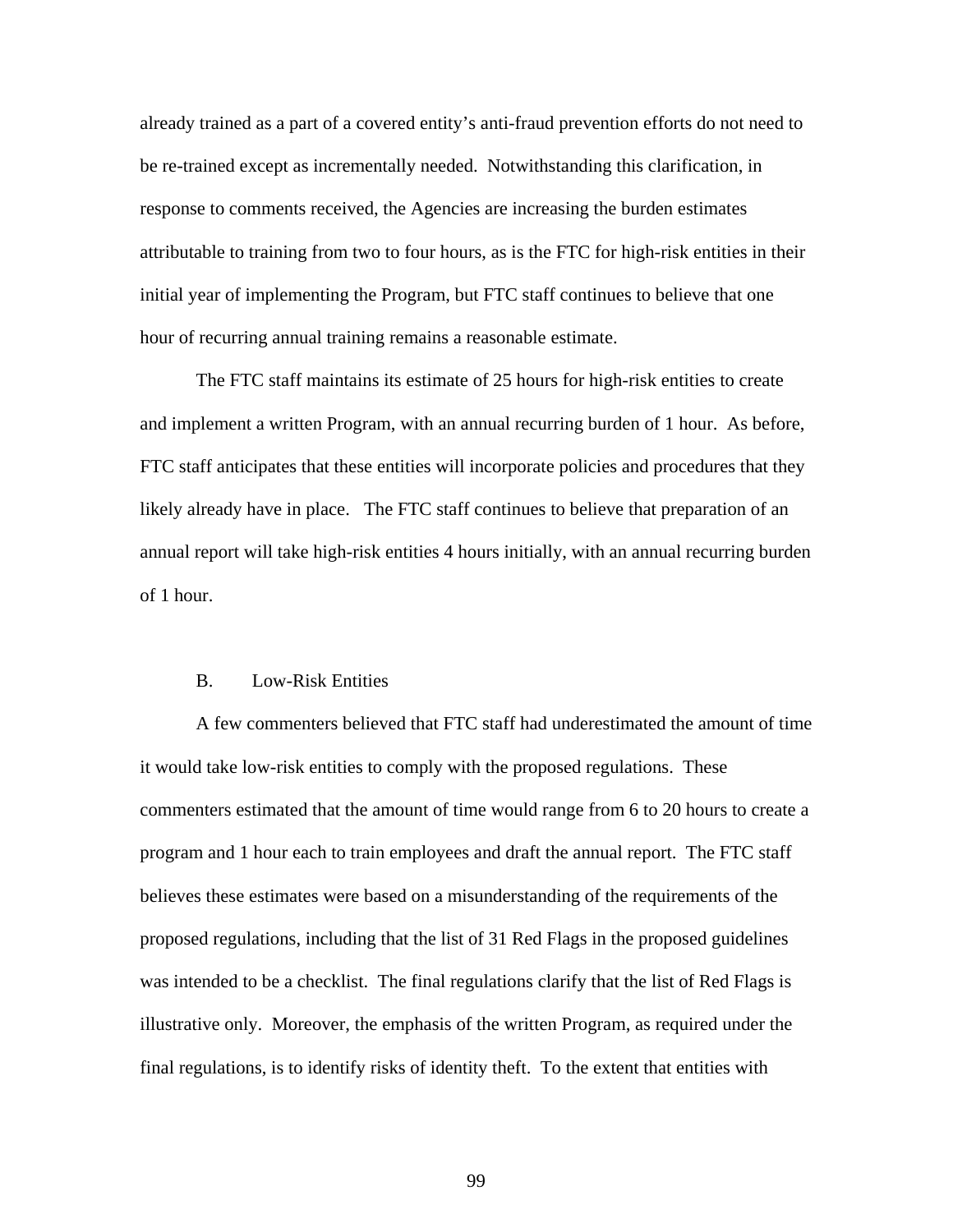consumer accounts determine that they have a minimal risk of identity theft, they would be tasked only with developing a streamlined Program. Therefore, the FTC staff does not believe that it would take such an entity 6 to 20 hours to develop a Program, 1 hour to train employees, and 1 hour to draft an annual report on risks of identity theft which are minimal or non-existent. Nonetheless, FTC staff believes that it may have underestimated the time low-risk entities may need to initially apply the final rule to develop a Program. Thus, FTC staff has increased from 20 minutes to 1 hour its previously stated estimate for this activity.

The final regulations have been revised from the proposed regulations to alleviate the burden of creating a written Program for entities that determine that they do not have any covered accounts. The FTC staff believes that entities subject to a low risk of identity theft, but not having consumer accounts, will likely determine that they do not have covered accounts. Such entities would not be required to develop a written Program, and thus will not incur PRA burden. The FTC staff estimates that approximately 9,191,496 $^{64}$  $^{64}$  $^{64}$  of the 10,813,525 low-risk entities subject to the requirement to create a written Program under the proposed regulations will not have covered accounts under the final rule. Therefore, these 9,191,496 low-risk entities will not be required to develop a written Program, thereby substantially reducing the original burden hours estimate in the NPRM for low-risk entities.

The FTC staff believes that for entities subject to a low risk of identity theft, but having consumer accounts that will require them to have a written Program, it will take

 $\overline{a}$ 

<span id="page-99-0"></span><sup>&</sup>lt;sup>64</sup> This estimate is derived from an analysis of a database of U.S. businesses based on NAICS codes for businesses that market goods or services to consumers or other businesses, net of the number of creditors subject to the FTC's jurisdiction, an estimated subset of which comprise anticipated low-risk entities not having covered accounts under the final rule.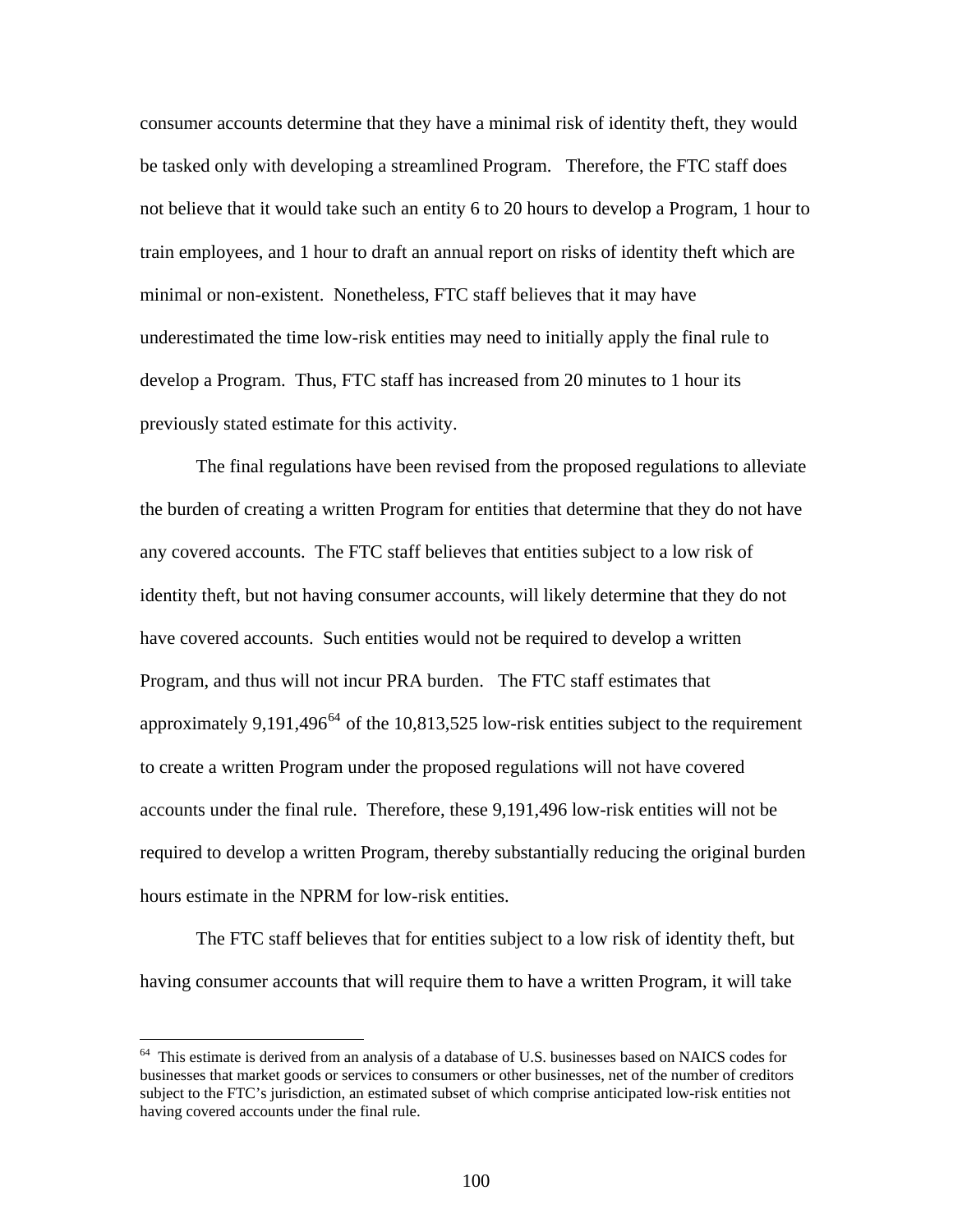such entities 1 hour to review the final regulations and create a streamlined Program, with an annual recurring burden of 5 minutes. The FTC staff believes that training staff to be attentive to any future risks of identity theft will take low-risk entities 10 minutes, with an annual recurring burden of 5 minutes. The FTC staff believes that preparing an annual report will take low-risk entities 10 minutes, with an annual recurring burden of 5 minutes.

 Accordingly, FTC staff estimates that the final regulations implementing section 114 affect the following: 266,602 high-risk entities subject to the FTC's jurisdiction at an average annual burden of 13 hours per entity [average annual burden over 3-year clearance period for creation and implementation of Program  $((25+1+1)/3)$  plus average annual burden over 3-year clearance period for staff training  $((4+1+1)/3)$  plus average annual burden over 3-year clearance period for preparing annual report  $((4+1+1)/3)$ ], for a total of 3,466,000 hours (rounded to the nearest thousand); and 1,622,029 low-risk entities that have consumer accounts subject to the FTC's jurisdiction at an average annual burden of approximately 37 minutes per entity [average annual burden over 3-year clearance period for creation and implementation of streamlined Program  $((60+5+5)/3)$ plus average annual burden over 3-year clearance period for staff training  $((10+5+5)/3)$ plus average annual burden over 3-year clearance period for preparing annual report  $((10+5+5)/3]$ , for a total of 1,000,000 hours (rounded to the nearest thousand).

The proposed regulations implementing Section 114 also require credit and debit card issuers to establish policies and procedures to assess the validity of a change of address request, including notifying the cardholder or using another means of assessing the validity of the change of address. The FTC received no comments on its burden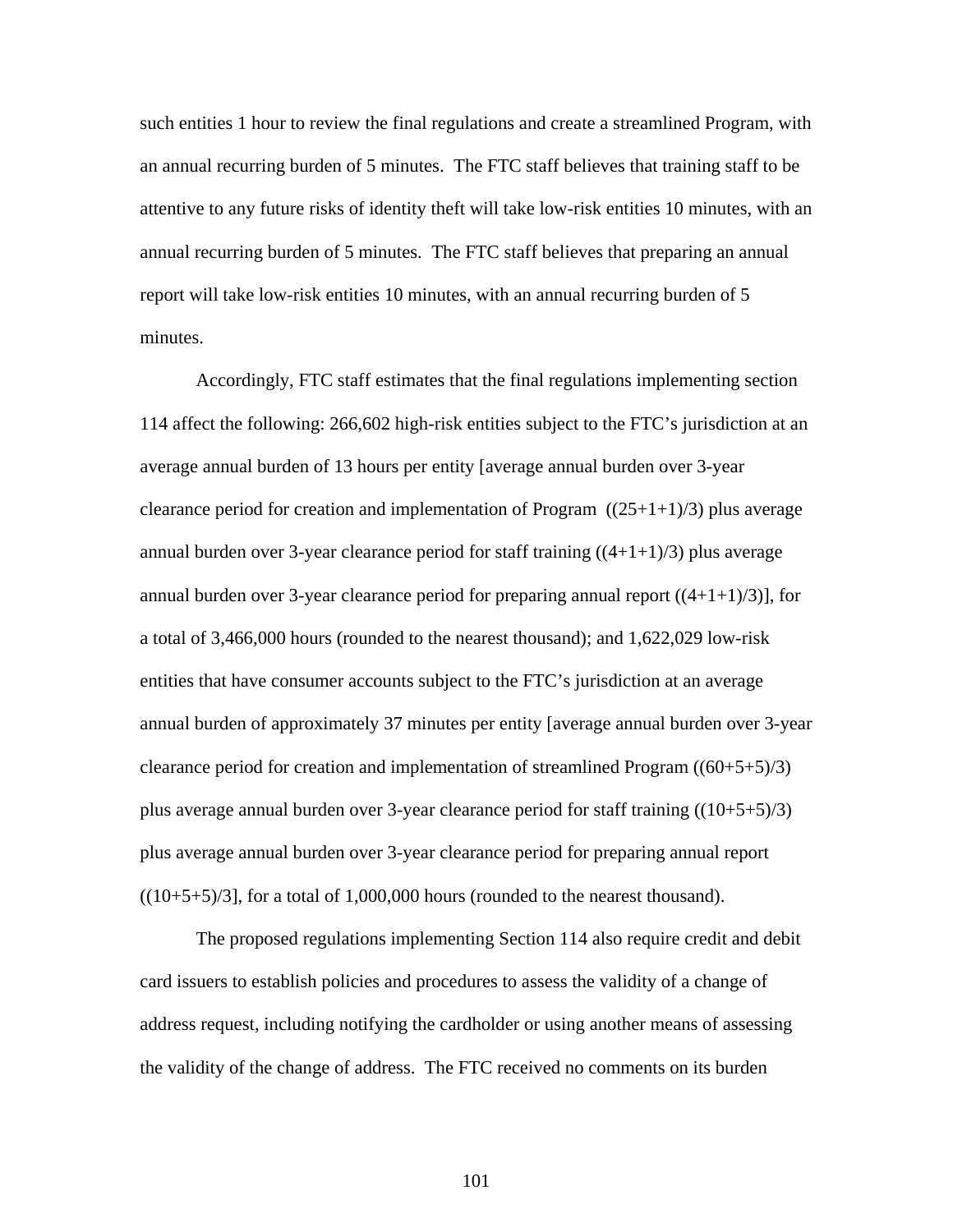estimates in the NPRM and FTC staff does not believe that the changes made to the final regulation have altered its original burden estimates. Accordingly, FTC staff maintains that it will take 100 credit or debit card issuers 4 hours to develop and implement policies and procedures to assess the validity of a change of address request for a total burden of 400 hours.

# Estimated Cost Burden:

 $\overline{a}$ 

 The FTC staff derived labor costs by applying appropriate estimated hourly cost figures to the burden hours described above. It is difficult to calculate with precision the labor costs associated with the proposed regulations, as they entail varying compensation levels of management and/or technical staff among companies of different sizes. In the NPRM, FTC staff had estimated that low-risk entities would use administrative support personnel at an hourly cost of \$16.00. A few commenters disagreed that low-risk entities would use administrative support personnel, arguing instead that the Program would be implemented at a managerial level, and the labor cost should be at least \$32.00 and possibly even \$48.00. Therefore, in calculating the cost figures, FTC staff assumes that for all entities, professional technical personnel and/or managerial personnel will create and implement the Program, prepare the annual report, train employees, and assess the validity of a change of address request, at an hourly rate of  $$32.00<sup>65</sup>$  $$32.00<sup>65</sup>$  $$32.00<sup>65</sup>$ 

 Based on the above estimates and assumptions, the total annual labor costs for all categories of covered entities under the final regulations implementing section 114 are

<span id="page-101-0"></span> $65$  The cost is derived from a mid-range among the reported 2006 Bureau of Labor Statistics rates for likely positions within the professional technical and managerial categories. See June 2006 Bureau of Labor Statistics National Compensation Survey for occupational wages in the United States at <http://www.bls.gov/ncs/ocs/sp/ncbl0910.pdf> ("June 2006 BLS NCS Survey").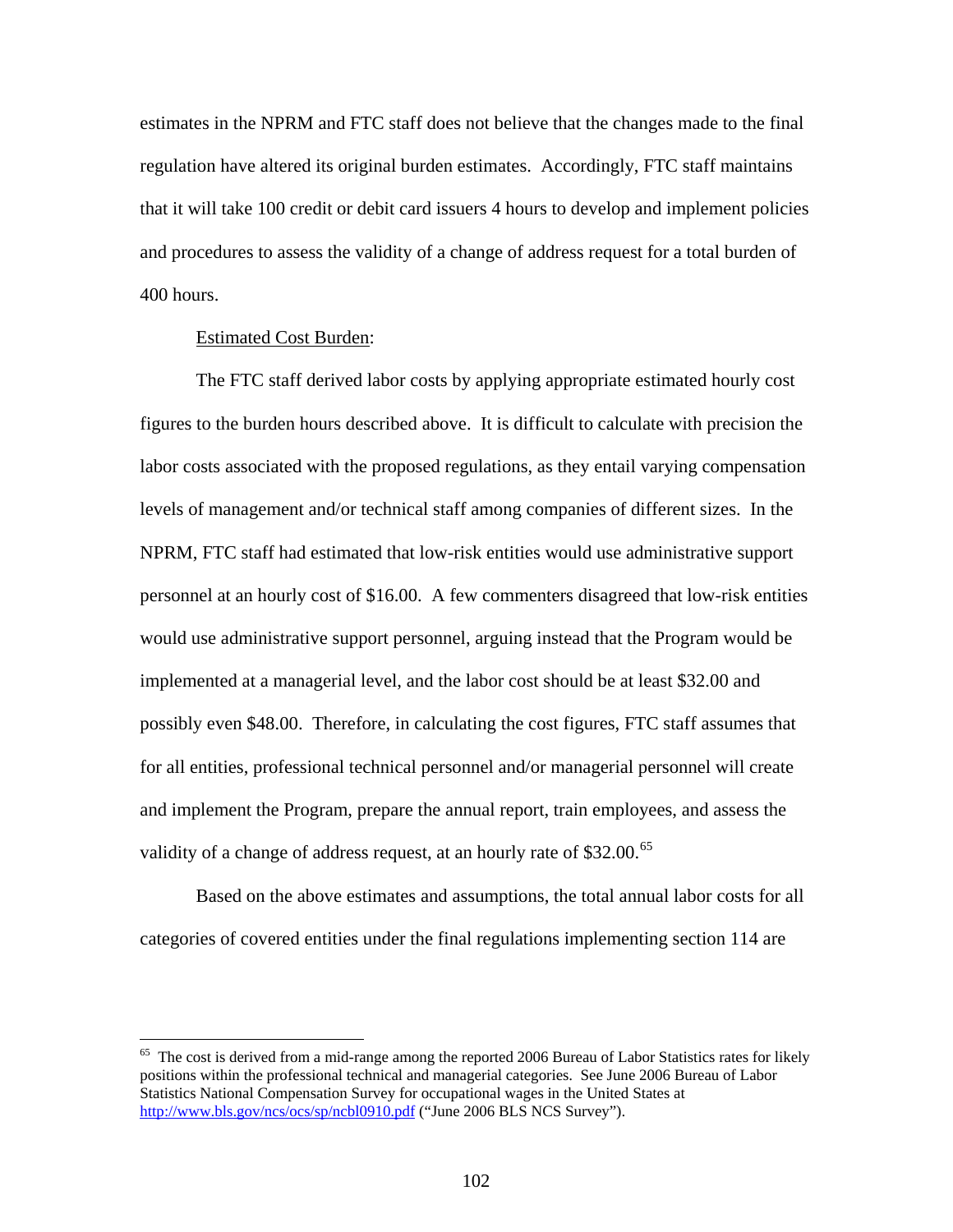\$142,925,000 (rounded to the nearest thousand)  $(3,466,000$  hours + 400 hours + 1,000,000 hours) x \$32.00)].

## Section 315:

 $\overline{a}$ 

## Estimated Hours Burden:

 The Commission did not receive any comments relating to its original burden estimates for the information collection requirements under section 315. Although the final regulations were modified such that they no longer require users to furnish a confirmed address to a CRA for existing relationships, FTC staff does not believe that this modification will significantly alter its original burden estimates. Therefore, FTC staff burden estimates remain unchanged under section 315 from the estimates proposed in the NPRM. Accordingly, FTC staff estimates that the average annual information collection burden during the three-year period for which OMB clearance was sought will be 831,000 hours (rounded to the nearest thousand). The FTC staff continues to assume that the policies and procedures for notice of address discrepancy and furnishing the correct address will be set up by administrative support personnel at an hourly rate of \$16.<sup>[66](#page-102-0)</sup> Thus, the estimated annual labor cost associated with this burden is \$13,296,000 (rounded to the nearest thousand).

 The Agencies have a continuing interest in the public's opinions of our collections of information. At any time, comments regarding the burden estimate, or any other aspect of this collection of information, including suggestions for reducing the burden, may be sent to:

<span id="page-102-0"></span> $66$  This hourly wage is a conservative inflation-adjusted updating of hourly mean wages (\$14.86) shown for administrative support personnel in the June 2006 BLS NCS Survey.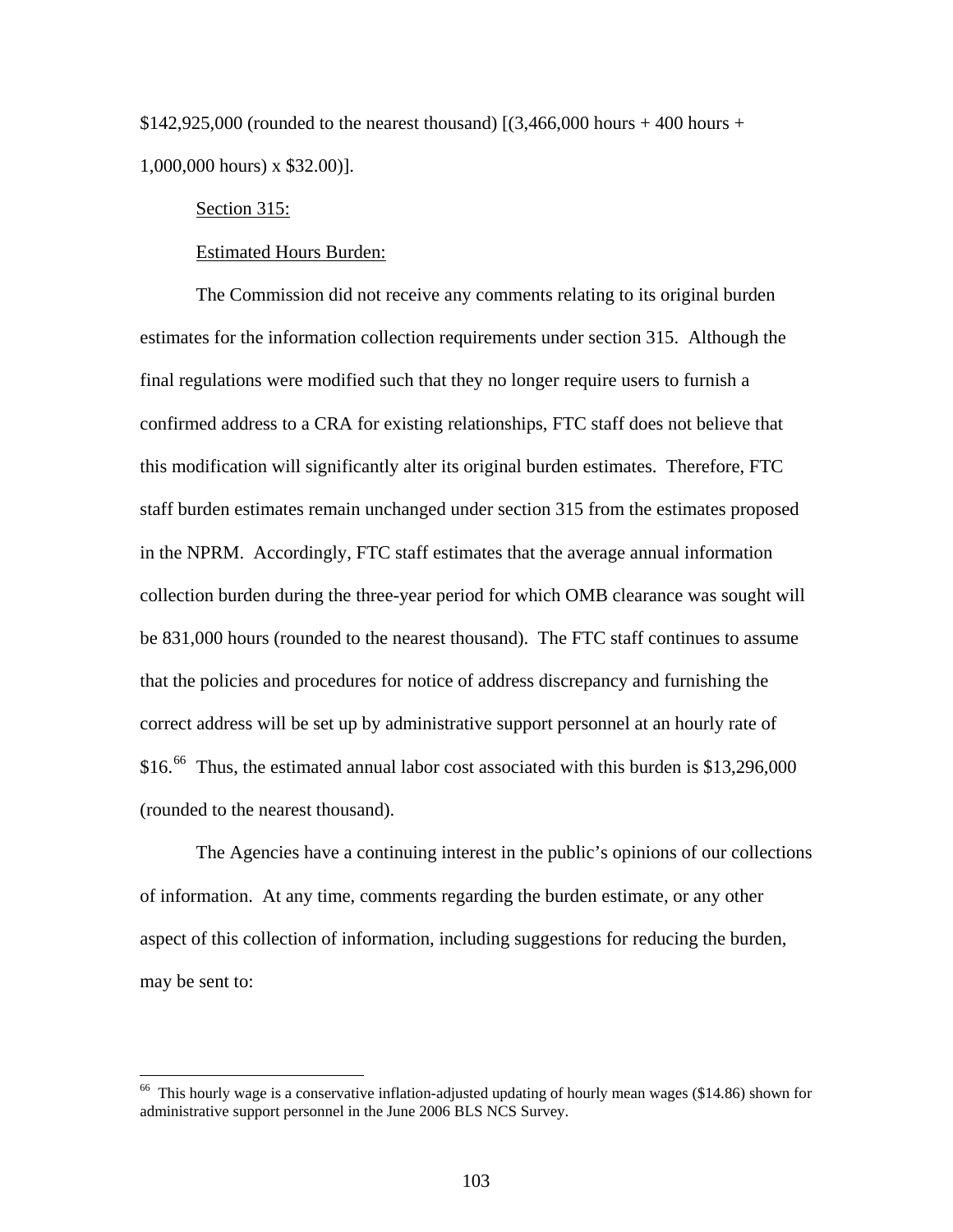OCC: Communications Division, Office of the Comptroller of the Currency, Public Information Room, Mail stop 1-5, Attention: 1557-0237, 250 E Street, SW., Washington, DC 20219. In addition, comments may be sent by fax to 202-874-4448, or by electronic mail to [regs.comments@occ.treas.gov](mailto:regs.comments@occ.treas.gov). You can inspect and photocopy the comments at the OCC's Public Information Room, 250 E Street, SW., Washington, DC 20219. For security reasons, the OCC requires that visitors make an appointment to inspect comments. You may do so by calling 202-874-5043. Upon arrival, visitors will be required to present valid government-issued photo identification and submit to security screening in order to inspect and photocopy comments.

 Board: You may submit comments, identified by R-1255, by any of the following methods:

Agency Web site: [http://www.federalreserve.gov.](http://frwebgate.access.gpo.gov/cgi-bin/leaving.cgi?from=leavingFR.html&log=linklog&to=http://www.federalreserve.gov) Follow the instructions for submitting comments on

[http://www.federalreserve.gov/generalinfo/foia/ProposedRegs.cfm](http://frwebgate.access.gpo.gov/cgi-bin/leaving.cgi?from=leavingFR.html&log=linklog&to=http://www.federalreserve.gov/generalinfo/foia/ProposedRegs.cfm).

Federal eRulemaking Portal: [http://www.regulations.gov.](http://frwebgate.access.gpo.gov/cgi-bin/leaving.cgi?from=leavingFR.html&log=linklog&to=http://www.regulations.gov) Follow the instructions for submitting comments.

 E-mail: [regs.comments@federalreserve.gov](mailto:regs.comments@federalreserve.gov). Include docket number in the subject line of the message.

FAX: 202-452-3819 or 202-452-3102.

Mail: Jennifer J. Johnson, Secretary, Board of Governors of the Federal Reserve

System, 20th Street and Constitution Avenue, NW., Washington, DC 20551.

All public comments are available from the Board's Web site at

[http://www.federalreserve.gov/generalinfo/foia/ProposedRegs.cfm](http://frwebgate.access.gpo.gov/cgi-bin/leaving.cgi?from=leavingFR.html&log=linklog&to=http://www.federalreserve.gov/generalinfo/foia/ProposedRegs.cfm) as submitted, unless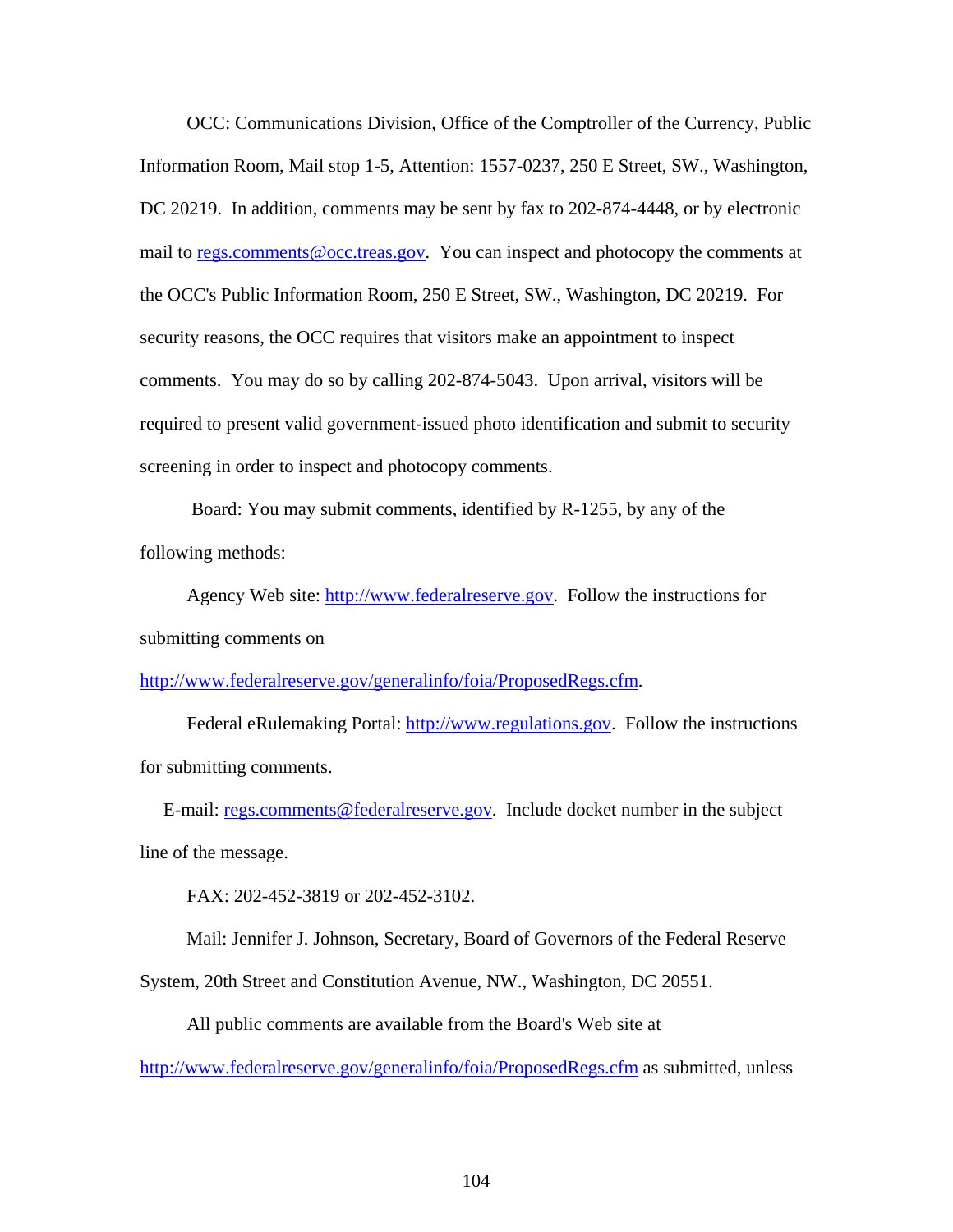modified for technical reasons. Accordingly, your comments will not be edited to remove any identifying or contact information. Public comments may also be viewed electronically or in paper form in Room MP-500 of the Board's Martin Building (20th and C Streets, NW.) between 9 a.m. and 5 p.m. on weekdays.

FDIC: You may submit written comments, which should refer to 3064-

AD00, by any of the following methods:

Agency Web site: [http://www.fdic.gov/regulations/laws/federal/propose.html](http://frwebgate.access.gpo.gov/cgi-bin/leaving.cgi?from=leavingFR.html&log=linklog&to=http://www.fdic.gov/regulations/laws/federal/propose.html).

Follow the instructions for submitting comments on the FDIC Web site.

 Federal eRulemaking Portal: [http://www.regulations.gov.](http://frwebgate.access.gpo.gov/cgi-bin/leaving.cgi?from=leavingFR.html&log=linklog&to=http://www.regulations.gov) Follow the instructions for submitting comments.

E-mail: [Comments@FDIC.gov](mailto:Comments@FDIC.gov).

 Mail: Robert E. Feldman, Executive Secretary, Attention: Comments, FDIC, 550 17th Street, NW., Washington, DC 20429.

 Hand Delivery/Courier: Guard station at the rear of the 550 17th Street Building (located on F Street) on business days between 7 a.m. and 5 p.m.

 Public Inspection: All comments received will be posted without change to [http://www.fdic.gov/regulations/laws/federal/propose/html](http://frwebgate.access.gpo.gov/cgi-bin/leaving.cgi?from=leavingFR.html&log=linklog&to=http://www.fdic.gov/regulations/laws/federal/propose/html) including any personal information provided. Comments may be inspected at the FDIC Public Information Center, Room 100, 801 17th Street, NW., Washington, DC, between 9 a.m. and 4:30 p.m. on business days.

OTS: Information Collection Comments, Chief Counsel's Office,

Office of Thrift Supervision, 1700 G Street, NW., Washington, DC 20552; send a

facsimile transmission to (202) 906-6518; or send an e-mail to related index on the OTS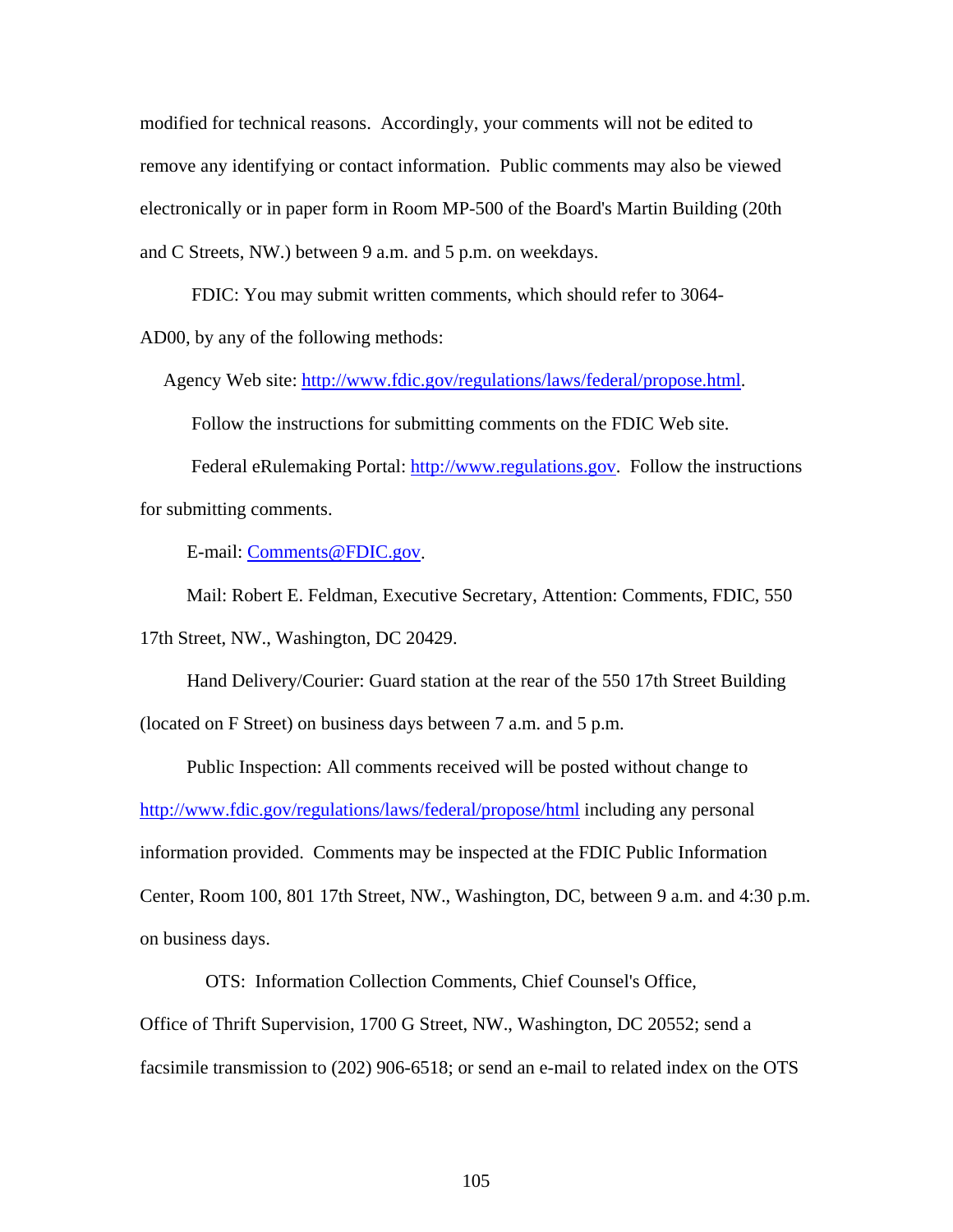Internet site at [http://www.ots.treas.gov.](http://frwebgate.access.gpo.gov/cgi-bin/leaving.cgi?from=leavingFR.html&log=linklog&to=http://www.ots.treas.gov) In addition, interested persons may inspect the comments at the Public Reading Room, 1700 G Street, NW., by appointment. To make an appointment, call (202) 906-5922, send an e-mail to [publicinfo@ots.treas.gov,](mailto:publicinfo@ots.treas.gov) or send a facsimile transmission to (202) 906-7755.

NCUA: You may submit comments by any of the following methods

(Please send comments by one method only):

Federal eRulemaking Portal: [http://www.regulations.gov.](http://frwebgate.access.gpo.gov/cgi-bin/leaving.cgi?from=leavingFR.html&log=linklog&to=http://www.regulations.gov)

Follow the instructions for submitting comments.

NCUA Web site:

[http://www.ncua.gov/RegulationsOpinionsLaws/proposedregs/proposedregs.html.](http://frwebgate.access.gpo.gov/cgi-bin/leaving.cgi?from=leavingFR.html&log=linklog&to=http://www.ncua.gov/RegulationsOpinionsLaws/proposedregs/proposedregs.html)

Follow the instructions for submitting comments.

E-mail: Address to [regcomments@ncua.gov](mailto:regcomments@ncua.gov). Include "[Your name] Comments on

----," in the e-mail subject line.

Fax: (703) 518-6319. Use the subject line described above for e-mail.

Mail: Address to Mary F. Rupp, Secretary of the Board, National Credit Union

Administration, 1775 Duke Street, Alexandria, VA 22314-3428.

Hand Delivery/Courier: Same as mail address.

 Additionally, commenters may send a copy of their comments to the OMB desk officer for the OCC, Board, FDIC, OTS, and NCUA by mail to the Office of Information and Regulatory Affairs, U.S. Office of Management and Budget, New Executive Office Building, Room 10235, 725 17th Street, NW., Washington, DC 20503, or by fax to (202) 395-6974.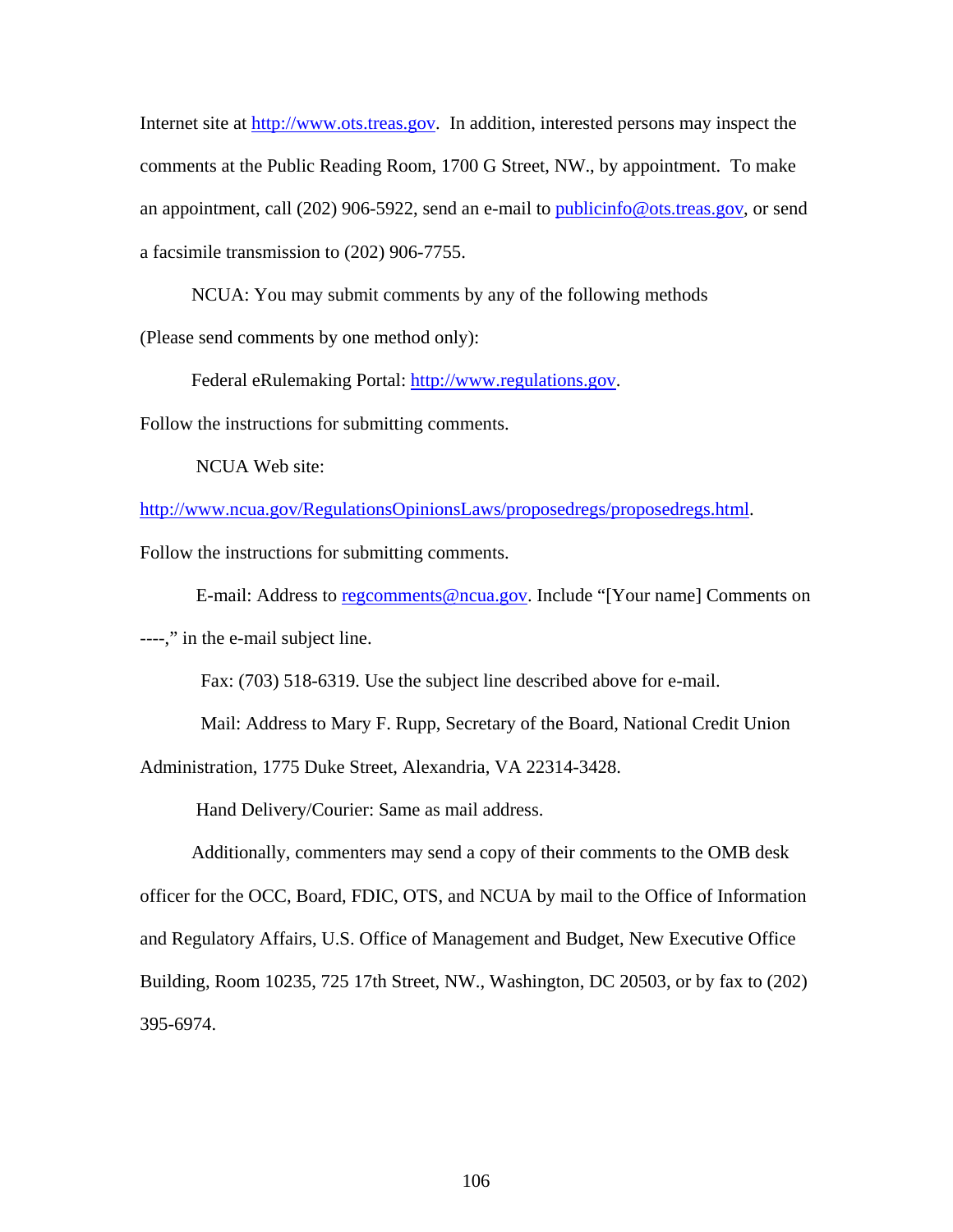FTC: Comments should refer to "The Red Flags Rule: Project No. R611019," and may be submitted by any of the following methods. However, if the comment contains any material for which confidential treatment is requested, it must be filed in paper form, and the first page of the document must be clearly labeled "Confidential." [67](#page-106-0)

 E-mail: Comments filed in electronic form should be submitted by clicking on the following Web link: [https://secure.commentworks.com/ftc-redflags](http://frwebgate.access.gpo.gov/cgi-bin/leaving.cgi?from=leavingFR.html&log=linklog&to=https://secure.commentworks.com/ftc-redflags) and following the instructions on the Web-based form. To ensure that the Commission considers an electronic comment, you must file it on the Web-based form at

# [https://secure.commentworks.com/ftc-redflags](http://frwebgate.access.gpo.gov/cgi-bin/leaving.cgi?from=leavingFR.html&log=linklog&to=https://secure.commentworks.com/ftc-redflags).

 $\overline{a}$ 

Federal eRulemaking Portal: If this notice appears at [http://www.regulations.gov,](http://frwebgate.access.gpo.gov/cgi-bin/leaving.cgi?from=leavingFR.html&log=linklog&to=http://www.regulations.gov) you may also file an electronic comment through that Web site. The Commission will consider all comments that regulations.gov forwards to it.

 Mail or Hand Delivery: A comment filed in paper form should include "The Red Flags Rule, Project No. R611019," both in the text and on the envelope and should be mailed or delivered, with two complete copies, to the following address: Federal Trade Commission/Office of the Secretary, Room H-135 (Annex M), 600 Pennsylvania Avenue, NW., Washington, DC 20580. Because paper mail in the Washington area and at the Commission is subject to delay, please consider submitting your comments in electronic form, as prescribed above. The FTC is requesting that any comment filed in paper form be sent by courier or overnight service, if possible.

<span id="page-106-0"></span> $67$  Commission Rule 4.2(d), 16 CFR 4.2(d). The comment must be accompanied by an explicit request for confidential treatment, including the factual and legal basis for the request, and must identify the specific portions of the comment to be withheld from the public record. The request will be granted or denied by the Commission's General Counsel, consistent with applicable law and the public interest. See Commission Rule 4.9(c), 16 CFR 4.9(c).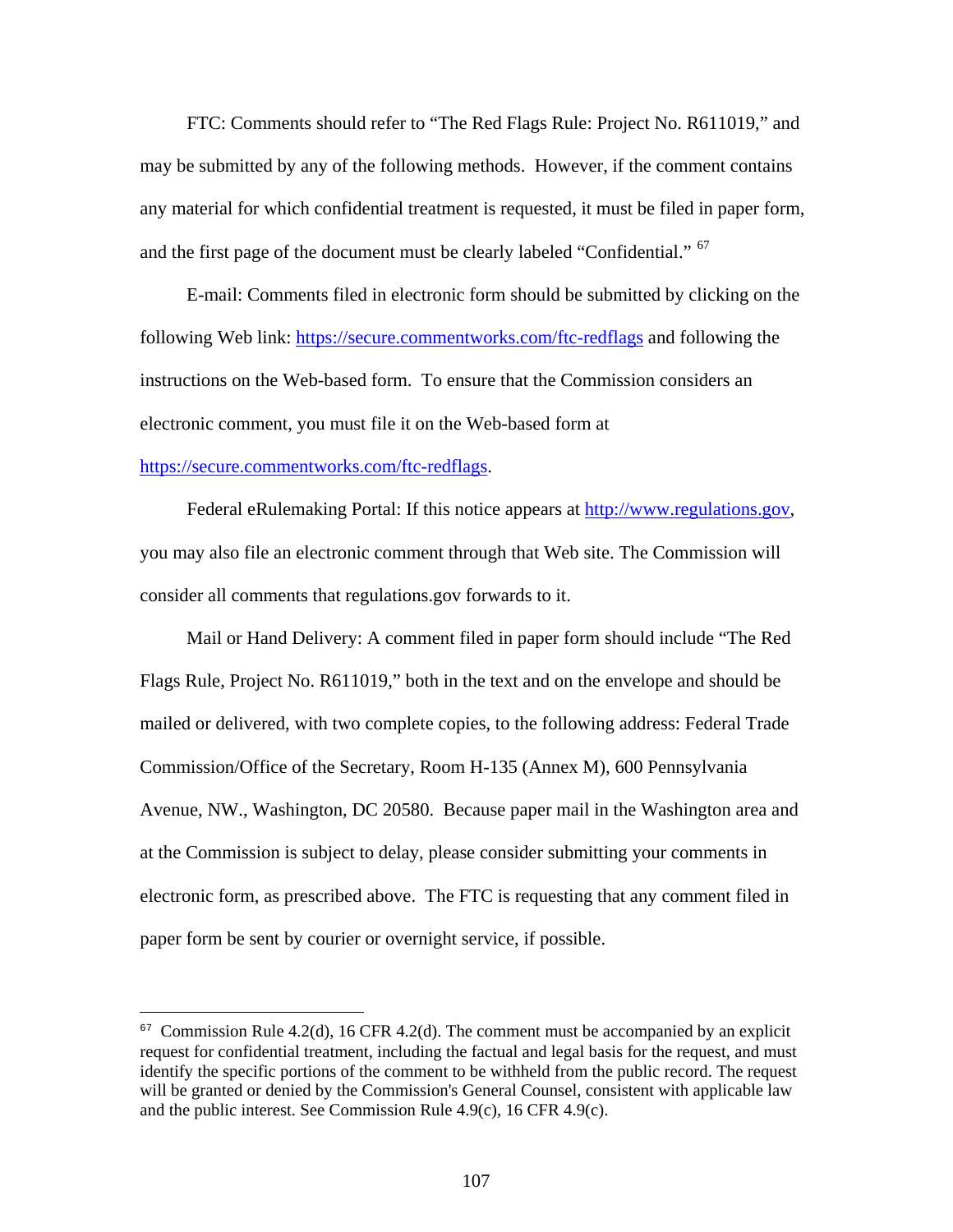Comments on any proposed filing, recordkeeping, or disclosure requirements that are subject to paperwork burden review under the Paperwork Reduction Act should additionally be submitted to: Office of Management and Budget, Attention: Desk Officer for the Federal Trade Commission. Comments should be submitted via facsimile to (202) 395-6974 because U.S. Postal Mail is subject to lengthy delays due to heightened security precautions.

 The FTC Act and other laws the Commission administers permit the collection of public comments to consider and use in this proceeding as appropriate. All timely and responsive public comments, whether filed in paper or electronic form, will be considered by the Commission, and will be available to the public on the FTC Web site, to the extent practicable, at [http://www.ftc.gov/os/publiccomments.htm.](http://frwebgate.access.gpo.gov/cgi-bin/leaving.cgi?from=leavingFR.html&log=linklog&to=http://www.ftc.gov/os/publiccomments.htm) As a matter of discretion, the FTC makes every effort to remove home contact information for individuals from the public comments it receives before placing those comments on the FTC Web site. More information, including routine uses permitted by the Privacy Act, may be found in the FTC's privacy policy, at [http://www.ftc.gov/ftc/privacy.htm.](http://frwebgate.access.gpo.gov/cgi-bin/leaving.cgi?from=leavingFR.html&log=linklog&to=http://www.ftc.gov/ftc/privacy.htm)

 Members of the public also can request additional information or a copy of the collection from:

**OCC:** Mary Gottlieb, OCC Clearance Officer, (202)874-5090, Legislative and Regulatory Activities Division, Office of the Comptroller of the Currency, 250 E Street, SW., Washington, DC 20219.

**Board:** Michelle Shore, Clearance Officer, Division of Research and Statistics (202) 452-3829.

**FDIC:** Steven F. Hanft, Clearance Officer, Legal Division, (202-898-3907.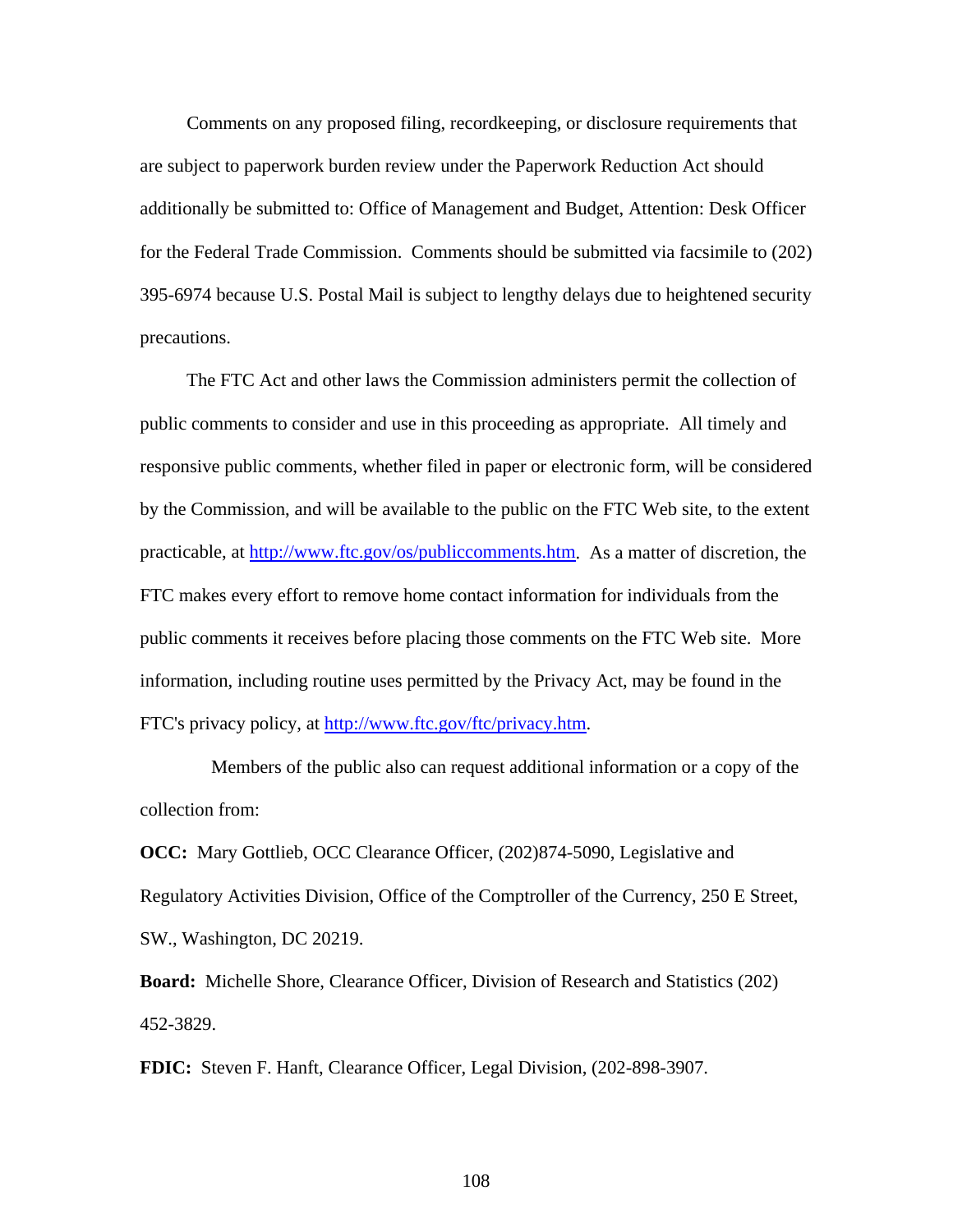**OTS:** Ira L. Mills, OTS Clearance Officer, Litigation Division, Chief Counsel's Office, at *Ira.Mills@ots.treas.gov*, (202) 906-6531, or facsimile number (202) 906-6518. **NCUA:** Regina M. Metz, Staff Attorney, Office of General Counsel, (703) 518-6540. **FTC:** Gary Greenfield, Staff Attorney, Office of General Counsel, (202) 326-2753.

#### **B. Regulatory Flexibility Act**

**OCC:** Under section 605(b) of the Regulatory Flexibility Act (RFA), 5 U.S.C. 605(b), the OCC must either publish a Final Regulatory Flexibility Analysis (FRFA) for a final rule or certify, along with a statement providing the factual basis for such certification, the rule will not have a significant economic impact on a substantial number of small entities. The Small Business Administration has defined "small entities" for banking purposes as a bank or savings institution with assets of \$165 million or less. See 13 CFR 121.201.

Based on its analysis and for the reasons stated below, the OCC certifies that this final rulemaking will not have a significant economic impact on a substantial number of small entities.

## Rules Implementing Section 114

 The proposed regulations implementing section 114 required the development and establishment of a written identity theft prevention program to detect, prevent, and mitigate identity theft. The proposed regulations also required card issuers to assess the validity of a notice of address change under certain circumstances.

 In connection with the proposed rulemaking, the OCC concluded that the proposed regulations implementing section 114, if adopted as proposed, would not impose undue costs on national banks and would not have a substantial economic impact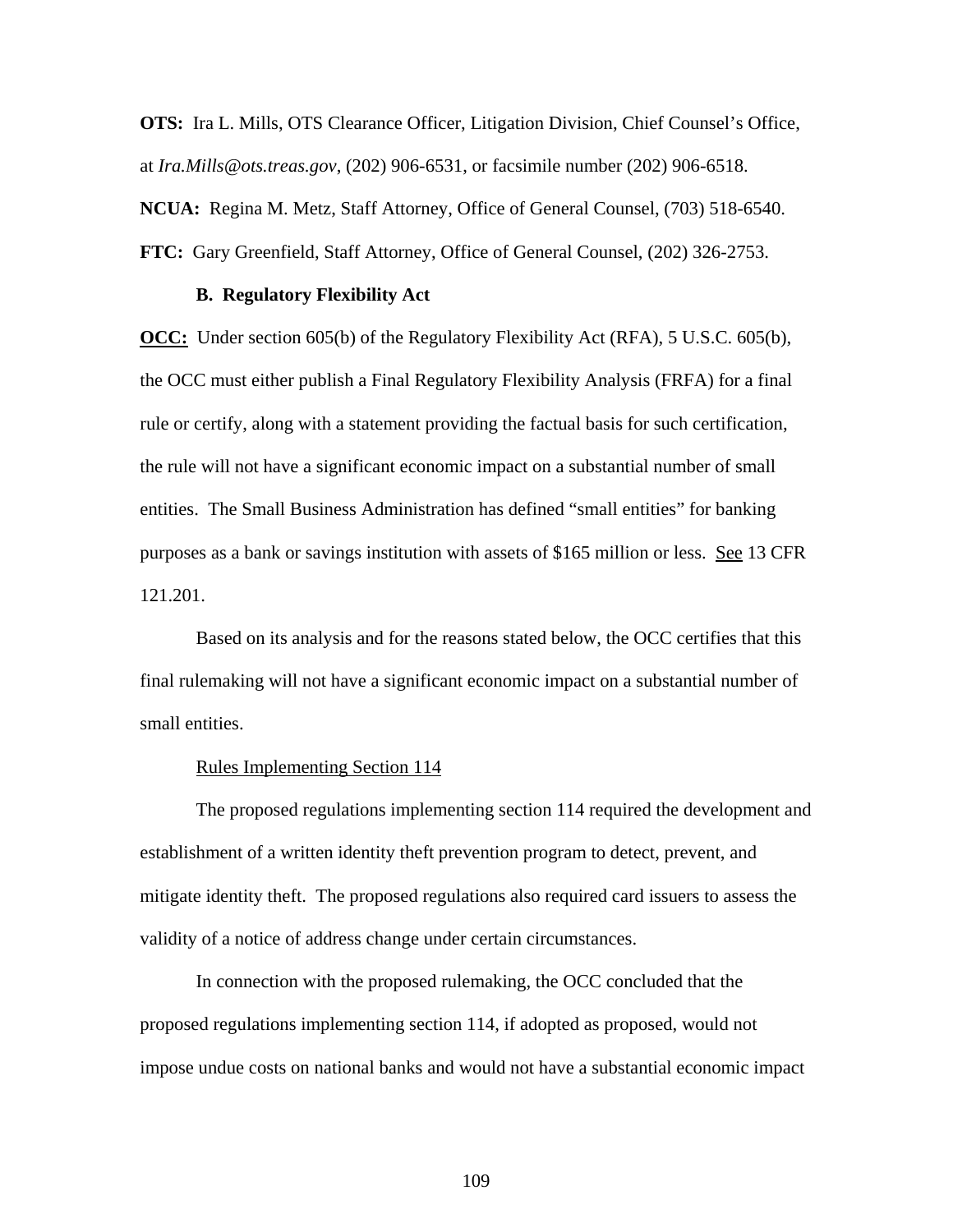on a substantial number of small national banks. The OCC noted that national banks already employ a variety of measures that satisfy the requirements of the rulemaking because (1) such measures are a good business practice and generally are a part of a bank's efforts to reduce losses due to fraud, and (2) national banks already comply with other regulations and guidance that relate to information security, authentication, identity theft, and response programs. For example, national banks are already subject to CIP rules requiring them to verify the identity of a person opening a new account<sup>[68](#page-109-0)</sup> and already have various systems in place to detect certain patterns, practices and specific activities that indicate the possible existence of identity theft in connection with the opening of new accounts. Similarly, national banks complying with the "Interagency Guidelines Establishing Information Security Standards<sup>"[69](#page-109-1)</sup> and guidance recently issued by the FFIEC titled "Authentication in an Internet Banking Environment"<sup>[70](#page-109-2)</sup> already have policies and procedures in place to detect attempted and actual intrusions into customer information systems and to detect patterns, practices and specific activities that indicate the possible existence of identity theft in connection with existing accounts. Banks complying with the OCC's "Guidance on Identity Theft and Pretext Calling"<sup>[71](#page-109-3)</sup> already have policies and procedures to verify the validity of change of address requests on existing accounts.

 Nonetheless, the OCC specifically requested comment and specific data on the size of the incremental burden creating an identity theft prevention program would have on small national banks, given banks' current practices and compliance with existing

<sup>68 31</sup> CFR 103.121; 12 CFR 21.21 (national banks).

<span id="page-109-1"></span><span id="page-109-0"></span> $69$  12 CFR part 30, app. B (national banks).

<span id="page-109-2"></span><sup>70</sup> OCC Bulletin 2005-35 (Oct. 12, 2005).

<span id="page-109-3"></span><sup>71</sup> OCC AL 2001-4 (April 30, 2001).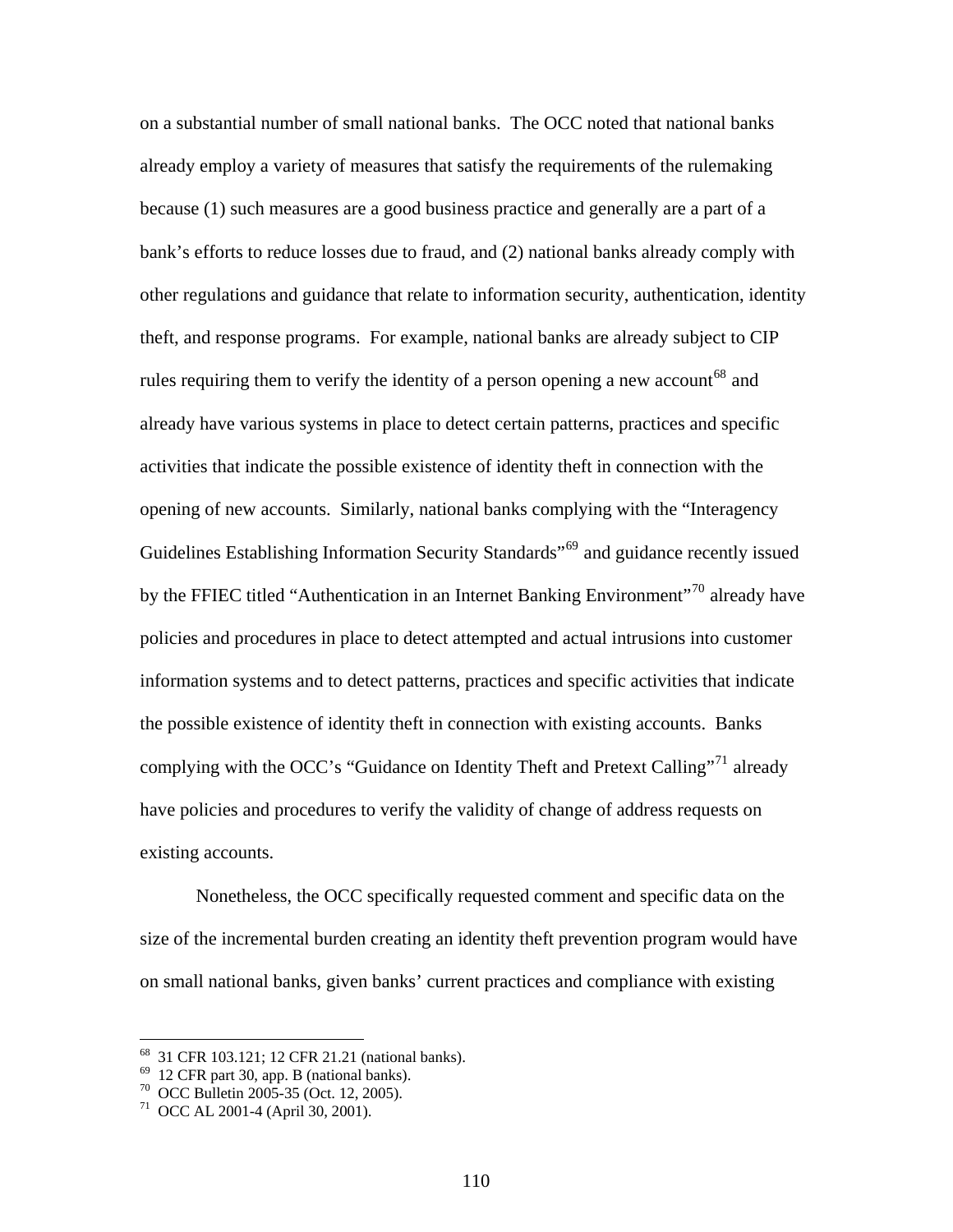requirements. The OCC also requested comment on how the final regulations might minimize any burden imposed to the extent consistent with the requirements of the FACT Act.

 Commenters confirmed that the proposed regulations implementing section 114 of the FACT Act are consistent with banks' usual and customary business practices used to minimize losses due to fraud in connection with new and existing accounts. They also confirmed that banks have implemented measures to address many of the proposed requirements as a result of having to comply with existing regulations and guidance. However, commenters also asserted that the Agencies had underestimated the incremental burden imposed by the proposed rules. They highlighted aspects of the proposal that they maintained would have required banks to alter their current practices and implement duplicative policies and procedures.

 Only a few commenters provided estimates of additional burden that would result from the proposed rules. Many of these comments stemmed from a misreading of the requirements of the proposed rules. Further, many commenters confused the Agencies' PRA estimates with the Agencies' overall conclusions regarding regulatory burden.<sup>[72](#page-110-0)</sup>

 The OCC believes that the final rules substantially address the concerns of the commenters as follows:

• The final rules allow a covered entity to tailor its Program to its size, complexity and nature of its operations. The final rules and guidelines do not require the use of any specific technology, systems, processes or methodology.

<span id="page-110-0"></span> $72$  The PRA focuses more narrowly on the time, effort, and financial resources expended by persons to generate, maintain, or provide information to or for a Federal agency. See 44 U.S.C. 3501 et seq.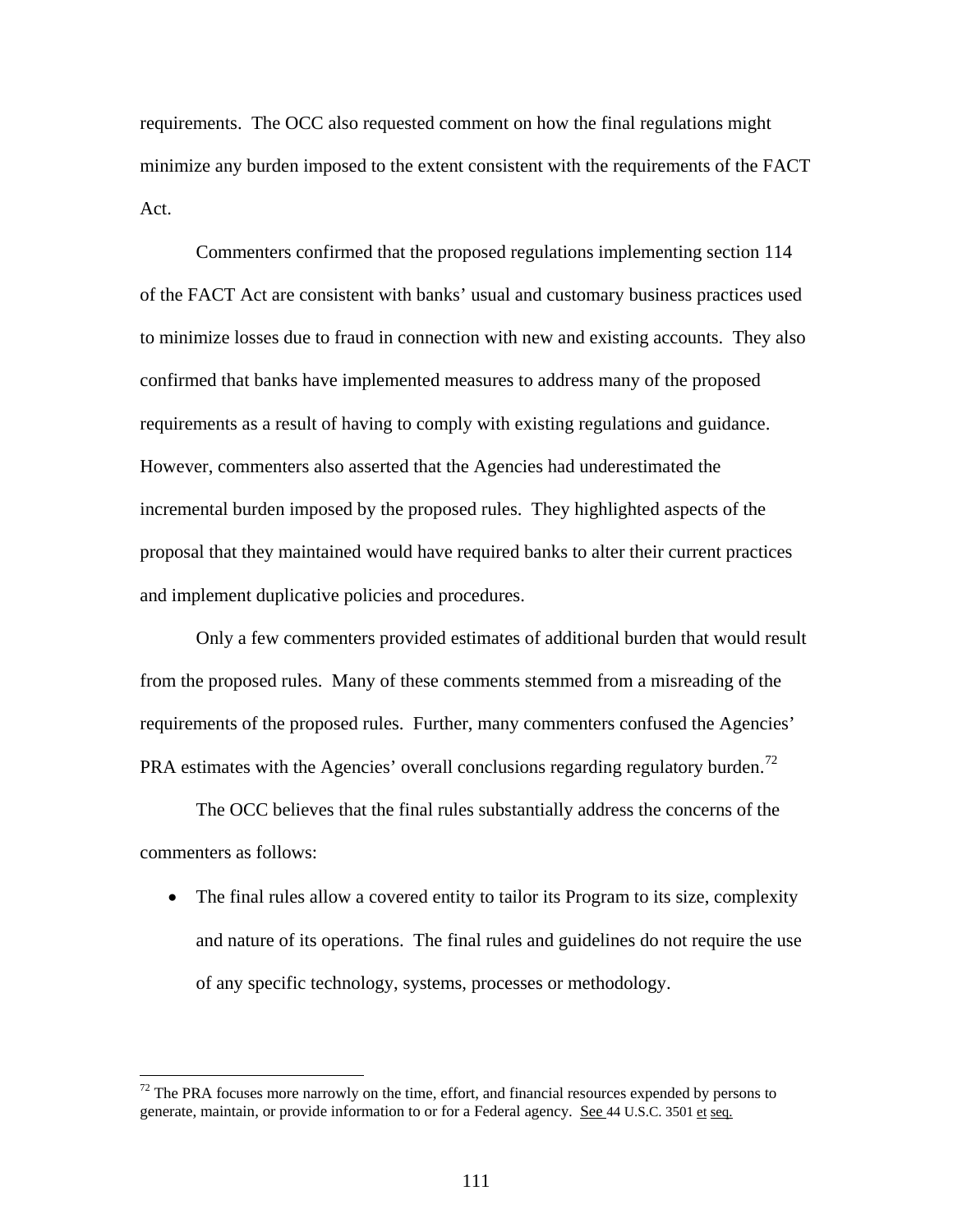- The final rules list the four elements that must be a part of a Program, and the steps that a covered entity must take to administer the Program. The rules provide covered entities with greater discretion to determine how to implement these mandates.
- Additional requirements previously in the proposed rules are now in guidelines that are located in Appendix J. The guidelines describe various policies and procedures that a financial institution or creditor must consider and include in its Program, where appropriate, to satisfy the requirements of the final rules. The preamble to the rules explains that an institution or creditor may determine that particular guidelines are not appropriate to incorporate into its Program as long as its Program contains reasonable policies and procedures to meet the specific requirements of the final rules.
- The guidelines clarify that a covered entity need not create duplicate policies and procedures and may incorporate into its Program, as appropriate, its existing processes that control reasonably foreseeable risks to customers or to the safety and soundness of the financial institution or creditor from identity theft, such as those already developed in connection with the entity's fraud prevention program.
- The final rules clarify that a Program (including the Red Flags determined to be relevant) may be periodically, rather than continually, updated to reflect changes in risks to customers and to the safety and soundness of the financial institution or creditor from identity theft.
- The rules focus on consumer accounts, and require a Program to include only other accounts "for which there is a reasonably foreseeable risk to customers or to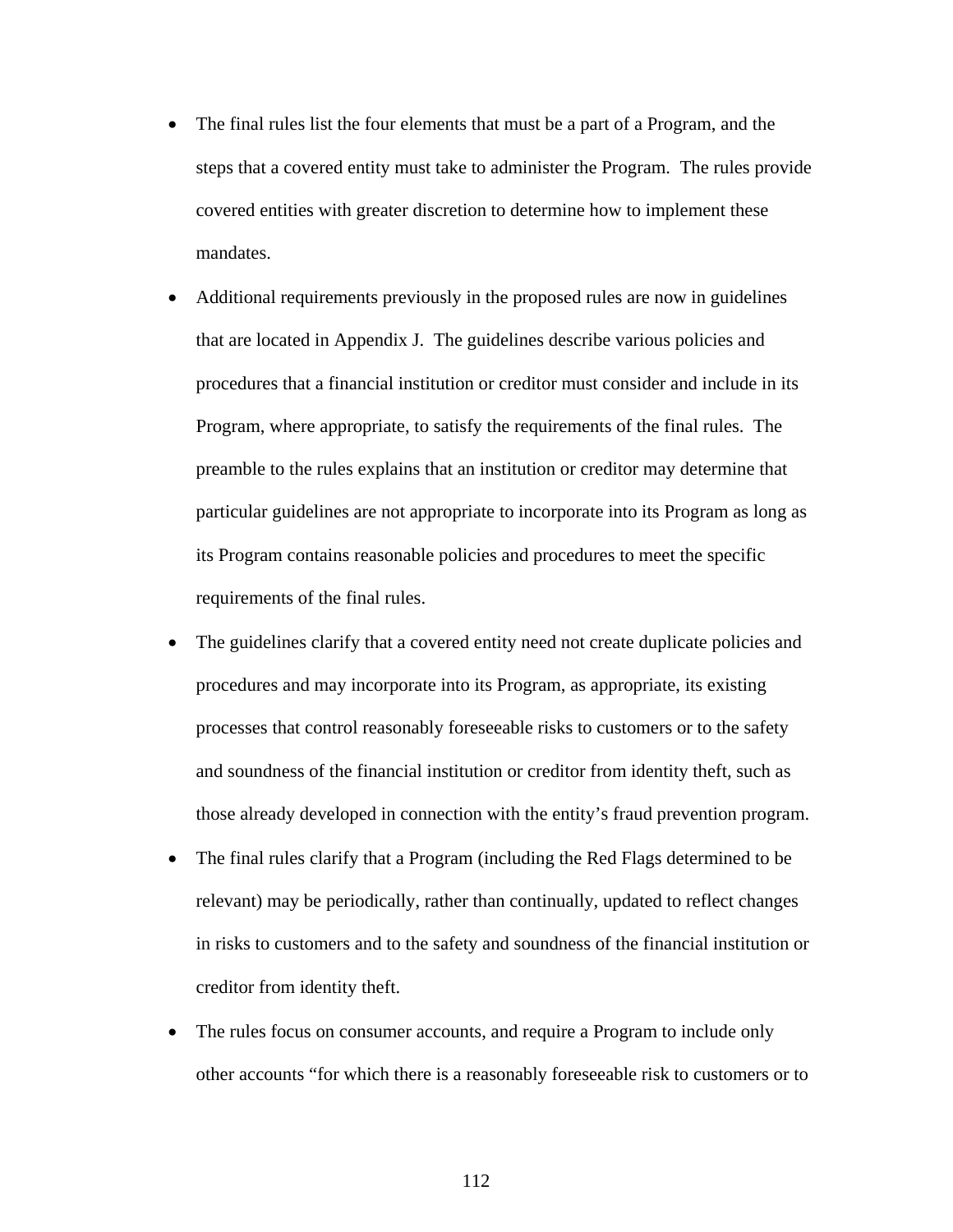the safety and soundness of the financial institution or creditor from identity theft."

- The definition of "Red Flags" no longer includes reference to the "possible risk" of identity theft and no longer incorporates precursors to identity theft.
- The final rules clarify that the Red Flags in Supplement A are examples rather than a mandatory checklist.
- Supplement A includes a Red Flag for activity on an inactive account in place of a separate guideline.
- The final rules clarify that the Board of Directors or a committee thereof must approve only the initial written Program. The rules provide a covered entity with the discretion to determine whether the Board or management will approve changes to the Program and the extent of Board involvement in oversight of the Program.
- The final rules clarify that only relevant staff must be trained to implement the Program, as necessary.
- Card issuers may satisfy the requirements of this section by verifying the address at the time the address change notification is received, whether or not the notification is linked to a request for an additional or replacement card – building on issuers' existing procedures.

• Covered entities need not comply with the final rules until November 1, 2008.

 The Agencies did consider whether it would be appropriate to extend different treatment or exempt small covered entities from the requirements of this section of the final rulemaking. The Agencies note that identity theft can occur in small entities as well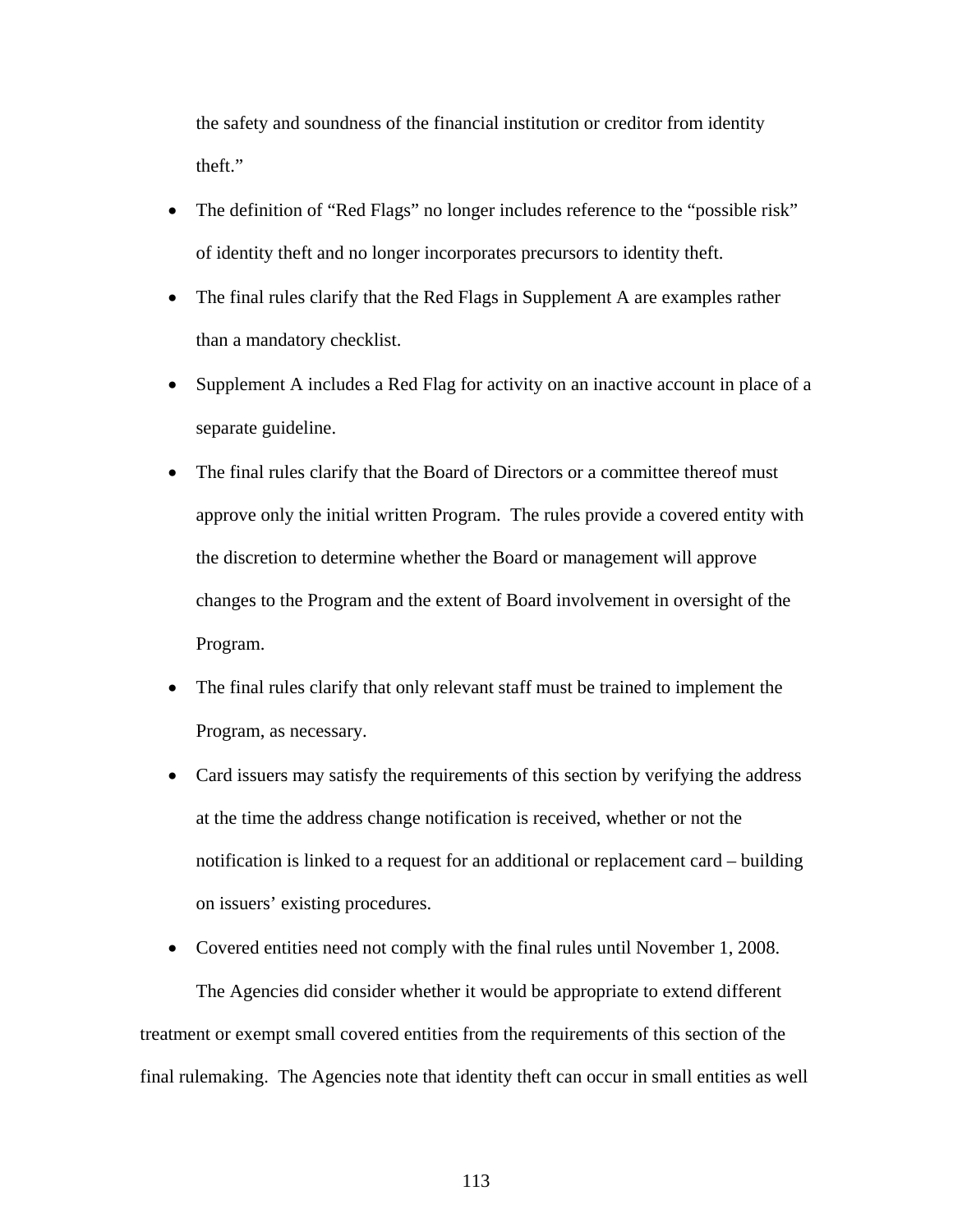as large ones. The Agencies do not believe that an exemption for small entities is appropriate given the flexibility built into the final rules and guidelines and the importance of the statutory goals and mandate of section 114.

 As a result of the changes and clarifications noted above, this section of the final rule is far more flexible and less burdensome than that in the proposed rules while still fulfilling the statutory mandates enumerated in section 114. Moreover, the OCC has concluded that the incremental cost of these final rules and guidelines will not impose undue costs and will not have a significant economic impact on a substantial number of small entities.

### Rules Implementing Section 315

 The proposed regulations implementing section 315 required a user of consumer reports to have policies and procedures to enable the user to form a reasonable belief that it knows the identity of the consumer for whom it has obtained a consumer report. The proposed rules also required the user to furnish to the CRA from whom it received the notice of address discrepancy an address for the consumer that the user has reasonably confirmed is accurate when the user: (1) is able to form a reasonable belief that it knows the identity of the consumer for whom the consumer report was obtained; (2) establishes or maintains a continuing relationship with the consumer; and (3) regularly and in the ordinary course of business furnishes information to the CRA from which a notice of address discrepancy pertaining to the consumer was obtained.

 In connection with the proposed rulemaking the OCC noted that the FACT Act already requires CRAs to provide notices of address discrepancy to users of credit reports. The OCC stated that with respect to new accounts, a national bank already is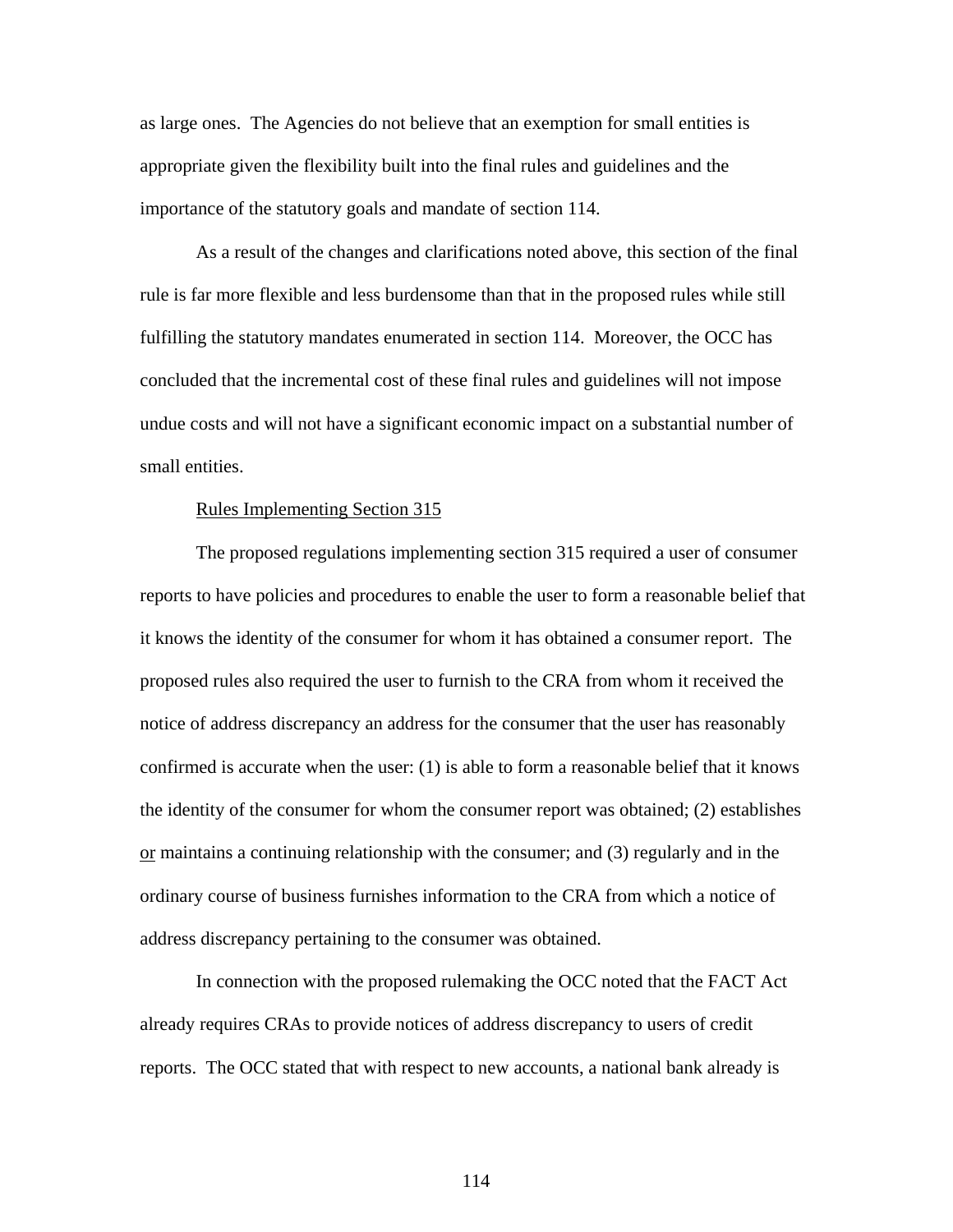required by the CIP rules to ensure that it knows the identity of a person opening a new account and to keep a record describing the resolution of any substantive discrepancy discovered during the verification process. The OCC also stated that as a matter of good business practice, most national banks currently have policies and procedures in place to respond to notices of address discrepancy when they are provided in connection with both new and existing accounts, by furnishing an address for the consumer that the bank has reasonably confirmed is accurate to the CRA from which it received the notice of address discrepancy.

 The OCC specifically requested comment on whether the proposed requirements differ from small banks' current practices and whether the proposed requirements on users of consumer reports to have policies and procedures to respond to the receipt of an address discrepancy could be altered to minimize any burden imposed to the extent consistent with the requirements of the FACT Act.

 Many suggestions received in response to this solicitation for comment would have required a statutory change. However, many commenters noted that section 315 does not require the reporting of a confirmed address to a CRA for a notice of address discrepancy received for an existing account. These commenters stated that the level of regulatory burden imposed by this requirement would be significant and would force users to reconcile and verify addresses millions of times a year in connection with routine account maintenance. Commenters maintained that this would result in enormous costs that provide relatively little benefit to consumers. The final rules address these comments and accordingly, under the rules implementing section 315, a user is not obligated to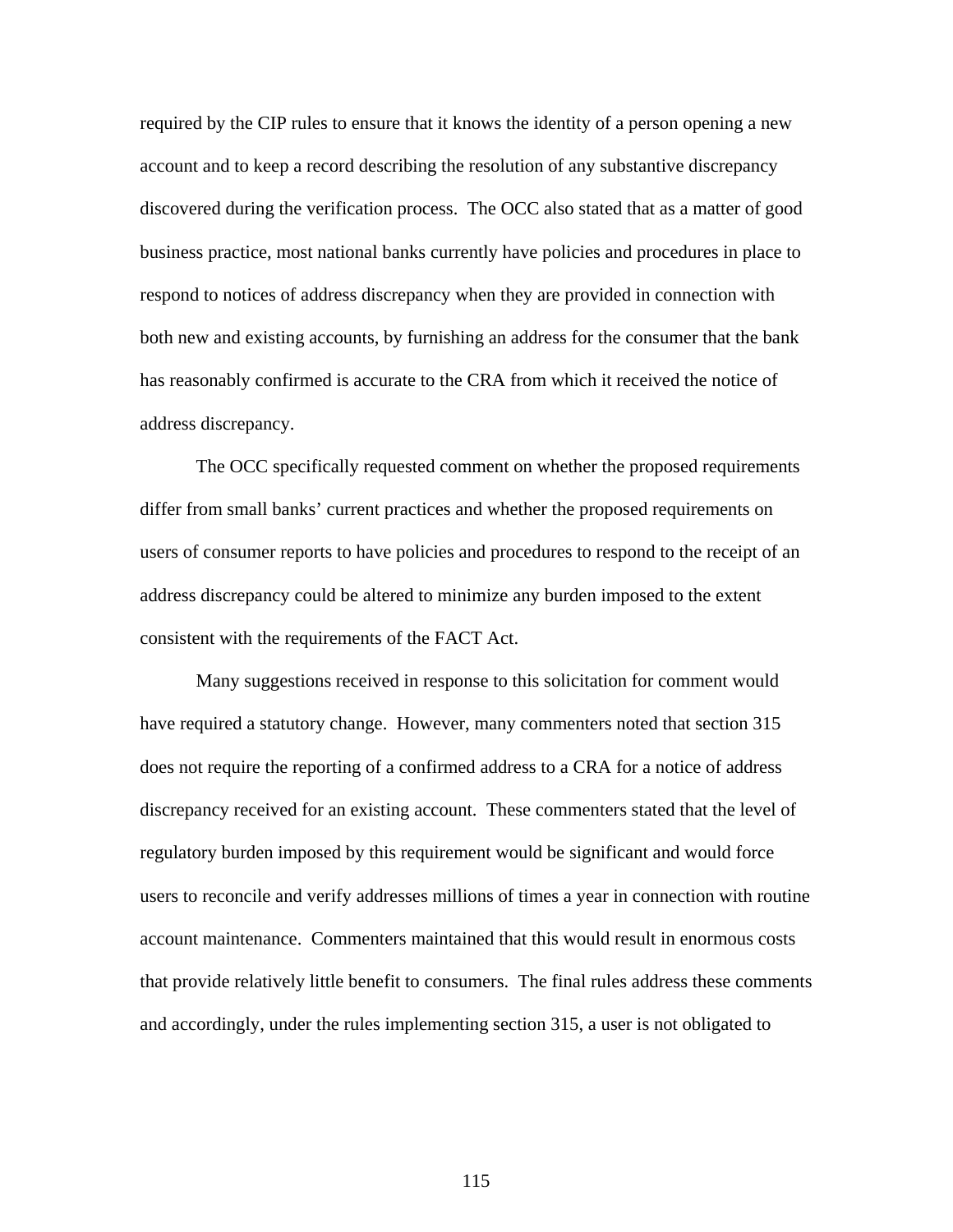furnish a confirmed address for the consumer to the CRA in connection with existing accounts.

 Although, a bank will likely have to modify its existing procedures to add a new procedure for promptly reporting to CRAs the reconciled address for new deposit accounts, the OCC has concluded that the final rules implementing section 315 will not impose undue costs on national banks and will have not have a significant economic impact on a substantial number of small entities. Finally, as mentioned earlier, the final rules provide a transition period and do not require covered entities to fully comply with these requirements until November 1, 2008.

**Board:** The Board prepared an initial regulatory flexibility analysis as required by the Regulatory Flexibility Act (RFA) (5 U.S.C. 601 et seq.) in connection with the July 18, 2006 proposed rule. The Board received one comment on its regulatory flexibility analysis.

 Under Section 605(b) of the RFA, 5 U.S.C. 605(b), the regulatory flexibility analysis otherwise required under Section 604 of the RFA is not required if an agency certifies, along with a statement providing the factual basis for such certification, that the rule will not have a significant economic impact on a substantial number of small entities. Based on its analysis and for the reasons stated below, the Board certifies that this final rule will not have a significant economic impact on a substantial number of small entities. 1. Statement of the need for, and objectives of, the final rule.

The FACT Act amends the FCRA and was enacted, in part, for the purpose of helping to reduce identity theft. Section 114 of the FACT Act amends section 615 of the FCRA and directs the Board, together with the other Agencies, to issue joint regulations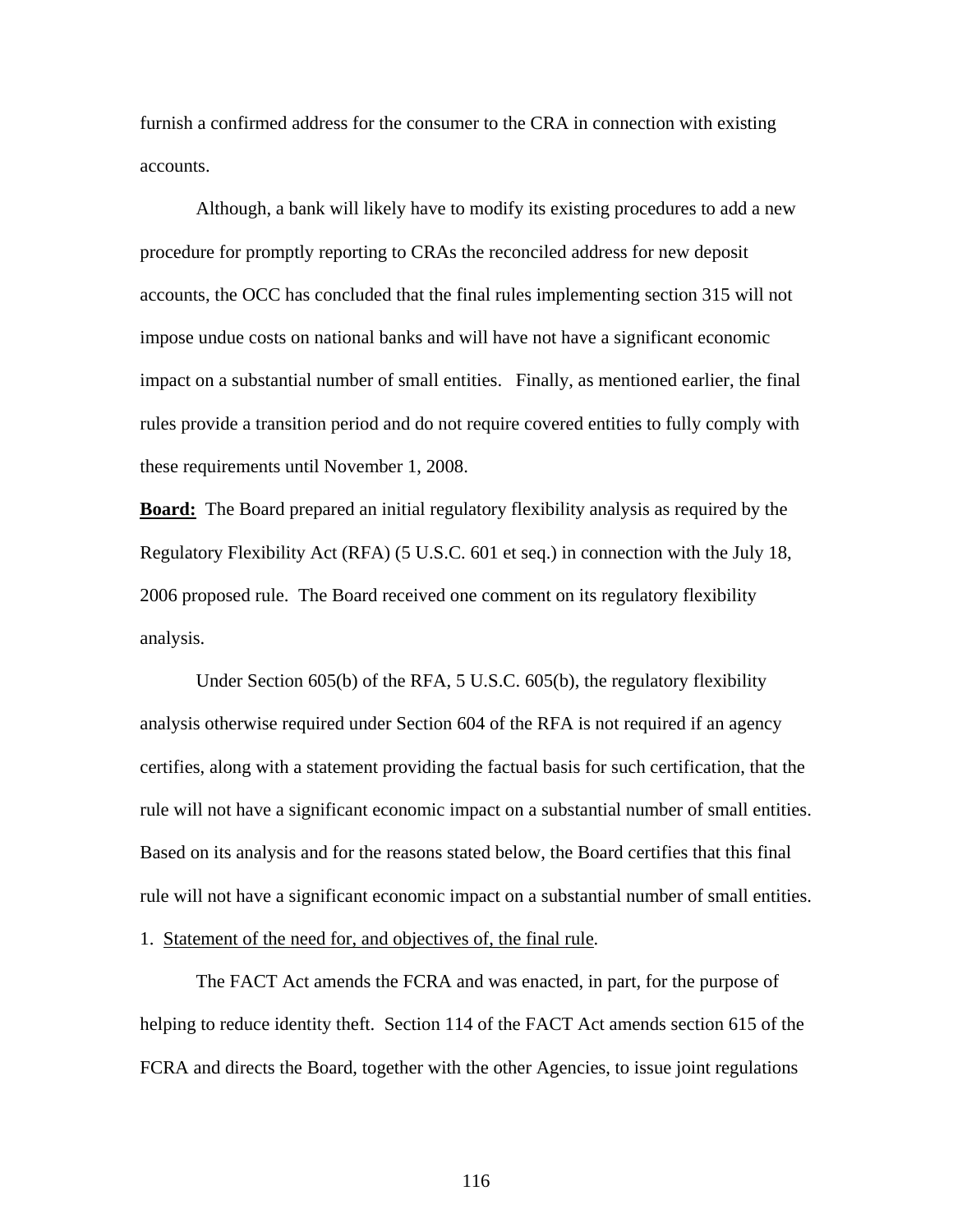and guidelines regarding the detection, prevention, and mitigation of identity theft, including special regulations requiring debit and credit card issuers to validate notifications of changes of address under certain circumstances. Section 315 of the FACT Act adds section 605(h)(2) to the FCRA and requires the Agencies to issue joint regulations that provide guidance regarding reasonable policies and procedures that a user of a consumer report should employ when the user receives a notice of address discrepancy. The Board received no comments on the reasons for the proposed rule. The Board is adopting the final rule to implement § § 114 and 315 of the FACT Act. The **Supplementary Information** above contains information on the objectives of the final rule.

2. Summary of issues raised by comments in response to the initial regulatory flexibility analysis.

In accordance with Section 3(a) of the RFA, the Board conducted an initial regulatory flexibility analysis in connection with the proposed rule. One commenter, the Mortgage Bankers Association (MBA), responded to the initial regulatory flexibility analysis and stated that contrary to the Agencies' belief, the proposed rule would have a significant economic impact on a substantial number of affected small entities. The MBA stated that commercial and multifamily mortgage lenders should not be subject to the proposed rule because it would constitute useless regulatory burden. Three commenters (Independent Community Bankers of America, The Financial Services Roundtable and BITS, and KeyCorp) believed that the Board and the other Agencies had underestimated the costs of compliance. The issues raised by these commenters did not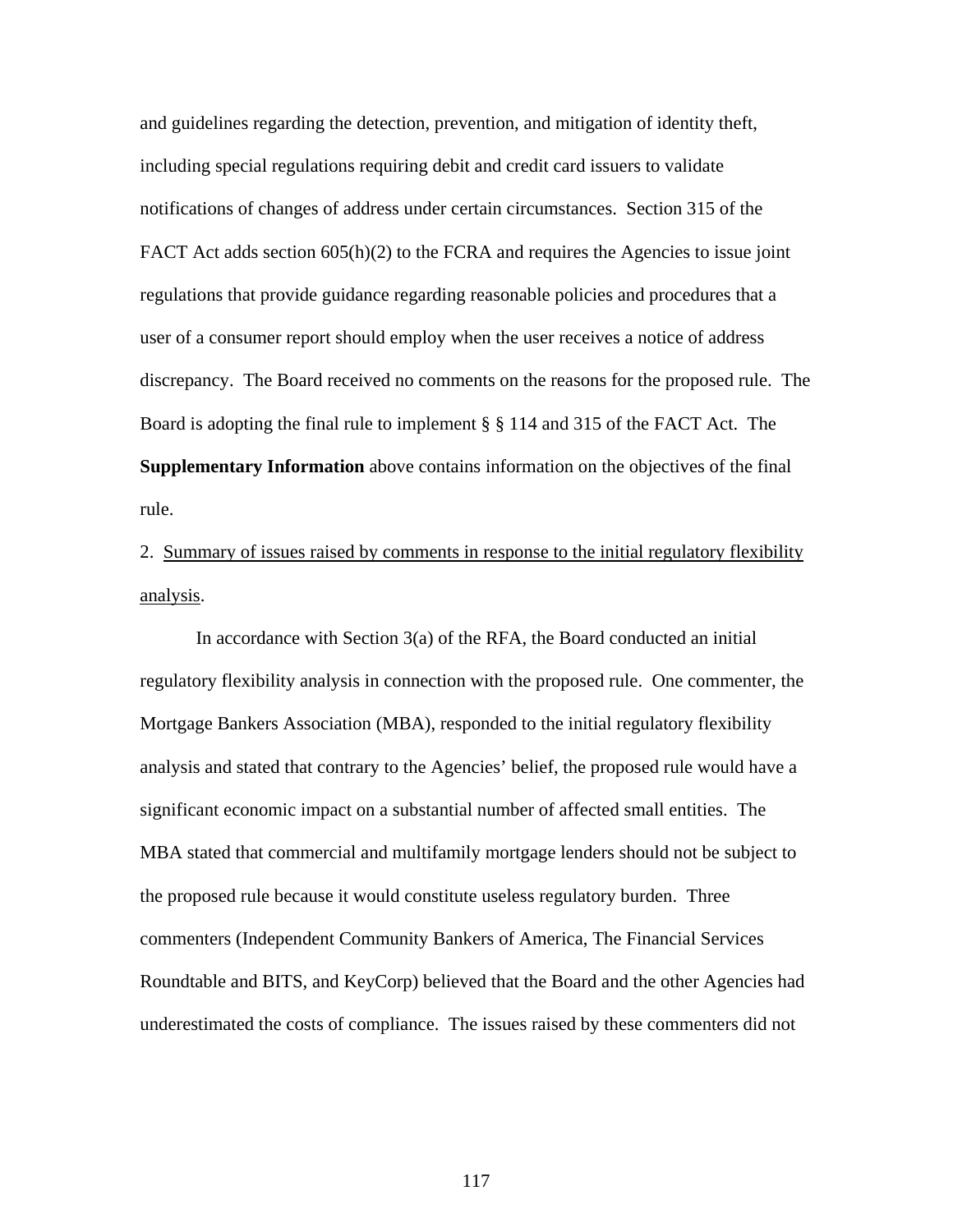apply uniquely to small entities and are described in the **Paperwork Reduction Act**  section above.

Some small financial institutions expressed concern about the flexibility granted by the proposal. As stated in the **Overview of Proposal and Comments Received**, these commenters preferred to have more structured guidance that describes how to develop and implement a Program and what they would need to do to achieve compliance. In addition, one commenter expressed concern that smaller institutions would be particularly burdened by the proposal's requirement that the Program be designed to address changing identity risks "as they arise."

### 3. Description and estimate of small entities affected by the final rule.

The final rule applies to all banks that are members of the Federal Reserve System (other than national banks) and their respective operating subsidiaries, branches and Agencies of foreign banks (other than Federal branches, Federal Agencies, and insured State branches of foreign banks), commercial lending companies owned or controlled by foreign banks, and organizations operating under section 25 or 25A of the Federal Reserve Act (12 U.S.C. 601 et seq., and 611 et seq.). The Board's rule will apply to the following institutions (numbers approximate): State member banks (881), operating subsidiaries that are not functionally regulated with in the meaning of section  $5(c)(5)$  of the Bank Holding Company Act of 1956, as amended (877), U.S. branches and agencies of foreign banks (219), commercial lending companies owned or controlled by foreign banks (3), and Edge and agreement corporations (64), for a total of approximately 2,044 institutions. The Board estimates that more than 1,448 of these institutions could be considered small entities with assets of \$165 million or less.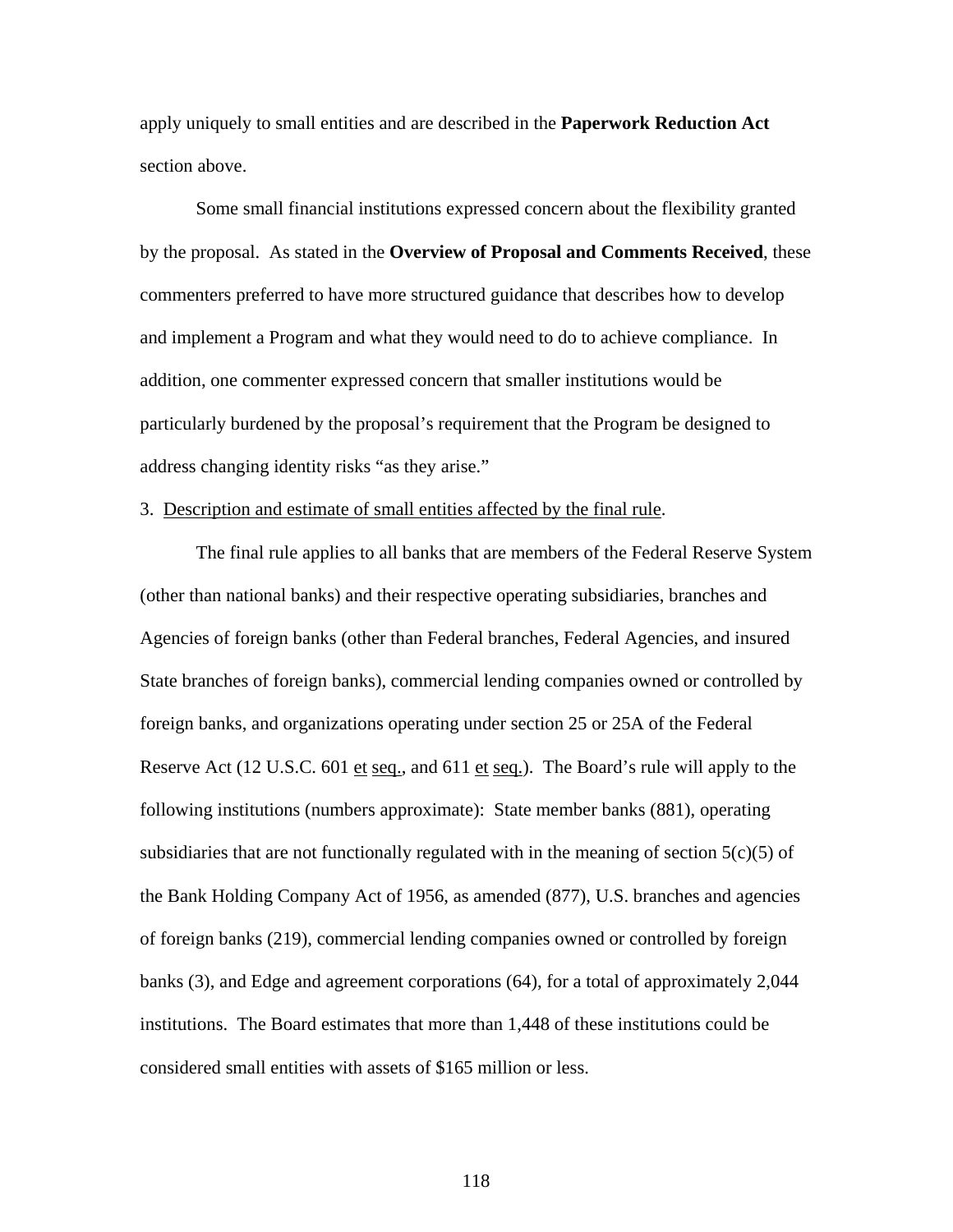### 4. Recordkeeping, reporting, and other compliance requirements.

Section 114 requires the Board to prescribe regulations that require financial institutions and creditors to establish reasonable policies and procedures to implement guidelines established by the Board and other federal agencies that address identity theft with respect to account holders and customers. This would be implemented by requiring a covered financial institution or creditor to create an Identity Theft Prevention Program that detects, prevents and mitigates the risk of identity theft applicable to its accounts.

Section 114 also requires the Board to adopt regulations applicable to credit and debit card issuers to implement policies and procedures to assess the validity of change of address requests. The final rule implements this by requiring credit and debit card issuers to establish reasonable policies and procedures to assess the validity of a change of address if it receives notification of a change of address for a debit or credit card account and, within a short period of time afterwards (during at least the first 30 days after it receives such notification), the issuer receives a request for an additional or replacement card for the same account.

Section 315 requires the Board to prescribe regulations that provide guidance regarding the reasonable policies and procedures that a user of consumers' reports should employ to verify the identity of a consumer when a consumer reporting agency provides a notice of address discrepancy with the consumer reporting agency in certain circumstances. The final rule requires users of consumer reports to develop and implement reasonable policies and procedures for verifying the identity of a consumer for whom it has obtained a consumer report and for whom it receives a notice of address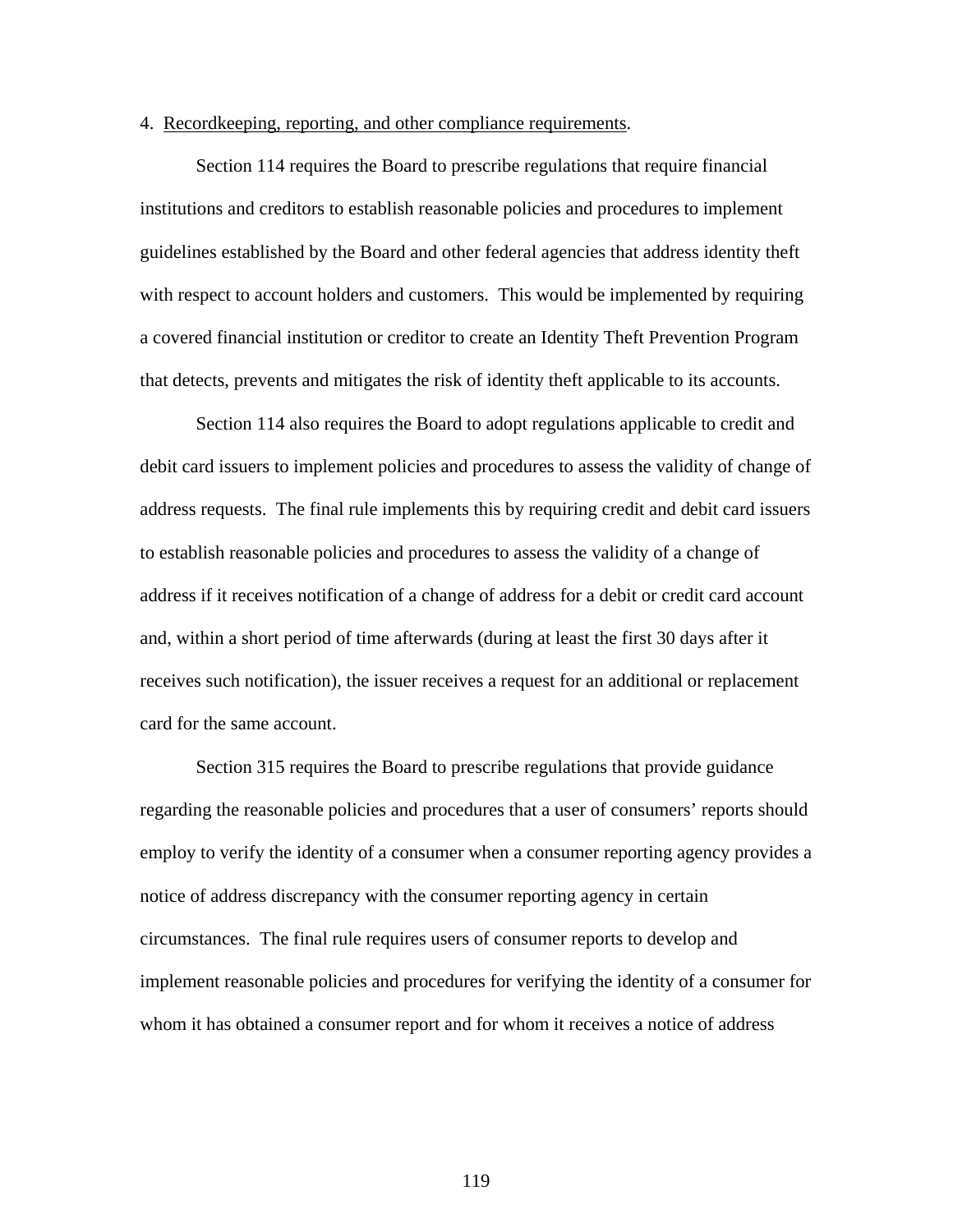discrepancy and to reconcile an address discrepancy with the appropriate consumer reporting agency in certain circumstances.

5. Steps taken to minimize the economic impact on small entities.

The Board and the other Agencies have attempted to minimize the economic impact on small entities by providing more flexibility in developing a Program and moving certain detail contained in the proposed regulations to the guidelines. In addition, to allow small entities and creditors to tailor their Programs to their operations, the final rules provide that the Program must be appropriate to the size and complexity of the financial institution or creditor and the nature and scope of its activities. The Board has also eliminated the requirement for institutions to update their Program in response to changing identity theft risks "as they arise." The final rule instead requires "periodic" updating.

**FDIC:** The FDIC prepared an initial regulatory flexibility analysis as required by the Regulatory Flexibility Act (RFA) (5 U.S.C. 601 et seq.) in connection with the July 18, 2006 proposed rule. Under Section 605(b) of the RFA, 5 U.S.C. 605(b), the regulatory flexibility analysis otherwise required under Section 604 of the RFA is not required if an agency certifies, along with a statement providing the factual basis for such certification, that the rule will not have a significant economic impact on a substantial number of small entities (defined for purposes of the RFA to include banks with less than \$165 in assets). Based on its analysis and for the reasons stated below, the FDIC certifies that this final rule will not have a significant economic impact on a substantial number of small entities

Under the final rule implementing FACT Act Section 114, financial institutions and creditors must have a written program that includes controls to address the identity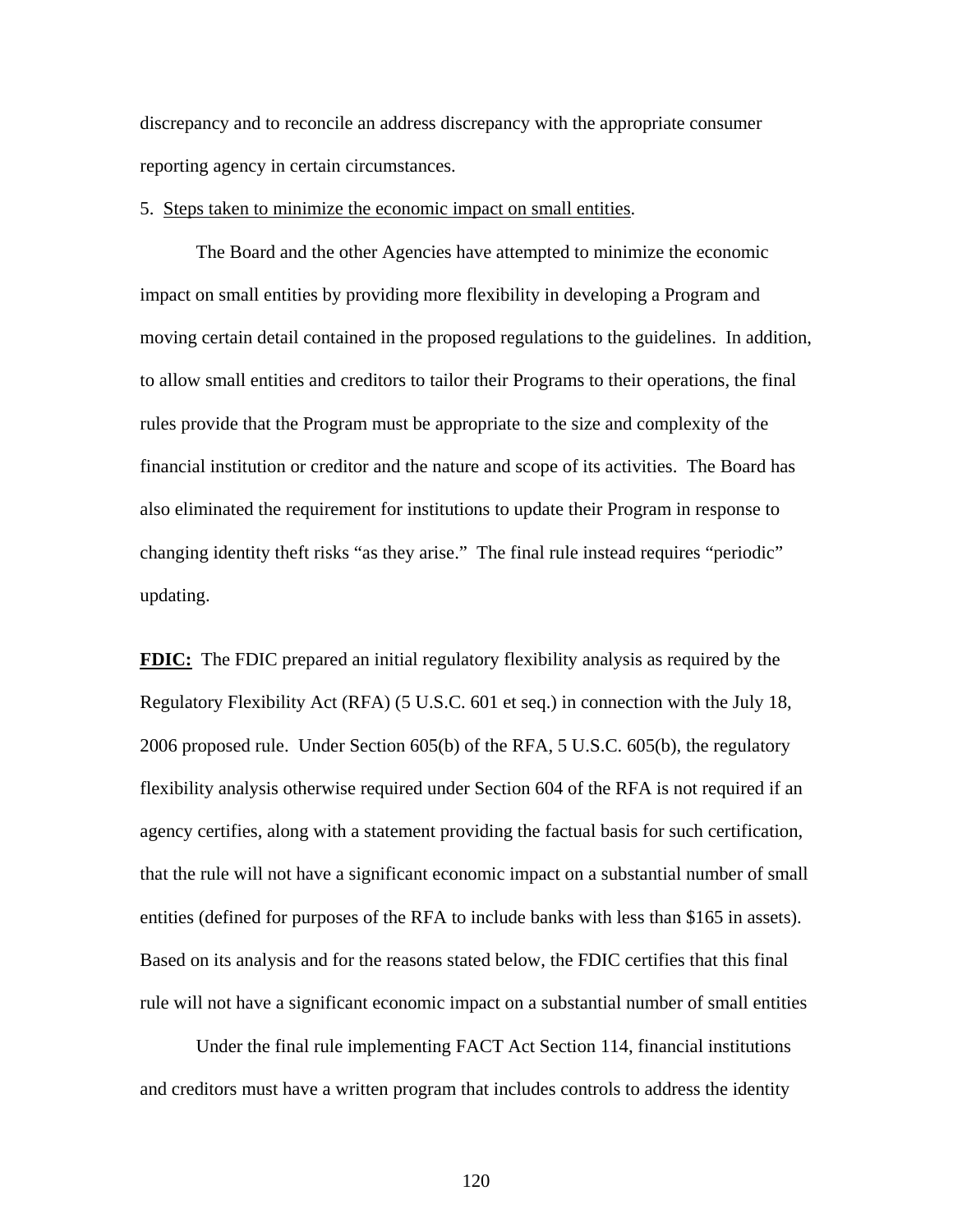theft risks they have identified. Credit and debit card issuers must also have additional policies and procedures to assess the validity of change of address requests.

The final rule would apply to all FDIC-insured state nonmember banks, approximately 3,260 of which are small entities. The rule is drafted in a flexible manner that allows institutions to develop and implement different types of programs based upon their size, complexity, and the nature and scope of their activities. The final rules and guidelines do not require the use of any specific technology, systems, processes or methodology.

The guidelines clarify that a covered entity need not create duplicate policies and procedures and may incorporate into its Program, as appropriate, its existing processes that control reasonably foreseeable risks to customers or to the safety and soundness of the financial institution or creditor from identity theft, such as those already developed in connection with the entity's fraud prevention program. The FDIC believes that many institutions have already implemented a significant portion of the detection and mitigation efforts required by the rule.

With respect to the portion of the rule covering card issuers, those entities may satisfy the requirements of this section by verifying the address at the time the address change notification is received, whether or not the notification is linked to a request for an additional or replacement card – building on issuers' existing procedures.

Under the final rule implementing FACT Act Section 315, a user of consumer reports (which constitutes most, if not all, FDIC-insured state nonmember banks) must have policies and procedures to enable the user to form a reasonable belief that it knows the identity of the consumer for whom it has obtained a consumer report. Although, a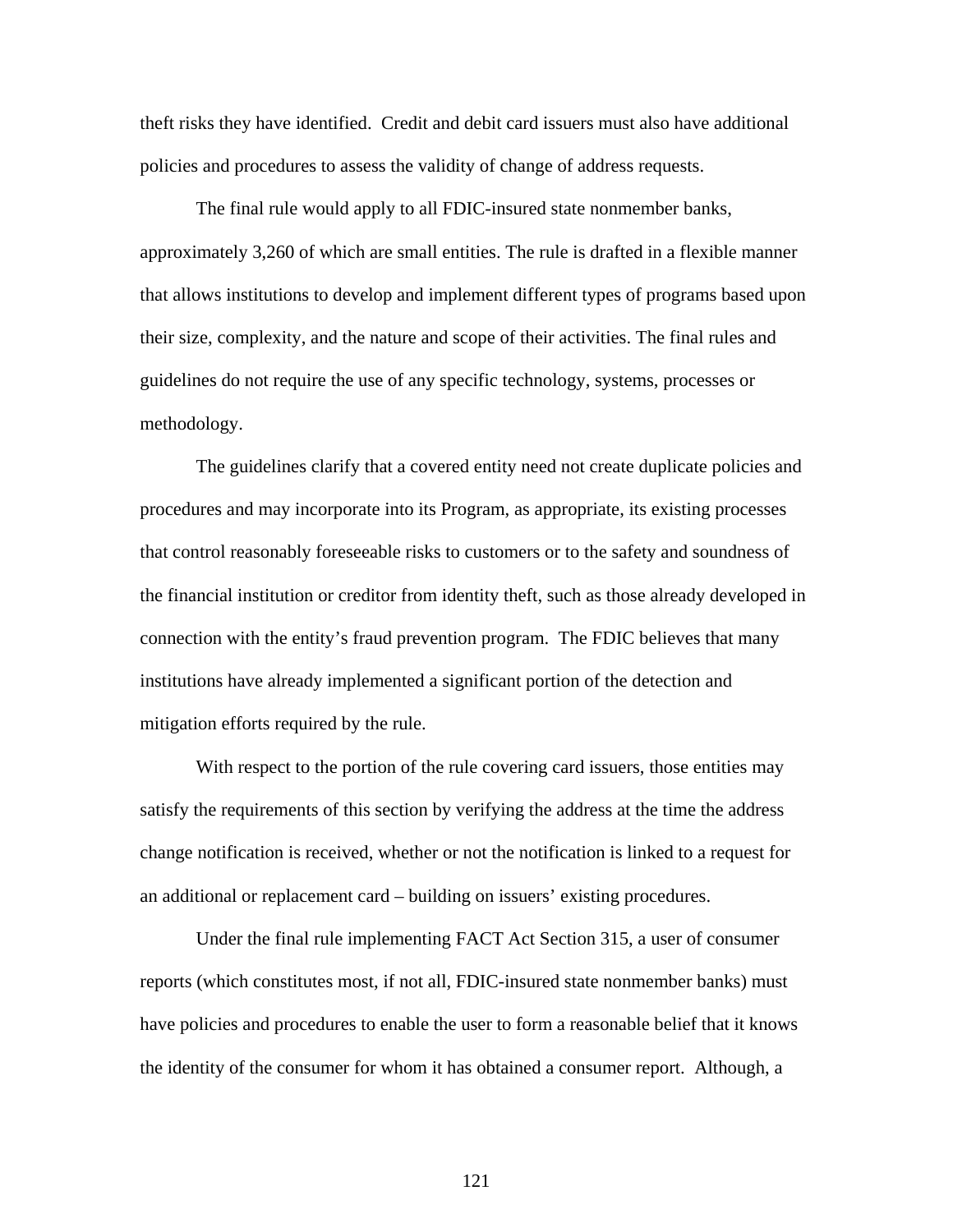bank will likely have to modify its existing procedures to add a new procedure for promptly reporting to consumer reporting agencies the reconciled address for new deposit accounts, the FDIC has concluded that the final rules implementing section 315—which only obligates a user to furnish a confirmed address for the consumer to the consumer reporting agency in connection with new, and not existing, accounts—will not impose undue costs on banks and will not have a significant economic impact on a substantial number of small entities.

Moreover, the final rules provide a transition period and do not require covered entities to fully comply with these requirements until November 1, 2008.

**OTS:** Under section 605(b) of the Regulatory Flexibility Act (RFA), 5 U.S.C. 605(b), OTS must either publish a Final Regulatory Flexibility Analysis (FRFA) for a final rule or certify, along with a statement providing the factual basis for such certification, the rule will not have a significant economic impact on a substantial number of small entities. The Small Business Administration has defined "small entities" to include savings associations with total assets of \$165 million or less. 13 CFR 121.201.

The rule will implement section 114 and 315 of the FACT Act and will apply to all savings associations (and federal savings associations operating subsidiaries that are not functionally regulated within the meaning of section  $5(c)(5)$  of the Bank Holding Company Act), 424 of which have assets of less than or equal to \$165 million. Based on its analysis and for the reasons stated below, OTS certifies that this final rulemaking will not have a significant economic impact on a substantial number of small entities.

### Rules Implementing Section 114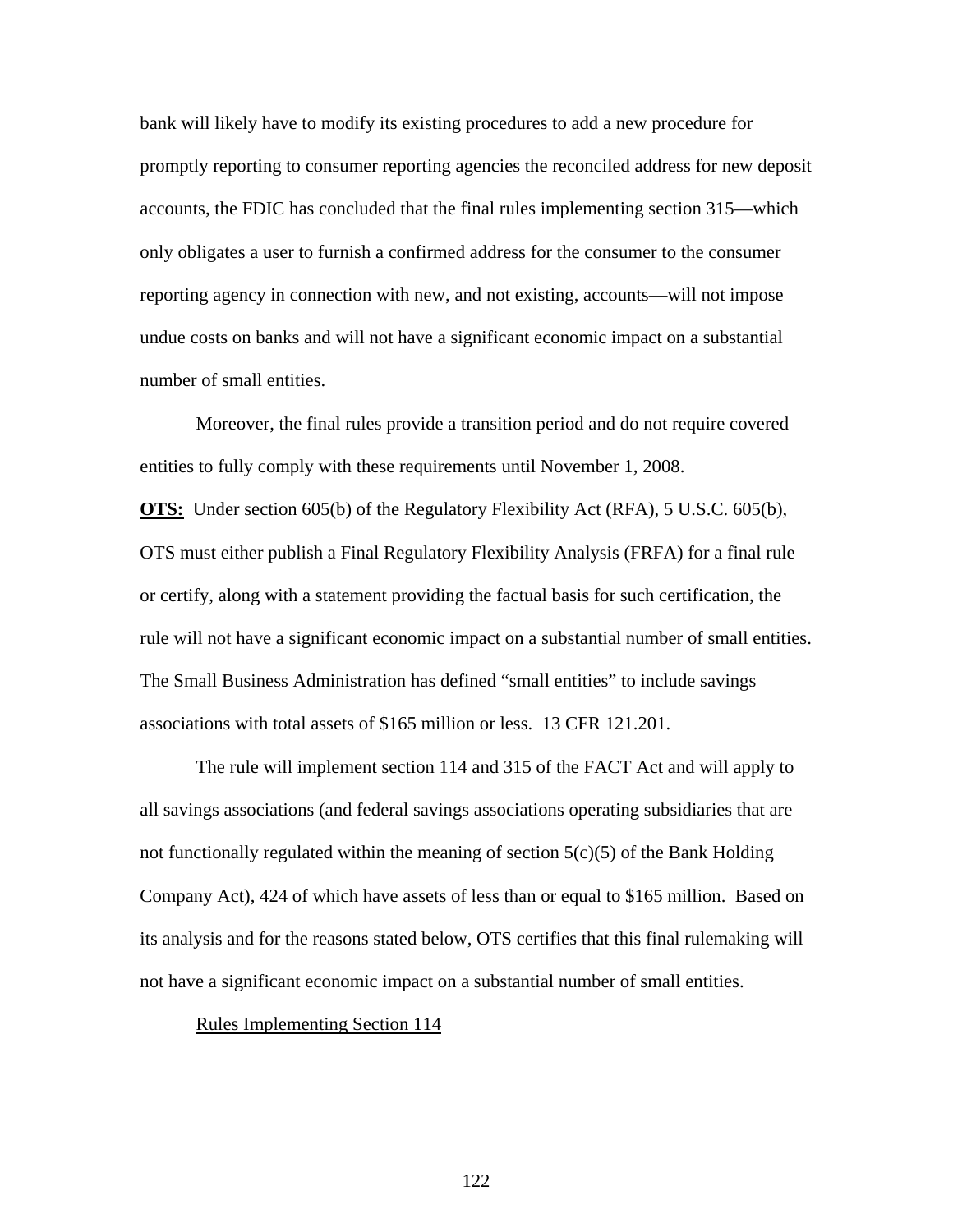The proposed regulations implementing section 114 required the development and establishment of a written identity theft prevention program to detect, prevent, and mitigate identity theft. The proposed regulations also required card issuers to assess the validity of a notice of address change under certain circumstances.

 In connection with the proposed rulemaking, OTS concluded that the proposed regulations implementing section 114, if adopted as proposed, would not impose undue costs on savings associations and would not have a substantial economic impact on a substantial number of small savings associations. OTS noted that savings associations already employ a variety of measures that satisfy the requirements of the rulemaking because (1) such measures are a good business practice and generally are a part of a thrift's efforts to reduce losses due to fraud, and (2) savings associations already comply with other regulations and guidance that relate to information security, authentication, identity theft, and response programs. For example, savings associations are already subject to CIP rules requiring them to verify the identity of a person opening a new  $account<sup>73</sup>$  $account<sup>73</sup>$  $account<sup>73</sup>$  and already have various systems in place to detect certain patterns, practices and specific activities that indicate the possible existence of identity theft in connection with the opening of new accounts. Similarly, savings associations complying with the "Interagency Guidelines Establishing Information Security Standards"[74](#page-122-1) and guidance recently issued by the FFIEC titled "Authentication in an Internet Banking Environment<sup>"[75](#page-122-2)</sup> already have policies and procedures in place to detect attempted and actual intrusions into customer information systems and to detect patterns, practices and specific activities that indicate the possible existence of identity theft in connection with

<span id="page-122-0"></span><sup>73 31</sup> CFR 103.121; 12 CFR 563.177 (savings associations).

<span id="page-122-1"></span> $74$  12 CFR part 570, app. B (savings associations).

<span id="page-122-2"></span><sup>75</sup> OTS CEO Letter 228 (Oct. 12, 2005).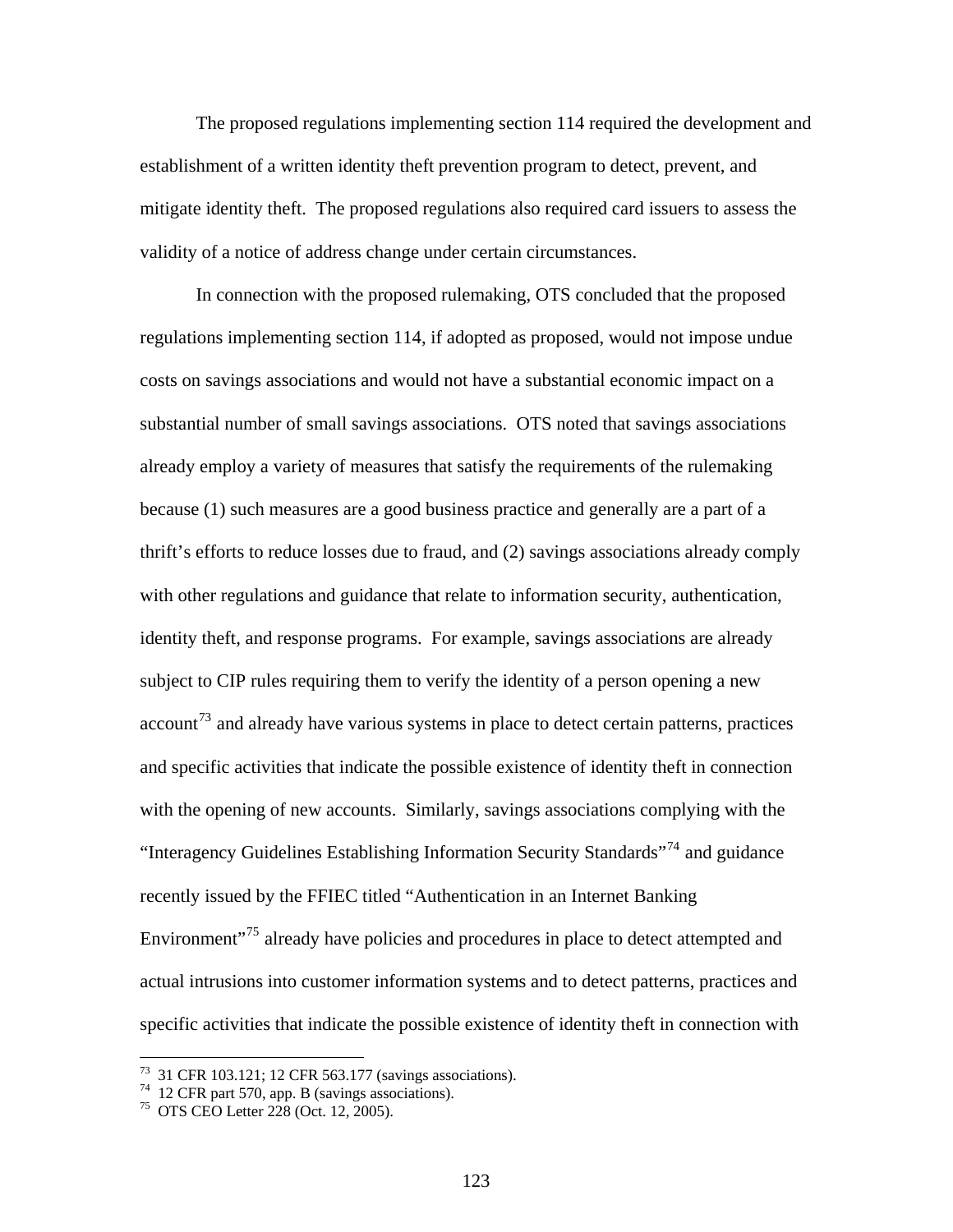existing accounts. Savings associations complying with OTS's guidance on "Identity Theft and Pretext Calling"<sup>[76](#page-123-0)</sup> already have policies and procedures to verify the validity of change of address requests on existing accounts.

 Nonetheless, OTS specifically requested comment and specific data on the size of the incremental burden creating an identity theft prevention program would have on small saving associations, given their current practices and compliance with existing requirements. OTS also requested comment on how the final regulations might minimize any burden imposed to the extent consistent with the requirements of the FACT Act.

 Commenters confirmed that the proposed regulations implementing section 114 of the FACT Act are consistent with savings associations' usual and customary business practices used to minimize losses due to fraud in connection with new and existing accounts. They also confirmed that savings associations have implemented measures to address many of the proposed requirements as a result of having to comply with existing regulations and guidance. However, commenters also asserted that the Agencies had underestimated the incremental burden imposed by the proposed rules. They highlighted aspects of the proposal that they maintained would have required savings associations to alter their current practices and implement duplicative policies and procedures.

 Only a few commenters provided estimates of additional burden that would result from the proposed rules. Many of these comments stemmed from a misreading of the requirements of the proposed rules. Further, many commenters confused the Agencies' PRA estimates with the Agencies' overall conclusions regarding regulatory burden.<sup>[77](#page-123-1)</sup>

<span id="page-123-0"></span><sup>76</sup> OTS CEO Letter 139 (May 4, 2001).

<span id="page-123-1"></span> $77$  The PRA focuses more narrowly on the time, effort, and financial resources expended by persons to generate, maintain, or provide information to or for a Federal agency. See 44 U.S.C. 3501 et seq.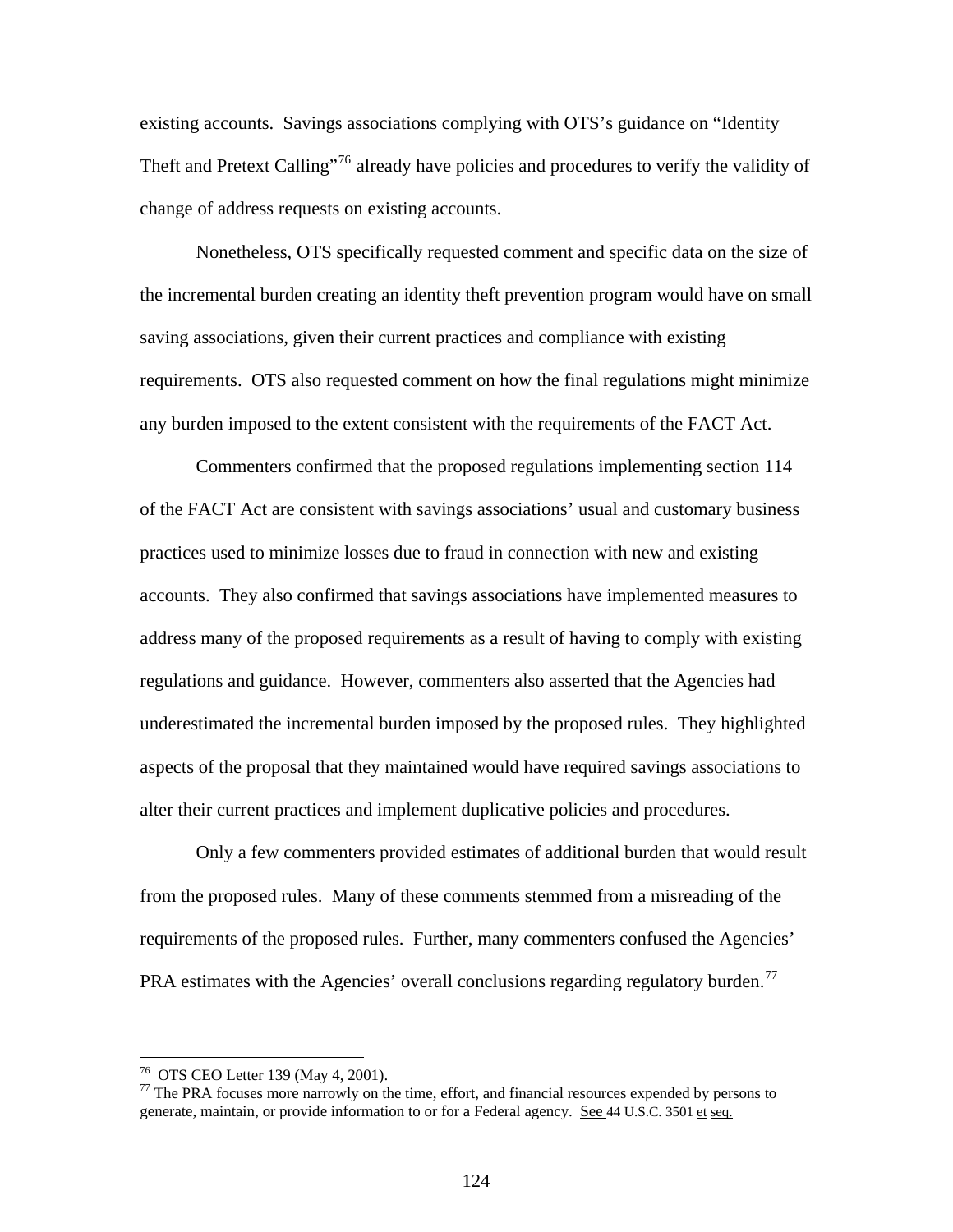OTS believes that the final rules substantially address the concerns of the commenters as follows:

- The final rules allow a covered entity to tailor its Program to its size, complexity and nature of its operations. The final rules and guidelines do not require the use of any specific technology, systems, processes or methodology.
- The final rules list the four elements that must be a part of a Program, and the steps that a covered entity must take to administer the Program. The rules provide covered entities with greater discretion to determine how to implement these mandates.
- Additional requirements previously in the proposed rules are now in guidelines that are located in Appendix J. The guidelines describe various policies and procedures that a financial institution or creditor must consider and include in its Program, where appropriate, to satisfy the requirements of the final rules. The preamble to the rules explains that an institution or creditor may determine that particular guidelines are not appropriate to incorporate into its Program as long as its Program contains reasonable policies and procedures to meet the specific requirements of the final rules.
- The guidelines clarify that a covered entity need not create duplicate policies and procedures and may incorporate into its Program, as appropriate, its existing processes that control reasonably foreseeable risks to customers or to the safety and soundness of the financial institution or creditor from identity theft, such as those already developed in connection with the entity's fraud prevention program.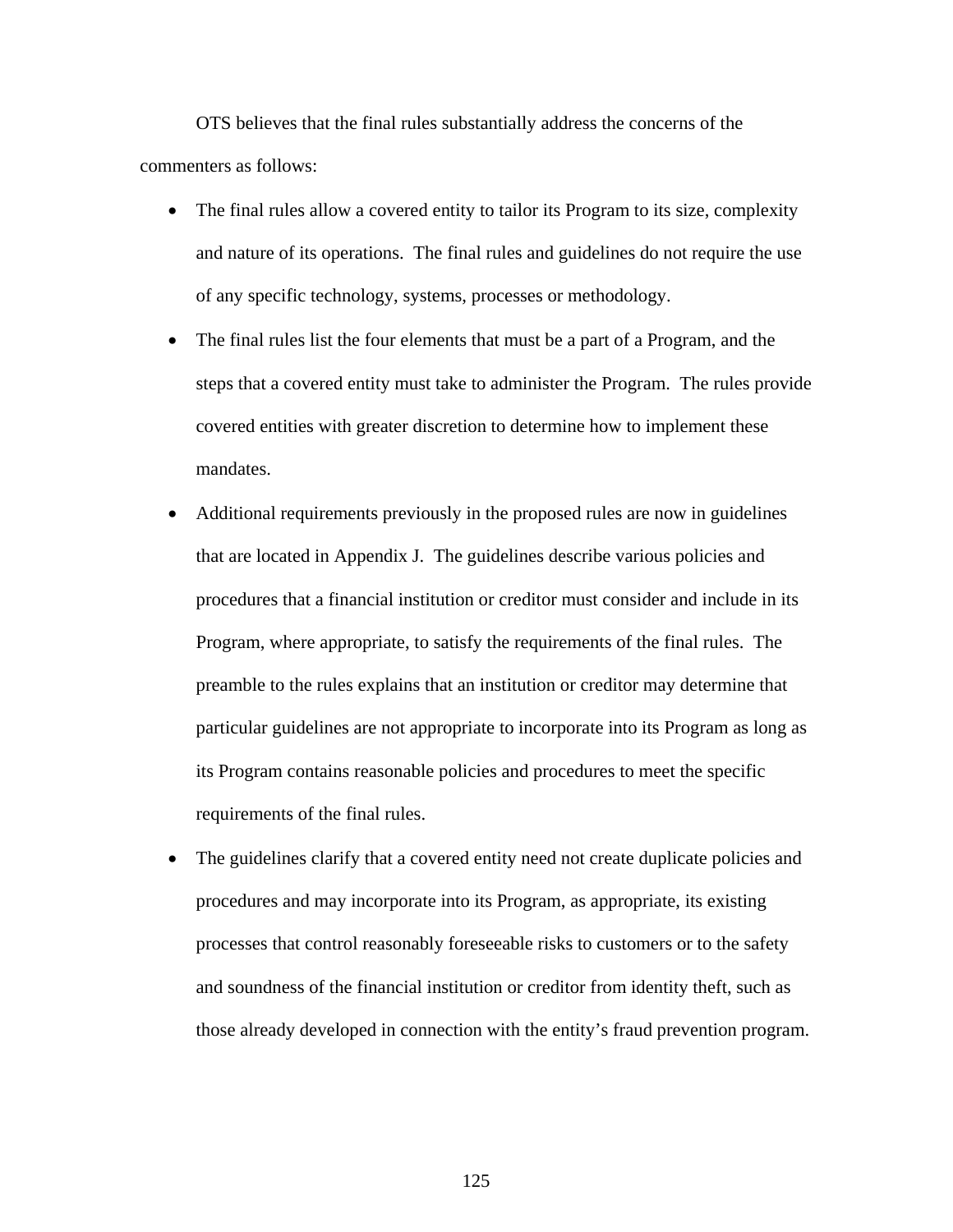- The final rules clarify that a Program (including the Red Flags determined to be relevant) may be periodically, rather than continually, updated to reflect changes in risks to customers and to the safety and soundness of the financial institution or creditor from identity theft.
- The rules focus on consumer accounts, and require a Program to include only other accounts "for which there is a reasonably foreseeable risk to customers or to the safety and soundness of the financial institution or creditor from identity theft."
- The definition of "Red Flags" no longer includes reference to the "possible risk" of identity theft and no longer incorporates precursors to identity theft.
- The final rules clarify that the Red Flags in Supplement A are examples rather than a mandatory checklist.
- Supplement A includes a Red Flag for activity on an inactive account in place of a separate guideline.
- The final rules clarify that the Board of Directors or a committee thereof must approve only the initial written Program. The rules provide a covered entity with the discretion to determine whether the Board or management will approve changes to the Program and the extent of Board involvement in oversight of the Program.
- The final rules clarify that only relevant staff must be trained to implement the Program, as necessary.
- Card issuers may satisfy the requirements of this section by verifying the address at the time the address change notification is received, whether or not the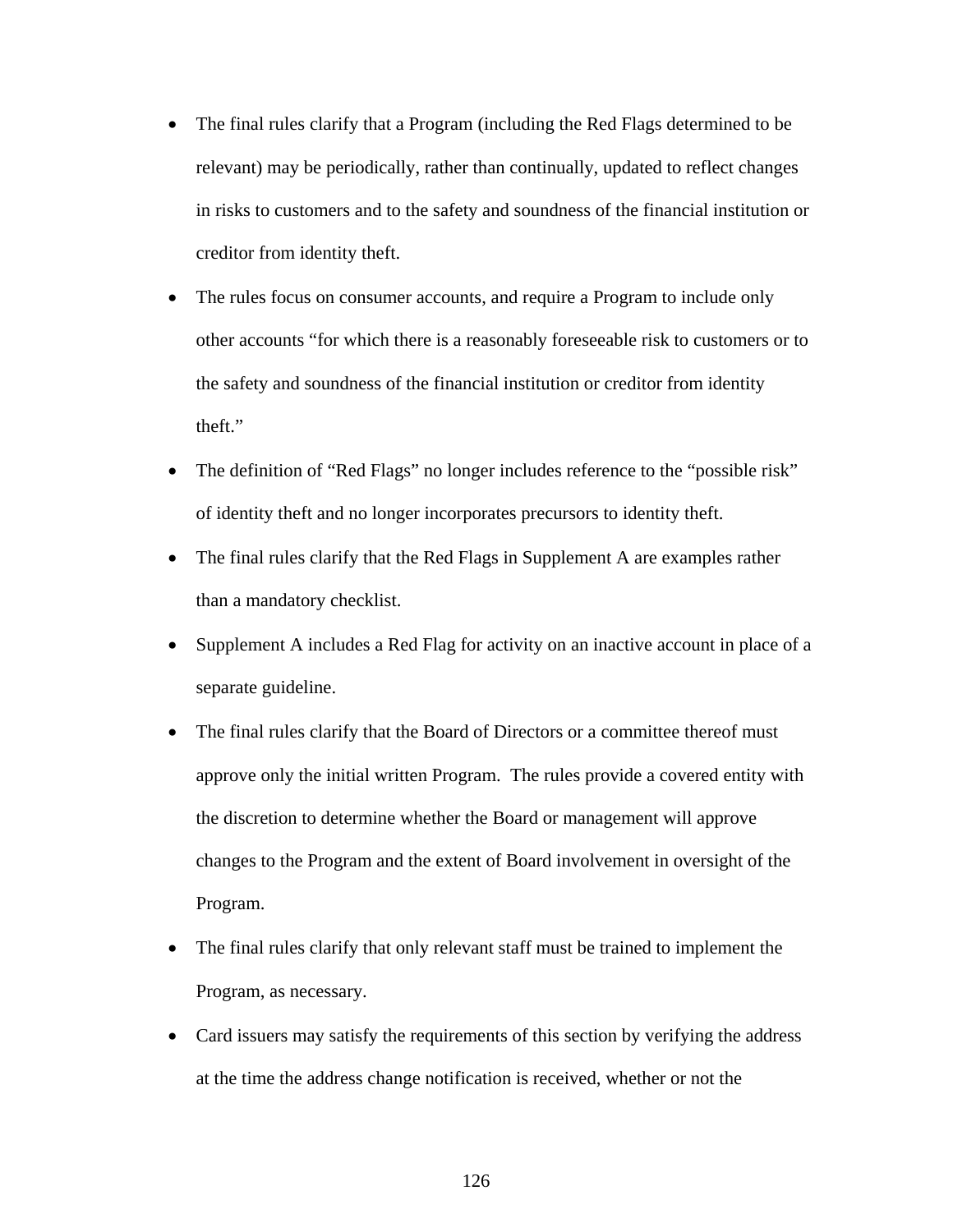notification is linked to a request for an additional or replacement card – building on issuers' existing procedures.

• Covered entities need not comply with the final rules until November 1, 2008.

 The Agencies did consider whether it would be appropriate to extend different treatment or exempt small covered entities from the requirements of this section of the final rulemaking. The Agencies note that identity theft can occur in small entities as well as large ones. The Agencies do not believe that an exemption for small entities is appropriate given the flexibility built into the final rules and guidelines and the importance of the statutory goals and mandate of section 114.

 As a result of the changes and clarifications noted above, this section of the final rule is far more flexible and less burdensome than that in the proposed rules while still fulfilling the statutory mandates enumerated in section 114. Moreover, OTS has concluded that the incremental cost of these final rules and guidelines will not impose undue costs and will not have a significant economic impact on a substantial number of small entities.

## Rules Implementing Section 315

 The proposed regulations implementing section 315 required a user of consumer reports to have policies and procedures to enable the user to form a reasonable belief that it knows the identity of the consumer for whom it has obtained a consumer report. The proposed rules also required the user to furnish to the CRA from whom it received the notice of address discrepancy an address for the consumer that the user has reasonably confirmed is accurate when the user: (1) is able to form a reasonable belief that it knows the identity of the consumer for whom the consumer report was obtained; (2) establishes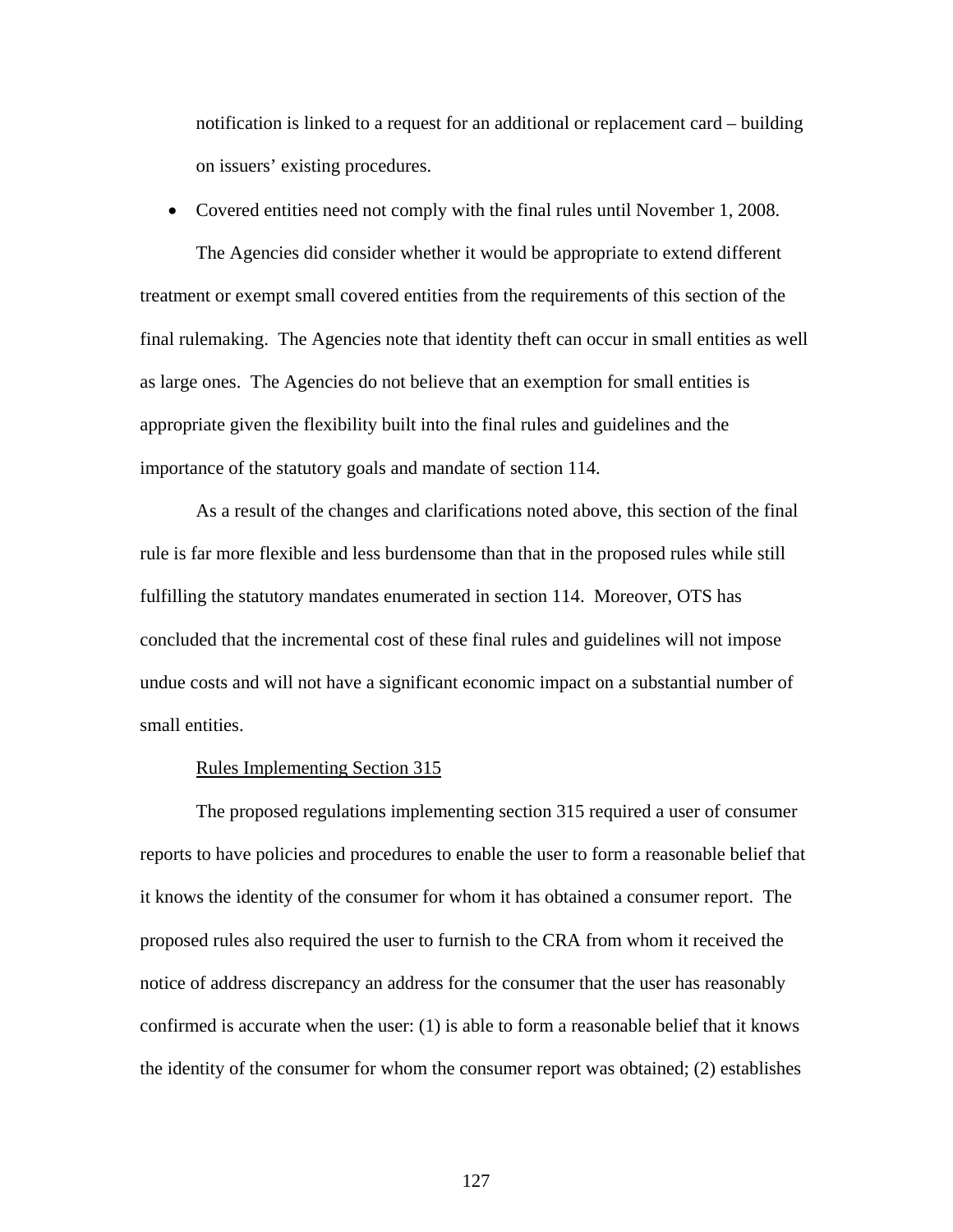$or$  maintains a continuing relationship with the consumer; and (3) regularly and in the</u> ordinary course of business furnishes information to the CRA from which a notice of address discrepancy pertaining to the consumer was obtained.

 In connection with the proposed rulemaking OTS noted that the FACT Act already requires CRAs to provide notices of address discrepancy to users of credit reports. OTS stated that with respect to new accounts, a savings association already is required by the CIP rules to ensure that it knows the identity of a person opening a new account and to keep a record describing the resolution of any substantive discrepancy discovered during the verification process. OTS also stated that as a matter of good business practice, most savings associations currently have policies and procedures in place to respond to notices of address discrepancy when they are provided in connection with both new and existing accounts, by furnishing an address for the consumer that the association has reasonably confirmed is accurate to the CRA from which it received the notice of address discrepancy.

 OTS specifically requested comment on whether the proposed requirements differ from small savings associations' current practices and whether the proposed requirements on users of consumer reports to have policies and procedures to respond to the receipt of an address discrepancy could be altered to minimize any burden imposed to the extent consistent with the requirements of the FACT Act.

 Many suggestions received in response to this solicitation for comment would have required a statutory change. However, many commenters noted that section 315 does not require the reporting of a confirmed address to a CRA for a notice of address discrepancy received for an existing account. These commenters stated that the level of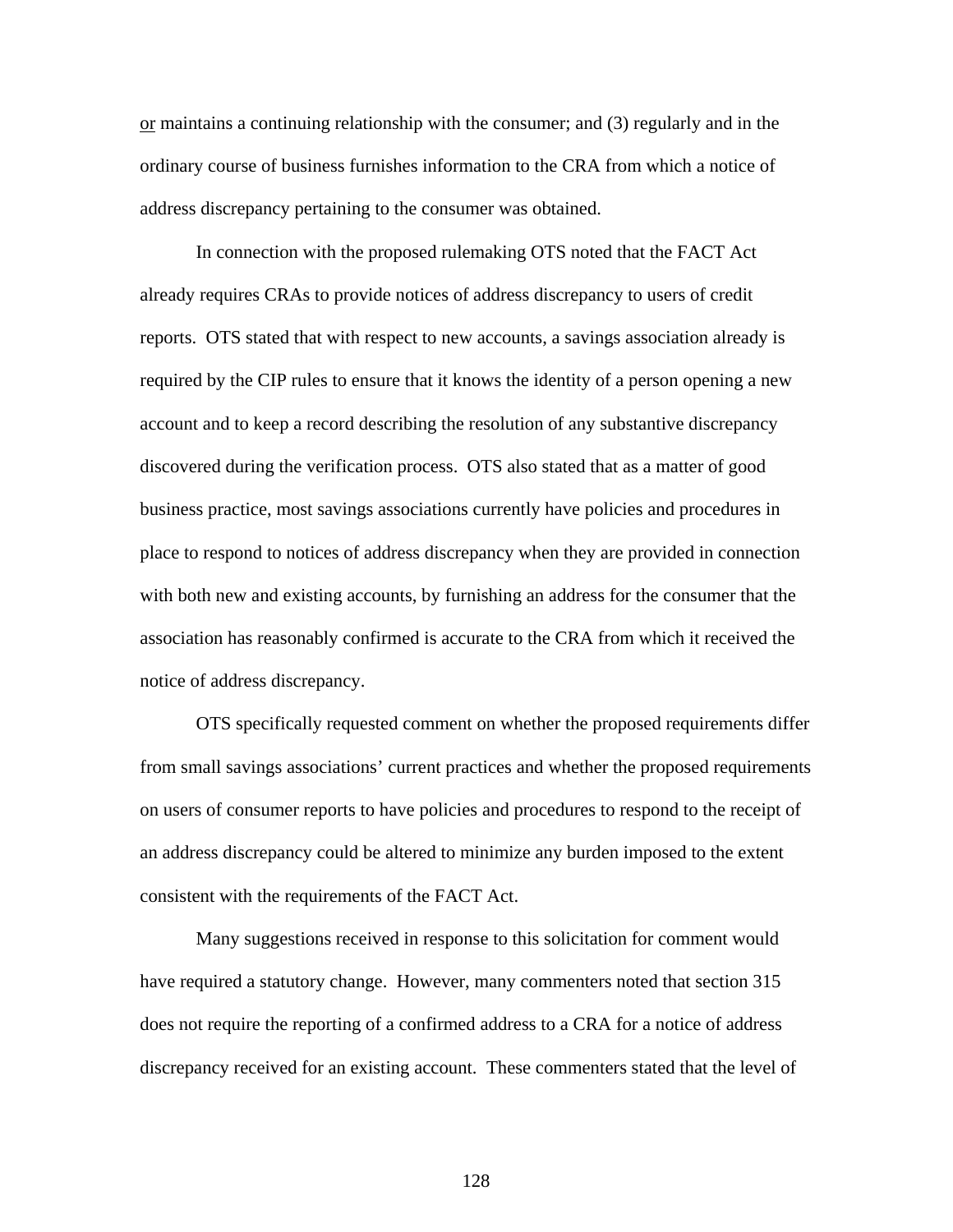regulatory burden imposed by this requirement would be significant and would force users to reconcile and verify addresses millions of times a year in connection with routine account maintenance. Commenters maintained that this would result in enormous costs that provide relatively little benefit to consumers. The final rules address these comments and, accordingly, under the rules implementing section 315, a user is not obligated to furnish a confirmed address for the consumer to the CRA in connection with existing accounts.

 Although, a savings association will likely have to modify its existing procedures to add a new procedure for promptly reporting to CRAs the reconciled address for new deposit accounts, OTS has concluded that the final rules implementing section 315 will not impose undue costs on savings associations and will have not have a significant economic impact on a substantial number of small entities. Finally, as mentioned earlier, the final rules provide a transition period and do not require covered entities to fully comply with these requirements until November 1, 2008.

**FTC:** The Regulatory Flexibility Act ("RFA"), 5 U.S.C. 601-612, requires that the Commission provide an Initial Regulatory Flexibility Analysis ("IRFA") with a proposed rule and a Final Regulatory Flexibility Analysis ("FRFA"), if any, with the final rule, unless the Commission certifies that the rule will not have a significant economic impact on a substantial number of small entities. See 5 U.S.C. 603-605.

The Commission hereby certifies that the final regulations will not have a significant economic impact on a substantial number of small business entities. The Commission recognizes that the final regulations will affect a substantial number of small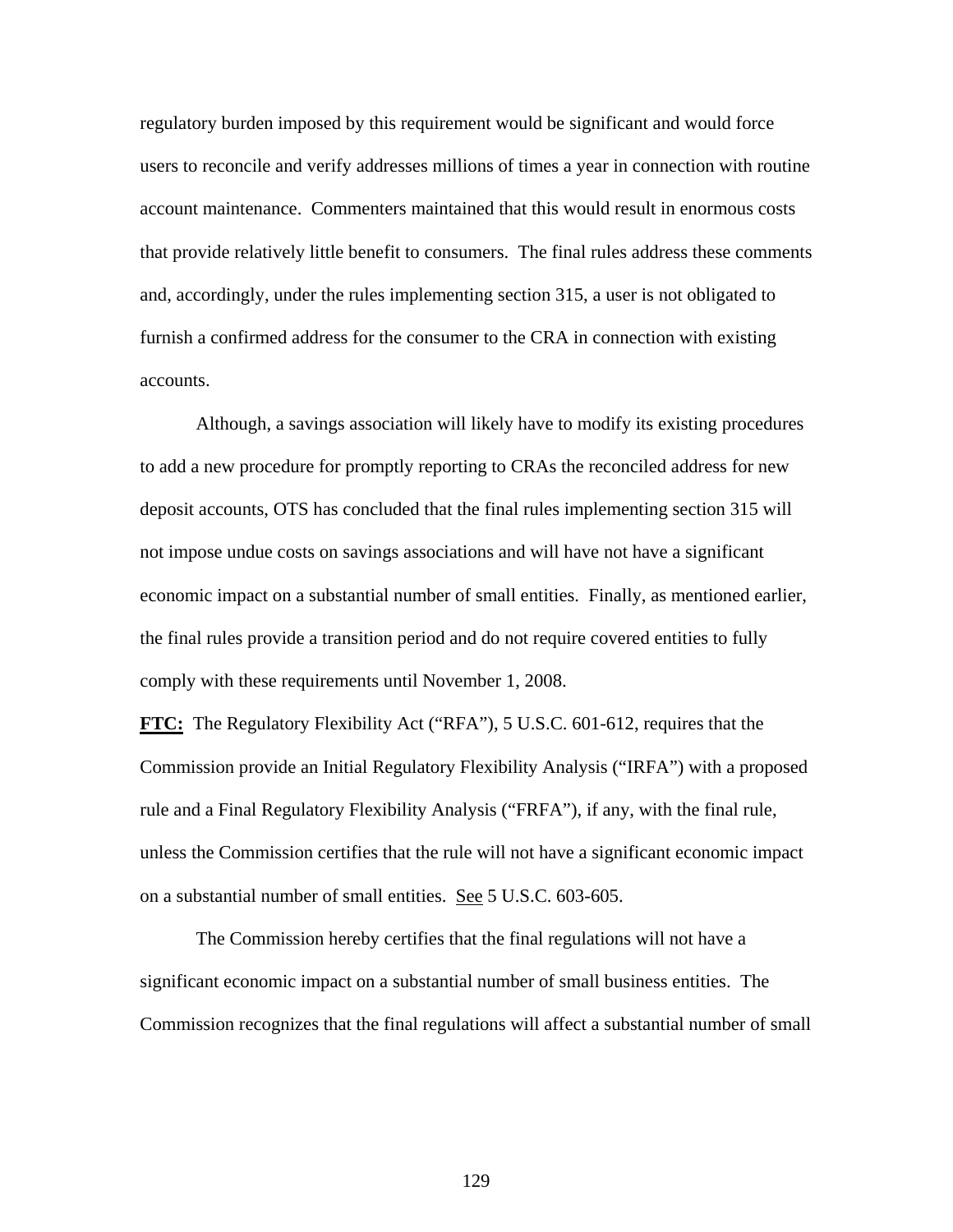businesses. We do not expect, however, that the final regulations will have a significant economic impact on these small entities.

The Commission continues to believe that a precise estimate of the number of small entities that fall under the final regulations is not currently feasible. Based on changes made to the final regulations in response to comments received, however, and the Commission's own experience and knowledge of industry practices, the Commission also continues to believe that the cost and burden to small business entities of complying with the final regulations are minimal. Accordingly, this document serves as notice to the Small Business Administration of the agency's certification of no effect. Nonetheless, the Commission has decided to publish a FRFA with these final regulations. Therefore, the Commission has prepared the following analysis:

# **1. Need for and Objectives of the Rule**

 The FTC is charged with enforcing the requirements of sections 114 and 315 of the Fair and Accurate Credit Transactions Act of 2003 (FACT Act) (15 U.S.C. §§ 1681m(e) and1681c(h)(2)), which require the FTC to establish guidelines for financial institutions and creditors identifying patterns, practices, and specific forms of activity, that indicate the possible existence of identity theft, and regulations requiring each financial institution and creditor to establish policies and procedures for implementing the guidelines. In addition, section 114 requires credit and debit card issuers to establish policies and procedures to assess the validity of a change of address request. Section 315 requires the FTC to develop policies and procedures that a user of consumer reports must employ when such a user receives a notice of address discrepancy from a consumer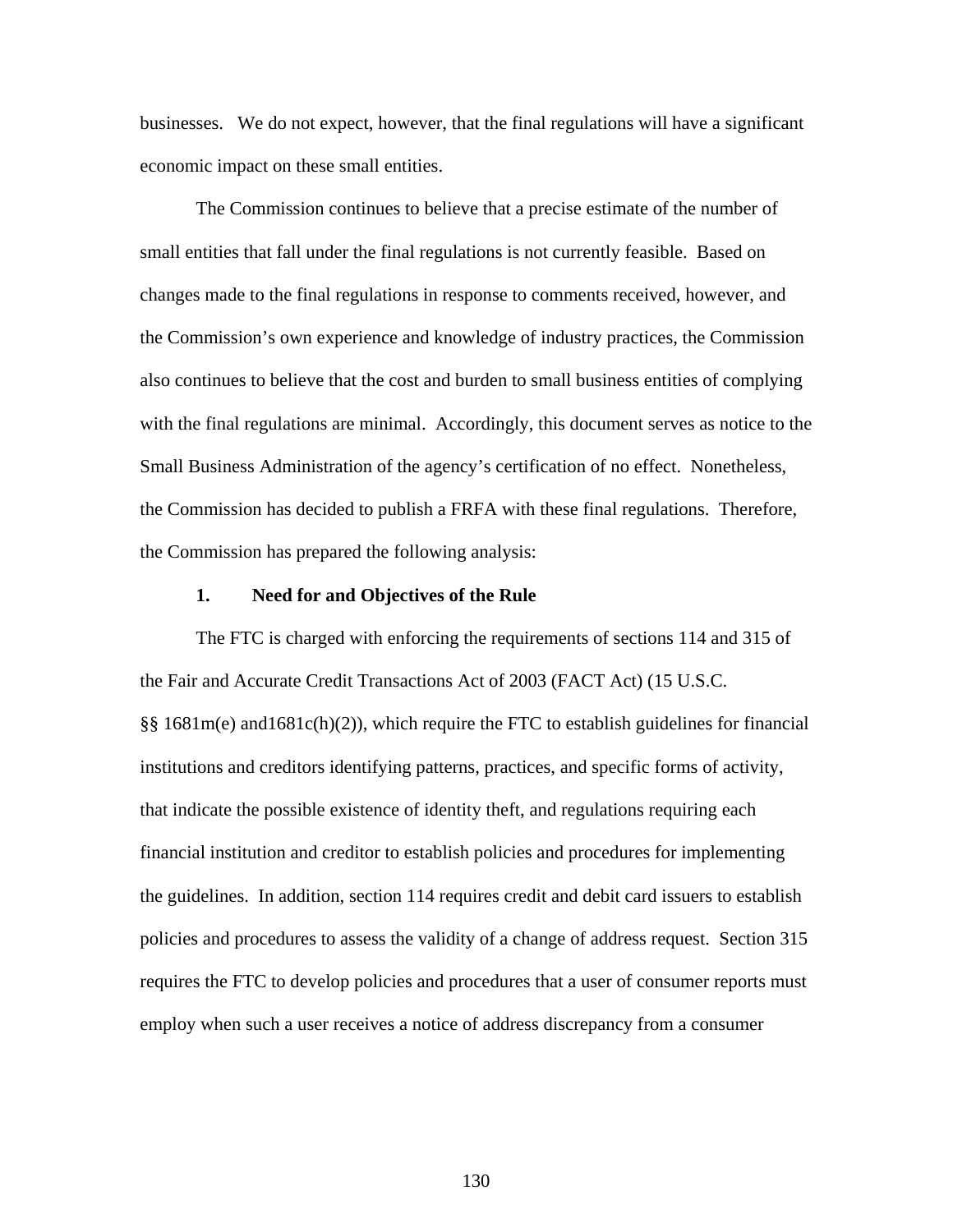reporting agency described in section 603(p) of the FCRA. In this action, the FTC promulgates final rules that would implement these requirements of the FACT Act.

## **2. Significant Issues Received by Public Comment**

The Commission received a number of comments on the effect of the proposed regulations. Some of the comments addressed the effect of the proposed regulations on businesses generally, and did not identify small businesses as a particular category. The FTC staff, therefore, has included all comments in this FRFA that raised potentially significant compliance issues for small businesses, regardless of whether the commenter identified small businesses as being an affected category.

In drafting its PRA analysis for the proposed regulations, FTC staff believed that because motor vehicle dealers' loans typically are financed by financial institutions also subject to those regulations, the dealers were likely to use the latter's programs as a basis to develop their own. Therefore, although subject to a high risk of identity theft, their burden would be less than other high-risk entities. Commenters, however, noted among other concerns that some motor vehicle dealers finance their own loans. Thus, FTC staff no longer is considering motor vehicle dealers separately from other high-risk entities.

As noted in the PRA analysis, the Agencies continue to believe that many of the high-risk entities, as part of their usual and customary business practices, already take steps to minimize losses due to fraud. The final rulemaking clarifies that only relevant staff need be trained to implement the Program, as necessary – meaning, for example, that staff already trained as a part of a covered entity's anti-fraud prevention efforts do not need to be re-trained except as incrementally needed. Notwithstanding this clarification, in response to comments received, the Agencies are increasing the burden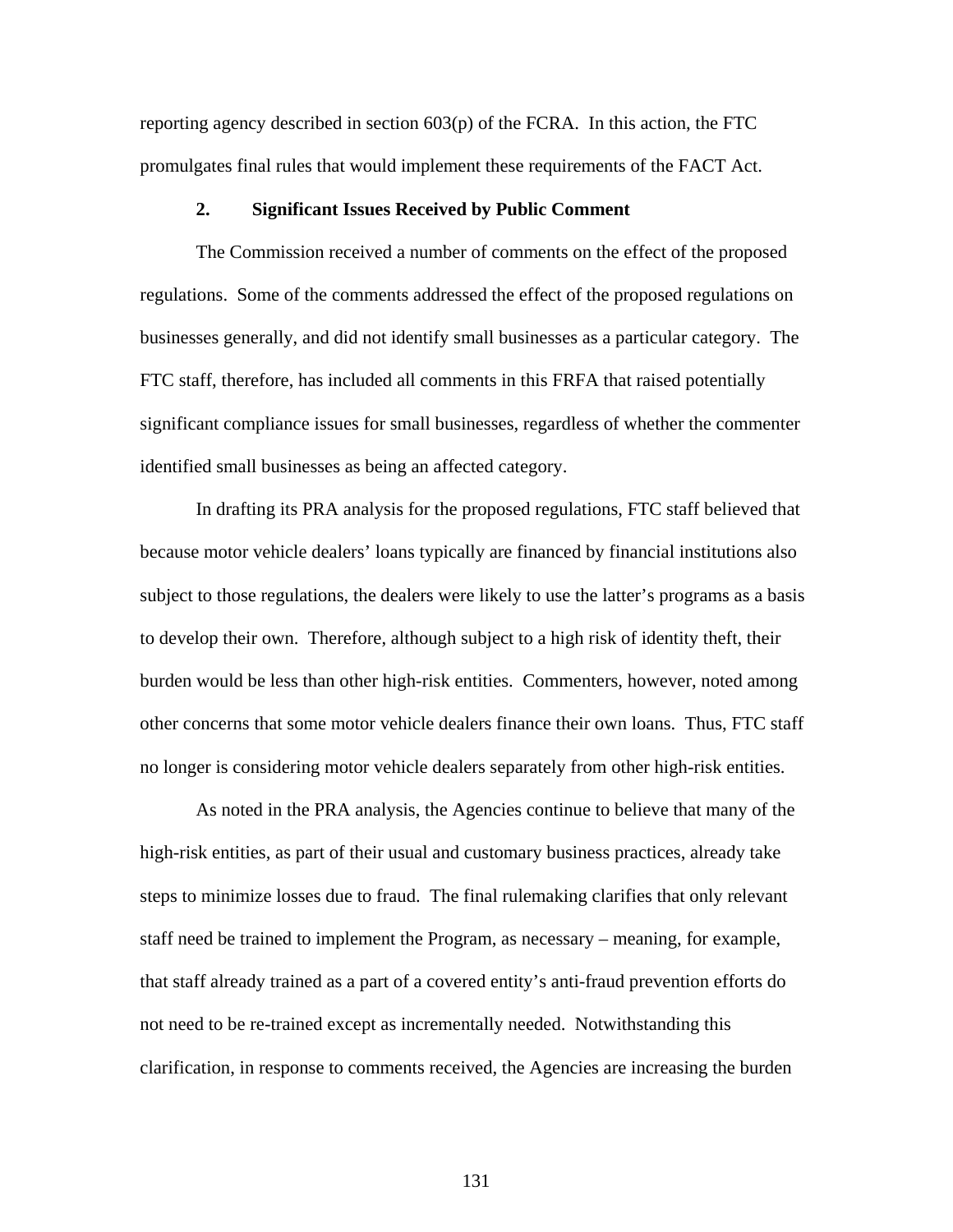estimates attributable to training from two to four hours, as is the FTC for high-risk entities in their initial year of implementing the Program, but FTC staff continues to believe that one hour of recurring annual training remains a reasonable estimate.

A few commenters believed that FTC staff had underestimated the amount of time it would take low-risk entities to comply with the proposed regulations. These commenters estimated that the amount of time would range from 6 to 20 hours to create a program and 1 hour each to train employees and draft the annual report. The FTC staff believes these estimates were based on a misunderstanding of the requirements of the proposed regulations, including that the list of 31 Red Flags in the proposed guidelines was intended to be a checklist. The final regulations clarify that the list of Red Flags is illustrative only. Moreover, the emphasis of the written Program, as required under the final regulations, is to identify risks of identity theft. To the extent that entities with consumer accounts determine that they have a minimal risk of identity theft, they would be tasked only with developing a streamlined Program. Therefore, FTC staff does not believe that it would take such an entity 6 to 20 hours to develop a Program, 1 hour to train employees, and 1 hour to draft an annual report on risks of identity theft which are minimal or non-existent. Nonetheless, FTC staff believes that it may have underestimated the time low-risk entities may need to initially apply the final rule to develop a Program. Thus, FTC staff has increased from 20 minutes to 1 hour its previously stated estimate for this activity.

 In addition, the final regulations have been revised from the proposed regulations to alleviate the burden of creating a written Program for entities that determine that they do not have any covered accounts. The FTC staff believes that entities subject to a low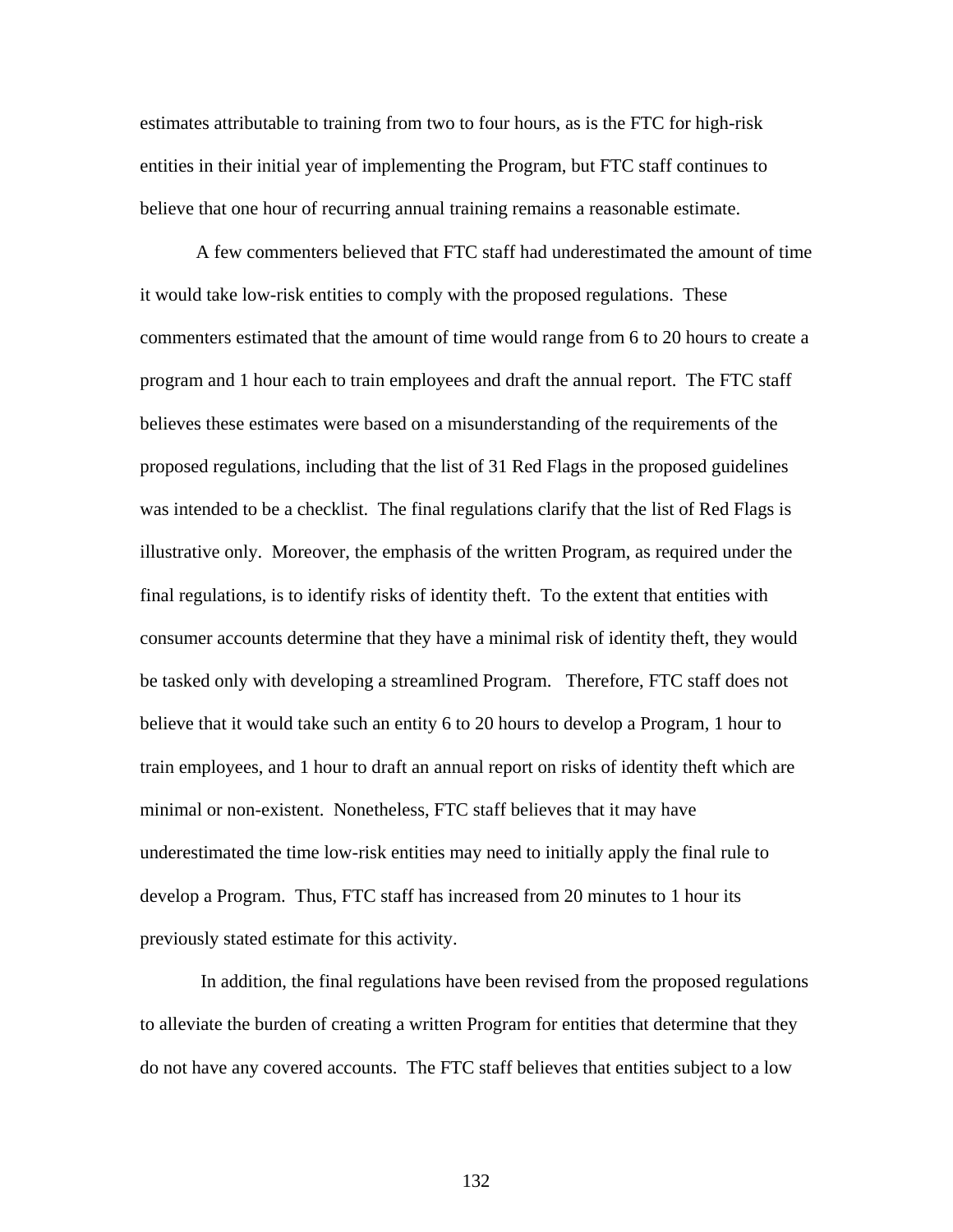risk of identity theft, but not having consumer accounts, will likely determine that they do not have covered accounts. Such entities would not be required to develop a written Program. The FTC staff estimates that approximately  $9.191,496^{78}$  $9.191,496^{78}$  $9.191,496^{78}$  of the  $10,813,525$ low-risk entities subject to the requirement to create a written Program under the proposed regulations will not have covered accounts under the final rule. Therefore, although these 9,191,496 low-risk entities will have to conduct a periodic risk assessment to determine if they covered accounts, they will not be required to develop a written Program, thereby substantially reducing the original burden estimate in the NPRM for low-risk entities.

 The FTC received additional comments on its IRFA requesting that the FTC delay implementation of the final rules for small businesses by a minimum of six months, consider creating a certification form for low-risk entities, and develop a small business compliance guide. The Agencies have set a mandatory compliance deadline of November 1, 2008, thereby providing all entities with well over six months in which to implement the final regulations. The FTC staff will be developing a small business compliance guide prior to the mandatory compliance deadline of November 1, 2008. The FTC staff will consider whether to include any model forms in such guide.

 The FTC did not receive any comments on its IRFA for the proposed regulations implementing section 114 requiring credit and debit card issuers to establish policies and procedures to assess the validity of a change of address request, including notifying the cardholder or using another means of assessing the validity of the change of address. The

<span id="page-132-0"></span> $^{78}$  This estimate is derived from an analysis of a database of U.S. businesses based on NAICS codes for businesses that market goods or services to consumers or other businesses, net of the number of creditors subject to the FTC's jurisdiction, an estimated subset of which comprise anticipated low-risk entities not having covered accounts under the final rule.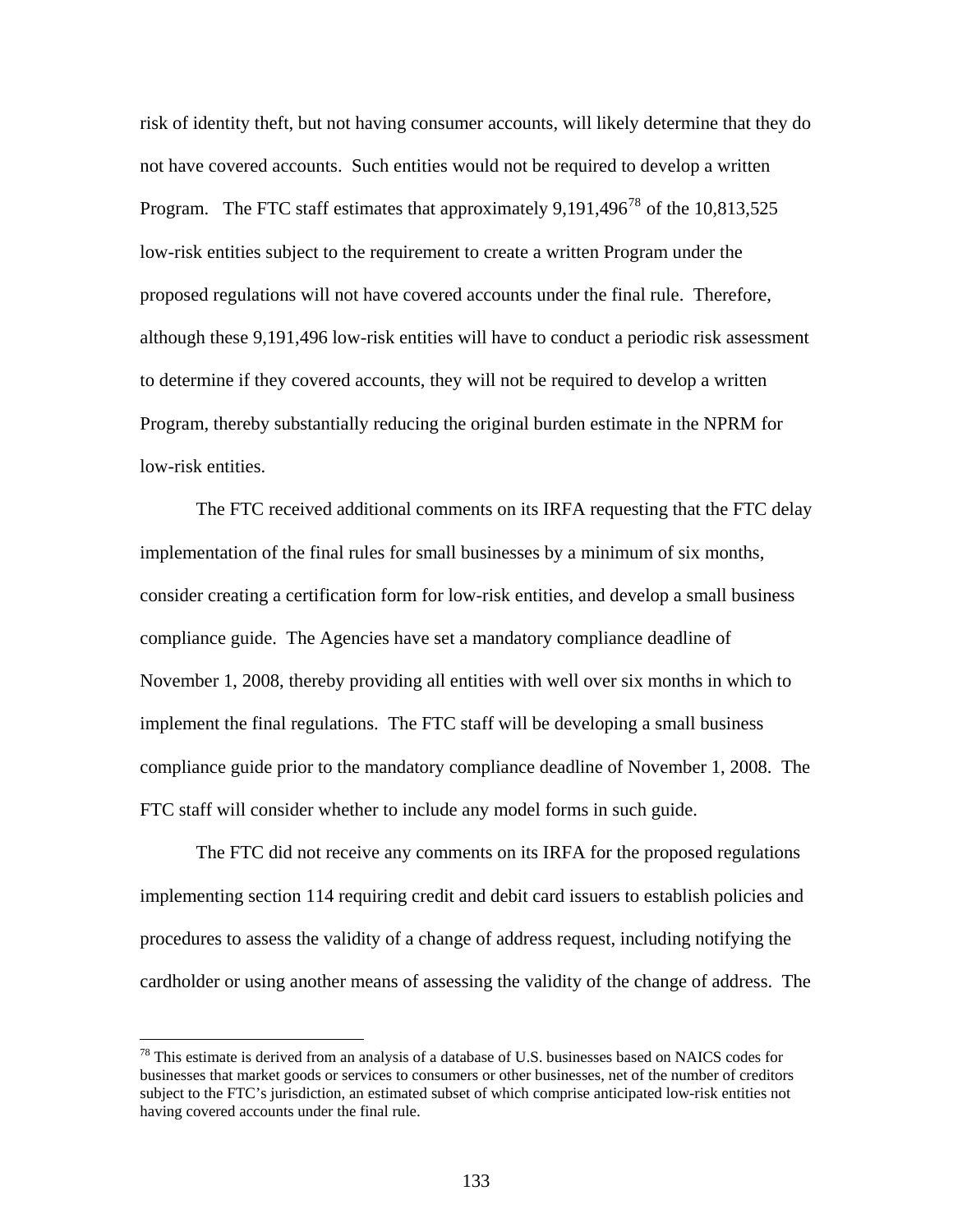FTC staff does not believe that the changes made to the final regulation have altered its original burden estimates.

The FTC did not receive any comments on its IRFA relating to the proposed regulations under section 315.

## **3. Small Entities to Which the Final Rule Will Apply**

 The final regulations apply to a wide variety of business categories under the Small Business Size Standards. Generally, the final regulations would apply to financial institutions, creditors, and users of consumer reports. In particular, entities under FTC's jurisdiction covered by section 114 include State-chartered credit unions, non-bank lenders, mortgage brokers, automobile dealers, utility companies, telecommunications companies, and any other person that regularly participates in a credit decision, including setting the terms of credit. The section 315 requirements apply to State-chartered credit unions, non-bank lenders, insurers, landlords, employers, mortgage brokers, automobile dealers, collection agencies, and any other person who requests a consumer report from a consumer reporting agency described in section 603(p) of the FCRA.

 Given the coverage of the final rules, a very large number of small entities across almost every industry could be subject to the final rules. For the majority of these entities, a small business is defined by the Small Business Administration as one whose average annual receipts do not exceed \$6.5 million or who have fewer than 500 employees.[79](#page-133-0)

<span id="page-133-0"></span> $79$  These numbers represent the size standards for most retail and service industries (\$6.5 million total receipts) and manufacturing industries (500 employees). A list of the SBA's size standards for all industries can be found at http://www.sba.gov/size/summary-whatis.html.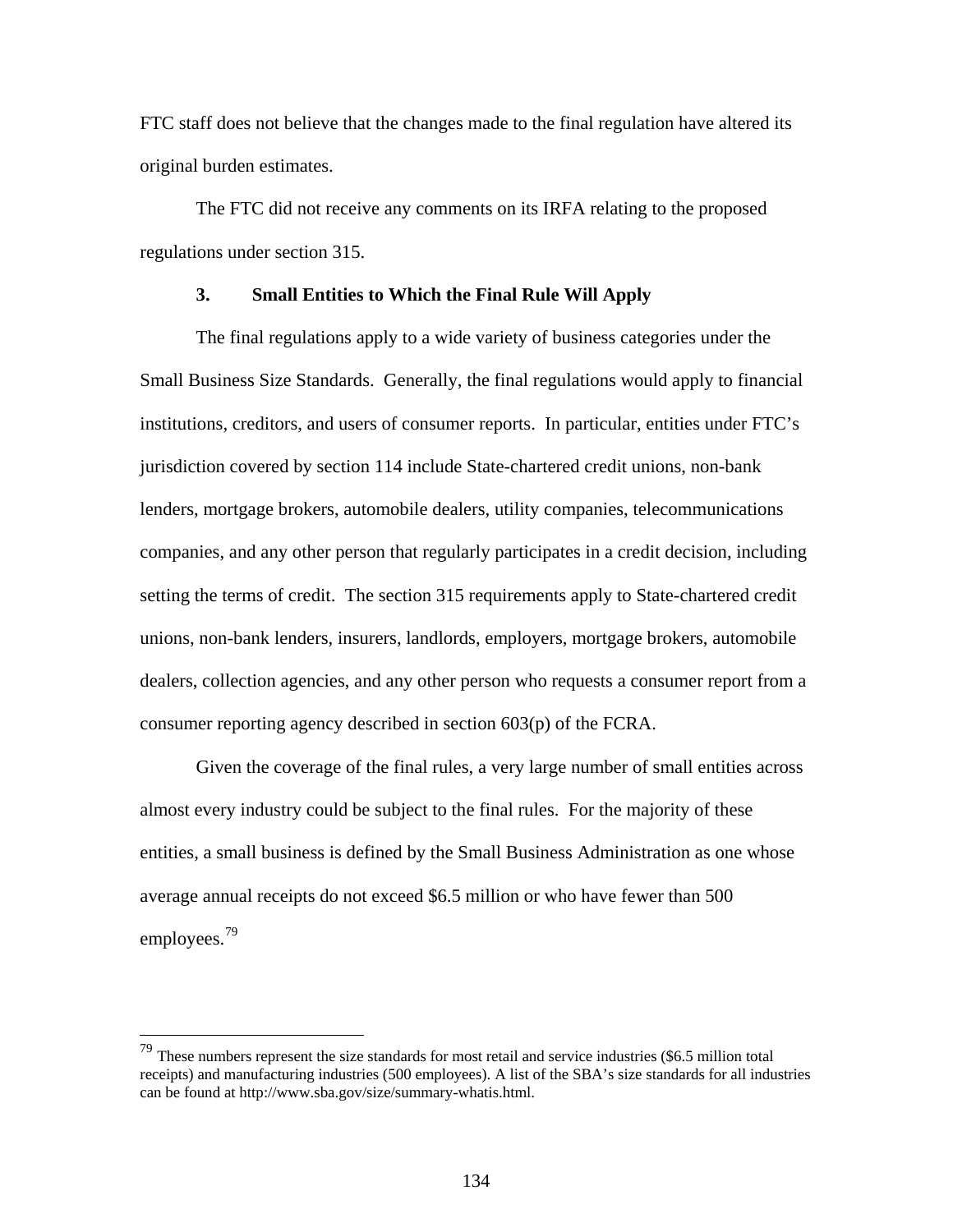**Section 114:** As discussed in the PRA section of this Notice, given the broad scope of section 114's requirements, it is difficult to determine with precision the number of financial institutions and creditors that are subject to the FTC's jurisdiction. There are numerous small businesses under the FTC's jurisdiction and there is no formal way to track them; moreover, as a whole, the entities under the FTC's jurisdiction are so varied that there are no general sources that provide a record of their existence. Nonetheless, FTC staff estimates that the final regulations implementing section 114 will affect over 3500 financial institutions and over 11 million creditors<sup>[80](#page-134-0)</sup> subject to the FTC's jurisdiction, for a combined total of approximately 11.1 million affected entities. Of this total, the FTC staff expects that well over 90% of these firms qualify as small businesses under existing size standards (*i.e.*, \$165 million in assets for financial institutions and \$6.5 million in sales for many creditors).

 One commenter acknowledged that the FTC's estimates as to the number of small entities that will be affected were accurate, but did not provide precise numbers.

 The final regulations implementing section 114 also require credit and debit card issuers to establish policies and procedures to assess the validity of a change of address request. Indeed, the final regulations require credit and debit card issuers to notify the cardholder or to use another means of assessing the validity of the change of address. FTC staff believes that there may be as many as 3,764 credit or debit card issuers that fall under the jurisdiction of the FTC and that well over 90% of these firms qualify as small

<span id="page-134-0"></span><sup>&</sup>lt;sup>80</sup> This estimate is derived from census data of U.S. businesses based on NAICS codes for businesses that market goods or services to consumers and businesses. 2003 County Business Patterns, U.S. Census Bureau (http://censtats.census.gov/cgi-bin/cbpnaic/cbpsel.pl); and 2002 Economic Census, Bureau (http://www.census.gov/econ/census02/).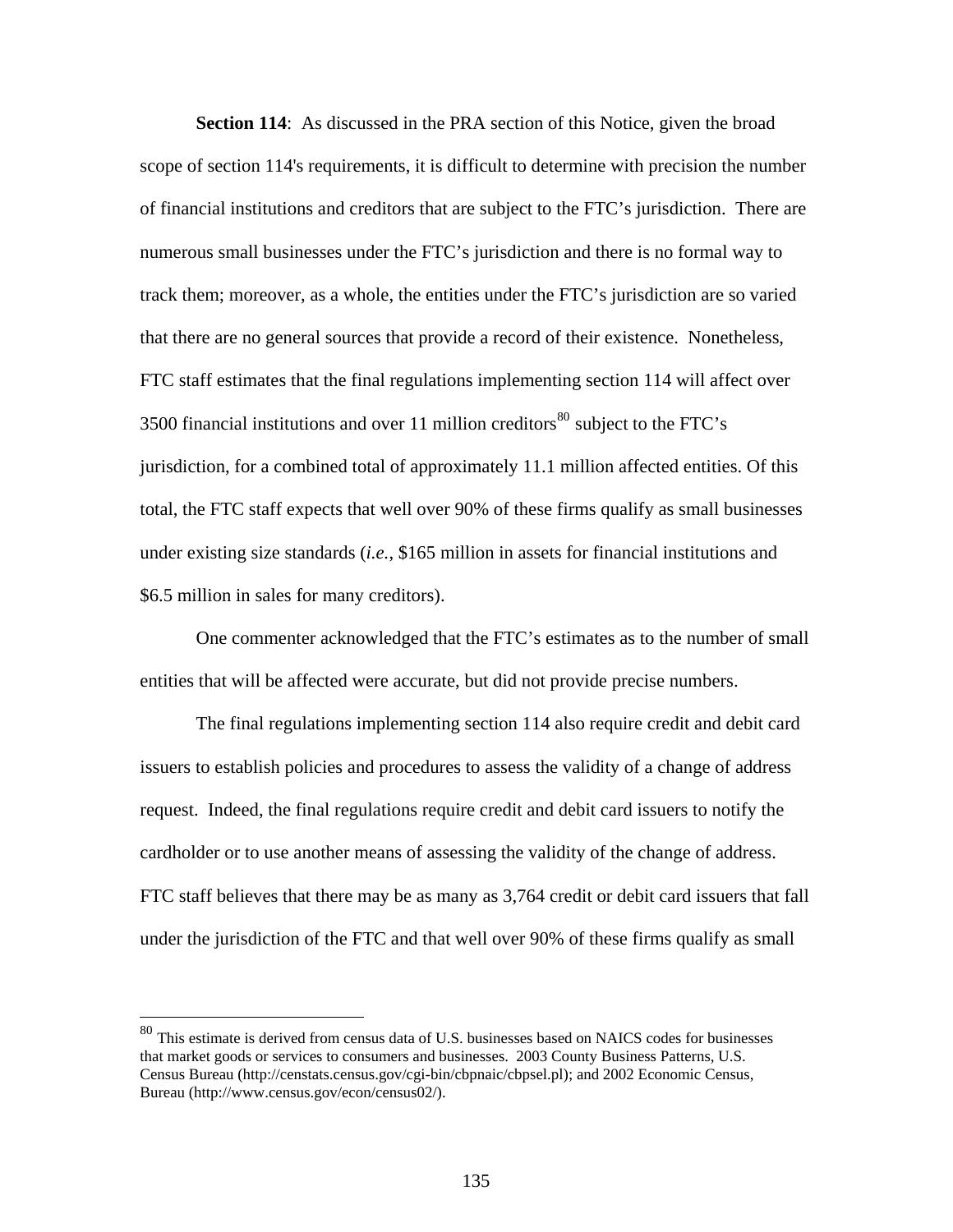businesses under existing size standards (*i.e.*, \$165 million in assets for financial institutions and \$6.5 million in sales for many creditors).

 The Commission did not receive any comments to the IRFA on the latter credit or debit card issuers that would allow it to determine the precise number of small entities that will be affected.

**Section 315**: As discussed in the PRA section of this Notice, given the broad scope of section 315's requirements, it is difficult to determine with precision the number of users of consumer reports that are subject to the FTC's jurisdiction. There are numerous small businesses under the FTC's jurisdiction and there is no formal way to track them; moreover, as a whole, the entities under the FTC's jurisdiction are so varied that there are no general sources that provide a record of their existence. Nonetheless, FTC staff estimates that the final regulations implementing section 315 will affect approximately 1.6 million users of consumer reports subject to the FTC's jurisdiction $81$ and that well over 90% of these firms qualify as small businesses under existing size standards (*i.e.*, \$165 million in assets for financial institutions and \$6.5 million in sales for many creditors).

 The Commission did not receive any comments to the IRFA on the proposed regulations under Section 315 that would allow it to determine the precise number of small entities that will be affected.

# **4. Projected Reporting, Recordkeeping and Other Compliance Requirements**

<u>.</u>

<span id="page-135-0"></span><sup>&</sup>lt;sup>81</sup> This estimate is derived from census data of U.S. businesses based on NAICS codes for businesses that market goods or services to consumers and businesses. 2003 County Business Patterns, U.S. Census Bureau (http://censtats.census.gov/cgi-bin/cbpnaic/cbpsel.pl); and 2002 Economic Census, Bureau (http://www.census.gov/econ/census02/).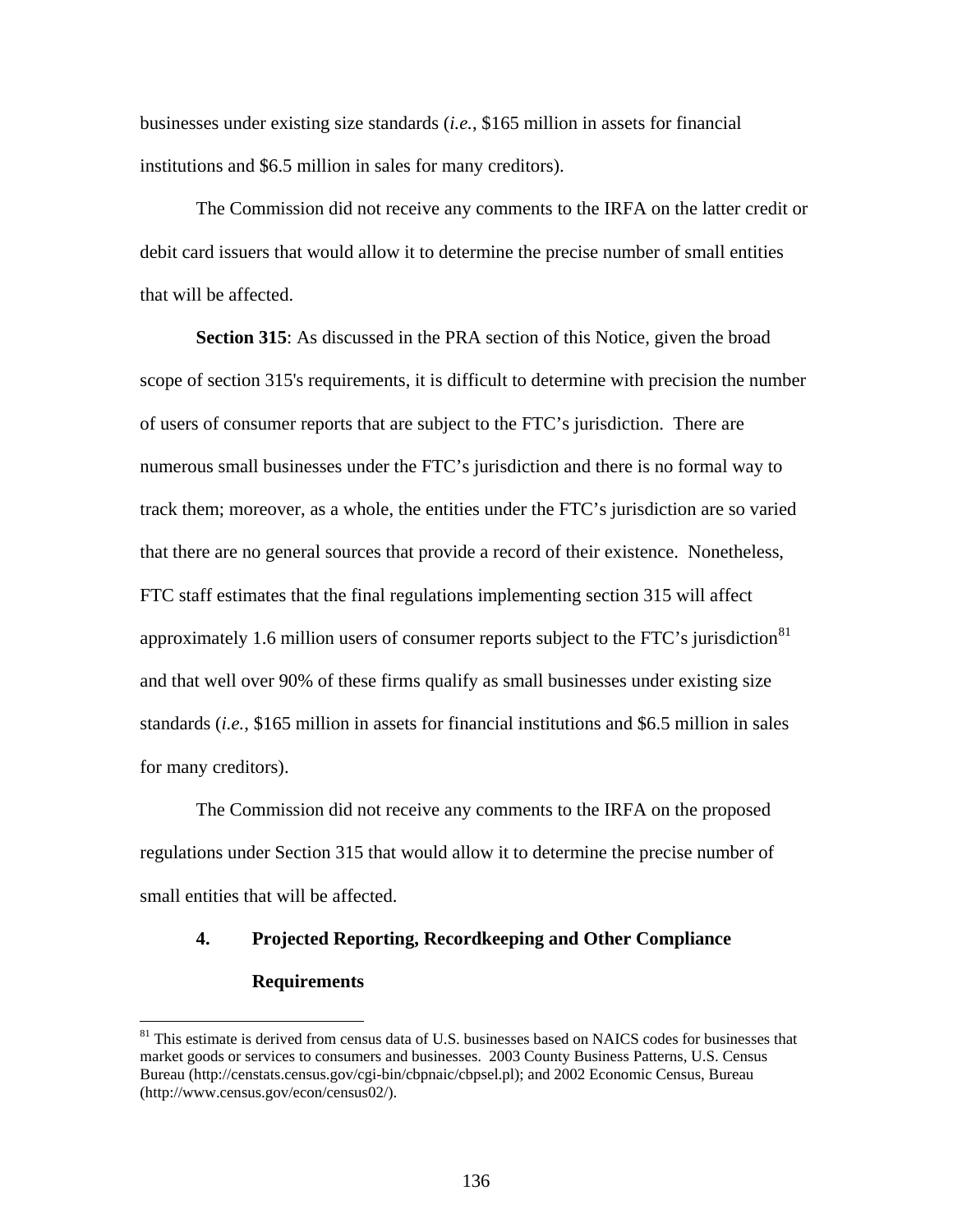The final requirements will involve some increased costs for affected parties. Most of these costs will be incurred by those required to conduct periodic risk assessments, and draft identity theft Programs and annual reports. There will also be costs associated with training, and for credit and debit card issuers to establish policies and procedures to assess the validity of a change of address request. In addition, there will be costs related to developing reasonable policies and procedures that a user of consumer reports must employ when a user receives a notice of address discrepancy from a consumer reporting agency, and for furnishing an address that the user has reasonably confirmed is accurate. The Commission does not expect, however, that the increased costs associated with the final regulations will be significant as explained below.

**Section 114**: The FTC staff estimates that there may be as many as 90% of the businesses affected by the proposed rules under section 114 that are subject to a high risk of identity theft that qualify as small businesses. It is likely that many such entities already engage in various activities to minimize losses due to fraud as part of their usual and customary business practices. Accordingly, the impact of the proposed requirements would be merely incremental and not significant. In particular, the rule will direct many of these entities to consolidate their existing policies and procedures into a written Program and may require some additional staff training.

 The FTC expects that well over 90% of the businesses affected by the proposed rules under section 114 that are subject to a low risk of identity theft qualify as small businesses under existing size standards (*i.e.*, \$165 million in assets for financial institutions and \$6.5 million in sales for many creditors). The final requirements are drafted in a flexible manner that limits the burden on a substantial majority of low-risk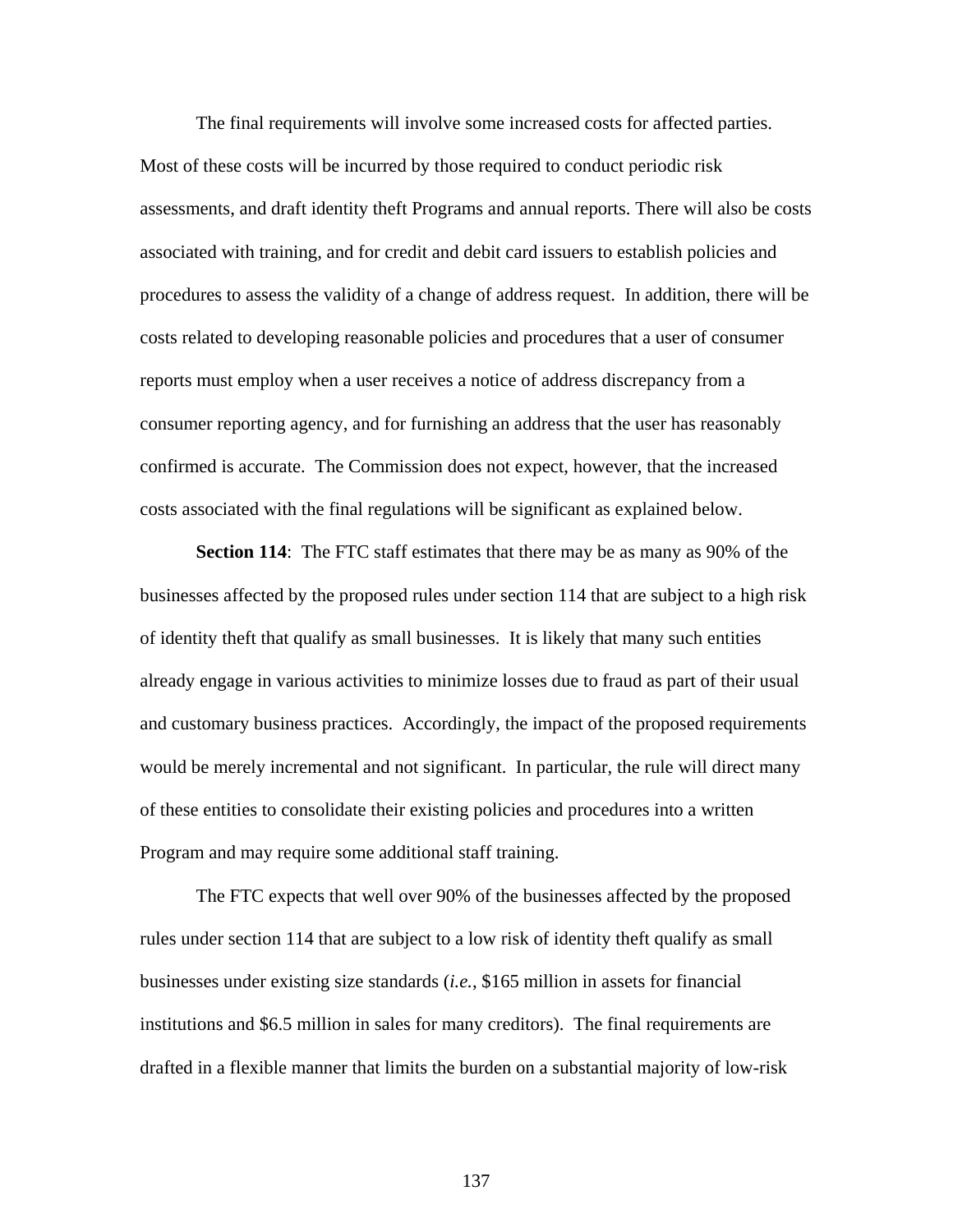entities to conducting periodic risk assessments for covered accounts, and allows the remaining minority of low-risk entities to develop and implement different types of programs based upon their size, complexity, and the nature and scope of their activities. As a result, the FTC staff expects that the burden on these low-risk entities will be minimal (*i.e.,* not significant). The final regulations would require low-risk entities that have covered accounts that have no existing identity theft procedures to state in writing their low-risk of identity theft, train staff to be attentive to future risks of identity theft, and, if appropriate, prepare an annual report. The FTC staff believes that, for the affected low-risk entities, such activities will be not be complex or resource-intensive tasks.

 The final regulations implementing section 114 also require credit and debit card issuers to establish policies and procedures to assess the validity of a change of address request. It is likely that most of the entities have automated the process of notifying the cardholder or using other means to assess the validity of the change of address such that implementation will pose no further burden. For those that do not, the FTC staff expects that a small number of such entities (100) will need to develop policies and procedures to assess the validity of a change of address request. The impacts on such entities should not be significant, however.

 In calculating the costs, FTC staff assumes that for all entities, professional technical personnel and/or managerial personnel will conduct the periodic risk assessment, create and implement the Program, prepare the annual report, train employees, and assess the validity of a change of address request.

**Section 315**: The final regulations implementing section 315 provide guidance regarding reasonable policies and procedures that a user of consumer reports must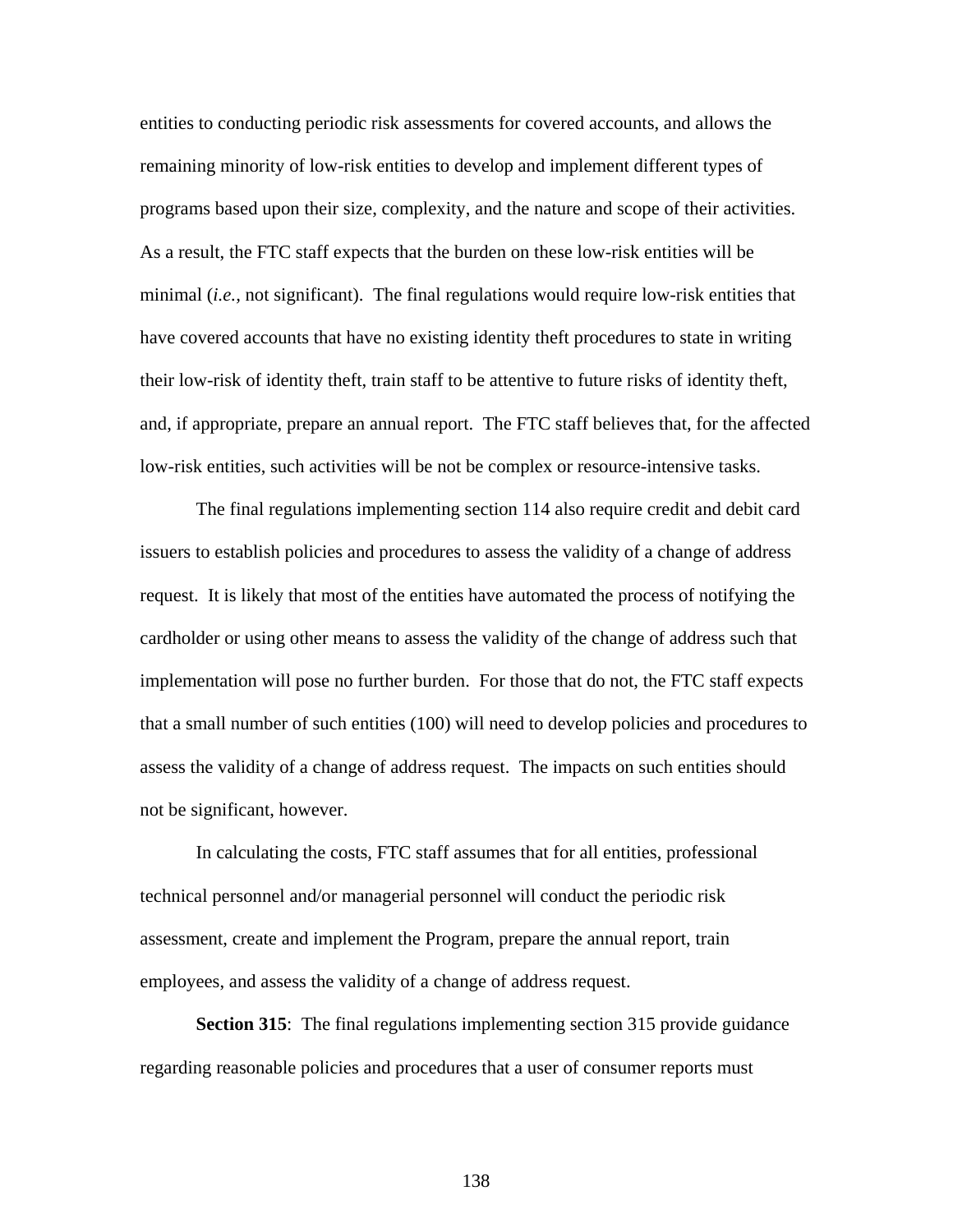employ when a user receives a notice of address discrepancy from a consumer reporting agency. The final regulations also require a user of consumer reports to furnish an address that the user has reasonably confirmed is accurate to the consumer reporting agency from which it receives a notice of address discrepancy, but only to the extent that such user regularly and in the ordinary course of business furnishes information to such consumer reporting agency. The FTC staff believes that the impacts on users of consumer reports that are small businesses will not be significant. As discussed in the PRA section of the NPRM, the FTC staff believes that it will not take users of consumer reports under FTC jurisdiction a significant amount of time to develop policies and procedures that they will employ when they receive a notice of address discrepancy. FTC staff believes that only 10,000 of such users of consumer reports furnish information to consumer reporting agencies as part of their usual and customary business practices and that approximately 20% of these entities qualify as small businesses. Therefore, the staff estimates that 2,000 small businesses will be affected by this portion of the final regulation that requires furnishing the correct address. As discussed in the PRA section of this NPRM, FTC staff estimates that it will not take such users of consumer reports a significant amount of time to develop the policies and procedures for furnishing the correct address to the consumer reporting agencies pursuant to the final regulations for implementing section 315. The FTC staff estimates that the costs associated with these impacts will not be significant.

 In calculating these costs, FTC staff assumes that the policies and procedures for notice of address discrepancy and furnishing the correct address will be set up by administrative support personnel.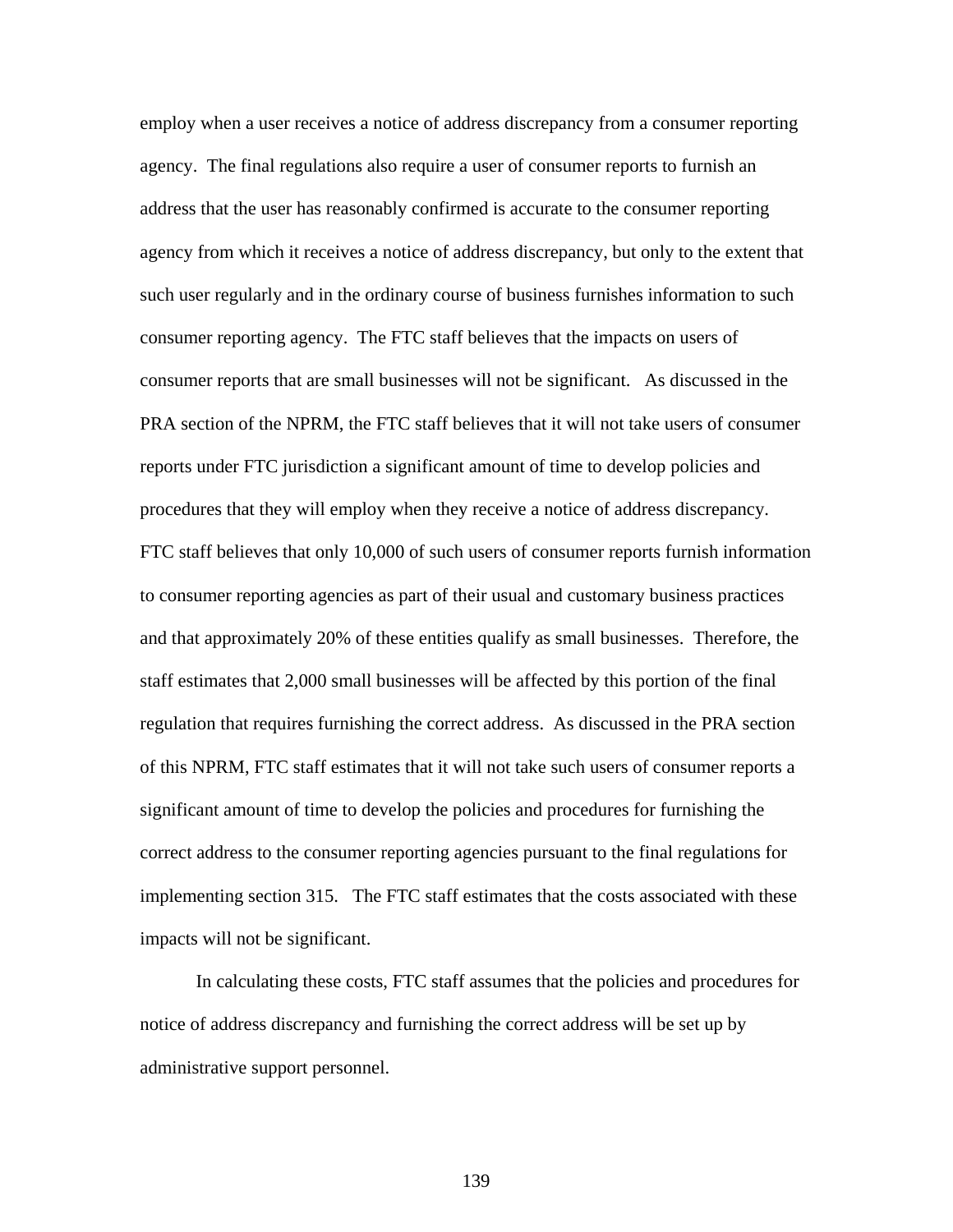# **5. Steps Taken To Minimize Significant Economic Impact of the Rule on Small Entities**

 The Commission considered whether any significant alternatives, consistent with the purposes of the FACT Act, could further minimize the final regulations' impact on small entities. The FTC asked for comment on this issue. The final requirements are drafted in a flexible manner that limits the burden on a substantial majority of low-risk entities to conducting periodic risk assessments for covered accounts and allows the remaining minority of low-risk entities to develop and implement different types of programs based upon their size, complexity, and the nature and scope of their activities. In addition, a commenter requested that the FTC delay implementation of the final rules for small businesses by a minimum of six months, produce a shortened Red Flags list, consider creating a certification form for low-risk entities, and develop a small business compliance guide. The Agencies have set a mandatory compliance deadline of November 1, 2008, thereby providing all entities with well over six months in which to implement the final regulations. As discussed in the PRA analysis *infra*, the Agencies have clarified that the Red Flags Supplement is illustrative only, and is not intended to be used as a checklist. Therefore, the Agencies did not consider it necessary to alter the Red Flags listed. The FTC staff will be developing a small business compliance guide prior to the mandatory compliance deadline of November 1, 2008. The FTC staff will consider whether to include any model forms in such guide.

# **C. OCC and OTS Executive Order 12866 Determination**

The OCC and the OTS each have independently determined that the final rule is not a "significant regulatory action" as defined in Executive Order 12866 because the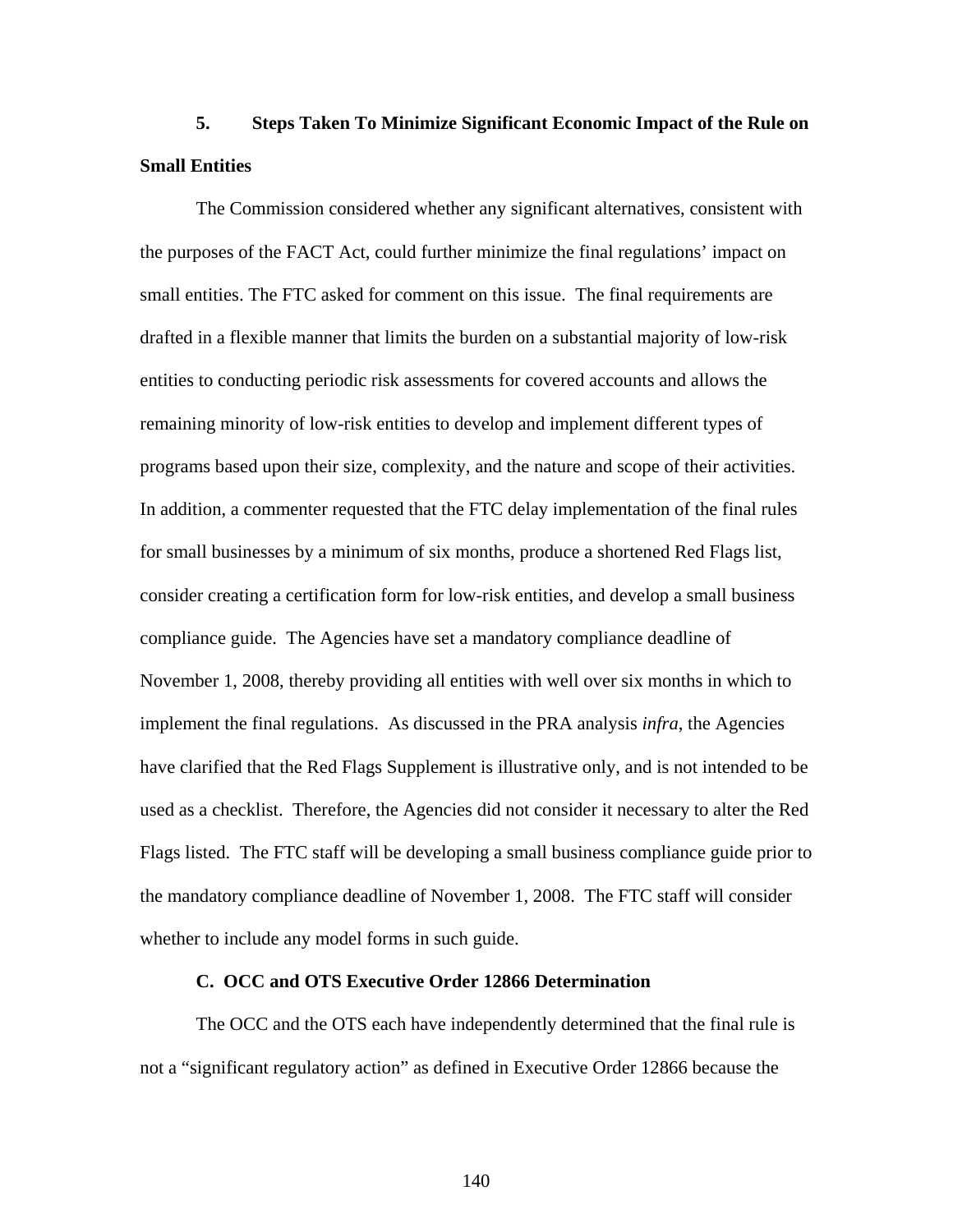annual effect on the economy is less than \$100 million. Accordingly, a regulatory assessment is not required.

### **D. OCC and OTS Executive Order 13132 Determination**

The OCC and the OTS each has determined that these final rules do not have any federalism implications for purposes of Executive Order 13132.

## **E. NCUA Executive Order 13132 Determination**

Executive Order 13132 encourages independent regulatory agencies to consider the impact of their actions on State and local interests. In adherence to fundamental federalism principles, the NCUA, an independent regulatory agency as defined in 44 U.S.C. 3502(5) voluntarily complies with the Executive Order. These final rules apply only to federally chartered credit unions and would not have substantial direct effects on the States, on the connection between the national government and the States, or on the distribution of power and responsibilities among the various levels of government. The NCUA has determined that these final rules do not constitute a policy that has federalism implications for purposes of the Executive Order.

### **F. OCC and OTS Unfunded Mandates Reform Act of 1995 Determination**

Section 202 of the Unfunded Mandates Reform Act of 1995, Public Law 104-4 (Unfunded Mandates Act) requests that an agency prepare a budgetary impact statement before promulgating a rule that includes a federal mandate that may result in expenditure by State, local, and tribal governments, in the aggregate, or by the private section, of \$100 million or more in any one year. If a budgetary impact statement is required, section 205, of the Unfunded Mandates Act also requires an agency to identify and consider a reasonable number of regulatory alternatives before promulgating a rule.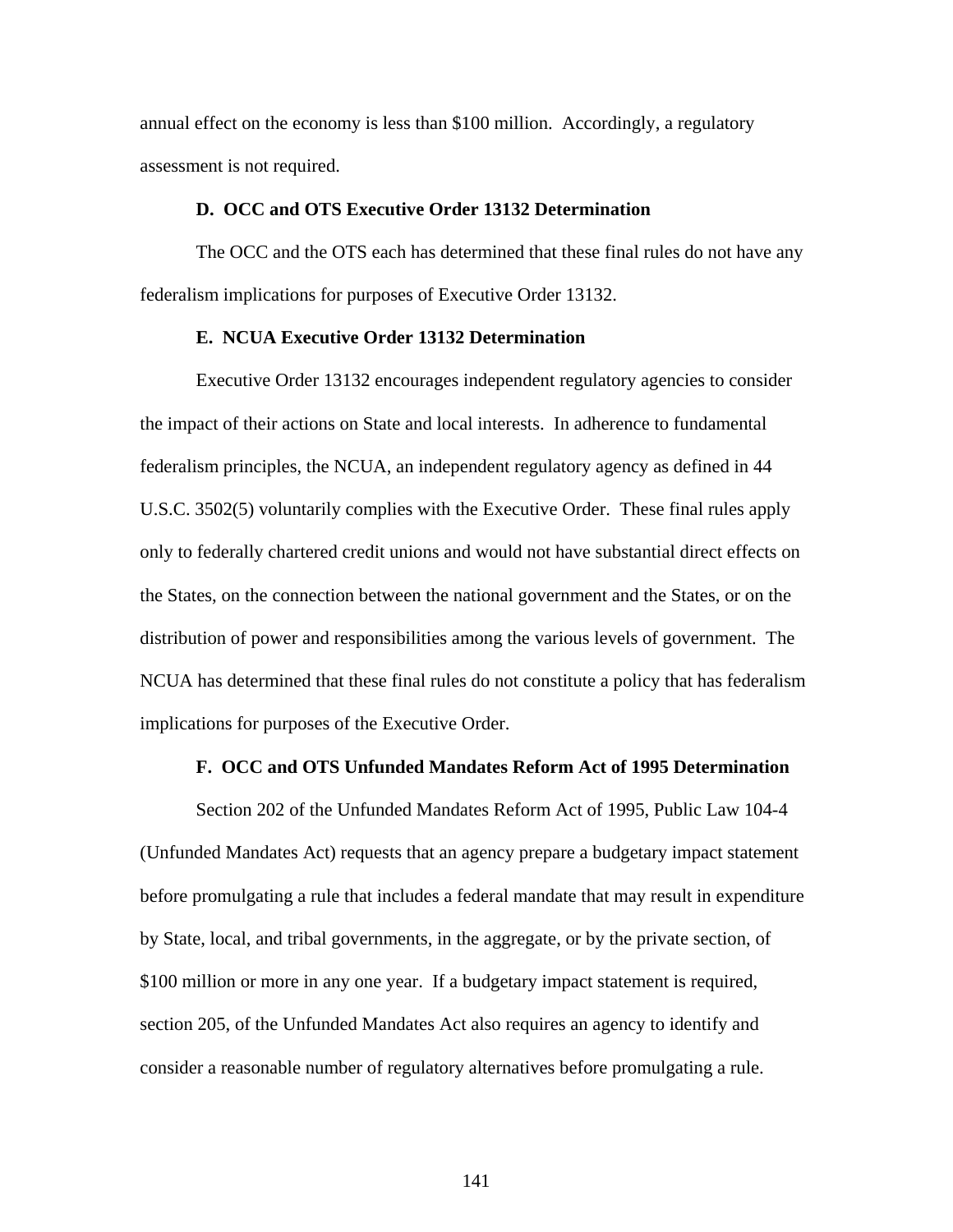The OCC and OTS each has determined that this rule will not result in expenditures by State, local, and tribal governments, or by the private sector, of \$100 million or more. National banks and savings associations already employ a variety of measures that satisfy the requirements of the final rulemaking because, as described earlier, these are usual and customary business practices to minimize losses due to fraud, or because, as described earlier, they already comply with other existing regulations and guidance that relate to information security, authentication, identity theft, and response programs. Accordingly, neither the OCC not the OTS has prepared a budgetary impact statement or specifically addressed the regulatory alternatives considered.

# **G. NCUA: The Treasury and General Government Appropriations Act, 1999 - Assessment of Federal Regulations and Policies on Families**

The NCUA has determined that these final rules will not affect family well-being within the meaning of section 654 of the Treasury and General Government Appropriations Act, 1999, Pub. L. 105-277, 112 Stat. 2681 (1998).

# **H. NCUA: Small Business Regulatory Enforcement Fairness Act of 1996 (SBREFA) Determination**

A SBREFA (Pub. L. 104-121) reporting requirement is triggered in instances where NCUA issues a final rule as defined by section 551 of the Administrative Procedure Act, 5 U.S.C. 551. NCUA has determined this final rule is not a major rule for purposes of SBREFA and the Office of Management and Budget (OMB) has concurred.

### **I. Plain Language**

 Section 722 of the Gramm-Leach-Bliley Act (12 U.S.C. 4809) requires the Federal banking agencies and the NCUA to use "plain language" in all proposed and final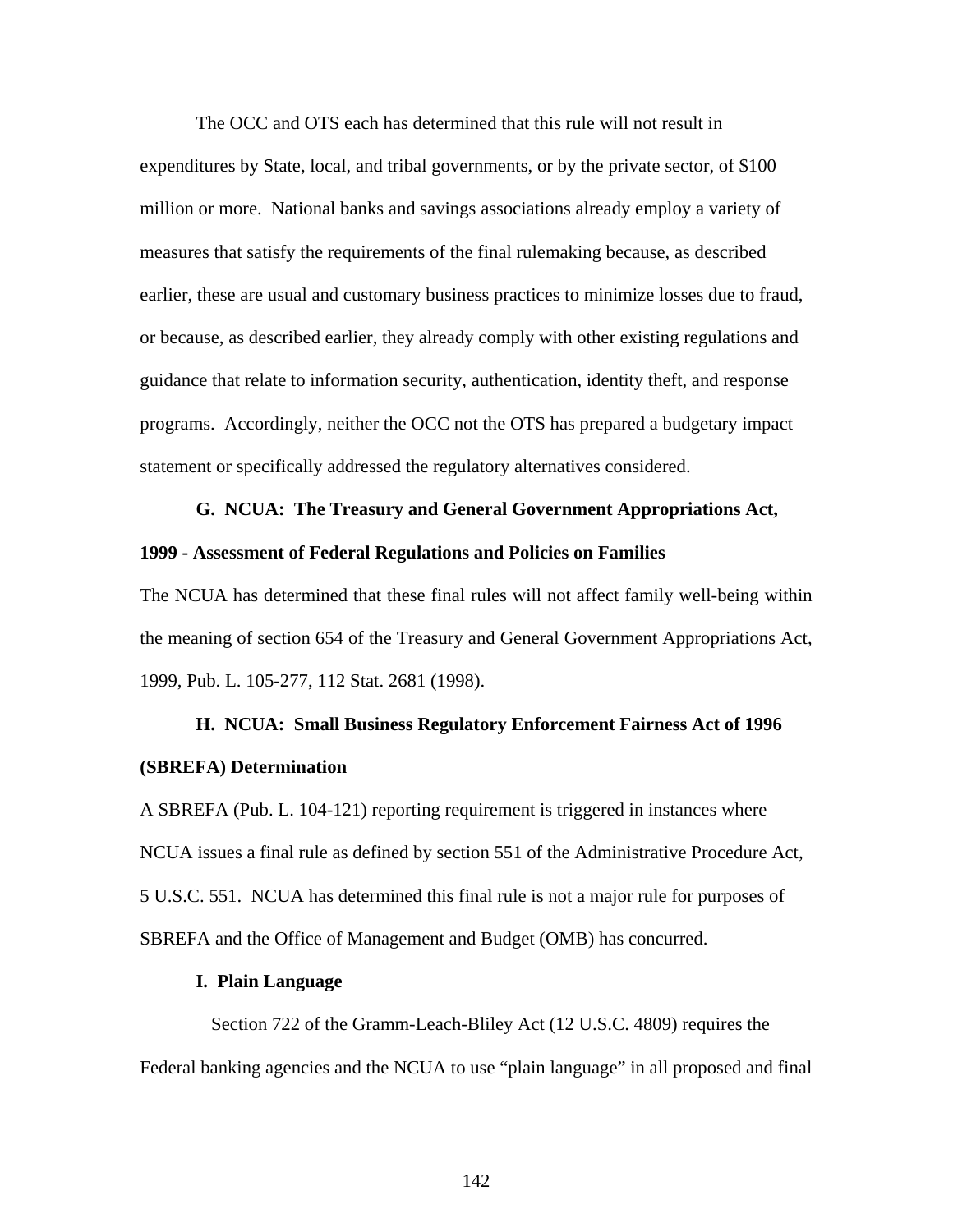rules published in the Federal Register. The Agencies received no comments on how to make the rules easier to understand, and believe the final rules are presented in a clear and straightforward manner.

## **List of Subjects**

### 12 CFR Part 41

 Banks, banking, Consumer protection, National Banks, Reporting and recordkeeping requirements.

### 12 CFR Part 222

Banks, banking, Holding companies, state member banks.

## 12 CFR Part 334

 Administrative practice and procedure, Bank deposit insurance, Banks, banking, Reporting and recordkeeping requirements, Safety and soundness.

### 12 CFR Part 364

 Administrative practice and procedure, Bank deposit insurance, Banks, banking, Reporting and recordkeeping requirements, Safety and Soundness.

### 12 CFR Part 571

 Consumer protection, Credit, Fair Credit Reporting Act, Privacy, Reporting and recordkeeping requirements, Savings associations.

#### 12 CFR Part 717

 Consumer protection, Credit unions, Fair credit reporting, Privacy, Reporting and recordkeeping requirements.

#### 16 CFR Part 681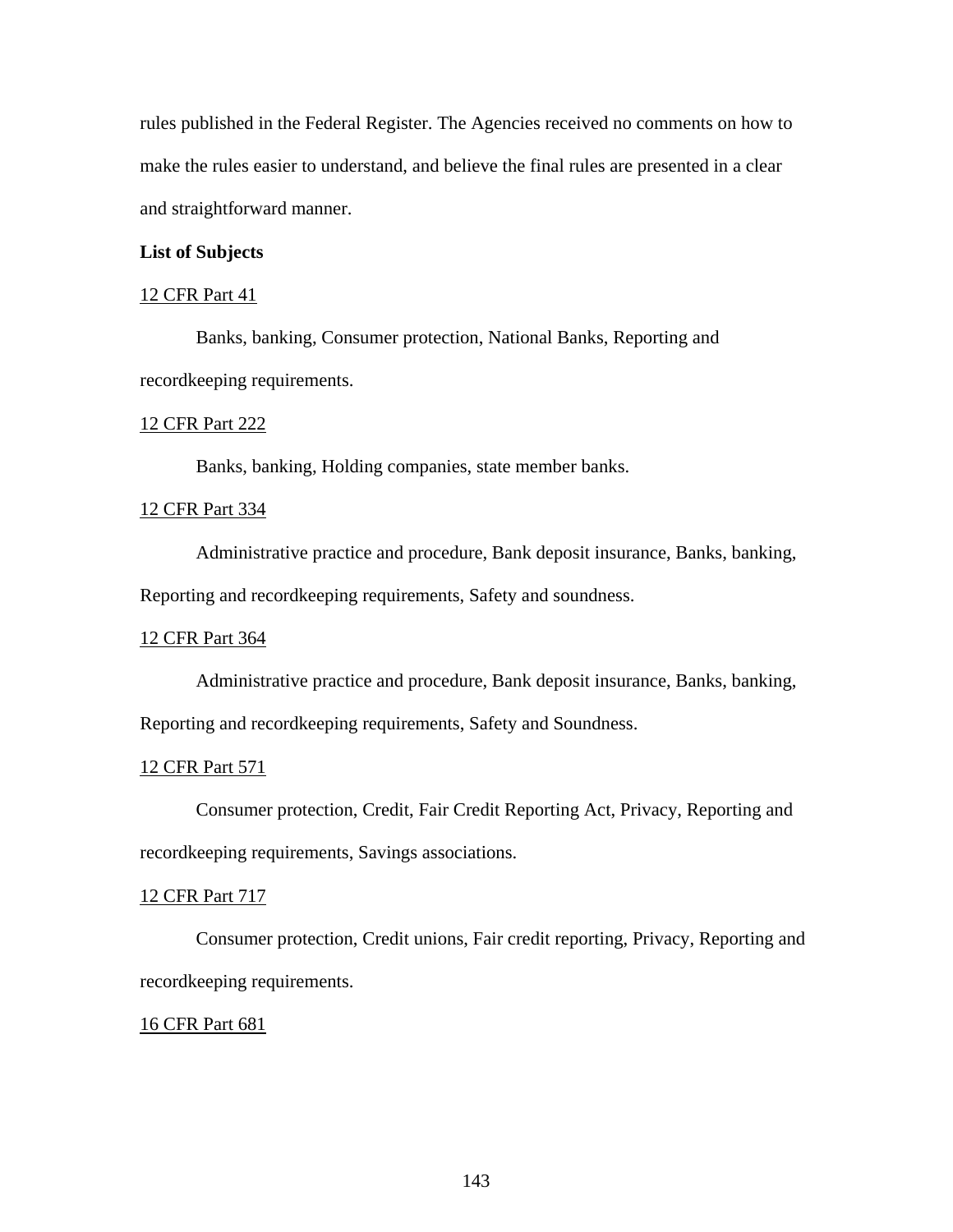Fair Credit Reporting Act, Consumer reports, Consumer report users, Consumer reporting agencies, Credit, Creditors, Information furnishers, Identity theft, Trade practices.

# **Department of the Treasury**

Office of the Comptroller of the Currency

12 CFR Chapter I

# **Authority and Issuance**

 For the reasons discussed in the joint preamble, the Office of the Comptroller of the Currency amends Part 41 of title 12, chapter I, of the Code of Federal Regulations as follows:

# **PART 41 – FAIR CREDIT REPORTING**

1. The authority citation for part 41 continues to read as follows:

**Authority:** 12 U.S.C. 1 et seq., 24(Seventh), 93a, 481, 484, and 1818; 15 U.S.C.

1681a, 1681b, 1681c, 1681m, 1681s, 1681s-3, 1681t, 1681w, Sec. 214, Pub. L. 108-159, 117 Stat. 1952.

### **Subpart A – General Provisions**

2. Section 41.1 is added to read as follows:

# **§ 41.1 Purpose.**

 (a) Purpose. The purpose of this part is to establish standards for national banks regarding consumer report information. In addition, the purpose of this part is to specify the extent to which national banks may obtain, use, or share certain information. This part also contains a number of measures national banks must take to combat consumer fraud and related crimes, including identity theft.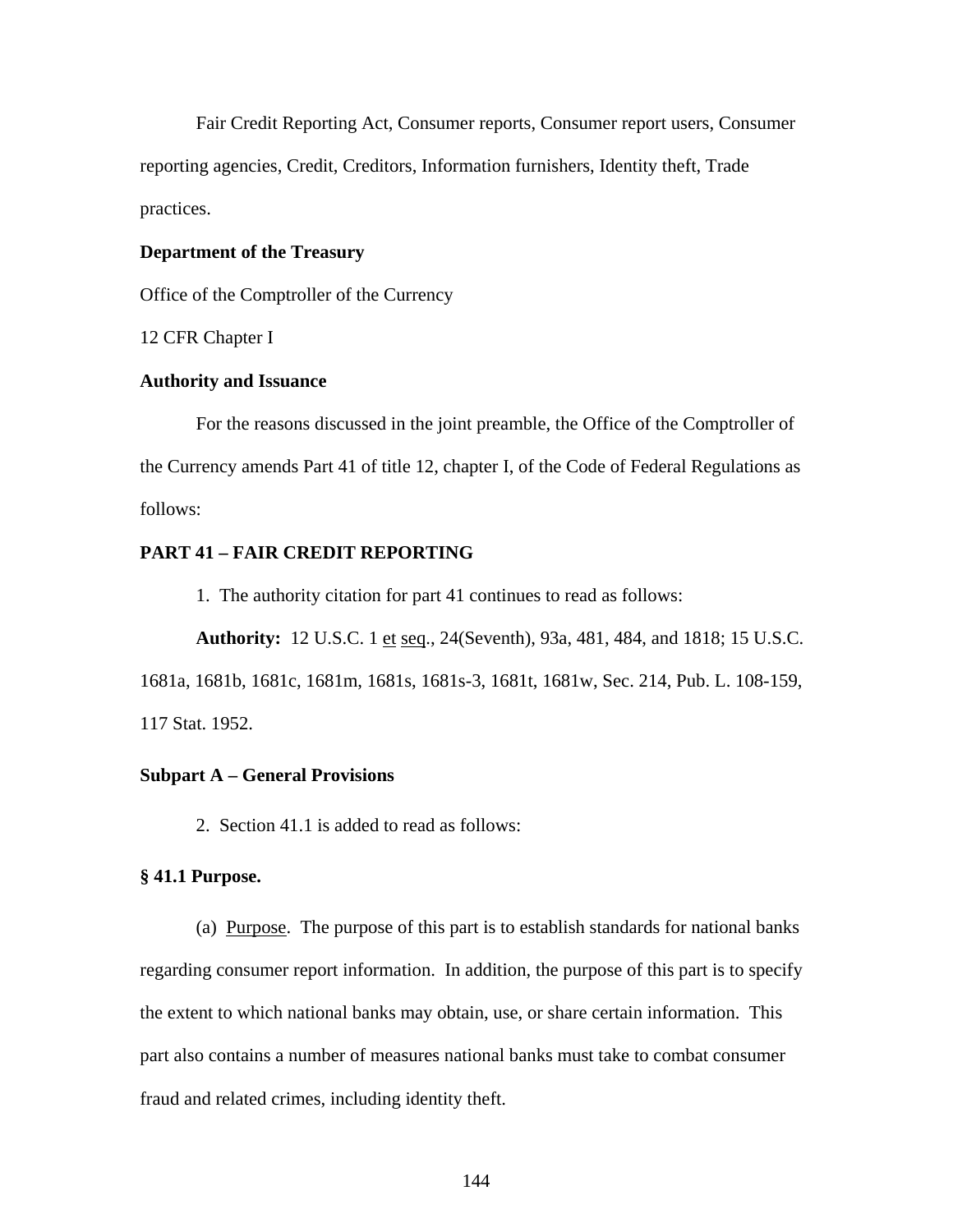(b) [Reserved]

3. Amend § 41.3 by revising the introductory text to read as follows:

## **§ 41.3 Definitions.**

For purposes of this part, unless explicitly stated otherwise:

\* \* \* \* \*

4. Revise the heading for Subpart I to read as follows.

# **Subpart I - Duties of Users of Consumer Reports Regarding Address Discrepancies and Records Disposal**

5. Add § 41.82 to read as follows:

## **§ 41.82 Duties of users regarding address discrepancies.**

(a) Scope. This section applies to a user of consumer reports (user) that receives a notice of address discrepancy from a consumer reporting agency, and that is a national bank, Federal branch or agency of a foreign bank, or any of their operating subsidiaries that are not functionally regulated within the meaning of section  $5(c)(5)$  of the Bank Holding Company Act of 1956, as amended (12 U.S.C. 1844(c)(5)).

(b) Definition. For purposes of this section, a notice of address discrepancy means a notice sent to a user by a consumer reporting agency pursuant to 15 U.S.C. 1681c(h)(1), that informs the user of a substantial difference between the address for the consumer that the user provided to request the consumer report and the address(es) in the agency's file for the consumer.

 (c) Reasonable belief. (1) Requirement to form a reasonable belief. A user must develop and implement reasonable policies and procedures designed to enable the user to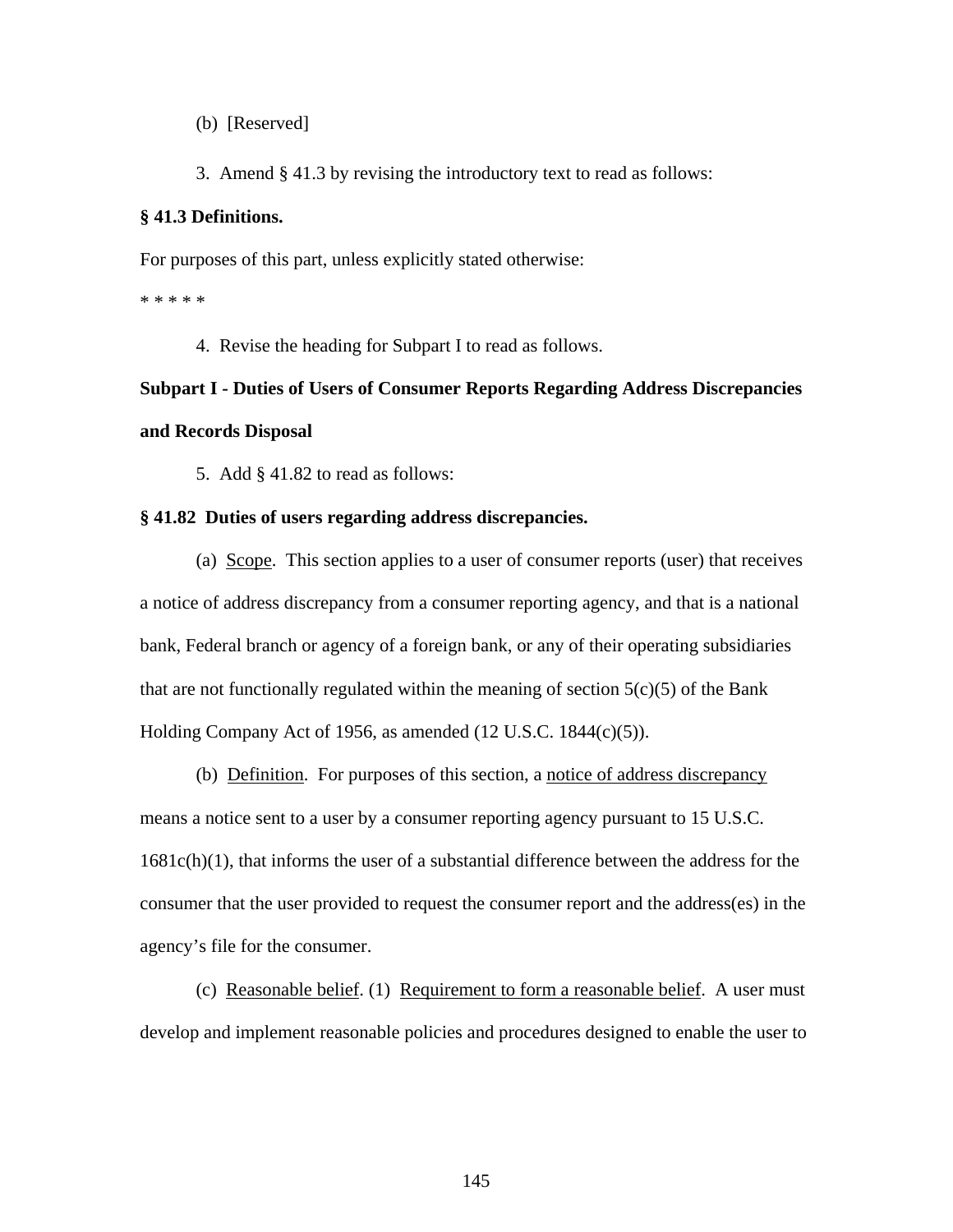form a reasonable belief that a consumer report relates to the consumer about whom it has requested the report, when the user receives a notice of address discrepancy.

 (2) Examples of reasonable policies and procedures. (i) Comparing the information in the consumer report provided by the consumer reporting agency with information the user:

 (A) Obtains and uses to verify the consumer's identity in accordance with the requirements of the Customer Information Program (CIP) rules implementing 31 U.S.C. 5318(l) (31 CFR 103.121);

 (B) Maintains in its own records, such as applications, change of address notifications, other customer account records, or retained CIP documentation; or

(C) Obtains from third-party sources; or

 (ii) Verifying the information in the consumer report provided by the consumer reporting agency with the consumer.

 (d) Consumer's address. (1) Requirement to furnish consumer's address to a consumer reporting agency. A user must develop and implement reasonable policies and procedures for furnishing an address for the consumer that the user has reasonably confirmed is accurate to the consumer reporting agency from whom it received the notice of address discrepancy when the user:

 (i) Can form a reasonable belief that the consumer report relates to the consumer about whom the user requested the report;

(ii) Establishes a continuing relationship with the consumer; and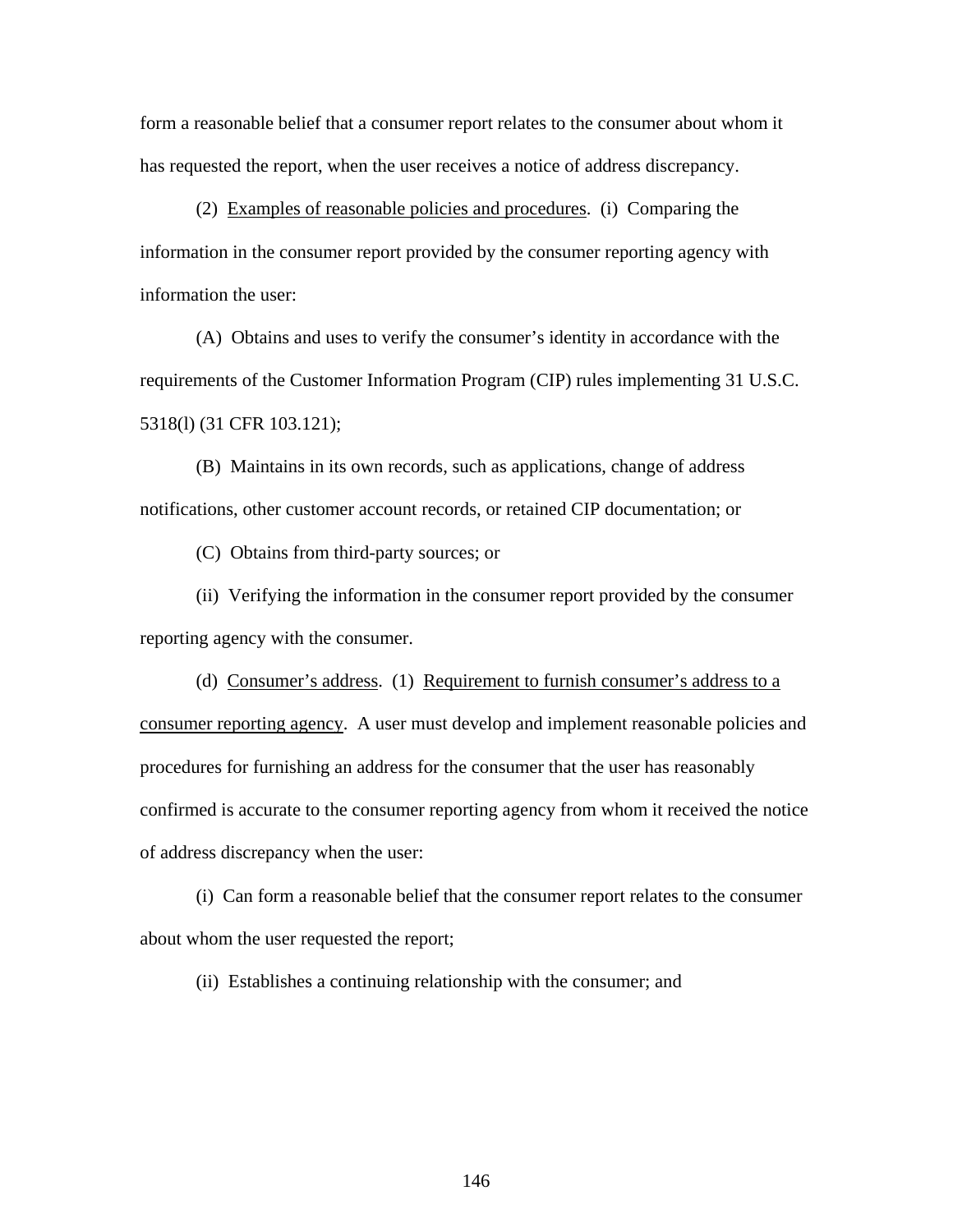(iii) Regularly and in the ordinary course of business furnishes information to the consumer reporting agency from which the notice of address discrepancy relating to the consumer was obtained.

(2) Examples of confirmation methods. The user may reasonably confirm an address is accurate by:

(i) Verifying the address with the consumer about whom it has requested the report;

(ii) Reviewing its own records to verify the address of the consumer;

(iii) Verifying the address through third-party sources; or

(iv) Using other reasonable means.

(3) Timing. The policies and procedures developed in accordance with

paragraph (d)(1) of this section must provide that the user will furnish the consumer's address that the user has reasonably confirmed is accurate to the consumer reporting agency as part of the information it regularly furnishes for the reporting period in which it establishes a relationship with the consumer.

6. Add Subpart J to part 41 to read as follows:

Sec.

41.90 Duties regarding the detection, prevention, and mitigation of identity theft.

41.91 Duties of card issuers regarding changes of address.

## **Subpart J – Identity Theft Red Flags**

#### **§ 41.90 Duties regarding the detection, prevention, and mitigation of identity theft.**

(a) Scope. This section applies to a financial institution or creditor that is a national bank, Federal branch or agency of a foreign bank, and any of their operating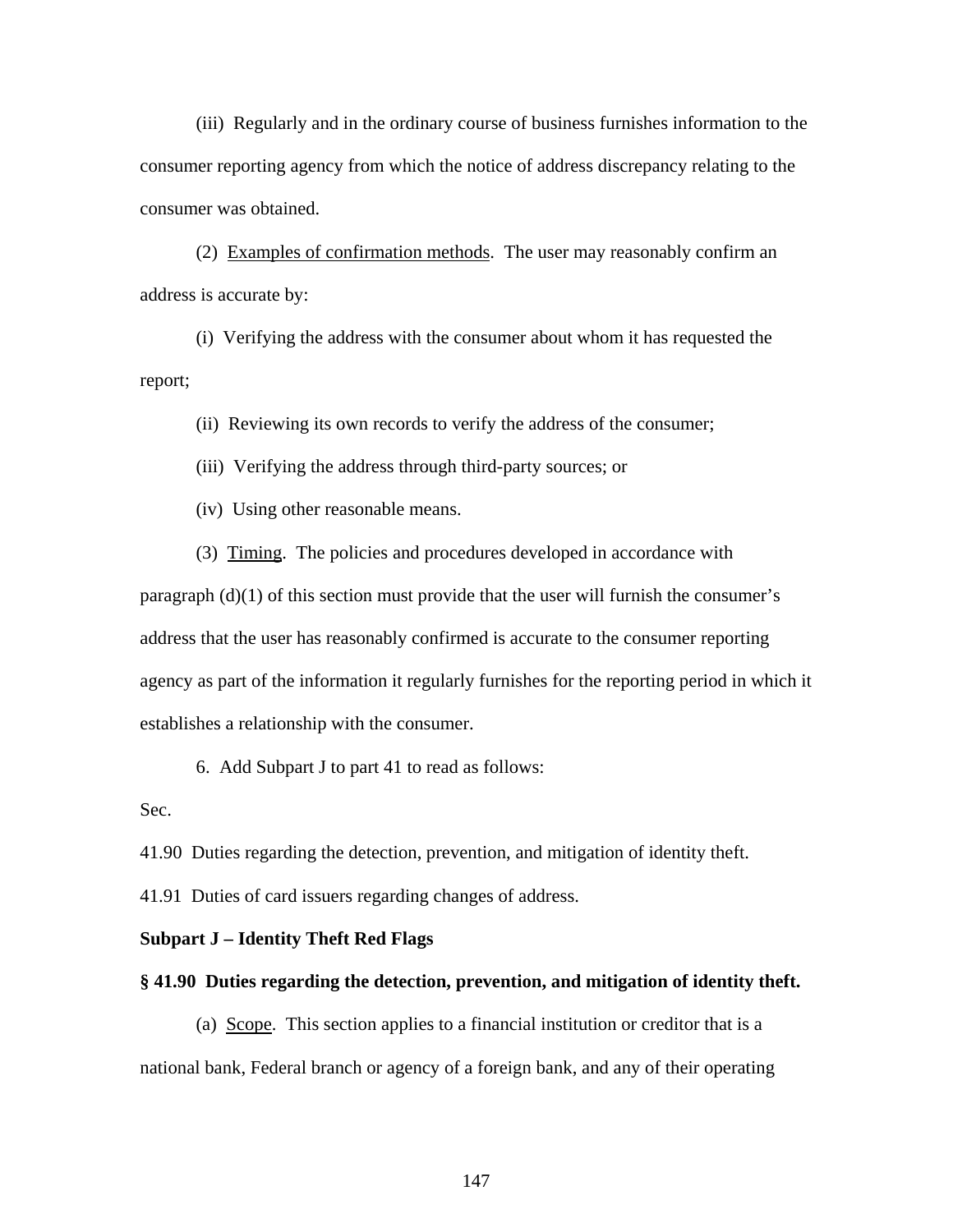subsidiaries that are not functionally regulated within the meaning of section  $5(c)(5)$  of the Bank Holding Company Act of 1956, as amended (12 U.S.C. 1844(c)(5)).

(b) Definitions. For purposes of this section and Appendix J, the following definitions apply:

(1) Account means a continuing relationship established by a person with a financial institution or creditor to obtain a product or service for personal, family, household or business purposes. Account includes:

(i) An extension of credit, such as the purchase of property or services involving a deferred payment; and

(ii) A deposit account.

(2) The term board of directors includes:

(i) In the case of a branch or agency of a foreign bank, the managing official in charge of the branch or agency; and

(ii) In the case of any other creditor that does not have a board of directors, a designated employee at the level of senior management.

(3) Covered account means:

(i) An account that a financial institution or creditor offers or maintains, primarily for personal, family, or household purposes, that involves or is designed to permit multiple payments or transactions, such as a credit card account, mortgage loan, automobile loan, margin account, cell phone account, utility account, checking account, or savings account; and

(ii) Any other account that the financial institution or creditor offers or maintains for which there is a reasonably foreseeable risk to customers or to the safety and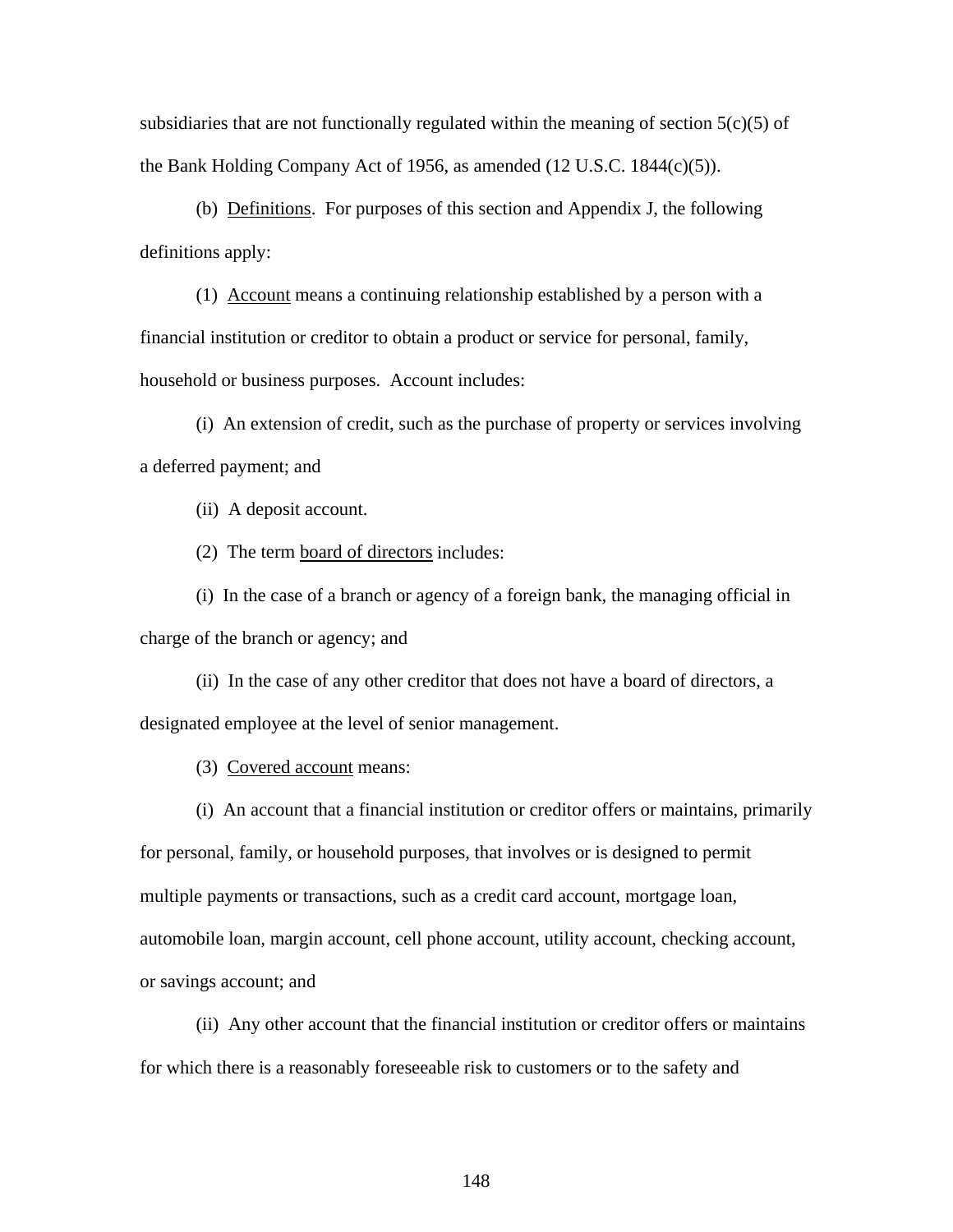soundness of the financial institution or creditor from identity theft, including financial, operational, compliance, reputation, or litigation risks.

(4) Credit has the same meaning as in 15 U.S.C.  $1681a(r)(5)$ .

(5) Creditor has the same meaning as in 15 U.S.C. 1681a(r)(5), and includes lenders such as banks, finance companies, automobile dealers, mortgage brokers, utility companies, and telecommunications companies.

(6) Customer means a person that has a covered account with a financial institution or creditor.

(7) Financial institution has the same meaning as in 15 U.S.C. 1681a(t).

(8) Identity theft has the same meaning as in 16 CFR 603.2(a).

(9) Red Flag means a pattern, practice, or specific activity that indicates the possible existence of identity theft.

(10) Service provider means a person that provides a service directly to the financial institution or creditor.

(c) Periodic Identification of Covered Accounts. Each financial institution or creditor must periodically determine whether it offers or maintains covered accounts. As a part of this determination, a financial institution or creditor must conduct a risk assessment to determine whether it offers or maintains covered accounts described in paragraph (b)(3)(ii) of this section, taking into consideration:

(1) The methods it provides to open its accounts;

(2) The methods it provides to access its accounts; and

(3) Its previous experiences with identity theft.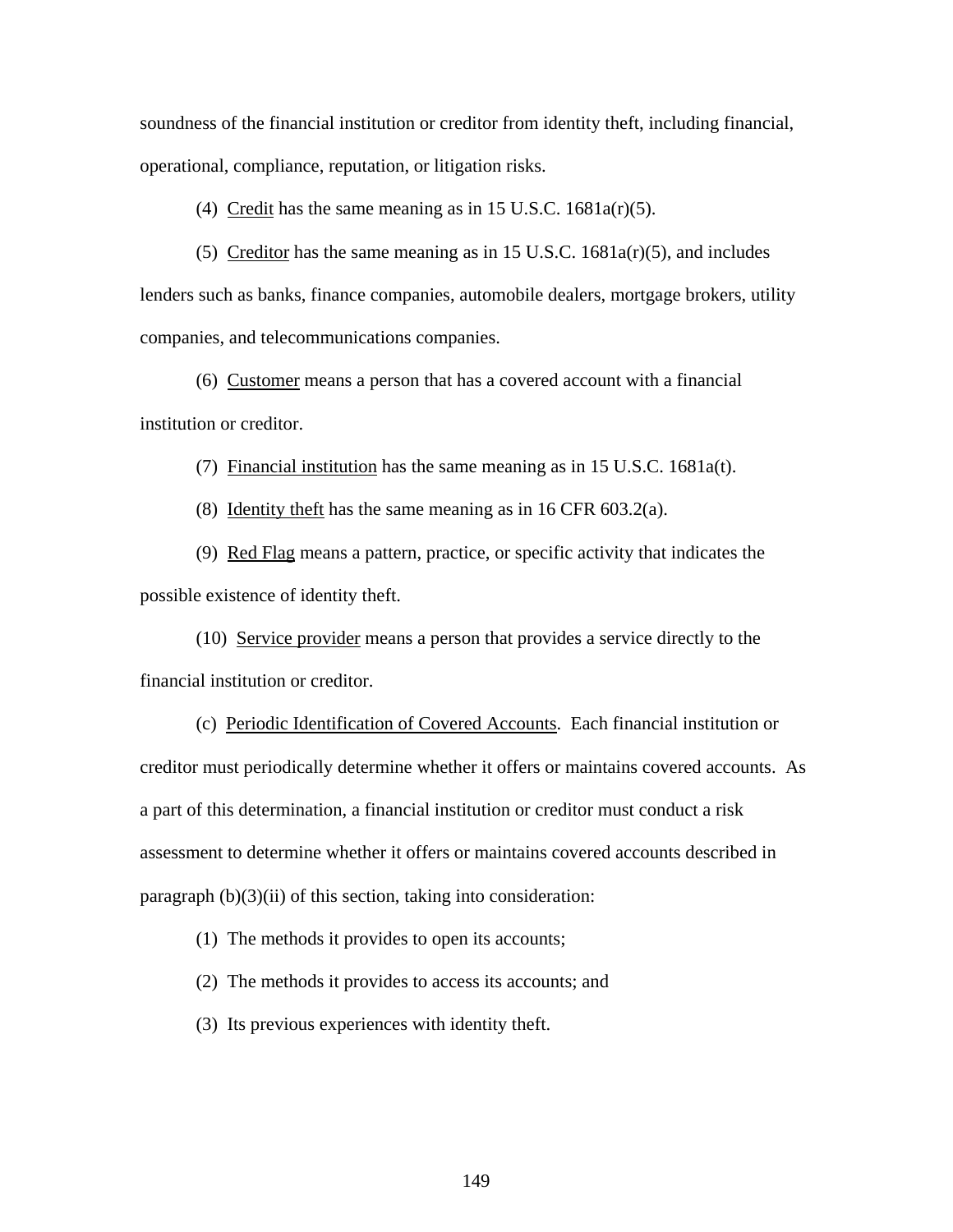(d) Establishment of an Identity Theft Prevention Program. (1) Program requirement. Each financial institution or creditor that offers or maintains one or more covered accounts must develop and implement a written Identity Theft Prevention Program (Program) that is designed to detect, prevent, and mitigate identity theft in connection with the opening of a covered account or any existing covered account. The Program must be appropriate to the size and complexity of the financial institution or creditor and the nature and scope of its activities.

(2) Elements of the Program. The Program must include reasonable policies and procedures to:

(i) Identify relevant Red Flags for the covered accounts that the financial institution or creditor offers or maintains, and incorporate those Red Flags into its Program;

(ii) Detect Red Flags that have been incorporated into the Program of the financial institution or creditor;

(iii) Respond appropriately to any Red Flags that are detected pursuant to paragraph  $(d)(2)(ii)$  of this section to prevent and mitigate identity theft; and

(iv) Ensure the Program (including the Red Flags determined to be relevant) is updated periodically, to reflect changes in risks to customers and to the safety and soundness of the financial institution or creditor from identity theft.

 (e) Administration of the Program. Each financial institution or creditor that is required to implement a Program must provide for the continued administration of the Program and must: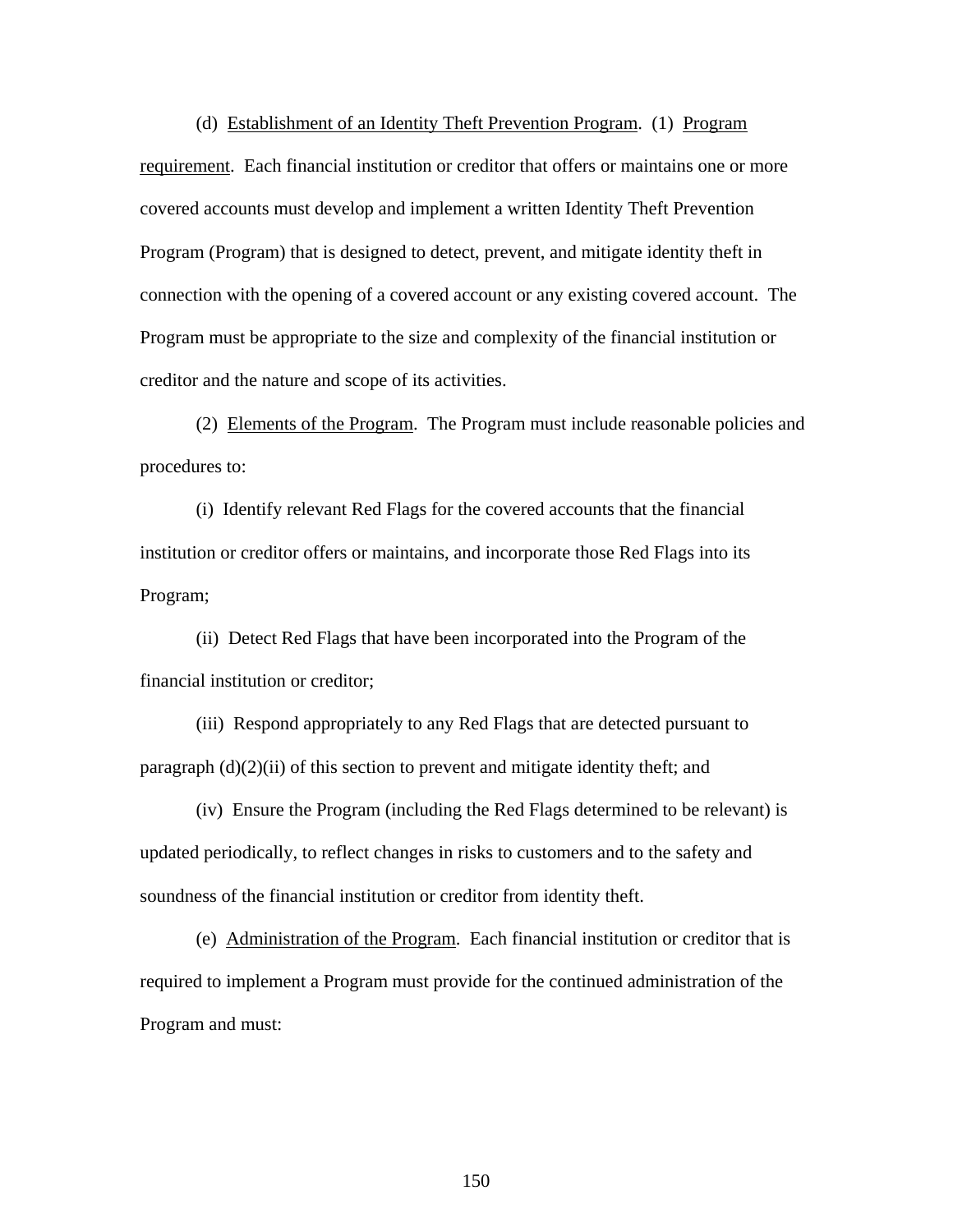(1) Obtain approval of the initial written Program from either its board of directors or an appropriate committee of the board of directors;

(2) Involve the board of directors, an appropriate committee thereof, or a designated employee at the level of senior management in the oversight, development, implementation and administration of the Program;

(3) Train staff, as necessary, to effectively implement the Program; and

 (4) Exercise appropriate and effective oversight of service provider arrangements.

(f) Guidelines. Each financial institution or creditor that is required to implement a Program must consider the guidelines in Appendix J of this part and include in its Program those guidelines that are appropriate.

### **§ 41.91 Duties of card issuers regarding changes of address.**

(a) Scope. This section applies to an issuer of a debit or credit card (card issuer) that is a national bank, Federal branch or agency of a foreign bank, and any of their operating subsidiaries that are not functionally regulated within the meaning of section  $5(c)(5)$  of the Bank Holding Company Act of 1956, as amended (12 U.S.C. 1844 $(c)(5)$ ).

(b) Definitions. For purposes of this section:

(1) Cardholder means a consumer who has been issued a credit or debit card.

(2) Clear and conspicuous means reasonably understandable and designed to call attention to the nature and significance of the information presented.

(c) Address validation requirements. A card issuer must establish and implement reasonable policies and procedures to assess the validity of a change of address if it receives notification of a change of address for a consumer's debit or credit card account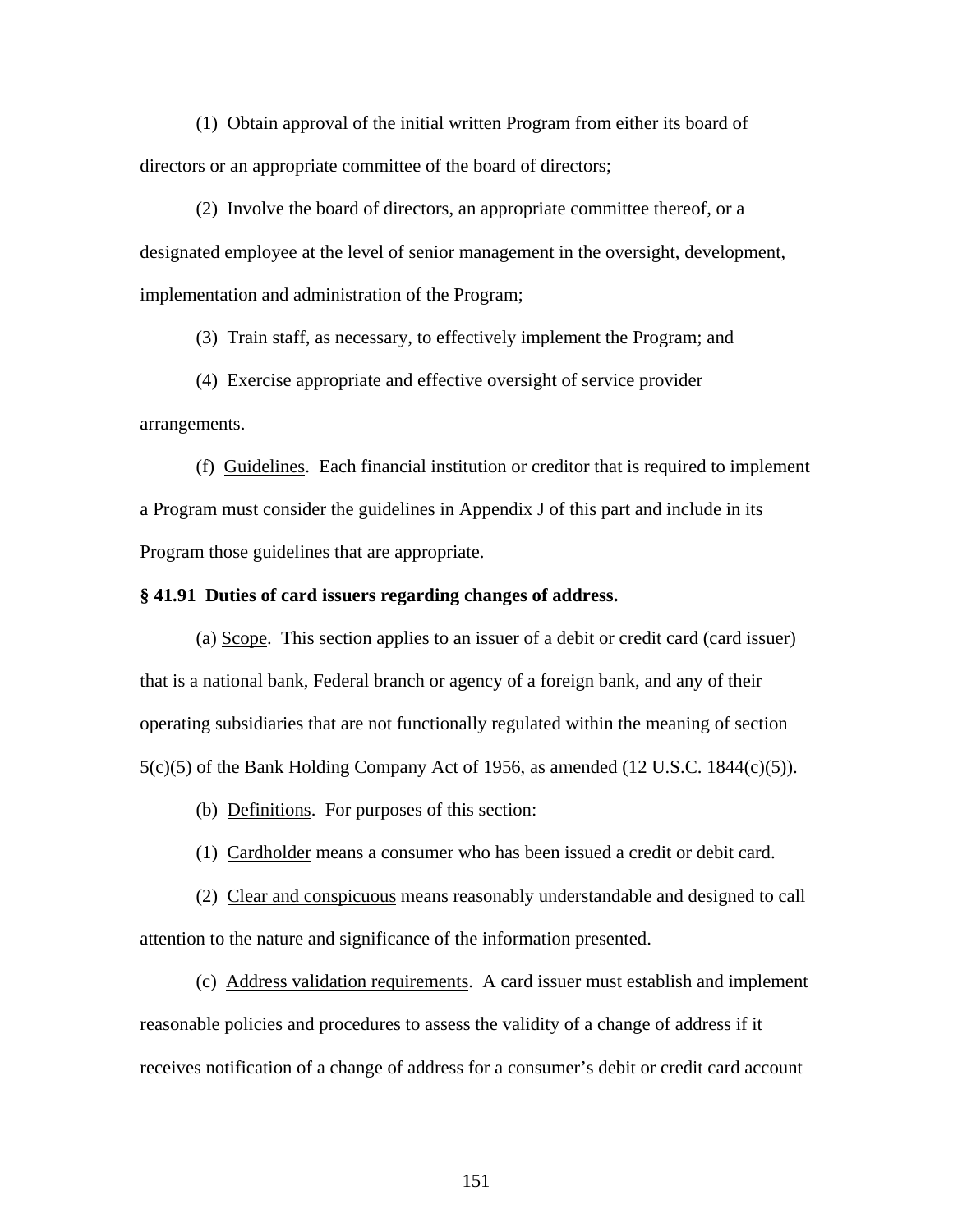and, within a short period of time afterwards (during at least the first 30 days after it receives such notification), the card issuer receives a request for an additional or replacement card for the same account. Under these circumstances, the card issuer may not issue an additional or replacement card, until, in accordance with its reasonable policies and procedures and for the purpose of assessing the validity of the change of address, the card issuer:

(1)(i) Notifies the cardholder of the request:

(A) At the cardholder's former address; or

(B) By any other means of communication that the card issuer and the cardholder have previously agreed to use; and

(ii) Provides to the cardholder a reasonable means of promptly reporting incorrect address changes; or

(2) Otherwise assesses the validity of the change of address in accordance with the policies and procedures the card issuer has established pursuant to  $\S 41.90$  of this part.

(d) Alternative timing of address validation. A card issuer may satisfy the requirements of paragraph (c) of this section if it validates an address pursuant to the methods in paragraph  $(c)(1)$  or  $(c)(2)$  of this section when it receives an address change notification, before it receives a request for an additional or replacement card.

(e) Form of notice. Any written or electronic notice that the card issuer provides under this paragraph must be clear and conspicuous and provided separately from its regular correspondence with the cardholder.

#### **Appendices D-I [Reserved]**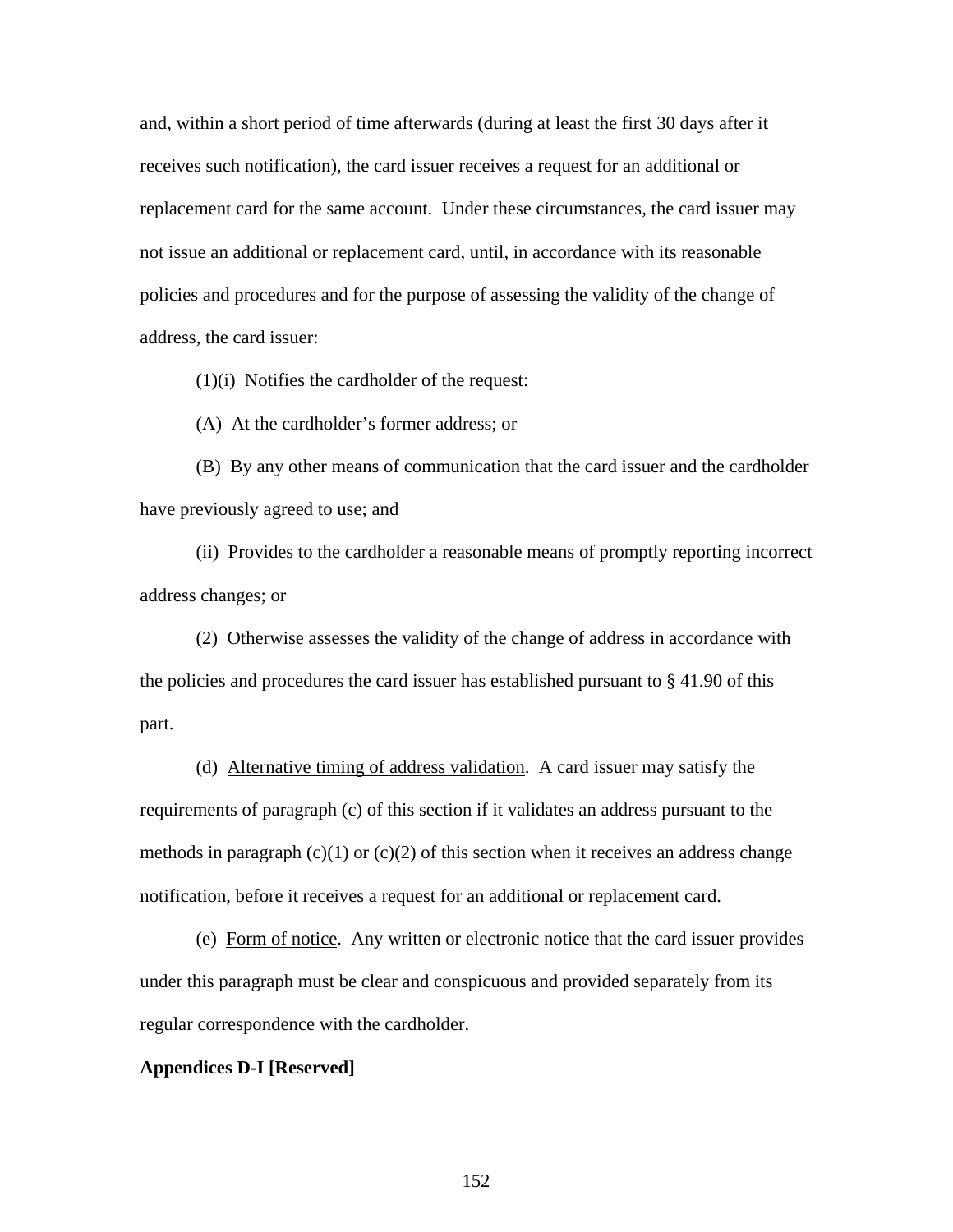- 7. Reserve appendices D through I to part 41.
- 8. Add Appendix J to part 41 to read as follows:

# **APPENDIX J TO PART 41 – INTERAGENCY GUIDELINES ON IDENTITY THEFT DETECTION, PREVENTION, AND MITIGATION**

Section 41.90 of this part requires each financial institution and creditor that offers or maintains one or more covered accounts, as defined in  $\S 41.90(b)(3)$  of this part, to develop and provide for the continued administration of a written Program to detect, prevent, and mitigate identity theft in connection with the opening of a covered account or any existing covered account. These guidelines are intended to assist financial institutions and creditors in the formulation and maintenance of a Program that satisfies the requirements of § 41.90 of this part.

#### I. The Program

 In designing its Program, a financial institution or creditor may incorporate, as appropriate, its existing policies, procedures, and other arrangements that control reasonably foreseeable risks to customers or to the safety and soundness of the financial institution or creditor from identity theft.

II. Identifying Relevant Red Flags

 (a) Risk Factors. A financial institution or creditor should consider the following factors in identifying relevant Red Flags for covered accounts, as appropriate:

(1) The types of covered accounts it offers or maintains;

(2) The methods it provides to open its covered accounts;

(3) The methods it provides to access its covered accounts; and

(4) Its previous experiences with identity theft.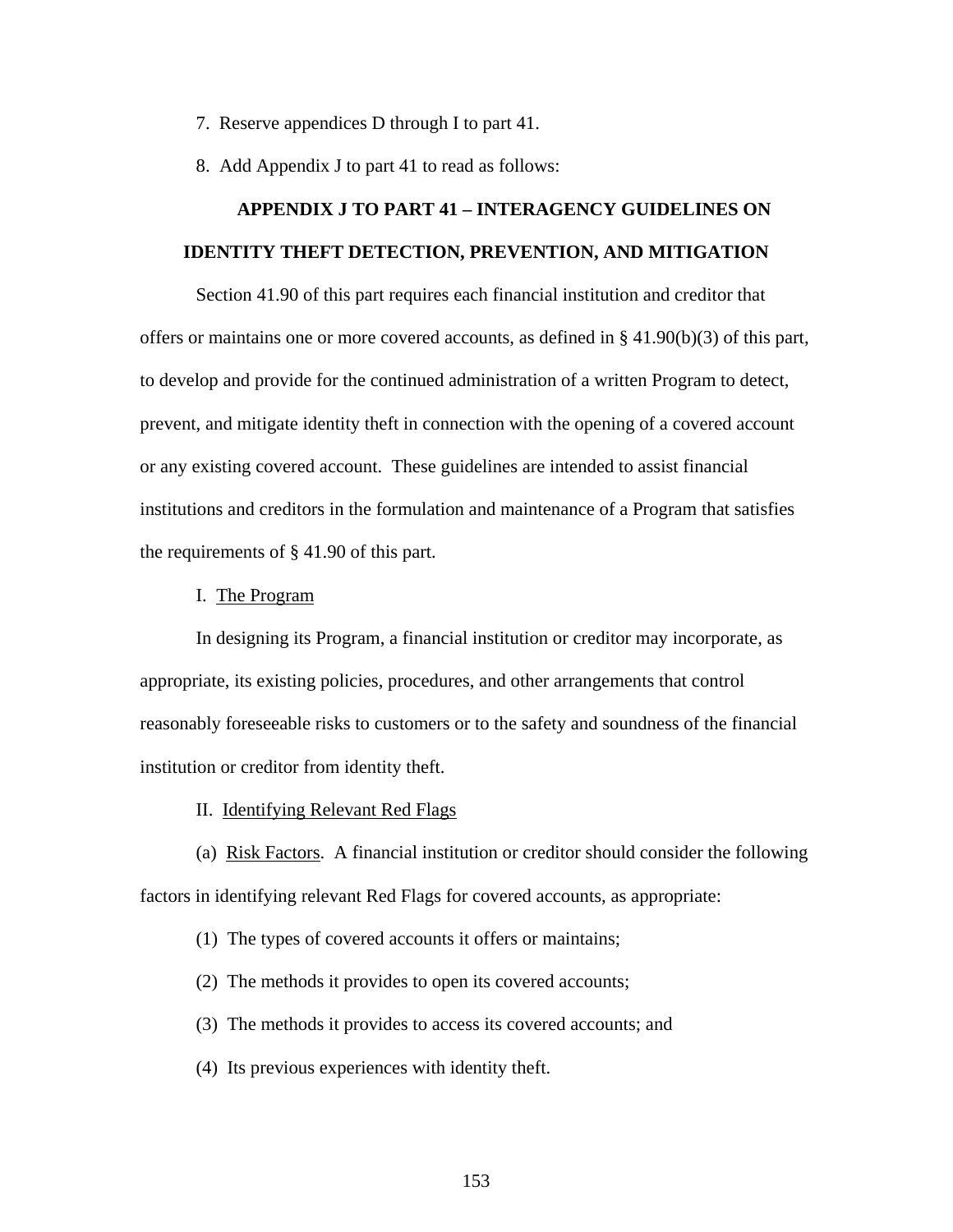(b) Sources of Red Flags. Financial institutions and creditors should incorporate relevant Red Flags from sources such as:

 (1) Incidents of identity theft that the financial institution or creditor has experienced;

 (2) Methods of identity theft that the financial institution or creditor has identified that reflect changes in identity theft risks; and

(3) Applicable supervisory guidance.

 (c) Categories of Red Flags. The Program should include relevant Red Flags from the following categories, as appropriate. Examples of Red Flags from each of these categories are appended as Supplement A to this Appendix J.

 (1) Alerts, notifications, or other warnings received from consumer reporting agencies or service providers, such as fraud detection services;

(2) The presentation of suspicious documents;

 (3) The presentation of suspicious personal identifying information, such as a suspicious address change;

 (4) The unusual use of, or other suspicious activity related to, a covered account; and

 (5) Notice from customers, victims of identity theft, law enforcement authorities, or other persons regarding possible identity theft in connection with covered accounts held by the financial institution or creditor.

III. Detecting Red Flags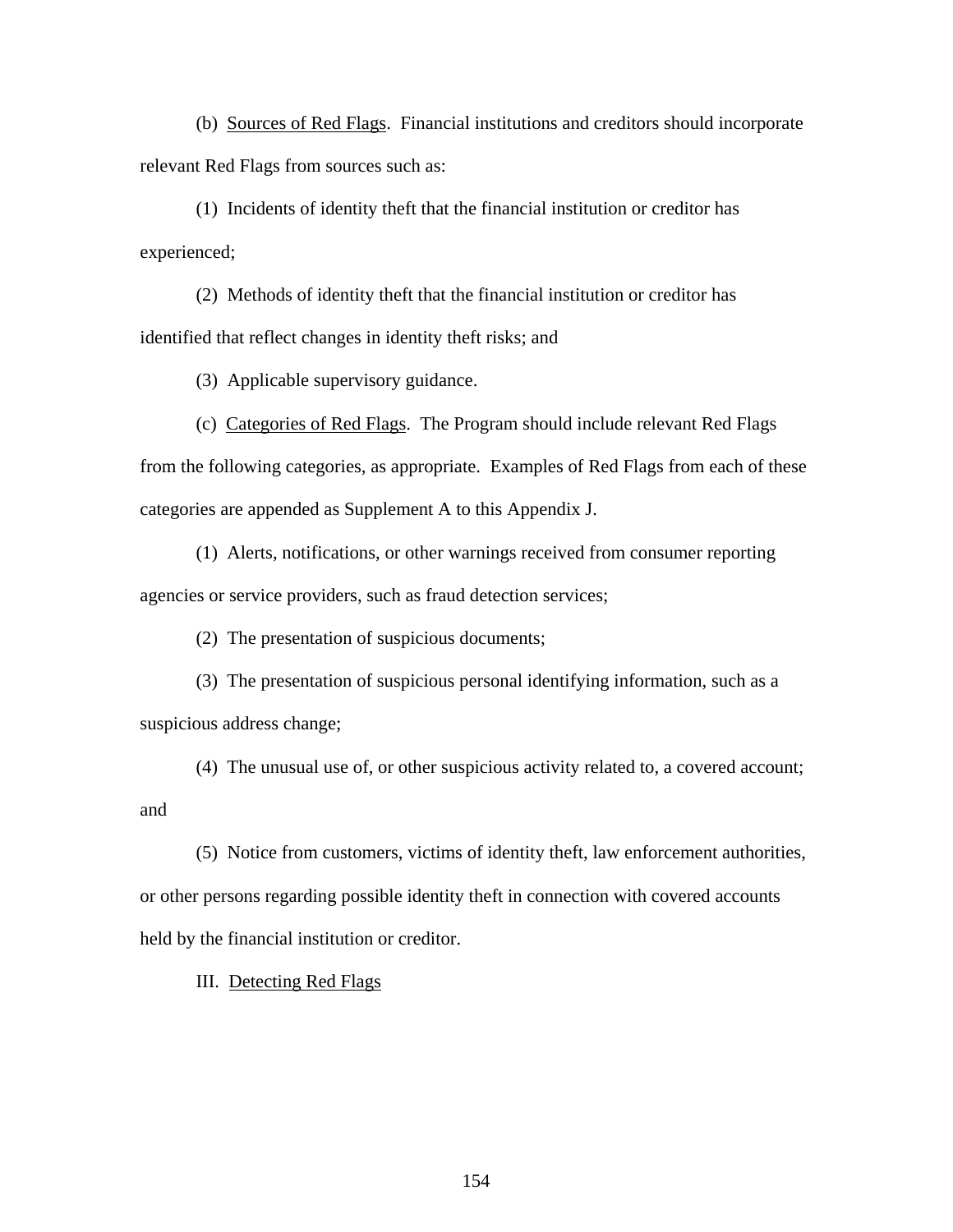The Program's policies and procedures should address the detection of Red Flags in connection with the opening of covered accounts and existing covered accounts, such as by:

(a) Obtaining identifying information about, and verifying the identity of, a person opening a covered account, for example, using the policies and procedures regarding identification and verification set forth in the Customer Identification Program rules implementing 31 U.S.C. 5318(l) (31 CFR 103.121); and

(b) Authenticating customers, monitoring transactions, and verifying the validity of change of address requests, in the case of existing covered accounts.

#### IV. Preventing and Mitigating Identity Theft

The Program's policies and procedures should provide for appropriate responses to the Red Flags the financial institution or creditor has detected that are commensurate with the degree of risk posed. In determining an appropriate response, a financial institution or creditor should consider aggravating factors that may heighten the risk of identity theft, such as a data security incident that results in unauthorized access to a customer's account records held by the financial institution, creditor, or third party, or notice that a customer has provided information related to a covered account held by the financial institution or creditor to someone fraudulently claiming to represent the financial institution or creditor or to a fraudulent website. Appropriate responses may include the following:

- (a) Monitoring a covered account for evidence of identity theft;
- (b) Contacting the customer;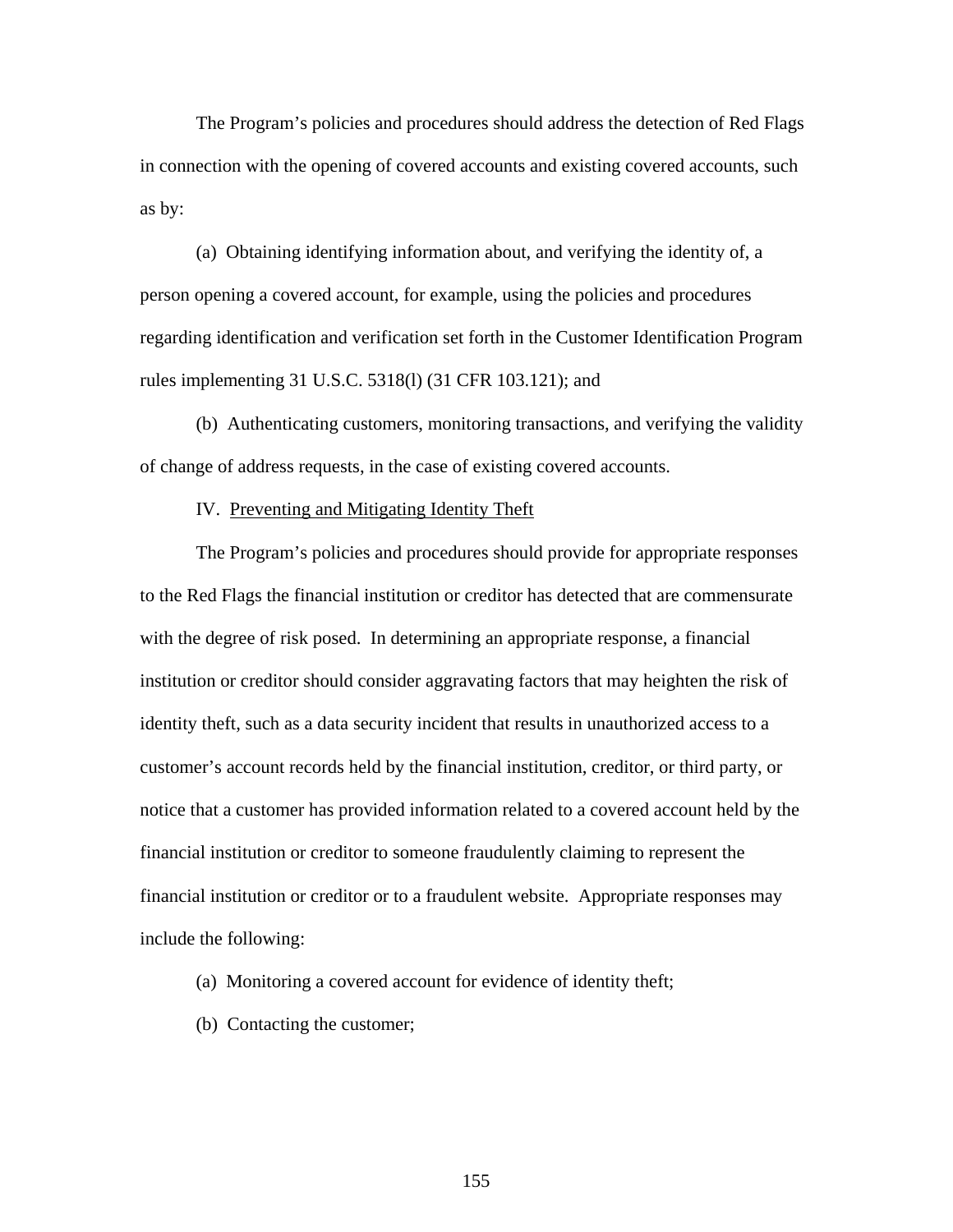(c) Changing any passwords, security codes, or other security devices that permit access to a covered account;

(d) Reopening a covered account with a new account number;

(e) Not opening a new covered account;

(f) Closing an existing covered account;

(g) Not attempting to collect on a covered account or not selling a covered

account to a debt collector;

(h) Notifying law enforcement; or

(i) Determining that no response is warranted under the particular circumstances.

V. Updating the Program

 Financial institutions and creditors should update the Program (including the Red Flags determined to be relevant) periodically, to reflect changes in risks to customers or to the safety and soundness of the financial institution or creditor from identity theft, based on factors such as:

(a) The experiences of the financial institution or creditor with identity theft;

(b) Changes in methods of identity theft;

(c) Changes in methods to detect, prevent, and mitigate identity theft;

(d) Changes in the types of accounts that the financial institution or creditor offers or maintains; and

(e) Changes in the business arrangements of the financial institution or creditor, including mergers, acquisitions, alliances, joint ventures, and service provider arrangements.

VI. Methods for Administering the Program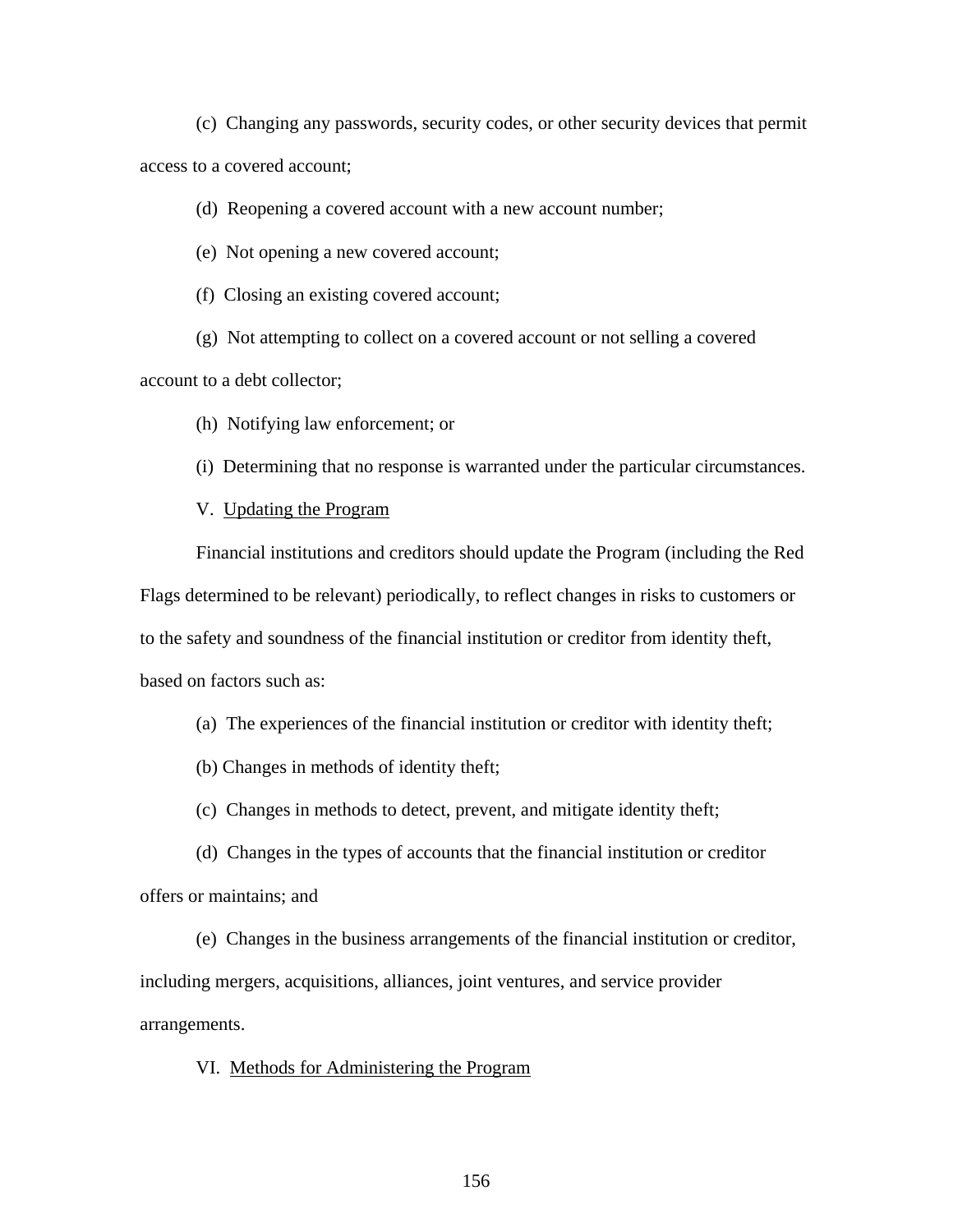(a) Oversight of Program. Oversight by the board of directors, an appropriate committee of the board, or a designated employee at the level of senior management should include:

(1) Assigning specific responsibility for the Program's implementation;

(2) Reviewing reports prepared by staff regarding compliance by the financial institution or creditor with § 41.90 of this part; and

(3) Approving material changes to the Program as necessary to address changing identity theft risks.

(b) Reports. (1) In general. Staff of the financial institution or creditor responsible for development, implementation, and administration of its Program should report to the board of directors, an appropriate committee of the board, or a designated employee at the level of senior management, at least annually, on compliance by the financial institution or creditor with § 41.90 of this part.

 (2) Contents of report. The report should address material matters related to the Program and evaluate issues such as: the effectiveness of the policies and procedures of the financial institution or creditor in addressing the risk of identity theft in connection with the opening of covered accounts and with respect to existing covered accounts; service provider arrangements; significant incidents involving identity theft and management's response; and recommendations for material changes to the Program.

 (c) Oversight of service provider arrangements. Whenever a financial institution or creditor engages a service provider to perform an activity in connection with one or more covered accounts the financial institution or creditor should take steps to ensure that the activity of the service provider is conducted in accordance with reasonable policies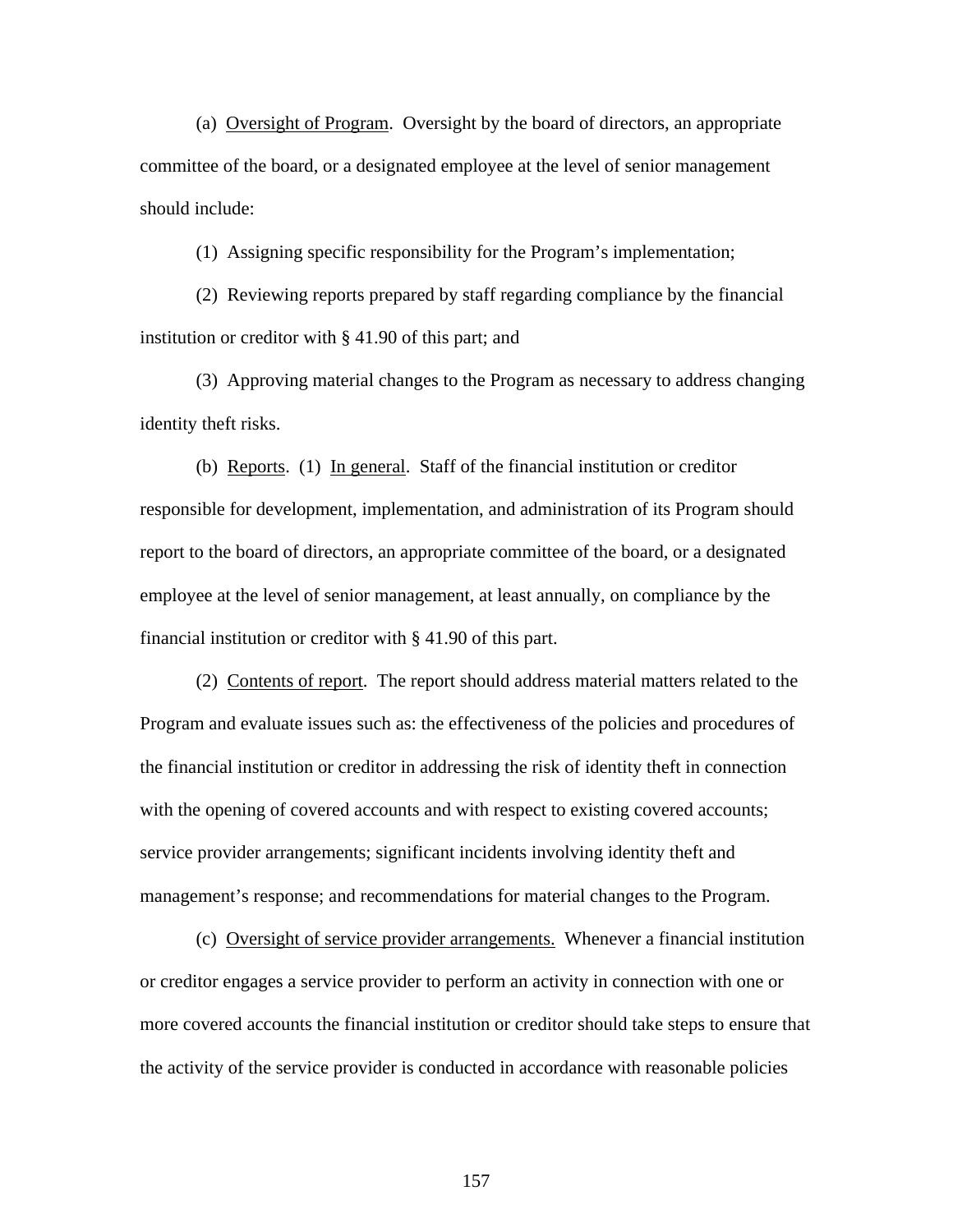and procedures designed to detect, prevent, and mitigate the risk of identity theft. For example, a financial institution or creditor could require the service provider by contract to have policies and procedures to detect relevant Red Flags that may arise in the performance of the service provider's activities, and either report the Red Flags to the financial institution or creditor, or to take appropriate steps to prevent or mitigate identity theft.

#### VII. Other Applicable Legal Requirements

Financial institutions and creditors should be mindful of other related legal requirements that may be applicable, such as:

(a) For financial institutions and creditors that are subject to 31 U.S.C.  $5318(g)$ , filing a Suspicious Activity Report in accordance with applicable law and regulation;

(b) Implementing any requirements under 15 U.S.C. 1681c-1(h) regarding the circumstances under which credit may be extended when the financial institution or creditor detects a fraud or active duty alert;

(c) Implementing any requirements for furnishers of information to consumer reporting agencies under 15 U.S.C. 1681s-2, for example, to correct or update inaccurate or incomplete information, and to not report information that the furnisher has reasonable cause to believe is inaccurate; and

(d) Complying with the prohibitions in 15 U.S.C. 1681m on the sale, transfer, and placement for collection of certain debts resulting from identity theft.

#### **Supplement A to Appendix J**

In addition to incorporating Red Flags from the sources recommended in section II.b. of the Guidelines in Appendix J of this part, each financial institution or creditor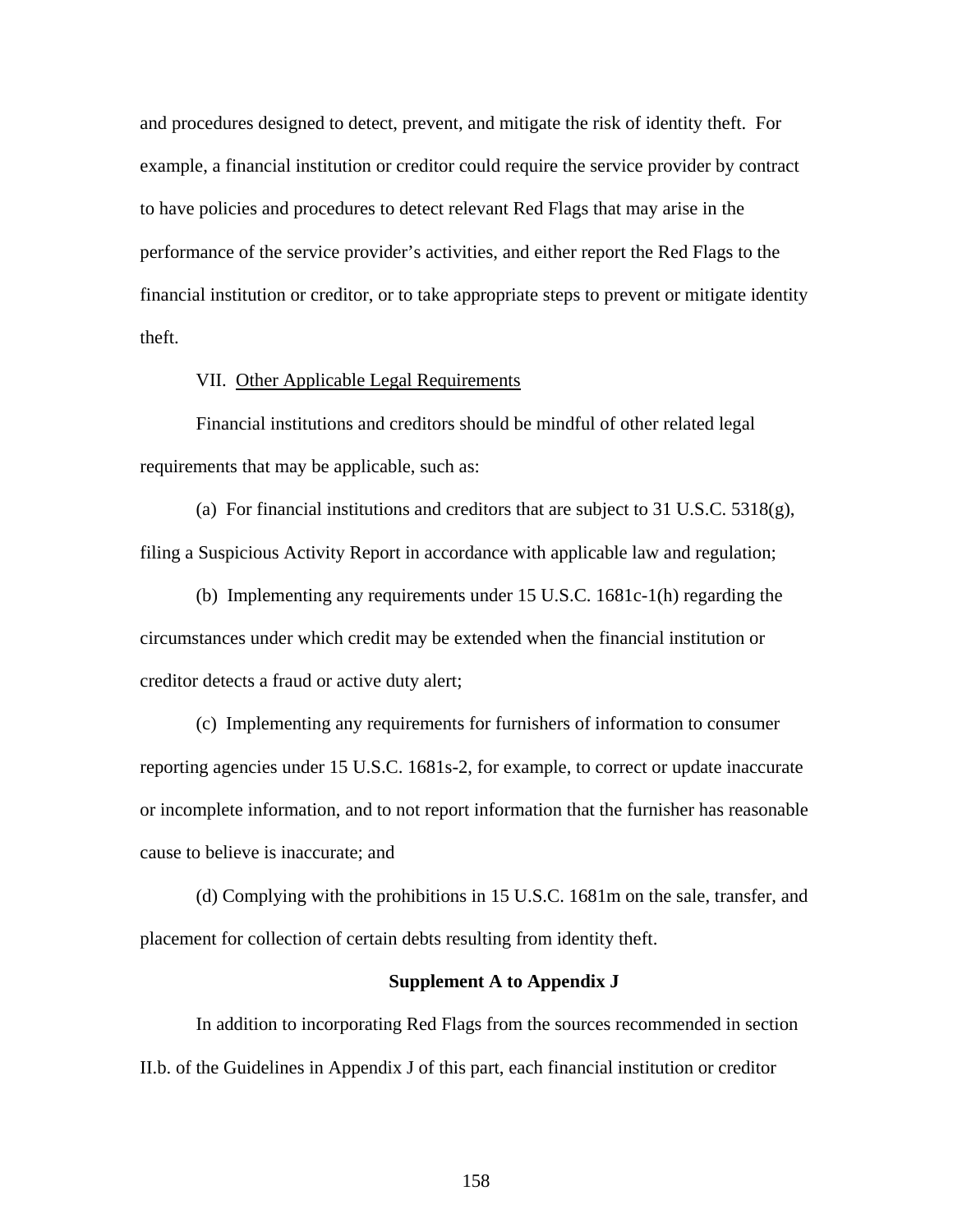may consider incorporating into its Program, whether singly or in combination, Red Flags

from the following illustrative examples in connection with covered accounts:

## Alerts, Notifications or Warnings from a Consumer Reporting Agency

1. A fraud or active duty alert is included with a consumer report.

2. A consumer reporting agency provides a notice of credit freeze in response to a request for a consumer report.

3. A consumer reporting agency provides a notice of address discrepancy, as defined in § 41.82(b) of this part.

4. A consumer report indicates a pattern of activity that is inconsistent with the history and usual pattern of activity of an applicant or customer, such as:

- a. A recent and significant increase in the volume of inquiries;
- b. An unusual number of recently established credit relationships;
- c. A material change in the use of credit, especially with respect to recently established credit relationships; or
- d. An account that was closed for cause or identified for abuse of account privileges by a financial institution or creditor.

## Suspicious Documents

5. Documents provided for identification appear to have been altered or forged.

6. The photograph or physical description on the identification is not consistent with the appearance of the applicant or customer presenting the identification.

7. Other information on the identification is not consistent with information provided by the person opening a new covered account or customer presenting the identification.

8. Other information on the identification is not consistent with readily accessible information that is on file with the financial institution or creditor, such as a signature card or a recent check.

9. An application appears to have been altered or forged, or gives the appearance of having been destroyed and reassembled.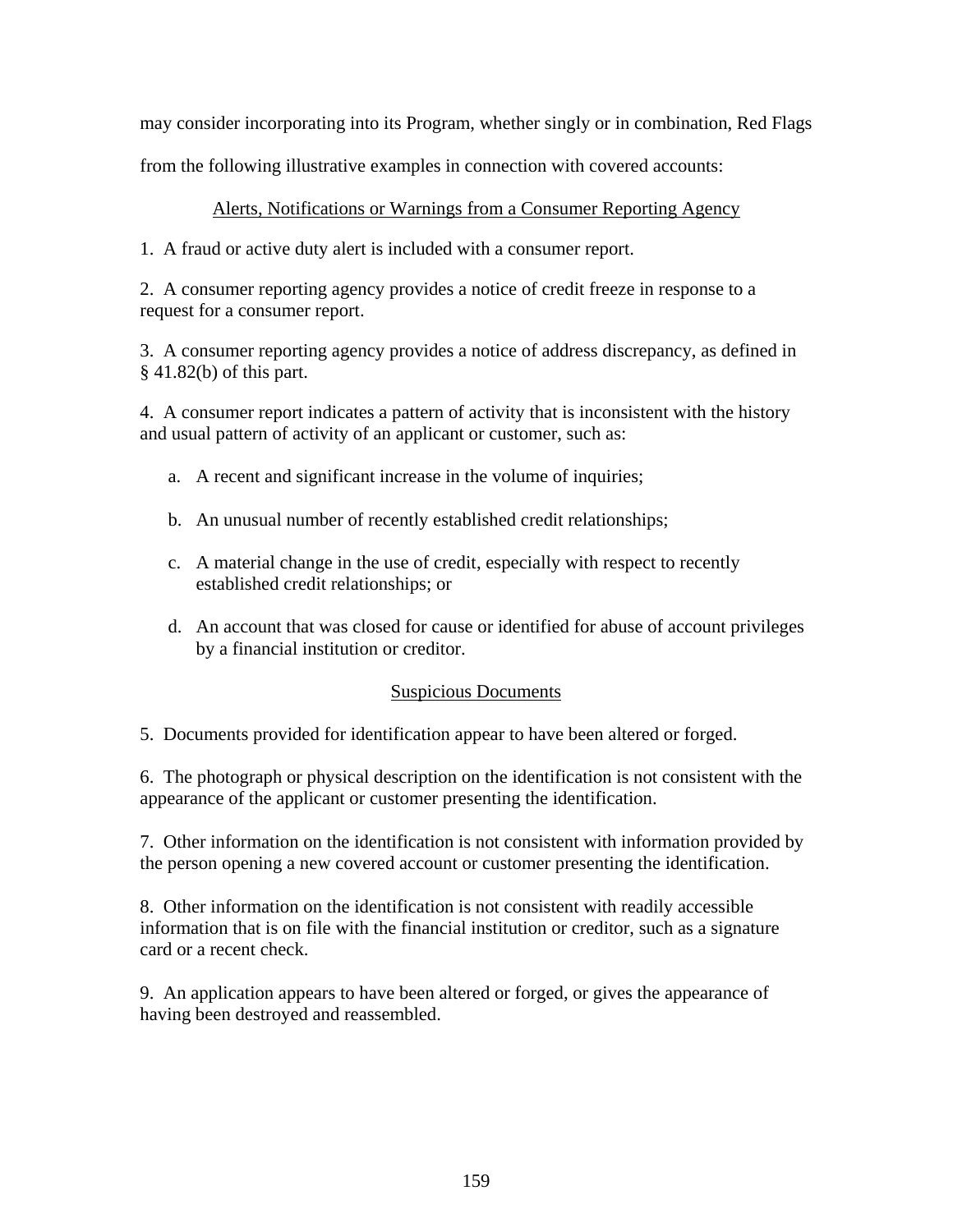## Suspicious Personal Identifying Information

10. Personal identifying information provided is inconsistent when compared against external information sources used by the financial institution or creditor. For example:

a. The address does not match any address in the consumer report; or

b. The Social Security Number (SSN) has not been issued, or is listed on the Social Security Administration's Death Master File.

11. Personal identifying information provided by the customer is not consistent with other personal identifying information provided by the customer. For example, there is a lack of correlation between the SSN range and date of birth.

12. Personal identifying information provided is associated with known fraudulent activity as indicated by internal or third-party sources used by the financial institution or creditor. For example:

a. The address on an application is the same as the address provided on a fraudulent application; or

b. The phone number on an application is the same as the number provided on a fraudulent application.

13. Personal identifying information provided is of a type commonly associated with fraudulent activity as indicated by internal or third-party sources used by the financial institution or creditor. For example:

a. The address on an application is fictitious, a mail drop, or a prison; or

b. The phone number is invalid, or is associated with a pager or answering service.

14. The SSN provided is the same as that submitted by other persons opening an account or other customers.

15. The address or telephone number provided is the same as or similar to the account number or telephone number submitted by an unusually large number of other persons opening accounts or other customers.

16. The person opening the covered account or the customer fails to provide all required personal identifying information on an application or in response to notification that the application is incomplete.

17. Personal identifying information provided is not consistent with personal identifying information that is on file with the financial institution or creditor.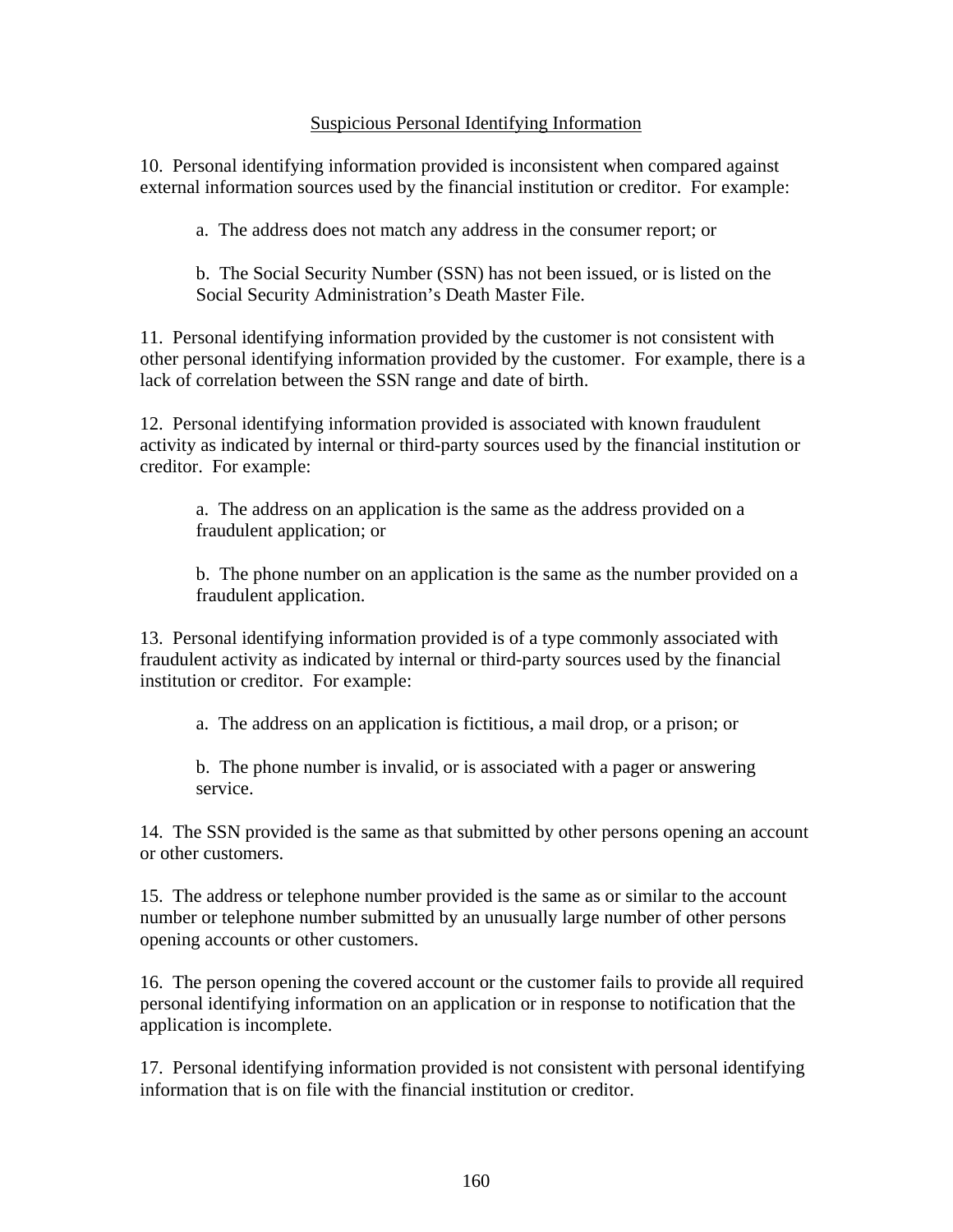18. For financial institutions and creditors that use challenge questions, the person opening the covered account or the customer cannot provide authenticating information beyond that which generally would be available from a wallet or consumer report.

## Unusual Use of, or Suspicious Activity Related to, the Covered Account

19. Shortly following the notice of a change of address for a covered account, the institution or creditor receives a request for a new, additional, or replacement card or a cell phone, or for the addition of authorized users on the account.

20. A new revolving credit account is used in a manner commonly associated with known patterns of fraud patterns. For example:

a. The majority of available credit is used for cash advances or merchandise that is easily convertible to cash (e.g., electronics equipment or jewelry); or

b. The customer fails to make the first payment or makes an initial payment but no subsequent payments.

21. A covered account is used in a manner that is not consistent with established patterns of activity on the account. There is, for example:

a. Nonpayment when there is no history of late or missed payments;

b. A material increase in the use of available credit;

c. A material change in purchasing or spending patterns;

d. A material change in electronic fund transfer patterns in connection with a deposit account; or

e. A material change in telephone call patterns in connection with a cellular phone account.

22. A covered account that has been inactive for a reasonably lengthy period of time is used (taking into consideration the type of account, the expected pattern of usage and other relevant factors).

23. Mail sent to the customer is returned repeatedly as undeliverable although transactions continue to be conducted in connection with the customer's covered account.

24. The financial institution or creditor is notified that the customer is not receiving paper account statements.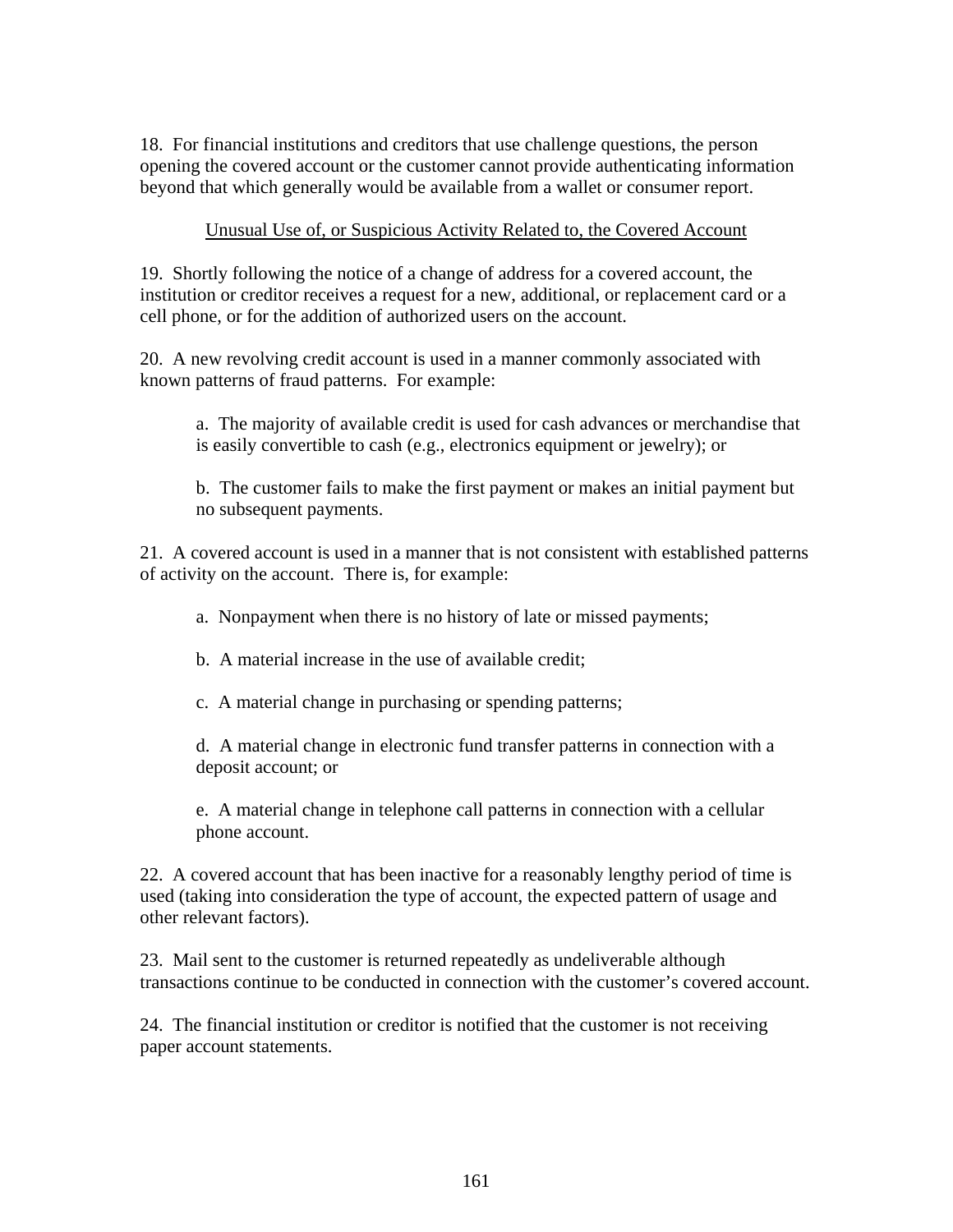25. The financial institution or creditor is notified of unauthorized charges or transactions in connection with a customer's covered account.

## Notice from Customers, Victims of Identity Theft, Law Enforcement Authorities, or Other Persons Regarding Possible Identity Theft in Connection with Covered Accounts Held by the Financial Institution or Creditor

26. The financial institution or creditor is notified by a customer, a victim of identity theft, a law enforcement authority, or any other person that it has opened a fraudulent account for a person engaged in identity theft.

## **Board of Governors of the Federal Reserve System**

12 CFR Chapter II

## Authority and Issuance

For the reasons set forth in the joint preamble, part 222 of title 12, chapter II, of

the Code of Federal Regulations is amended as follows:

# **PART 222 – FAIR CREDIT REPORTING (REGULATION V)**

1. The authority citation for part 222 continues to read as follows:

**Authority:** 15 U.S.C. 1681a, 1681b, 1681c, 1681m, 1681s, 1681s-2, 1681s-3,

1681t, and 1681w; Secs. 3 and 214, Pub. L. 108-159, 117 Stat. 1952.

# **Subpart A – General Provisions**

2. Section 222.3 is amended by revising the introductory text to read as follows:

## **§ 222.3 Definitions.**

For purposes of this part, unless explicitly stated otherwise:

\* \* \* \* \*

3. The heading for Subpart I is revised to read as follows:

# **Subpart I - Duties of Users of Consumer Reports Regarding Address Discrepancies**

## **and Records Disposal**

4. A new § 222.82 is added to read as follows: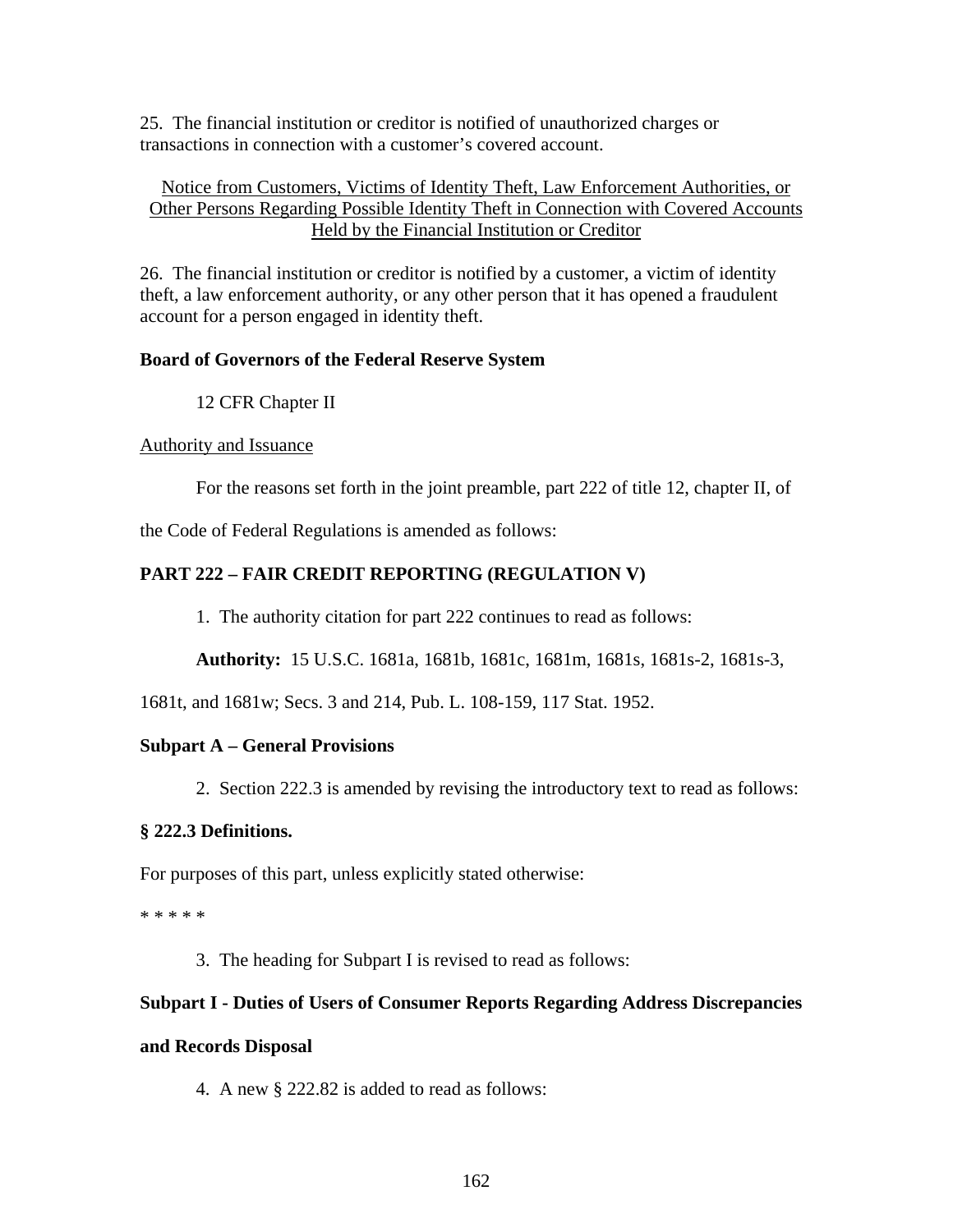#### **§ 222.82 Duties of users regarding address discrepancies.**

(a) Scope. This section applies to a user of consumer reports (user) that receives a notice of address discrepancy from a consumer reporting agency, and that is a member bank of the Federal Reserve System (other than a national bank) and its respective operating subsidiaries, a branch or agency of a foreign bank (other than a Federal branch, Federal agency, or insured State branch of a foreign bank), commercial lending company owned or controlled by a foreign bank, and an organization operating under section 25 or 25A of the Federal Reserve Act (12 U.S.C. 601 *et seq*., and 611 *et seq*.).

(b) Definition. For purposes of this section, a notice of address discrepancy means a notice sent to a user by a consumer reporting agency pursuant to 15 U.S.C.  $1681c(h)(1)$ , that informs the user of a substantial difference between the address for the consumer that the user provided to request the consumer report and the address(es) in the agency's file for the consumer.

 (c) Reasonable belief. (1) Requirement to form a reasonable belief. A user must develop and implement reasonable policies and procedures designed to enable the user to form a reasonable belief that a consumer report relates to the consumer about whom it has requested the report, when the user receives a notice of address discrepancy.

 (2) Examples of reasonable policies and procedures. (i) Comparing the information in the consumer report provided by the consumer reporting agency with information the user:

 (A) Obtains and uses to verify the consumer's identity in accordance with the requirements of the Customer Information Program (CIP) rules implementing 31 U.S.C. 5318(l) (31 CFR 103.121);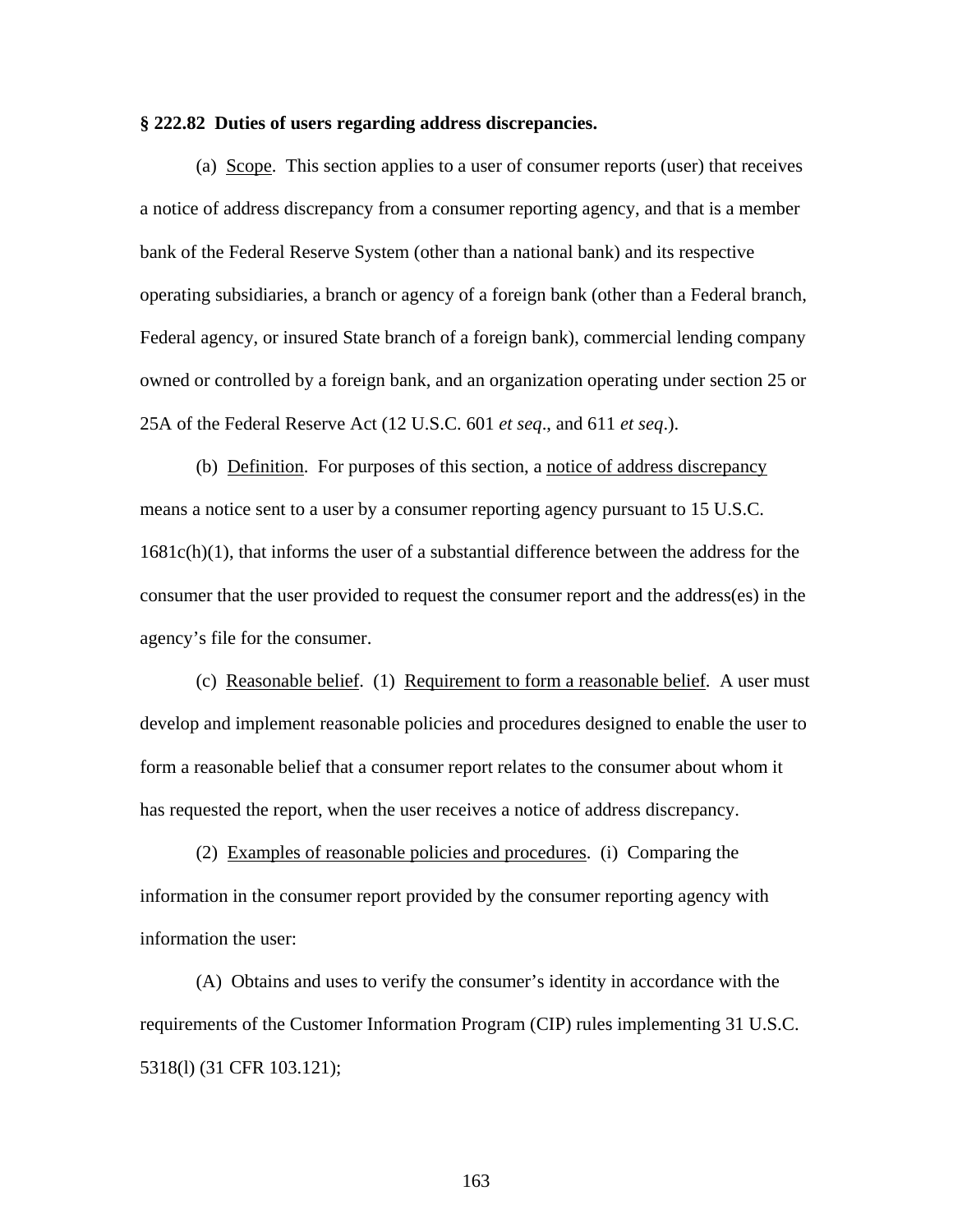(B) Maintains in its own records, such as applications, change of address notifications, other customer account records, or retained CIP documentation; or

(C) Obtains from third-party sources; or

 (ii) Verifying the information in the consumer report provided by the consumer reporting agency with the consumer.

 (d) Consumer's address. (1) Requirement to furnish consumer's address to a consumer reporting agency. A user must develop and implement reasonable policies and procedures for furnishing an address for the consumer that the user has reasonably confirmed is accurate to the consumer reporting agency from whom it received the notice of address discrepancy when the user:

 (i) Can form a reasonable belief that the consumer report relates to the consumer about whom the user requested the report;

(ii) Establishes a continuing relationship with the consumer; and

(iii) Regularly and in the ordinary course of business furnishes information to the consumer reporting agency from which the notice of address discrepancy relating to the consumer was obtained.

(2) Examples of confirmation methods. The user may reasonably confirm an address is accurate by:

(i) Verifying the address with the consumer about whom it has requested the report;

(ii) Reviewing its own records to verify the address of the consumer;

(iii) Verifying the address through third-party sources; or

(iv) Using other reasonable means.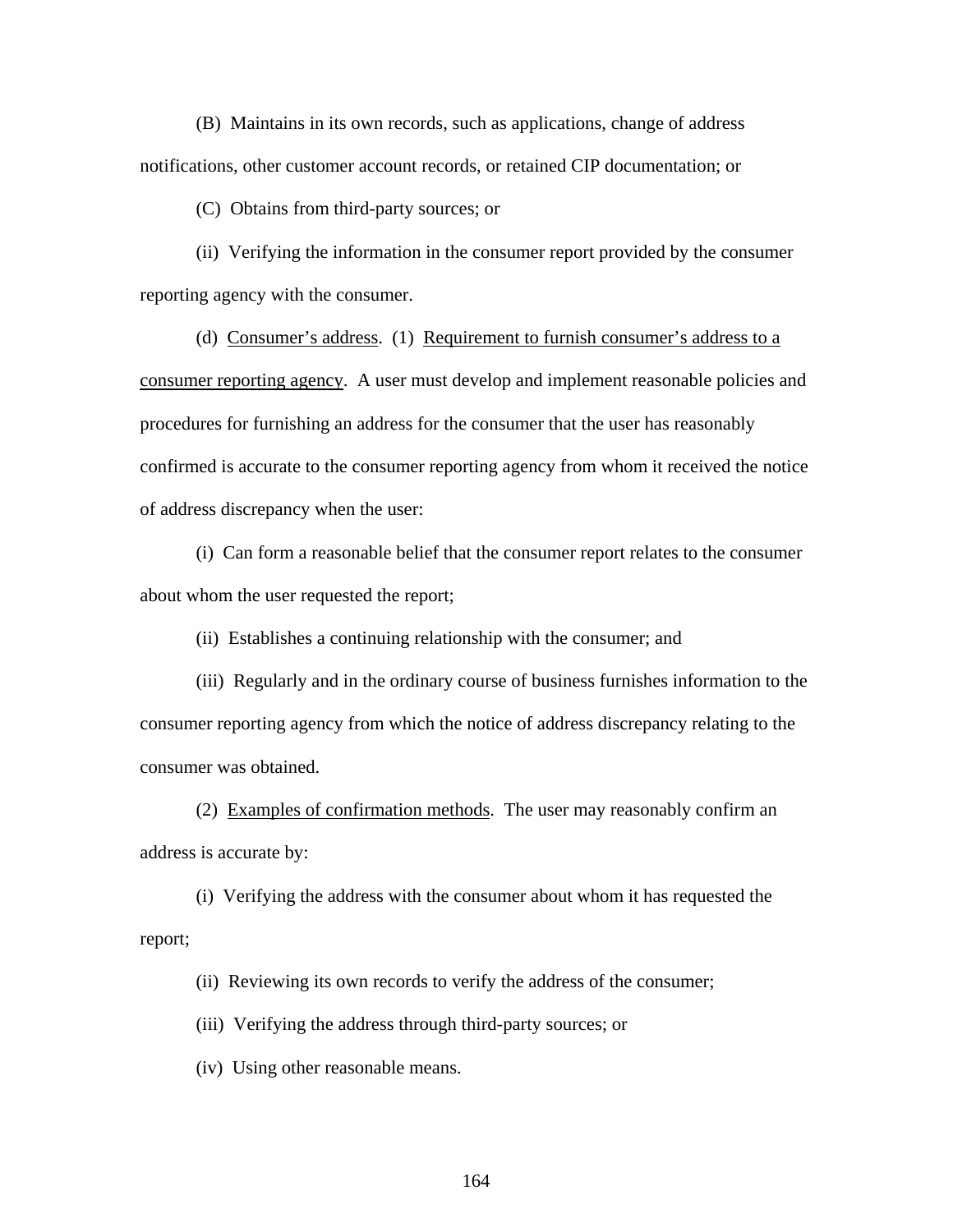(3) Timing. The policies and procedures developed in accordance with paragraph (d)(1) of this section must provide that the user will furnish the consumer's address that the user has reasonably confirmed is accurate to the consumer reporting agency as part of the information it regularly furnishes for the reporting period in which it establishes a relationship with the consumer.

5. A new Subpart J is added to part 222 to read as follows:

Sec.

222.90 Duties regarding the detection, prevention, and mitigation of identity theft.

222.91 Duties of card issuers regarding changes of address.

#### **Subpart J – Identity Theft Red Flags**

#### **§ 222.90 Duties regarding the detection, prevention, and mitigation of identity theft.**

(a) Scope. This section applies to financial institutions and creditors that are member banks of the Federal Reserve System (other than national banks) and their respective operating subsidiaries, branches and agencies of foreign banks (other than Federal branches, Federal agencies, and insured State branches of foreign banks), commercial lending companies owned or controlled by foreign banks, and organizations operating under section 25 or 25A of the Federal Reserve Act (12 U.S.C. 601 *et seq*., and 611 *et seq*.).

(b) Definitions. For purposes of this section and Appendix J, the following definitions apply:

(1) Account means a continuing relationship established by a person with a financial institution or creditor to obtain a product or service for personal, family, household or business purposes. Account includes: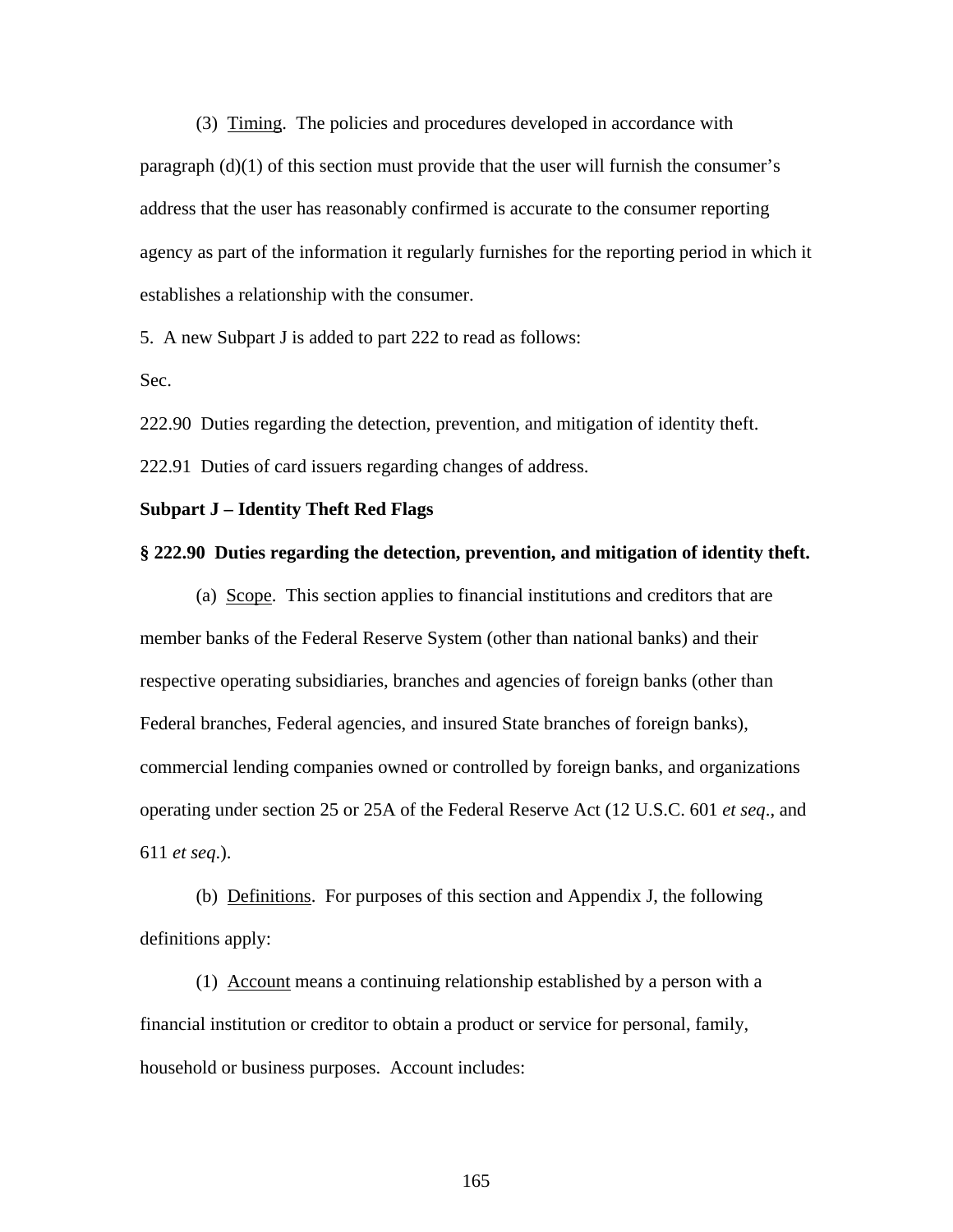(i) An extension of credit, such as the purchase of property or services involving a deferred payment; and

(ii) A deposit account.

(2) The term board of directors includes:

(i) In the case of a branch or agency of a foreign bank, the managing official in charge of the branch or agency; and

(ii) In the case of any other creditor that does not have a board of directors, a designated employee at the level of senior management.

(3) Covered account means:

(i) An account that a financial institution or creditor offers or maintains, primarily for personal, family, or household purposes, that involves or is designed to permit multiple payments or transactions, such as a credit card account, mortgage loan, automobile loan, margin account, cell phone account, utility account, checking account, or savings account; and

(ii) Any other account that the financial institution or creditor offers or maintains for which there is a reasonably foreseeable risk to customers or to the safety and soundness of the financial institution or creditor from identity theft, including financial, operational, compliance, reputation, or litigation risks.

(4) Credit has the same meaning as in 15 U.S.C.  $1681a(r)(5)$ .

(5) Creditor has the same meaning as in 15 U.S.C.  $1681a(r)(5)$ , and includes lenders such as banks, finance companies, automobile dealers, mortgage brokers, utility companies, and telecommunications companies.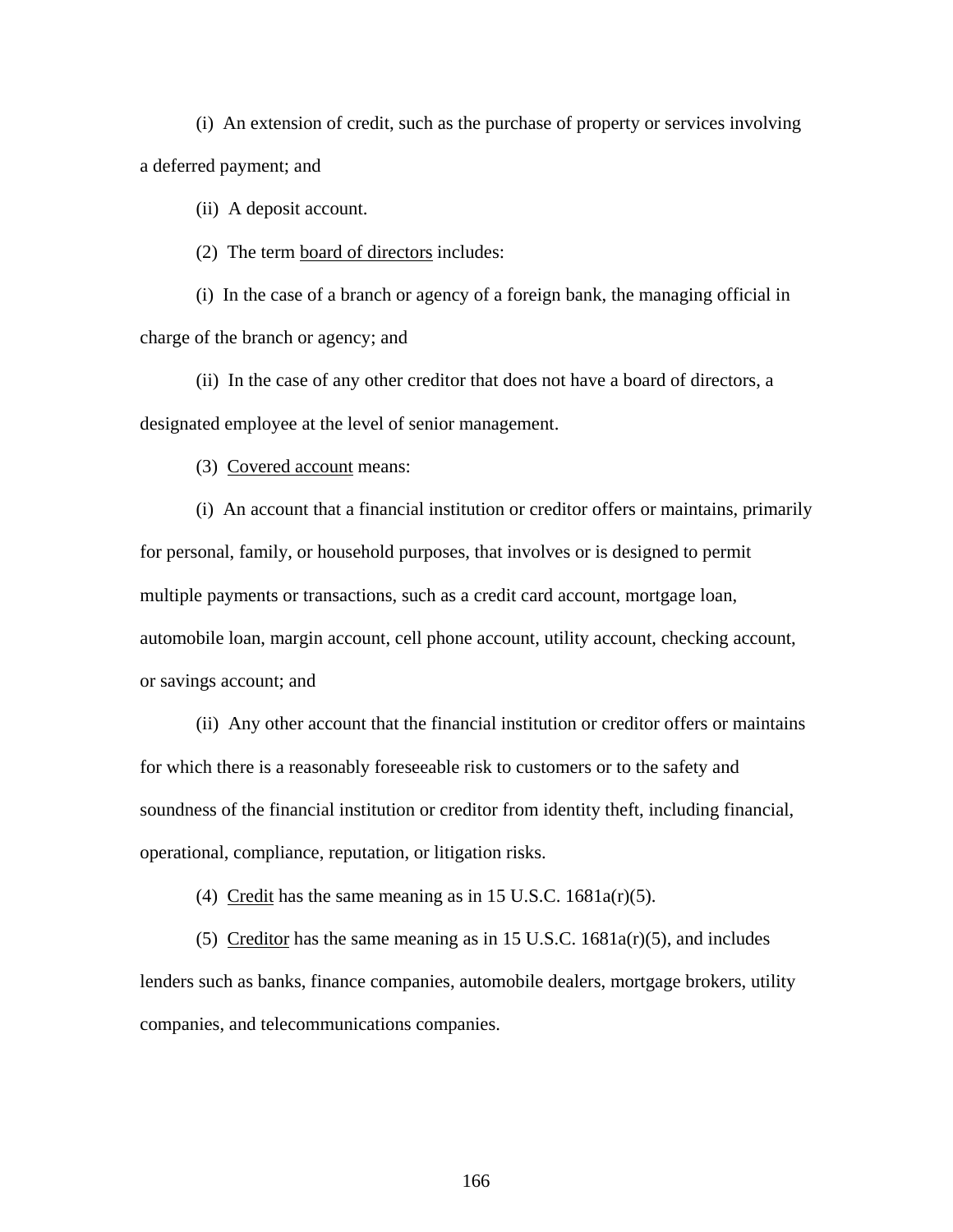(6) Customer means a person that has a covered account with a financial institution or creditor.

(7) Financial institution has the same meaning as in 15 U.S.C. 1681a(t).

(8) Identity theft has the same meaning as in 16 CFR 603.2(a).

(9) Red Flag means a pattern, practice, or specific activity that indicates the possible existence of identity theft.

(10) Service provider means a person that provides a service directly to the financial institution or creditor.

(c) Periodic Identification of Covered Accounts. Each financial institution or creditor must periodically determine whether it offers or maintains covered accounts. As a part of this determination, a financial institution or creditor must conduct a risk assessment to determine whether it offers or maintains covered accounts described in paragraph  $(b)(3)(ii)$  of this section, taking into consideration:

- (1) The methods it provides to open its accounts;
- (2) The methods it provides to access its accounts; and
- (3) Its previous experiences with identity theft.
- (d) Establishment of an Identity Theft Prevention Program. (1) Program

requirement. Each financial institution or creditor that offers or maintains one or more covered accounts must develop and implement a written Identity Theft Prevention Program (Program) that is designed to detect, prevent, and mitigate identity theft in connection with the opening of a covered account or any existing covered account. The Program must be appropriate to the size and complexity of the financial institution or creditor and the nature and scope of its activities.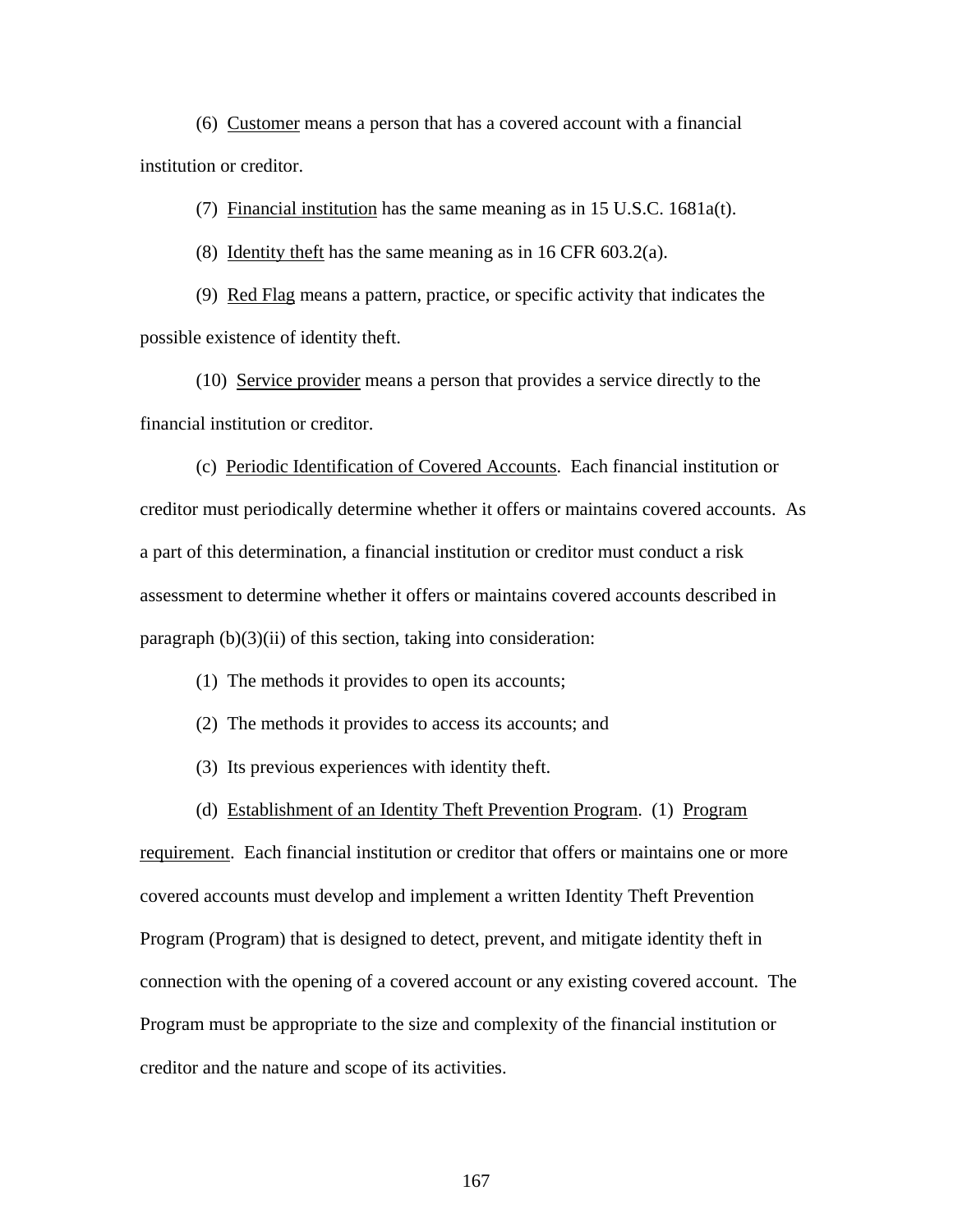(2) Elements of the Program. The Program must include reasonable policies and procedures to:

(i) Identify relevant Red Flags for the covered accounts that the financial institution or creditor offers or maintains, and incorporate those Red Flags into its Program;

(ii) Detect Red Flags that have been incorporated into the Program of the financial institution or creditor;

(iii) Respond appropriately to any Red Flags that are detected pursuant to paragraph (d)(2)(ii) of this section to prevent and mitigate identity theft; and

(iv) Ensure the Program (including the Red Flags determined to be relevant) is updated periodically, to reflect changes in risks to customers and to the safety and soundness of the financial institution or creditor from identity theft.

 (e) Administration of the Program. Each financial institution or creditor that is required to implement a Program must provide for the continued administration of the Program and must:

(1) Obtain approval of the initial written Program from either its board of directors or an appropriate committee of the board of directors;

(2) Involve the board of directors, an appropriate committee thereof, or a designated employee at the level of senior management in the oversight, development, implementation and administration of the Program;

(3) Train staff, as necessary, to effectively implement the Program; and

 (4) Exercise appropriate and effective oversight of service provider arrangements.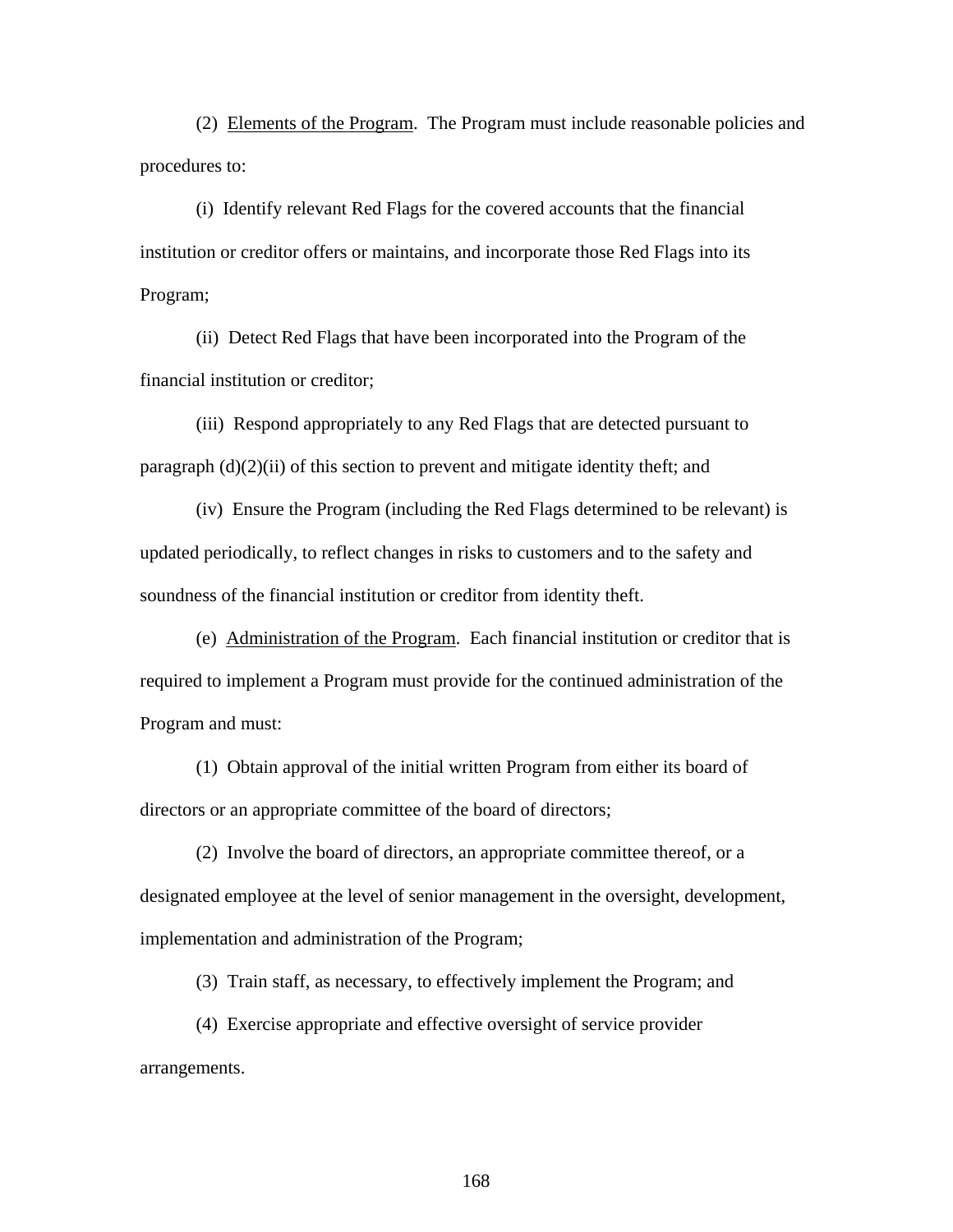(f) Guidelines. Each financial institution or creditor that is required to implement a Program must consider the guidelines in Appendix J of this part and include in its Program those guidelines that are appropriate.

## **§ 222.91 Duties of card issuers regarding changes of address.**

(a) Scope. This section applies to a person described in § 222.90(a) that issues a debit or credit card (card issuer).

(b) Definitions. For purposes of this section:

(1) Cardholder means a consumer who has been issued a credit or debit card.

(2) Clear and conspicuous means reasonably understandable and designed to call attention to the nature and significance of the information presented.

(c) Address validation requirements. A card issuer must establish and implement reasonable policies and procedures to assess the validity of a change of address if it receives notification of a change of address for a consumer's debit or credit card account and, within a short period of time afterwards (during at least the first 30 days after it receives such notification), the card issuer receives a request for an additional or replacement card for the same account. Under these circumstances, the card issuer may not issue an additional or replacement card, until, in accordance with its reasonable policies and procedures and for the purpose of assessing the validity of the change of address, the card issuer:

(1)(i) Notifies the cardholder of the request:

(A) At the cardholder's former address; or

(B) By any other means of communication that the card issuer and the cardholder have previously agreed to use; and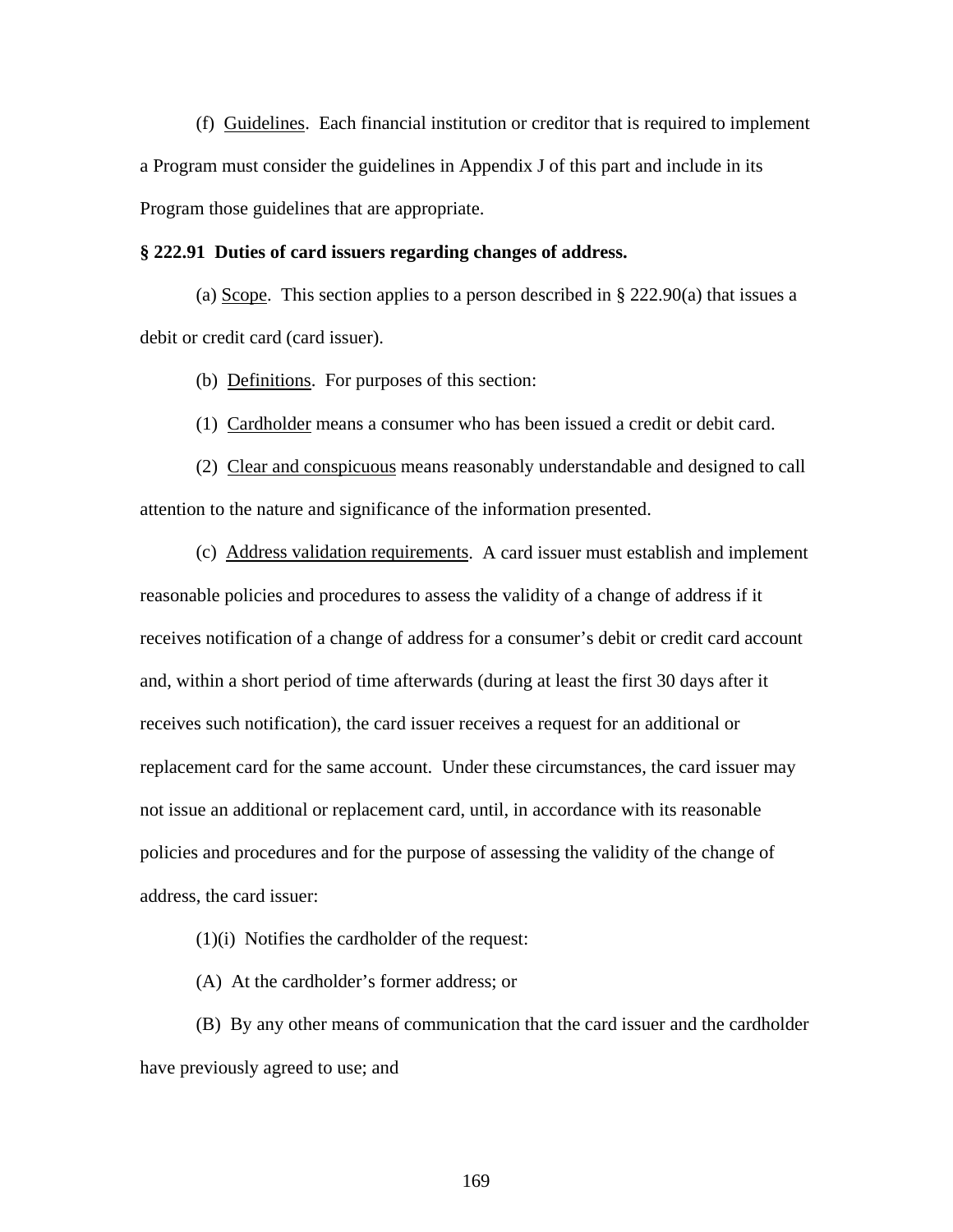(ii) Provides to the cardholder a reasonable means of promptly reporting incorrect address changes; or

(2) Otherwise assesses the validity of the change of address in accordance with the policies and procedures the card issuer has established pursuant to § 222.90 of this part.

(d) Alternative timing of address validation. A card issuer may satisfy the requirements of paragraph (c) of this section if it validates an address pursuant to the methods in paragraph  $(c)(1)$  or  $(c)(2)$  of this section when it receives an address change notification, before it receives a request for an additional or replacement card.

(e) Form of notice. Any written or electronic notice that the card issuer provides under this paragraph must be clear and conspicuous and provided separately from its regular correspondence with the cardholder.

### **Appendices D-I [Reserved]**

- 6. Appendices D through I to part 222 are reserved.
- 7. A new Appendix J is added to part 222 to read as follows:

# **APPENDIX J TO PART 222 – INTERAGENCY GUIDELINES ON IDENTITY THEFT DETECTION, PREVENTION, AND MITIGATION**

Section 222.90 of this part requires each financial institution and creditor that offers or maintains one or more covered accounts, as defined in  $\S$  222.90(b)(3) of this part, to develop and provide for the continued administration of a written Program to detect, prevent, and mitigate identity theft in connection with the opening of a covered account or any existing covered account. These guidelines are intended to assist financial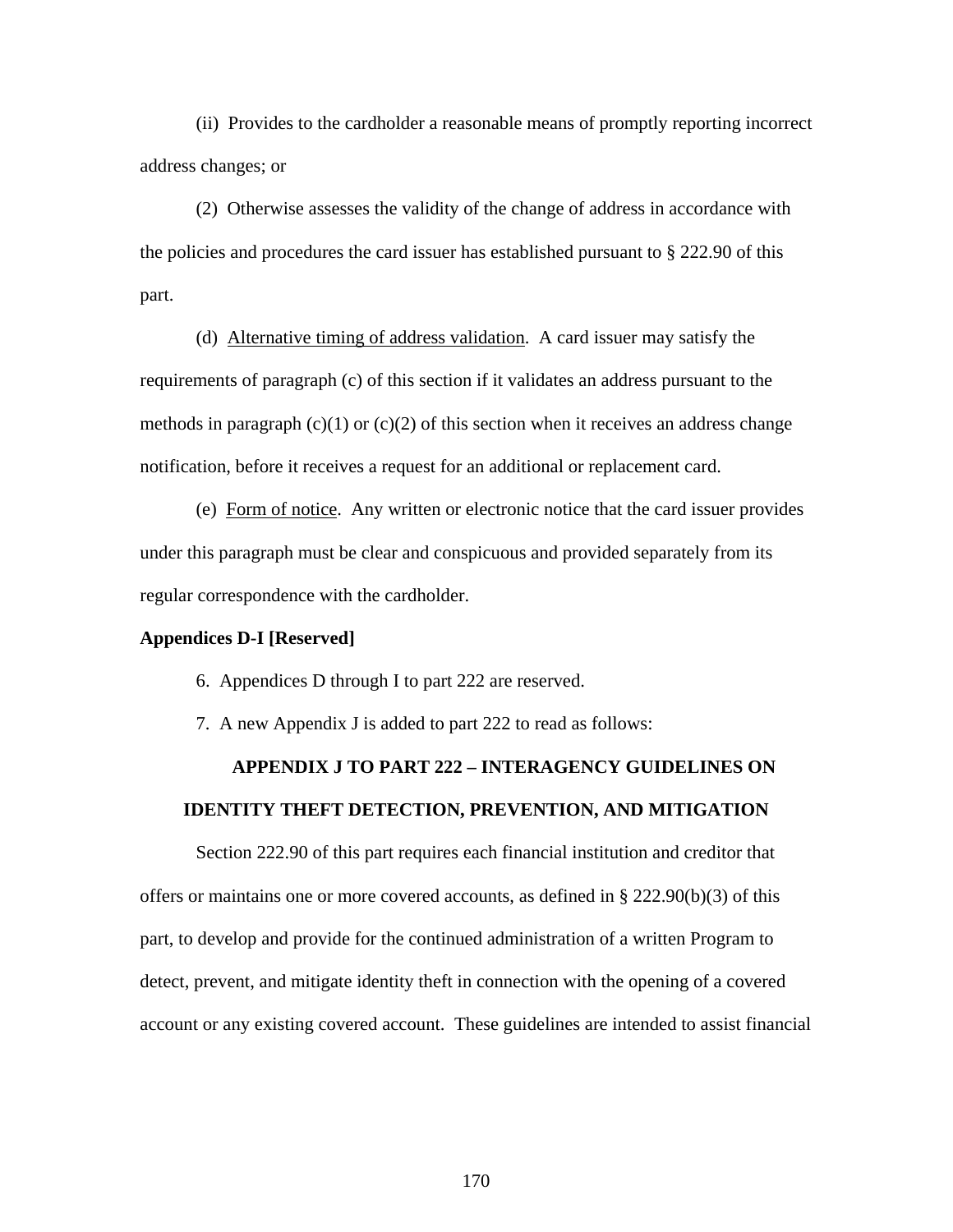institutions and creditors in the formulation and maintenance of a Program that satisfies the requirements of § 222.90 of this part.

## I. The Program

 In designing its Program, a financial institution or creditor may incorporate, as appropriate, its existing policies, procedures, and other arrangements that control reasonably foreseeable risks to customers or to the safety and soundness of the financial institution or creditor from identity theft.

#### II. Identifying Relevant Red Flags

 (a) Risk Factors. A financial institution or creditor should consider the following factors in identifying relevant Red Flags for covered accounts, as appropriate:

(1) The types of covered accounts it offers or maintains;

(2) The methods it provides to open its covered accounts;

(3) The methods it provides to access its covered accounts; and

(4) Its previous experiences with identity theft.

(b) Sources of Red Flags. Financial institutions and creditors should incorporate

relevant Red Flags from sources such as:

(1) Incidents of identity theft that the financial institution or creditor has

experienced;

(2) Methods of identity theft that the financial institution or creditor has

identified that reflect changes in identity theft risks; and

(3) Applicable supervisory guidance.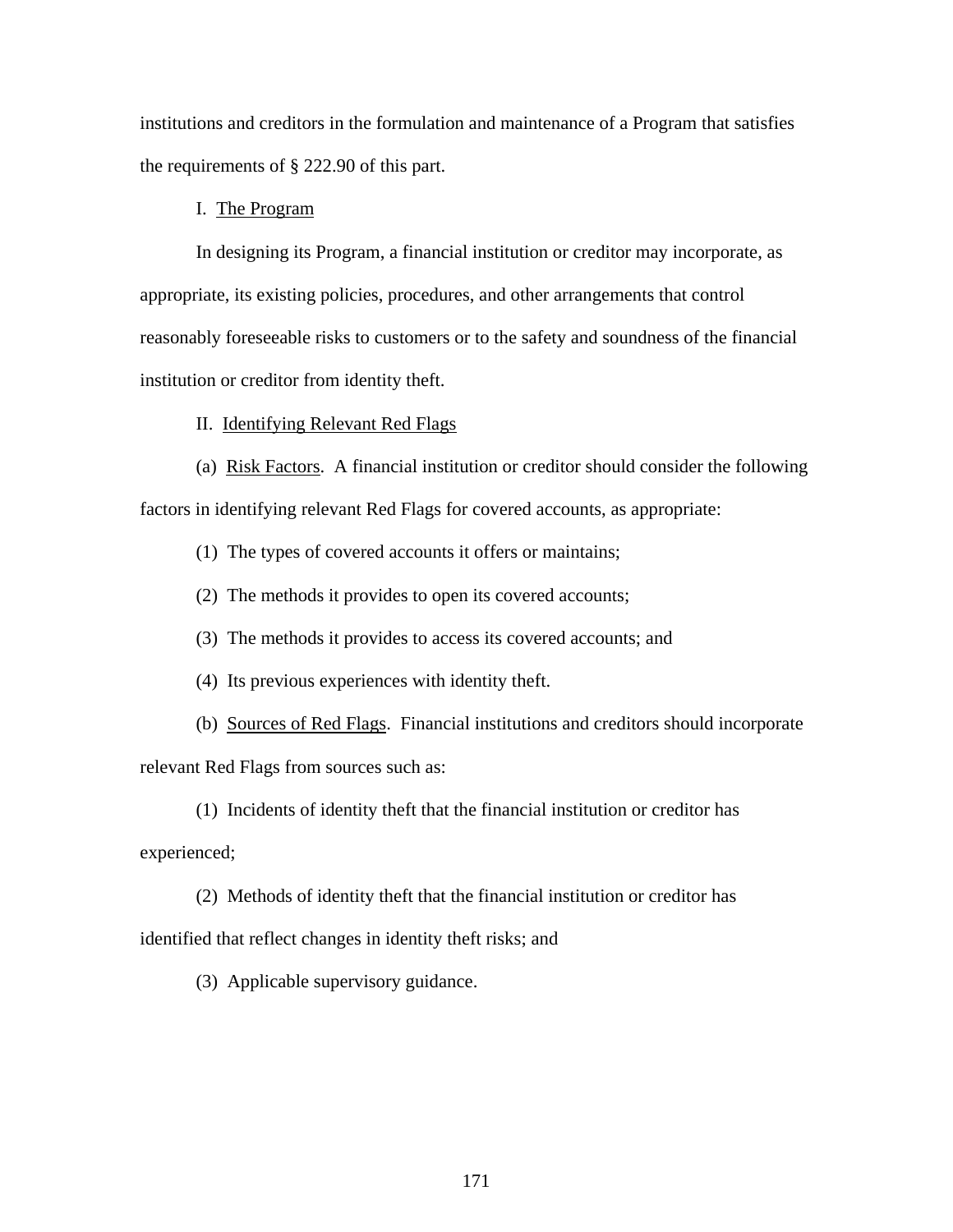(c) Categories of Red Flags. The Program should include relevant Red Flags from the following categories, as appropriate. Examples of Red Flags from each of these categories are appended as Supplement A to this Appendix J.

 (1) Alerts, notifications, or other warnings received from consumer reporting agencies or service providers, such as fraud detection services;

(2) The presentation of suspicious documents;

 (3) The presentation of suspicious personal identifying information, such as a suspicious address change;

 (4) The unusual use of, or other suspicious activity related to, a covered account; and

 (5) Notice from customers, victims of identity theft, law enforcement authorities, or other persons regarding possible identity theft in connection with covered accounts held by the financial institution or creditor.

III. Detecting Red Flags

 The Program's policies and procedures should address the detection of Red Flags in connection with the opening of covered accounts and existing covered accounts, such as by:

(a) Obtaining identifying information about, and verifying the identity of, a person opening a covered account, for example, using the policies and procedures regarding identification and verification set forth in the Customer Identification Program rules implementing 31 U.S.C. 5318(l) (31 CFR 103.121); and

(b) Authenticating customers, monitoring transactions, and verifying the validity of change of address requests, in the case of existing covered accounts.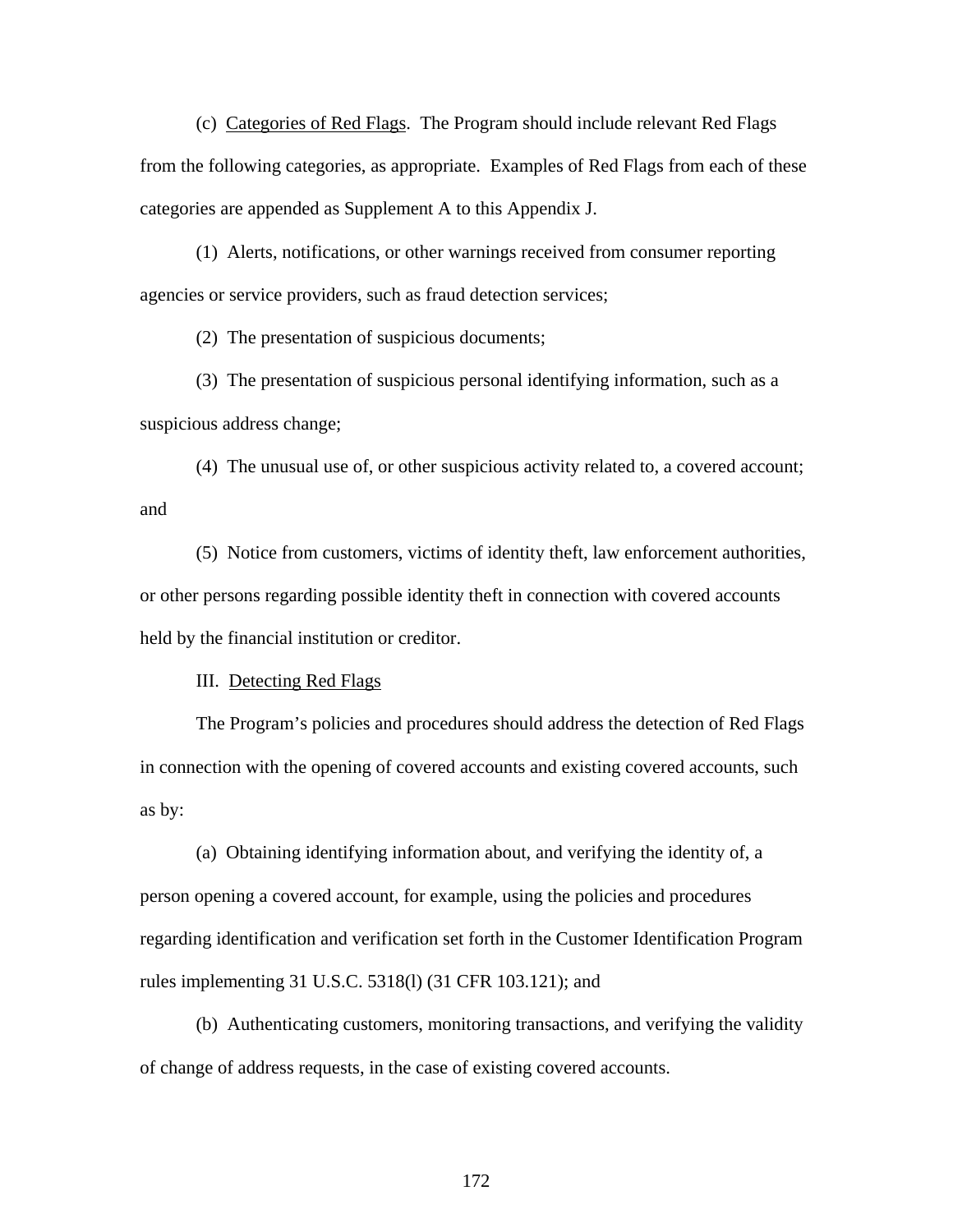### IV. Preventing and Mitigating Identity Theft

The Program's policies and procedures should provide for appropriate responses to the Red Flags the financial institution or creditor has detected that are commensurate with the degree of risk posed. In determining an appropriate response, a financial institution or creditor should consider aggravating factors that may heighten the risk of identity theft, such as a data security incident that results in unauthorized access to a customer's account records held by the financial institution, creditor, or third party, or notice that a customer has provided information related to a covered account held by the financial institution or creditor to someone fraudulently claiming to represent the financial institution or creditor or to a fraudulent website. Appropriate responses may include the following:

(a) Monitoring a covered account for evidence of identity theft;

(b) Contacting the customer;

(c) Changing any passwords, security codes, or other security devices that permit access to a covered account;

- (d) Reopening a covered account with a new account number;
- (e) Not opening a new covered account;
- (f) Closing an existing covered account;

(g) Not attempting to collect on a covered account or not selling a covered account to a debt collector;

- (h) Notifying law enforcement; or
- (i) Determining that no response is warranted under the particular circumstances.
- V. Updating the Program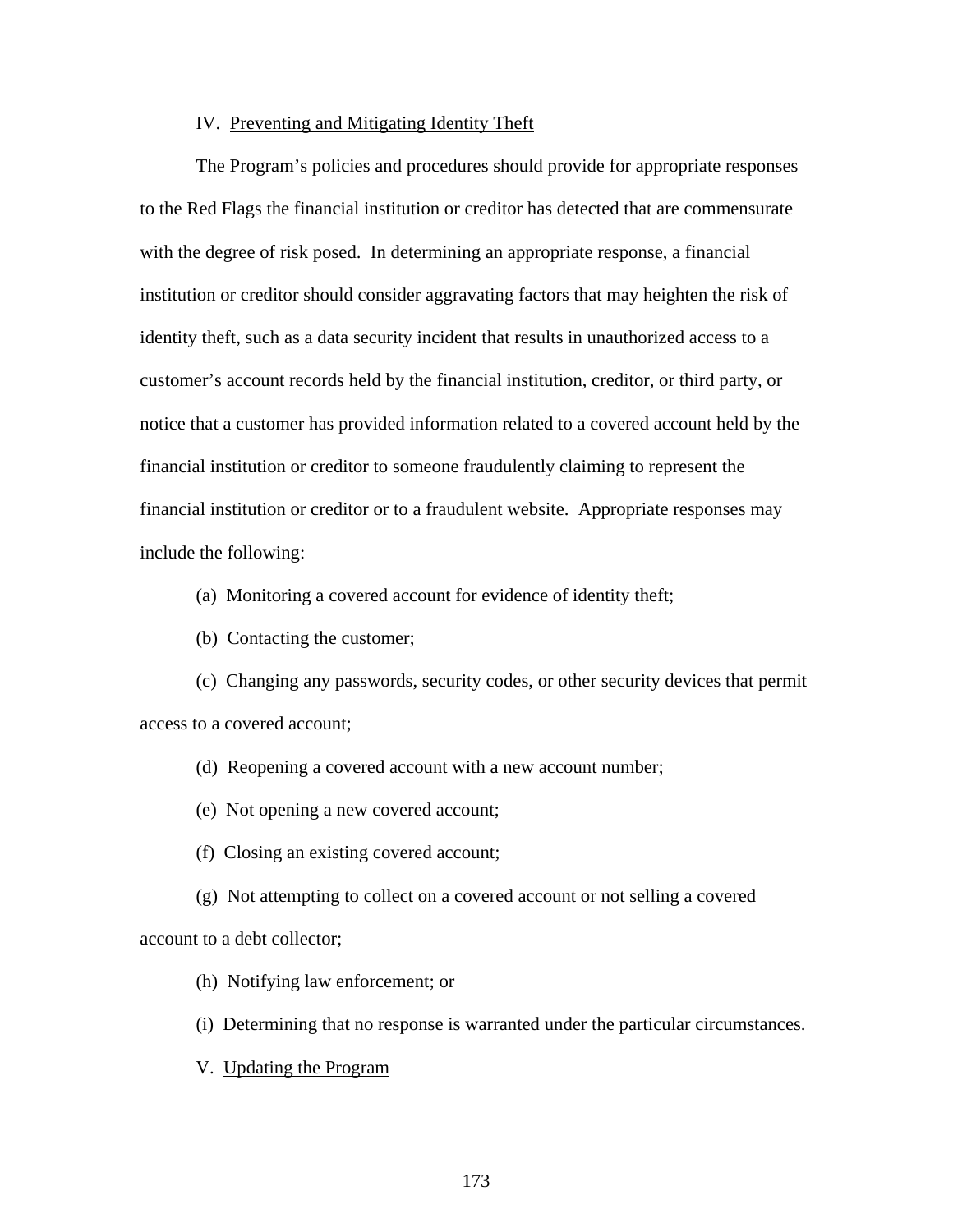Financial institutions and creditors should update the Program (including the Red Flags determined to be relevant) periodically, to reflect changes in risks to customers or to the safety and soundness of the financial institution or creditor from identity theft, based on factors such as:

(a) The experiences of the financial institution or creditor with identity theft;

(b) Changes in methods of identity theft;

(c) Changes in methods to detect, prevent, and mitigate identity theft;

(d) Changes in the types of accounts that the financial institution or creditor offers or maintains; and

(e) Changes in the business arrangements of the financial institution or creditor, including mergers, acquisitions, alliances, joint ventures, and service provider arrangements.

VI. Methods for Administering the Program

(a) Oversight of Program. Oversight by the board of directors, an appropriate committee of the board, or a designated employee at the level of senior management should include:

(1) Assigning specific responsibility for the Program's implementation;

(2) Reviewing reports prepared by staff regarding compliance by the financial institution or creditor with § 222.90 of this part; and

(3) Approving material changes to the Program as necessary to address changing identity theft risks.

(b) Reports. (1) In general. Staff of the financial institution or creditor responsible for development, implementation, and administration of its Program should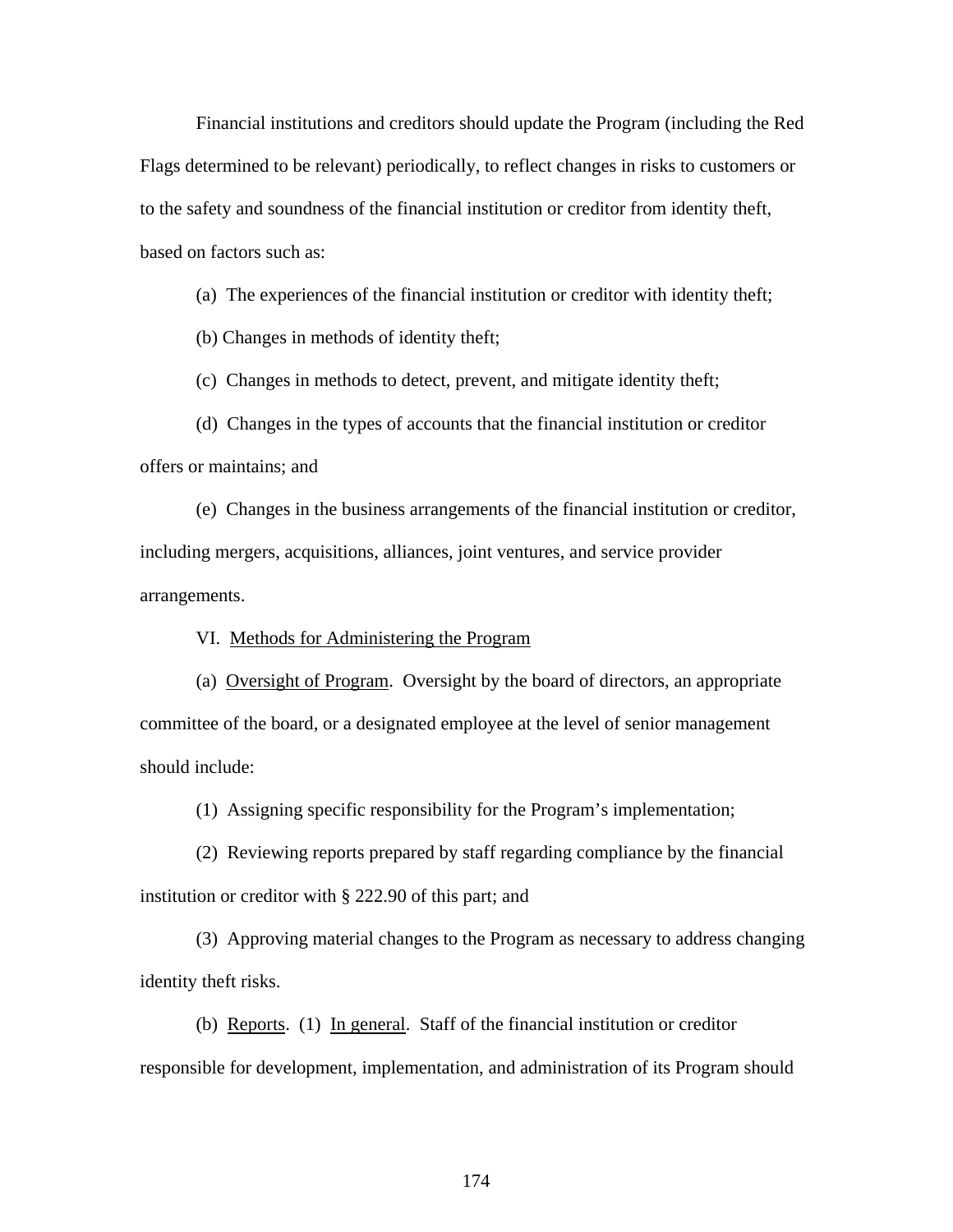report to the board of directors, an appropriate committee of the board, or a designated employee at the level of senior management, at least annually, on compliance by the financial institution or creditor with § 222.90 of this part.

 (2) Contents of report. The report should address material matters related to the Program and evaluate issues such as: the effectiveness of the policies and procedures of the financial institution or creditor in addressing the risk of identity theft in connection with the opening of covered accounts and with respect to existing covered accounts; service provider arrangements; significant incidents involving identity theft and management's response; and recommendations for material changes to the Program.

 (c) Oversight of service provider arrangements. Whenever a financial institution or creditor engages a service provider to perform an activity in connection with one or more covered accounts the financial institution or creditor should take steps to ensure that the activity of the service provider is conducted in accordance with reasonable policies and procedures designed to detect, prevent, and mitigate the risk of identity theft. For example, a financial institution or creditor could require the service provider by contract to have policies and procedures to detect relevant Red Flags that may arise in the performance of the service provider's activities, and either report the Red Flags to the financial institution or creditor, or to take appropriate steps to prevent or mitigate identity theft.

## VII. Other Applicable Legal Requirements

Financial institutions and creditors should be mindful of other related legal requirements that may be applicable, such as: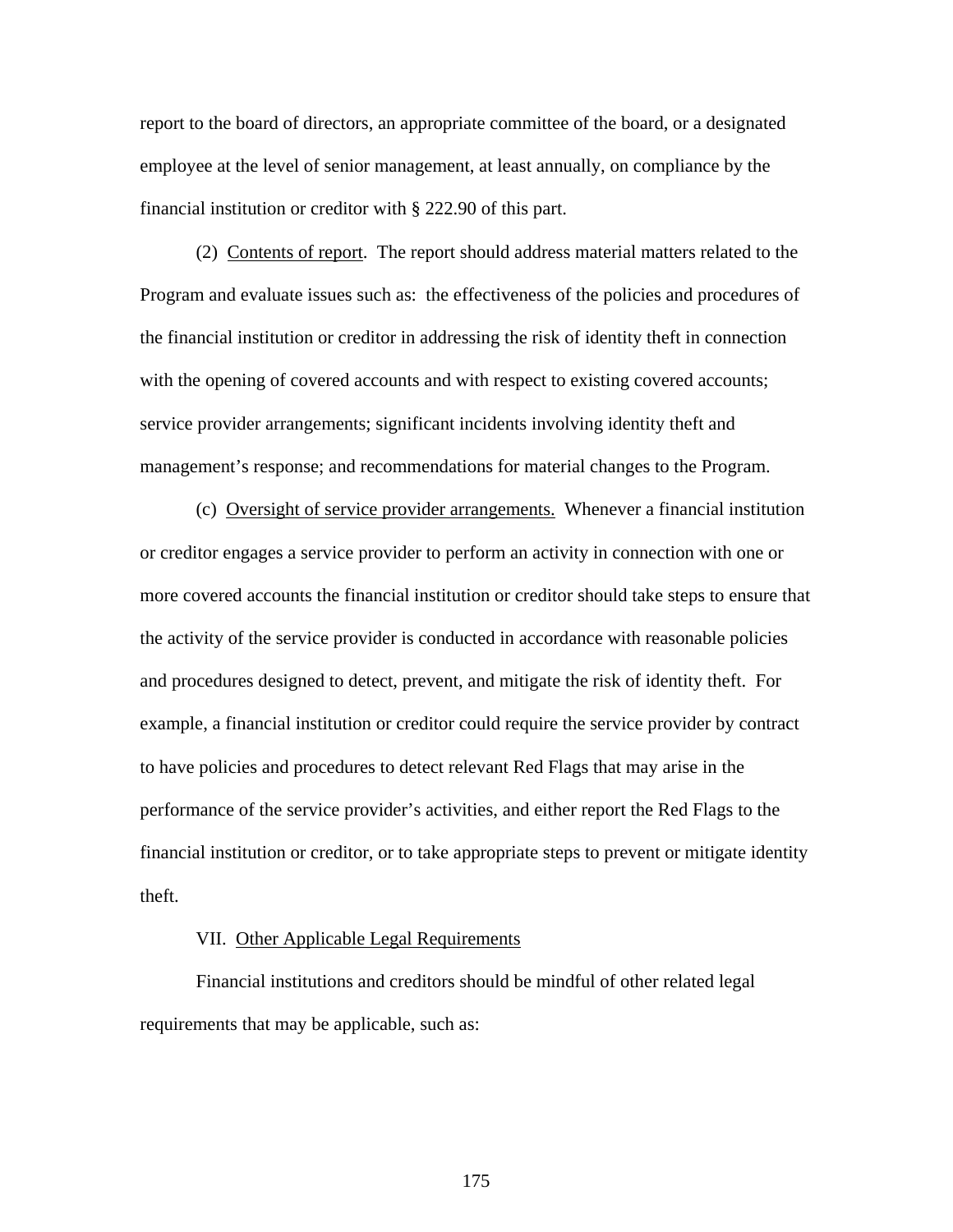(a) For financial institutions and creditors that are subject to 31 U.S.C.  $5318(g)$ , filing a Suspicious Activity Report in accordance with applicable law and regulation;

(b) Implementing any requirements under 15 U.S.C. 1681c-1(h) regarding the circumstances under which credit may be extended when the financial institution or creditor detects a fraud or active duty alert;

(c) Implementing any requirements for furnishers of information to consumer reporting agencies under 15 U.S.C. 1681s-2, for example, to correct or update inaccurate or incomplete information, and to not report information that the furnisher has reasonable cause to believe is inaccurate; and

(d) Complying with the prohibitions in 15 U.S.C. 1681m on the sale, transfer, and placement for collection of certain debts resulting from identity theft.

#### **Supplement A to Appendix J**

In addition to incorporating Red Flags from the sources recommended in section

II.b. of the Guidelines in Appendix J of this part, each financial institution or creditor may consider incorporating into its Program, whether singly or in combination, Red Flags from the following illustrative examples in connection with covered accounts:

Alerts, Notifications or Warnings from a Consumer Reporting Agency

1. A fraud or active duty alert is included with a consumer report.

2. A consumer reporting agency provides a notice of credit freeze in response to a request for a consumer report.

3. A consumer reporting agency provides a notice of address discrepancy, as defined in § 222.82(b) of this part.

4. A consumer report indicates a pattern of activity that is inconsistent with the history and usual pattern of activity of an applicant or customer, such as:

a. A recent and significant increase in the volume of inquiries;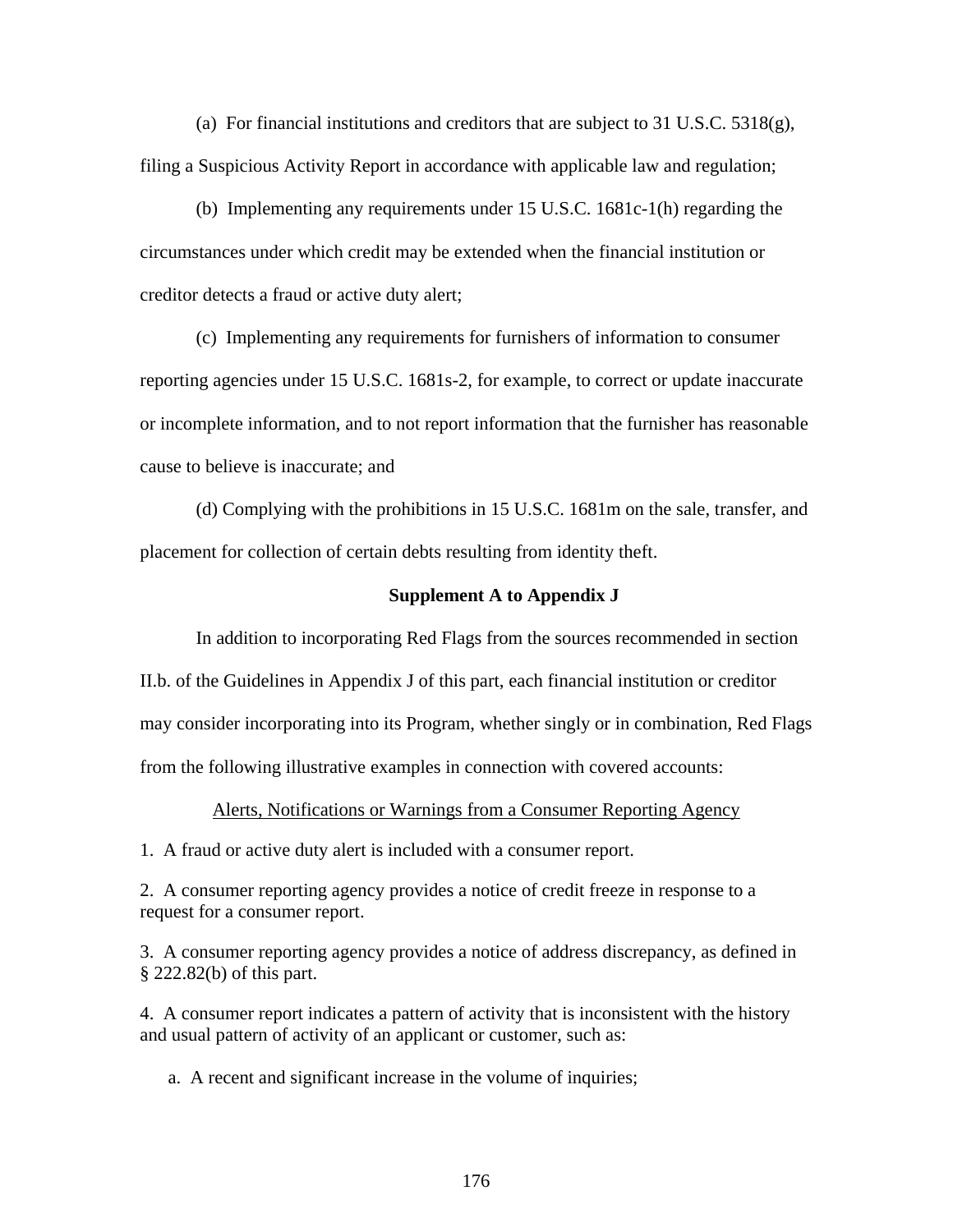b. An unusual number of recently established credit relationships;

c. A material change in the use of credit, especially with respect to recently established credit relationships; or

d. An account that was closed for cause or identified for abuse of account privileges by a financial institution or creditor.

## Suspicious Documents

5. Documents provided for identification appear to have been altered or forged.

6. The photograph or physical description on the identification is not consistent with the appearance of the applicant or customer presenting the identification.

7. Other information on the identification is not consistent with information provided by the person opening a new covered account or customer presenting the identification.

8. Other information on the identification is not consistent with readily accessible information that is on file with the financial institution or creditor, such as a signature card or a recent check.

9. An application appears to have been altered or forged, or gives the appearance of having been destroyed and reassembled.

# Suspicious Personal Identifying Information

10. Personal identifying information provided is inconsistent when compared against external information sources used by the financial institution or creditor. For example:

a. The address does not match any address in the consumer report; or

b. The Social Security Number (SSN) has not been issued, or is listed on the Social Security Administration's Death Master File.

11. Personal identifying information provided by the customer is not consistent with other personal identifying information provided by the customer. For example, there is a lack of correlation between the SSN range and date of birth.

12. Personal identifying information provided is associated with known fraudulent activity as indicated by internal or third-party sources used by the financial institution or creditor. For example:

a. The address on an application is the same as the address provided on a fraudulent application; or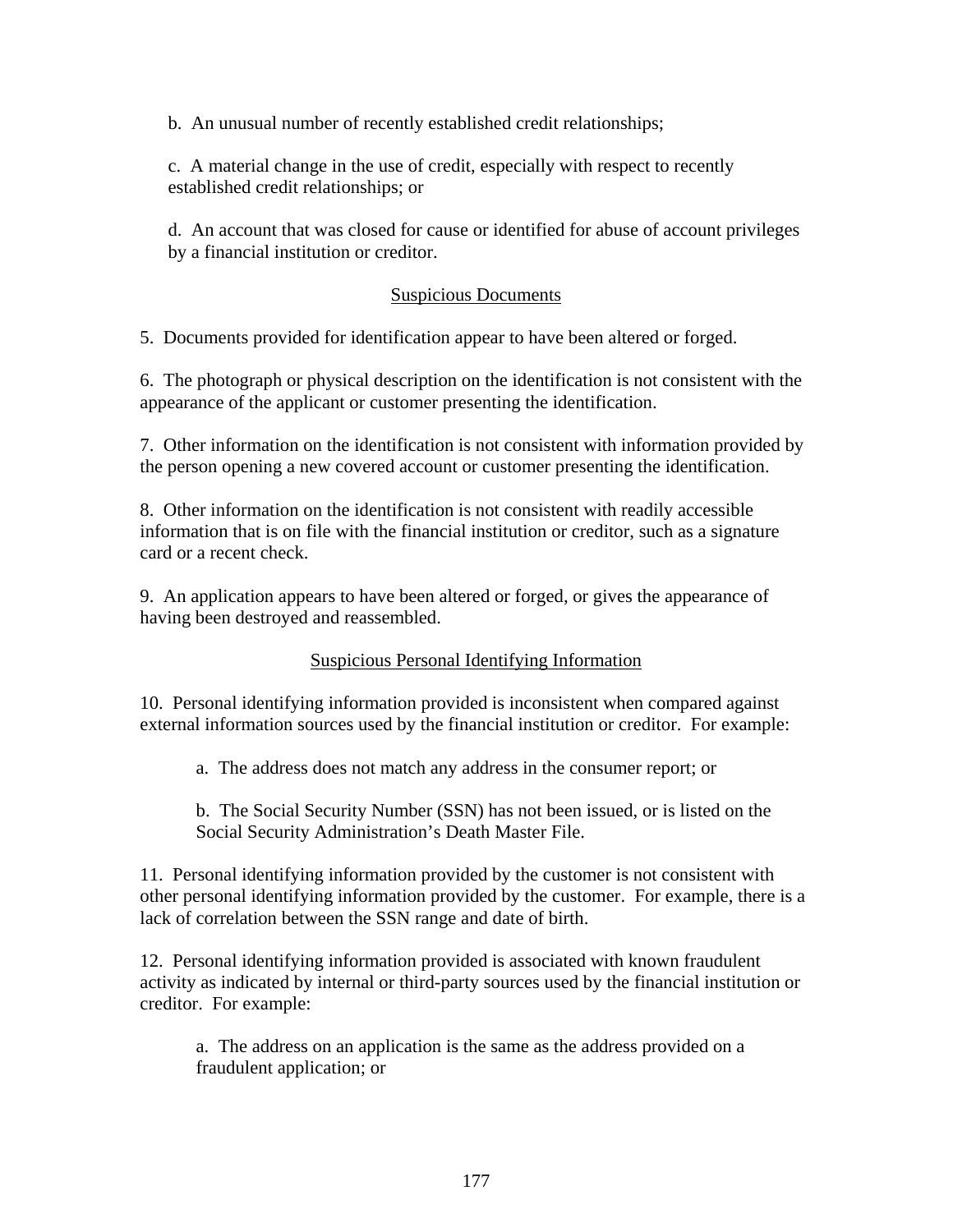b. The phone number on an application is the same as the number provided on a fraudulent application.

13. Personal identifying information provided is of a type commonly associated with fraudulent activity as indicated by internal or third-party sources used by the financial institution or creditor. For example:

a. The address on an application is fictitious, a mail drop, or a prison; or

b. The phone number is invalid, or is associated with a pager or answering service.

14. The SSN provided is the same as that submitted by other persons opening an account or other customers.

15. The address or telephone number provided is the same as or similar to the account number or telephone number submitted by an unusually large number of other persons opening accounts or other customers.

16. The person opening the covered account or the customer fails to provide all required personal identifying information on an application or in response to notification that the application is incomplete.

17. Personal identifying information provided is not consistent with personal identifying information that is on file with the financial institution or creditor.

18. For financial institutions and creditors that use challenge questions, the person opening the covered account or the customer cannot provide authenticating information beyond that which generally would be available from a wallet or consumer report.

# Unusual Use of, or Suspicious Activity Related to, the Covered Account

19. Shortly following the notice of a change of address for a covered account, the institution or creditor receives a request for a new, additional, or replacement card or a cell phone, or for the addition of authorized users on the account.

20. A new revolving credit account is used in a manner commonly associated with known patterns of fraud patterns. For example:

a. The majority of available credit is used for cash advances or merchandise that is easily convertible to cash (e.g., electronics equipment or jewelry); or

b. The customer fails to make the first payment or makes an initial payment but no subsequent payments.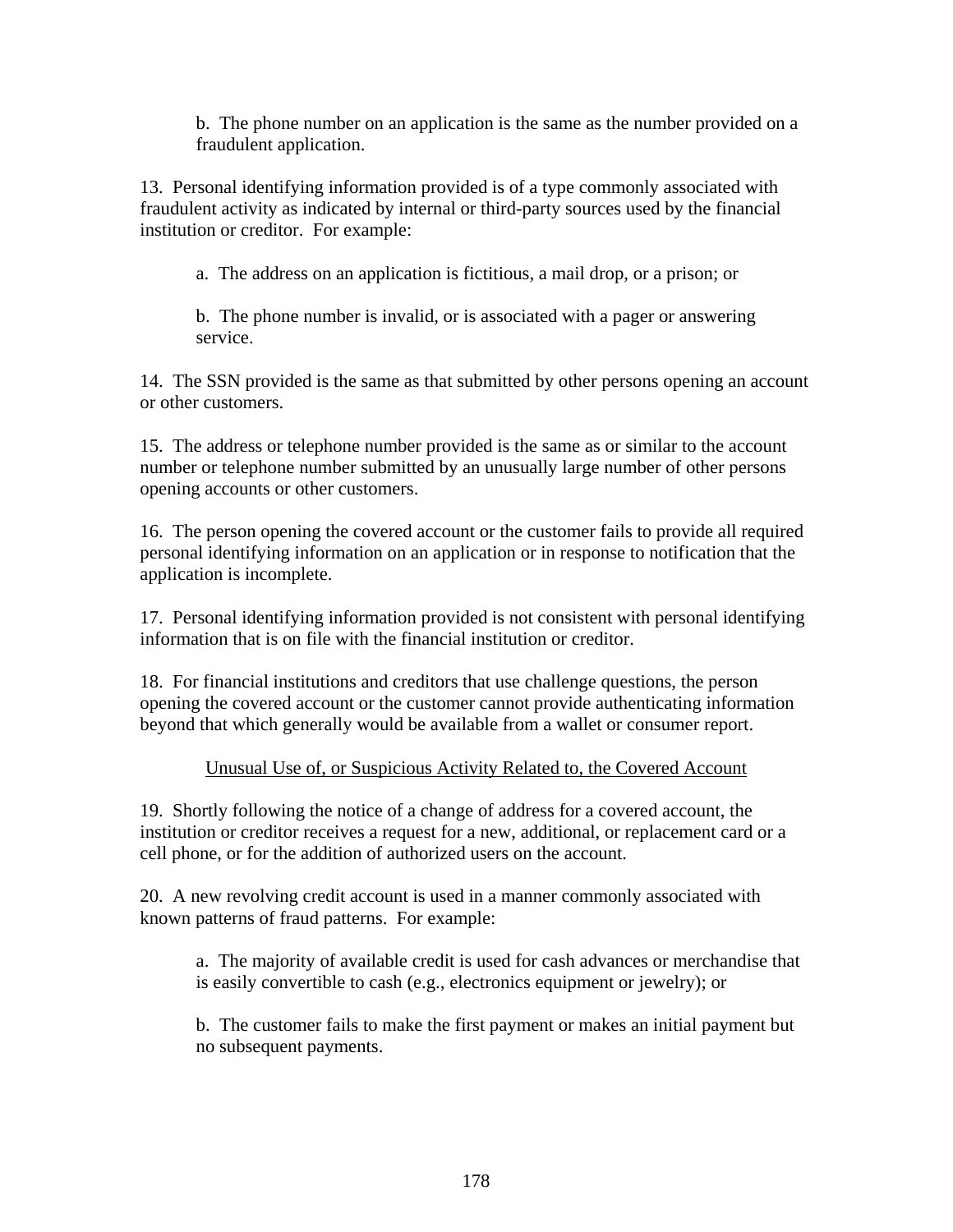21. A covered account is used in a manner that is not consistent with established patterns of activity on the account. There is, for example:

a. Nonpayment when there is no history of late or missed payments;

b. A material increase in the use of available credit;

c. A material change in purchasing or spending patterns;

d. A material change in electronic fund transfer patterns in connection with a deposit account; or

e. A material change in telephone call patterns in connection with a cellular phone account.

22. A covered account that has been inactive for a reasonably lengthy period of time is used (taking into consideration the type of account, the expected pattern of usage and other relevant factors).

23. Mail sent to the customer is returned repeatedly as undeliverable although transactions continue to be conducted in connection with the customer's covered account.

24. The financial institution or creditor is notified that the customer is not receiving paper account statements.

25. The financial institution or creditor is notified of unauthorized charges or transactions in connection with a customer's covered account.

# Notice from Customers, Victims of Identity Theft, Law Enforcement Authorities, or Other Persons Regarding Possible Identity Theft in Connection with Covered Accounts Held by the Financial Institution or Creditor

26. The financial institution or creditor is notified by a customer, a victim of identity theft, a law enforcement authority, or any other person that it has opened a fraudulent account for a person engaged in identity theft.

# **Federal Deposit Insurance Corporation**

12 CFR Chapter III

# **Authority and Issuance**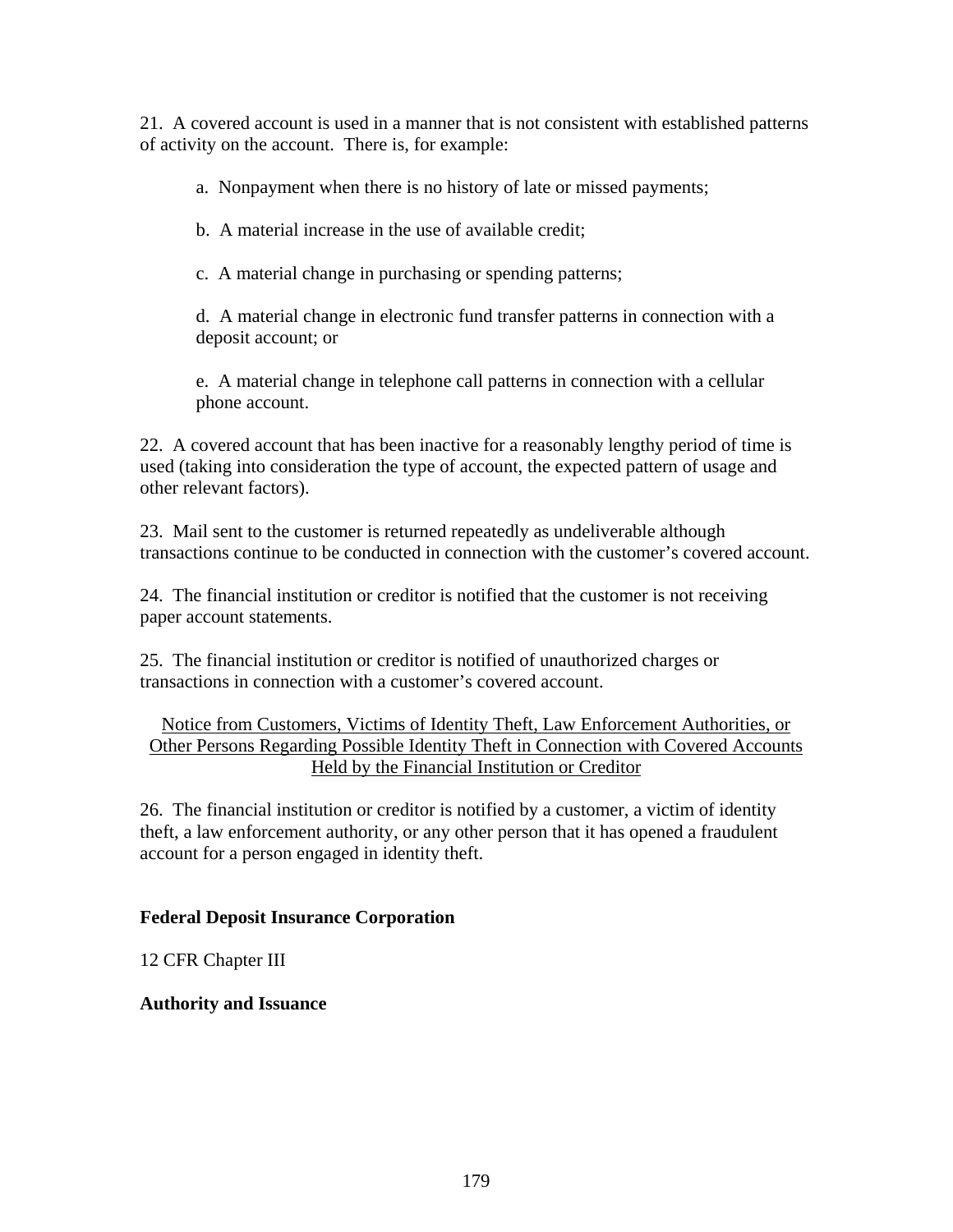For the reasons discussed in the joint preamble, the Federal Deposit Insurance Corporation is amending 12 CFR parts 334 and 364 of title 12, Chapter III, of the Code of Federal Regulations as follows:

## **PART 334 – FAIR CREDIT REPORTING**

1. The authority citation for part 334 is revised to read as follows:

**Authority:** 12 U.S.C. 1818, 1819 (Tenth) and 1831p-1; 15 U.S.C. 1681a, 1681b,

1681c, 1681m, 1681s, 1681s-3, 1681t, 1681w, 6801 and 6805, Pub. L. 108-159, 117 Stat. 1952.

#### **Subpart A – General Provisions**

2. Amend § 334.3 by revising the introductory text to read as follows:

### **§ 334.3 Definitions.**

For purposes of this part, unless explicitly stated otherwise:

\* \* \* \* \*

3. Revise the heading for Subpart I as shown below.

# **Subpart I - Duties of Users of Consumer Reports Regarding Address Discrepancies and Records Disposal**

4. Add § 334.82 to read as follows:

#### **§ 334.82 Duties of users regarding address discrepancies.**

(a) Scope. This section applies to a user of consumer reports (user) that receives a notice of address discrepancy from a consumer reporting agency and that is an insured state nonmember bank, insured state licensed branch of a foreign bank, or a subsidiary of such entities (except brokers, dealers, persons providing insurance, investment companies, and investment advisers).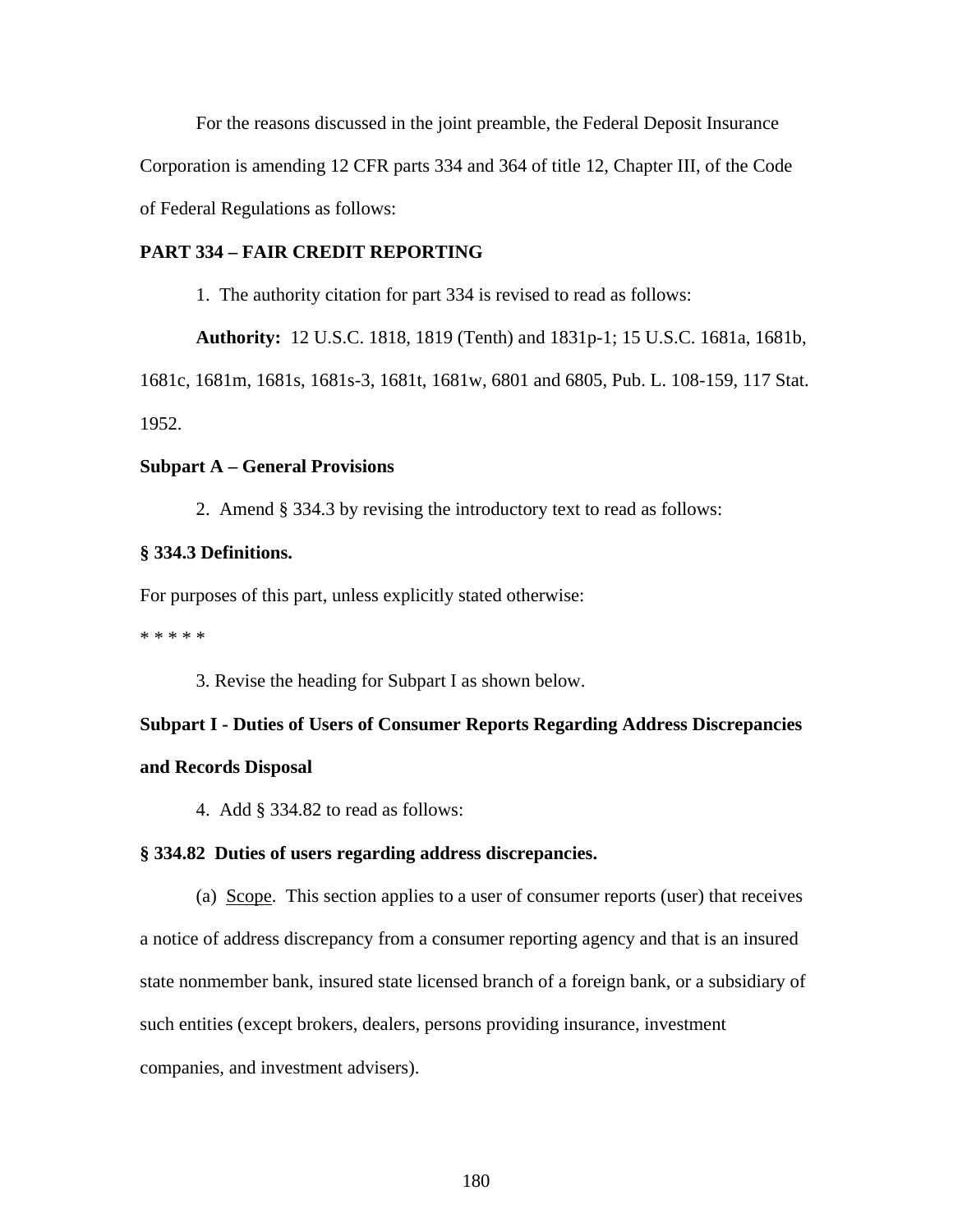(b) Definition. For purposes of this section, a notice of address discrepancy means a notice sent to a user by a consumer reporting agency pursuant to 15 U.S.C. 1681c(h)(1), that informs the user of a substantial difference between the address for the consumer that the user provided to request the consumer report and the address(es) in the agency's file for the consumer.

 (c) Reasonable belief. (1) Requirement to form a reasonable belief. A user must develop and implement reasonable policies and procedures designed to enable the user to form a reasonable belief that a consumer report relates to the consumer about whom it has requested the report, when the user receives a notice of address discrepancy.

 (2) Examples of reasonable policies and procedures. (i) Comparing the information in the consumer report provided by the consumer reporting agency with information the user:

 (A) Obtains and uses to verify the consumer's identity in accordance with the requirements of the Customer Information Program (CIP) rules implementing 31 U.S.C. 5318(l) (31 CFR 103.121);

 (B) Maintains in its own records, such as applications, change of address notifications, other customer account records, or retained CIP documentation; or

(C) Obtains from third-party sources; or

 (ii) Verifying the information in the consumer report provided by the consumer reporting agency with the consumer.

 (d) Consumer's address. (1) Requirement to furnish consumer's address to a consumer reporting agency. A user must develop and implement reasonable policies and procedures for furnishing an address for the consumer that the user has reasonably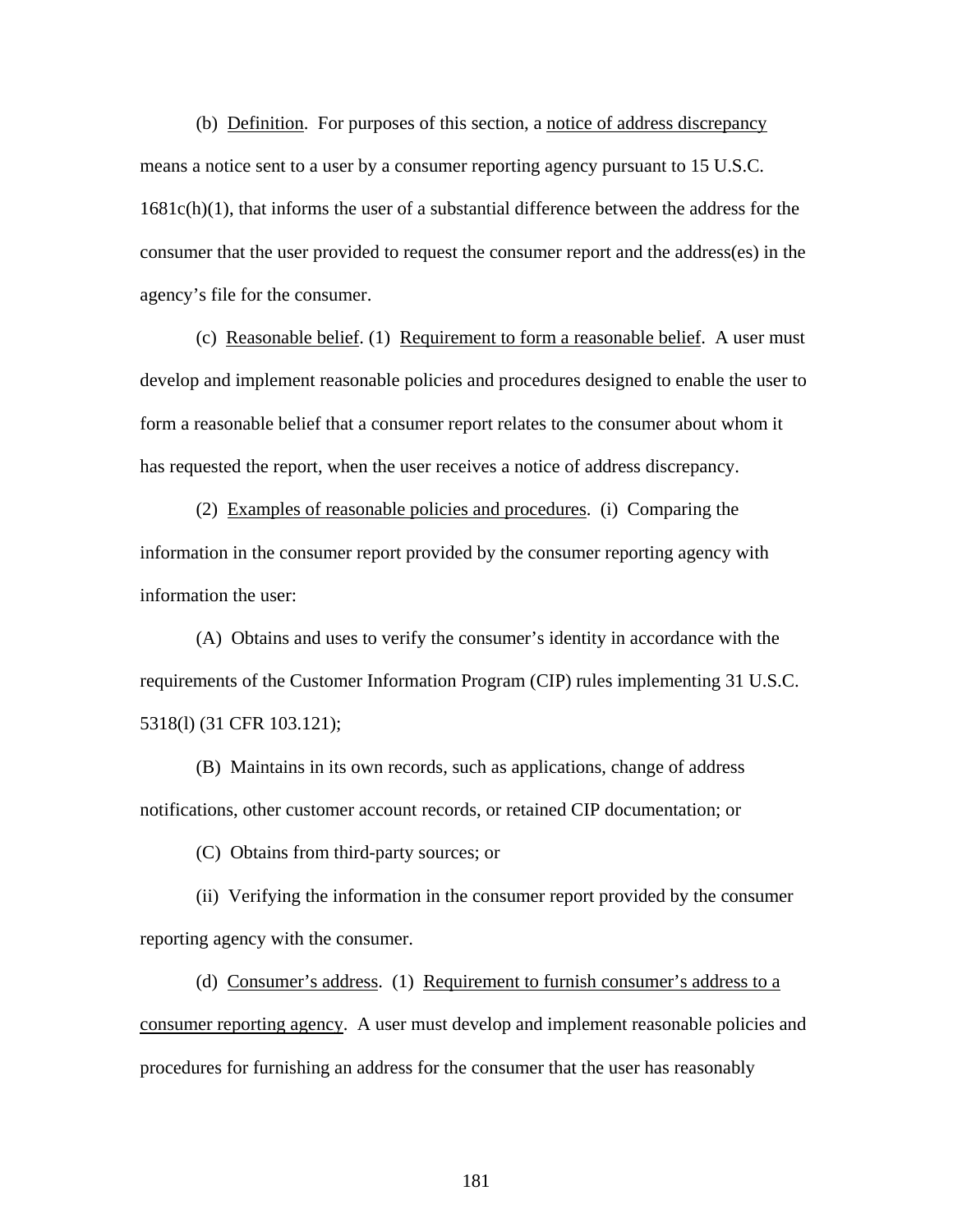confirmed is accurate to the consumer reporting agency from whom it received the notice of address discrepancy when the user:

 (i) Can form a reasonable belief that the consumer report relates to the consumer about whom the user requested the report;

(ii) Establishes a continuing relationship with the consumer; and

(iii) Regularly and in the ordinary course of business furnishes information to the consumer reporting agency from which the notice of address discrepancy relating to the consumer was obtained.

(2) Examples of confirmation methods. The user may reasonably confirm an address is accurate by:

(i) Verifying the address with the consumer about whom it has requested the report;

(ii) Reviewing its own records to verify the address of the consumer;

(iii) Verifying the address through third-party sources; or

(iv) Using other reasonable means.

(3) Timing. The policies and procedures developed in accordance with

paragraph (d)(1) of this section must provide that the user will furnish the consumer's address that the user has reasonably confirmed is accurate to the consumer reporting agency as part of the information it regularly furnishes for the reporting period in which it establishes a relationship with the consumer.

5. Add Subpart J to part 334 to read as follows:

334.90 Duties regarding the detection, prevention, and mitigation of identity theft.

334.91 Duties of card issuers regarding changes of address.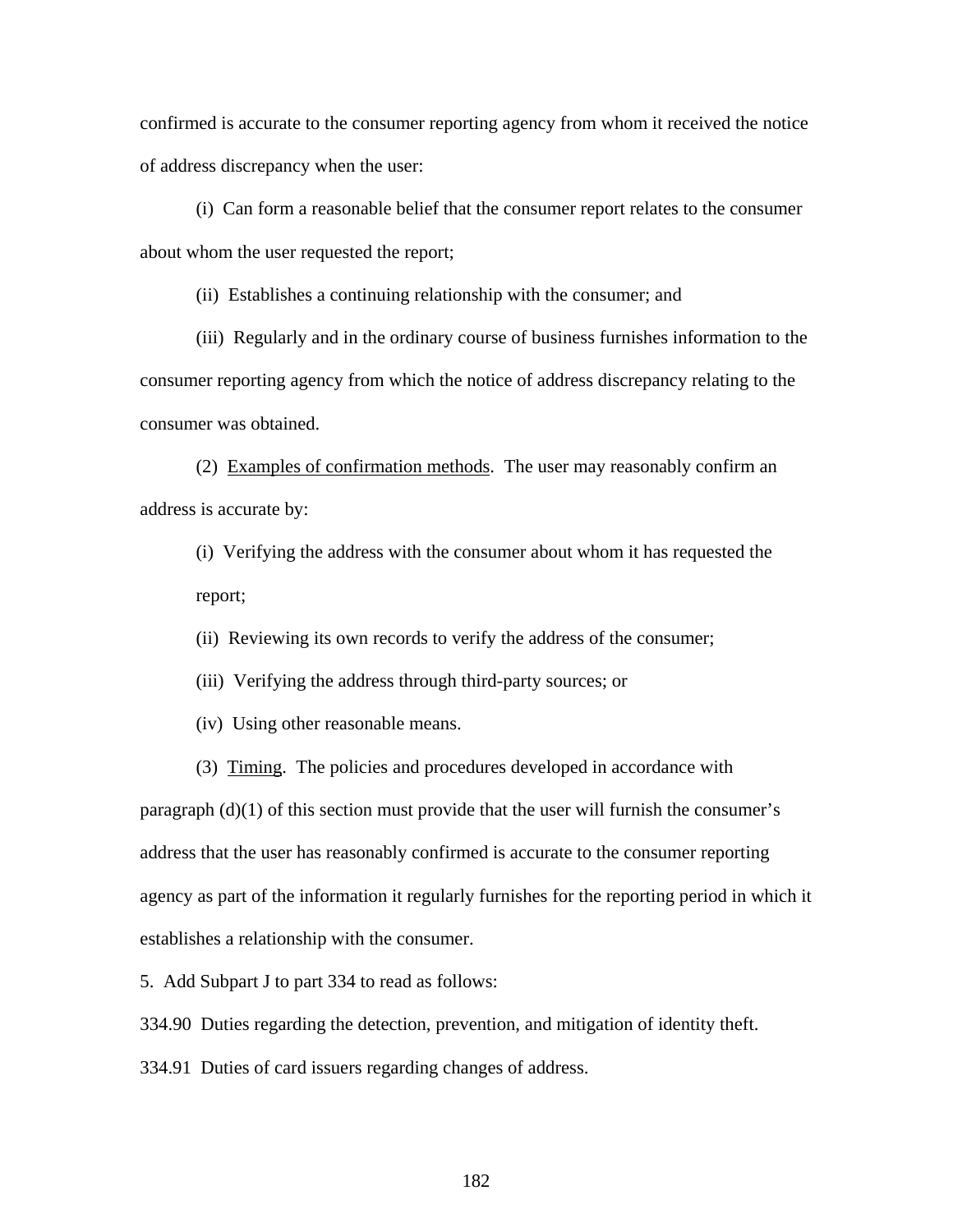#### **Subpart J – Identity Theft Red Flags**

#### **§ 334.90 Duties regarding the detection, prevention, and mitigation of identity theft.**

 (a) Scope. This section applies to a financial institution or creditor that is an insured state nonmember bank, insured state licensed branch of a foreign bank, or a subsidiary of such entities (except brokers, dealers, persons providing insurance, investment companies, and investment advisers).

(b) Definitions. For purposes of this section and Appendix J, the following definitions apply:

(1) Account means a continuing relationship established by a person with a financial institution or creditor to obtain a product or service for personal, family, household or business purposes. Account includes:

(i) An extension of credit, such as the purchase of property or services involving a deferred payment; and

(ii) A deposit account.

(2) The term board of directors includes:

(i) In the case of a branch or agency of a foreign bank, the managing official in charge of the branch or agency; and

(ii) In the case of any other creditor that does not have a board of directors, a designated employee at the level of senior management.

(3) Covered account means:

(i) An account that a financial institution or creditor offers or maintains, primarily for personal, family, or household purposes, that involves or is designed to permit multiple payments or transactions, such as a credit card account, mortgage loan,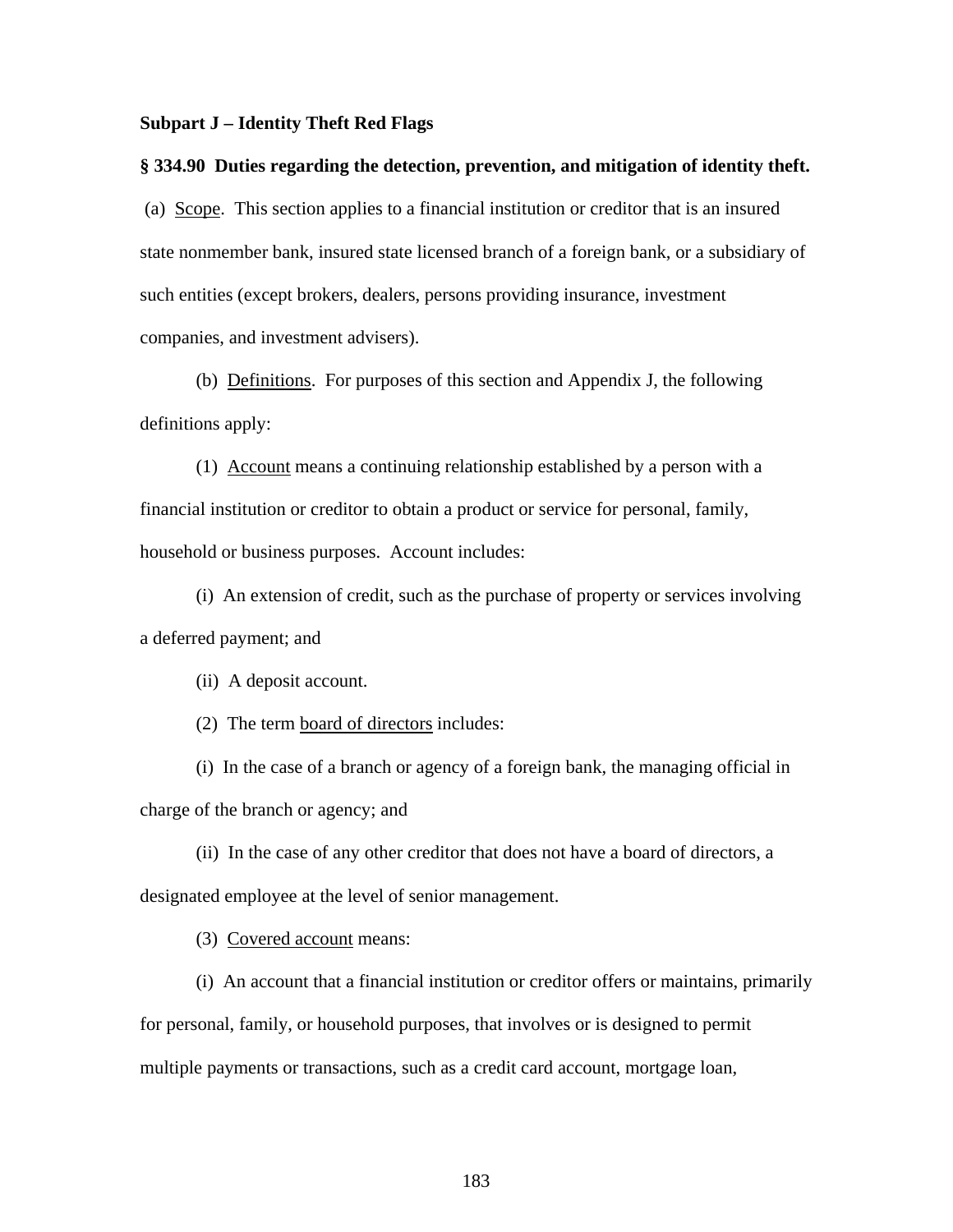automobile loan, margin account, cell phone account, utility account, checking account, or savings account; and

(ii) Any other account that the financial institution or creditor offers or maintains for which there is a reasonably foreseeable risk to customers or to the safety and soundness of the financial institution or creditor from identity theft, including financial, operational, compliance, reputation, or litigation risks.

(4) Credit has the same meaning as in 15 U.S.C.  $1681a(r)(5)$ .

(5) Creditor has the same meaning as in 15 U.S.C. 1681a(r)(5), and includes lenders such as banks, finance companies, automobile dealers, mortgage brokers, utility companies, and telecommunications companies.

(6) Customer means a person that has a covered account with a financial institution or creditor.

(7) Financial institution has the same meaning as in 15 U.S.C. 1681a(t).

(8) Identity the ft has the same meaning as in 16 CFR  $603.2(a)$ .

(9) Red Flag means a pattern, practice, or specific activity that indicates the possible existence of identity theft.

(10) Service provider means a person that provides a service directly to the financial institution or creditor.

(c) Periodic Identification of Covered Accounts. Each financial institution or creditor must periodically determine whether it offers or maintains covered accounts. As a part of this determination, a financial institution or creditor must conduct a risk assessment to determine whether it offers or maintains covered accounts described in paragraph (b)(3)(ii) of this section, taking into consideration: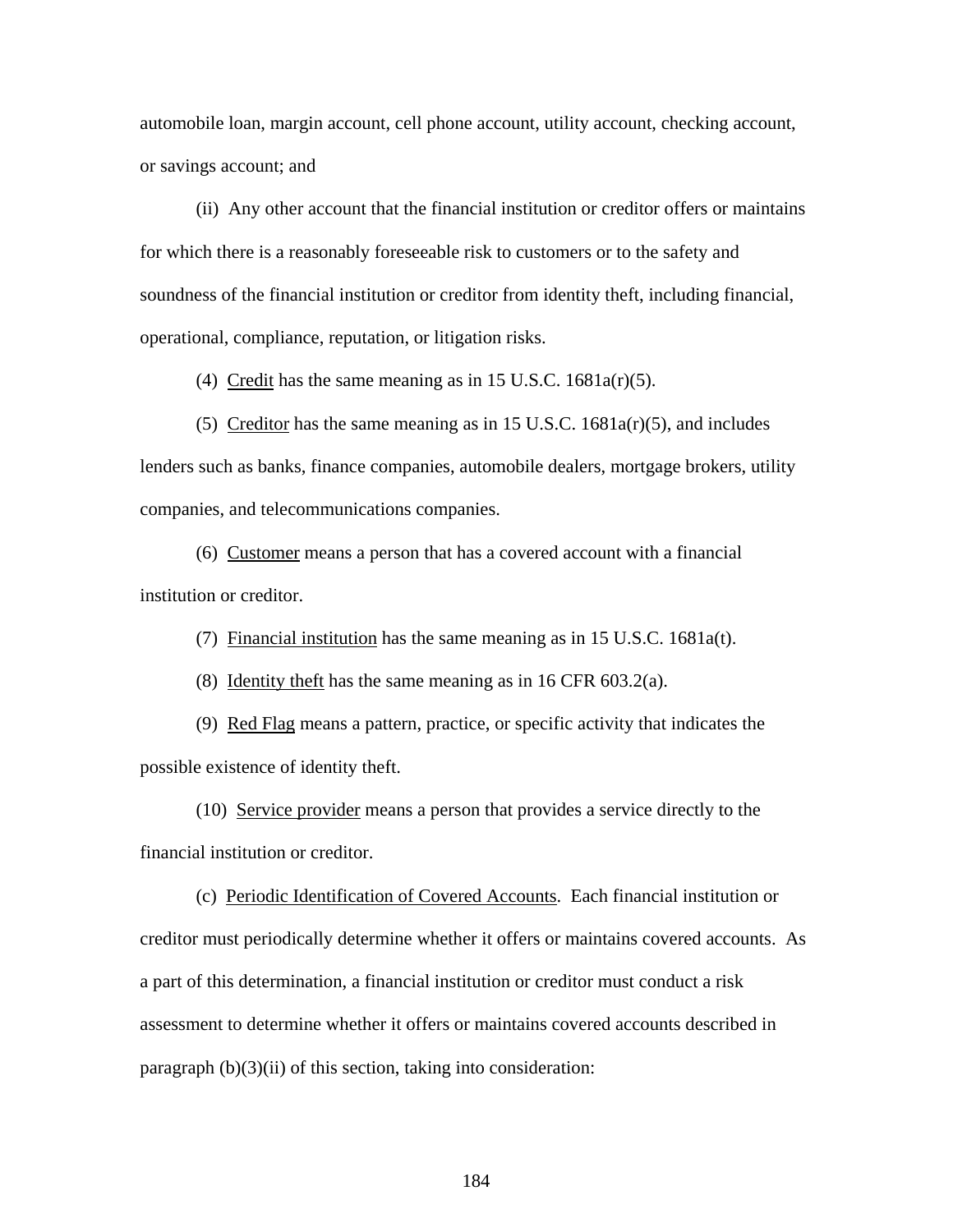- (1) The methods it provides to open its accounts;
- (2) The methods it provides to access its accounts; and
- (3) Its previous experiences with identity theft.
- (d) Establishment of an Identity Theft Prevention Program. (1) Program

requirement. Each financial institution or creditor that offers or maintains one or more covered accounts must develop and implement a written Identity Theft Prevention Program (Program) that is designed to detect, prevent, and mitigate identity theft in connection with the opening of a covered account or any existing covered account. The Program must be appropriate to the size and complexity of the financial institution or creditor and the nature and scope of its activities.

(2) Elements of the Program. The Program must include reasonable policies and procedures to:

(i) Identify relevant Red Flags for the covered accounts that the financial institution or creditor offers or maintains, and incorporate those Red Flags into its Program;

(ii) Detect Red Flags that have been incorporated into the Program of the financial institution or creditor;

(iii) Respond appropriately to any Red Flags that are detected pursuant to paragraph (d)(2)(ii) of this section to prevent and mitigate identity theft; and

(iv) Ensure the Program (including the Red Flags determined to be relevant) is updated periodically, to reflect changes in risks to customers and to the safety and soundness of the financial institution or creditor from identity theft.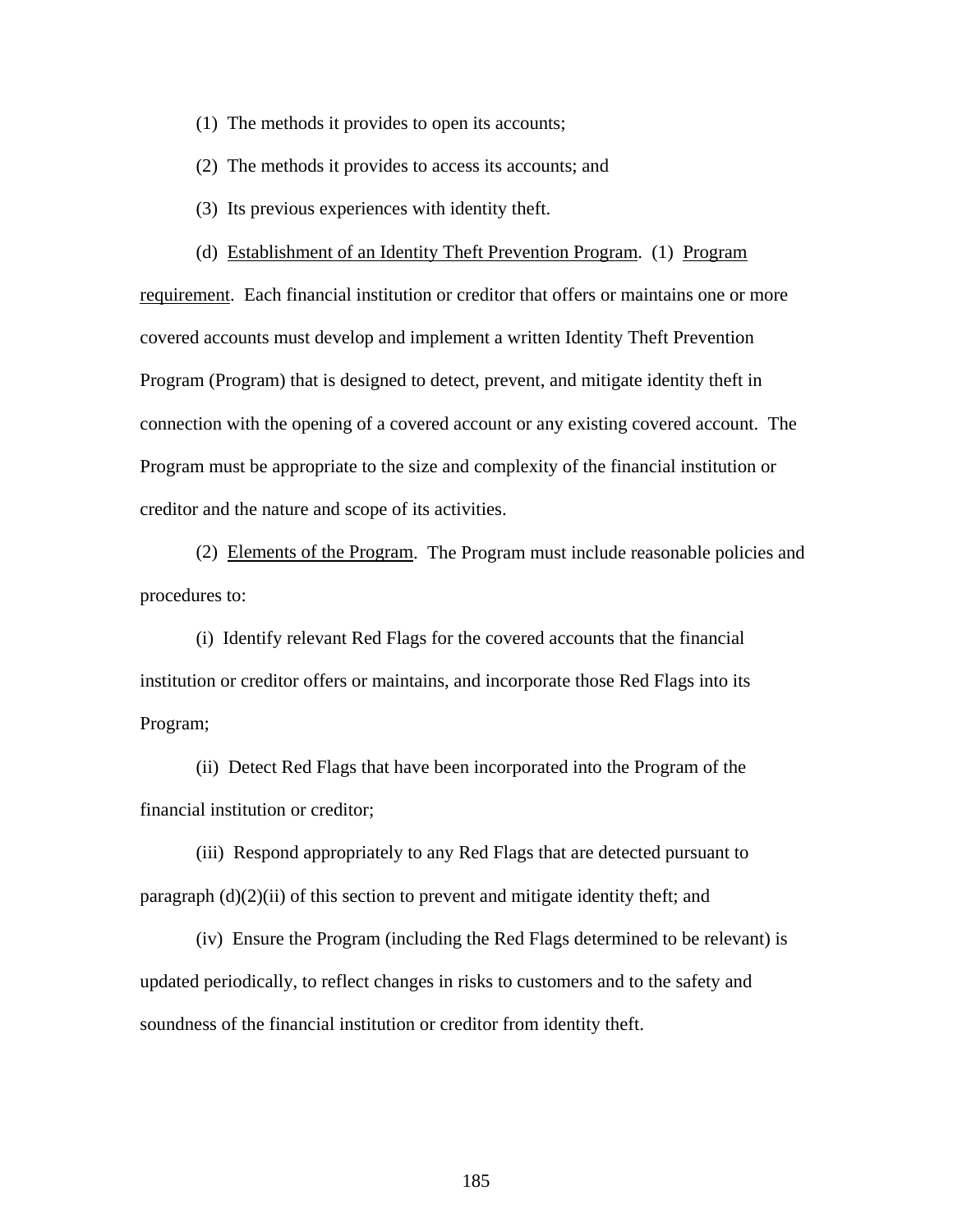(e) Administration of the Program. Each financial institution or creditor that is required to implement a Program must provide for the continued administration of the Program and must:

(1) Obtain approval of the initial written Program from either its board of directors or an appropriate committee of the board of directors;

(2) Involve the board of directors, an appropriate committee thereof, or a designated employee at the level of senior management in the oversight, development, implementation and administration of the Program;

(3) Train staff, as necessary, to effectively implement the Program; and

 (4) Exercise appropriate and effective oversight of service provider arrangements.

(f) Guidelines. Each financial institution or creditor that is required to implement a Program must consider the guidelines in Appendix J of this part and include in its Program those guidelines that are appropriate.

#### **§ 334.91 Duties of card issuers regarding changes of address.**

(a) Scope. This section applies to an issuer of a debit or credit card (card issuer) that is an insured state nonmember bank, insured state licensed branch of a foreign bank, or a subsidiary of such entities (except brokers, dealers, persons providing insurance, investment companies, and investment advisers).

(b) Definitions. For purposes of this section:

(1) Cardholder means a consumer who has been issued a credit or debit card.

(2) Clear and conspicuous means reasonably understandable and designed to call attention to the nature and significance of the information presented.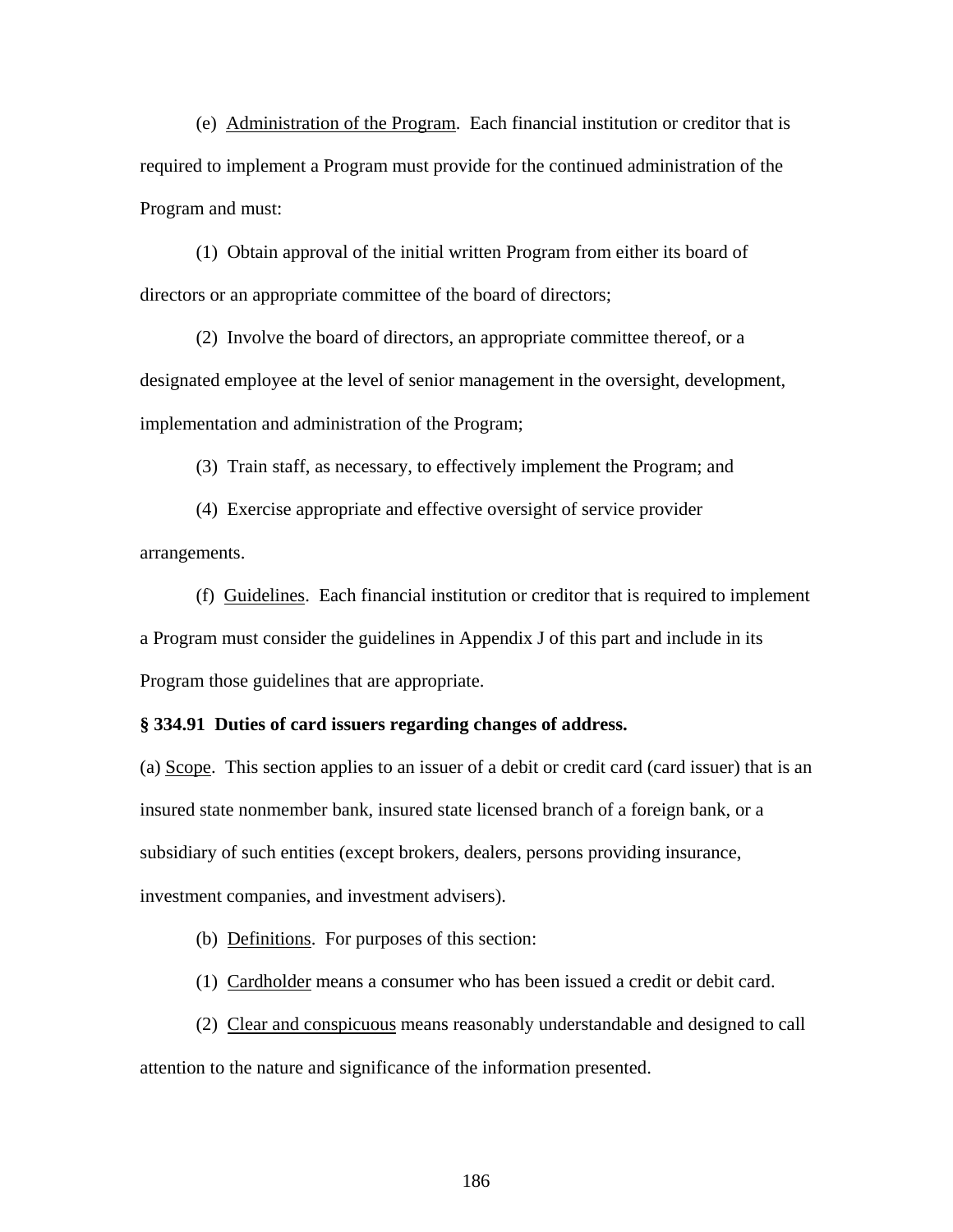(c) Address validation requirements. A card issuer must establish and implement reasonable policies and procedures to assess the validity of a change of address if it receives notification of a change of address for a consumer's debit or credit card account and, within a short period of time afterwards (during at least the first 30 days after it receives such notification), the card issuer receives a request for an additional or replacement card for the same account. Under these circumstances, the card issuer may not issue an additional or replacement card, until, in accordance with its reasonable policies and procedures and for the purpose of assessing the validity of the change of address, the card issuer:

(1)(i) Notifies the cardholder of the request:

(A) At the cardholder's former address; or

(B) By any other means of communication that the card issuer and the cardholder have previously agreed to use; and

(ii) Provides to the cardholder a reasonable means of promptly reporting incorrect address changes; or

(2) Otherwise assesses the validity of the change of address in accordance with the policies and procedures the card issuer has established pursuant to §334.90 of this part.

(d) Alternative timing of address validation. A card issuer may satisfy the requirements of paragraph (c) of this section if it validates an address pursuant to the methods in paragraph  $(c)(1)$  or  $(c)(2)$  of this section when it receives an address change notification, before it receives a request for an additional or replacement card.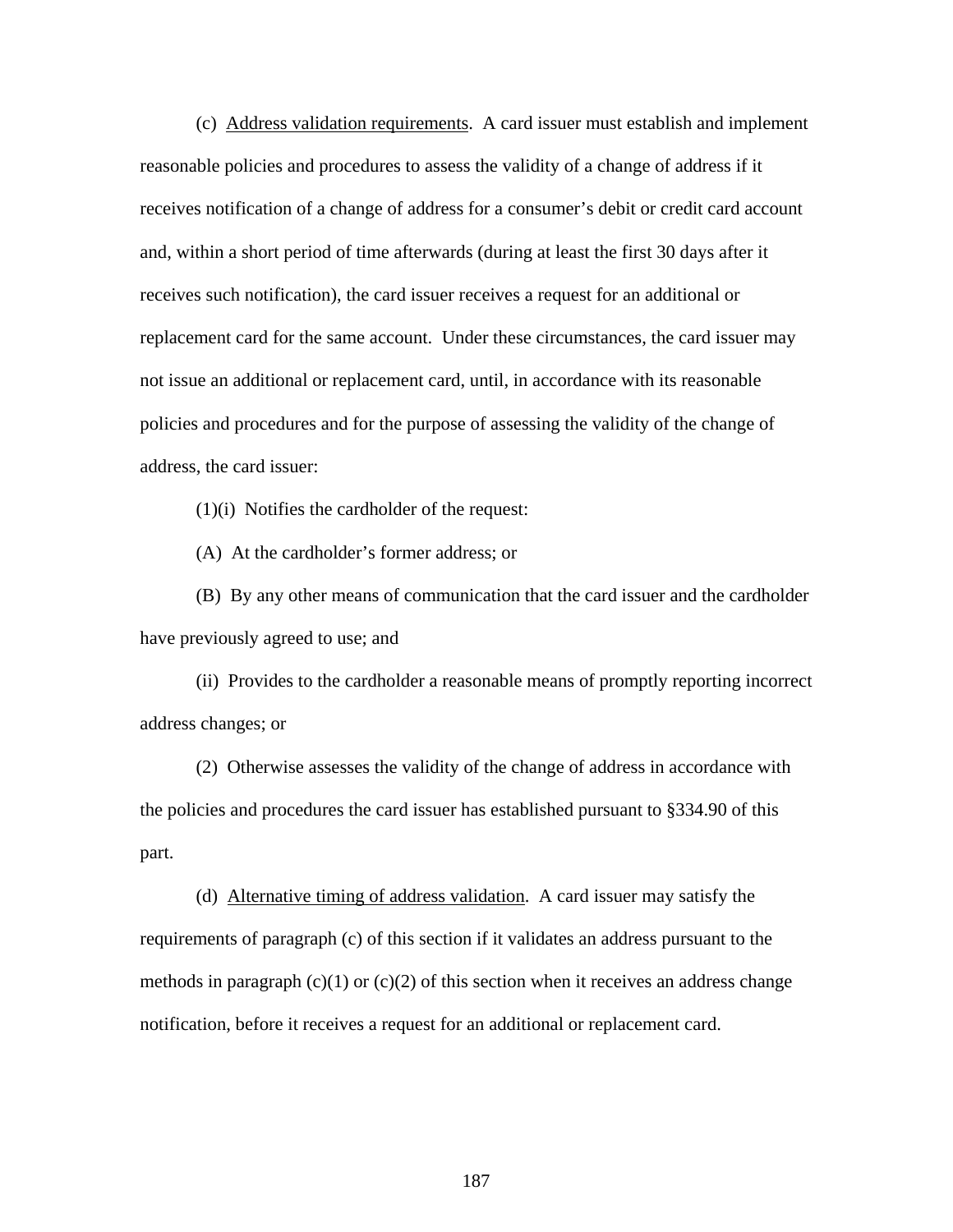(e) Form of notice. Any written or electronic notice that the card issuer provides under this paragraph must be clear and conspicuous and provided separately from its regular correspondence with the cardholder.

#### **Appendices D-I [Reserved]**

- 6. Reserve appendices D through I to part 334.
- 7. Add Appendix J to part 334 to read as follows:

# **APPENDIX J TO PART 334 – INTERAGENCY GUIDELINES ON IDENTITY THEFT DETECTION, PREVENTION, AND MITIGATION**

Section 334.90 of this part requires each financial institution and creditor that offers or maintains one or more covered accounts, as defined in  $\S$  334.90(b)(3) of this part, to develop and provide for the continued administration of a written Program to detect, prevent, and mitigate identity theft in connection with the opening of a covered account or any existing covered account. These guidelines are intended to assist financial institutions and creditors in the formulation and maintenance of a Program that satisfies the requirements of § 334.90 of this part.

#### I. The Program

In designing its Program, a financial institution or creditor may incorporate, as appropriate, its existing policies, procedures, and other arrangements that control reasonably foreseeable risks to customers or to the safety and soundness of the financial institution or creditor from identity theft.

#### II. Identifying Relevant Red Flags

(a) Risk Factors. A financial institution or creditor should consider the following factors in identifying relevant Red Flags for covered accounts, as appropriate: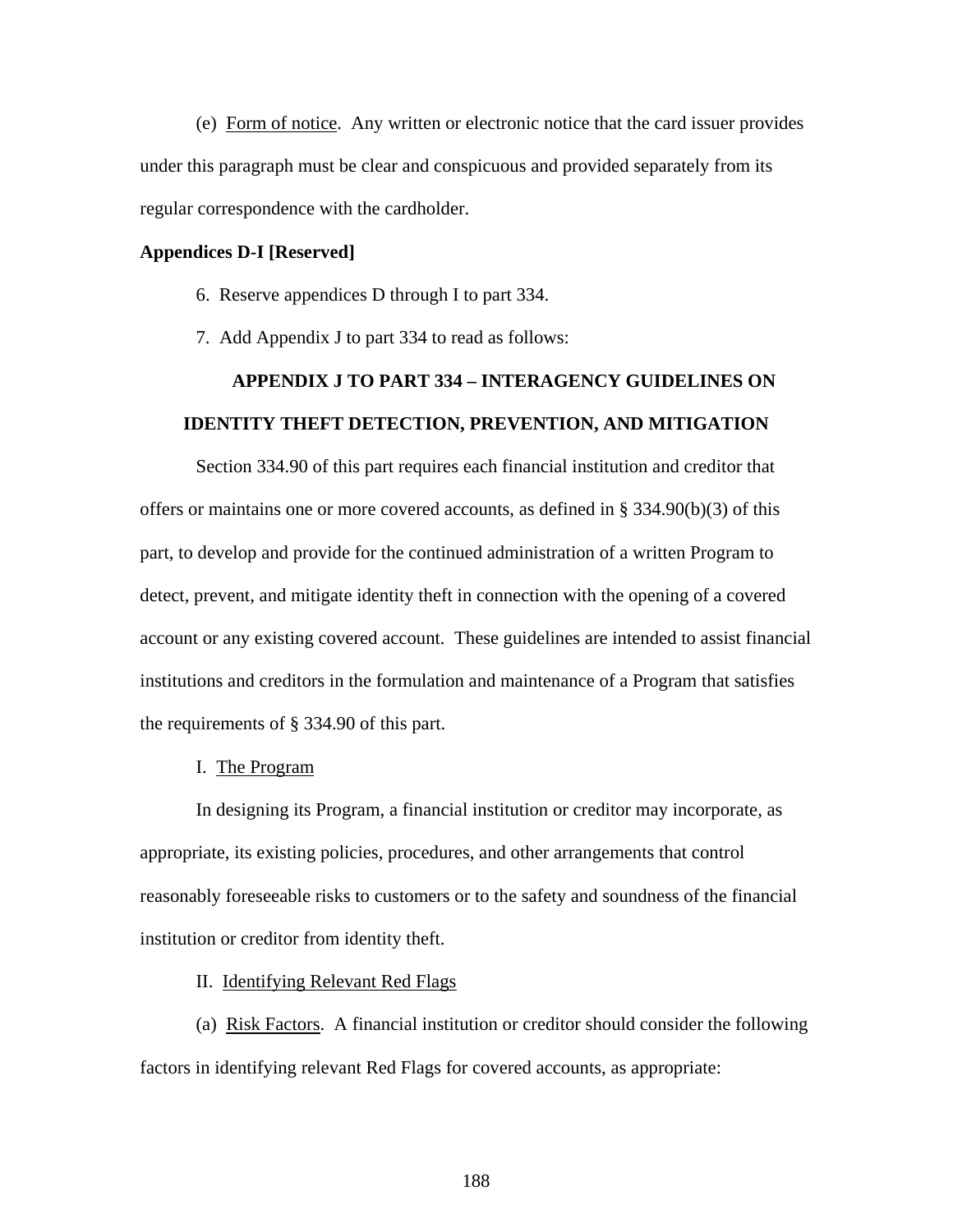(1) The types of covered accounts it offers or maintains;

(2) The methods it provides to open its covered accounts;

(3) The methods it provides to access its covered accounts; and

(4) Its previous experiences with identity theft.

(b) Sources of Red Flags. Financial institutions and creditors should incorporate relevant Red Flags from sources such as:

(1) Incidents of identity theft that the financial institution or creditor has experienced;

(2) Methods of identity theft that the financial institution or creditor has identified that reflect changes in identity theft risks; and

(3) Applicable supervisory guidance.

(c) Categories of Red Flags. The Program should include relevant Red Flags

from the following categories, as appropriate. Examples of Red Flags from each of these categories are appended as Supplement A to this Appendix J.

(1) Alerts, notifications, or other warnings received from consumer

reporting agencies or service providers, such as fraud detection services;

- (2) The presentation of suspicious documents;
- (3) The presentation of suspicious personal identifying information, such as a suspicious address change;

(4) The unusual use of, or other suspicious activity related to, a covered account; and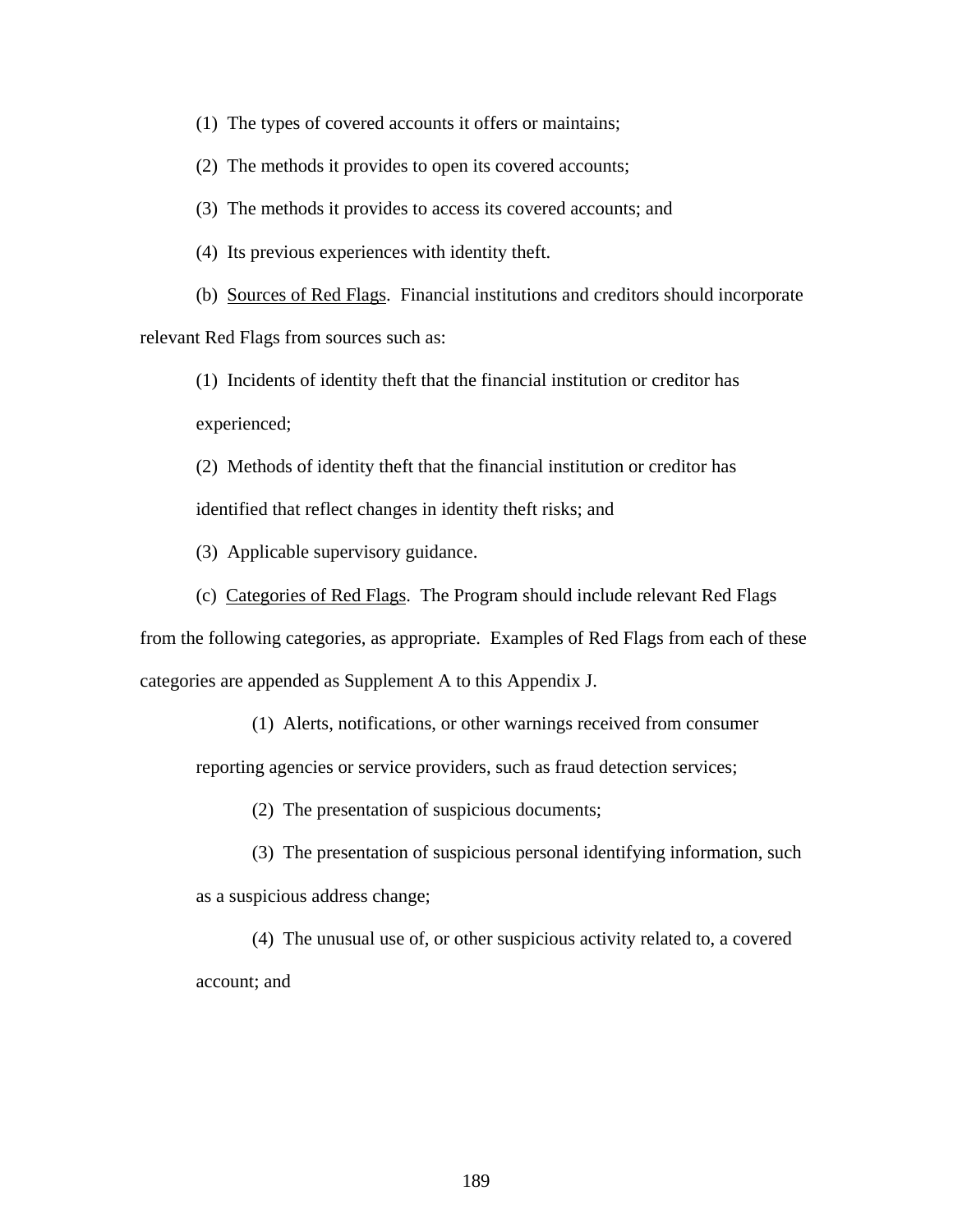(5) Notice from customers, victims of identity theft, law enforcement authorities, or other persons regarding possible identity theft in connection with covered accounts held by the financial institution or creditor.

III. Detecting Red Flags. The Program's policies and procedures should address the detection of Red Flags in connection with the opening of covered accounts and existing covered accounts, such as by:

(a) Obtaining identifying information about, and verifying the identity of, a person opening a covered account, for example, using the policies and procedures regarding identification and verification set forth in the Customer Identification Program rules implementing 31 U.S.C. 5318(l) (31 CFR 103.121); and

(b) Authenticating customers, monitoring transactions, and verifying the validity of change of address requests, in the case of existing covered accounts.

IV. Preventing and Mitigating Identity Theft. The Program's policies and procedures should provide for appropriate responses to the Red Flags the financial institution or creditor has detected that are commensurate with the degree of risk posed. In determining an appropriate response, a financial institution or creditor should consider aggravating factors that may heighten the risk of identity theft, such as a data security incident that results in unauthorized access to a customer's account records held by the financial institution, creditor, or third party, or notice that a customer has provided information related to a covered account held by the financial institution or creditor to someone fraudulently claiming to represent the financial institution or creditor or to a fraudulent website. Appropriate responses may include the following:

(a) Monitoring a covered account for evidence of identity theft;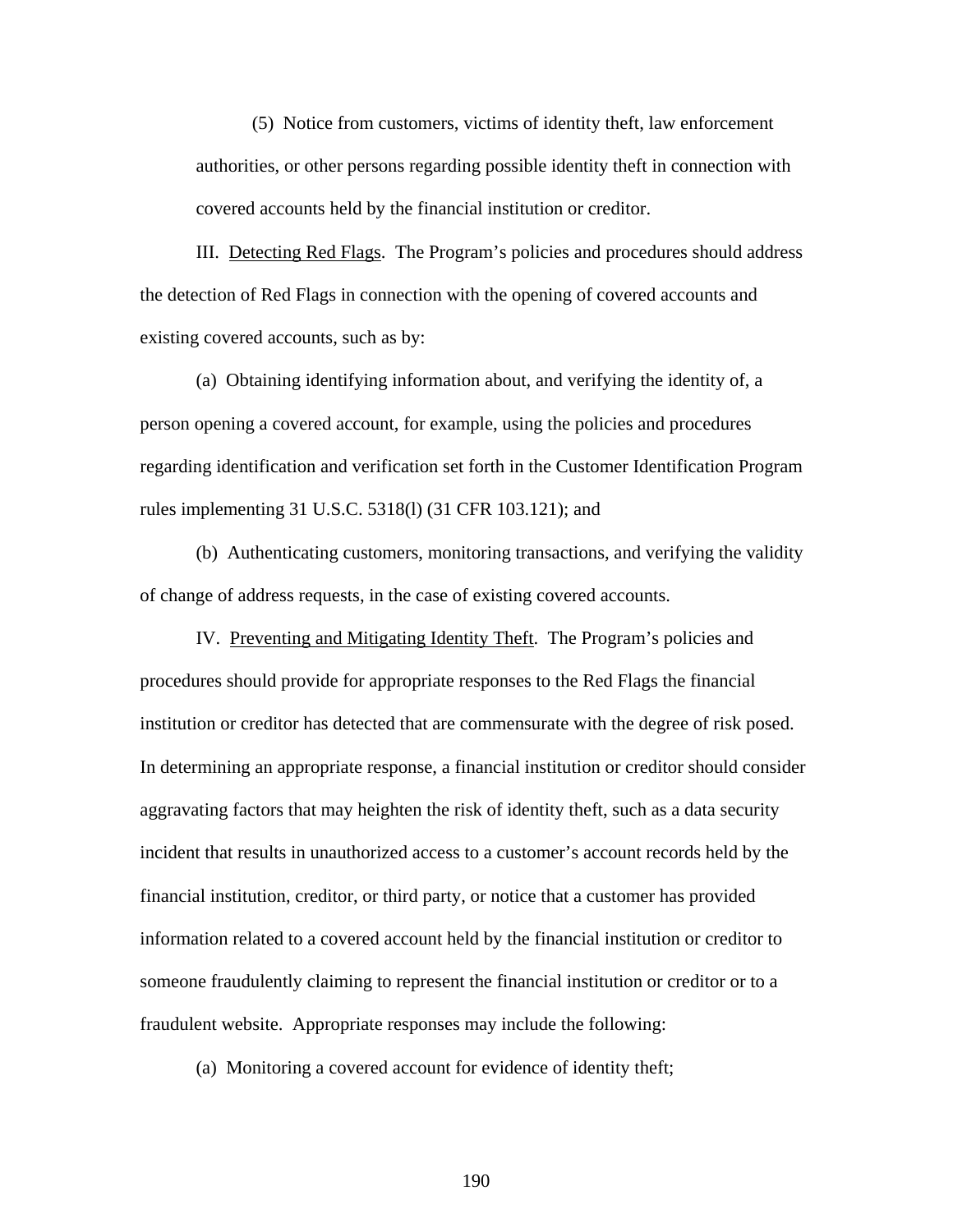(b) Contacting the customer;

(c) Changing any passwords, security codes, or other security devices that permit access to a covered account;

(d) Reopening a covered account with a new account number;

(e) Not opening a new covered account;

(f) Closing an existing covered account;

(g) Not attempting to collect on a covered account or not selling a covered account to a debt collector;

(h) Notifying law enforcement; or

(i) Determining that no response is warranted under the particular circumstances.

V. Updating the Program. Financial institutions and creditors should update the Program (including the Red Flags determined to be relevant) periodically, to reflect changes in risks to customers or to the safety and soundness of the financial institution or creditor from identity theft, based on factors such as:

(a) The experiences of the financial institution or creditor with identity theft;

(b) Changes in methods of identity theft;

(c) Changes in methods to detect, prevent, and mitigate identity theft;

(d) Changes in the types of accounts that the financial institution or creditor offers or maintains; and

(e) Changes in the business arrangements of the financial institution or creditor, including mergers, acquisitions, alliances, joint ventures, and service provider arrangements.

VI. Methods for Administering the Program.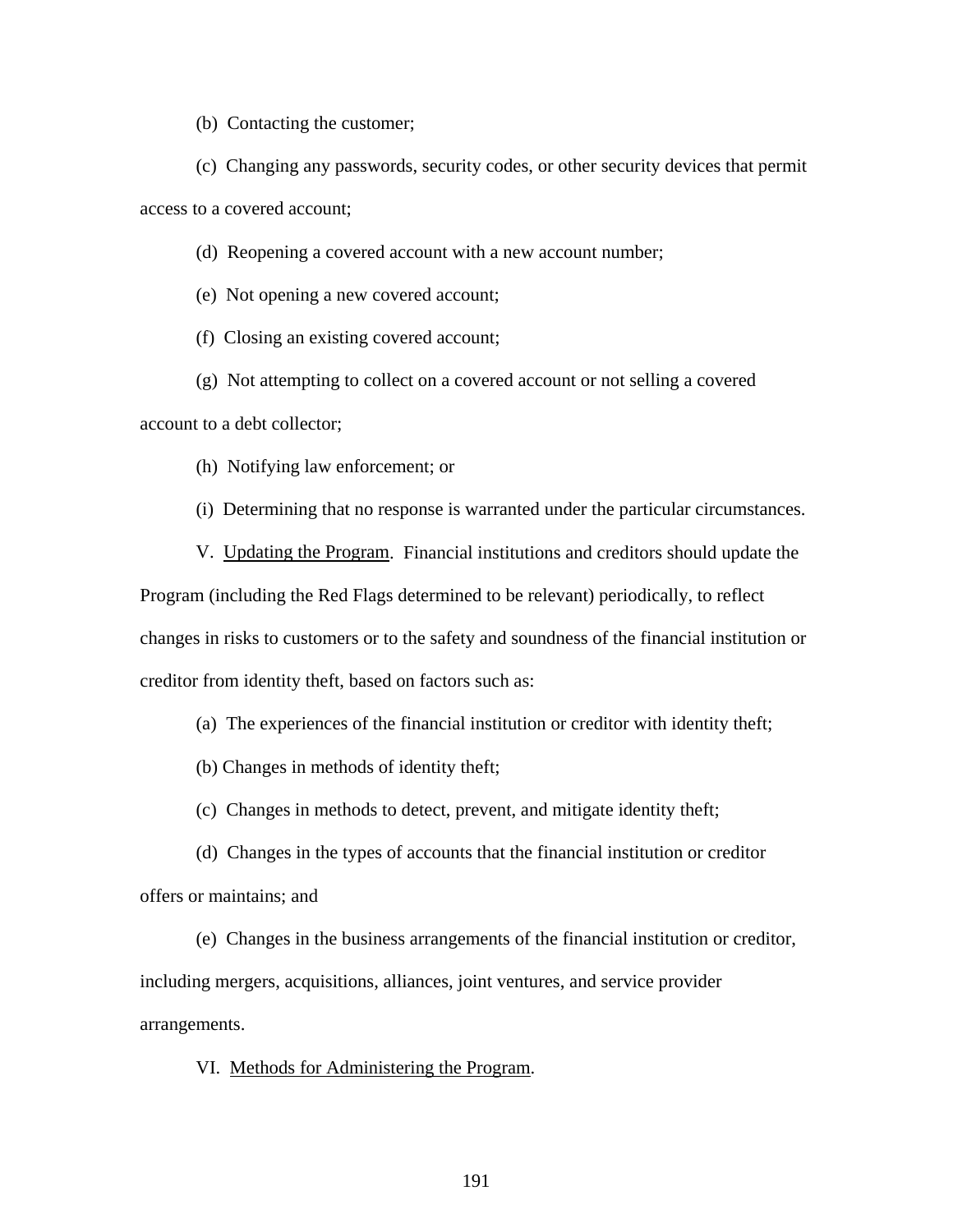(a) Oversight of Program. Oversight by the board of directors, an appropriate committee of the board, or a designated employee at the level of senior management should include:

(1) Assigning specific responsibility for the Program's implementation;

(2) Reviewing reports prepared by staff regarding compliance by the financial institution or creditor with § 334.90 of this part; and

(3) Approving material changes to the Program as necessary to address changing identity theft risks.

(b) Reports. (1) In general. Staff of the financial institution or creditor responsible for development, implementation, and administration of its Program should report to the board of directors, an appropriate committee of the board, or a designated employee at the level of senior management, at least annually, on compliance by the financial institution or creditor with § 334.90 of this part.

 (2) Contents of report. The report should address material matters related to the Program and evaluate issues such as: the effectiveness of the policies and procedures of the financial institution or creditor in addressing the risk of identity theft in connection with the opening of covered accounts and with respect to existing covered accounts; service provider arrangements; significant incidents involving identity theft and management's response; and recommendations for material changes to the Program.

 (c) Oversight of service provider arrangements. Whenever a financial institution or creditor engages a service provider to perform an activity in connection with one or more covered accounts the financial institution or creditor should take steps to ensure that the activity of the service provider is conducted in accordance with reasonable policies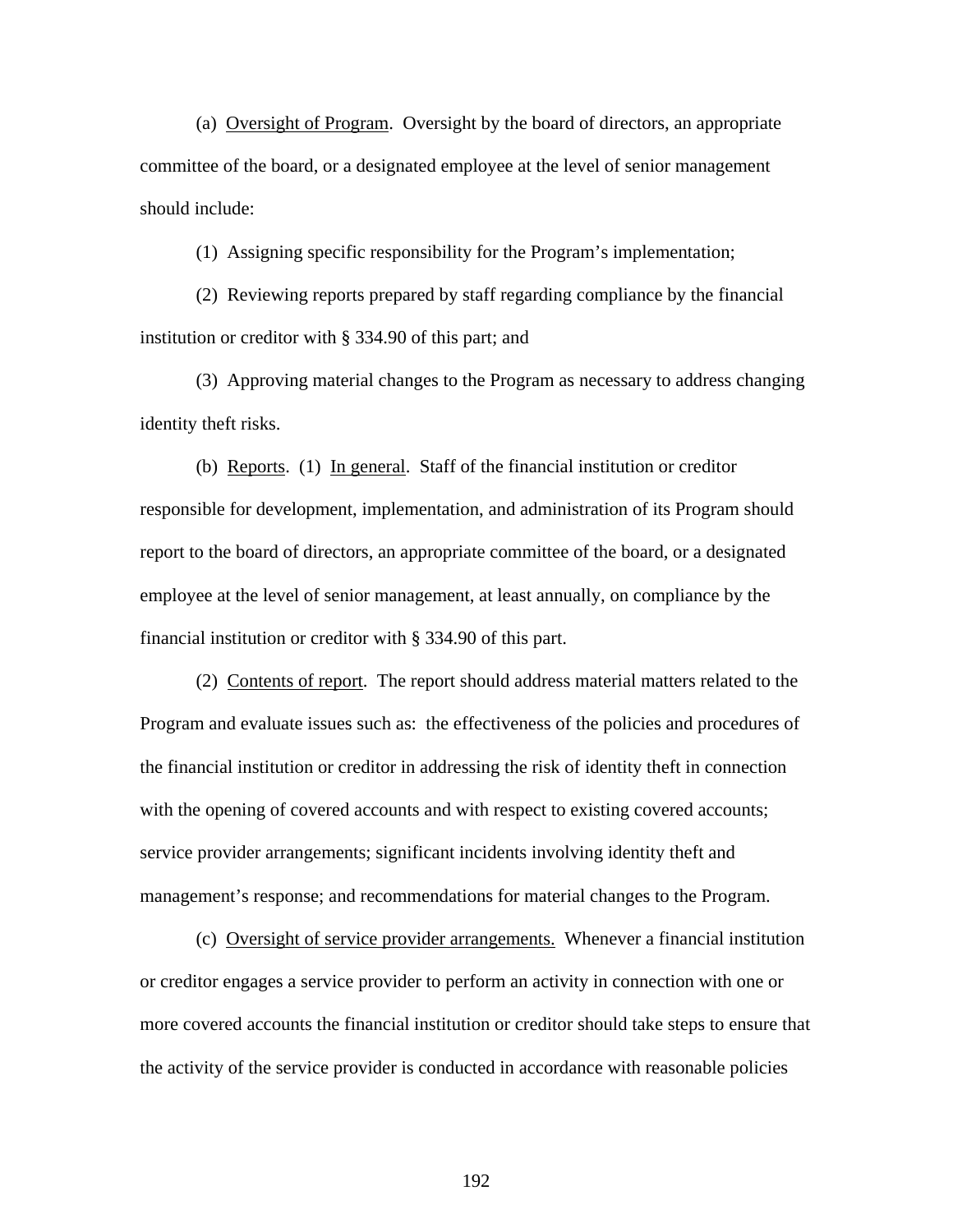and procedures designed to detect, prevent, and mitigate the risk of identity theft. For example, a financial institution or creditor could require the service provider by contract to have policies and procedures to detect relevant Red Flags that may arise in the performance of the service provider's activities, and either report the Red Flags to the financial institution or creditor, or to take appropriate steps to prevent or mitigate identity theft.

VII. Other Applicable Legal Requirements. Financial institutions and creditors should be mindful of other related legal requirements that may be applicable, such as:

(a) For financial institutions and creditors that are subject to 31 U.S.C. 5318(g), filing a Suspicious Activity Report in accordance with applicable law and regulation;

(b) Implementing any requirements under 15 U.S.C. 1681c-1(h) regarding the circumstances under which credit may be extended when the financial institution or creditor detects a fraud or active duty alert;

(c) Implementing any requirements for furnishers of information to consumer reporting agencies under 15 U.S.C. 1681s-2, for example, to correct or update inaccurate or incomplete information, and to not report information that the furnisher has reasonable cause to believe is inaccurate; and

(d) Complying with the prohibitions in 15 U.S.C. 1681m on the sale, transfer, and placement for collection of certain debts resulting from identity theft.

#### **Supplement A to Appendix J**

In addition to incorporating Red Flags from the sources recommended in section II.b. of the Guidelines in Appendix J of this part, each financial institution or creditor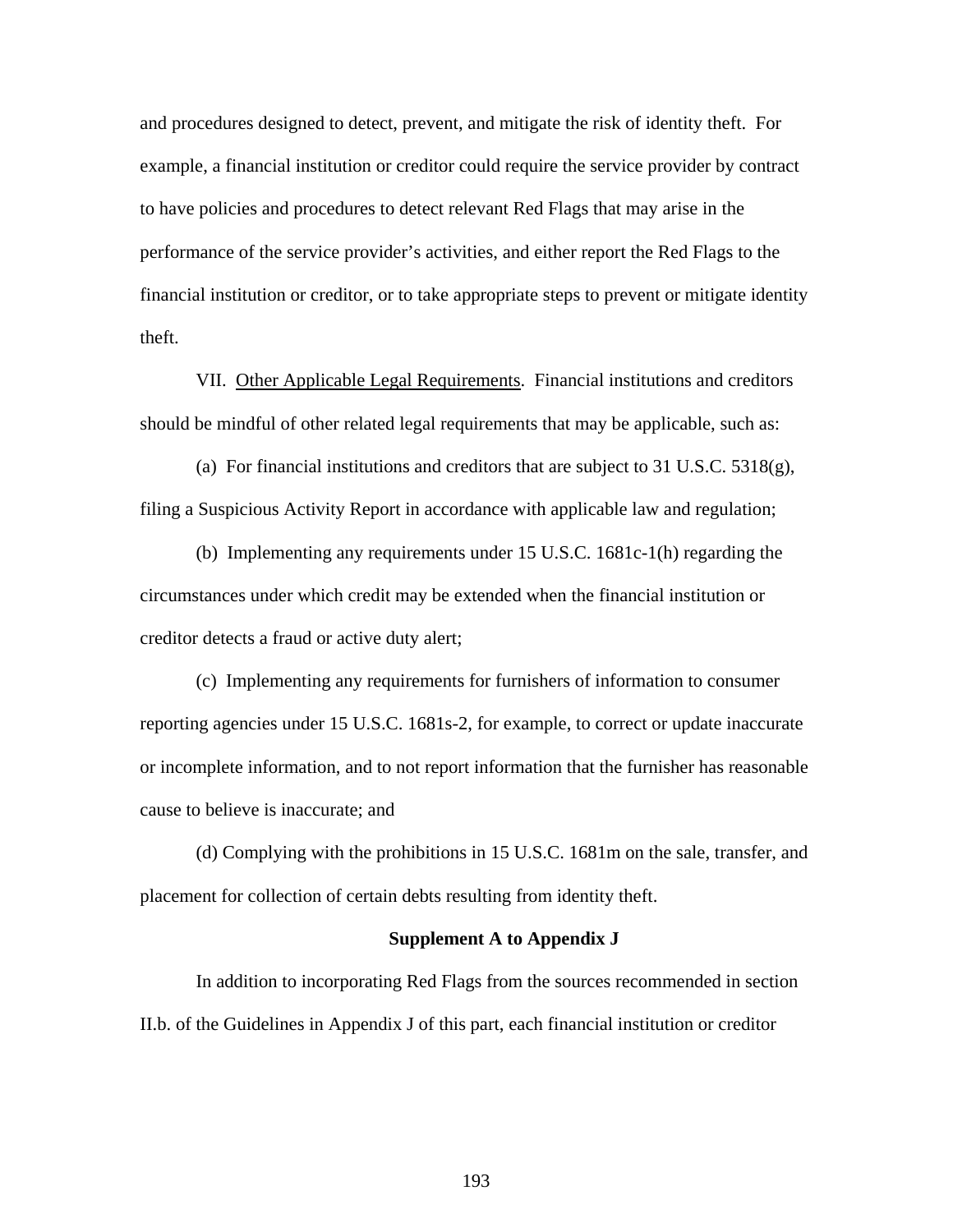may consider incorporating into its Program, whether singly or in combination, Red Flags

from the following illustrative examples in connection with covered accounts:

## Alerts, Notifications or Warnings from a Consumer Reporting Agency

1. A fraud or active duty alert is included with a consumer report.

2. A consumer reporting agency provides a notice of credit freeze in response to a request for a consumer report.

3. A consumer reporting agency provides a notice of address discrepancy, as defined in § 334.82(b) of this part.

4. A consumer report indicates a pattern of activity that is inconsistent with the history and usual pattern of activity of an applicant or customer, such as:

a. A recent and significant increase in the volume of inquiries;

b. An unusual number of recently established credit relationships;

c. A material change in the use of credit, especially with respect to recently established credit relationships; or

d. An account that was closed for cause or identified for abuse of account privileges by a financial institution or creditor.

## Suspicious Documents

5. Documents provided for identification appear to have been altered or forged.

6. The photograph or physical description on the identification is not consistent with the appearance of the applicant or customer presenting the identification.

7. Other information on the identification is not consistent with information provided by the person opening a new covered account or customer presenting the identification.

8. Other information on the identification is not consistent with readily accessible information that is on file with the financial institution or creditor, such as a signature card or a recent check.

9. An application appears to have been altered or forged, or gives the appearance of having been destroyed and reassembled.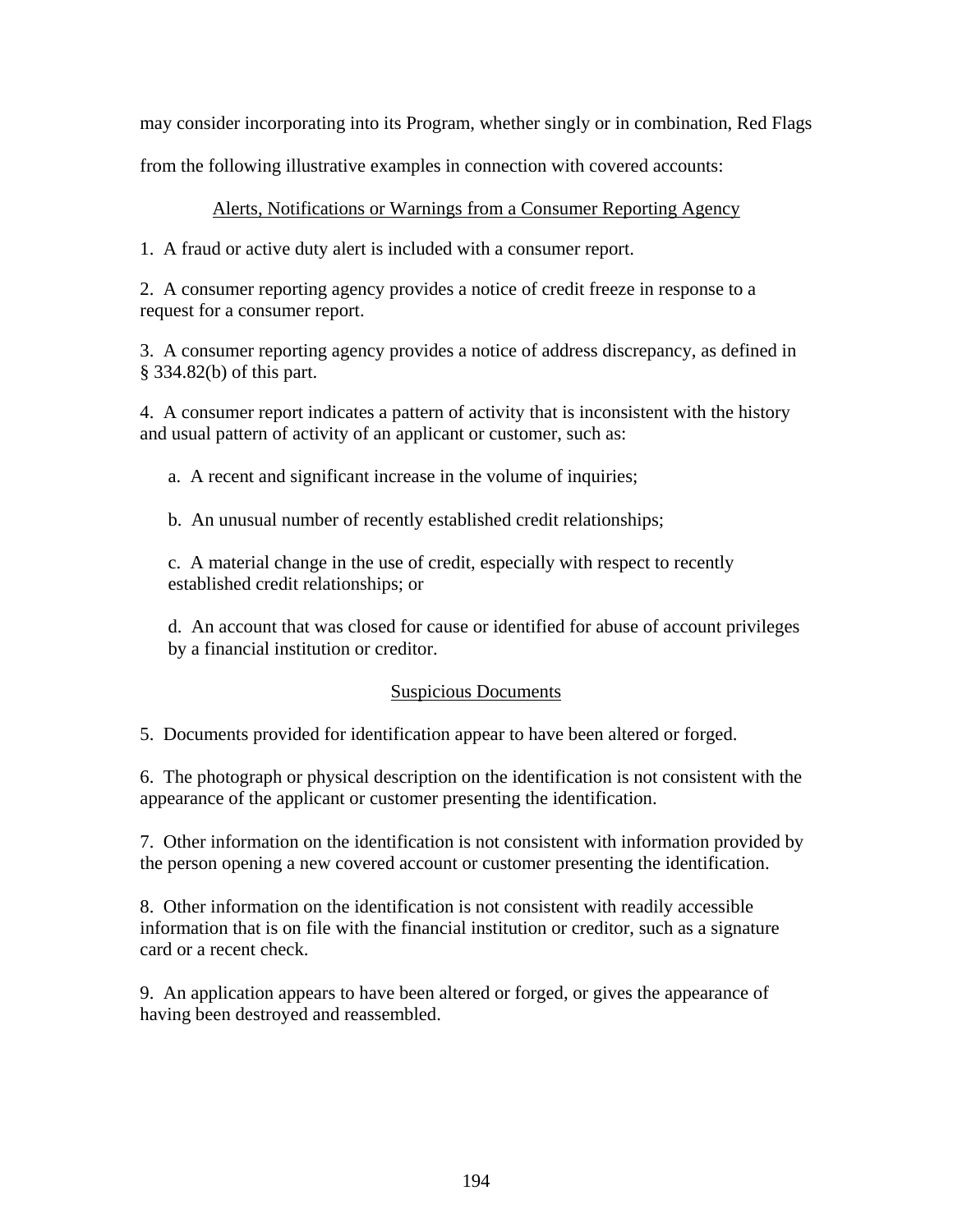## Suspicious Personal Identifying Information

10. Personal identifying information provided is inconsistent when compared against external information sources used by the financial institution or creditor. For example:

a. The address does not match any address in the consumer report; or

b. The Social Security Number (SSN) has not been issued, or is listed on the Social Security Administration's Death Master File.

11. Personal identifying information provided by the customer is not consistent with other personal identifying information provided by the customer. For example, there is a lack of correlation between the SSN range and date of birth.

12. Personal identifying information provided is associated with known fraudulent activity as indicated by internal or third-party sources used by the financial institution or creditor. For example:

a. The address on an application is the same as the address provided on a fraudulent application; or

b. The phone number on an application is the same as the number provided on a fraudulent application.

13. Personal identifying information provided is of a type commonly associated with fraudulent activity as indicated by internal or third-party sources used by the financial institution or creditor. For example:

a. The address on an application is fictitious, a mail drop, or a prison; or

b. The phone number is invalid, or is associated with a pager or answering service.

14. The SSN provided is the same as that submitted by other persons opening an account or other customers.

15. The address or telephone number provided is the same as or similar to the account number or telephone number submitted by an unusually large number of other persons opening accounts or other customers.

16. The person opening the covered account or the customer fails to provide all required personal identifying information on an application or in response to notification that the application is incomplete.

17. Personal identifying information provided is not consistent with personal identifying information that is on file with the financial institution or creditor.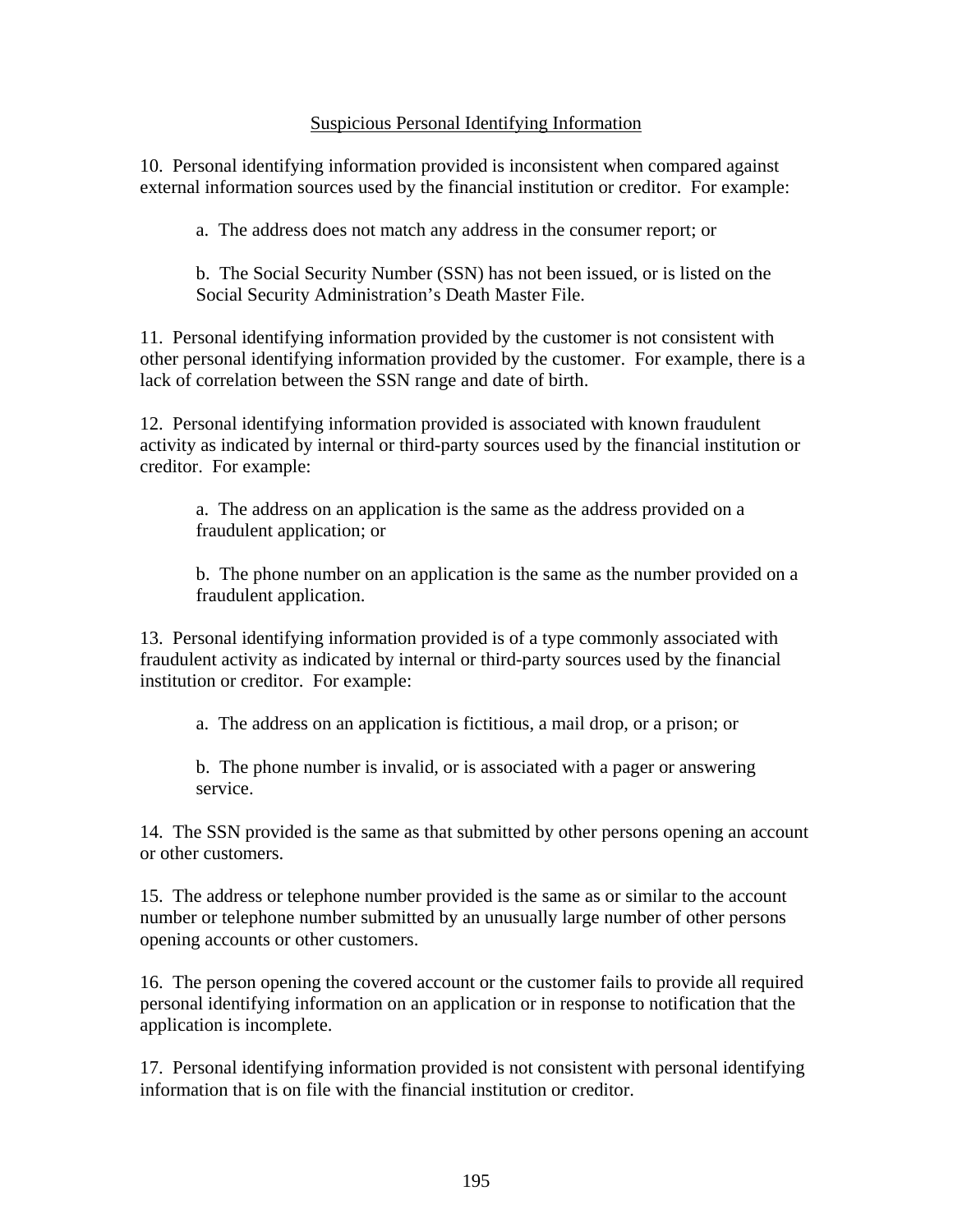18. For financial institutions and creditors that use challenge questions, the person opening the covered account or the customer cannot provide authenticating information beyond that which generally would be available from a wallet or consumer report.

## Unusual Use of, or Suspicious Activity Related to, the Covered Account

19. Shortly following the notice of a change of address for a covered account, the institution or creditor receives a request for a new, additional, or replacement card or a cell phone, or for the addition of authorized users on the account.

20. A new revolving credit account is used in a manner commonly associated with known patterns of fraud patterns. For example:

a. The majority of available credit is used for cash advances or merchandise that is easily convertible to cash (e.g., electronics equipment or jewelry); or

b. The customer fails to make the first payment or makes an initial payment but no subsequent payments.

21. A covered account is used in a manner that is not consistent with established patterns of activity on the account. There is, for example:

a. Nonpayment when there is no history of late or missed payments;

b. A material increase in the use of available credit;

c. A material change in purchasing or spending patterns;

d. A material change in electronic fund transfer patterns in connection with a deposit account; or

e. A material change in telephone call patterns in connection with a cellular phone account.

22. A covered account that has been inactive for a reasonably lengthy period of time is used (taking into consideration the type of account, the expected pattern of usage and other relevant factors).

23. Mail sent to the customer is returned repeatedly as undeliverable although transactions continue to be conducted in connection with the customer's covered account.

24. The financial institution or creditor is notified that the customer is not receiving paper account statements.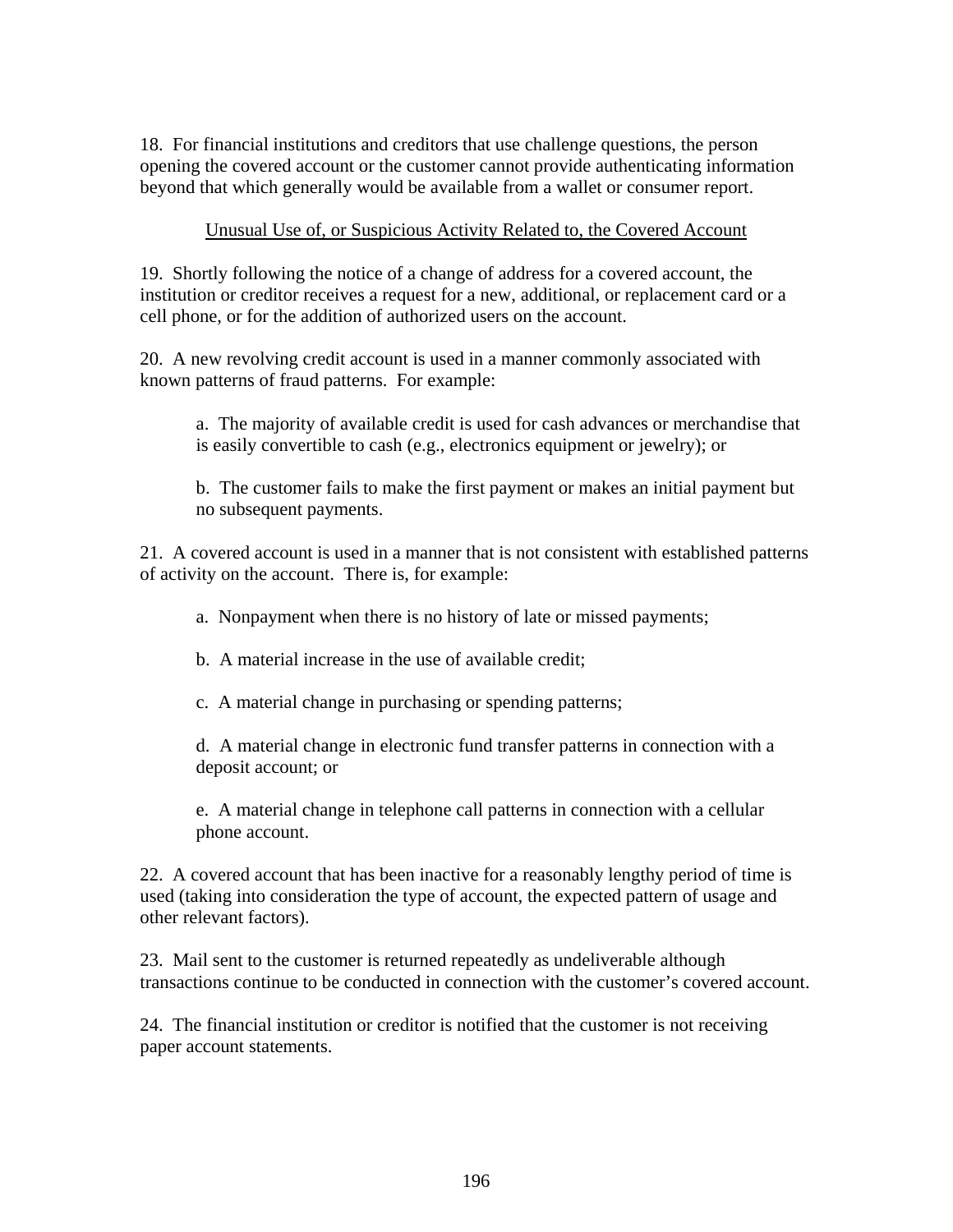25. The financial institution or creditor is notified of unauthorized charges or transactions in connection with a customer's covered account.

## Notice from Customers, Victims of Identity Theft, Law Enforcement Authorities, or Other Persons Regarding Possible Identity Theft in Connection with Covered Accounts Held by the Financial Institution or Creditor

26. The financial institution or creditor is notified by a customer, a victim of identity theft, a law enforcement authority, or any other person that it has opened a fraudulent account for a person engaged in identity theft.

# **PART 364--STANDARDS FOR SAFETY AND SOUNDNESS**

8. The authority citation for part 364 is revised to read as follows:

**Authority**: 12 U.S.C. 1818 and 1819(Tenth), 1831p-1; 15 U.S.C. 1681b, 1681s,

1681w, 6801(b), 6805(b)(1).

9. Add the following sentence at the end of Sec. 364.101(b):

## **Sec. 364.101 Standards for safety and soundness.**

\* \* \* \* \*

(b) \* \* \* The interagency regulations and guidelines on identity theft detection,

prevention, and mitigation prescribed pursuant to section 114 of the Fair and Accurate

Credit Transactions Act of 2003, 15 U.S.C. 1681m(e), are set forth in §§ 334.90, 334.91,

and Appendix J of part 334.

## **Department of the Treasury**

Office of Thrift Supervision

12 CFR Chapter V

## **Authority and Issuance**

 For the reasons discussed in the joint preamble, the Office of Thrift Supervision is amending part 571 of title 12, chapter V, of the Code of Federal Regulations as follows: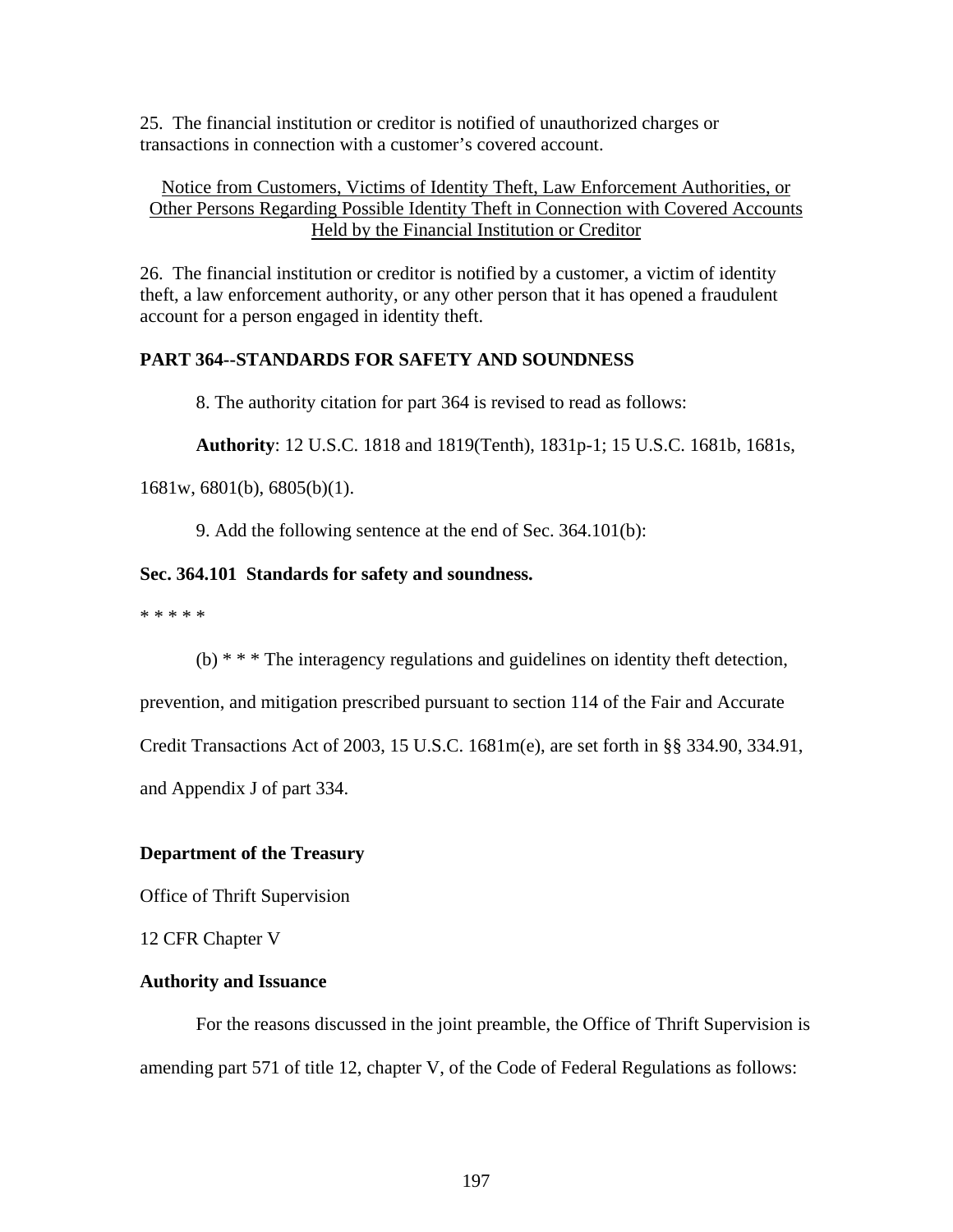## **PART 571 – FAIR CREDIT REPORTING**

1. Revise the authority citation for part 571 to read as follows:

**Authority:** 12 U.S.C. 1462a, 1463, 1464, 1467a, 1828, 1831p–1, and 1881-1884; 15 U.S.C. 1681b, 1681c, 1681m, 1681s, 1681s-1, 1681t and 1681w; 15 U.S.C. 6801 and 6805; Sec. 214 Pub. L. 108-159, 117 Stat. 1952.

## **Subpart A – General Provisions**

2. Amend § 571.1 by revising paragraph (b)(9) and adding a new paragraph (b)(10) to read as follows:

## **§ 571.1 Purpose and Scope.**

\* \* \* \* \*

(b) Scope.

\* \* \* \* \*

 (9)(i) The scope of § 571.82 of Subpart I of this part is stated in § 571.82(a) of this part.

(ii) The scope of  $\S 571.83$  of Subpart I of this part is stated in  $\S 571.83(a)$  of this part.

(10)(i) The scope of § 571.90 of Subpart J of this part is stated in § 571.90(a) of this part.

(ii) The scope of  $\S 571.91$  of Subpart J of this part is stated in  $\S 571.91(a)$  of this part.

3. Amend § 571.3 by:

a. Removing subsection (o); and

b. Revising the introductory text, to read as follows: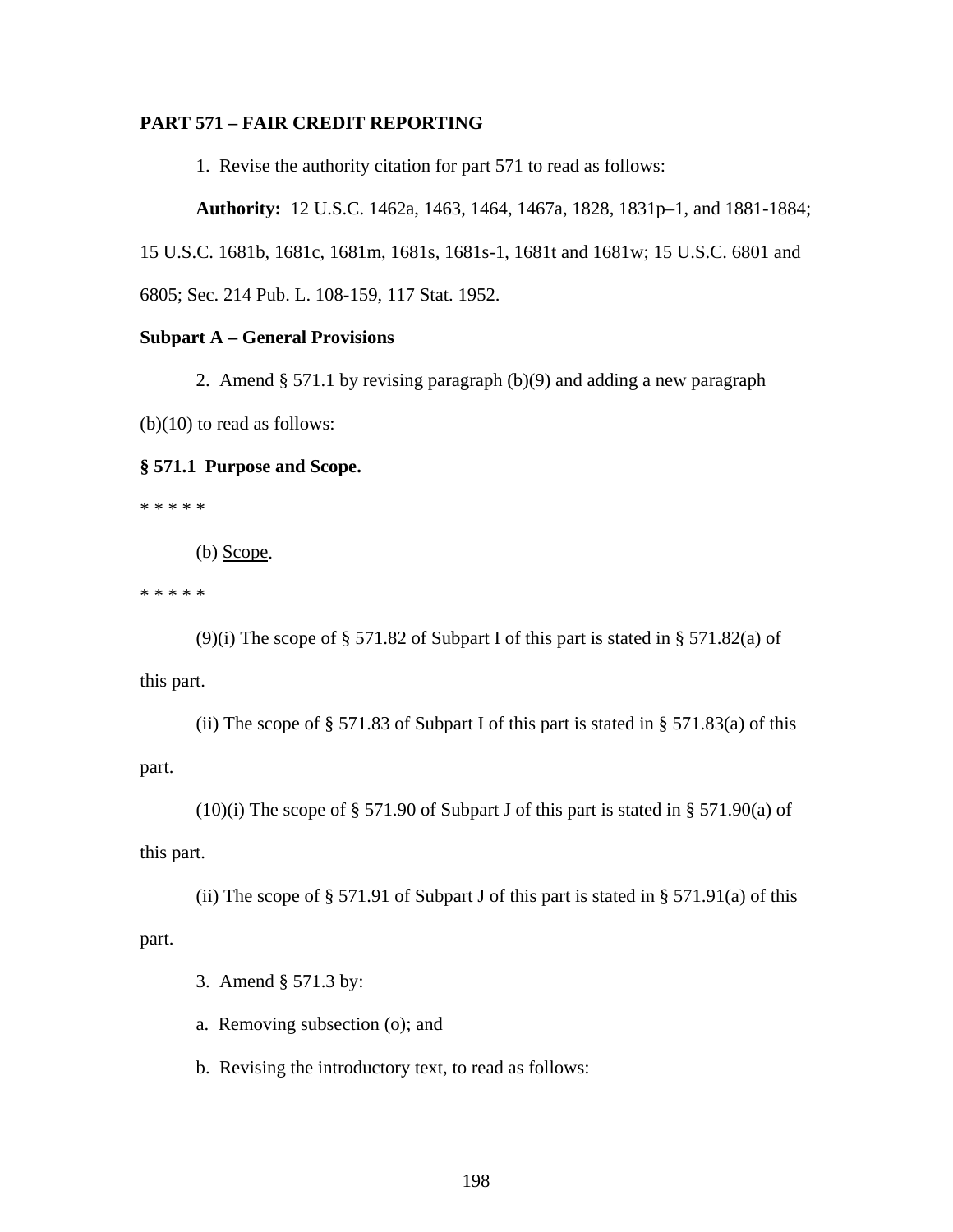#### **§ 571.3 Definitions.**

For purposes of this part, unless explicitly stated otherwise: \* \* \* \* \*

4. Revise the heading for Subpart I as shown below.

# **Subpart I - Duties of Users of Consumer Reports Regarding Address Discrepancies and Records Disposal**

5. Add § 571.82 to read as follows:

#### **§ 571.82 Duties of users regarding address discrepancies.**

(a) Scope. This section applies to a user of consumer reports (user) that receives a notice of address discrepancy from a consumer reporting agency, and that is a savings association whose deposits are insured by the Federal Deposit Insurance Corporation or, in accordance with § 559.3(h)(1) of this chapter, a federal savings association operating subsidiary that is not functionally regulated within the meaning of section  $5(c)(5)$  of the Bank Holding Company Act of 1956, as amended (12 U.S.C. 1844(c)(5)).

(b) Definition. For purposes of this section, a notice of address discrepancy means a notice sent to a user by a consumer reporting agency pursuant to 15 U.S.C. 1681c(h)(1), that informs the user of a substantial difference between the address for the consumer that the user provided to request the consumer report and the address(es) in the agency's file for the consumer.

 (c) Reasonable belief. (1) Requirement to form a reasonable belief. A user must develop and implement reasonable policies and procedures designed to enable the user to form a reasonable belief that a consumer report relates to the consumer about whom it has requested the report, when the user receives a notice of address discrepancy.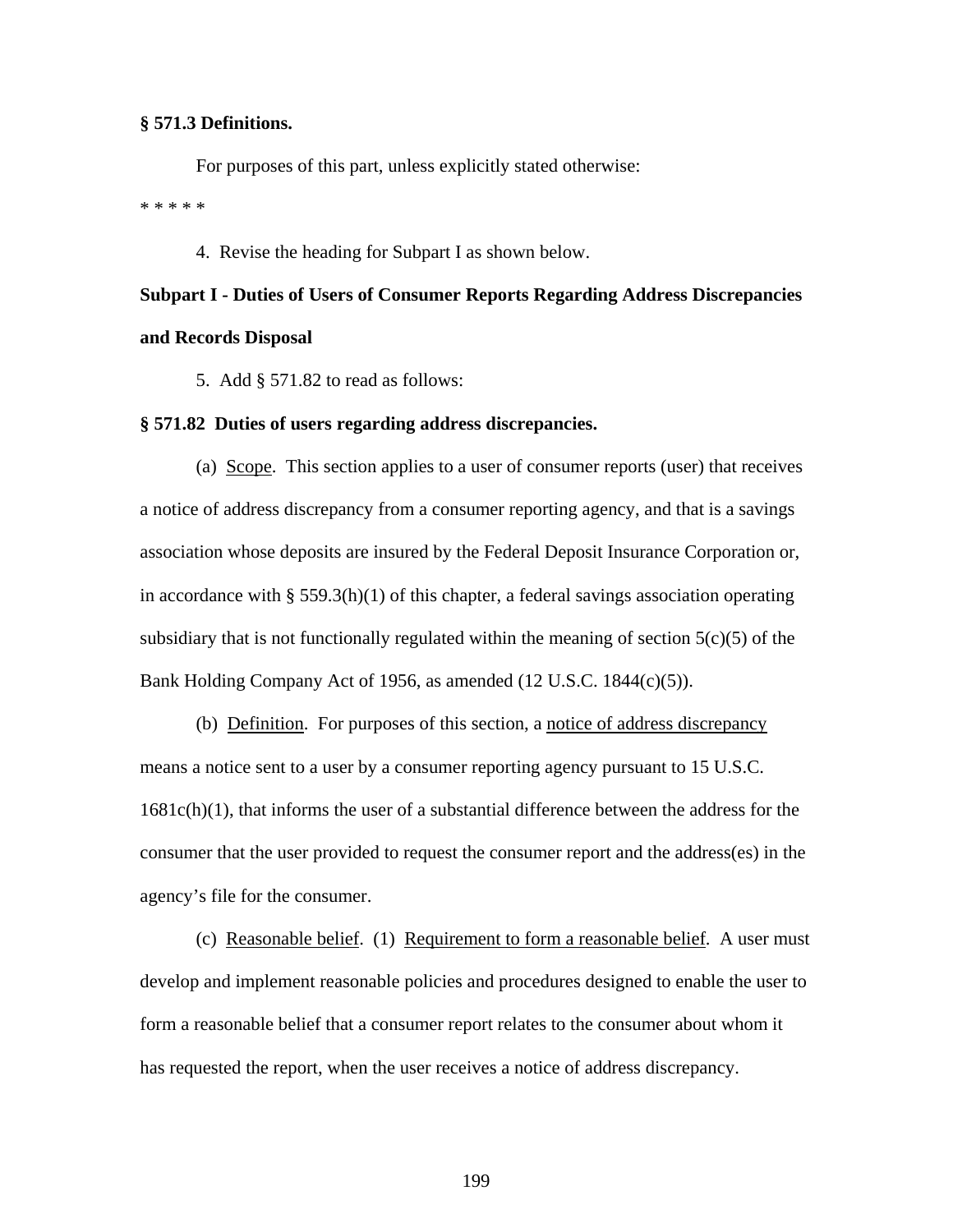(2) Examples of reasonable policies and procedures. (i) Comparing the information in the consumer report provided by the consumer reporting agency with information the user:

 (A) Obtains and uses to verify the consumer's identity in accordance with the requirements of the Customer Information Program (CIP) rules implementing 31 U.S.C. 5318(l) (31 CFR 103.121);

 (B) Maintains in its own records, such as applications, change of address notifications, other customer account records, or retained CIP documentation; or

(C) Obtains from third-party sources; or

 (ii) Verifying the information in the consumer report provided by the consumer reporting agency with the consumer.

 (d) Consumer's address. (1) Requirement to furnish consumer's address to a consumer reporting agency. A user must develop and implement reasonable policies and procedures for furnishing an address for the consumer that the user has reasonably confirmed is accurate to the consumer reporting agency from whom it received the notice of address discrepancy when the user:

 (i) Can form a reasonable belief that the consumer report relates to the consumer about whom the user requested the report;

(ii) Establishes a continuing relationship with the consumer; and

(iii) Regularly and in the ordinary course of business furnishes information to the consumer reporting agency from which the notice of address discrepancy relating to the consumer was obtained.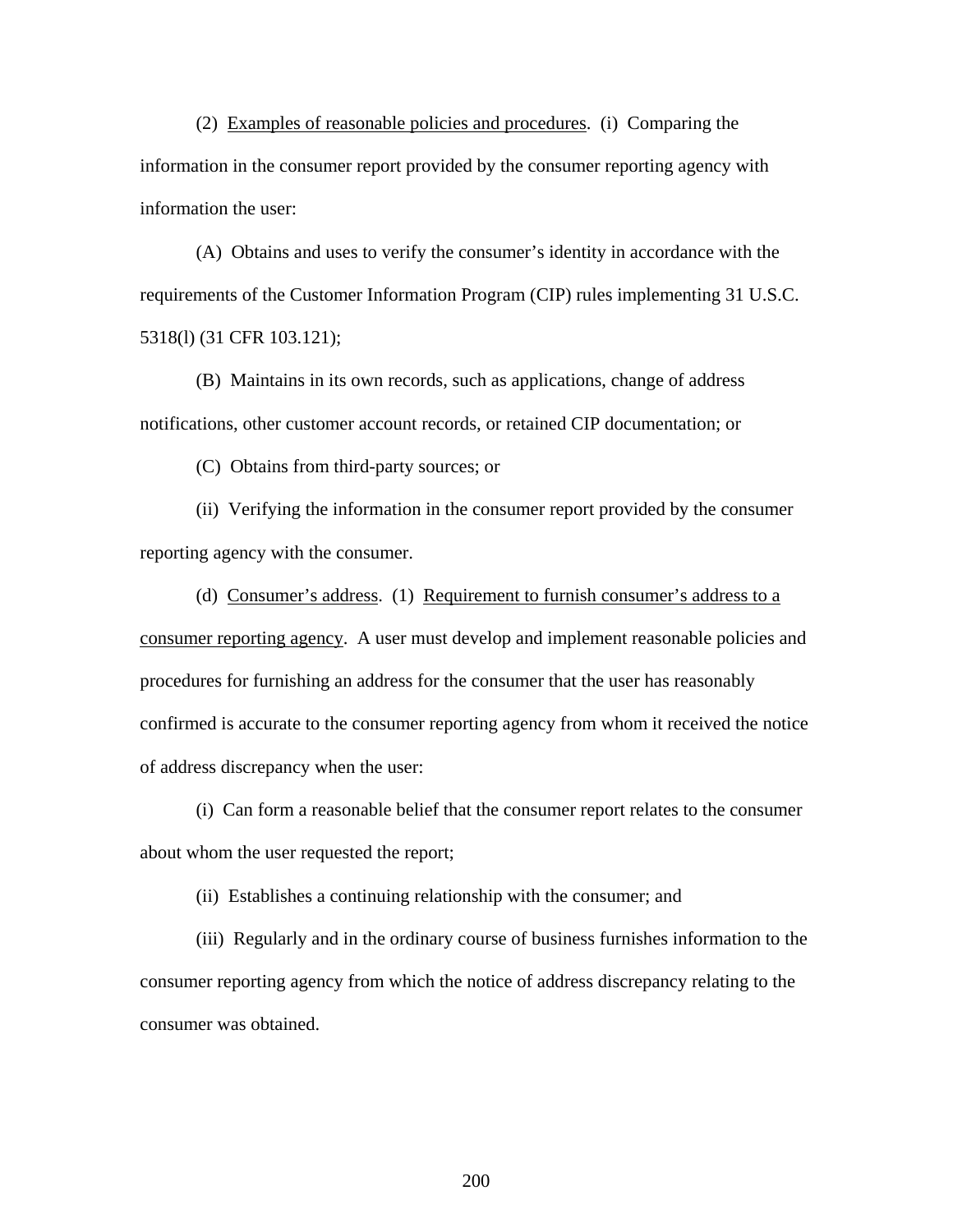(2) Examples of confirmation methods. The user may reasonably confirm an address is accurate by:

(i) Verifying the address with the consumer about whom it has requested the report;

(ii) Reviewing its own records to verify the address of the consumer;

(iii) Verifying the address through third-party sources; or

(iv) Using other reasonable means.

(3) Timing. The policies and procedures developed in accordance with

paragraph (d)(1) of this section must provide that the user will furnish the consumer's address that the user has reasonably confirmed is accurate to the consumer reporting agency as part of the information it regularly furnishes for the reporting period in which it establishes a relationship with the consumer.

- 6. Revise § 571.83 by:
- a. Redesignating paragraphs (a) and (b) as paragraphs (b) and (c), respectively.

b. Adding a new paragraph (a) to read as follows:

#### **§ 571.83 Disposal of consumer information.**

 (a) Scope. This section applies to savings associations whose deposits are insured by the Federal Deposit Insurance Corporation and federal savings association operating subsidiaries in accordance with  $\S$  559.3(h)(1) of this chapter (defined as "you").

7. Add Subpart J to part 571 to read as follows:

## Sec.

571.90 Duties regarding the detection, prevention, and mitigation of identity theft.

571.91 Duties of card issuers regarding changes of address.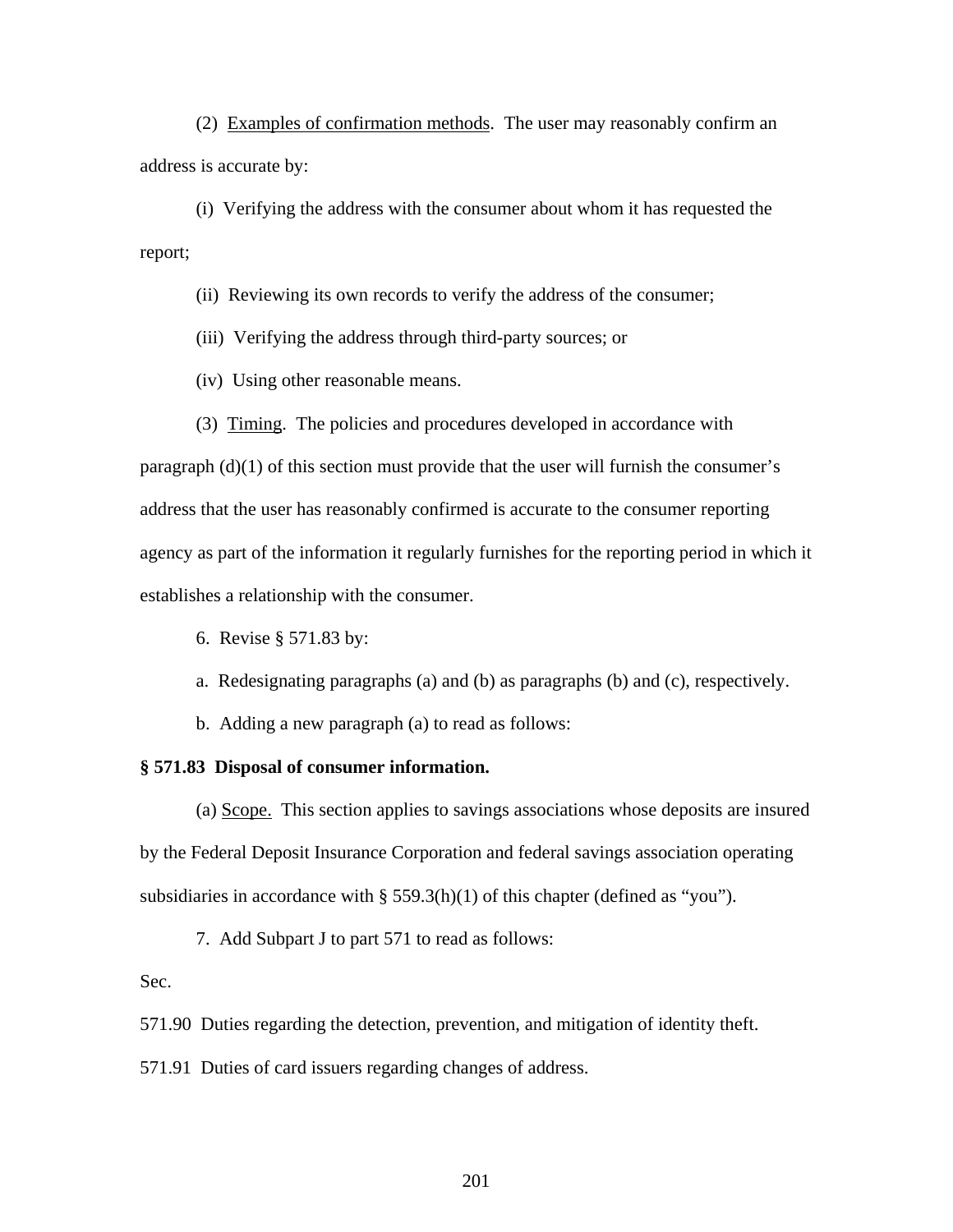#### **Subpart J – Identity Theft Red Flags**

#### **§ 571.90 Duties regarding the detection, prevention, and mitigation of identity theft.**

(a) Scope. This section applies to a financial institution or creditor that is a savings association whose deposits are insured by the Federal Deposit Insurance Corporation or, in accordance with  $\S$  559.3(h)(1) of this chapter, a federal savings association operating subsidiary that is not functionally regulated within the meaning of section 5(c)(5) of the Bank Holding Company Act of 1956, as amended (12 U.S.C.  $1844(c)(5)$ ).

(b) Definitions. For purposes of this section and Appendix J, the following definitions apply:

(1) Account means a continuing relationship established by a person with a financial institution or creditor to obtain a product or service for personal, family, household or business purposes. Account includes:

(i) An extension of credit, such as the purchase of property or services involving a deferred payment; and

(ii) A deposit account.

(2) The term board of directors includes:

(i) In the case of a branch or agency of a foreign bank, the managing official in charge of the branch or agency; and

(ii) In the case of any other creditor that does not have a board of directors, a designated employee at the level of senior management.

(3) Covered account means: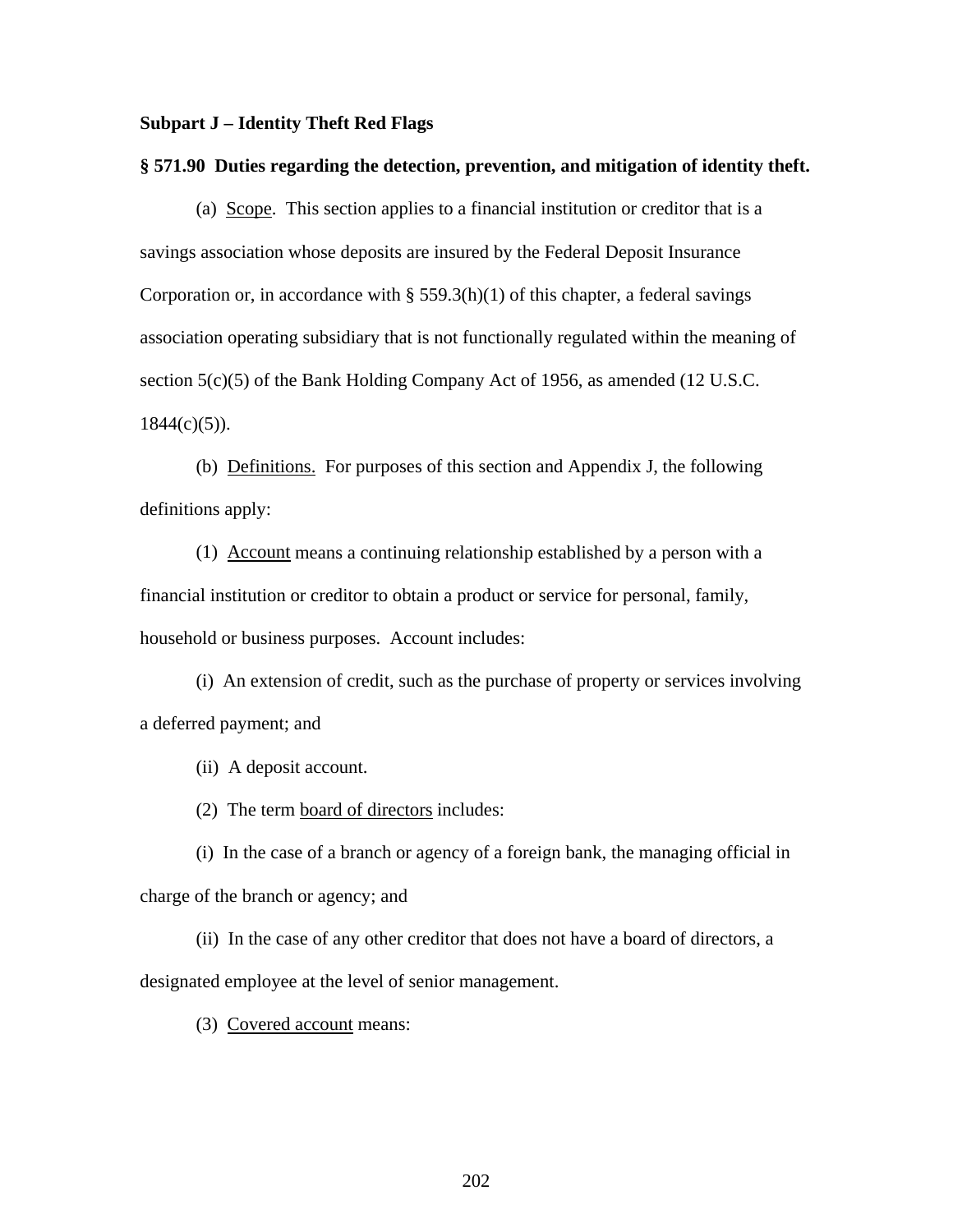(i) An account that a financial institution or creditor offers or maintains, primarily for personal, family, or household purposes, that involves or is designed to permit multiple payments or transactions, such as a credit card account, mortgage loan, automobile loan, margin account, cell phone account, utility account, checking account, or savings account; and

(ii) Any other account that the financial institution or creditor offers or maintains for which there is a reasonably foreseeable risk to customers or to the safety and soundness of the financial institution or creditor from identity theft, including financial, operational, compliance, reputation, or litigation risks.

(4) Credit has the same meaning as in 15 U.S.C.  $1681a(r)(5)$ .

(5) Creditor has the same meaning as in 15 U.S.C.  $1681a(r)(5)$ , and includes lenders such as banks, finance companies, automobile dealers, mortgage brokers, utility companies, and telecommunications companies.

(6) Customer means a person that has a covered account with a financial institution or creditor.

(7) Financial institution has the same meaning as in 15 U.S.C. 1681a(t).

(8) Identity theft has the same meaning as in 16 CFR 603.2(a).

(9) Red Flag means a pattern, practice, or specific activity that indicates the possible existence of identity theft.

(10) Service provider means a person that provides a service directly to the financial institution or creditor.

(c) Periodic Identification of Covered Accounts. Each financial institution or creditor must periodically determine whether it offers or maintains covered accounts. As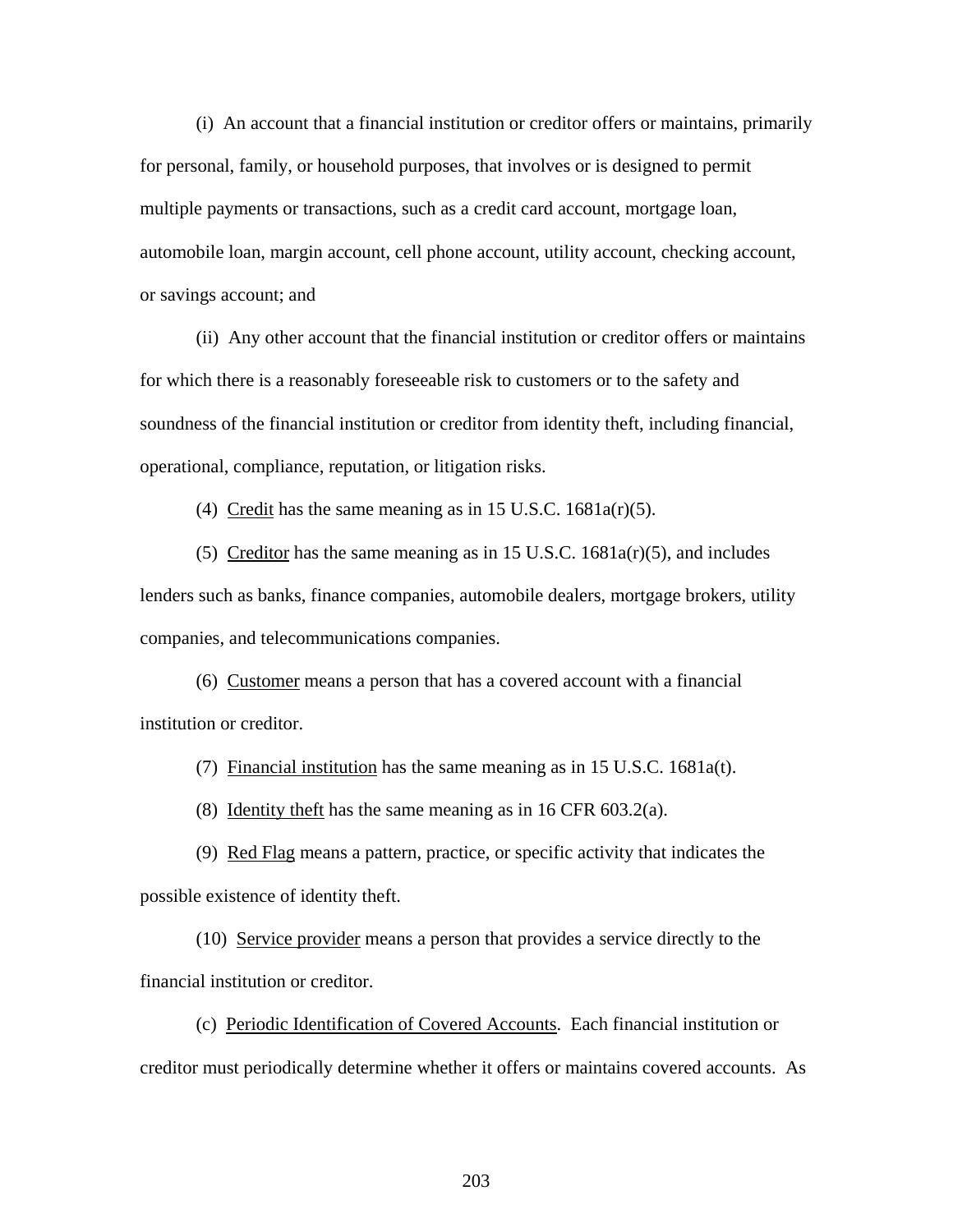a part of this determination, a financial institution or creditor must conduct a risk assessment to determine whether it offers or maintains covered accounts described in paragraph  $(b)(3)(ii)$  of this section, taking into consideration:

- (1) The methods it provides to open its accounts;
- (2) The methods it provides to access its accounts; and
- (3) Its previous experiences with identity theft.
- (d) Establishment of an Identity Theft Prevention Program. (1) Program

requirement. Each financial institution or creditor that offers or maintains one or more covered accounts must develop and implement a written Identity Theft Prevention Program (Program) that is designed to detect, prevent, and mitigate identity theft in connection with the opening of a covered account or any existing covered account. The Program must be appropriate to the size and complexity of the financial institution or creditor and the nature and scope of its activities.

(2) Elements of the Program. The Program must include reasonable policies and procedures to:

(i) Identify relevant Red Flags for the covered accounts that the financial institution or creditor offers or maintains, and incorporate those Red Flags into its Program;

(ii) Detect Red Flags that have been incorporated into the Program of the financial institution or creditor;

(iii) Respond appropriately to any Red Flags that are detected pursuant to paragraph  $(d)(2)(ii)$  of this section to prevent and mitigate identity theft; and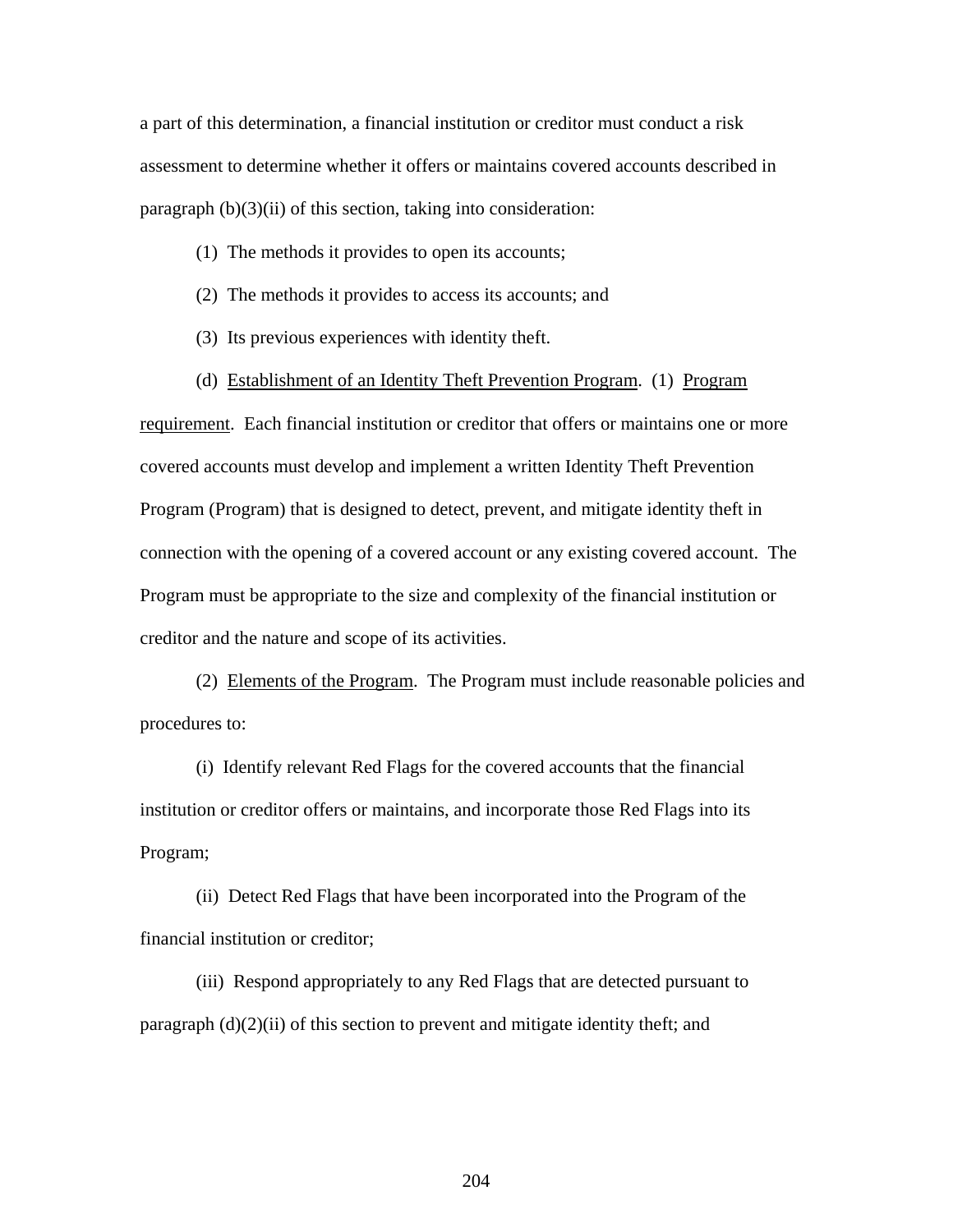(iv) Ensure the Program (including the Red Flags determined to be relevant) is updated periodically, to reflect changes in risks to customers and to the safety and soundness of the financial institution or creditor from identity theft.

 (e) Administration of the Program. Each financial institution or creditor that is required to implement a Program must provide for the continued administration of the Program and must:

(1) Obtain approval of the initial written Program from either its board of directors or an appropriate committee of the board of directors;

(2) Involve the board of directors, an appropriate committee thereof, or a designated employee at the level of senior management in the oversight, development, implementation and administration of the Program;

(3) Train staff, as necessary, to effectively implement the Program; and

 (4) Exercise appropriate and effective oversight of service provider arrangements.

(f) Guidelines. Each financial institution or creditor that is required to implement a Program must consider the guidelines in Appendix J of this part and include in its Program those guidelines that are appropriate.

#### **§ 571.91 Duties of card issuers regarding changes of address.**

(a) Scope. This section applies to an issuer of a debit or credit card (card issuer) that is a savings association whose deposits are insured by the Federal Deposit Insurance Corporation or, in accordance with  $\S$  559.3(h)(1) of this chapter, a federal savings association operating subsidiary that is not functionally regulated within the meaning of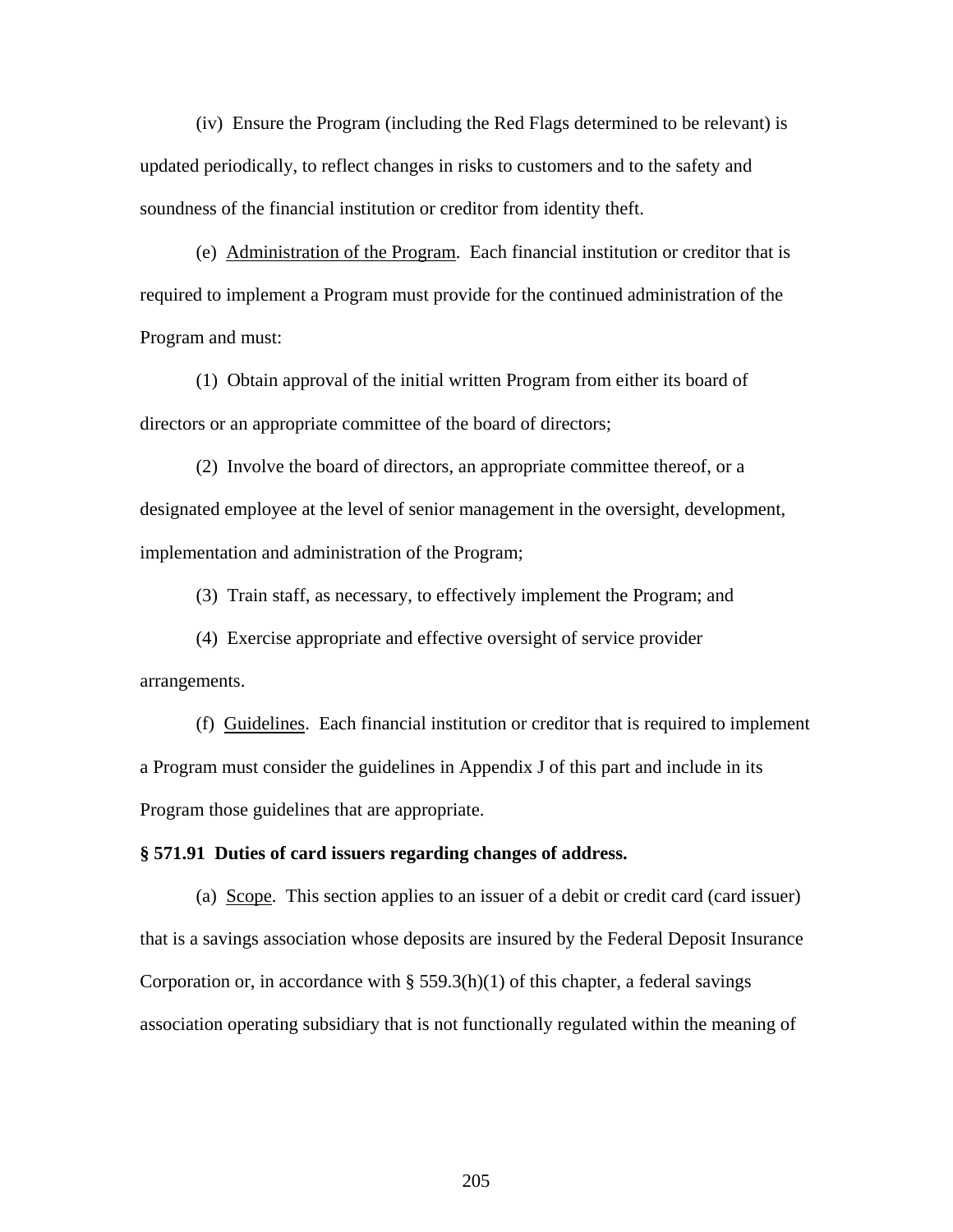section 5(c)(5) of the Bank Holding Company Act of 1956, as amended (12 U.S.C.  $1844(c)(5)$ ).

(b) Definitions. For purposes of this section:

(1) Cardholder means a consumer who has been issued a credit or debit card.

(2) Clear and conspicuous means reasonably understandable and designed to call attention to the nature and significance of the information presented.

(c) Address validation requirements. A card issuer must establish and implement reasonable policies and procedures to assess the validity of a change of address if it receives notification of a change of address for a consumer's debit or credit card account and, within a short period of time afterwards (during at least the first 30 days after it receives such notification), the card issuer receives a request for an additional or replacement card for the same account. Under these circumstances, the card issuer may not issue an additional or replacement card, until, in accordance with its reasonable policies and procedures and for the purpose of assessing the validity of the change of address, the card issuer:

(1)(i) Notifies the cardholder of the request:

(A) At the cardholder's former address; or

(B) By any other means of communication that the card issuer and the cardholder have previously agreed to use; and

(ii) Provides to the cardholder a reasonable means of promptly reporting incorrect address changes; or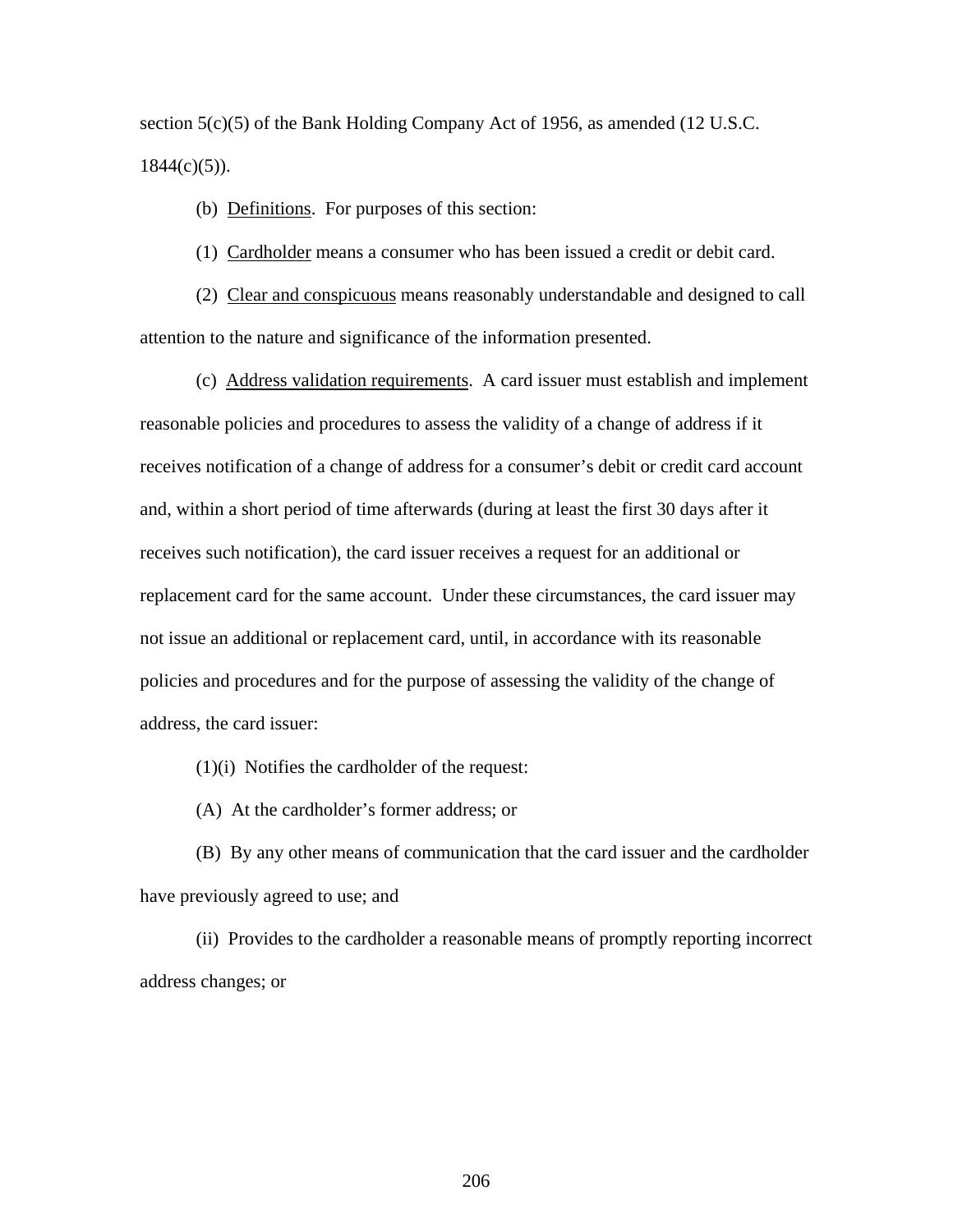(2) Otherwise assesses the validity of the change of address in accordance with the policies and procedures the card issuer has established pursuant to § 571.90 of this part.

(d) Alternative timing of address validation. A card issuer may satisfy the requirements of paragraph (c) of this section if it validates an address pursuant to the methods in paragraph  $(c)(1)$  or  $(c)(2)$  of this section when it receives an address change notification, before it receives a request for an additional or replacement card.

(e) Form of notice. Any written or electronic notice that the card issuer provides under this paragraph must be clear and conspicuous and provided separately from its regular correspondence with the cardholder.

#### **Appendices D – I [Reserved]**

8. Reserve appendices D through I to part 571.

9. Add Appendix J to part 571 to read as follows:

# **APPENDIX J TO PART 571 – INTERAGENCY GUIDELINES ON IDENTITY THEFT DETECTION, PREVENTION, AND MITIGATION**

Section 571.90 of this part requires each financial institution and creditor that offers or maintains one or more covered accounts, as defined in  $\S$  571.90(b)(3) of this part, to develop and provide for the continued administration of a written Program to detect, prevent, and mitigate identity theft in connection with the opening of a covered account or any existing covered account. These guidelines are intended to assist financial institutions and creditors in the formulation and maintenance of a Program that satisfies the requirements of § 571.90 of this part.

I. The Program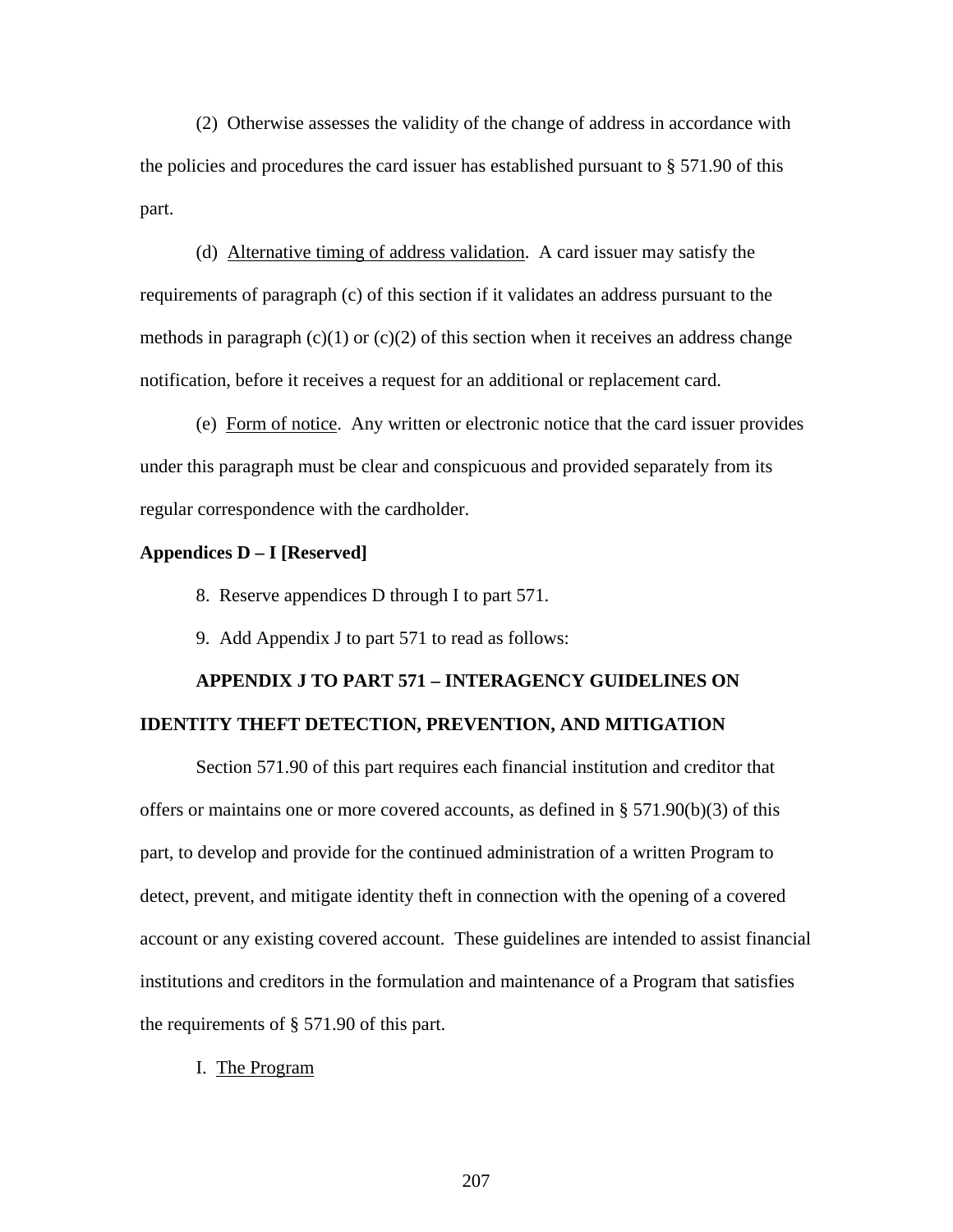In designing its Program, a financial institution or creditor may incorporate, as appropriate, its existing policies, procedures, and other arrangements that control reasonably foreseeable risks to customers or to the safety and soundness of the financial institution or creditor from identity theft.

II. Identifying Relevant Red Flags

(a) Risk Factors. A financial institution or creditor should consider the following

factors in identifying relevant Red Flags for covered accounts, as appropriate:

(1) The types of covered accounts it offers or maintains;

(2) The methods it provides to open its covered accounts;

(3) The methods it provides to access its covered accounts; and

(4) Its previous experiences with identity theft.

(b) Sources of Red Flags. Financial institutions and creditors should incorporate

relevant Red Flags from sources such as:

(1) Incidents of identity theft that the financial institution or creditor has experienced;

(2) Methods of identity theft that the financial institution or creditor has identified that reflect changes in identity theft risks; and

(3) Applicable supervisory guidance.

(c) Categories of Red Flags. The Program should include relevant Red Flags from the following categories, as appropriate. Examples of Red Flags from each of these categories are appended as Supplement A to this Appendix J.

(1) Alerts, notifications, or other warnings received from consumer reporting agencies or service providers, such as fraud detection services;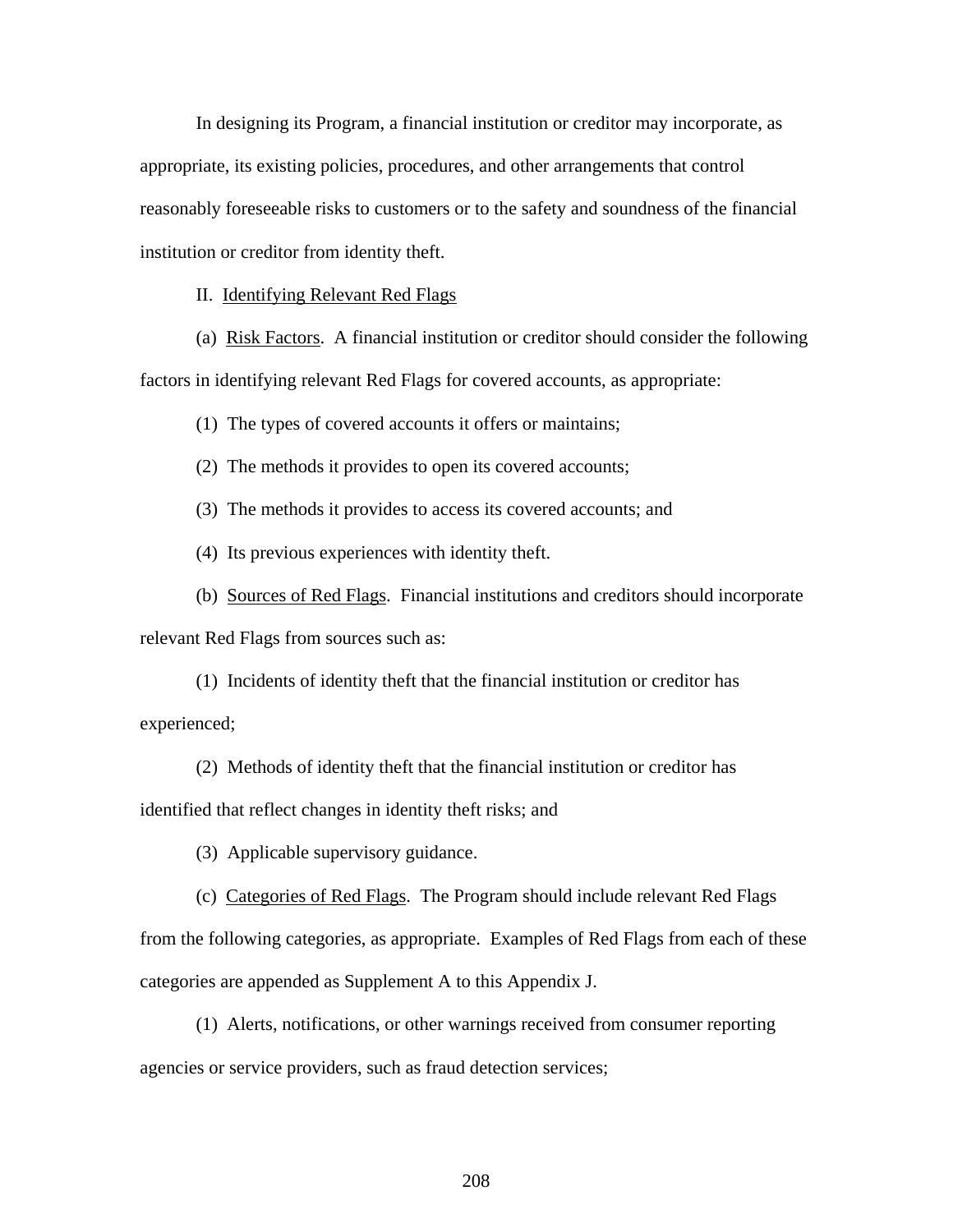(2) The presentation of suspicious documents;

(3) The presentation of suspicious personal identifying information, such as a suspicious address change;

(4) The unusual use of, or other suspicious activity related to, a covered account; and

(5) Notice from customers, victims of identity theft, law enforcement authorities, or other persons regarding possible identity theft in connection with covered accounts held by the financial institution or creditor.

III. Detecting Red Flags

The Program's policies and procedures should address the detection of Red Flags in connection with the opening of covered accounts and existing covered accounts, such as by:

(a) Obtaining identifying information about, and verifying the identity of, a person opening a covered account, for example, using the policies and procedures regarding identification and verification set forth in the Customer Identification Program rules implementing 31 U.S.C. 5318(l) (31 CFR 103.121); and

(b) Authenticating customers, monitoring transactions, and verifying the validity of change of address requests, in the case of existing covered accounts.

IV. Preventing and Mitigating Identity Theft

The Program's policies and procedures should provide for appropriate responses to the Red Flags the financial institution or creditor has detected that are commensurate with the degree of risk posed. In determining an appropriate response, a financial institution or creditor should consider aggravating factors that may heighten the risk of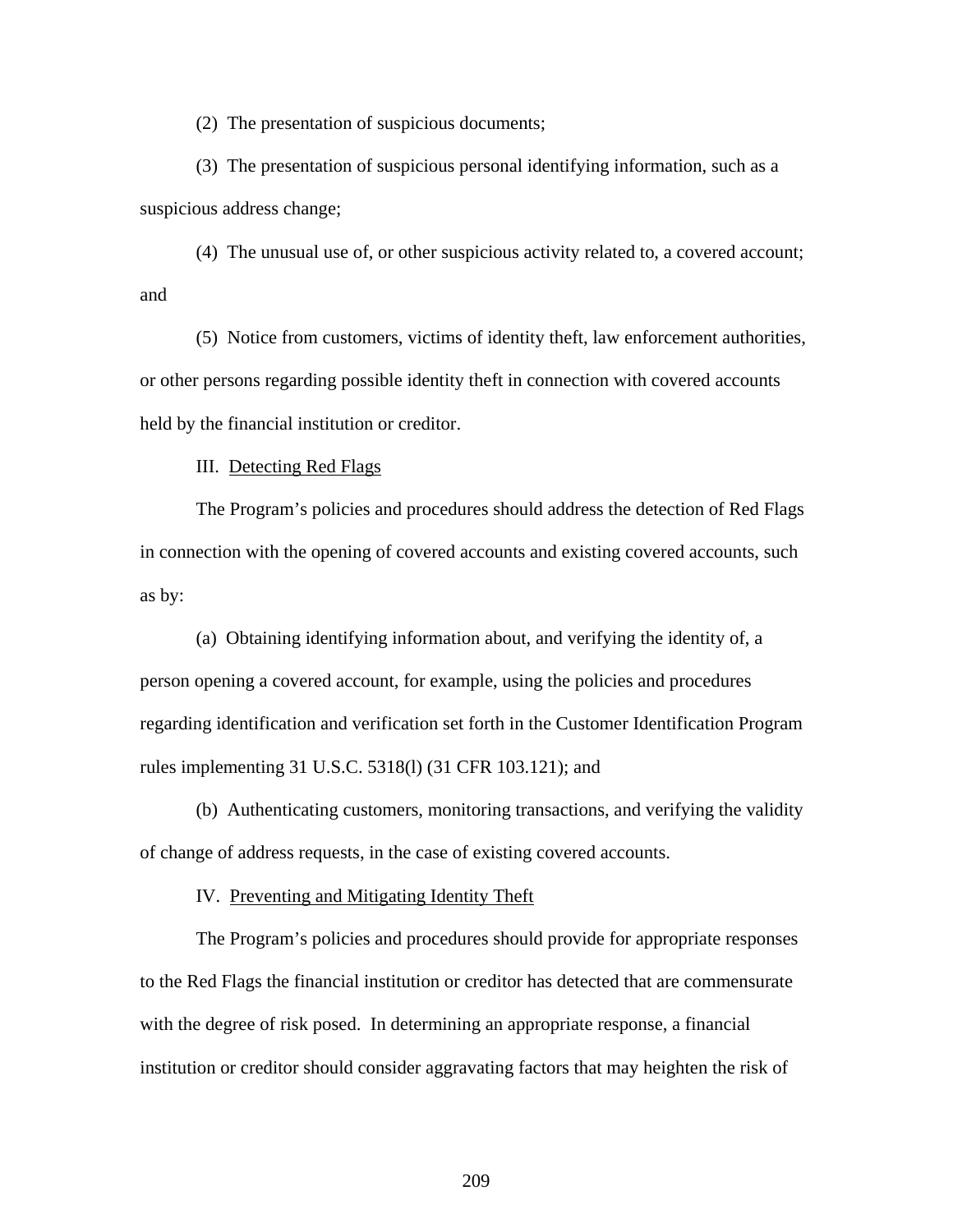identity theft, such as a data security incident that results in unauthorized access to a customer's account records held by the financial institution, creditor, or third party, or notice that a customer has provided information related to a covered account held by the financial institution or creditor to someone fraudulently claiming to represent the financial institution or creditor or to a fraudulent website. Appropriate responses may include the following:

(a) Monitoring a covered account for evidence of identity theft;

(b) Contacting the customer;

(c) Changing any passwords, security codes, or other security devices that permit access to a covered account;

(d) Reopening a covered account with a new account number;

(e) Not opening a new covered account;

(f) Closing an existing covered account;

(g) Not attempting to collect on a covered account or not selling a covered account to a debt collector;

(h) Notifying law enforcement; or

(i) Determining that no response is warranted under the particular circumstances.

V. Updating the Program

Financial institutions and creditors should update the Program (including the Red

Flags determined to be relevant) periodically, to reflect changes in risks to customers or

to the safety and soundness of the financial institution or creditor from identity theft,

based on factors such as:

(a) The experiences of the financial institution or creditor with identity theft;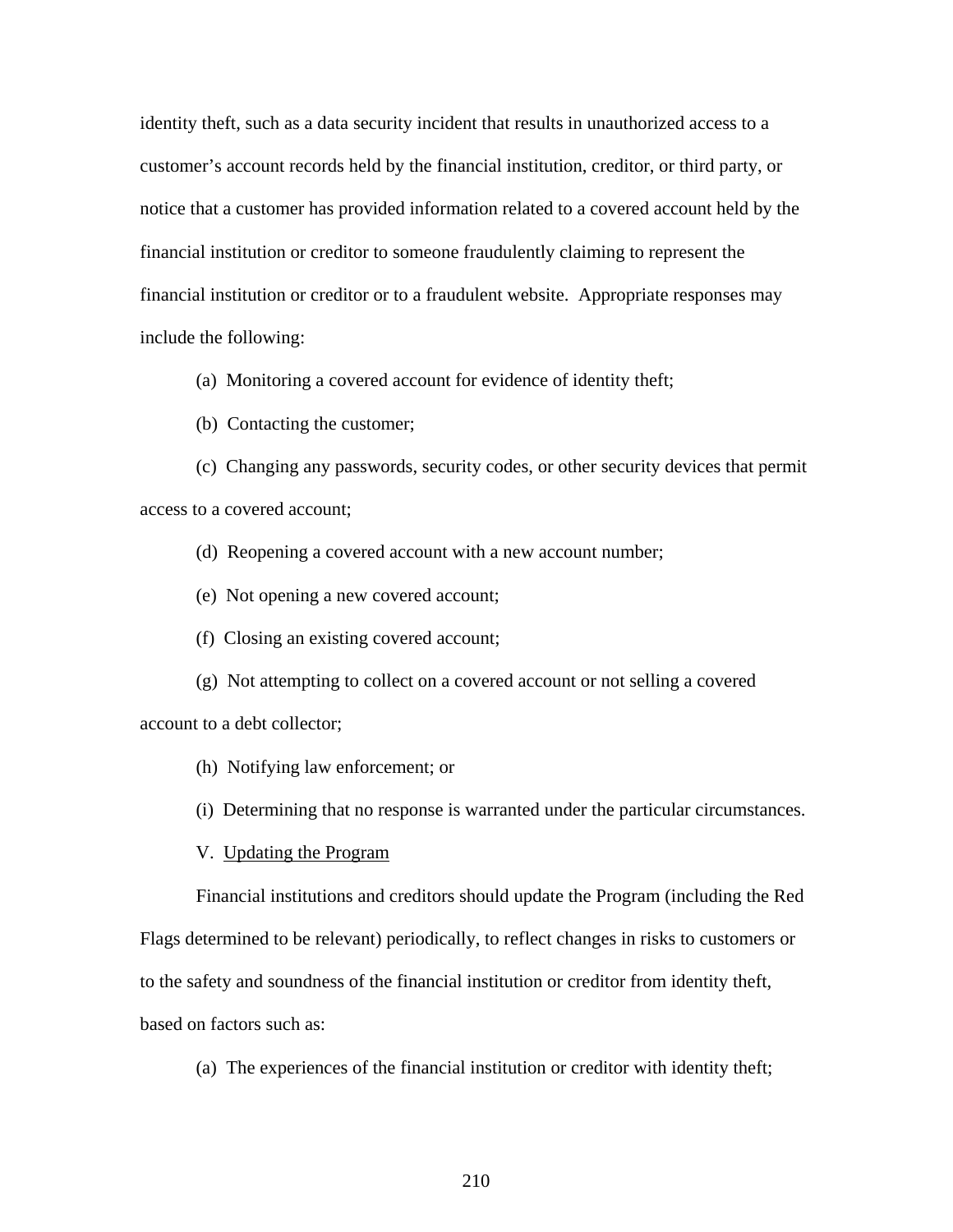(b) Changes in methods of identity theft;

(c) Changes in methods to detect, prevent, and mitigate identity theft;

(d) Changes in the types of accounts that the financial institution or creditor offers or maintains; and

(e) Changes in the business arrangements of the financial institution or creditor, including mergers, acquisitions, alliances, joint ventures, and service provider arrangements.

VI. Methods for Administering the Program

(a) Oversight of Program. Oversight by the board of directors, an appropriate committee of the board, or a designated employee at the level of senior management should include:

(1) Assigning specific responsibility for the Program's implementation;

(2) Reviewing reports prepared by staff regarding compliance by the financial institution or creditor with § 571.90 of this part; and

(3) Approving material changes to the Program as necessary to address changing identity theft risks.

(b) Reports. (1) In general. Staff of the financial institution or creditor responsible for development, implementation, and administration of its Program should report to the board of directors, an appropriate committee of the board, or a designated employee at the level of senior management, at least annually, on compliance by the financial institution or creditor with § 571.90 of this part.

 (2) Contents of report. The report should address material matters related to the Program and evaluate issues such as: the effectiveness of the policies and procedures of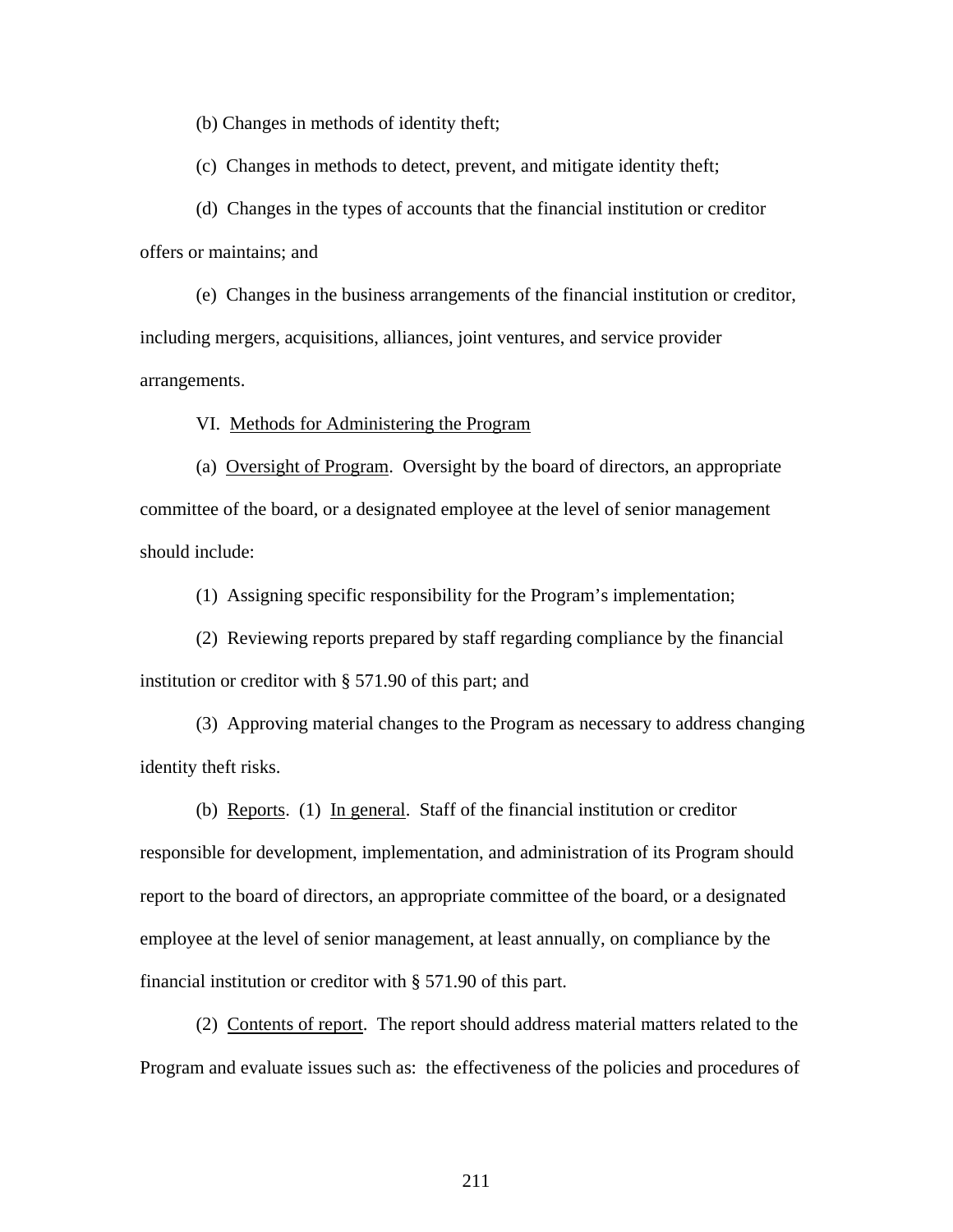the financial institution or creditor in addressing the risk of identity theft in connection with the opening of covered accounts and with respect to existing covered accounts; service provider arrangements; significant incidents involving identity theft and management's response; and recommendations for material changes to the Program.

 (c) Oversight of service provider arrangements. Whenever a financial institution or creditor engages a service provider to perform an activity in connection with one or more covered accounts the financial institution or creditor should take steps to ensure that the activity of the service provider is conducted in accordance with reasonable policies and procedures designed to detect, prevent, and mitigate the risk of identity theft. For example, a financial institution or creditor could require the service provider by contract to have policies and procedures to detect relevant Red Flags that may arise in the performance of the service provider's activities, and either report the Red Flags to the financial institution or creditor, or to take appropriate steps to prevent or mitigate identity theft.

#### VII. Other Applicable Legal Requirements

Financial institutions and creditors should be mindful of other related legal requirements that may be applicable, such as:

(a) For financial institutions and creditors that are subject to 31 U.S.C.  $5318(g)$ , filing a Suspicious Activity Report in accordance with applicable law and regulation;

(b) Implementing any requirements under 15 U.S.C. 1681c-1(h) regarding the circumstances under which credit may be extended when the financial institution or creditor detects a fraud or active duty alert;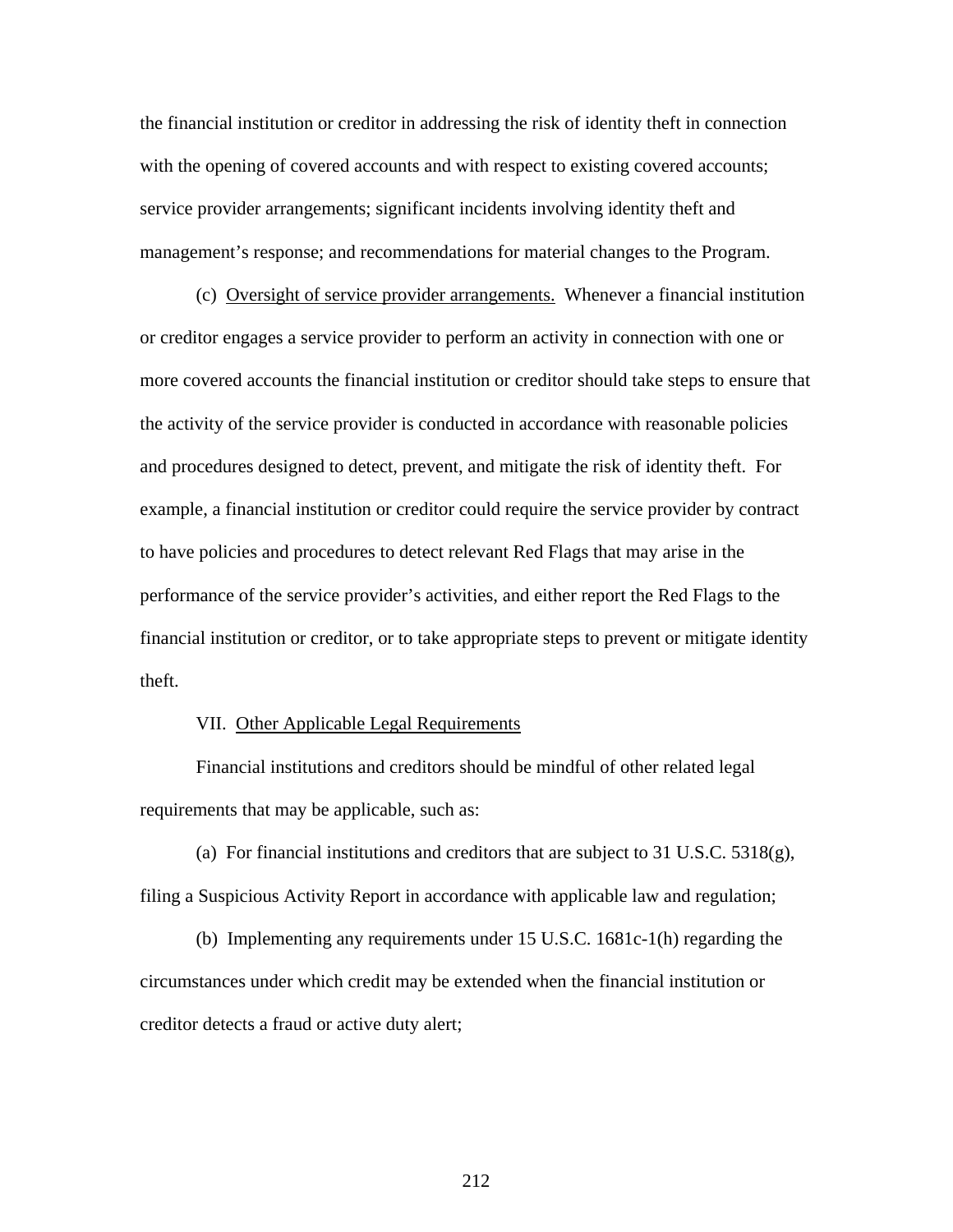(c) Implementing any requirements for furnishers of information to consumer reporting agencies under 15 U.S.C. 1681s-2, for example, to correct or update inaccurate or incomplete information, and to not report information that the furnisher has reasonable cause to believe is inaccurate; and

(d) Complying with the prohibitions in 15 U.S.C. 1681m on the sale, transfer, and placement for collection of certain debts resulting from identity theft.

### **Supplement A to Appendix J**

In addition to incorporating Red Flags from the sources recommended in section

II.b. of the Guidelines in Appendix J of this part, each financial institution or creditor

may consider incorporating into its Program, whether singly or in combination, Red Flags

from the following illustrative examples in connection with covered accounts:

Alerts, Notifications or Warnings from a Consumer Reporting Agency

1. A fraud or active duty alert is included with a consumer report.

2. A consumer reporting agency provides a notice of credit freeze in response to a request for a consumer report.

3. A consumer reporting agency provides a notice of address discrepancy, as defined in § 571.82(b) of this part.

4. A consumer report indicates a pattern of activity that is inconsistent with the history and usual pattern of activity of an applicant or customer, such as:

a. A recent and significant increase in the volume of inquiries;

b. An unusual number of recently established credit relationships;

c. A material change in the use of credit, especially with respect to recently established credit relationships; or

d. An account that was closed for cause or identified for abuse of account privileges by a financial institution or creditor.

## Suspicious Documents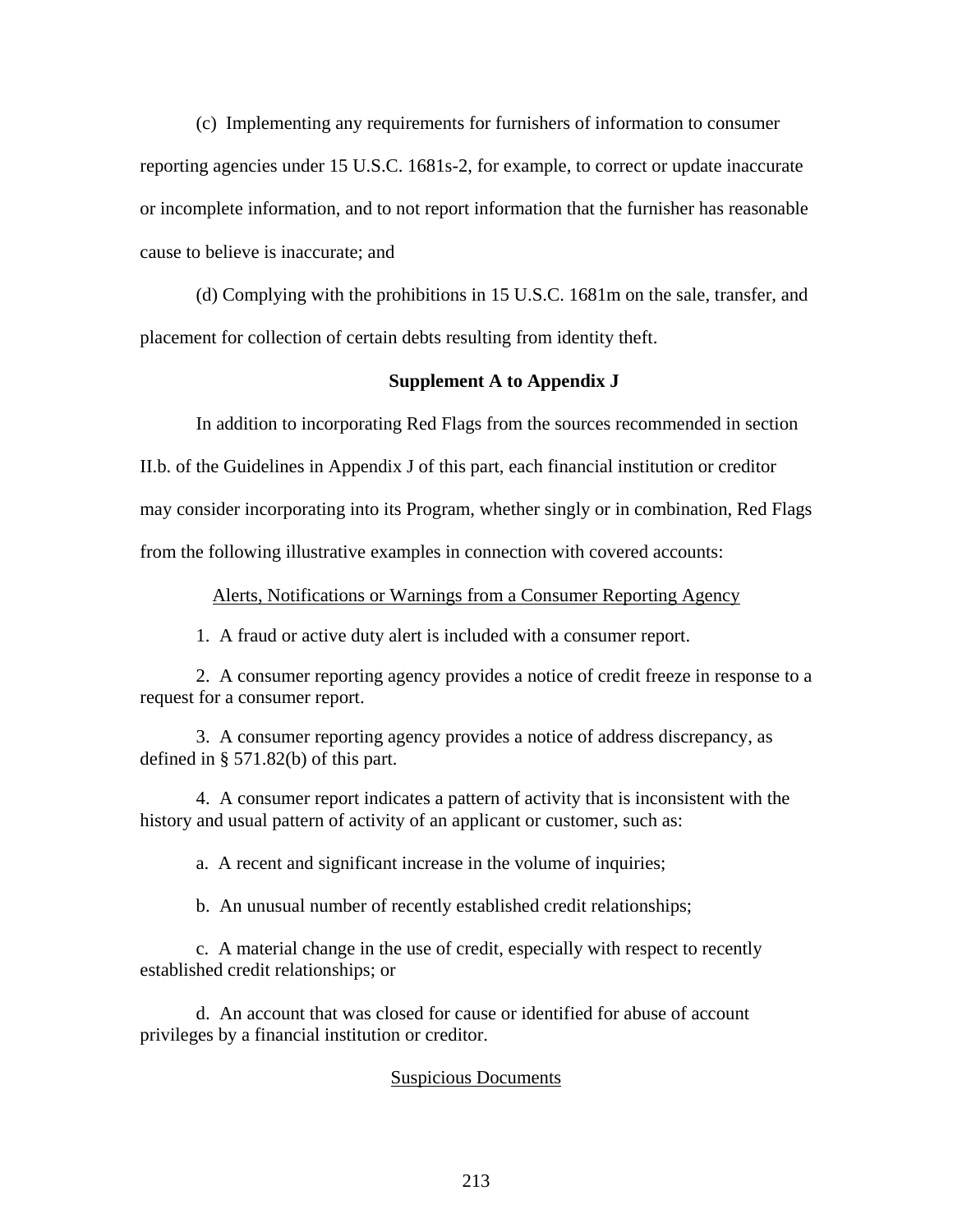5. Documents provided for identification appear to have been altered or forged.

6. The photograph or physical description on the identification is not consistent with the appearance of the applicant or customer presenting the identification.

7. Other information on the identification is not consistent with information provided by the person opening a new covered account or customer presenting the identification.

8. Other information on the identification is not consistent with readily accessible information that is on file with the financial institution or creditor, such as a signature card or a recent check.

9. An application appears to have been altered or forged, or gives the appearance of having been destroyed and reassembled.

Suspicious Personal Identifying Information

10. Personal identifying information provided is inconsistent when compared against external information sources used by the financial institution or creditor. For example:

a. The address does not match any address in the consumer report; or

b. The Social Security Number (SSN) has not been issued, or is listed on the Social Security Administration's Death Master File.

11. Personal identifying information provided by the customer is not consistent with other personal identifying information provided by the customer. For example, there is a lack of correlation between the SSN range and date of birth.

12. Personal identifying information provided is associated with known fraudulent activity as indicated by internal or third-party sources used by the financial institution or creditor. For example:

a. The address on an application is the same as the address provided on a fraudulent application; or

b. The phone number on an application is the same as the number provided on a fraudulent application.

13. Personal identifying information provided is of a type commonly associated with fraudulent activity as indicated by internal or third-party sources used by the financial institution or creditor. For example:

a. The address on an application is fictitious, a mail drop, or a prison; or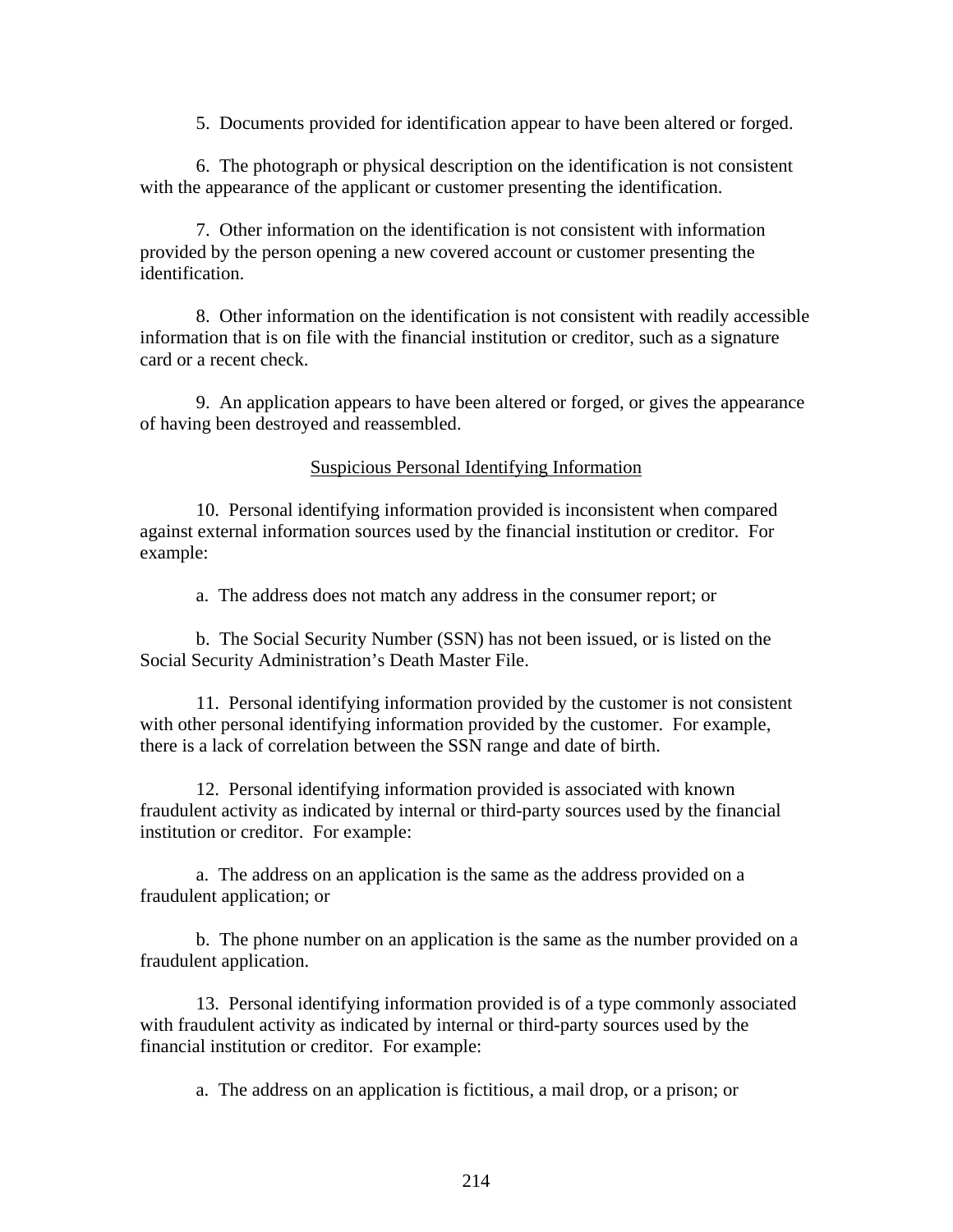b. The phone number is invalid, or is associated with a pager or answering service.

14. The SSN provided is the same as that submitted by other persons opening an account or other customers.

15. The address or telephone number provided is the same as or similar to the account number or telephone number submitted by an unusually large number of other persons opening accounts or other customers.

16. The person opening the covered account or the customer fails to provide all required personal identifying information on an application or in response to notification that the application is incomplete.

17. Personal identifying information provided is not consistent with personal identifying information that is on file with the financial institution or creditor.

18. For financial institutions and creditors that use challenge questions, the person opening the covered account or the customer cannot provide authenticating information beyond that which generally would be available from a wallet or consumer report.

### Unusual Use of, or Suspicious Activity Related to, the Covered Account

19. Shortly following the notice of a change of address for a covered account, the institution or creditor receives a request for a new, additional, or replacement card or a cell phone, or for the addition of authorized users on the account.

20. A new revolving credit account is used in a manner commonly associated with known patterns of fraud patterns. For example:

a. The majority of available credit is used for cash advances or merchandise that is easily convertible to cash (e.g., electronics equipment or jewelry); or

b. The customer fails to make the first payment or makes an initial payment but no subsequent payments.

21. A covered account is used in a manner that is not consistent with established patterns of activity on the account. There is, for example:

a. Nonpayment when there is no history of late or missed payments;

b. A material increase in the use of available credit;

c. A material change in purchasing or spending patterns;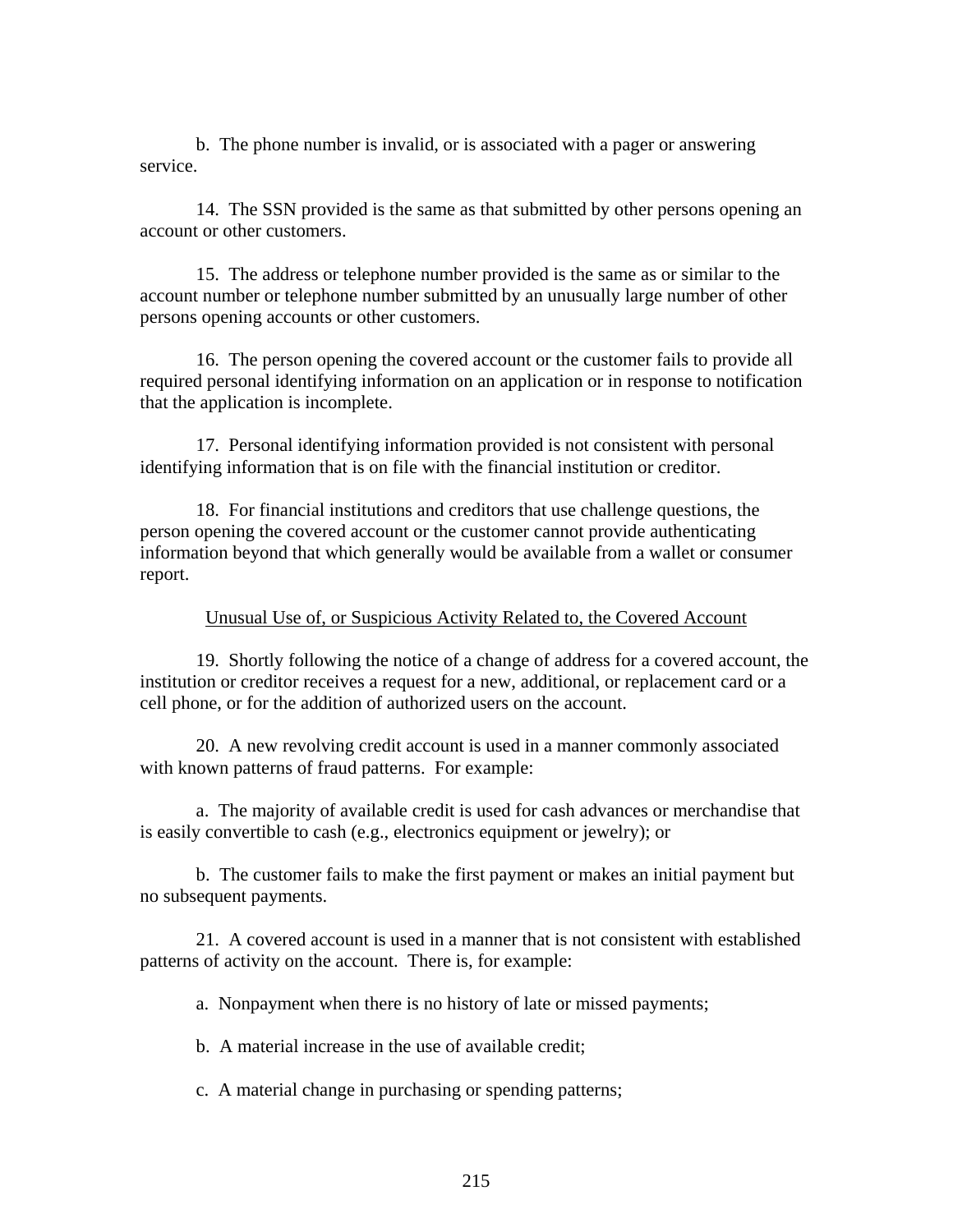d. A material change in electronic fund transfer patterns in connection with a deposit account; or

e. A material change in telephone call patterns in connection with a cellular phone account.

22. A covered account that has been inactive for a reasonably lengthy period of time is used (taking into consideration the type of account, the expected pattern of usage and other relevant factors).

23. Mail sent to the customer is returned repeatedly as undeliverable although transactions continue to be conducted in connection with the customer's covered account.

24. The financial institution or creditor is notified that the customer is not receiving paper account statements.

25. The financial institution or creditor is notified of unauthorized charges or transactions in connection with a customer's covered account.

# Notice from Customers, Victims of Identity Theft, Law Enforcement Authorities, or Other Persons Regarding Possible Identity Theft in Connection with Covered Accounts Held by the Financial Institution or Creditor

 26. The financial institution or creditor is notified by a customer, a victim of identity theft, a law enforcement authority, or any other person that it has opened a fraudulent account for a person engaged in identity theft.

# **National Credit Union Administration**

12 CFR Chapter VII

## **Authority and Issuance**

For the reasons discussed in the joint preamble, the National Credit Union

Administration is amending part 717 of title 12, chapter VII, of the Code of Federal

Regulations as follows:

# **PART 717 – FAIR CREDIT REPORTING**

1. The authority citation for part 717 is revised to read as follows: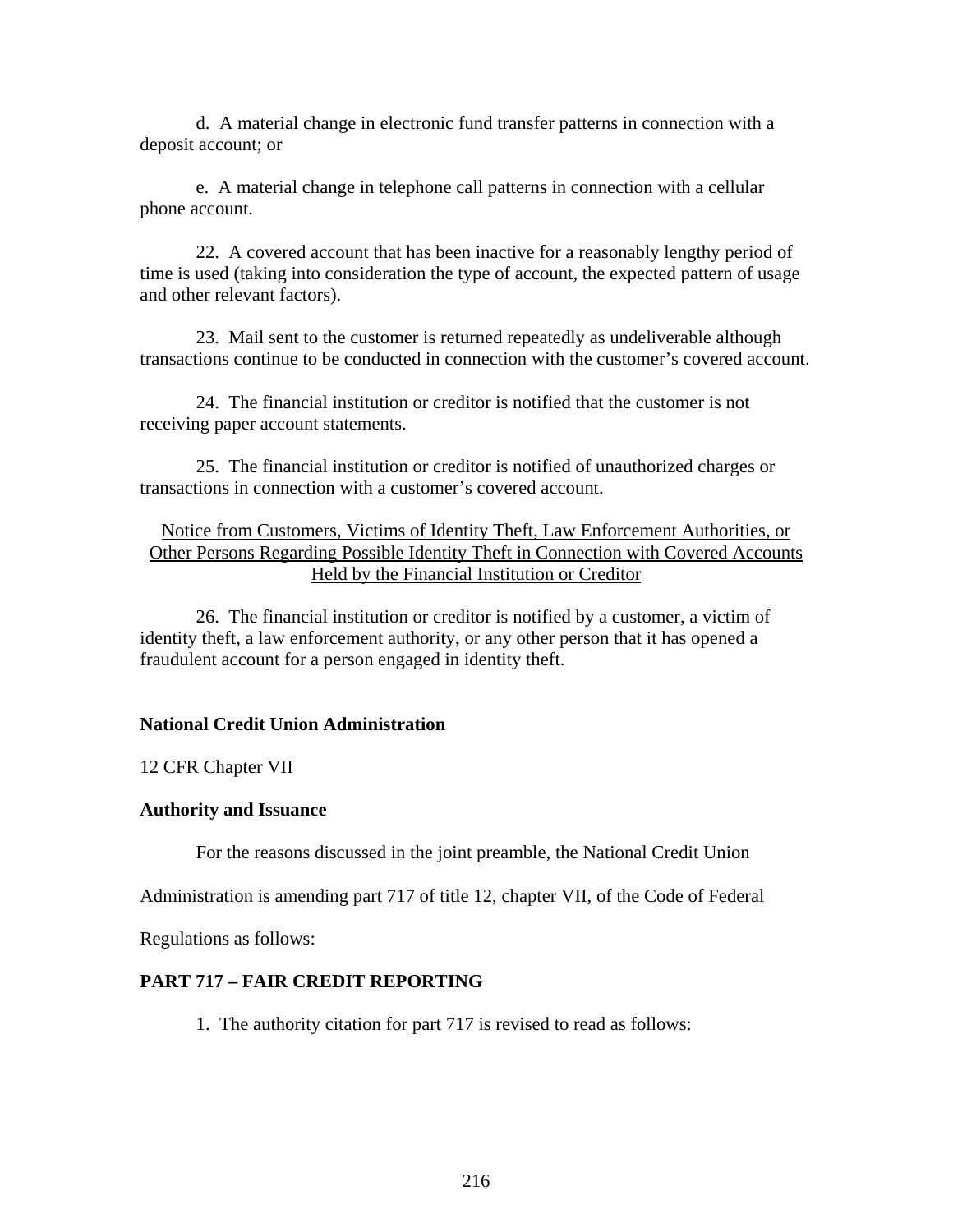**Authority:** 12 U.S.C. 1751 et seq.; 15 U.S.C. 1681a, 1681b, 1681c, 1681m,

1681s, 1681s-1, 1681t, 1681w, 6801 and 6805, Pub. L. 108-159, 117 Stat. 1952.

#### **Subpart A – General Provisions**

2. Amend § 717.3 by revising the introductory text to read as follows:

#### **§ 717.3 Definitions.**

For purposes of this part, unless explicitly stated otherwise:

\* \* \* \* \*

3. Revise the heading for Subpart I as shown below.

## **Subpart I - Duties of Users of Consumer Reports Regarding Address Discrepancies and Records Disposal**

4. Add § 717.82 to read as follows:

#### **§ 717.82 Duties of users regarding address discrepancies.**

(a) Scope. This section applies to a user of consumer reports (user) that receives a notice of address discrepancy from a consumer reporting agency, and that is federal credit union.

(b) Definition. For purposes of this section, a notice of address discrepancy means a notice sent to a user by a consumer reporting agency pursuant to 15 U.S.C.  $1681c(h)(1)$ , that informs the user of a substantial difference between the address for the consumer that the user provided to request the consumer report and the address(es) in the agency's file for the consumer.

 (c) Reasonable belief. (1) Requirement to form a reasonable belief. A user must develop and implement reasonable policies and procedures designed to enable the user to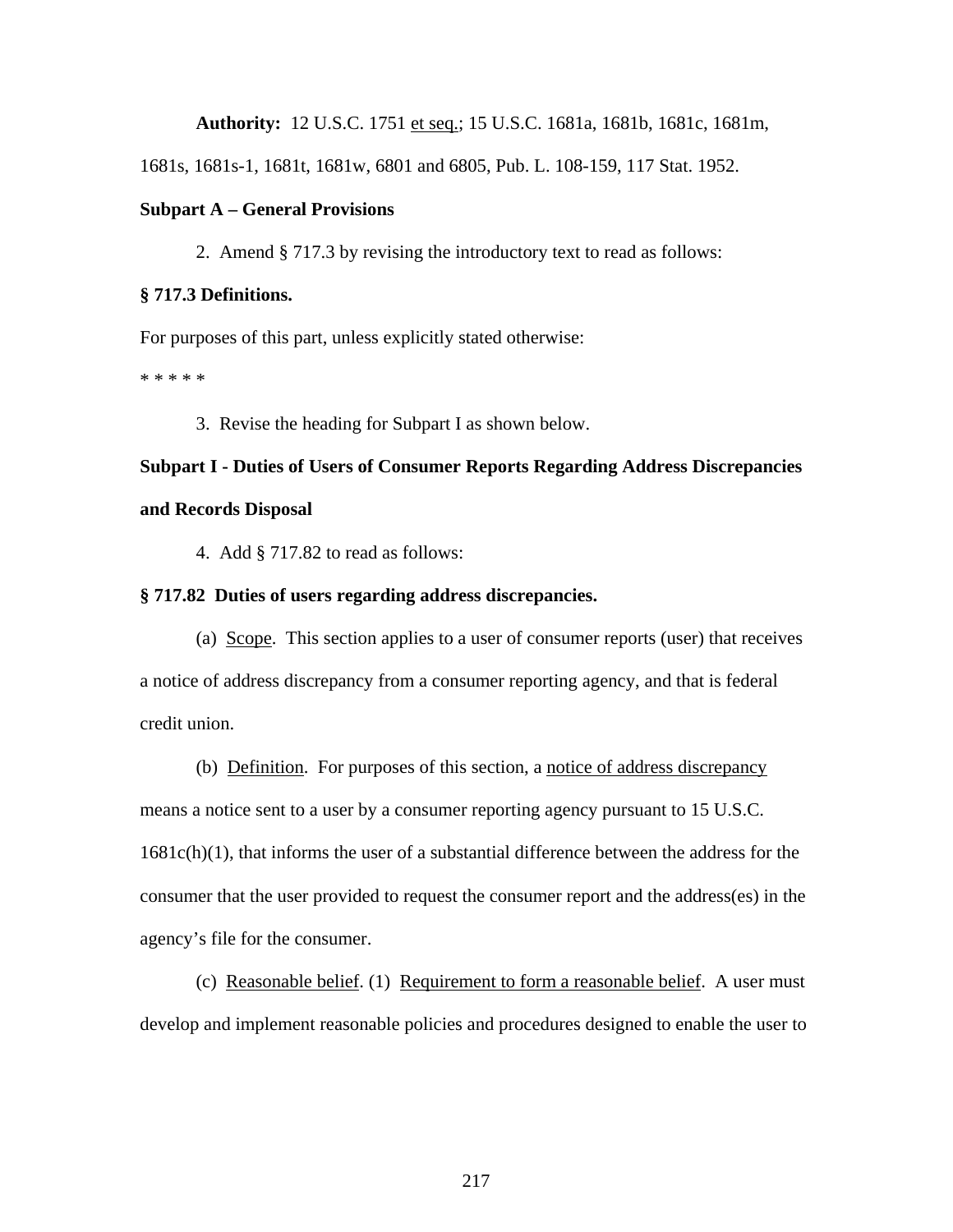form a reasonable belief that a consumer report relates to the consumer about whom it has requested the report, when the user receives a notice of address discrepancy.

 (2) Examples of reasonable policies and procedures. (i) Comparing the information in the consumer report provided by the consumer reporting agency with information the user:

 (A) Obtains and uses to verify the consumer's identity in accordance with the requirements of the Customer Information Program (CIP) rules implementing 31 U.S.C. 5318(l) (31 CFR 103.121);

 (B) Maintains in its own records, such as applications, change of address notifications, other member account records, or retained CIP documentation; or

(C) Obtains from third-party sources; or

 (ii) Verifying the information in the consumer report provided by the consumer reporting agency with the consumer.

 (d) Consumer's address. (1) Requirement to furnish consumer's address to a consumer reporting agency. A user must develop and implement reasonable policies and procedures for furnishing an address for the consumer that the user has reasonably confirmed is accurate to the consumer reporting agency from whom it received the notice of address discrepancy when the user:

 (i) Can form a reasonable belief that the consumer report relates to the consumer about whom the user requested the report;

(ii) Establishes a continuing relationship with the consumer; and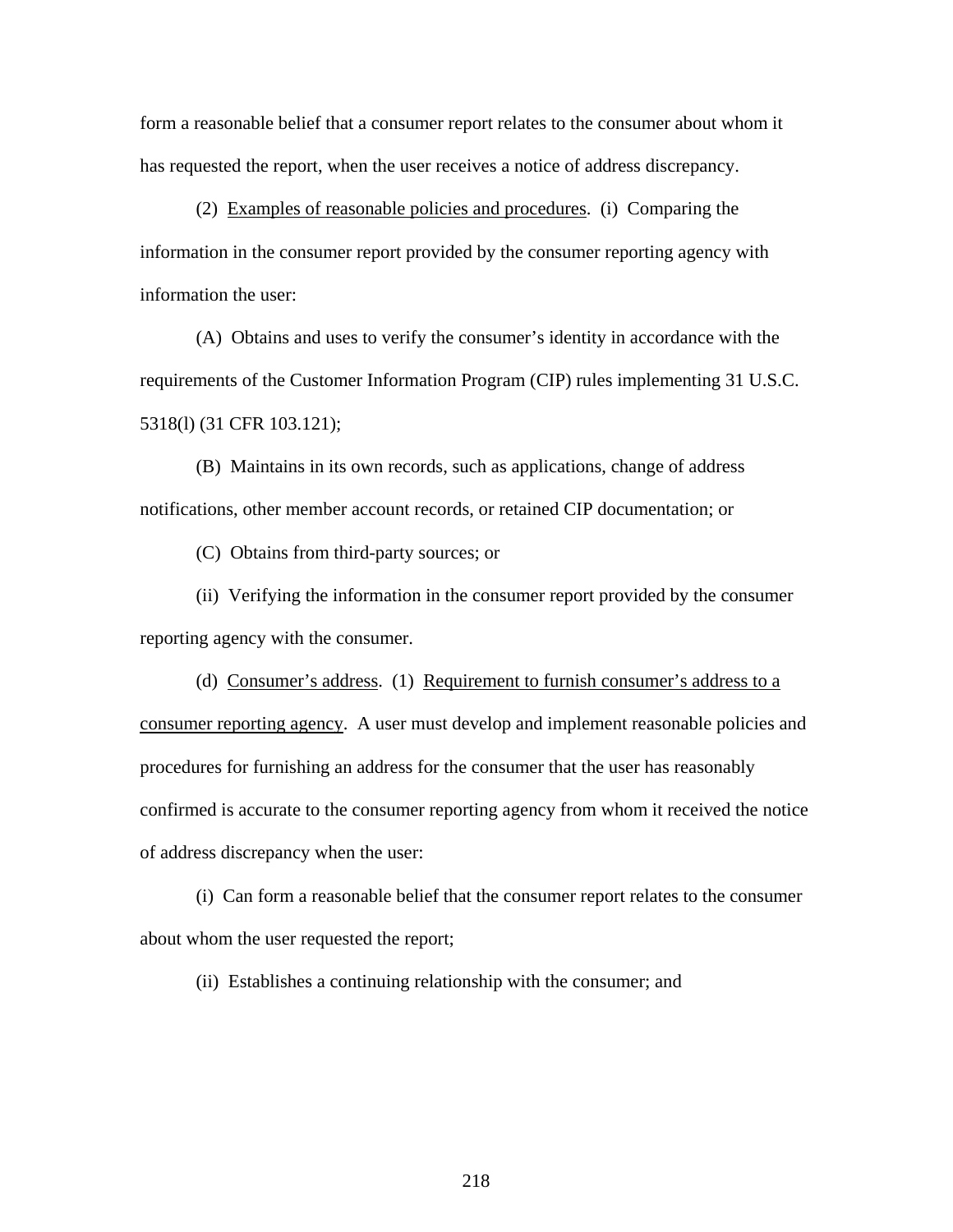(iii) Regularly and in the ordinary course of business furnishes information to the consumer reporting agency from which the notice of address discrepancy relating to the consumer was obtained.

(2) Examples of confirmation methods. The user may reasonably confirm an address is accurate by:

(i) Verifying the address with the consumer about whom it has requested the report;

(ii) Reviewing its own records to verify the address of the consumer;

(iii) Verifying the address through third-party sources; or

(iv) Using other reasonable means.

(3) Timing. The policies and procedures developed in accordance with

paragraph (d)(1) of this section must provide that the user will furnish the consumer's address that the user has reasonably confirmed is accurate to the consumer reporting agency as part of the information it regularly furnishes for the reporting period in which it establishes a relationship with the consumer.

5. Add Subpart J to part 717 to read as follows:

Sec.

717.90 Duties regarding the detection, prevention, and mitigation of identity theft.

717.91 Duties of card issuers regarding changes of address.

#### **Subpart J – Identity Theft Red Flags**

#### **§ 717.90 Duties regarding the detection, prevention, and mitigation of identity theft.**

(a) Scope. This section applies to a financial institution or creditor that is a federal credit union.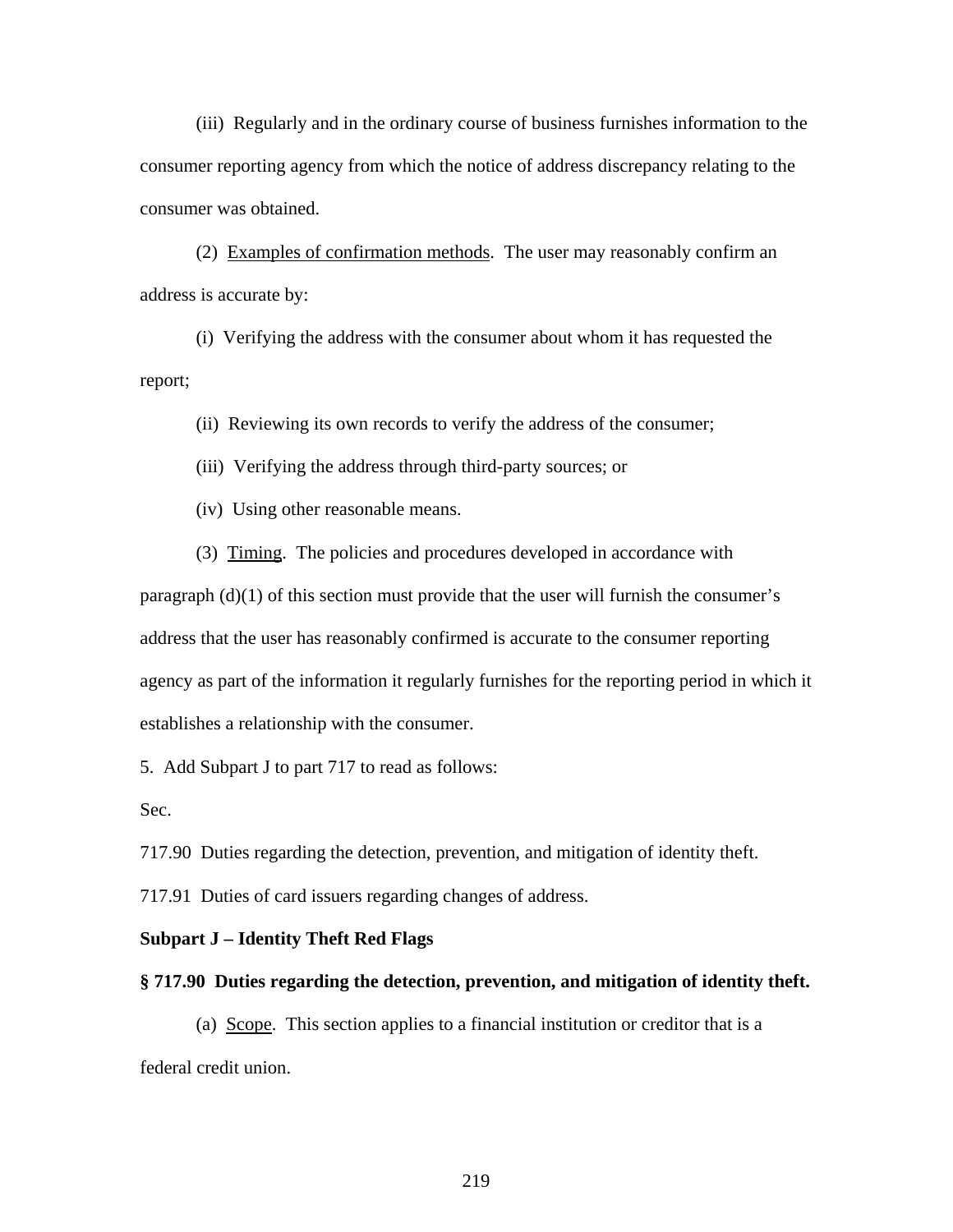(b) Definitions. For purposes of this section and Appendix J, the following definitions apply:

(1) Account means a continuing relationship established by a person with a federal credit union to obtain a product or service for personal, family, household or business purposes. Account includes:

(i) An extension of credit, such as the purchase of property or services involving a deferred payment; and

(ii) A share or deposit account.

(2) The term board of directors refers to a federal credit union's board of directors.

(3) Covered account means:

(i) An account that a federal credit union offers or maintains, primarily for personal, family, or household purposes, that involves or is designed to permit multiple payments or transactions, such as a credit card account, mortgage loan, automobile loan, checking account, or share account; and

(ii) Any other account that the federal credit union offers or maintains for which there is a reasonably foreseeable risk to members or to the safety and soundness of the federal credit union from identity theft, including financial, operational, compliance, reputation, or litigation risks.

(4) Credit has the same meaning as in 15 U.S.C.  $1681a(r)(5)$ .

(5) Creditor has the same meaning as in 15 U.S.C.  $1681a(r)(5)$ .

(6) Customer means a member that has a covered account with a federal credit union.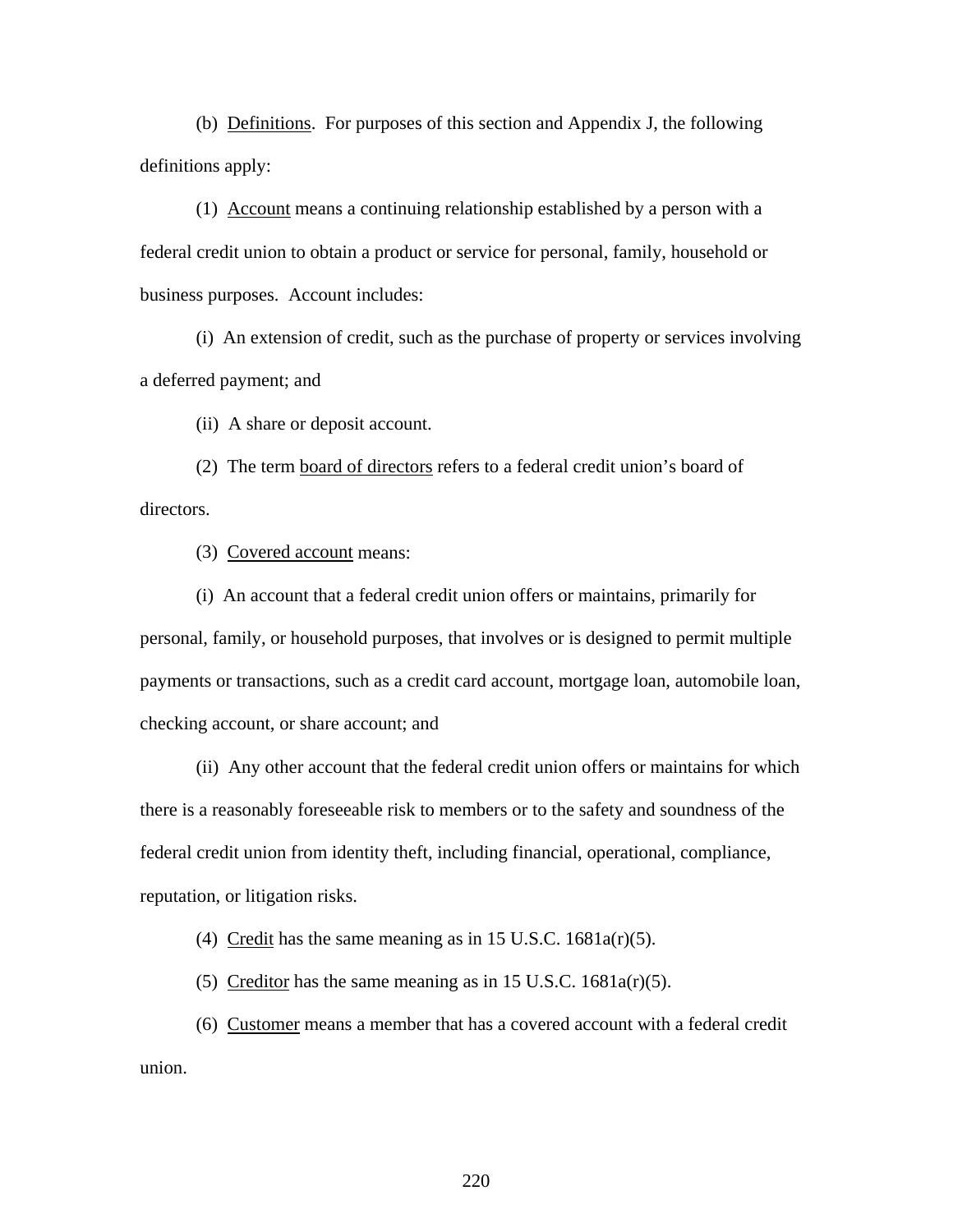(7) Financial institution has the same meaning as in  $15 \text{ U.S.C. } 1681a(t)$ .

(8) Identity theft has the same meaning as in 16 CFR 603.2(a).

(9) Red Flag means a pattern, practice, or specific activity that indicates the possible existence of identity theft.

(10) Service provider means a person that provides a service directly to the federal credit union.

(c) Periodic Identification of Covered Accounts. Each federal credit union must periodically determine whether it offers or maintains covered accounts. As a part of this determination, a federal credit union must conduct a risk assessment to determine whether it offers or maintains covered accounts described in paragraph  $(b)(3)(ii)$  of this section, taking into consideration:

- (1) The methods it provides to open its accounts;
- (2) The methods it provides to access its accounts; and
- (3) Its previous experiences with identity theft.

(d) Establishment of an Identity Theft Prevention Program. (1) Program

requirement. Each federal credit union that offers or maintains one or more covered accounts must develop and implement a written Identity Theft Prevention Program (Program) that is designed to detect, prevent, and mitigate identity theft in connection with the opening of a covered account or any existing covered account. The Program must be appropriate to the size and complexity of the federal credit union and the nature and scope of its activities.

(2) Elements of the Program. The Program must include reasonable policies and procedures to: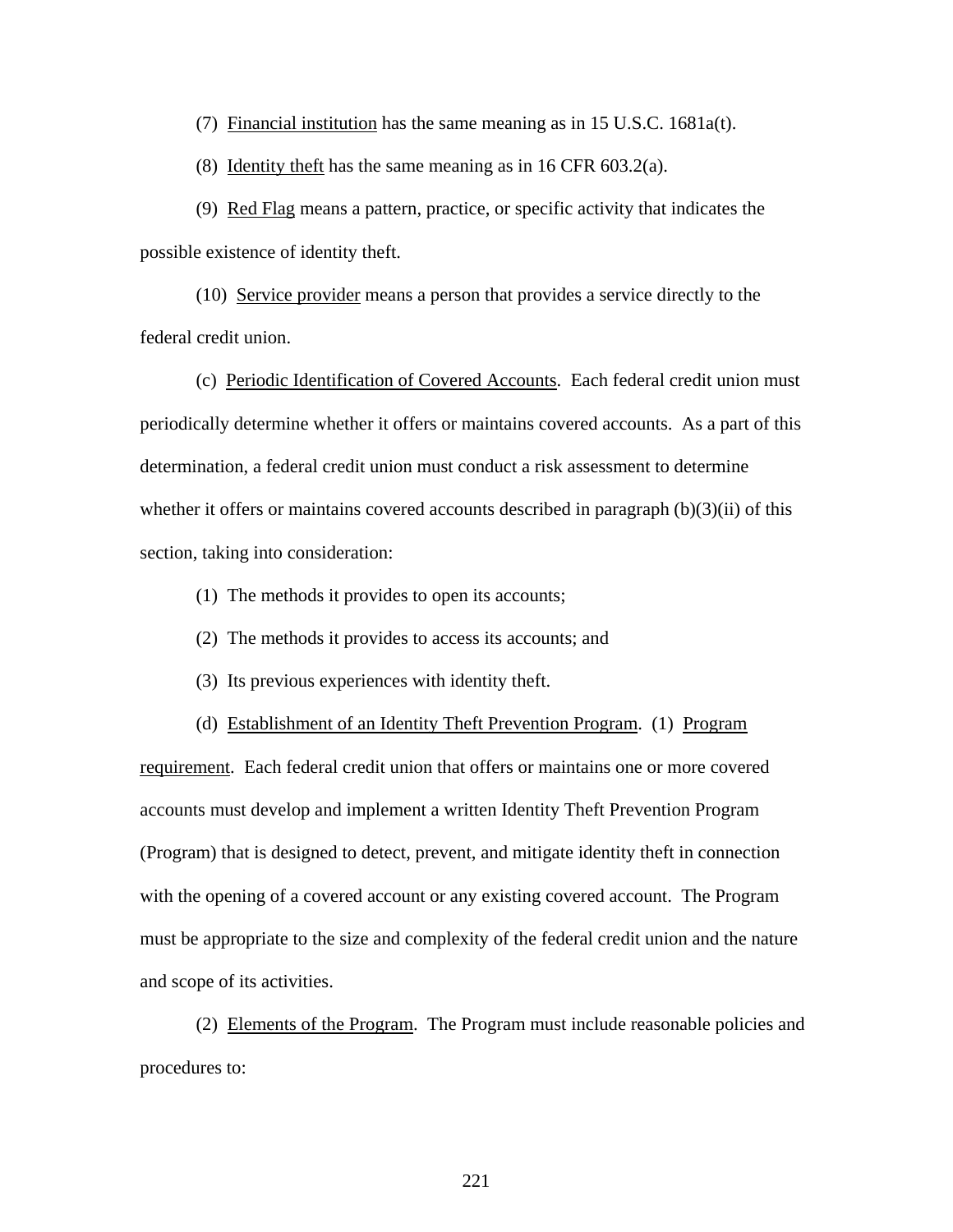(i) Identify relevant Red Flags for the covered accounts that the federal credit union offers or maintains, and incorporate those Red Flags into its Program;

(ii) Detect Red Flags that have been incorporated into the Program of the federal credit union;

(iii) Respond appropriately to any Red Flags that are detected pursuant to paragraph (d)(2)(ii) of this section to prevent and mitigate identity theft; and

(iv) Ensure the Program (including the Red Flags determined to be relevant) is updated periodically, to reflect changes in risks to members and to the safety and soundness of the federal credit union from identity theft.

 (e) Administration of the Program. Each federal credit union that is required to implement a Program must provide for the continued administration of the Program and must:

(1) Obtain approval of the initial written Program from either its board of directors or an appropriate committee of the board of directors;

(2) Involve the board of directors, an appropriate committee thereof, or a designated employee at the level of senior management in the oversight, development, implementation and administration of the Program;

(3) Train staff, as necessary, to effectively implement the Program; and

 (4) Exercise appropriate and effective oversight of service provider arrangements.

(f) Guidelines. Each federal credit union that is required to implement a Program must consider the guidelines in Appendix J of this part and include in its Program those guidelines that are appropriate.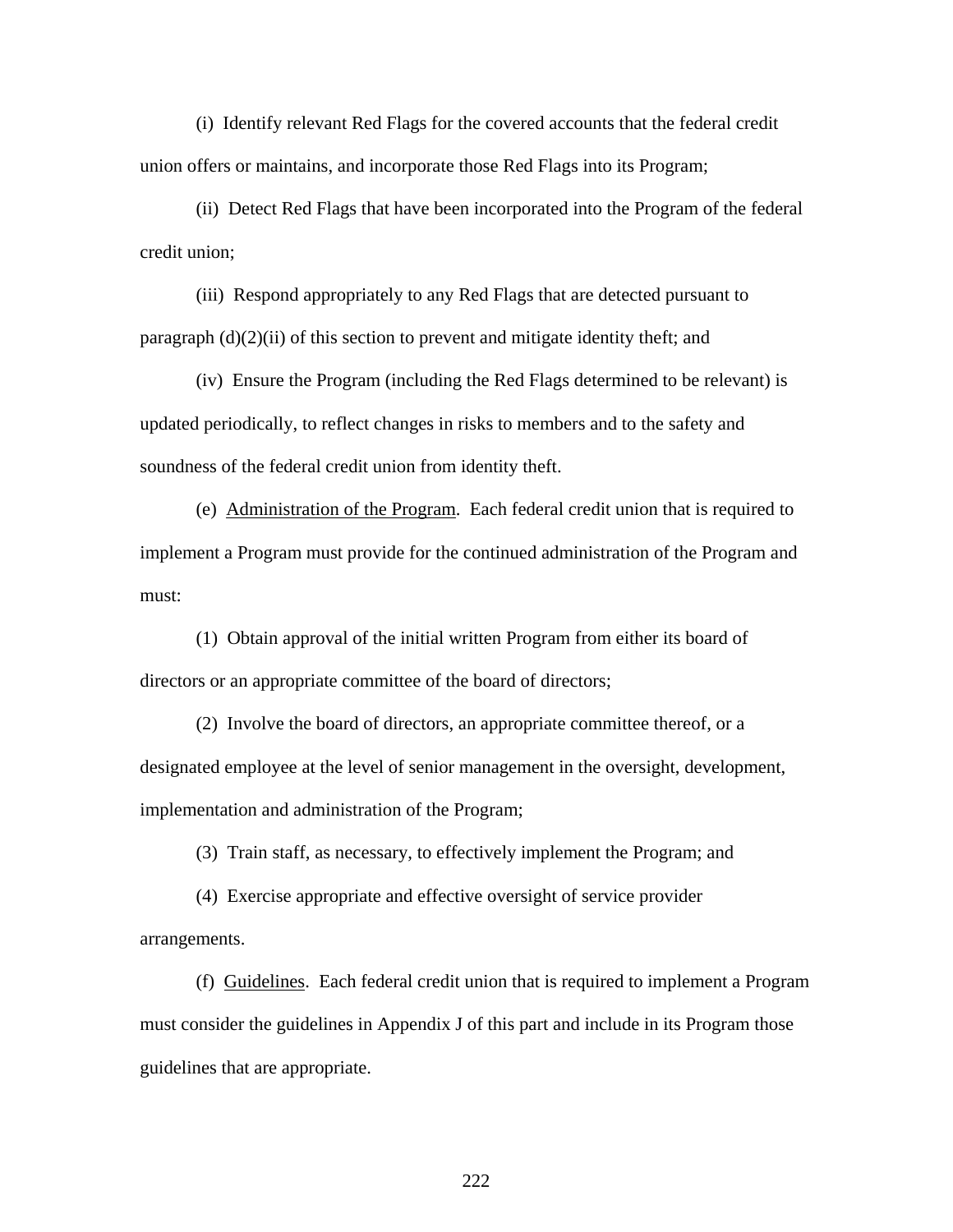#### **§ 717.91 Duties of card issuers regarding changes of address.**

(a) Scope. This section applies to an issuer of a debit or credit card (card issuer) that is a federal credit union.

(b) Definitions. For purposes of this section:

(1) Cardholder means a member who has been issued a credit or debit card.

(2) Clear and conspicuous means reasonably understandable and designed to call attention to the nature and significance of the information presented.

(c) Address validation requirements. A card issuer must establish and implement reasonable policies and procedures to assess the validity of a change of address if it receives notification of a change of address for a member's debit or credit card account and, within a short period of time afterwards (during at least the first 30 days after it receives such notification), the card issuer receives a request for an additional or replacement card for the same account. Under these circumstances, the card issuer may not issue an additional or replacement card, until, in accordance with its reasonable policies and procedures and for the purpose of assessing the validity of the change of address, the card issuer:

(1)(i) Notifies the cardholder of the request:

(A) At the cardholder's former address; or

(B) By any other means of communication that the card issuer and the cardholder have previously agreed to use; and

(ii) Provides to the cardholder a reasonable means of promptly reporting incorrect address changes; or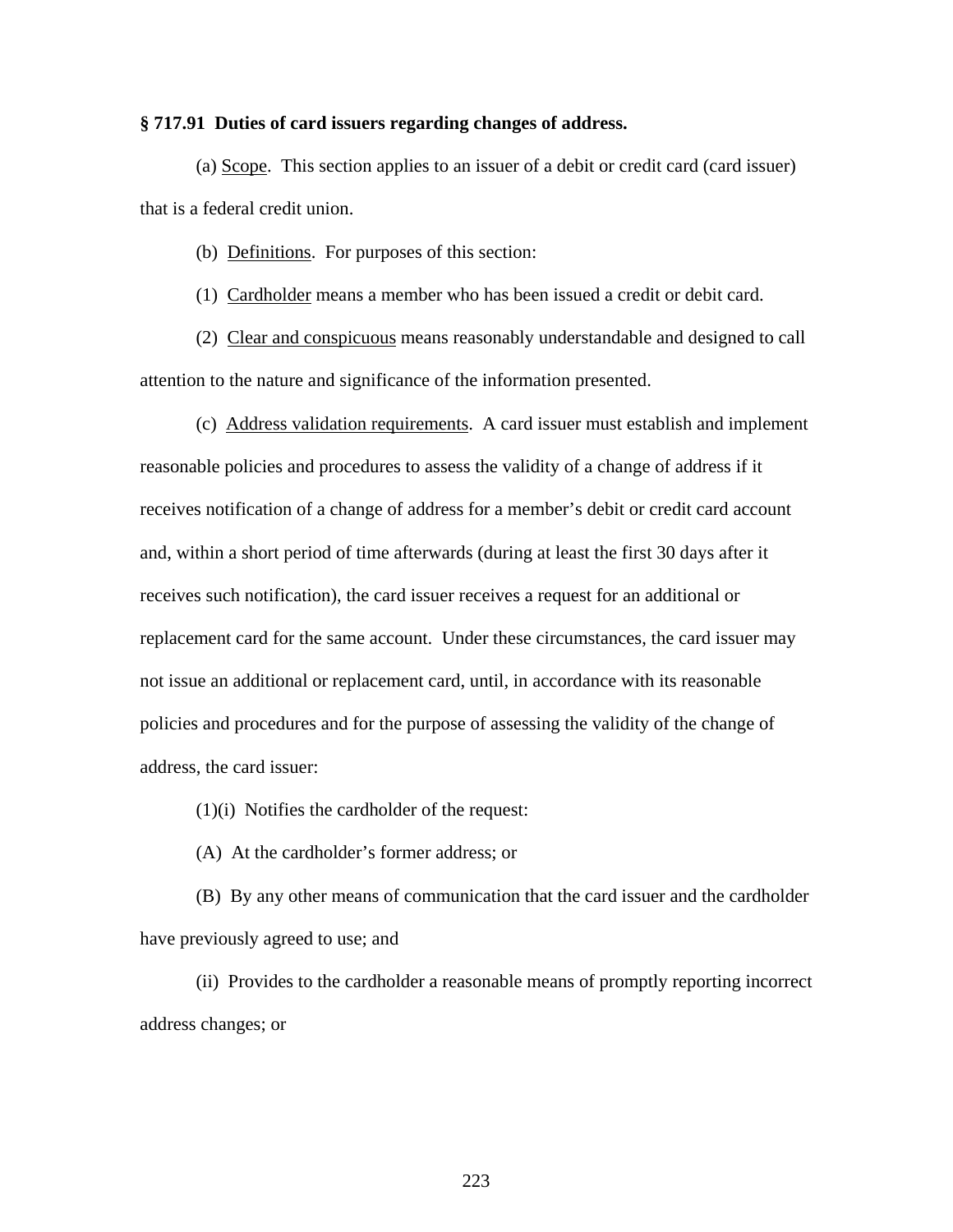(2) Otherwise assesses the validity of the change of address in accordance with the policies and procedures the card issuer has established pursuant to § 717.90 of this part.

(d) Alternative timing of address validation. A card issuer may satisfy the requirements of paragraph (c) of this section if it validates an address pursuant to the methods in paragraph  $(c)(1)$  or  $(c)(2)$  of this section when it receives an address change notification, before it receives a request for an additional or replacement card.

 (e) Form of notice. Any written or electronic notice that the card issuer provides under this paragraph must be clear and conspicuous and provided separately from its regular correspondence with the cardholder.

#### **Appendices D-I [Reserved]**

- 6. Reserve appendices D through I to part 717.
- 7. Add Appendix J to part 717 to read as follows:

## **APPENDIX J TO PART 717 – INTERAGENCY GUIDELINES ON IDENTITY THEFT DETECTION, PREVENTION, AND MITIGATION**

Section 717.90 of this part requires each federal credit union that offers or maintains one or more covered accounts, as defined in § 717.90(b)(3) of this part, to develop and provide for the continued administration of a written Program to detect, prevent, and mitigate identity theft in connection with the opening of a covered account or any existing covered account. These guidelines are intended to assist federal credit unions in the formulation and maintenance of a Program that satisfies the requirements of § 717.90 of this part.

I. The Program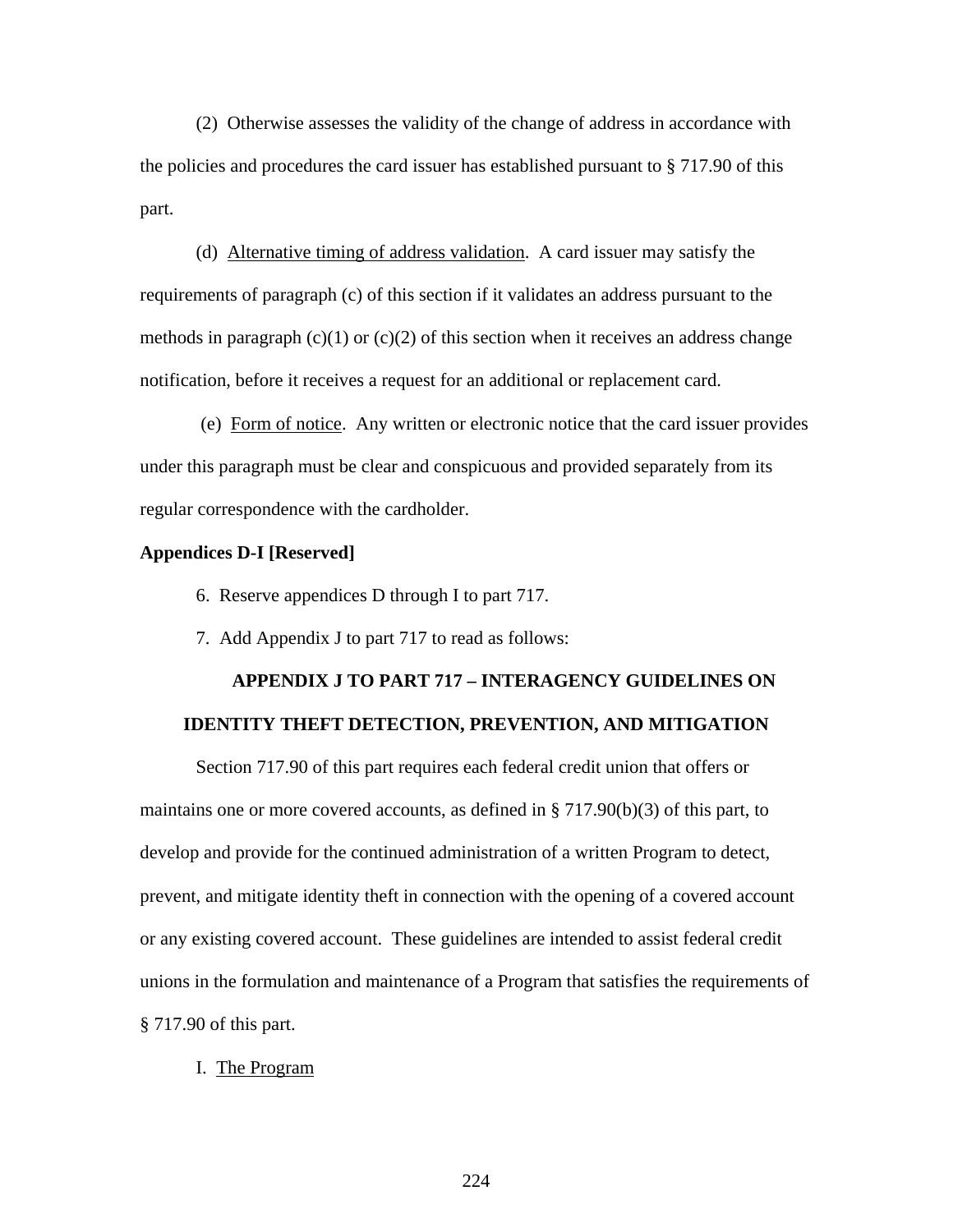In designing its Program, a federal credit union may incorporate, as appropriate, its existing policies, procedures, and other arrangements that control reasonably foreseeable risks to members or to the safety and soundness of the federal credit union from identity theft.

II. Identifying Relevant Red Flags

 (a) Risk Factors. A federal credit union should consider the following factors in identifying relevant Red Flags for covered accounts, as appropriate:

(1) The types of covered accounts it offers or maintains;

(2) The methods it provides to open its covered accounts;

(3) The methods it provides to access its covered accounts; and

(4) Its previous experiences with identity theft.

 (b) Sources of Red Flags. Federal credit unions should incorporate relevant Red Flags from sources such as:

(1) Incidents of identity theft that the federal credit union has experienced;

(2) Methods of identity theft that the federal credit union has identified that

reflect changes in identity theft risks; and

(3) Applicable supervisory guidance.

 (c) Categories of Red Flags. The Program should include relevant Red Flags from the following categories, as appropriate. Examples of Red Flags from each of these categories are appended as Supplement A to this Appendix J.

 (1) Alerts, notifications, or other warnings received from consumer reporting agencies or service providers, such as fraud detection services;

(2) The presentation of suspicious documents;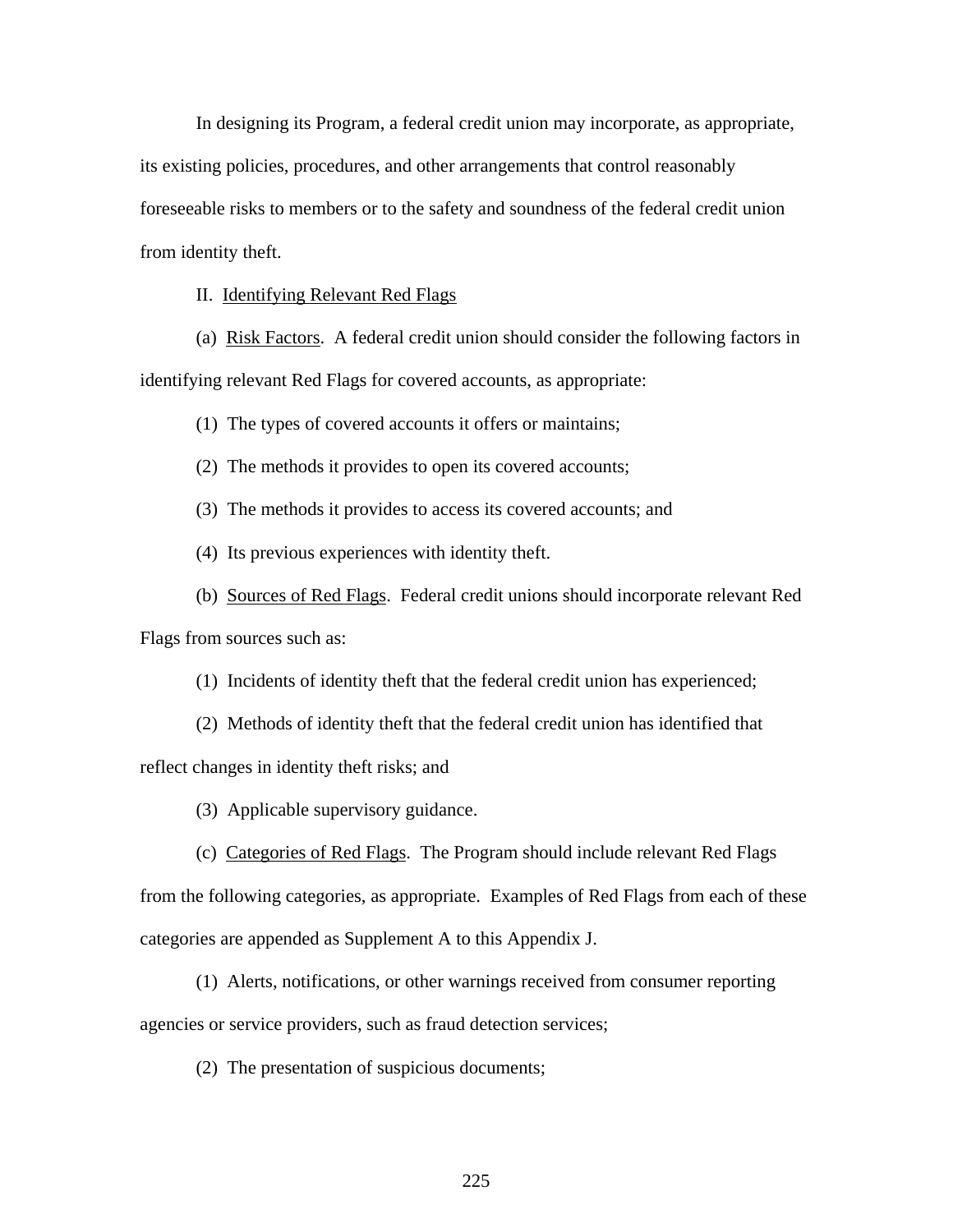(3) The presentation of suspicious personal identifying information, such as a suspicious address change;

 (4) The unusual use of, or other suspicious activity related to, a covered account; and

 (5) Notice from members, victims of identity theft, law enforcement authorities, or other persons regarding possible identity theft in connection with covered accounts held by the federal credit union.

III. Detecting Red Flags

 The Program's policies and procedures should address the detection of Red Flags in connection with the opening of covered accounts and existing covered accounts, such as by:

(a) Obtaining identifying information about, and verifying the identity of, a person opening a covered account, for example, using the policies and procedures regarding identification and verification set forth in the Customer Identification Program rules implementing 31 U.S.C. 5318(l) (31 CFR 103.121); and

(b) Authenticating members, monitoring transactions, and verifying the validity of change of address requests, in the case of existing covered accounts.

IV. Preventing and Mitigating Identity Theft

The Program's policies and procedures should provide for appropriate responses to the Red Flags the federal credit union has detected that are commensurate with the degree of risk posed. In determining an appropriate response, a federal credit union should consider aggravating factors that may heighten the risk of identity theft, such as a data security incident that results in unauthorized access to a member's account records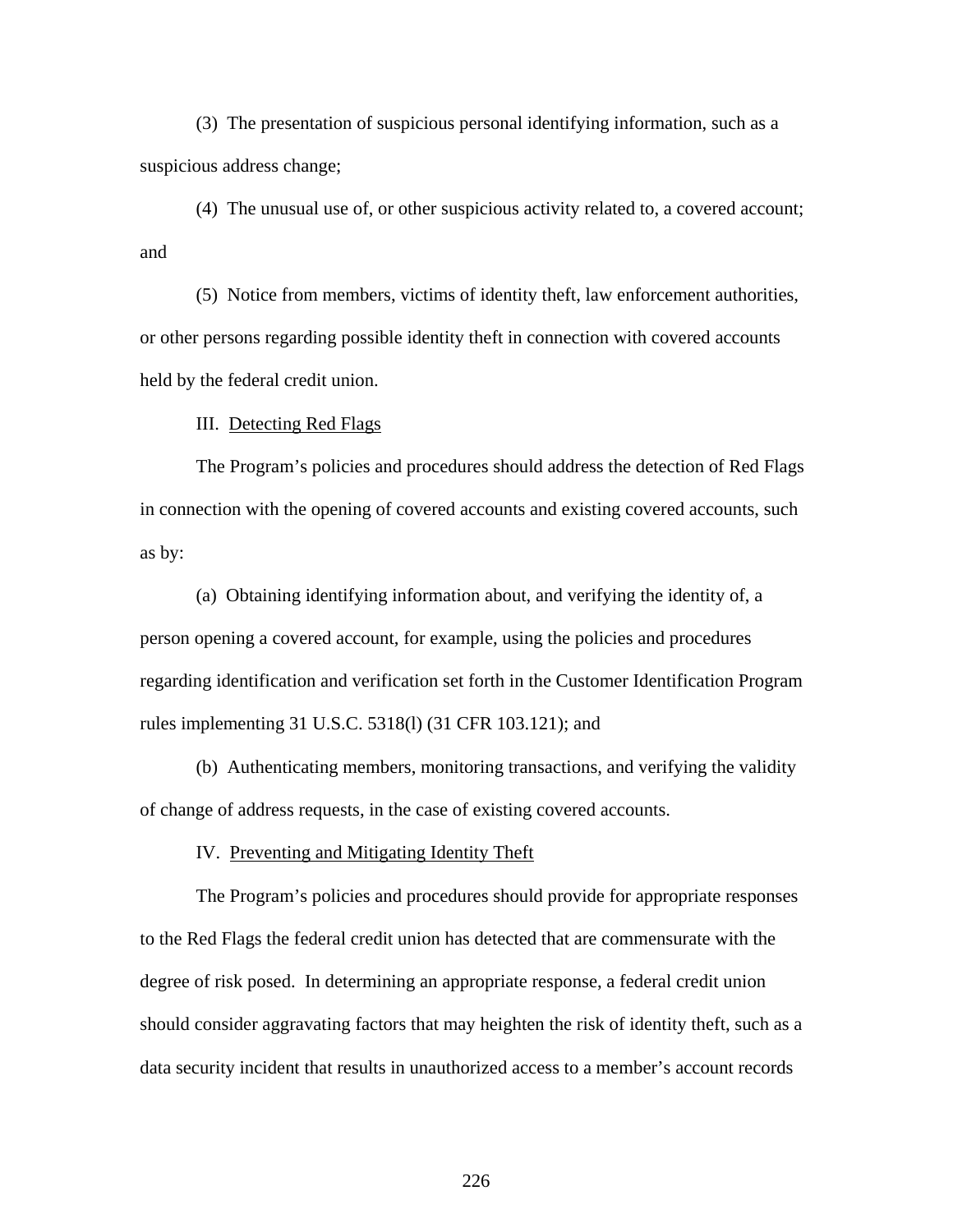held by the federal credit union or a third party, or notice that a member has provided information related to a covered account held by the federal credit union to someone fraudulently claiming to represent the federal credit union or to a fraudulent website. Appropriate responses may include the following:

(a) Monitoring a covered account for evidence of identity theft;

(b) Contacting the member;

(c) Changing any passwords, security codes, or other security devices that permit access to a covered account;

(d) Reopening a covered account with a new account number;

(e) Not opening a new covered account;

(f) Closing an existing covered account;

(g) Not attempting to collect on a covered account or not selling a covered account to a debt collector;

(h) Notifying law enforcement; or

(i) Determining that no response is warranted under the particular circumstances.

V. Updating the Program

Federal credit unions should update the Program (including the Red Flags

determined to be relevant) periodically, to reflect changes in risks to members or to the

safety and soundness of the federal credit union from identity theft, based on factors such

as:

(a) The experiences of the federal credit union with identity theft;

(b) Changes in methods of identity theft;

(c) Changes in methods to detect, prevent, and mitigate identity theft;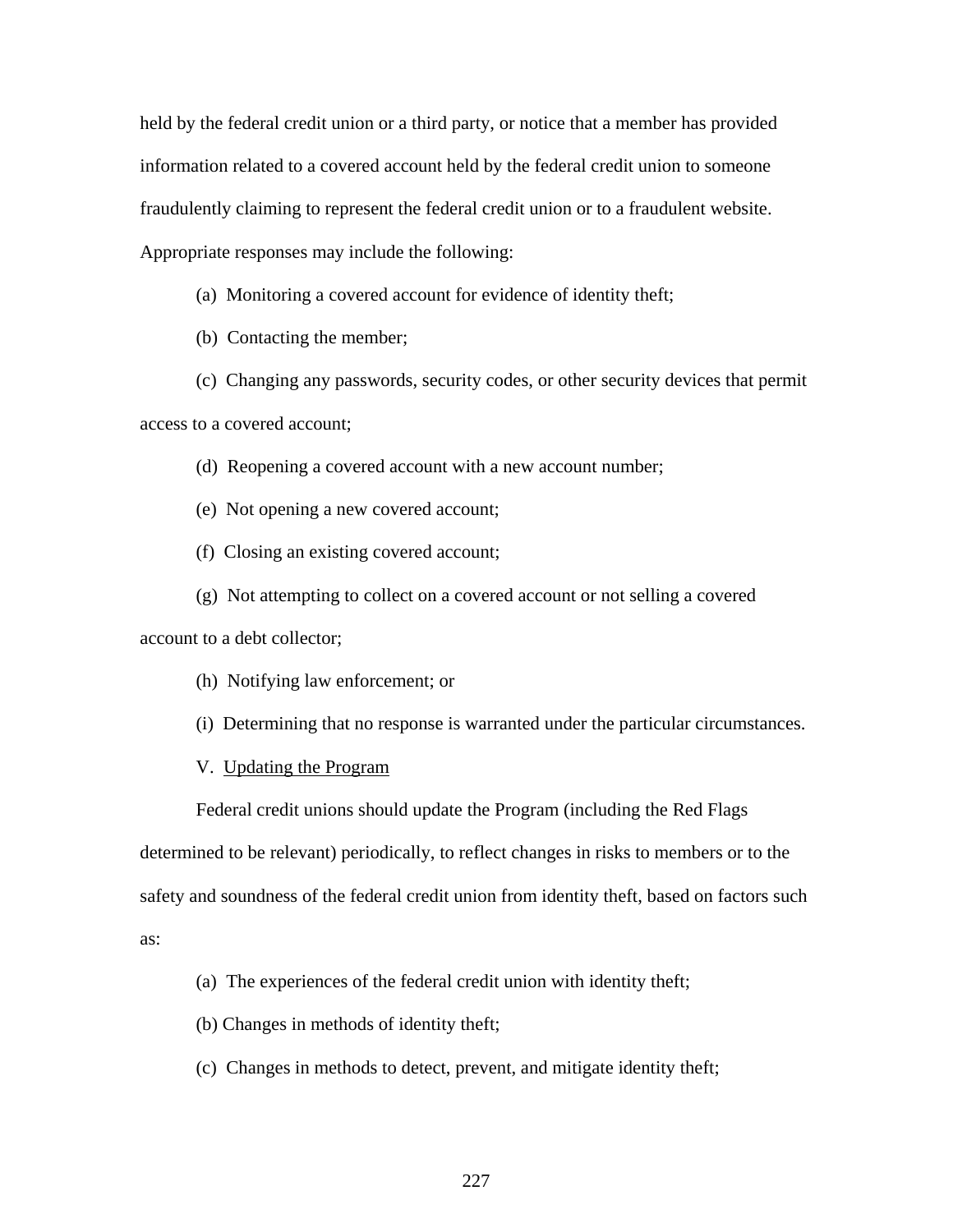(d) Changes in the types of accounts that the federal credit union offers or maintains; and

(e) Changes in the business arrangements of the federal credit union, including mergers, acquisitions, alliances, joint ventures, and service provider arrangements.

VI. Methods for Administering the Program

(a) Oversight of Program. Oversight by the board of directors, an appropriate committee of the board, or a designated employee at the level of senior management should include:

(1) Assigning specific responsibility for the Program's implementation;

(2) Reviewing reports prepared by staff regarding compliance by the federal credit union with § 717.90 of this part; and

(3) Approving material changes to the Program as necessary to address changing identity theft risks.

(b) Reports. (1) In general. Staff of the federal credit union responsible for development, implementation, and administration of its Program should report to the board of directors, an appropriate committee of the board, or a designated employee at the level of senior management, at least annually, on compliance by the federal credit union with § 717.90 of this part.

 (2) Contents of report. The report should address material matters related to the Program and evaluate issues such as: the effectiveness of the policies and procedures of the federal credit union in addressing the risk of identity theft in connection with the opening of covered accounts and with respect to existing covered accounts; service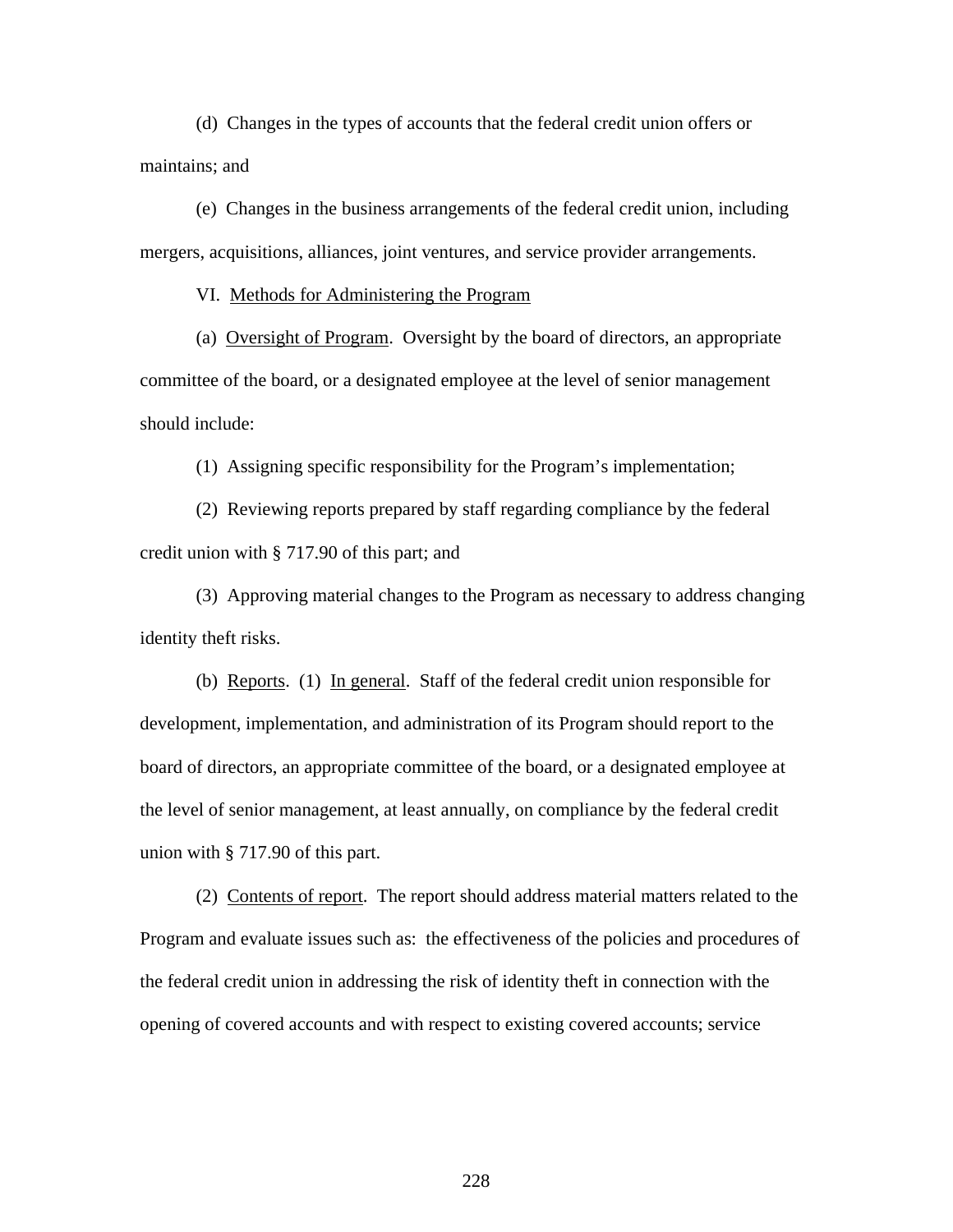provider arrangements; significant incidents involving identity theft and management's response; and recommendations for material changes to the Program.

 (c) Oversight of service provider arrangements. Whenever a federal credit union engages a service provider to perform an activity in connection with one or more covered accounts the federal credit union should take steps to ensure that the activity of the service provider is conducted in accordance with reasonable policies and procedures designed to detect, prevent, and mitigate the risk of identity theft. For example, a federal credit union could require the service provider by contract to have policies and procedures to detect relevant Red Flags that may arise in the performance of the service provider's activities, and either report the Red Flags to the federal credit union, or to take appropriate steps to prevent or mitigate identity theft.

#### VII. Other Applicable Legal Requirements

Federal credit unions should be mindful of other related legal requirements that may be applicable, such as:

(a) Filing a Suspicious Activity Report under 31 U.S.C. 5318(g) and 12 CFR 748.1(c);

(b) Implementing any requirements under 15 U.S.C. 1681c-1(h) regarding the circumstances under which credit may be extended when the federal credit union detects a fraud or active duty alert;

(c) Implementing any requirements for furnishers of information to consumer reporting agencies under 15 U.S.C. 1681s-2, for example, to correct or update inaccurate or incomplete information, and to not report information that the furnisher has reasonable cause to believe is inaccurate; and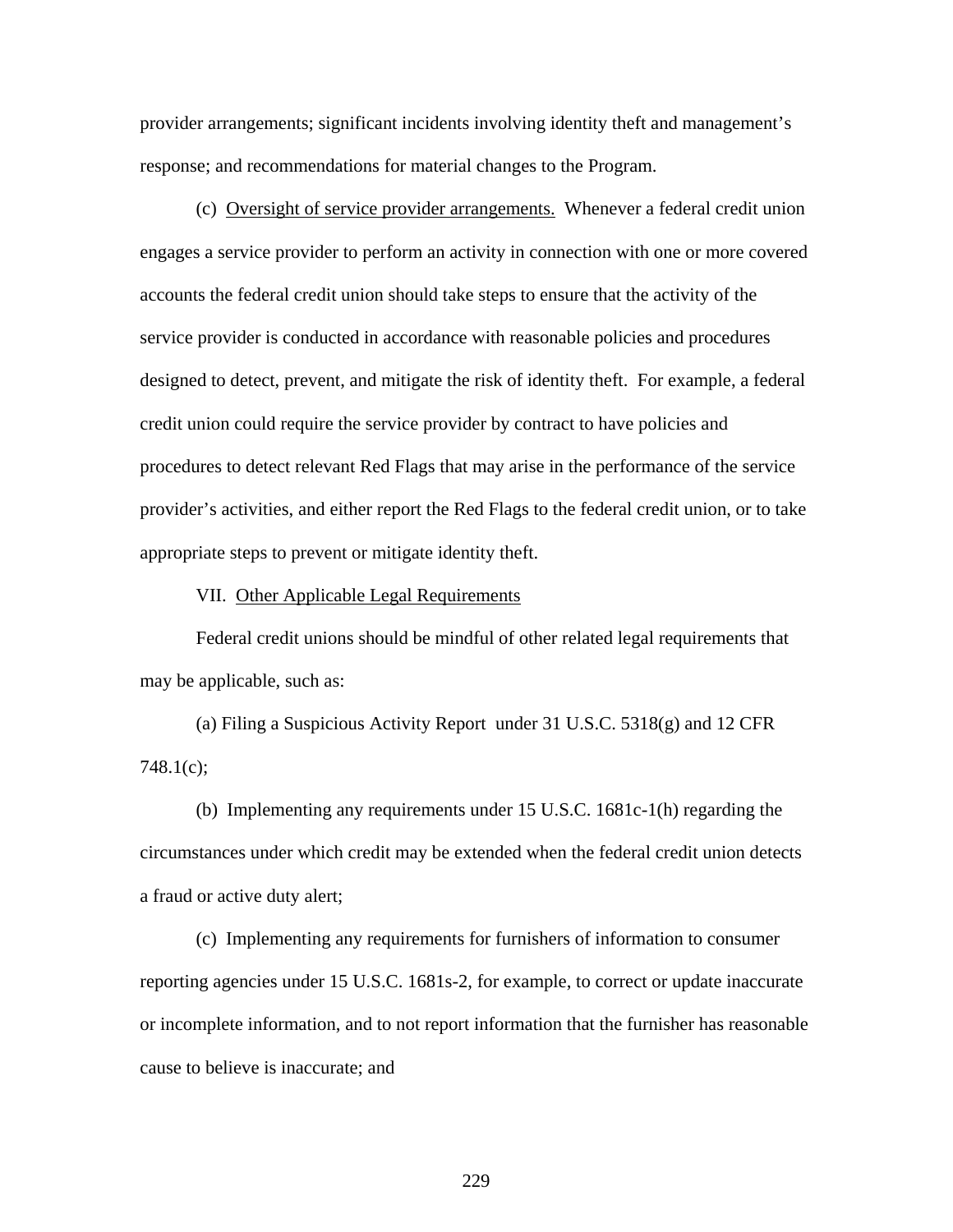(d) Complying with the prohibitions in 15 U.S.C. 1681m on the sale, transfer, and placement for collection of certain debts resulting from identity theft.

## **Supplement A to Appendix J**

In addition to incorporating Red Flags from the sources recommended in section

II.b. of the Guidelines in Appendix J of this part, each federal credit union may consider

incorporating into its Program, whether singly or in combination, Red Flags from the

following illustrative examples in connection with covered accounts:

## Alerts, Notifications or Warnings from a Consumer Reporting Agency

1. A fraud or active duty alert is included with a consumer report.

2. A consumer reporting agency provides a notice of credit freeze in response to a request for a consumer report.

3. A consumer reporting agency provides a notice of address discrepancy, as defined in § 717.82(b) of this part.

4. A consumer report indicates a pattern of activity that is inconsistent with the history and usual pattern of activity of an applicant or member, such as:

- a. A recent and significant increase in the volume of inquiries;
- b. An unusual number of recently established credit relationships;
- c. A material change in the use of credit, especially with respect to recently established credit relationships; or
- d. An account that was closed for cause or identified for abuse of account privileges by a financial institution or creditor.

## Suspicious Documents

5. Documents provided for identification appear to have been altered or forged.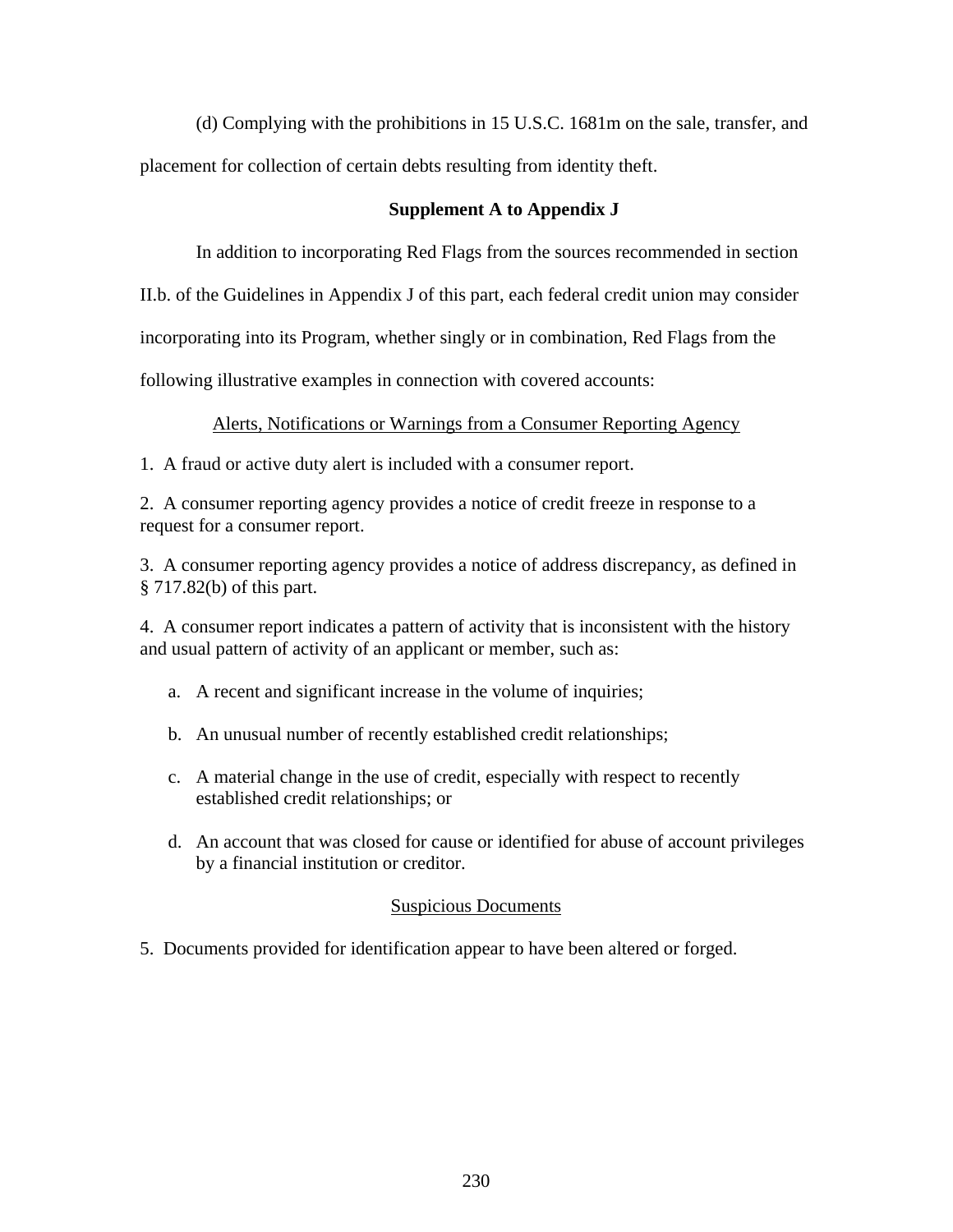6. The photograph or physical description on the identification is not consistent with the appearance of the applicant or member presenting the identification.

7. Other information on the identification is not consistent with information provided by the person opening a new covered account or member presenting the identification.

8. Other information on the identification is not consistent with readily accessible information that is on file with the federal credit union, such as a signature card or a recent check.

9. An application appears to have been altered or forged, or gives the appearance of having been destroyed and reassembled.

## Suspicious Personal Identifying Information

10. Personal identifying information provided is inconsistent when compared against external information sources used by the federal credit union. For example:

a. The address does not match any address in the consumer report; or

b. The Social Security Number (SSN) has not been issued, or is listed on the Social Security Administration's Death Master File.

11. Personal identifying information provided by the member is not consistent with other personal identifying information provided by the member. For example, there is a lack of correlation between the SSN range and date of birth.

12. Personal identifying information provided is associated with known fraudulent activity as indicated by internal or third-party sources used by the federal credit union. For example:

a. The address on an application is the same as the address provided on a fraudulent application; or

b. The phone number on an application is the same as the number provided on a fraudulent application.

13. Personal identifying information provided is of a type commonly associated with fraudulent activity as indicated by internal or third-party sources used by the federal credit union. For example:

a. The address on an application is fictitious, a mail drop, or prison; or

b. The phone number is invalid, or is associated with a pager or answering service.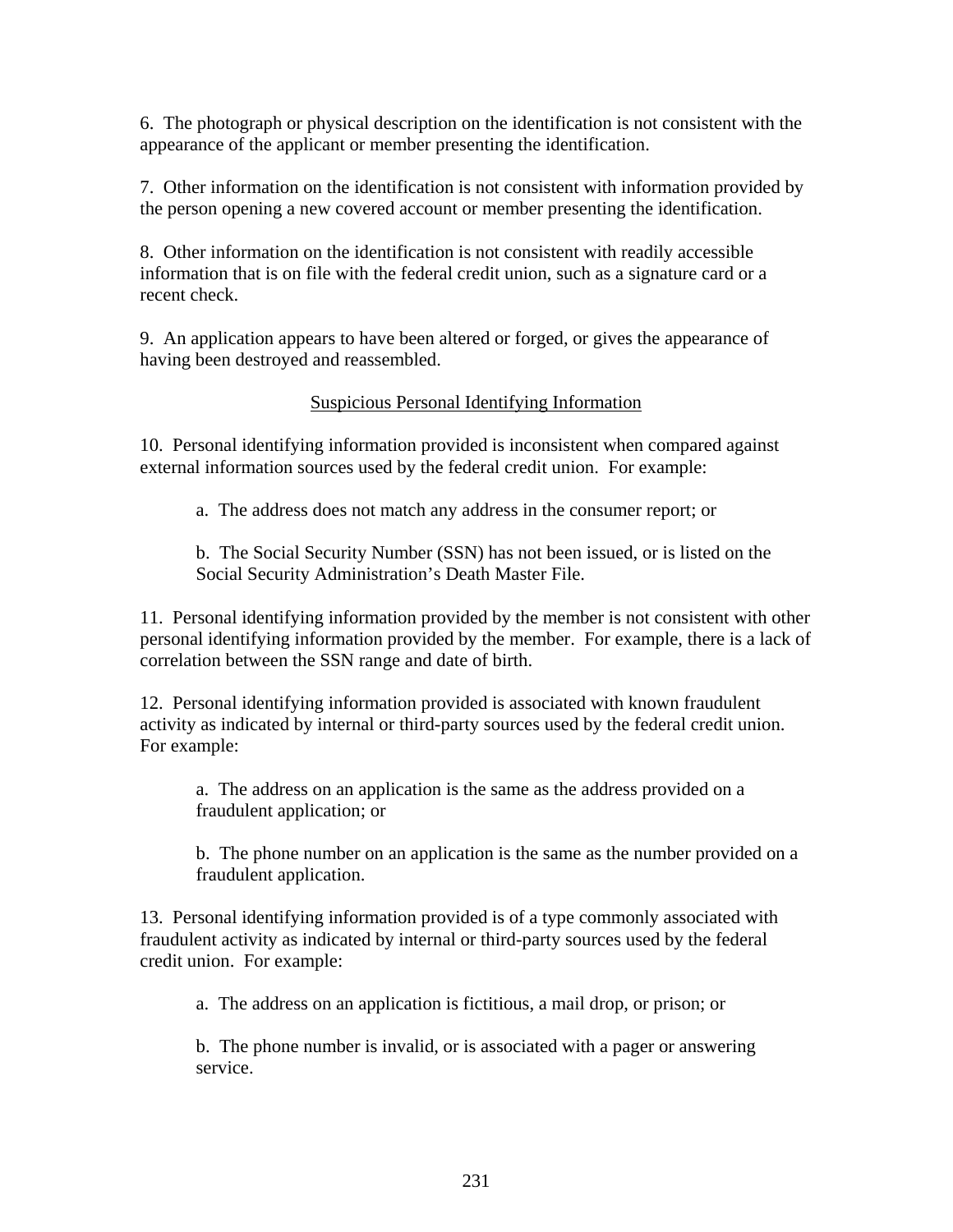14. The SSN provided is the same as that submitted by other persons opening an account or other members.

15. The address or telephone number provided is the same as or similar to the account number or telephone number submitted by an unusually large number of other persons opening accounts or other members.

16. The person opening the covered account or the member fails to provide all required personal identifying information on an application or in response to notification that the application is incomplete.

17. Personal identifying information provided is not consistent with personal identifying information that is on file with the federal credit union.

18. For federal credit unions that use challenge questions, the person opening the covered account or the member cannot provide authenticating information beyond that which generally would be available from a wallet or consumer report.

## Unusual Use of, or Suspicious Activity Related to, the Covered Account

19. Shortly following the notice of a change of address for a covered account, the institution or creditor receives a request for a new, additional, or replacement card or a cell phone, or for the addition of authorized users on the account.

20. A new revolving credit account is used in a manner commonly associated with known patterns of fraud patterns. For example:

a. The majority of available credit is used for cash advances or merchandise that is easily convertible to cash (e.g., electronics equipment or jewelry); or

b. The member fails to make the first payment or makes an initial payment but no subsequent payments.

21. A covered account is used in a manner that is not consistent with established patterns of activity on the account. There is, for example:

a. Nonpayment when there is no history of late or missed payments;

b. A material increase in the use of available credit;

c. A material change in purchasing or spending patterns;

d. A material change in electronic fund transfer patterns in connection with a deposit account; or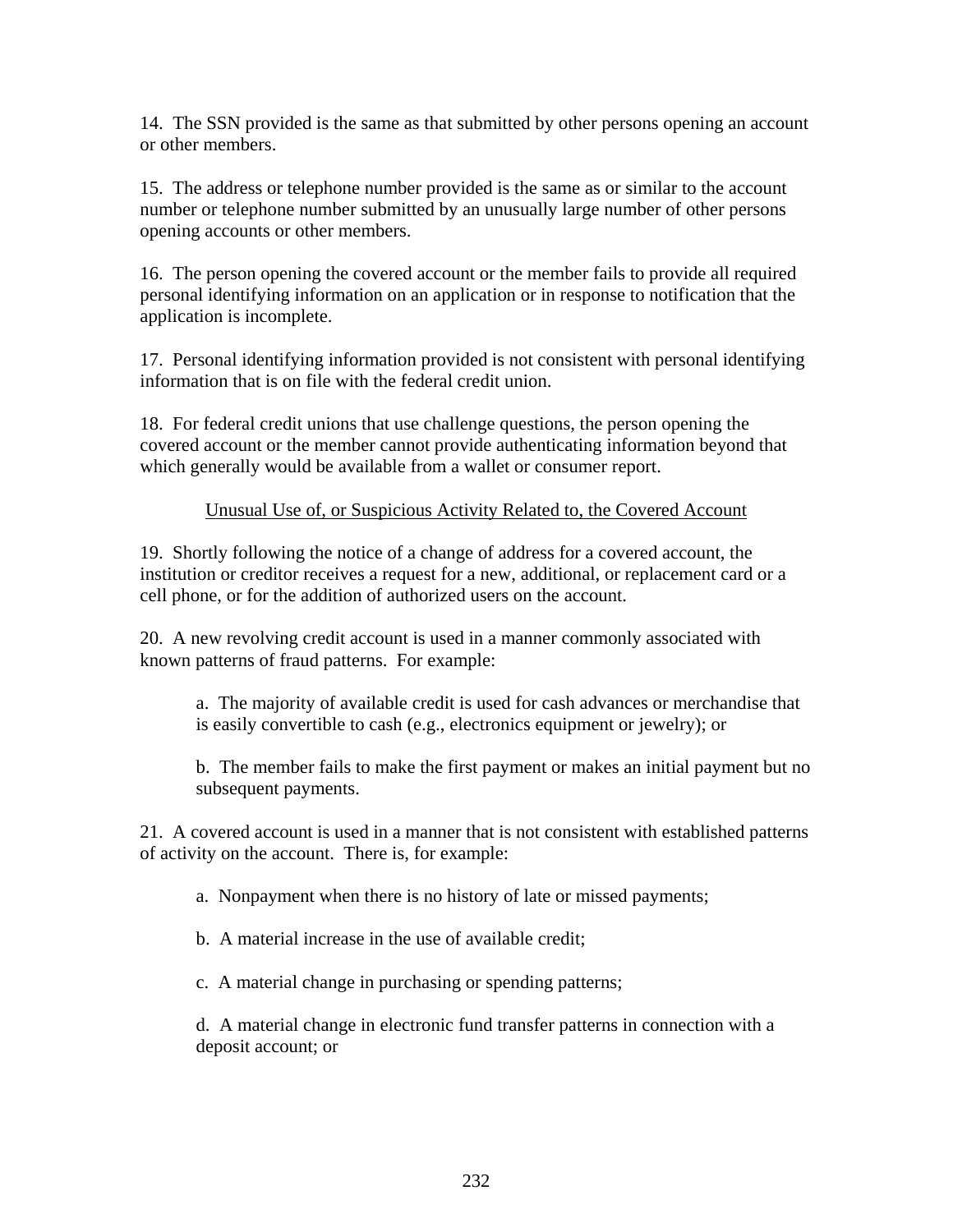e. A material change in telephone call patterns in connection with a cellular phone account.

22. A covered account that has been inactive for a reasonably lengthy period of time is used (taking into consideration the type of account, the expected pattern of usage and other relevant factors).

23. Mail sent to the member is returned repeatedly as undeliverable although transactions continue to be conducted in connection with the member's covered account.

24. The federal credit union is notified that the member is not receiving paper account statements.

25. The federal credit union is notified of unauthorized charges or transactions in connection with a member's covered account.

Notice from Members, Victims of Identity Theft, Law Enforcement Authorities, or Other Persons Regarding Possible Identity Theft in Connection with Covered Accounts Held by the Federal credit union

26. The federal credit union is notified by a member, a victim of identity theft, a law enforcement authority, or any other person that it has opened a fraudulent account for a person engaged in identity theft.

## **Federal Trade Commission**

16 CFR Part 681

## **Authority and Issuance**

For the reasons discussed in the joint preamble, the Commission is adding part

681 of title 16 of the Code of Federal Regulations as follows:

## **PART 681 – IDENTITY THEFT RULES**

Sec.

681.1 Duties of users of consumer reports regarding address discrepancies.

681.2 Duties regarding the detection, prevention, and mitigation of identity theft.

681.3 Duties of card issuers regarding changes of address.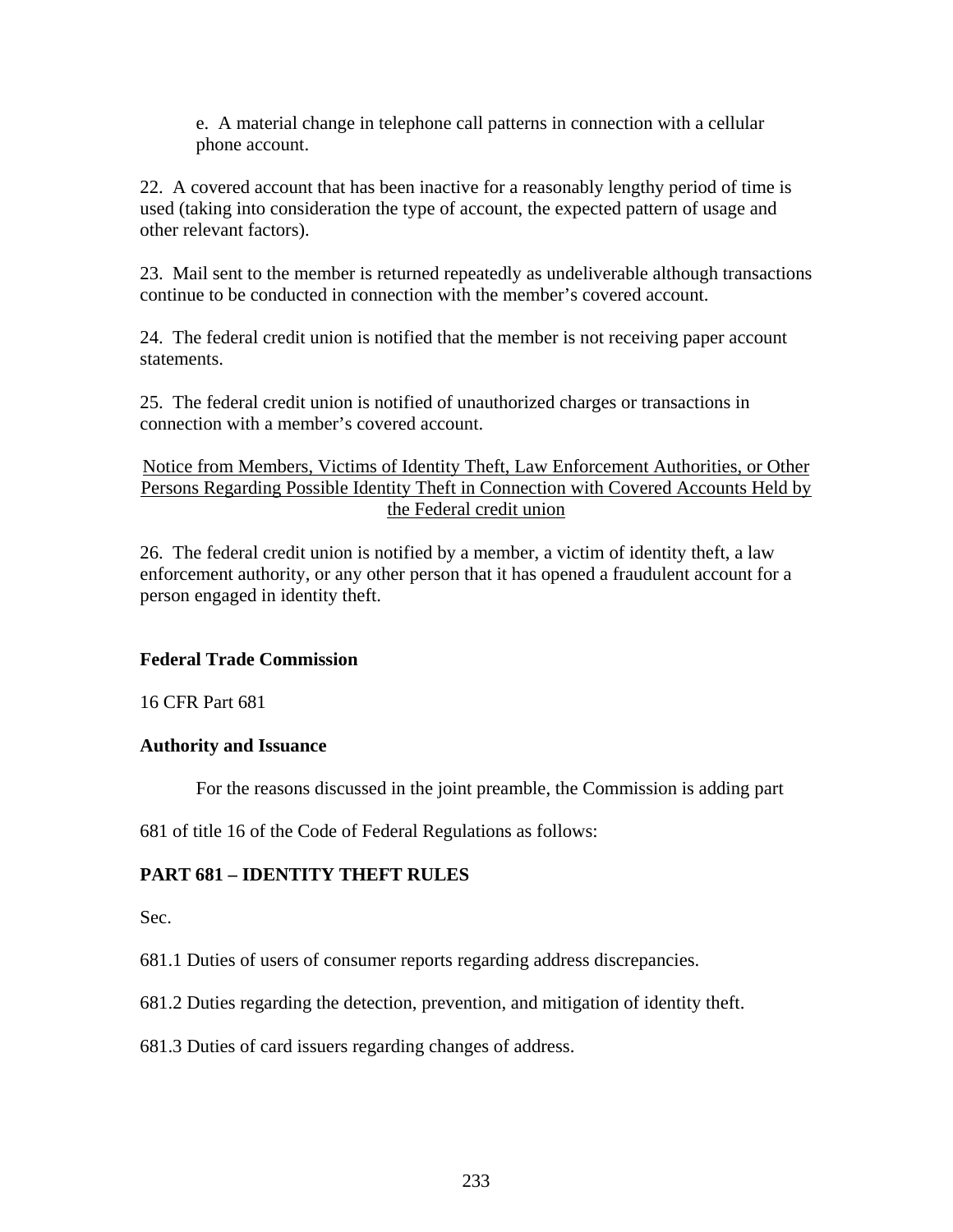Appendix A to Part 681 Interagency Guidelines on Identity Theft Detection, Prevention, and Mitigation

**Authority:** Pub. L. 108-159, sec 114 and sec 315; 15 U.S.C. 1681m(e) and 15 U.S.C. 1681c(h).

#### **§ 681.1 Duties of users regarding address discrepancies.**

(a) Scope. This section applies to users of consumer reports that are subject to administrative enforcement of the FCRA by the Federal Trade Commission pursuant to 15 U.S.C. 1681s(a)(1) (users).

(b) Definition. For purposes of this section, a notice of address discrepancy means a notice sent to a user by a consumer reporting agency pursuant to 15 U.S.C.  $1681c(h)(1)$ , that informs the user of a substantial difference between the address for the consumer that the user provided to request the consumer report and the address(es) in the agency's file for the consumer.

 (c) Reasonable belief. (1) Requirement to form a reasonable belief. A user must develop and implement reasonable policies and procedures designed to enable the user to form a reasonable belief that a consumer report relates to the consumer about whom it has requested the report, when the user receives a notice of address discrepancy.

 (2) Examples of reasonable policies and procedures. (i) Comparing the information in the consumer report provided by the consumer reporting agency with information the user:

 (A) Obtains and uses to verify the consumer's identity in accordance with the requirements of the Customer Information Program (CIP) rules implementing 31 U.S.C. 5318(l) (31 CFR 103.121);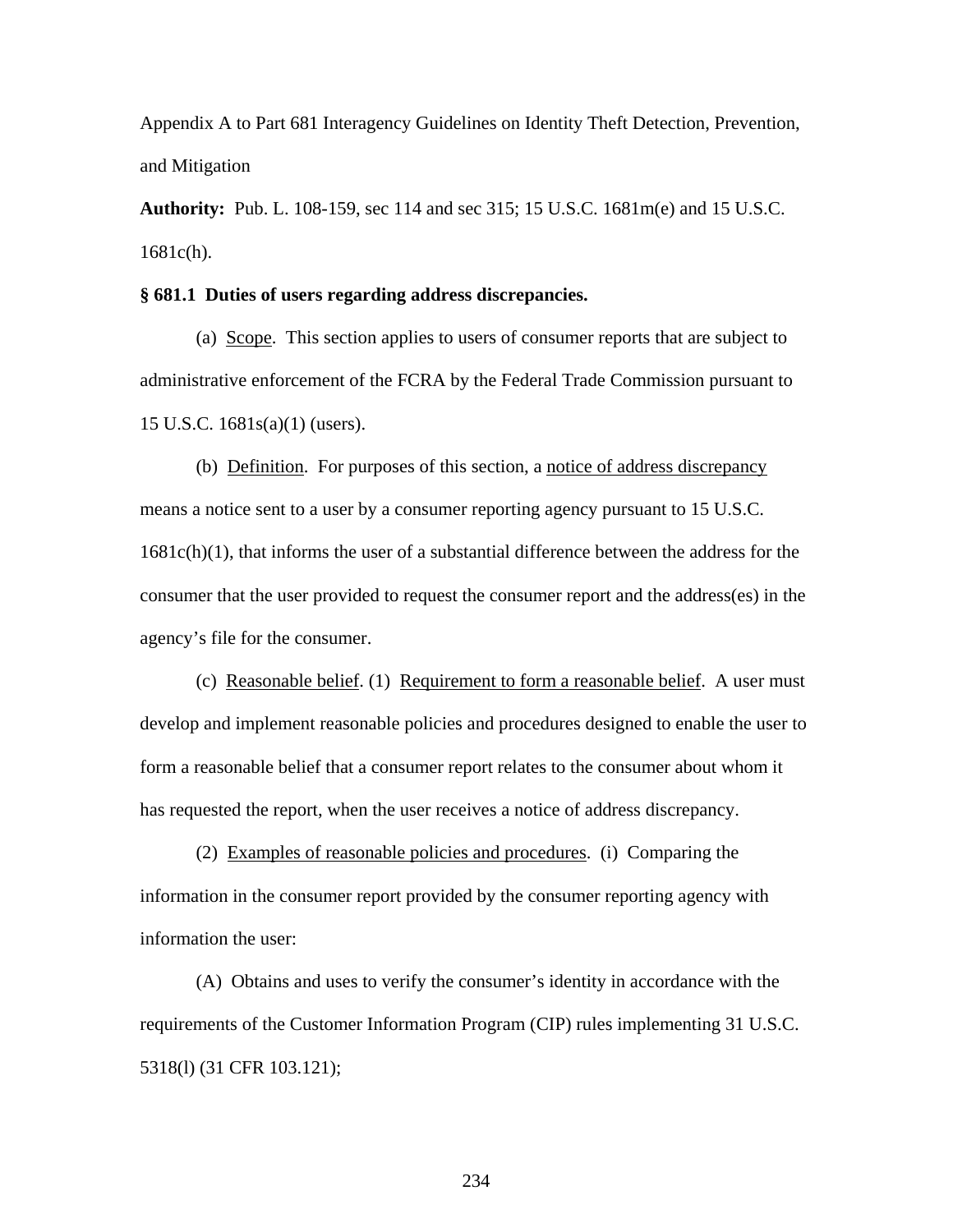(B) Maintains in its own records, such as applications, change of address notifications, other customer account records, or retained CIP documentation; or

(C) Obtains from third-party sources; or

 (ii) Verifying the information in the consumer report provided by the consumer reporting agency with the consumer.

 (d) Consumer's address. (1) Requirement to furnish consumer's address to a consumer reporting agency. A user must develop and implement reasonable policies and procedures for furnishing an address for the consumer that the user has reasonably confirmed is accurate to the consumer reporting agency from whom it received the notice of address discrepancy when the user:

 (i) Can form a reasonable belief that the consumer report relates to the consumer about whom the user requested the report;

(ii) Establishes a continuing relationship with the consumer; and

(iii) Regularly and in the ordinary course of business furnishes information to the consumer reporting agency from which the notice of address discrepancy relating to the consumer was obtained.

(2) Examples of confirmation methods. The user may reasonably confirm an address is accurate by:

(i) Verifying the address with the consumer about whom it has requested the report;

(ii) Reviewing its own records to verify the address of the consumer;

(iii) Verifying the address through third-party sources; or

(iv) Using other reasonable means.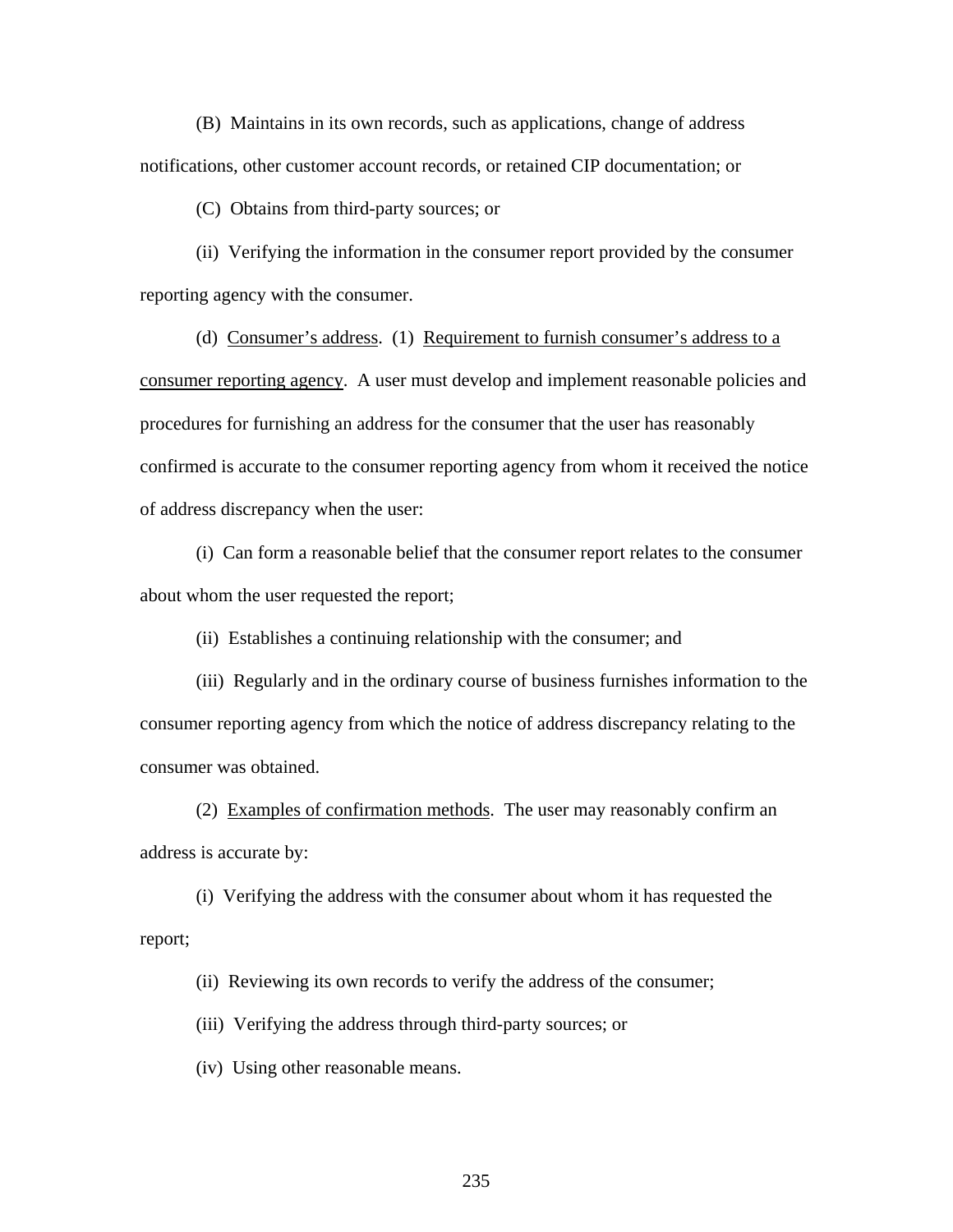(3) Timing. The policies and procedures developed in accordance with paragraph (d)(1) of this section must provide that the user will furnish the consumer's address that the user has reasonably confirmed is accurate to the consumer reporting agency as part of the information it regularly furnishes for the reporting period in which it establishes a relationship with the consumer.

#### **§ 681.2 Duties regarding the detection, prevention, and mitigation of identity theft.**

(a) Scope. This section applies to financial institutions and creditors that are subject to administrative enforcement of the FCRA by the Federal Trade Commission pursuant to 15 U.S.C.  $1681s(a)(1)$ .

(b) Definitions. For purposes of this section, and Appendix A, the following definitions apply:

(1) Account means a continuing relationship established by a person with a financial institution or creditor to obtain a product or service for personal, family, household or business purposes. Account includes:

(i) An extension of credit, such as the purchase of property or services involving a deferred payment; and

(ii) A deposit account.

(2) The term board of directors includes:

(i) In the case of a branch or agency of a foreign bank, the managing official in charge of the branch or agency; and

(ii) In the case of any other creditor that does not have a board of directors, a designated employee at the level of senior management.

(3) Covered account means: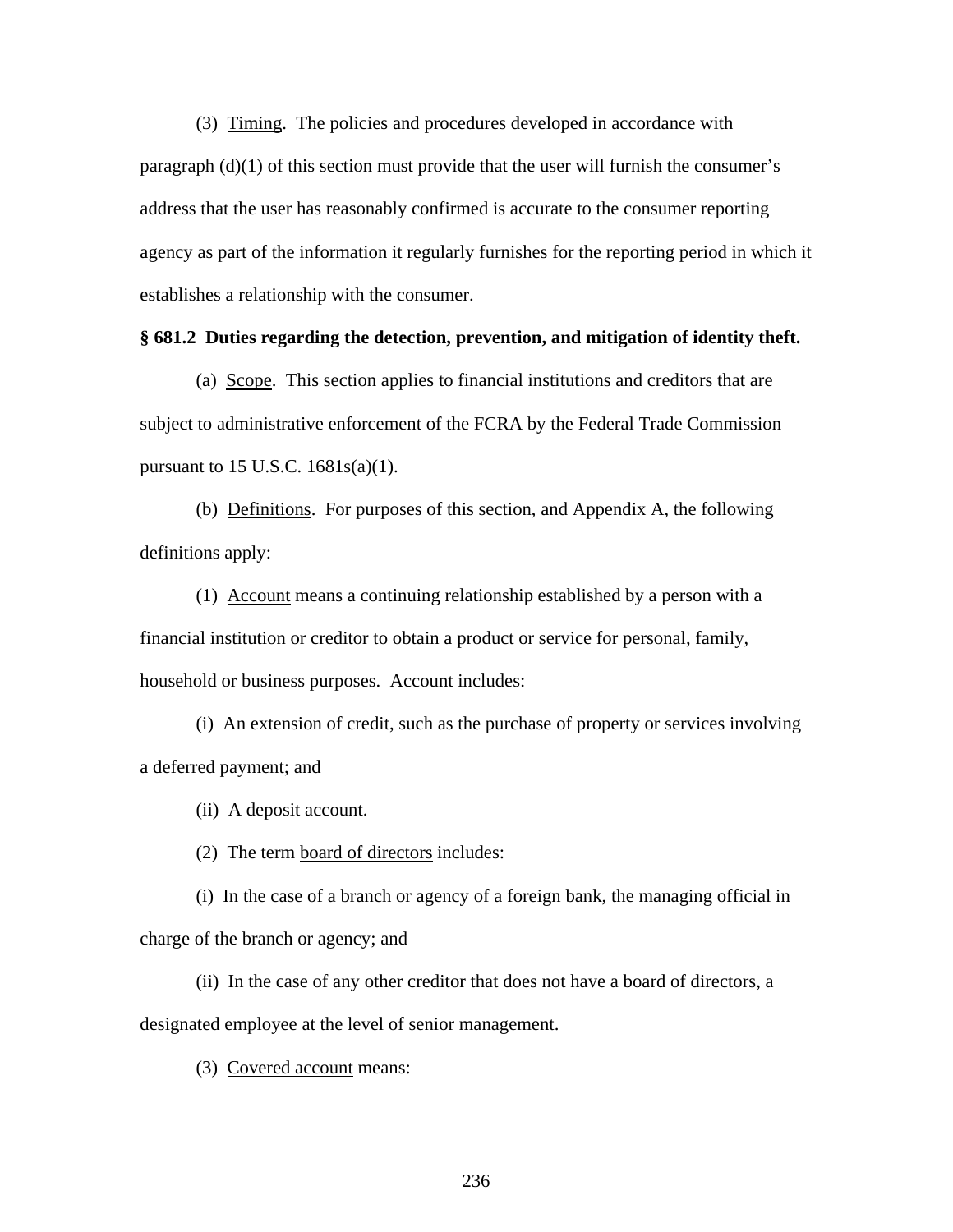(i) An account that a financial institution or creditor offers or maintains, primarily for personal, family, or household purposes, that involves or is designed to permit multiple payments or transactions, such as a credit card account, mortgage loan, automobile loan, margin account, cell phone account, utility account, checking account, or savings account; and

(ii) Any other account that the financial institution or creditor offers or maintains for which there is a reasonably foreseeable risk to customers or to the safety and soundness of the financial institution or creditor from identity theft, including financial, operational, compliance, reputation, or litigation risks.

(4) Credit has the same meaning as in 15 U.S.C.  $1681a(r)(5)$ .

(5) Creditor has the same meaning as in 15 U.S.C.  $1681a(r)(5)$ , and includes lenders such as banks, finance companies, automobile dealers, mortgage brokers, utility companies, and telecommunications companies.

(6) Customer means a person that has a covered account with a financial institution or creditor.

(7) Financial institution has the same meaning as in 15 U.S.C. 1681a(t).

(8) Identity theft has the same meaning as in 16 CFR 603.2(a).

(9) Red Flag means a pattern, practice, or specific activity that indicates the possible existence of identity theft.

(10) Service provider means a person that provides a service directly to the financial institution or creditor.

(c) Periodic Identification of Covered Accounts. Each financial institution or creditor must periodically determine whether it offers or maintains covered accounts. As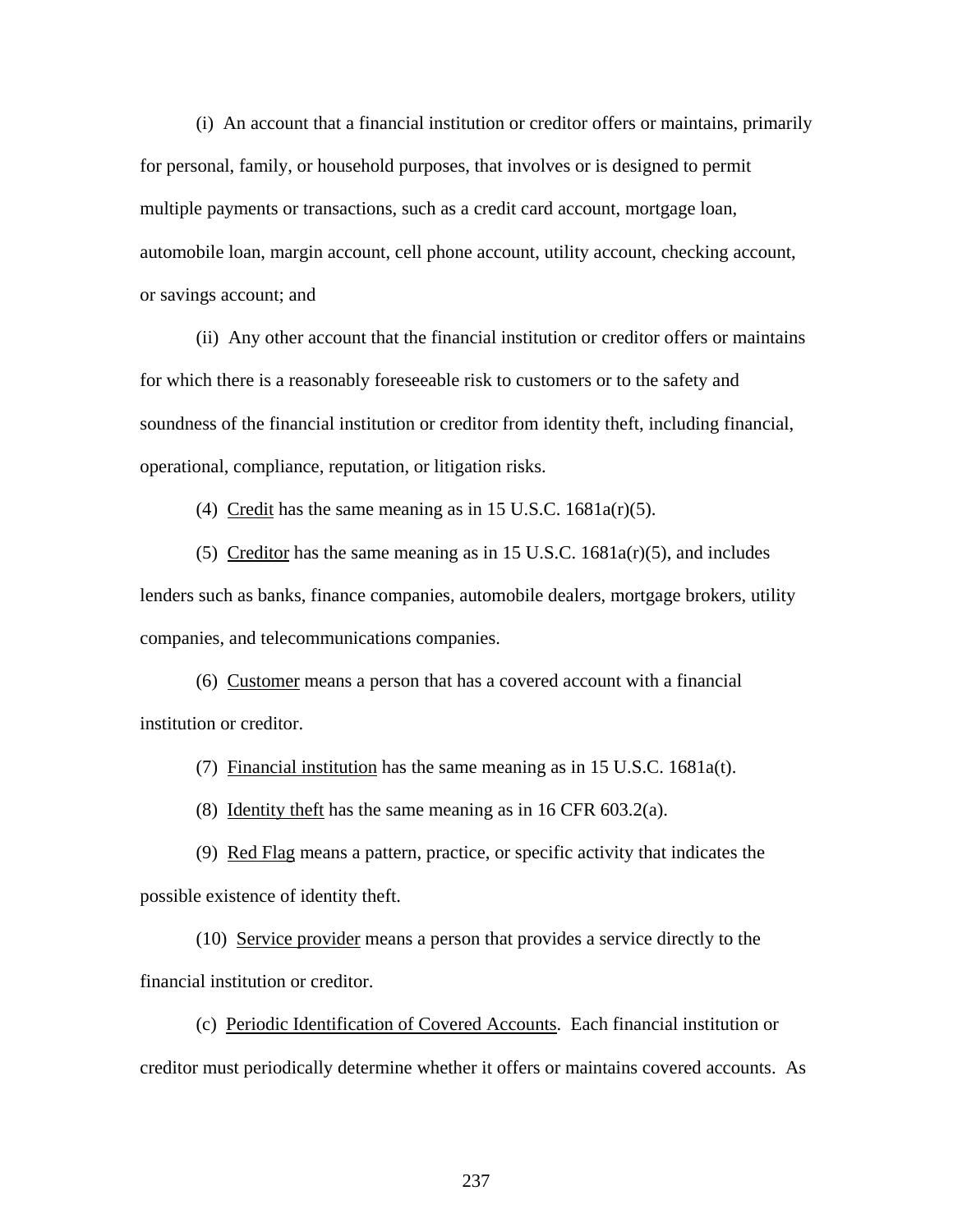a part of this determination, a financial institution or creditor must conduct a risk assessment to determine whether it offers or maintains covered accounts described in paragraph  $(b)(3)(ii)$  of this section, taking into consideration:

- (1) The methods it provides to open its accounts;
- (2) The methods it provides to access its accounts; and
- (3) Its previous experiences with identity theft.
- (d) Establishment of an Identity Theft Prevention Program. (1) Program

requirement. Each financial institution or creditor that offers or maintains one or more covered accounts must develop and implement a written Identity Theft Prevention Program (Program) that is designed to detect, prevent, and mitigate identity theft in connection with the opening of a covered account or any existing covered account. The Program must be appropriate to the size and complexity of the financial institution or creditor and the nature and scope of its activities.

(2) Elements of the Program. The Program must include reasonable policies and procedures to:

(i) Identify relevant Red Flags for the covered accounts that the financial institution or creditor offers or maintains, and incorporate those Red Flags into its Program;

(ii) Detect Red Flags that have been incorporated into the Program of the financial institution or creditor;

(iii) Respond appropriately to any Red Flags that are detected pursuant to paragraph  $(d)(2)(ii)$  of this section to prevent and mitigate identity theft; and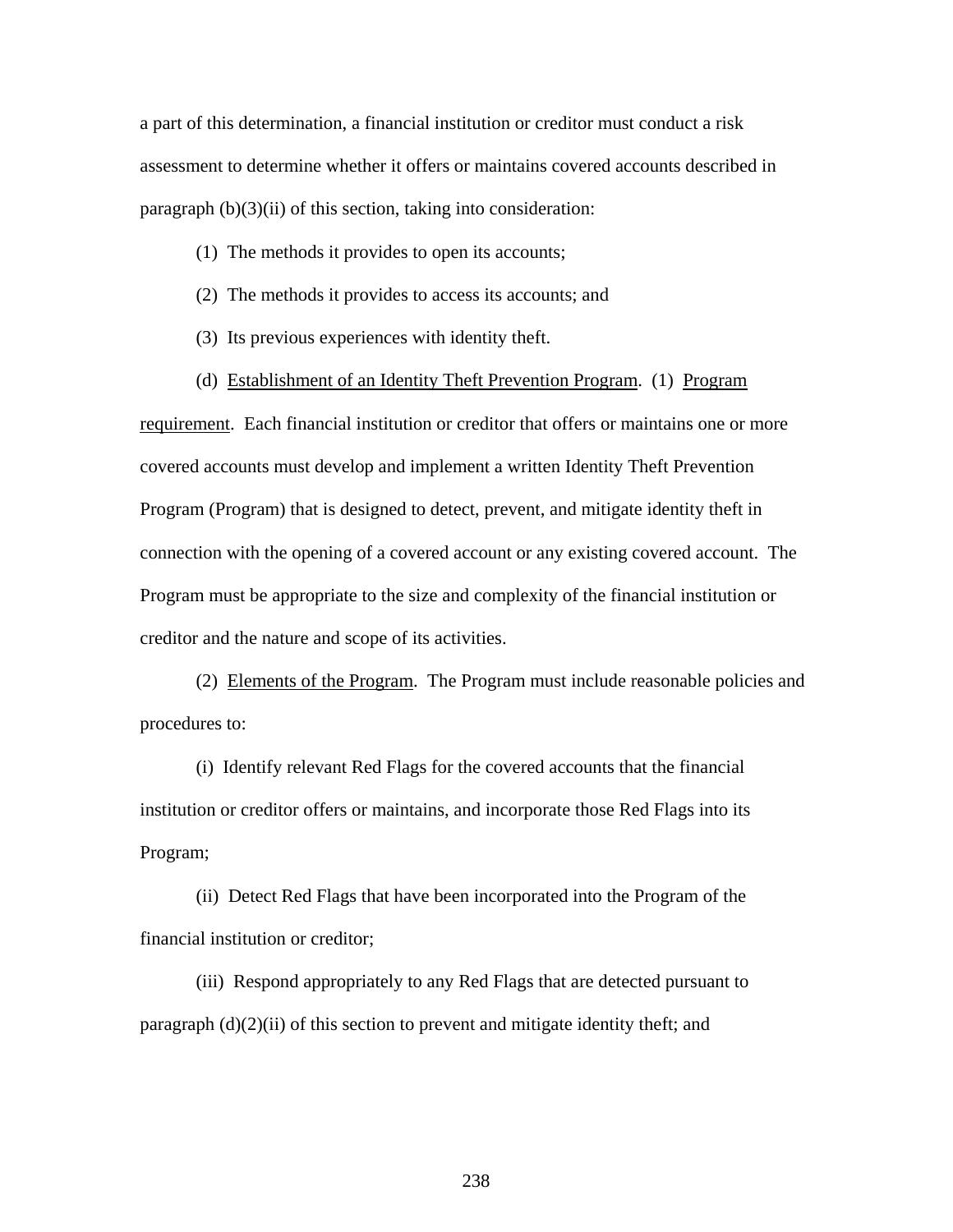(iv) Ensure the Program (including the Red Flags determined to be relevant) is updated periodically, to reflect changes in risks to customers and to the safety and soundness of the financial institution or creditor from identity theft.

 (e) Administration of the Program. Each financial institution or creditor that is required to implement a Program must provide for the continued administration of the Program and must:

(1) Obtain approval of the initial written Program from either its board of directors or an appropriate committee of the board of directors;

(2) Involve the board of directors, an appropriate committee thereof, or a designated employee at the level of senior management in the oversight, development, implementation and administration of the Program;

(3) Train staff, as necessary, to effectively implement the Program; and

 (4) Exercise appropriate and effective oversight of service provider arrangements.

(f) Guidelines. Each financial institution or creditor that is required to implement a Program must consider the guidelines in Appendix A of this part and include in its Program those guidelines that are appropriate.

#### **§ 681.3 Duties of card issuers regarding changes of address.**

(a)  $\text{Scope.}$  This section applies to a person described in § 681.2(a) that issues a debit or credit card (card issuer).

(b) Definitions. For purposes of this section:

(1) Cardholder means a consumer who has been issued a credit or debit card.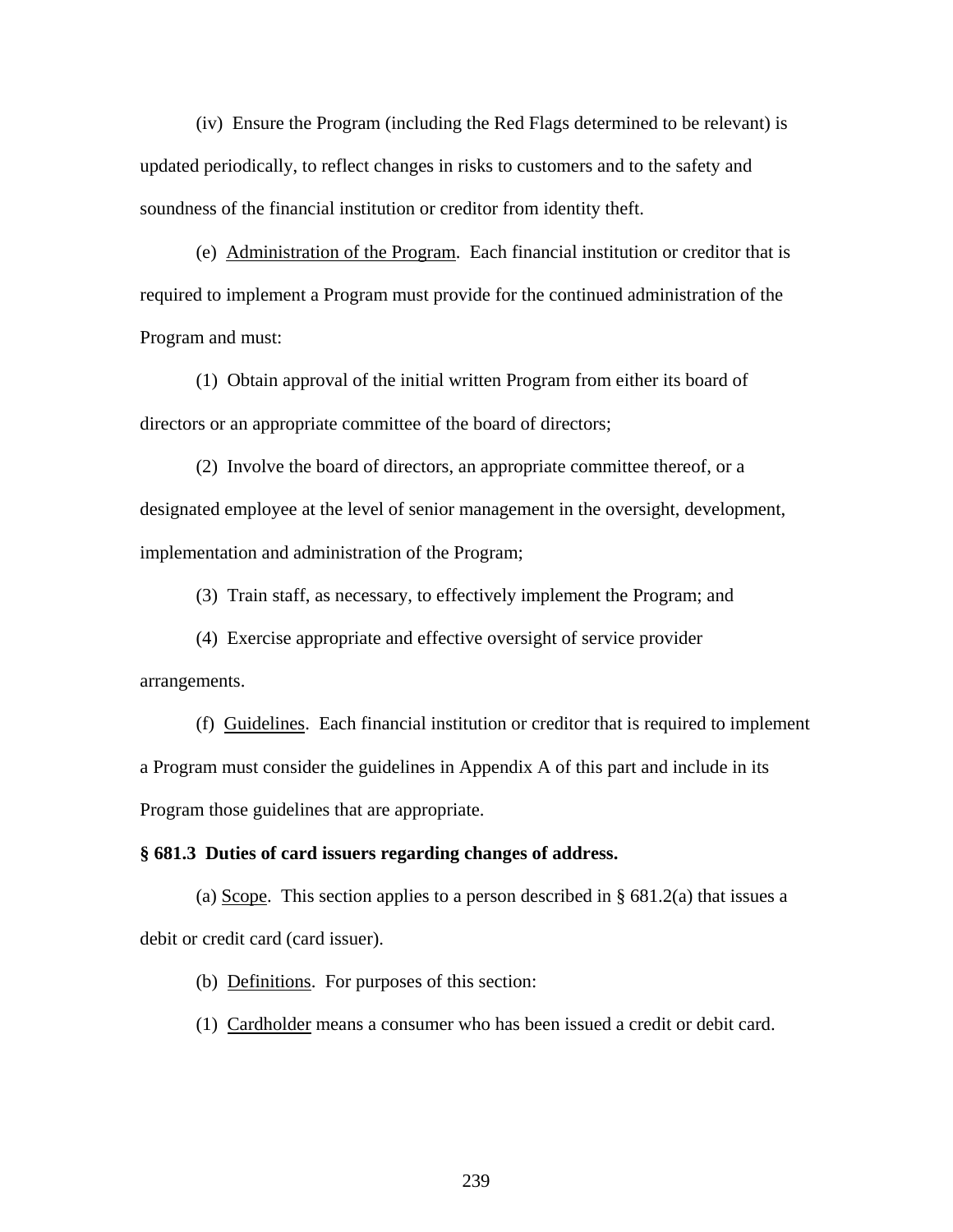(2) Clear and conspicuous means reasonably understandable and designed to call attention to the nature and significance of the information presented.

(c) Address validation requirements. A card issuer must establish and implement reasonable policies and procedures to assess the validity of a change of address if it receives notification of a change of address for a consumer's debit or credit card account and, within a short period of time afterwards (during at least the first 30 days after it receives such notification), the card issuer receives a request for an additional or replacement card for the same account. Under these circumstances, the card issuer may not issue an additional or replacement card, until, in accordance with its reasonable policies and procedures and for the purpose of assessing the validity of the change of address, the card issuer:

(1)(i) Notifies the cardholder of the request:

(A) At the cardholder's former address; or

(B) By any other means of communication that the card issuer and the cardholder have previously agreed to use; and

(ii) Provides to the cardholder a reasonable means of promptly reporting incorrect address changes; or

(2) Otherwise assesses the validity of the change of address in accordance with the policies and procedures the card issuer has established pursuant to  $\S$  681.2 of this part.

(d) Alternative timing of address validation. A card issuer may satisfy the requirements of paragraph (c) of this section if it validates an address pursuant to the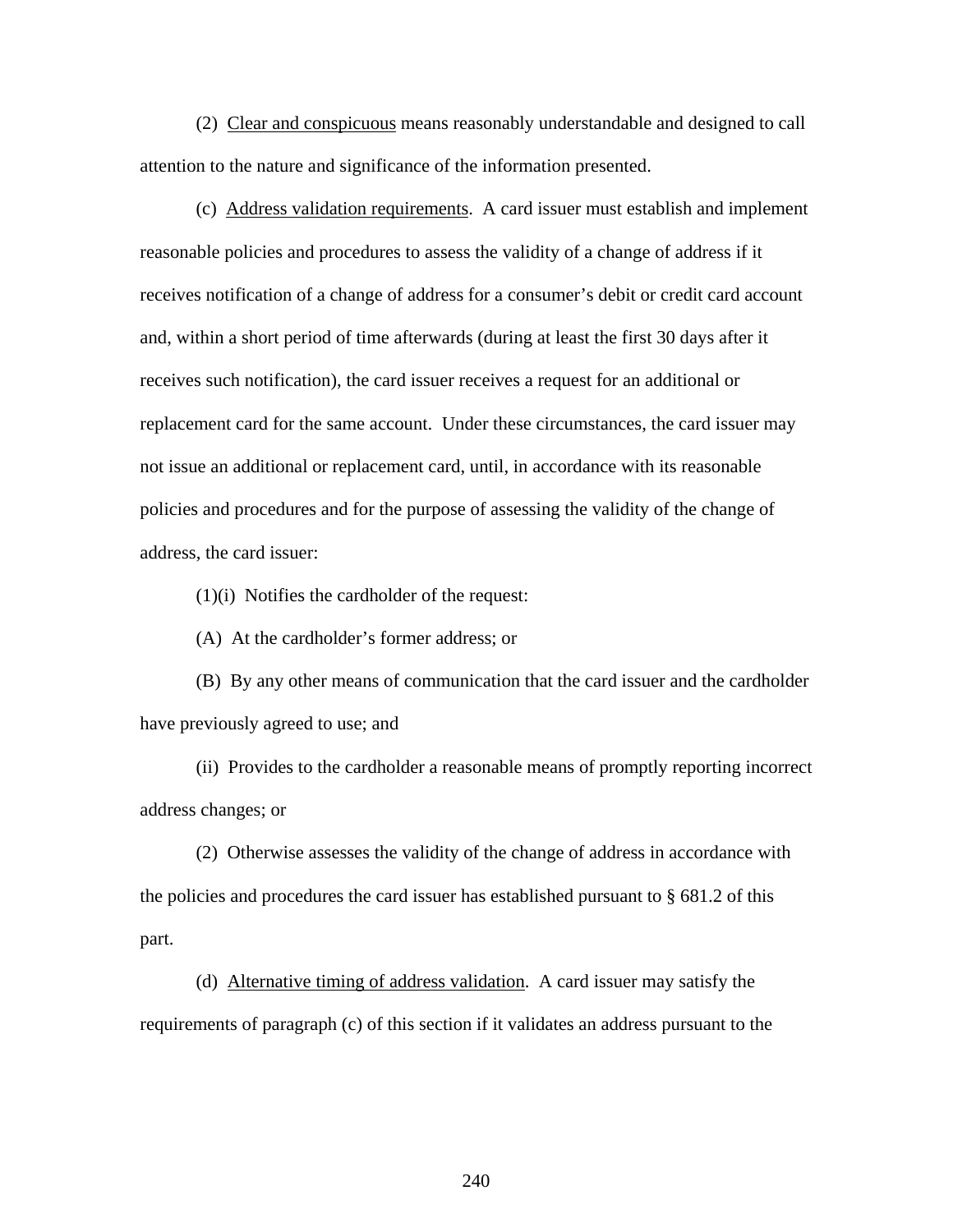methods in paragraph  $(c)(1)$  or  $(c)(2)$  of this section when it receives an address change notification, before it receives a request for an additional or replacement card.

(e) Form of notice. Any written or electronic notice that the card issuer provides under this paragraph must be clear and conspicuous and provided separately from its regular correspondence with the cardholder.

## **APPENDIX A TO PART 681 – INTERAGENCY GUIDELINES ON IDENTITY THEFT DETECTION, PREVENTION, AND MITIGATION**

Section 681.2 of this part requires each financial institution and creditor that offers or maintains one or more covered accounts, as defined in  $\S 681.2(b)(3)$  of this part, to develop and provide for the continued administration of a written Program to detect, prevent, and mitigate identity theft in connection with the opening of a covered account or any existing covered account. These guidelines are intended to assist financial institutions and creditors in the formulation and maintenance of a Program that satisfies the requirements of § 681.2 of this part.

#### I. The Program

 In designing its Program, a financial institution or creditor may incorporate, as appropriate, its existing policies, procedures, and other arrangements that control reasonably foreseeable risks to customers or to the safety and soundness of the financial institution or creditor from identity theft.

II. Identifying Relevant Red Flags

 (a) Risk Factors. A financial institution or creditor should consider the following factors in identifying relevant Red Flags for covered accounts, as appropriate:

(1) The types of covered accounts it offers or maintains;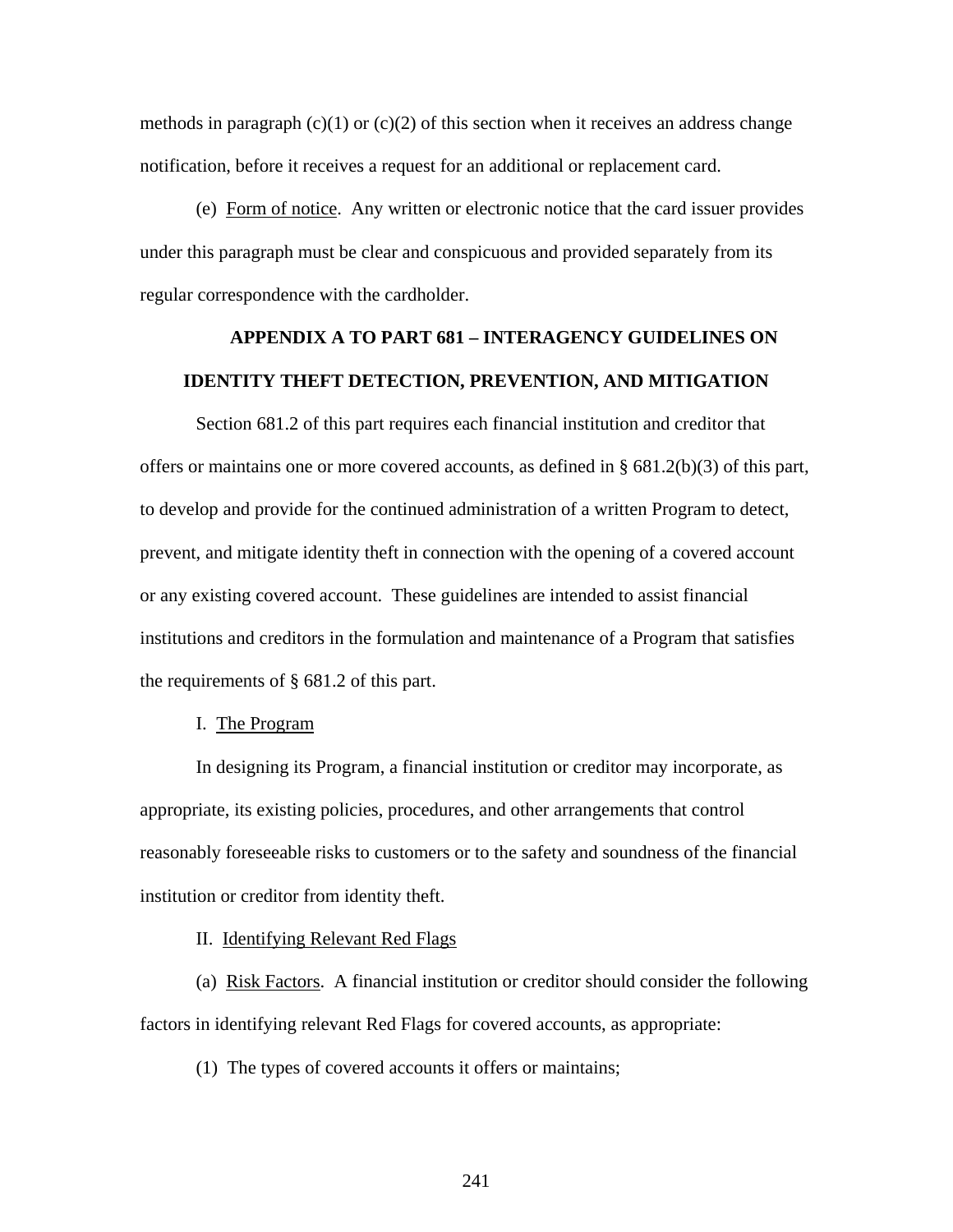(2) The methods it provides to open its covered accounts;

(3) The methods it provides to access its covered accounts; and

(4) Its previous experiences with identity theft.

 (b) Sources of Red Flags. Financial institutions and creditors should incorporate relevant Red Flags from sources such as:

 (1) Incidents of identity theft that the financial institution or creditor has experienced;

 (2) Methods of identity theft that the financial institution or creditor has identified that reflect changes in identity theft risks; and

(3) Applicable supervisory guidance.

(c) Categories of Red Flags. The Program should include relevant Red Flags

from the following categories, as appropriate. Examples of Red Flags from each of these categories are appended as Supplement A to this Appendix A.

 (1) Alerts, notifications, or other warnings received from consumer reporting agencies or service providers, such as fraud detection services;

(2) The presentation of suspicious documents;

 (3) The presentation of suspicious personal identifying information, such as a suspicious address change;

 (4) The unusual use of, or other suspicious activity related to, a covered account; and

 (5) Notice from customers, victims of identity theft, law enforcement authorities, or other persons regarding possible identity theft in connection with covered accounts held by the financial institution or creditor.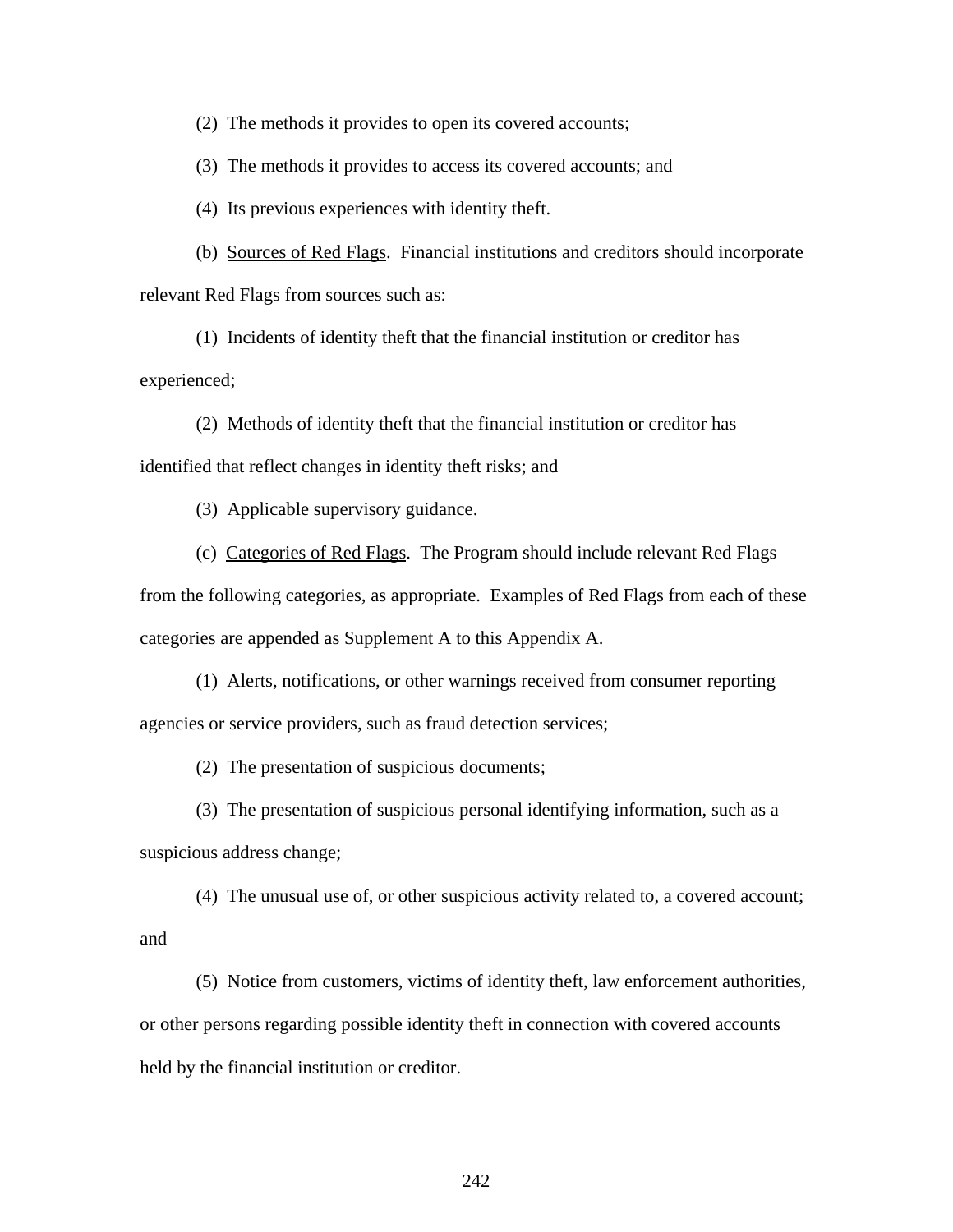#### III. Detecting Red Flags

 The Program's policies and procedures should address the detection of Red Flags in connection with the opening of covered accounts and existing covered accounts, such as by:

(a) Obtaining identifying information about, and verifying the identity of, a person opening a covered account, for example, using the policies and procedures regarding identification and verification set forth in the Customer Identification Program rules implementing 31 U.S.C. 5318(l) (31 CFR 103.121); and

(b) Authenticating customers, monitoring transactions, and verifying the validity of change of address requests, in the case of existing covered accounts.

#### IV. Preventing and Mitigating Identity Theft

The Program's policies and procedures should provide for appropriate responses to the Red Flags the financial institution or creditor has detected that are commensurate with the degree of risk posed. In determining an appropriate response, a financial institution or creditor should consider aggravating factors that may heighten the risk of identity theft, such as a data security incident that results in unauthorized access to a customer's account records held by the financial institution, creditor, or third party, or notice that a customer has provided information related to a covered account held by the financial institution or creditor to someone fraudulently claiming to represent the financial institution or creditor or to a fraudulent website. Appropriate responses may include the following:

- (a) Monitoring a covered account for evidence of identity theft;
- (b) Contacting the customer;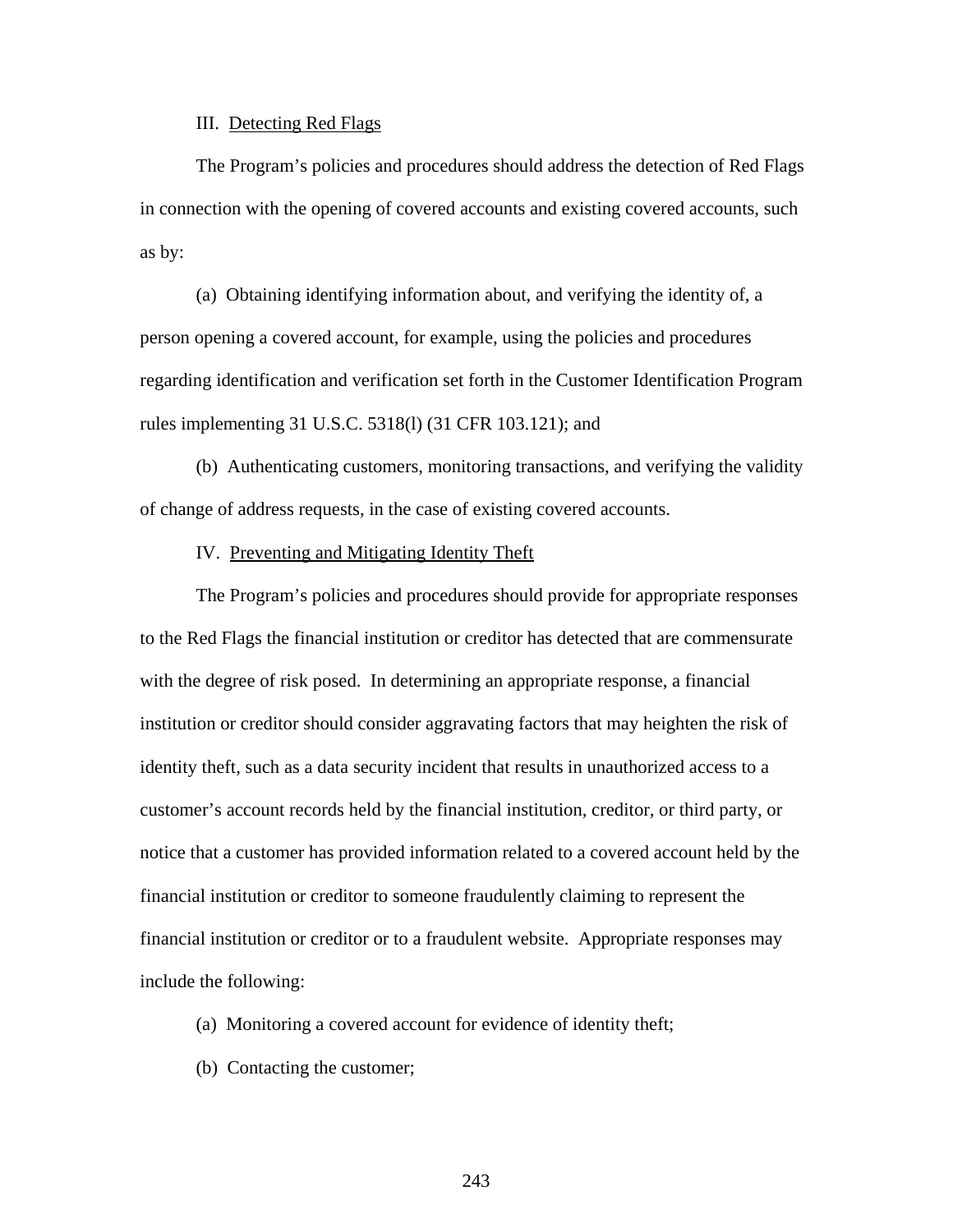(c) Changing any passwords, security codes, or other security devices that permit access to a covered account;

(d) Reopening a covered account with a new account number;

(e) Not opening a new covered account;

(f) Closing an existing covered account;

(g) Not attempting to collect on a covered account or not selling a covered

account to a debt collector;

(h) Notifying law enforcement; or

(i) Determining that no response is warranted under the particular circumstances.

V. Updating the Program

 Financial institutions and creditors should update the Program (including the Red Flags determined to be relevant) periodically, to reflect changes in risks to customers or to the safety and soundness of the financial institution or creditor from identity theft, based on factors such as:

(a) The experiences of the financial institution or creditor with identity theft;

(b) Changes in methods of identity theft;

(c) Changes in methods to detect, prevent, and mitigate identity theft;

(d) Changes in the types of accounts that the financial institution or creditor offers or maintains; and

(e) Changes in the business arrangements of the financial institution or creditor, including mergers, acquisitions, alliances, joint ventures, and service provider arrangements.

VI. Methods for Administering the Program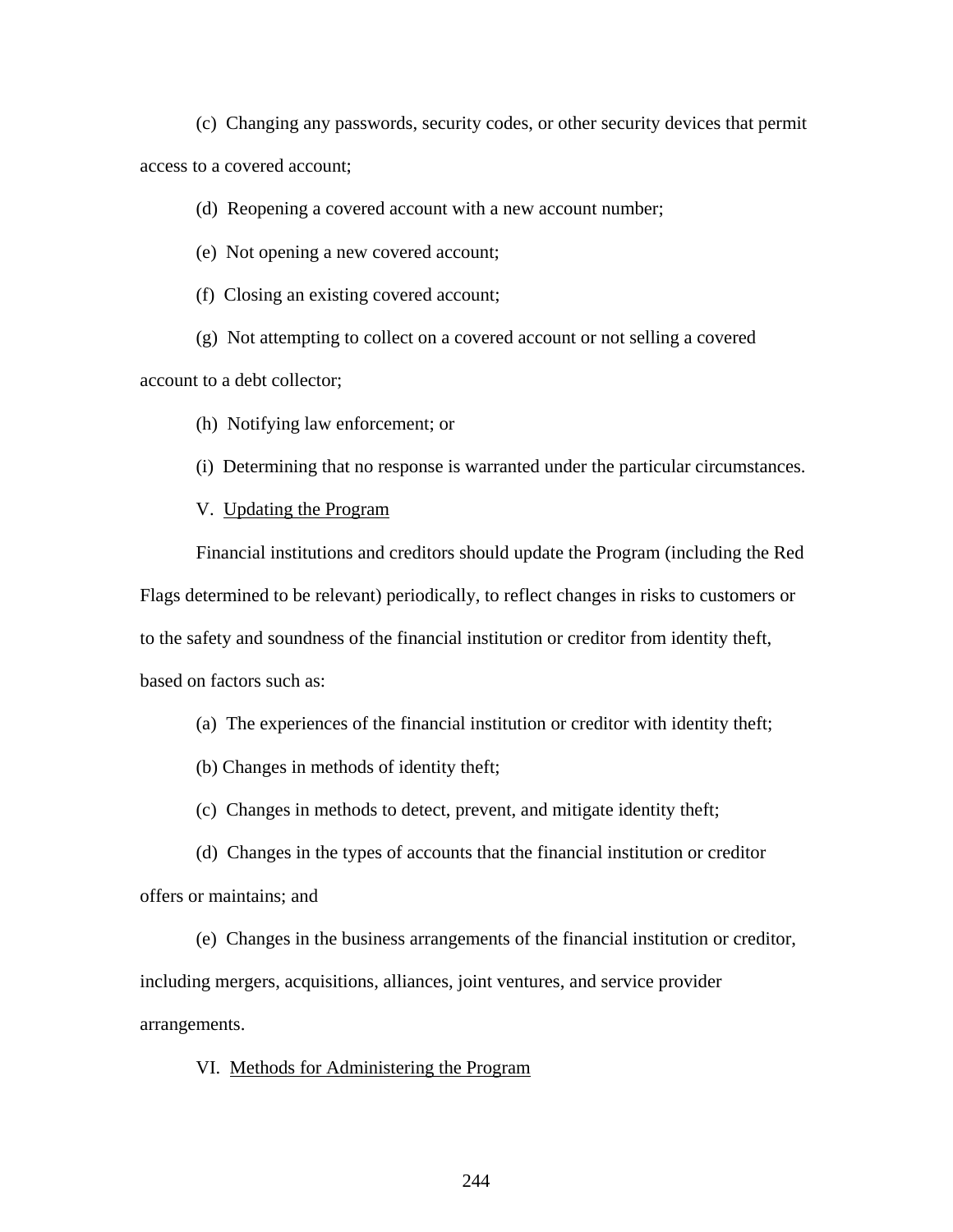(a) Oversight of Program. Oversight by the board of directors, an appropriate committee of the board, or a designated employee at the level of senior management should include:

(1) Assigning specific responsibility for the Program's implementation;

(2) Reviewing reports prepared by staff regarding compliance by the financial institution or creditor with § 681.2 of this part; and

(3) Approving material changes to the Program as necessary to address changing identity theft risks.

(b) Reports. (1) In general. Staff of the financial institution or creditor responsible for development, implementation, and administration of its Program should report to the board of directors, an appropriate committee of the board, or a designated employee at the level of senior management, at least annually, on compliance by the financial institution or creditor with § 681.2 of this part.

 (2) Contents of report. The report should address material matters related to the Program and evaluate issues such as: the effectiveness of the policies and procedures of the financial institution or creditor in addressing the risk of identity theft in connection with the opening of covered accounts and with respect to existing covered accounts; service provider arrangements; significant incidents involving identity theft and management's response; and recommendations for material changes to the Program.

 (c) Oversight of service provider arrangements. Whenever a financial institution or creditor engages a service provider to perform an activity in connection with one or more covered accounts the financial institution or creditor should take steps to ensure that the activity of the service provider is conducted in accordance with reasonable policies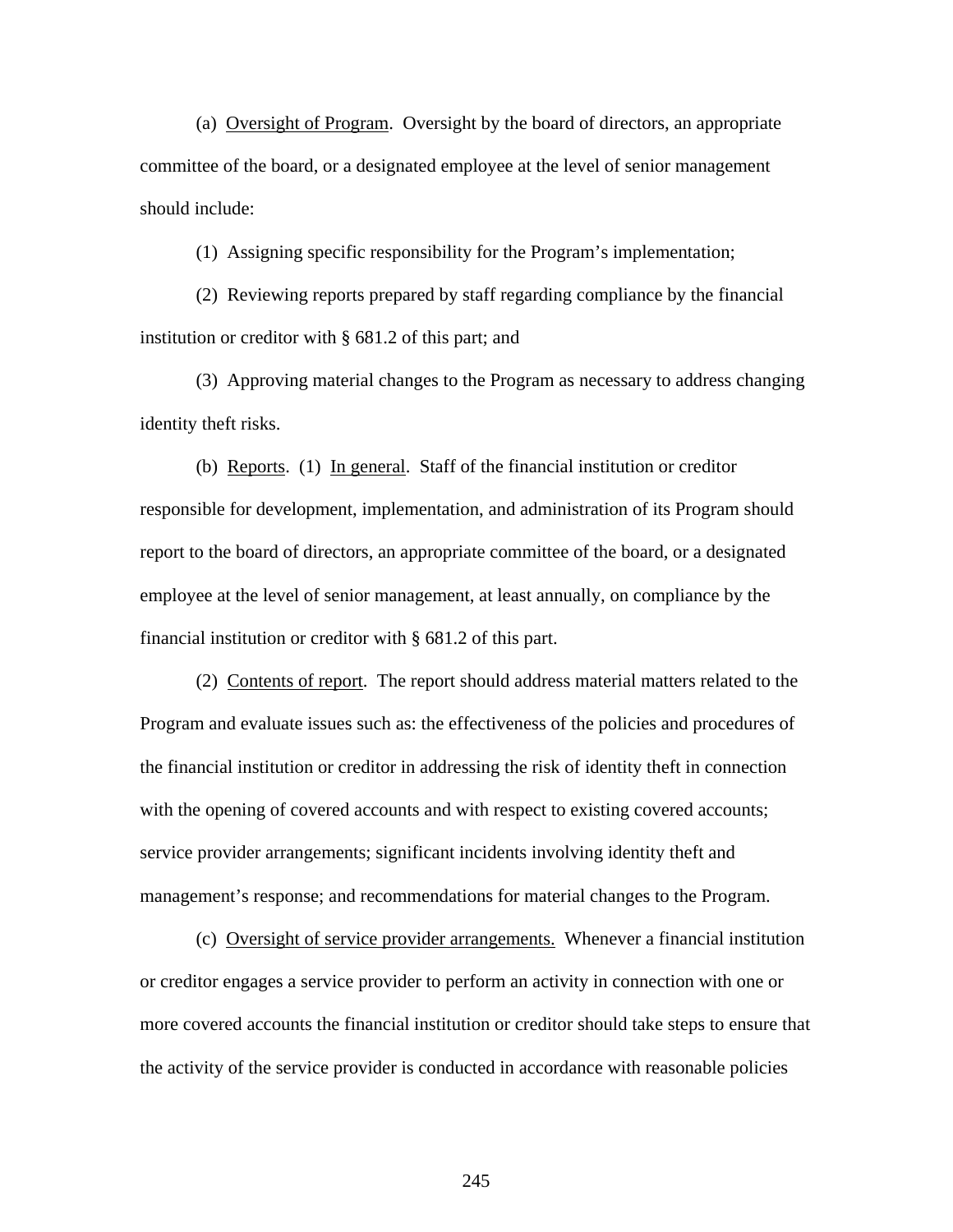and procedures designed to detect, prevent, and mitigate the risk of identity theft. For example, a financial institution or creditor could require the service provider by contract to have policies and procedures to detect relevant Red Flags that may arise in the performance of the service provider's activities, and either report the Red Flags to the financial institution or creditor, or to take appropriate steps to prevent or mitigate identity theft.

#### VII. Other Applicable Legal Requirements

Financial institutions and creditors should be mindful of other related legal requirements that may be applicable, such as:

(a) For financial institutions and creditors that are subject to 31 U.S.C.  $5318(g)$ , filing a Suspicious Activity Report in accordance with applicable law and regulation;

(b) Implementing any requirements under 15 U.S.C. 1681c-1(h) regarding the circumstances under which credit may be extended when the financial institution or creditor detects a fraud or active duty alert;

(c) Implementing any requirements for furnishers of information to consumer reporting agencies under 15 U.S.C. 1681s-2, for example, to correct or update inaccurate or incomplete information, and to not report information that the furnisher has reasonable cause to believe is inaccurate; and

(d) Complying with the prohibitions in 15 U.S.C. 1681m on the sale, transfer, and placement for collection of certain debts resulting from identity theft.

#### **Supplement A to Appendix A**

In addition to incorporating Red Flags from the sources recommended in section II.b. of the Guidelines in Appendix A of this part, each financial institution or creditor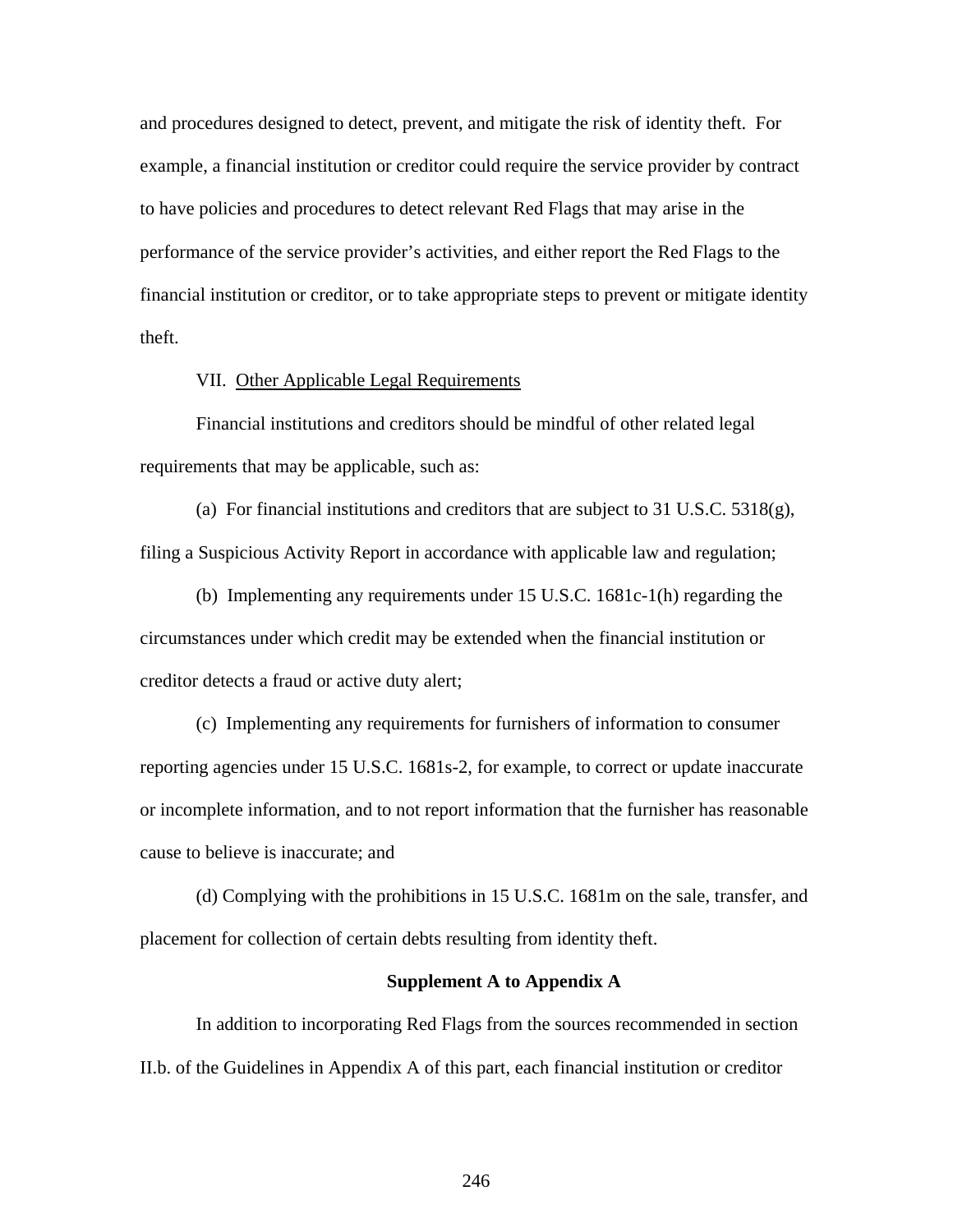may consider incorporating into its Program, whether singly or in combination, Red Flags

from the following illustrative examples in connection with covered accounts:

## Alerts, Notifications or Warnings from a Consumer Reporting Agency

1. A fraud or active duty alert is included with a consumer report.

2. A consumer reporting agency provides a notice of credit freeze in response to a request for a consumer report.

3. A consumer reporting agency provides a notice of address discrepancy, as defined in § 681.1(b) of this part.

4. A consumer report indicates a pattern of activity that is inconsistent with the history and usual pattern of activity of an applicant or customer, such as:

a. A recent and significant increase in the volume of inquiries;

b. An unusual number of recently established credit relationships;

c. A material change in the use of credit, especially with respect to recently established credit relationships; or

d. An account that was closed for cause or identified for abuse of account privileges by a financial institution or creditor.

## Suspicious Documents

5. Documents provided for identification appear to have been altered or forged.

6. The photograph or physical description on the identification is not consistent with the appearance of the applicant or customer presenting the identification.

7. Other information on the identification is not consistent with information provided by the person opening a new covered account or customer presenting the identification.

8. Other information on the identification is not consistent with readily accessible information that is on file with the financial institution or creditor, such as a signature card or a recent check.

9. An application appears to have been altered or forged, or gives the appearance of having been destroyed and reassembled.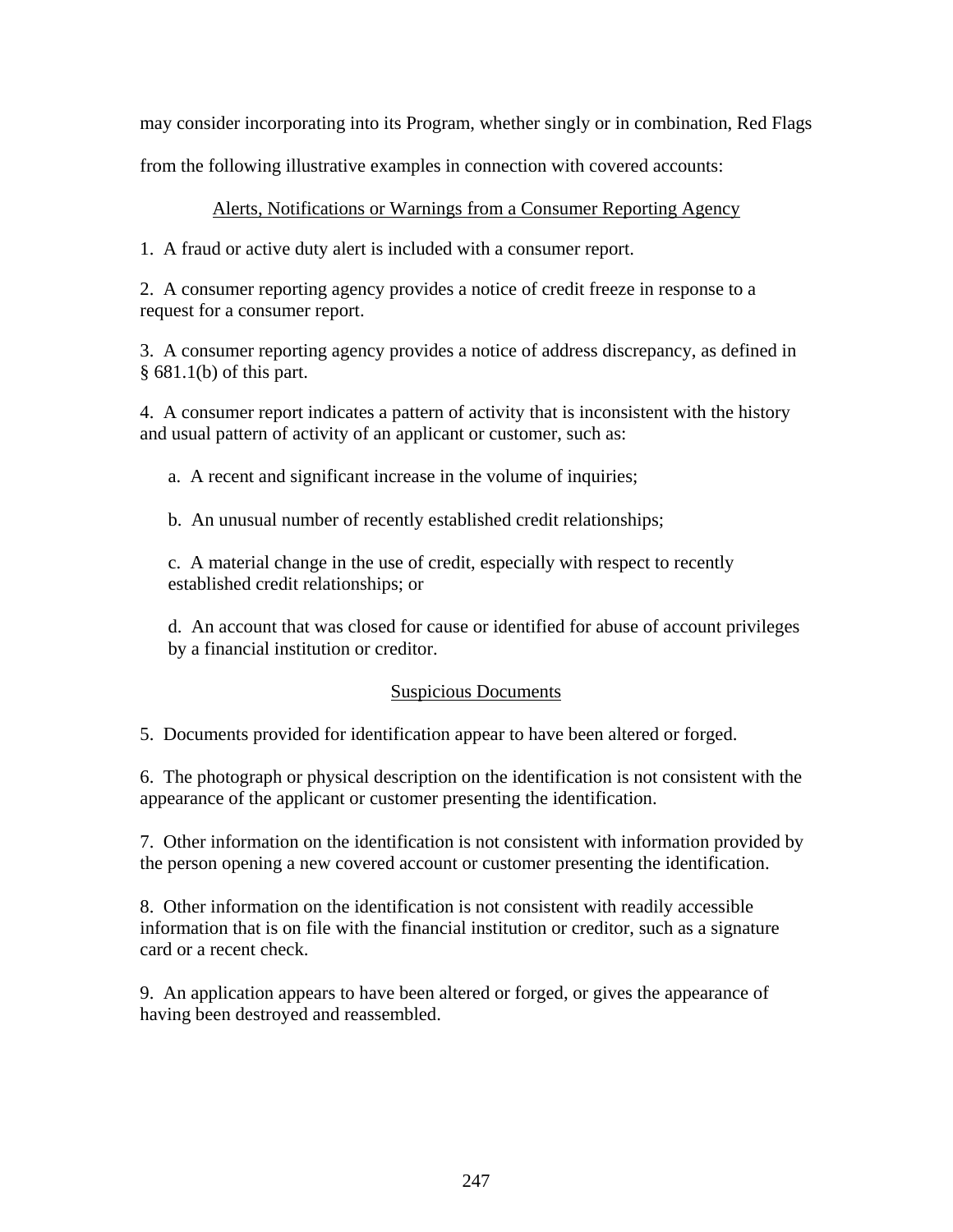## Suspicious Personal Identifying Information

10. Personal identifying information provided is inconsistent when compared against external information sources used by the financial institution or creditor. For example:

a. The address does not match any address in the consumer report; or

b. The Social Security Number (SSN) has not been issued, or is listed on the Social Security Administration's Death Master File.

11. Personal identifying information provided by the customer is not consistent with other personal identifying information provided by the customer. For example, there is a lack of correlation between the SSN range and date of birth.

12. Personal identifying information provided is associated with known fraudulent activity as indicated by internal or third-party sources used by the financial institution or creditor. For example:

a. The address on an application is the same as the address provided on a fraudulent application; or

b. The phone number on an application is the same as the number provided on a fraudulent application.

13. Personal identifying information provided is of a type commonly associated with fraudulent activity as indicated by internal or third-party sources used by the financial institution or creditor. For example:

a. The address on an application is fictitious, a mail drop, or a prison; or

b. The phone number is invalid, or is associated with a pager or answering service.

14. The SSN provided is the same as that submitted by other persons opening an account or other customers.

15. The address or telephone number provided is the same as or similar to the account number or telephone number submitted by an unusually large number of other persons opening accounts or other customers.

16. The person opening the covered account or the customer fails to provide all required personal identifying information on an application or in response to notification that the application is incomplete.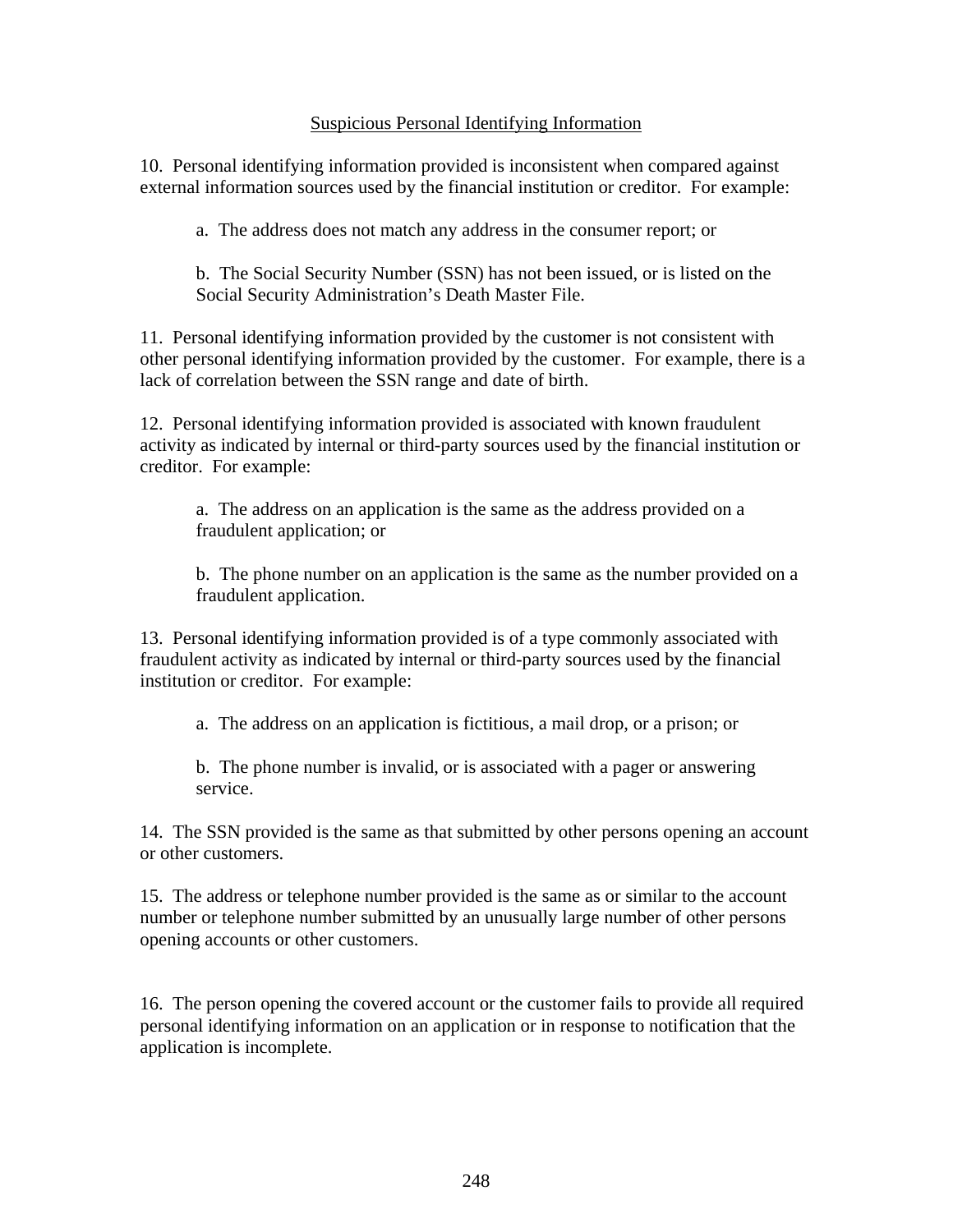17. Personal identifying information provided is not consistent with personal identifying information that is on file with the financial institution or creditor.

18. For financial institutions and creditors that use challenge questions, the person opening the covered account or the customer cannot provide authenticating information beyond that which generally would be available from a wallet or consumer report.

## Unusual Use of, or Suspicious Activity Related to, the Covered Account

19. Shortly following the notice of a change of address for a covered account, the institution or creditor receives a request for a new, additional, or replacement card or a cell phone, or for the addition of authorized users on the account.

20. A new revolving credit account is used in a manner commonly associated with known patterns of fraud patterns. For example:

a. The majority of available credit is used for cash advances or merchandise that is easily convertible to cash (e.g., electronics equipment or jewelry); or

b. The customer fails to make the first payment or makes an initial payment but no subsequent payments.

21. A covered account is used in a manner that is not consistent with established patterns of activity on the account. There is, for example:

- a. Nonpayment when there is no history of late or missed payments;
- b. A material increase in the use of available credit;
- c. A material change in purchasing or spending patterns;

d. A material change in electronic fund transfer patterns in connection with a deposit account; or

e. A material change in telephone call patterns in connection with a cellular phone account.

22. A covered account that has been inactive for a reasonably lengthy period of time is used (taking into consideration the type of account, the expected pattern of usage and other relevant factors).

23. Mail sent to the customer is returned repeatedly as undeliverable although transactions continue to be conducted in connection with the customer's covered account.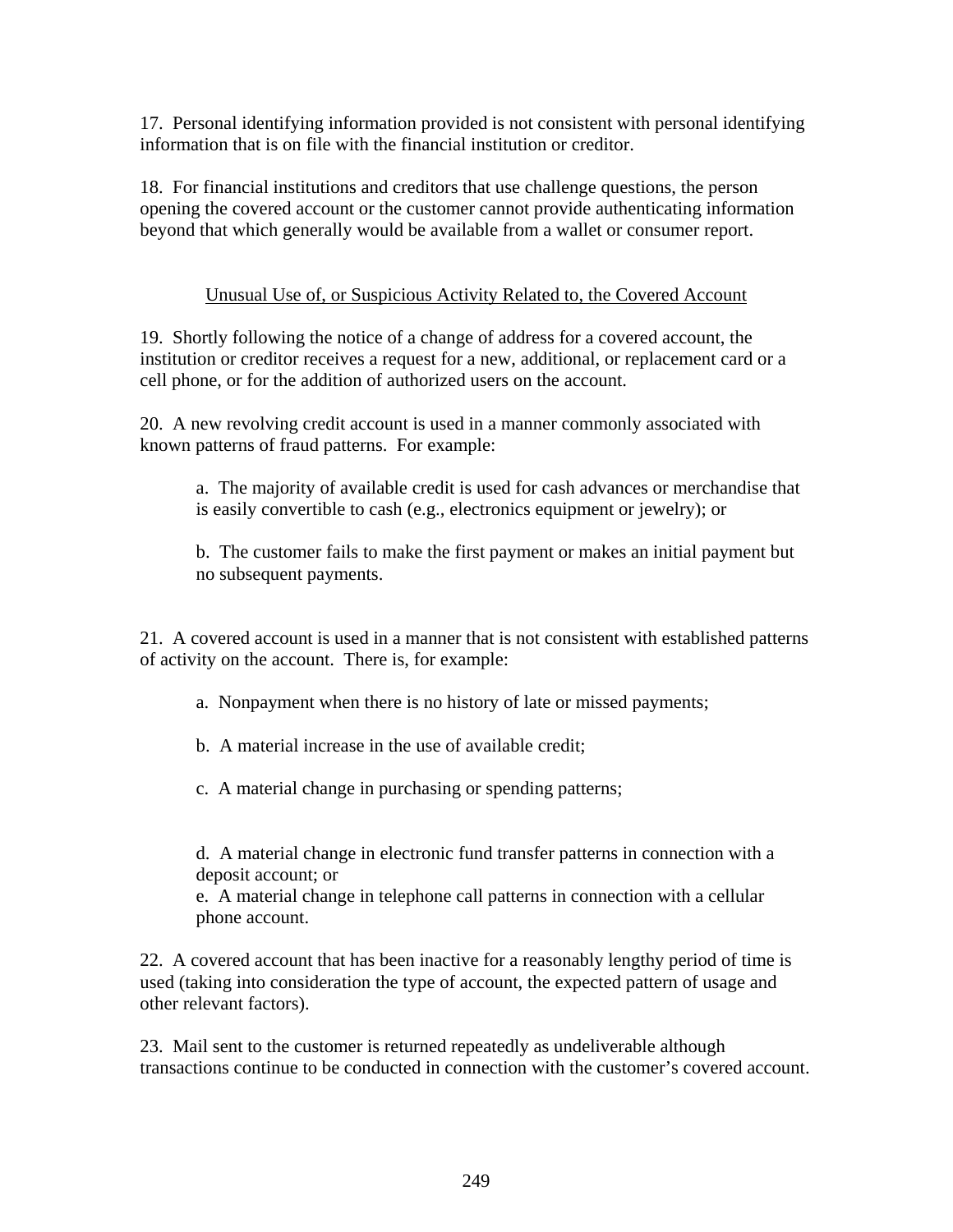24. The financial institution or creditor is notified that the customer is not receiving paper account statements.

25. The financial institution or creditor is notified of unauthorized charges or transactions in connection with a customer's covered account.

## Notice from Customers, Victims of Identity Theft, Law Enforcement Authorities, or Other Persons Regarding Possible Identity Theft in Connection with Covered Accounts Held by the Financial Institution or Creditor

26. The financial institution or creditor is notified by a customer, a victim of identity theft, a law enforcement authority, or any other person that it has opened a fraudulent account for a person engaged in identity theft.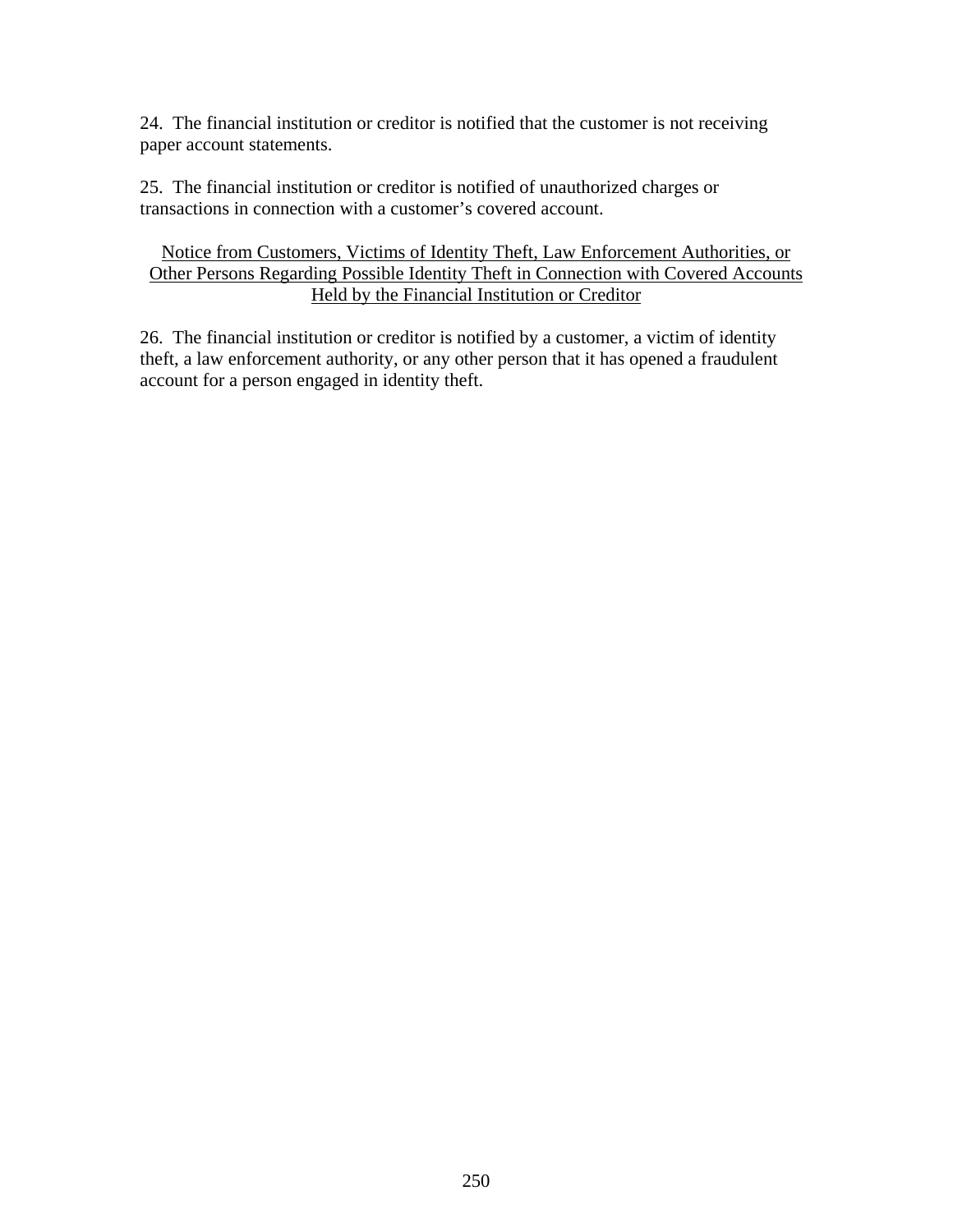# [THIS SIGNATURE PAGE RELATES TO THE FINAL RULEMAKING TITLED "IDENTITY THEFT RED FLAGS AND ADDRESS DISCREPANCIES UNDER THE FAIR AND ACCURATE CREDIT TRANSACTIONS ACT OF 2003."]

Dated: October 5, 2007

**John C. Dugan,**  *Comptroller of the Currency.* 

 $\overline{a}$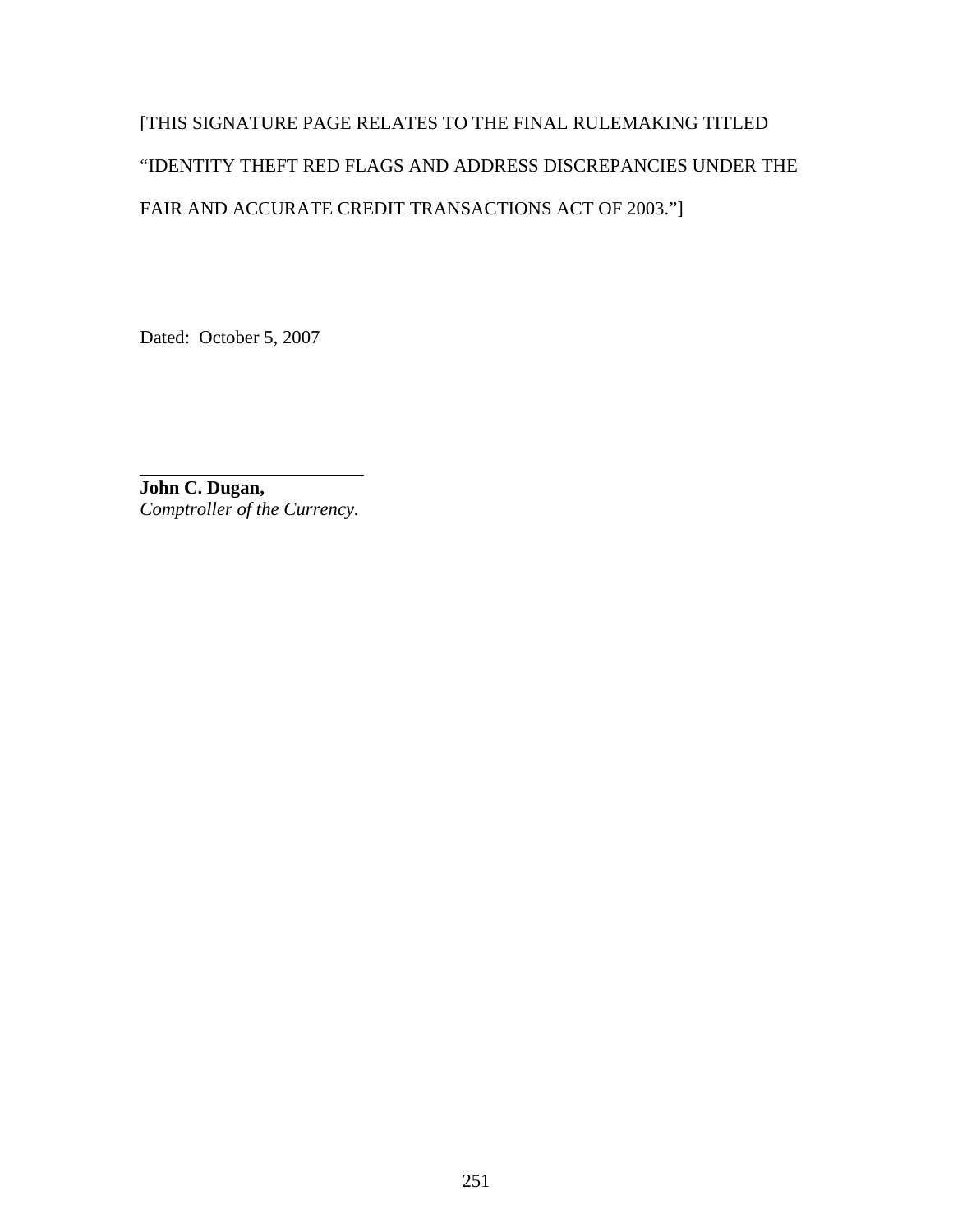## [THIS SIGNATURE PAGE RELATES TO THE JOINT FINAL RULEMAKING ENTITLED "IDENTITY THEFT RED FLAGS AND ADDRESS DISCREPANCIES UNDER THE FAIR AND ACCURATE CREDIT TRANSACTIONS ACT OF 2003."]

By Order of the Board of Governors of the Federal Reserve System, October 29, 2007.

**Jennifer J. Johnson,**  *Secretary of the Board.*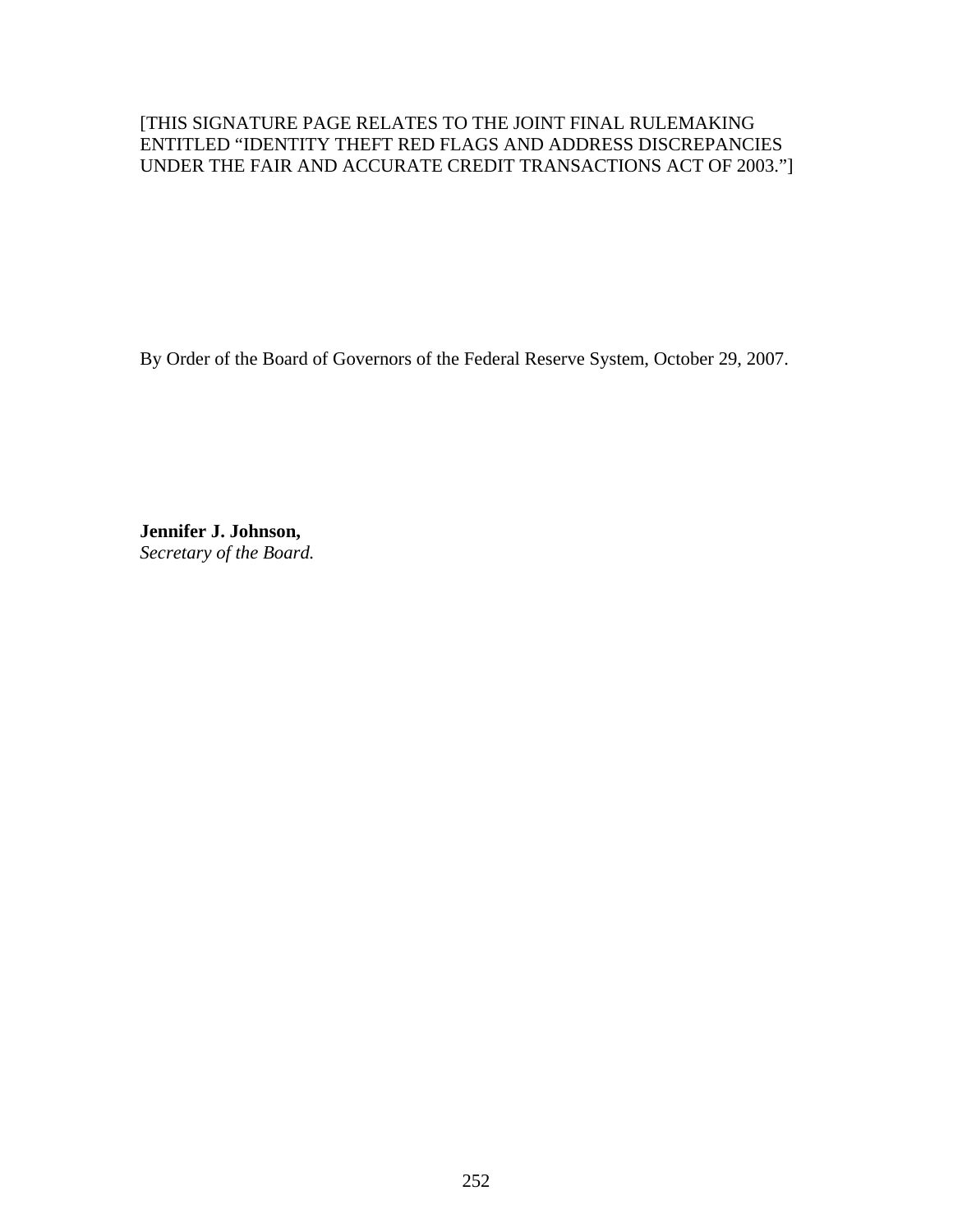# **[THIS SIGNATURE PAGE PERTAINS TO THE JOINT FINAL RULE ENTITLED "IDENTITY THEFT RED FLAGS AND ADDRESS DISCREPANCIES UNDER THE FAIR AND ACCURATE CREDIT TRANSACTIONS ACT OF 2003."]**

By order of the Board of Directors,

Dated at Washington, D.C., this 16th day of October, 2007.

## FEDERAL DEPOSIT INSURANCE CORPORATION

\_\_\_\_\_\_\_\_\_\_\_\_\_\_\_\_\_\_\_\_\_\_\_\_\_\_\_\_\_\_\_\_\_ Robert E. Feldman Executive Secretary

(SEAL)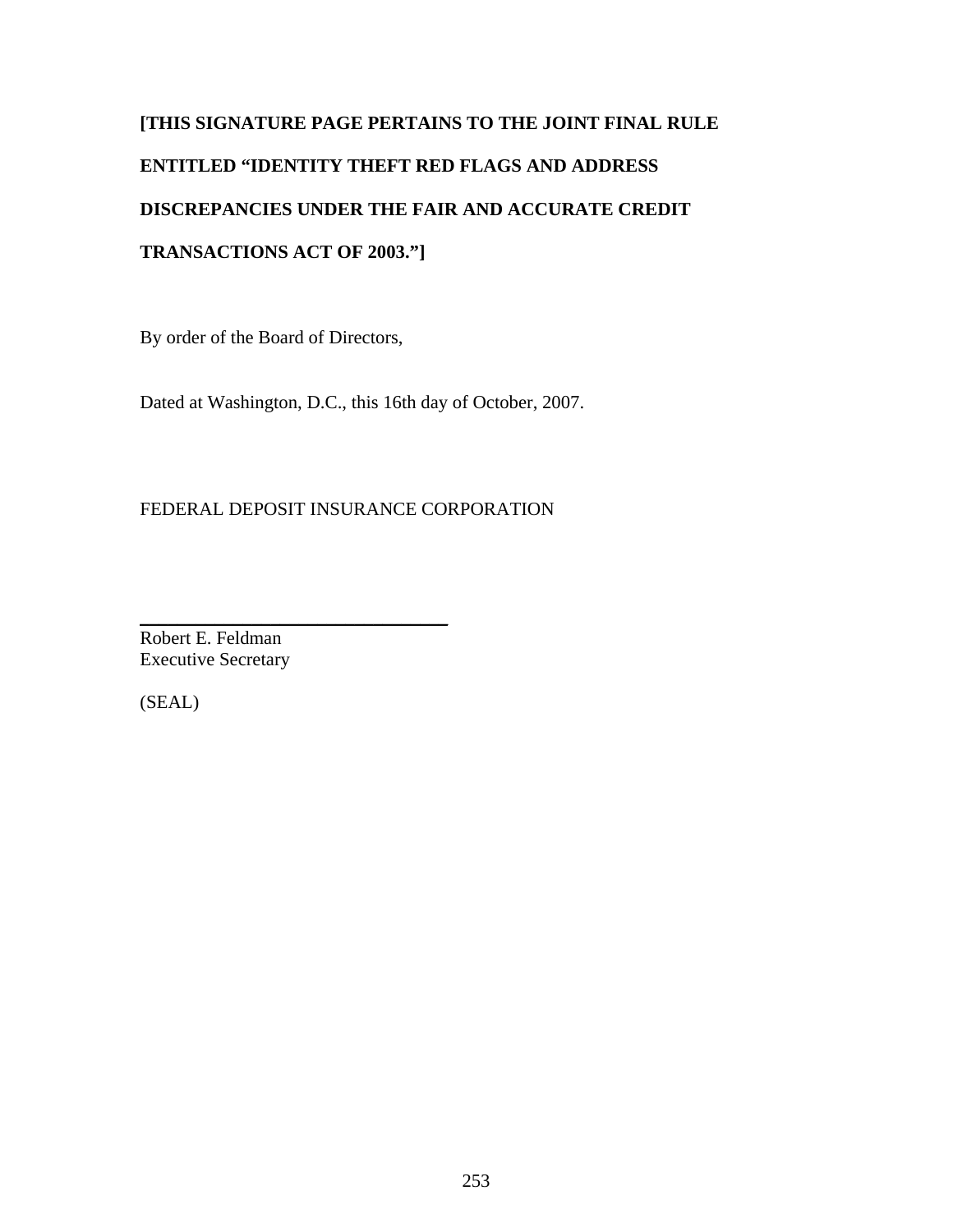#### [THIS SIGNATURE PAGE RELATES TO THE JOINT RULE ENTITLED "IDENTITY THEFT RED FLAGS AND ADDRESS DISCREPANCIES UNDER THE FAIR AND ACCURATE CREDIT TRANSACTIONS ACT OF 2003."]

 $\overline{\phantom{a}}$  , and the contract of the contract of the contract of the contract of the contract of the contract of the contract of the contract of the contract of the contract of the contract of the contract of the contrac

Dated: October 24, 2007

By the Office of Thrift Supervision,

**John M. Reich,**  *Director.*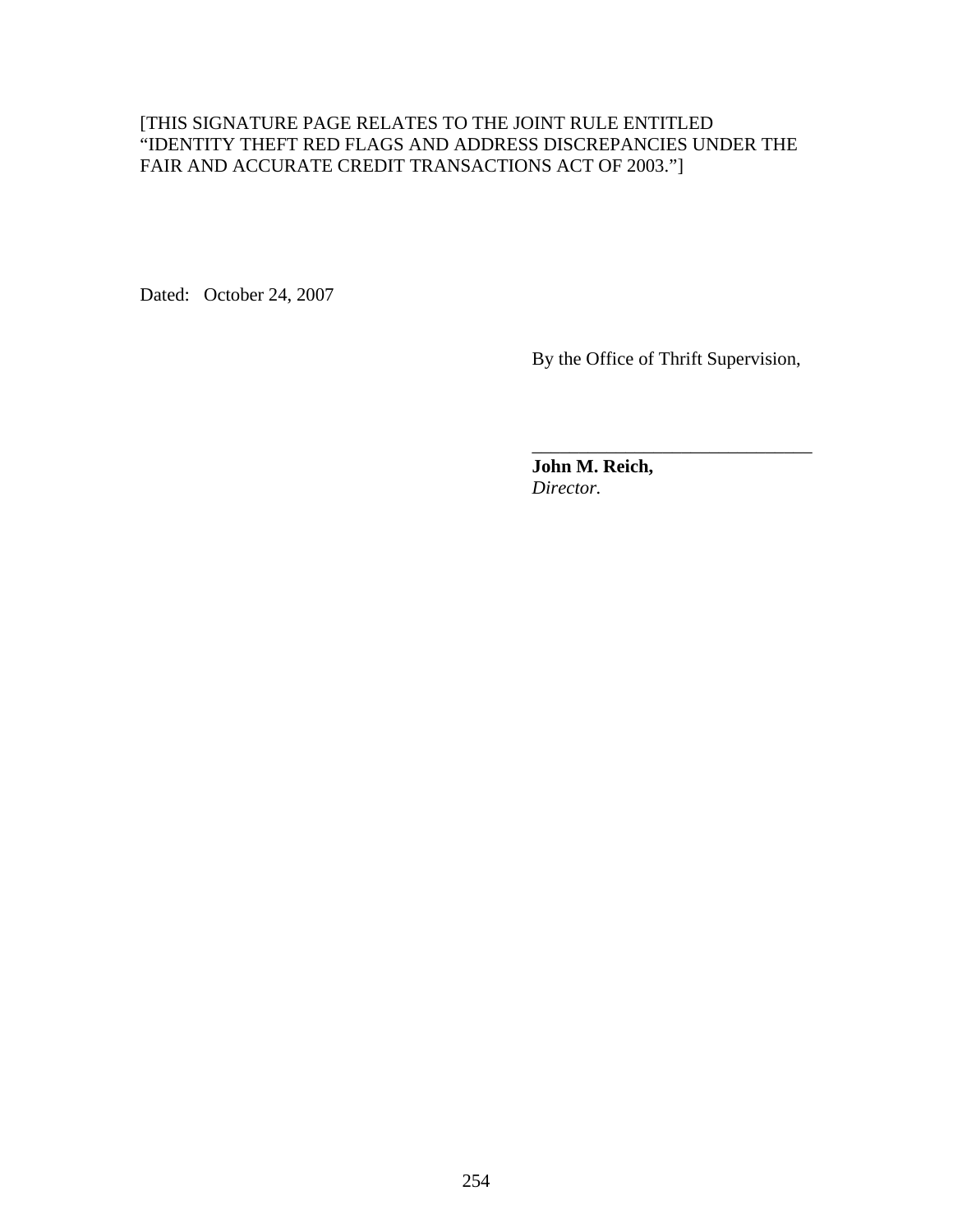### [THIS SIGNATURE PAGE RELATES TO THE JOINT FINAL RULEMAKING TITLED "IDENTITY THEFT RED FLAGS AND ADDRESS DISCREPANCIES UNDER THE FAIR AND ACCURATE CREDIT TRANSACTIONS ACT OF 2003."]

By the National Credit Union Administration Board, October 15, 2007. .

**Mary Rupp,**  *Secretary of the Board.*